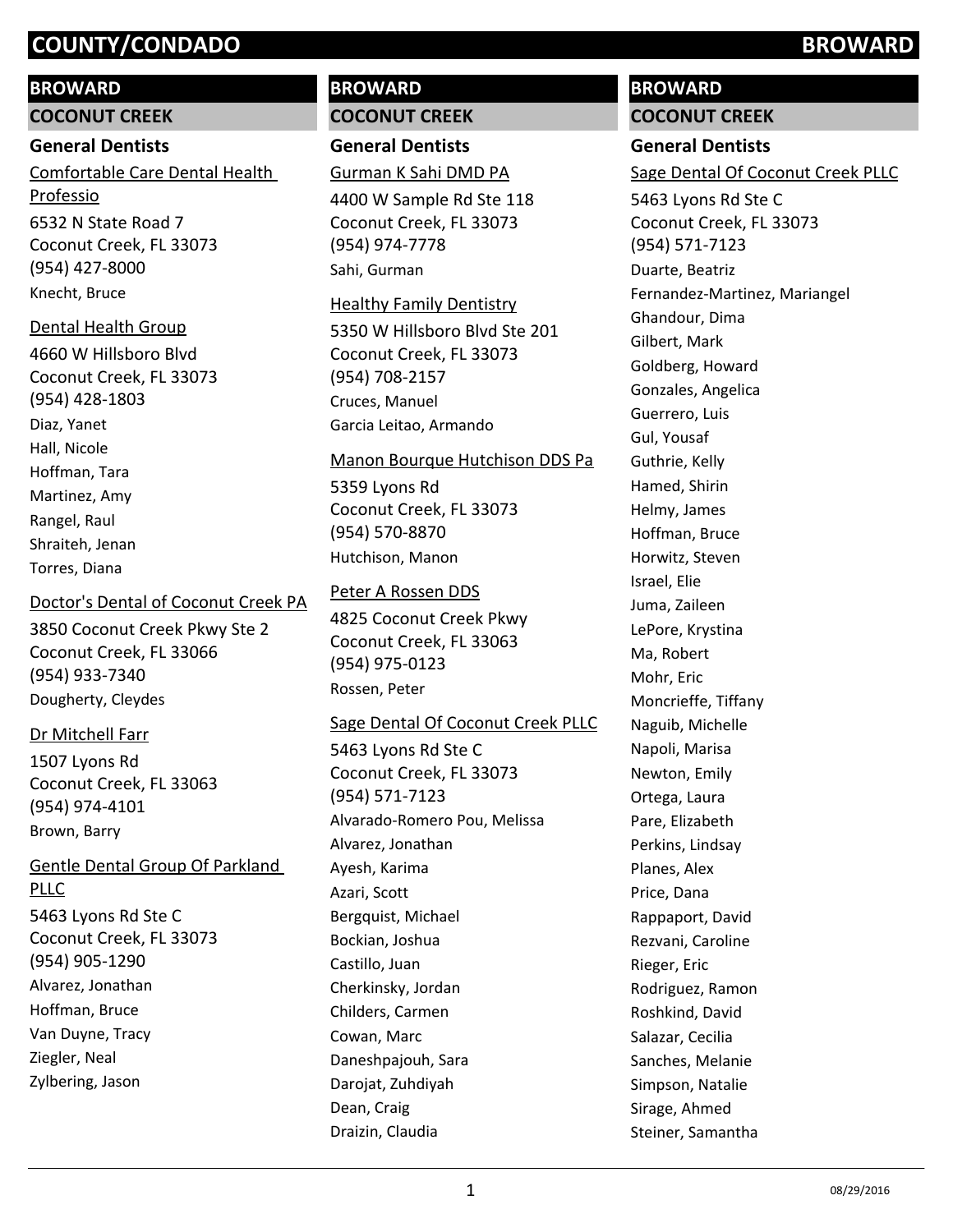#### **BROWARD**

**COCONUT CREEK**

#### **General Dentists**

Sage Dental Of Coconut Creek PLLC

5463 Lyons Rd Ste C Coconut Creek, FL 33073 (954) 571-7123 Strauss, Theodore Truong, Xen Urquiza, Yeneir Van Duyne, Tracy Weisbrot, Bruce Winderbaum, Sasha Wooldridge, Maria Young, Summer Yu, Cynthia Ziegler, Neal

# **Endodontists**

5463 Lyons Rd Ste C Coconut Creek, FL 33073 (954) 905-1290 Gentle Dental Group Of Parkland PLLC Tigrett, Ryan

Sage Dental Of Coconut Creek PLLC

5463 Lyons Rd Ste C Coconut Creek, FL 33073 (954) 571-7123 Hartman, Jayson Posner, Lawrence Rassoulian, Shahbod Tigrett, Ryan

# **Oral Surgeons**

4660 W Hillsboro Blvd Coconut Creek, FL 33073 (954) 428-1803 Dental Health Group Torres, Luis

# **BROWARD COCONUT CREEK**

**Oral Surgeons** 5463 Lyons Rd Ste C Coconut Creek, FL 33073 (954) 905-1290 Gentle Dental Group Of Parkland PLLC Guerrero, Luis

#### Sage Dental Of Coconut Creek PLLC

5463 Lyons Rd Ste C Coconut Creek, FL 33073 (954) 571-7123 Garvar, Lanny Grande, Federico Rand, Matthew Seider, Paul Stewart, Stanley

# **Orthodontists**

4660 W Hillsboro Blvd Coconut Creek, FL 33073 (954) 428-1803 Dental Health Group Chioffe, Kelly Mazzarella, Jennifer Samuel, Chandy

### Gentle Dental Group Of Parkland

5463 Lyons Rd Ste C Coconut Creek, FL 33073 (954) 905-1290 PLLC Newman, David

Sage Dental Of Coconut Creek PLLC

5463 Lyons Rd Ste C Coconut Creek, FL 33073 (954) 571-7123 Lekkas, Nick Newman, David Rubensteen, Evan Short, Steven Spencer, Scott

# **BROWARD COCONUT CREEK**

# **Pediatric Dentists**

### A & B Pediatric Dentists LLC

6370 N State Road 7 Ste 115 Coconut Creek, FL 33073 (954) 866-4223 Aguilar, Liza Barba, Erica

### Dental Health Group

4660 W Hillsboro Blvd Coconut Creek, FL 33073 (954) 428-1803 Cortes, Gonzalo Yap Starkman, Sharlene

### Sage Dental Of Coconut Creek PLLC

5463 Lyons Rd Ste C Coconut Creek, FL 33073 (954) 571-7123 Barba, Erica Brodsky, Mindy Buscemi, Amanda Chatani, Maria Gedeon, Rose Ortiz Perez, Marta Patel, Rita

### **Periodontists**

4660 W Hillsboro Blvd Coconut Creek, FL 33073 (954) 428-1803 Dental Health Group Starkman, Jeffrey

5463 Lyons Rd Ste C Coconut Creek, FL 33073 (954) 905-1290 Gentle Dental Group Of Parkland PLLC Rodriguez, Diane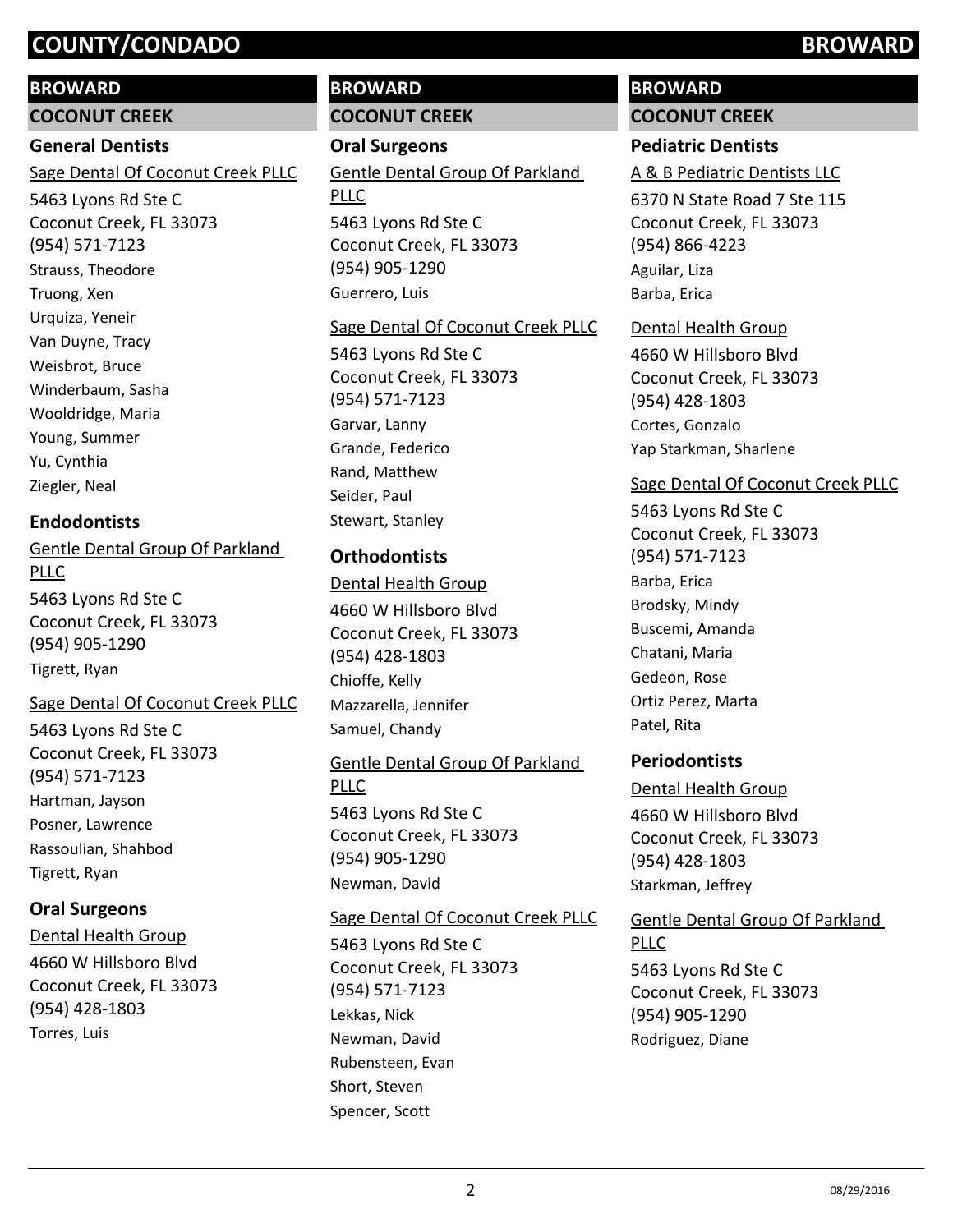### **BROWARD**

**COCONUT CREEK**

#### **Periodontists**

Sage Dental Of Coconut Creek PLLC

5463 Lyons Rd Ste C Coconut Creek, FL 33073 (954) 571-7123 Araya, Jennifer Cunningham, Nina Ehrenman, Jason Goldstein, Shari Rodriguez, Diane Scott, John

### **Prosthodontists**

Sage Dental Of Coconut Creek PLLC

5463 Lyons Rd Ste C Coconut Creek, FL 33073 (954) 571-7123 Vera, Anny

#### **COOPER CITY**

#### **General Dentists**

8799 Stirling Rd Cooper City, FL 33328 (954) 680-2224 City Dental Perez, David

5900 Hiatus Rd Ste 300 Cooper City, FL 33330 (954) 252-8257 Cooper City Family Dentistry Llc Martin, Alfredo

#### Dean Israel & Associates DDS Pa

9870 Griffin Rd Cooper City, FL 33328 (954) 434-2700 Draizin, Claudia Gilson, Seth Israel, Elie Mohr, Eric

## **BROWARD COOPER CITY**

**General Dentists**

Dent America LLC

5810 S Flamingo Rd Cooper City, FL 33330 (954) 434-3229 Breton, Luis

#### Jacqueline Canizales DMD Pa

10640 Griffin Rd Ste 107 Cooper City, FL 33328 (954) 472-0099 Canizales, Jacqueline

#### Sage Dental of Davie PLLC

9870 Griffin Rd Cooper City, FL 33328 (954) 434-2700 Alvarado-Romero Pou, Melissa Alvarez, Jonathan Ayesh, Karima Azari, Scott Bergquist, Michael Bockian, Joshua Bratman, Jerry Castillo, Juan Childers, Carmen Cline, Jack Coronado, Efrain Cowan, Marc Cruz, Antonio Daneshpajouh, Sara Darojat, Zuhdiyah Dean, Craig Draizin, Claudia Driscoll, Allison Duarte, Beatriz Durkan, Marcia Engelsberg, David Fernandez-Martinez, Mariangel Fox, Jeffrey Garcia-Porras, Marcela Garrison, Harvey Ghandour, Dima

# **BROWARD COOPER CITY**

# **General Dentists**

Sage Dental of Davie PLLC

9870 Griffin Rd Cooper City, FL 33328 (954) 434-2700 Gilbert, Mark Gonzales, Angelica Guerrero, Luis Gul, Yousaf Guthrie, Kelly Hamed, Shirin Harrouff, Wade Helmy, James Hoffman, Bruce Horwitz, Steven Israel, Elie Juma, Zaileen LePore, Krystina Londono, Jennifer Ma, Robert Mohr, Eric Moncrieffe, Tiffany Naguib, Michelle Napoli, Marisa Newton, Emily Ortega, Laura Ortiz, Ana Pare, Elizabeth Perez-Alamo, Jennifer Perkins, Lindsay Planes, Alex Price, Dana Quick, James Rappaport, David Rezvani, Caroline Rieger, Eric Ring, Stephen Rodriguez, Margarita Rodriguez, Ramon Roshkind, David Salazar, Cecilia Sanches, Melanie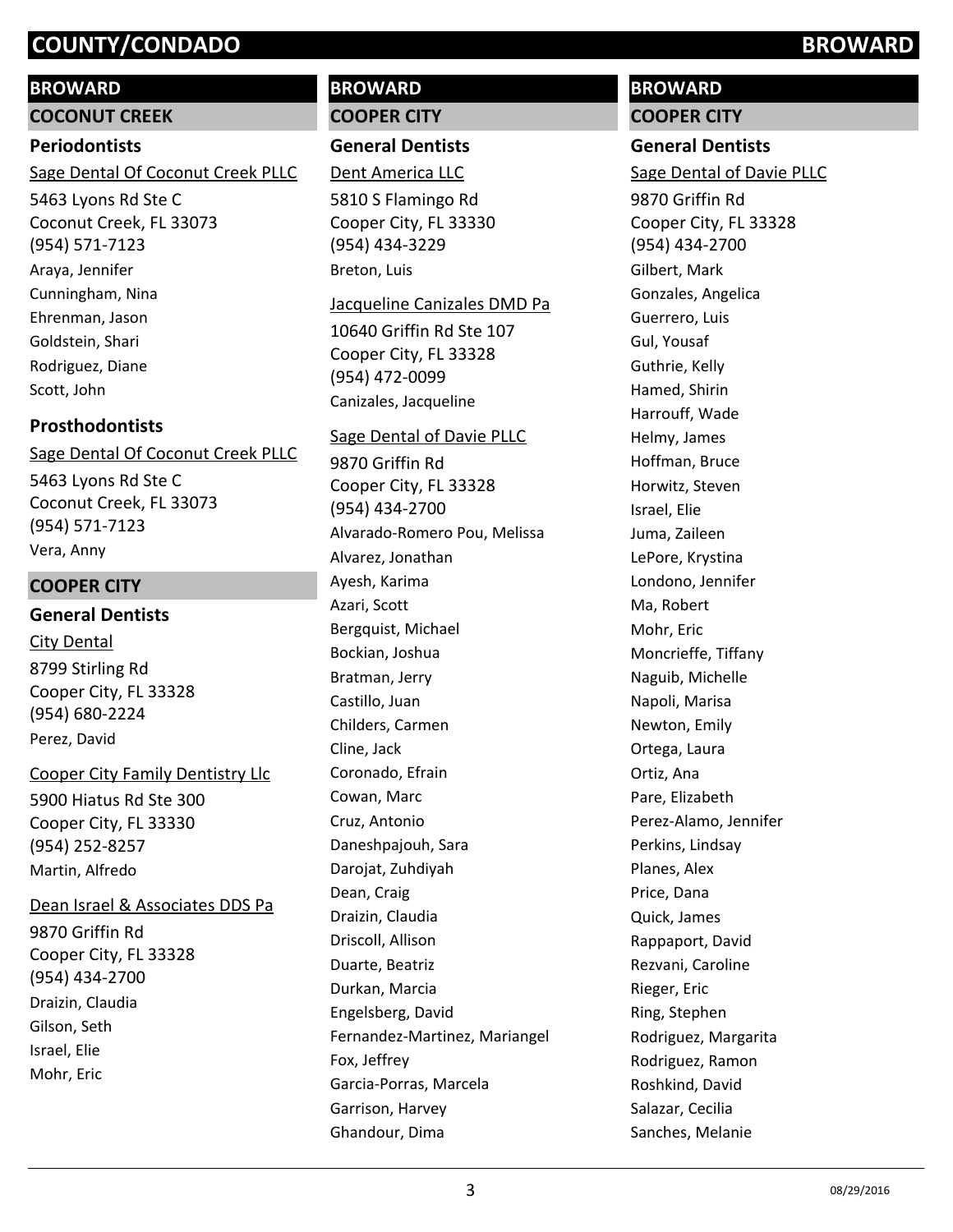#### **BROWARD**

**COOPER CITY**

### **General Dentists**

9870 Griffin Rd Cooper City, FL 33328 (954) 434-2700 Sage Dental of Davie PLLC Shofnos, Charles Simpson, Natalie Sirage, Ahmed Snider, Erica Steiner, Samantha Strauss, Theodore Suarez, Henry Truong, Xen Urquiza, Yeneir Van Duyne, Tracy Vignola, Jennifer Weisbrot, Bruce Winderbaum, Sasha Wooldridge, Maria Young, Summer Yu, Cynthia Ziegler, Neal Zylbering, Jason

### Stirling Palm Family Dentistry

10225 Stirling Rd Cooper City, FL 33328 (954) 434-5440 Pearson, Glenn Pearson, Sharon

### Travel Dent Birns And Birns Pa

5121 SW 90th Ave #7 Cooper City, FL 33328 (954) 680-2237 Birns, Bradley Greenspan-Birns, Robin

### **Endodontists**

9870 Griffin Rd Cooper City, FL 33328 (954) 434-2700 Dean Israel & Associates DDS Pa Rassoulian, Shahbod

# **BROWARD COOPER CITY**

**Endodontists**

#### Dean Israel & Associates DDS Pa

9870 Griffin Rd Cooper City, FL 33328 (954) 434-2700 Spott, Roger

#### Sage Dental of Davie PLLC

9870 Griffin Rd Cooper City, FL 33328 (954) 434-2700 Ahn, Sunghee Hartman, Jayson Posner, Lawrence Pyner, David Rassoulian, Shahbod Spott, Roger Tigrett, Ryan

## **Oral Surgeons**

9870 Griffin Rd Cooper City, FL 33328 (954) 434-2700 Sage Dental of Davie PLLC Borges, Osbel Garvar, Lanny Grande, Federico Morel-Maynard, Dominic Rand, Matthew Segui, Maikel Seider, Paul Stewart, Stanley Trevisani, Ronald

# **Orthodontists**

### CASTANEDA ORTHODONTICS

5558 S Flamingo Rd Ste 43 Cooper City, FL 33330 (954) 434-3043 Castaneda-Medina, Zulma

# **BROWARD**

# **COOPER CITY**

## **Orthodontists**

Lawrence A Hier DDS Ms

9870 Griffin Rd Cooper City, FL 33328 (954) 434-2700 Hier, Lawrence

#### Sage Dental of Davie PLLC

9870 Griffin Rd Cooper City, FL 33328 (954) 434-2700 Lekkas, Nick Newman, David Proano Wise, Nancy Rubensteen, Evan Short, Steven Spencer, Scott

## **Pediatric Dentists**

# 9870 Griffin Rd Cooper City, FL 33328 (954) 434-2700 Dean Israel & Associates DDS Pa McCallum, Tamara

### Sage Dental of Davie PLLC

9870 Griffin Rd Cooper City, FL 33328 (954) 434-2700 Brodsky, Mindy Buscemi, Amanda Chatani, Maria Gedeon, Rose McCallum, Tamara Ortiz Perez, Marta Patel, Rita Smith, Safiya

# **Periodontists**

5810 S Flamingo Rd Cooper City, FL 33330 (954) 434-3229 Dent America LLC Montamarta, Francisco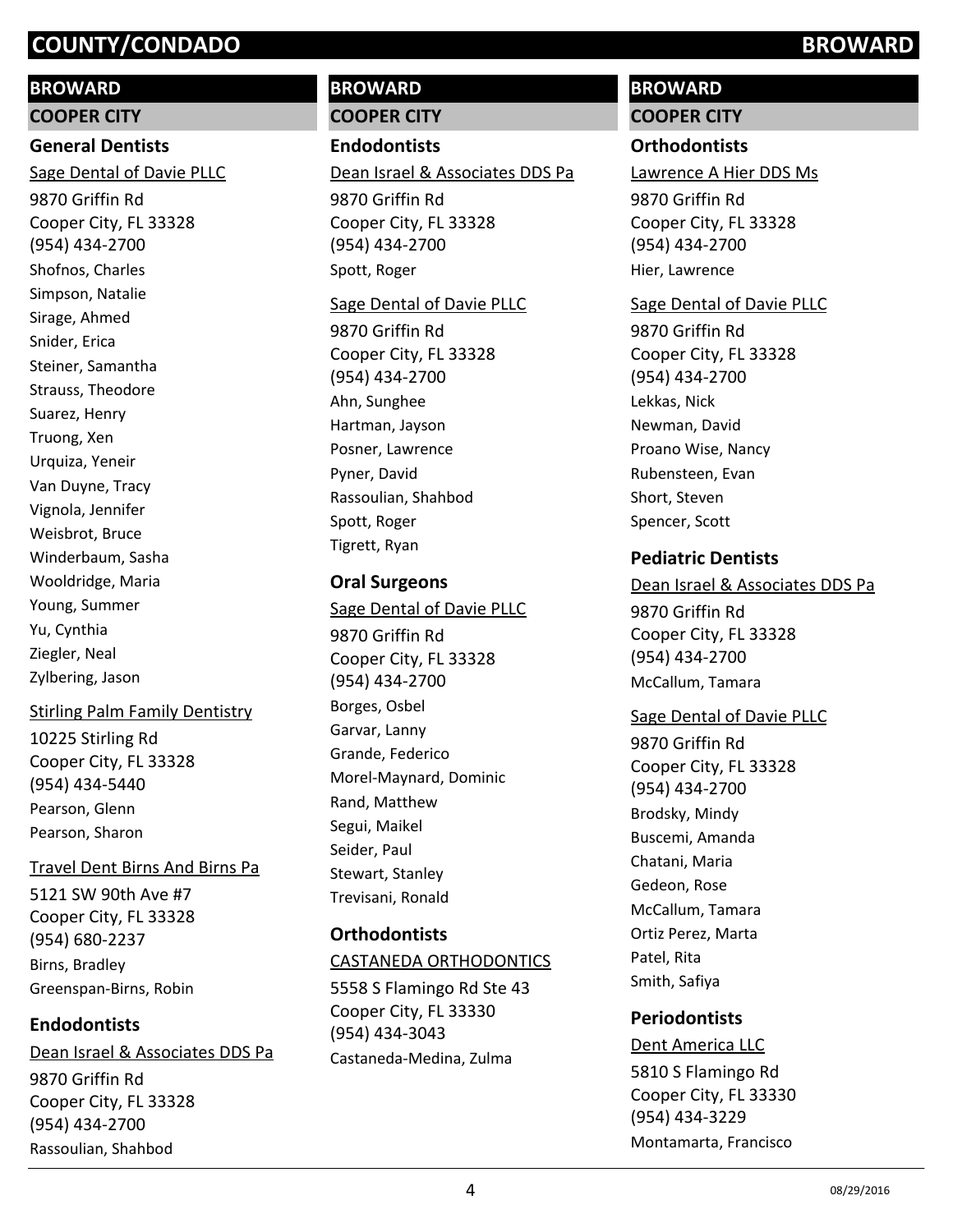#### **BROWARD**

**COOPER CITY**

#### **Periodontists**

Robert S Weishoff DMD MS PA

5121 SW 90th Ave Cooper City, FL 33328 (954) 434-7446 Weishoff, Robert

#### Sage Dental of Davie PLLC

9870 Griffin Rd Cooper City, FL 33328 (954) 434-2700 Cunningham, Nina Ehrenman, Jason Goldstein, Shari Hersh, Jason Norkin, Fred Rodriguez, Diane Scott, John

### **Prosthodontists**

9870 Griffin Rd Cooper City, FL 33328 (954) 434-2700 Sage Dental of Davie PLLC Vera, Anny

### **CORAL SPRINGS**

# **General Dentists** 1720 N University Dr Ste 301 Adam Barbag DMD Pa

Coral Springs, FL 33071 (954) 345-2264 Barbag, Adam

#### Advance Aesthetic Dentistry Of C

1314 N University Dr Coral Springs, FL 33071 (954) 755-3337 Ripa, Anatoly Singh Roy, Anurupa

# **BROWARD CORAL SPRINGS**

# **General Dentists**

#### Aegeon Dental of Coral Springs

10220 W Sample Rd Coral Springs, FL 33065 (954) 755-1009 Gollob, Harrison Greenstein, Daniel Peterson, Douglas Wilhelm, Susana

#### Alan Friedman DDS Pa

8235 W Atlantic Blvd Coral Springs, FL 33071 (954) 753-6100 Friedman, Alan

#### American Pediatric Dental Coral Springs, Inc

3353 N University Dr Coral Springs, FL 33065 (844) 304-5437 Mejia Valencia, Ana Maria

#### Benjamim M Goldberg DMD Pa

5770 Wiles Rd Coral Springs, FL 33067 (954) 255-5166 Goldberg, Benjamin

#### Brian H Snyder DDS Pa

10347 Royal Palm Blvd Coral Springs, FL 33065 (954) 753-4101 Snyder, Brian

#### Campco Inc

1833 N University Dr Coral Springs, FL 33071 (954) 344-4949 Campos, Fernando

# 5481 N University Dr Ste 103A Coral Springs, FL 33067 (954) 575-0880 Cima Dental LLC Dougherty, Cleydes

# **BROWARD**

# **CORAL SPRINGS**

## **General Dentists**

Cima Dental LLC

5481 N University Dr Ste 103A Coral Springs, FL 33067 (954) 575-0880 Semprun-Arrivillaga, Maria

#### Coral Dental Care Inc

1881 N University Dr Ste 114 Coral Springs, FL 33071 (954) 344-6266 Castillo, Elzebir Chavez, Jean Paul Conte, Eugenio Conte, Katherine Conte, Nivia

#### Coral Springs Dental Associates

730 Riverside Dr Coral Springs, FL 33071 (954) 575-9800 Baghaei, Anoushirvan

#### Coral Springs Dental Care PA

10220 W Sample Rd Coral Springs, FL 33065 (954) 752-4450 Coulter, Mark Rostock, Jennifer

#### CORAL SPRINGS FAMILY DENTISTRY OF AMERIC

6267 W Sample Rd Coral Springs, FL 33067 (954) 341-4766 Stein, Ilya

### Coral Springs Smiles PA

2929 N University Dr Ste 203 Coral Springs, FL 33065 (954) 757-5353 Anand, Payal Cuartero, Mercedes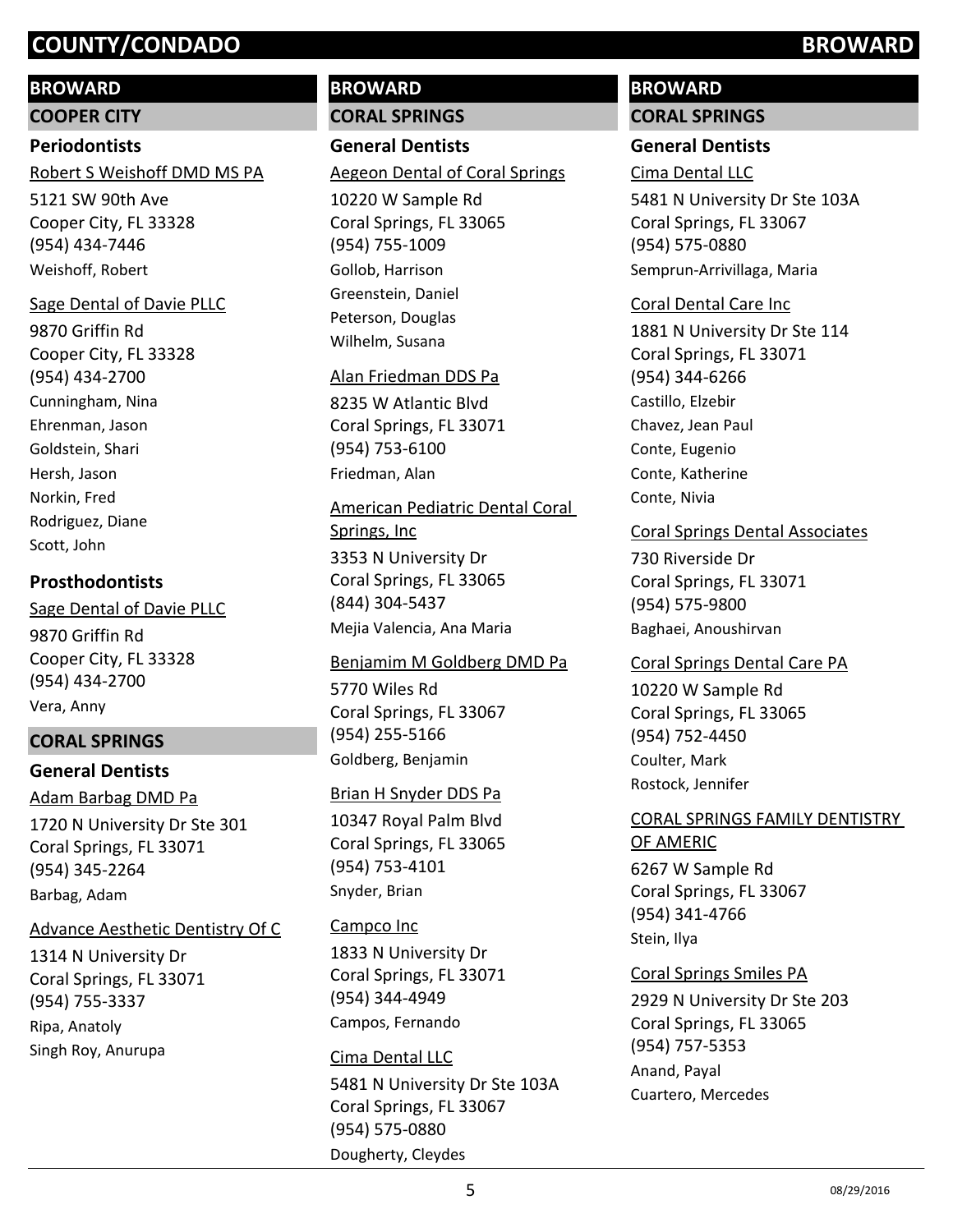#### **BROWARD**

**CORAL SPRINGS**

# **General Dentists**

8150 Royal Palm Blvd #102 Coral Springs, FL 33065 (954) 755-8003 Daniel A Rovirosa DMD Rovirosa, Daniel

#### Dental Excellence Corporation

7426 Wiles Rd Coral Springs, FL 33067 (954) 255-3500 Bui, Anthony

#### Dental Health Group

1881 N University Dr Coral Springs, FL 33071 (954) 755-1014 Brody, Robert Cardenas Sarracino, Astrid Haller, Dustin Kashlan, Rania Martinez, Amy Vazana, Todd Vignola, Jennifer

### Dentaland Coral Springs LLC

9601 W Atlantic Blvd Coral Springs, FL 33071 (954) 753-7400 Brody, Robert Cohen, Michael Dooley, Jill Fishner, Neil Friedman, Hyman Hogan, Helena Iurcovich, Maximillian Lisi, Richard Mccown, Michael Morales, Ronald Munoz, Numa Reichman, Lewis Rodriguez, Dario San Jorge, Alejandro Sutnick, Steven

# **BROWARD CORAL SPRINGS**

**General Dentists** Dentaland Coral Springs LLC

9601 W Atlantic Blvd Coral Springs, FL 33071 (954) 753-7400 Taha, Ahmed Vlahos, Haralambos Zusselman, Arnold

#### Diego Azar DMD Pa

730 Riverside Dr Coral Springs, FL 33071 (954) 575-9800 Azar, Diego Baghaei, Anoushirvan

#### Douglas Fabiani And Lance Karp

730 Riverside Dr Coral Springs, FL 33071 (954) 575-9800 Fabiani, Douglas

### Douglas Goldberg Dental Clinic

2706 N University Dr Coral Springs, FL 33065 (954) 346-1075 Goldberg, Douglas

### Dr Nilesh Dalal Pa

5521 N University Dr Ste 101 Coral Springs, FL 33067 (954) 341-1000 Leonard Jr, Thomas Maco, Carmen

#### Drs A Fistel & F B Fistel DMD Pa

7522 Wiles Rd Ste 104 Coral Springs, FL 33067 (954) 755-7971 Fistel, Alan

# **BROWARD**

# **CORAL SPRINGS**

# **General Dentists**

Eric B Rothstein DDS Pa

1401 N University Dr Ste 404 Coral Springs, FL 33071 (954) 753-7999 Rothstein, Eric

#### Fabiola M Liendo DDS

5693 Coral Ridge Drive Coral Springs, FL 33076 (954) 757-6644 Liendo, Fabiola

#### Felicia Duran DDS PA

9565 W Atlantic Blvd Coral Springs, FL 33071 (954) 575-3433 Duran, Felicia

### Florida Center For Esthetic Dent

9825 W Sample Rd Ste 100 Coral Springs, FL 33065 (954) 752-5560 Friedman, Katia

#### FRANCESCO VULTAGGIO DMD

10339 W Sample Rd Coral Springs, FL 33065 (954) 840-1939 Vultaggio, Francesco

## Gentle Teeth of Coral Springs in Parkland

5521 N University Dr Ste 102 Coral Springs, FL 33067 (954) 399-7000 Jacas, Sergio Vathielil, Jelena

### Goldent INC

8100 Royal Palm Blvd Ste 110 Coral Springs, FL 33065 (954) 255-5858 Hoghooghi, Shahriar Panahi, Harry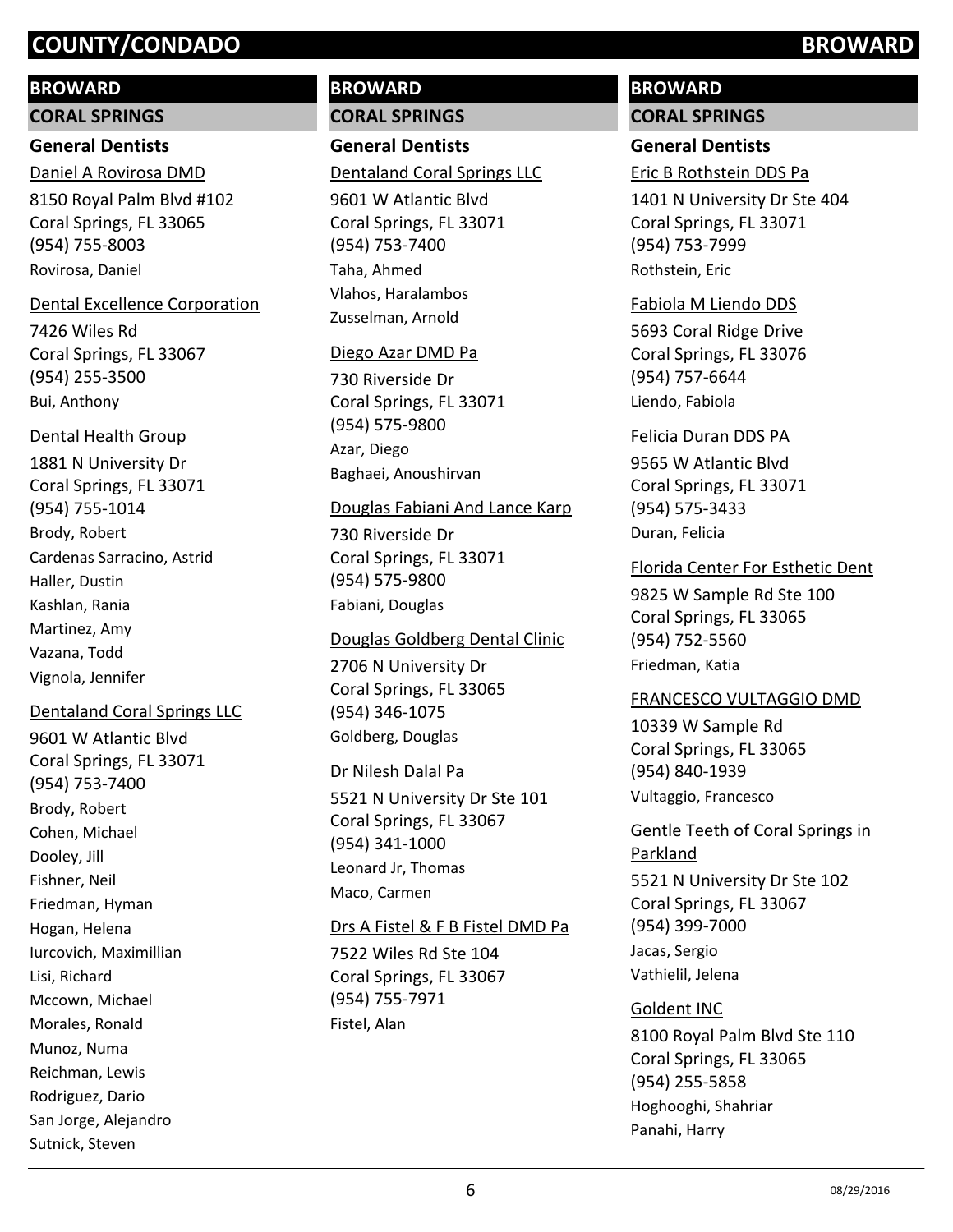#### **BROWARD**

**CORAL SPRINGS**

#### **General Dentists**

Imbriale & Calabrese DDS Pa

961 N University Dr Coral Springs, FL 33071 (954) 753-1600 Calabrese, Richard Imbriale, Joseph

#### Jeffrey S Meral DDS Pa

10233 W Sample Rd Coral Springs, FL 33065 (954) 755-8100 Rose, Adrian

#### Joel S Berger

1890 N University Dr Ste 210 Coral Springs, FL 33071 (954) 344-4488 Berger, Joel

#### Jonathan Cohen DDS Pa

9375 W Sample Rd Coral Springs, FL 33065 (954) 341-0500 Cohen, Jonathan

#### Joshua J. Coussa DMD PA

8235 W Atlantic Blvd Coral Springs, FL 33071 (954) 753-6100 Coussa, Joshua

#### Larry L Shapiro DDS Pa

1500 N University Dr Ste 111 Coral Springs, FL 33071 (954) 753-0520 Lopez, Arnaldo

#### Lawrence Alan Spector DMD Pa

9132 Wiles Rd Coral Springs, FL 33067 (954) 341-9900 Spector, Lawrence

## **BROWARD CORAL SPRINGS**

**General Dentists** Listopod & Finder DDS Pa

10161 W Sample Rd Coral Springs, FL 33065 (954) 752-2970 Finder, Tammy Listopad, Howard

#### Luis F Gomez DDS Pa

4651 N State Road 7 Ste 4 Coral Springs, FL 33073 (954) 510-4300 Gomez, Luis

#### Magnolia Dental Clinic Inc

9625 Westview Dr Coral Springs, FL 33076 (954) 227-1417 Collazo, Ralph

#### Maheswar Rampertaap

2929 N University Dr Ste 203 Coral Springs, FL 33065 (954) 752-3140 Perlstein, Robert

#### Mankame Dipak M DDS Pa

5401 N University Dr Ste 101 Coral Springs, FL 33067 (954) 752-4484 Mankame, Dipak

#### MTA Dental LLC

6268 W Sample Rd Ste 401 Coral Springs, FL 33067 (954) 575-0033 Assi, Tarek Georges Assi, Maya

#### Pediatric Dental Centers Of Brow

8351 W Atlantic Blvd Coral Springs, FL 33071 (954) 341-0002 Haghighi, Azin Tijerino, David

# **BROWARD**

# **CORAL SPRINGS**

# **General Dentists**

#### Rachana Arora DMD PA

5521 N University Dr Ste 102 Coral Springs, FL 33067 (954) 399-7000 Choksi, Rachana

#### Sage Dental of Coral Springs PLLC

987 N University Dr Coral Springs, FL 33071 (954) 753-4005 Alvarado-Romero Pou, Melissa Alvarez, Jonathan Bergquist, Michael Bockian, Joshua Castillo, Juan Cherkinsky, Jordan Childers, Carmen Cowan, Marc Daneshpajouh, Sara Darojat, Zuhdiyah Dean, Craig Draizin, Claudia Duarte, Beatriz Fernandez-Martinez, Mariangel Garcia-Porras, Marcela Ghandour, Dima Gilbert, Mark Goldberg, Howard Gonzales, Angelica Guerrero, Luis Gul, Yousaf Guthrie, Kelly Hamed, Shirin Helmy, James Hoffman, Bruce Horwitz, Steven Israel, Elie Juma, Zaileen LePore, Krystina Ma, Robert Mohr, Eric Moncrieffe, Tiffany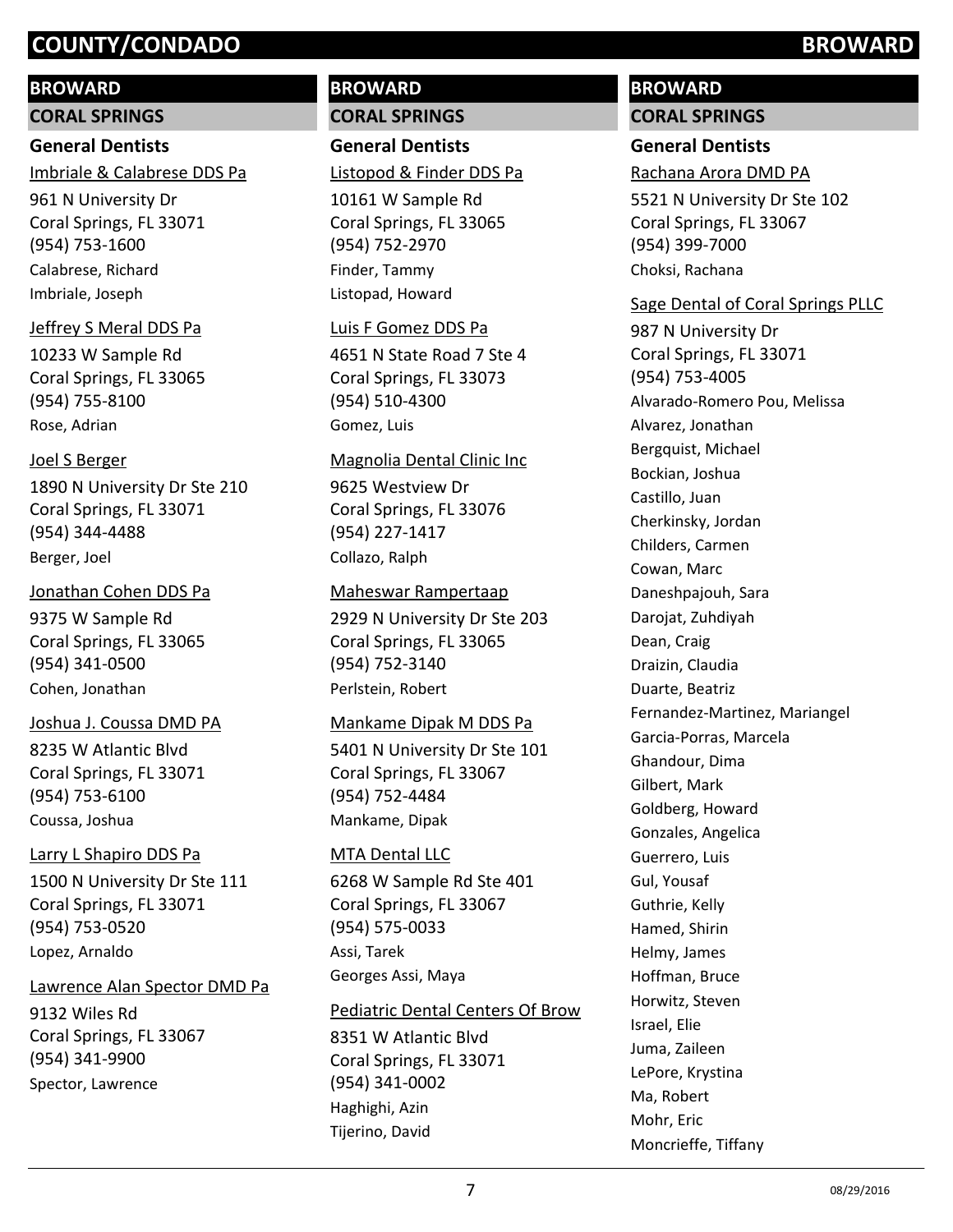#### **BROWARD**

**CORAL SPRINGS**

#### **General Dentists**

Sage Dental of Coral Springs PLLC

987 N University Dr Coral Springs, FL 33071 (954) 753-4005 Naguib, Michelle Napoli, Marisa Newton, Emily Ortega, Laura Ortiz, Ana Pare, Elizabeth Perkins, Lindsay Planes, Alex Price, Dana Rappaport, David Rezvani, Caroline Rieger, Eric Rodriguez, Ramon Roshkind, David Salazar, Cecilia Sanches, Melanie Simpson, Natalie Sirage, Ahmed Steiner, Samantha Strauss, Theodore Truong, Xen Urquiza, Yeneir Van Duyne, Tracy Winderbaum, Sasha Wooldridge, Maria Young, Summer Yu, Cynthia Ziegler, Neal Zylbering, Jason

#### Sage Dental Of Parkland PLLC

5810 Coral Ridge Dr Coral Springs, FL 33076 (954) 905-1290 Alvarado-Romero Pou, Melissa Alvarez, Jonathan Bergquist, Michael Bockian, Joshua

# **BROWARD CORAL SPRINGS General Dentists** 5810 Coral Ridge Dr Coral Springs, FL 33076 (954) 905-1290 Sage Dental Of Parkland PLLC Castillo, Juan Cherkinsky, Jordan Childers, Carmen Coronado, Efrain Cowan, Marc Daneshpajouh, Sara Darojat, Zuhdiyah Dean, Craig Draizin, Claudia Duarte, Beatriz Fernandez-Martinez, Mariangel Ghandour, Dima Gilbert, Mark Goldberg, Howard Gonzales, Angelica Guerrero, Luis Gul, Yousaf Guthrie, Kelly Hamed, Shirin Horwitz, Steven Israel, Elie Juma, Zaileen LePore, Krystina Ma, Robert

Mohr, Eric

Moncrieffe, Tiffany Naguib, Michelle Napoli, Marisa Newton, Emily Ortega, Laura Pare, Elizabeth Perkins, Lindsay Planes, Alex Price, Dana

Rappaport, David Rezvani, Caroline

Rieger, Eric

# **BROWARD**

**CORAL SPRINGS**

# **General Dentists**

Sage Dental Of Parkland PLLC

5810 Coral Ridge Dr Coral Springs, FL 33076 (954) 905-1290 Rodriguez, Ramon Roshkind, David Salazar, Cecilia Sanches, Melanie Simpson, Natalie Sirage, Ahmed Steiner, Samantha Strauss, Theodore Truong, Xen Urquiza, Yeneir Van Duyne, Tracy Weisbrot, Bruce Winderbaum, Sasha Wooldridge, Maria Young, Summer Yu, Cynthia Ziegler, Neal

#### Segelnick Specialist LLC

5481 N University Dr Ste 102 Coral Springs, FL 33067 (954) 575-5488 Tchou, Luisa

#### Select Dental Care

2123 N University Dr Coral Springs, FL 33071 (954) 752-9065 Angel, Sandra Montenegro, Patricia Morales, Alexis Saldarriaga, Lisa

# Shayan Ghodsi DMD

9375 W Sample Rd Coral Springs, FL 33065 (954) 341-0500 Ghodsi, Shayan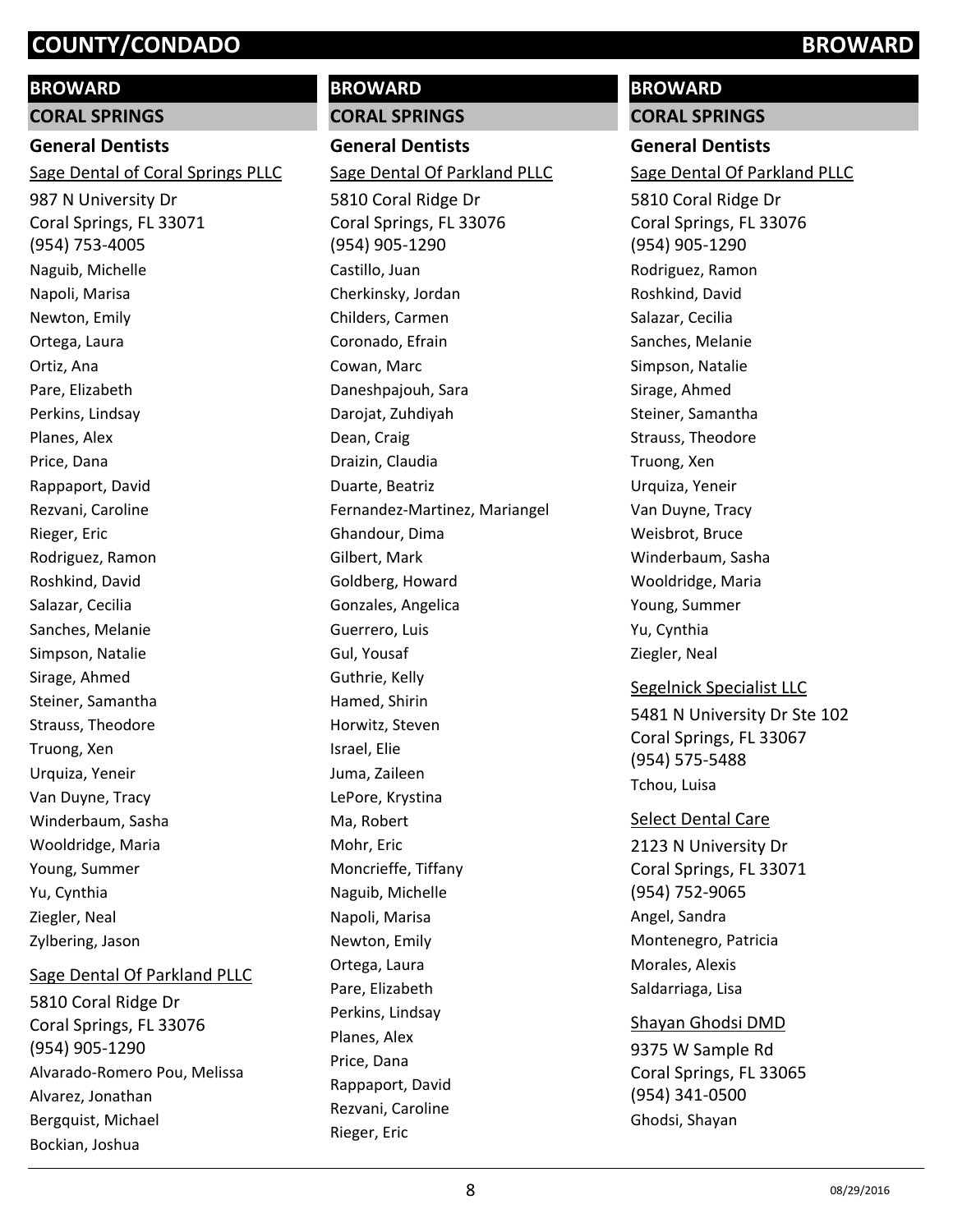#### **BROWARD**

**CORAL SPRINGS**

## **General Dentists**

833 Coral Ridge Dr Coral Springs, FL 33071 (954) 755-1222 Stephanie Diaz Pa Diaz, Stephanie

#### TDC Parkland

6069 Coral Ridge Dr Coral Springs, FL 33076 (954) 379-8777 Geiger, Michael Tomalty, Jordan Tomalty, Sean

#### TLC Dental Coral Springs PLC

8214 Wiles Rd Coral Springs, FL 33067 (954) 344-1999 Cunha, Renata De Leon, Ennio Elkind, Jaime Ferguson, Caitlin Gartner, Judith Guthrie, Kelly Haratz, Zina Helfant, Jared Irving, Bizu Jacobsohn, Henry Lewis McKenzie, Andrea Lopez, Arnaldo Mandel, Jonathan Mingel, Marc Muckey, Steve Polhamus-Lopez, Melisa Rios Ku Hop, Milagritos Sorroza, Jennifer Talchik Jr, Paul Taveras, Myriam Vilk-Shapiro, Dora

# **BROWARD CORAL SPRINGS**

#### **General Dentists**

Union Dental

1700 N University Dr Ste 101 Coral Springs, FL 33071 (954) 344-8800 Elefant, Jacob Green, George Santana, David Shulman, Jared

#### Waterways Dental Pa

6240 Coral Ridge Dr Ste 107 Coral Springs, FL 33076 (954) 753-1160 Alvarez, Eric

#### William A Forero DMD Pa

3000 N University Dr Ste P Coral Springs, FL 33065 (954) 752-4900 Forero, William

#### WISDOM AKPAKA, DDS P.A

9750 NW 33rd St Ste 217 Coral Springs, FL 33065 (954) 345-0010 AKPAKA, WISDOM Petruk, Mariel

#### Xiaofang Cheng DDS Pa

12434 W Atlantic Blvd Coral Springs, FL 33071 (954) 341-1888 Cheng, Xiaofang

#### **Endodontists**

Aegeon Dental of Coral Springs

10220 W Sample Rd Coral Springs, FL 33065 (954) 755-1009 Tover, Craig

# **BROWARD**

### **CORAL SPRINGS**

#### **Endodontists**

Bradley Ginzler DDS MS PA

2929 N University Dr Ste 102 Coral Springs, FL 33065 (954) 752-7200 Ginzler, Bradley

#### Dental Health Group

1881 N University Dr Coral Springs, FL 33071 (954) 755-1014 Fields-Heller, Rita Koscso, Kevin Mattos, Katia Spott, Roger

#### Dentaland Coral Springs LLC

9601 W Atlantic Blvd Coral Springs, FL 33071 (954) 753-7400 Duluc Vega, Pablo Elliott, Michael Gittess, Robert Green, Jay Jaffe, Danielle Jones, Carl Pena, Sonia Sainsbury, James

#### Howard L Pasekoff DMD Pa

961 N University Dr Coral Springs, FL 33071 (954) 753-1600 Pasekoff, Howard

#### Maheswar Rampertaap

2929 N University Dr Ste 203 Coral Springs, FL 33065 (954) 752-3140 Mangan, Stephen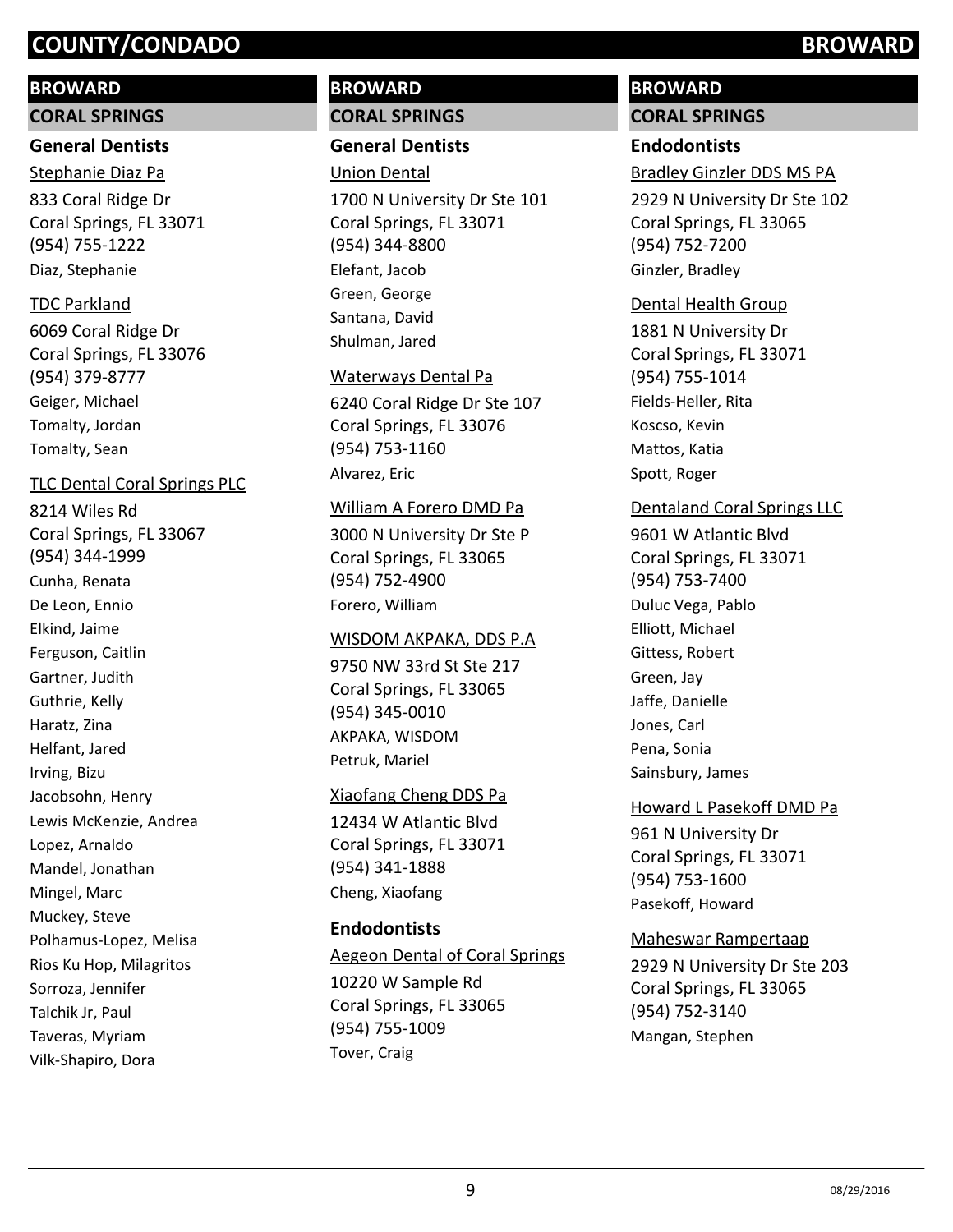# **BROWARD**

**CORAL SPRINGS**

# **Endodontists**

Rct Doctors Pa

5461 N University Dr Ste 101 Coral Springs, FL 33067 (954) 755-6381 Firic, Sinisa Tulcan Firic, Julia

# Sage Dental of Coral Springs PLLC

987 N University Dr Coral Springs, FL 33071 (954) 753-4005 Posner, Lawrence Rassoulian, Shahbod Spott, Roger Tigrett, Ryan

# Sage Dental Of Parkland PLLC

5810 Coral Ridge Dr Coral Springs, FL 33076 (954) 905-1290 Hartman, Jayson Posner, Lawrence Rassoulian, Shahbod

# Stephanie Diaz Pa

833 Coral Ridge Dr Coral Springs, FL 33071 (954) 755-1222 Zargar, Karen

# TLC Dental Coral Springs PLC

8214 Wiles Rd Coral Springs, FL 33067 (954) 344-1999 Litvak, Renee

# Union Dental

1700 N University Dr Ste 101 Coral Springs, FL 33071 (954) 344-8800 Green, Jay Sinopoli, Darren

# **BROWARD CORAL SPRINGS**

**Oral Surgeons** Charles D Russo DMD PA

2801 N University Dr Ste 102 Coral Springs, FL 33065 (954) 752-1045 Russo, Charles

# Dentaland Coral Springs LLC

9601 W Atlantic Blvd Coral Springs, FL 33071 (954) 753-7400 Grider, Joseph Saenz, Regina

# Drs Branitz & Hirsch

7305 W Sample Rd Ste 102 Coral Springs, FL 33065 (954) 753-6340 Hirsch, Stuart

# Eric G Fox DDS Ms Pa

5551 N University Dr Coral Springs, FL 33067 (954) 753-7070 Fox, Eric

# 5521 N University Dr Ste 102 Coral Springs, FL 33067 (954) 399-7000 Gentle Teeth of Coral Springs in Parkland Amundson, Melissa

# Oral Facial Reconstruction Impla

5531 N University Dr Ste 104 Coral Springs, FL 33067 (954) 227-4892 Cardenas, Luis Friedman, Kurt Payton, Kevin

# Sage Dental of Coral Springs PLLC

987 N University Dr Coral Springs, FL 33071 (954) 753-4005 Garvar, Lanny

# **BROWARD**

# **CORAL SPRINGS**

# **Oral Surgeons**

Sage Dental of Coral Springs PLLC

987 N University Dr Coral Springs, FL 33071 (954) 753-4005 Grande, Federico Rand, Matthew Seider, Paul Stewart, Stanley

# Sage Dental Of Parkland PLLC

5810 Coral Ridge Dr Coral Springs, FL 33076 (954) 905-1290 Bland, Giancarlo Garvar, Lanny Grande, Federico Rand, Matthew Seider, Paul Stewart, Stanley

# Select Dental Care

2123 N University Dr Coral Springs, FL 33071 (954) 752-9065 Segui, Maikel

# South FL Dental Surgical Specialists

9600 W Sample Rd Ste 504 Coral Springs, FL 33065 (954) 340-6550 Elliot, Jeffrey

# TLC Dental Coral Springs PLC

8214 Wiles Rd Coral Springs, FL 33067 (954) 344-1999 Berley, Joel

# Union Dental

1700 N University Dr Ste 101 Coral Springs, FL 33071 (954) 344-8800 Rand, Matthew Rubin, Ronald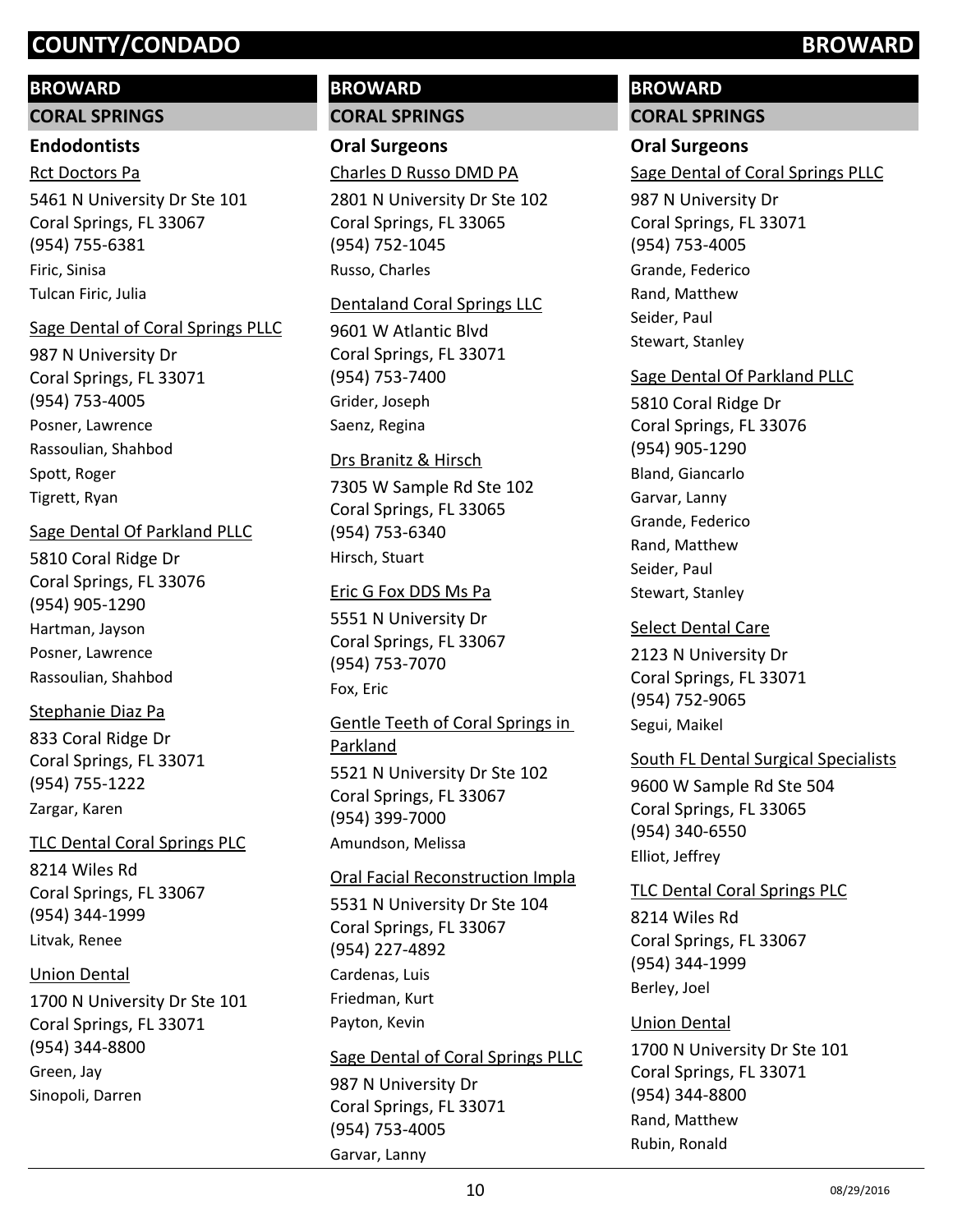# **BROWARD**

**CORAL SPRINGS**

## **Orthodontists**

11332 Wiles Rd Coral Springs, FL 33076 (954) 418-2354 Coral Orthodontics Adusumilli, Prathima

## Danielle E Battisti DMD PA

5669 Coral Ridge Dr Coral Springs, FL 33076 (954) 603-1850 Battisti-Katz, Danielle

# Dental Health Group

1881 N University Dr Coral Springs, FL 33071 (954) 755-1014 Garcia, Nicolas

# Dentaland Coral Springs LLC

9601 W Atlantic Blvd Coral Springs, FL 33071 (954) 753-7400 Carr, Elaine Garcia, Nicolas Ramos, Gisleda West, Christopher

# Drs Cohen Pa Orhtodontists & Tmj

8223 W Atlantic Blvd Coral Springs, FL 33071 (954) 344-8898 Cohen, Brian

5521 N University Dr Ste 102 Coral Springs, FL 33067 (954) 399-7000 Gentle Teeth of Coral Springs in Parkland

# Samuel, Chandy

5481 N Univ Dr # 101 Coral Springs, FL 33067 (954) 757-6453 Jay R Singer DDS PA Singer, Jay

# **BROWARD CORAL SPRINGS**

**Orthodontists**

Jay R Singer DDS PA

5481 N Univ Dr # 101 Coral Springs, FL 33067 (954) 757-6453

7663 W Sample Rd Coral Springs, FL 33065 (954) 906-9756 Main Street Children's Dentistry and **Orthodontics** 

Feldon, Paul

# Marrecau and Rodriquez Orthodontic Specialists

5850 Coral Ridge Dr #101 Coral Springs, FL 33076 (954) 752-3509 Marrecau, Tomas Rodriguez, Mairelys

# Mazzei DDS Pa

9387 W Sample Rd Coral Springs, FL 33065 (561) 391-5126 Mazzei, Leanne

# Naidu Orthodontics

3353 N University Dr Coral Springs, FL 33065 (954) 438-1965 Mann, Jacob

# Sage Dental of Coral Springs PLLC

987 N University Dr Coral Springs, FL 33071 (954) 753-4005 Lekkas, Nick Rubensteen, Evan Short, Steven Shults, Randall Spencer, Scott

# **BROWARD**

# **CORAL SPRINGS**

# **Orthodontists**

Sage Dental Of Parkland PLLC

5810 Coral Ridge Dr Coral Springs, FL 33076 (954) 905-1290 Lekkas, Nick Rubensteen, Evan Short, Steven Spencer, Scott

## TLC Dental Coral Springs PLC

8214 Wiles Rd Coral Springs, FL 33067 (954) 344-1999 Goldenberg, Sandy

# Union Dental

1700 N University Dr Ste 101 Coral Springs, FL 33071 (954) 344-8800 Zagarra, Joaquin

# **Pediatric Dentists**

3353 N University Dr Coral Springs, FL 33065 (844) 304-5437 American Pediatric Dental Coral Springs, Inc Aza, Sara Brady, Tiffany Freitas, Vanessa Liou, Shasan McCallum, Tamara Patel, Rita Pena, William Valiente, Lizette

## Coral Springs Dental Care

10196 W Sample Rd Coral Springs, FL 33065 (954) 752-4450 Smith, Christina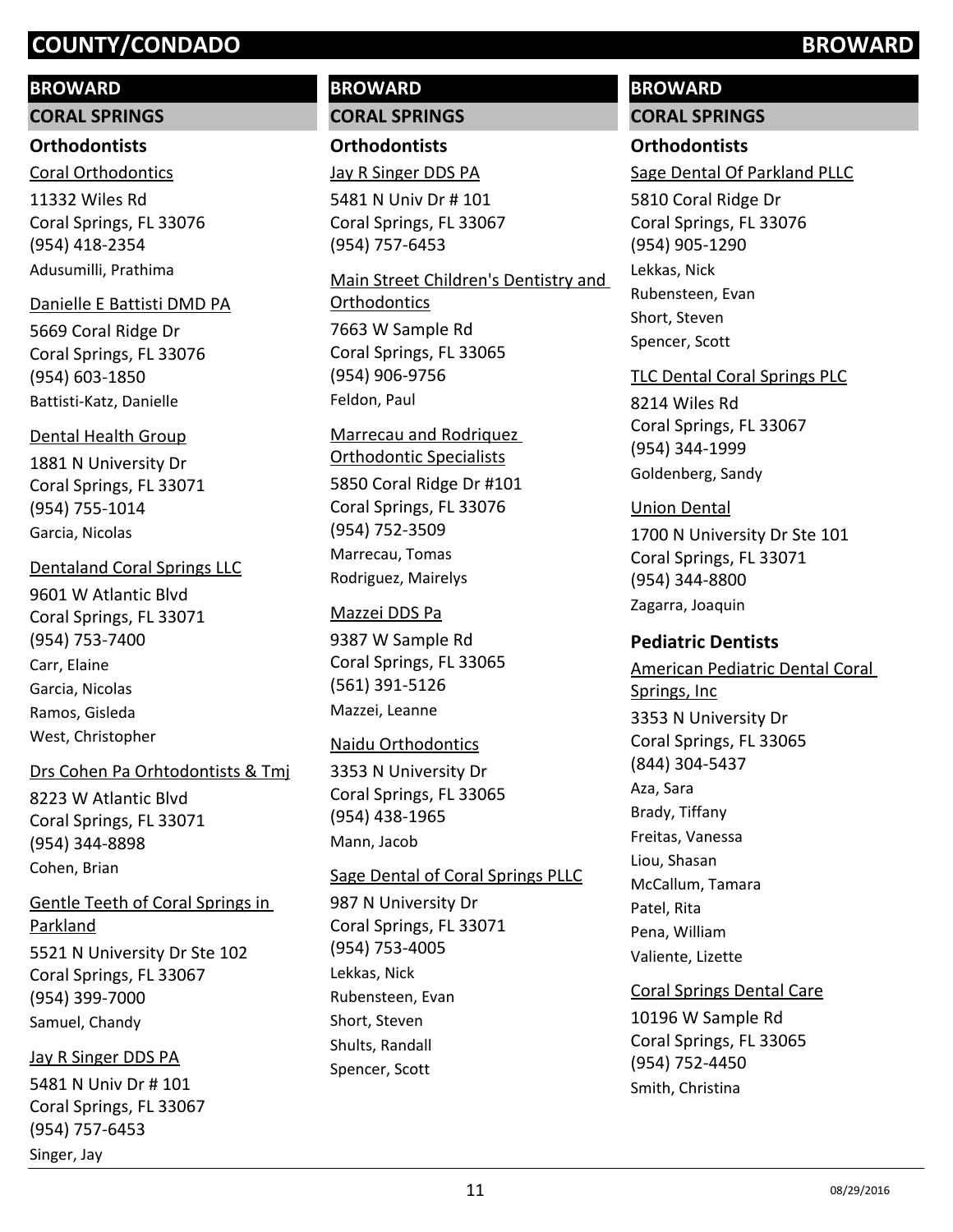#### **BROWARD**

**CORAL SPRINGS**

## **Pediatric Dentists**

Dentaland Coral Springs LLC

9601 W Atlantic Blvd Coral Springs, FL 33071 (954) 753-7400 Hernandez, Shana Landa, Rene

#### Diego Azar DMD Pa

730 Riverside Dr Coral Springs, FL 33071 (954) 575-9800 George, Sheryl

#### Fredric Kirsch

1881 N University Dr Coral Springs, FL 33071 (954) 753-7770 Kirsch, Fredric

## 9156 Wiles Rd Coral Springs, FL 33067 John S Bazos DMD Pa

(954) 255-2787 Bazos, John

# 7663 W Sample Rd Coral Springs, FL 33065 (954) 906-9756 Main Street Children's Dentistry and **Orthodontics** Levin, Shelly Morin, Aline

# 8150 Royal Palm Blvd Coral Springs, FL 33065 Maria Portilla DMD Pa

(954) 344-0445 Portilla, Maria

#### 8351 W Atlantic Blvd Pediatric Dental Centers Of Brow

Coral Springs, FL 33071 (954) 341-0002 Acosta, Enrique Smitley, Michelle

# **BROWARD CORAL SPRINGS**

**Pediatric Dentists** Pediatric Dental Centers Of Brow

8351 W Atlantic Blvd Coral Springs, FL 33071 (954) 341-0002

#### Sage Dental of Coral Springs PLLC

987 N University Dr Coral Springs, FL 33071 (954) 753-4005 Barba, Erica Buscemi, Amanda Chatani, Maria Gedeon, Rose McCallum, Tamara Ortiz Perez, Marta Patel, Rita

#### Sage Dental Of Parkland PLLC

5810 Coral Ridge Dr Coral Springs, FL 33076 (954) 905-1290 Buscemi, Amanda Chatani, Maria Gedeon, Rose Ortiz Perez, Marta

### Segelnick Specialist LLC

5481 N University Dr Ste 102 Coral Springs, FL 33067 (954) 575-5488 Avman, Selin Chatani, Maria

# 10188 NW 31st Street Coral Springs, FL 33065 (954) 752-7651 South Florida Dentistry For Chil

Bennett Jr, James Rothberg, Melanie

# **BROWARD**

# **CORAL SPRINGS**

# **Periodontists**

Cima Dental LLC

5481 N University Dr Ste 103A Coral Springs, FL 33067 (954) 575-0880 Drennen, Christopher

#### Dental Health Group

1881 N University Dr Coral Springs, FL 33071 (954) 755-1014 Ostroff, Leonard Starkman, Jeffrey

### Dentaland Coral Springs LLC

9601 W Atlantic Blvd Coral Springs, FL 33071 (954) 753-7400 Elazizi, Mohamad Fotek, Pawel Nagler, Daniel Rodriguez, Diane Simon, David

### Dr Nilesh Dalal Pa

5521 N University Dr Ste 101 Coral Springs, FL 33067 (954) 341-1000 Dalal, Nilesh

# Gentle Teeth of Coral Springs in Parkland

5521 N University Dr Ste 102 Coral Springs, FL 33067 (954) 399-7000 Daood, Rosemeen

### Joshua J. Coussa DMD PA

8235 W Atlantic Blvd Coral Springs, FL 33071 (954) 753-6100 Winer, David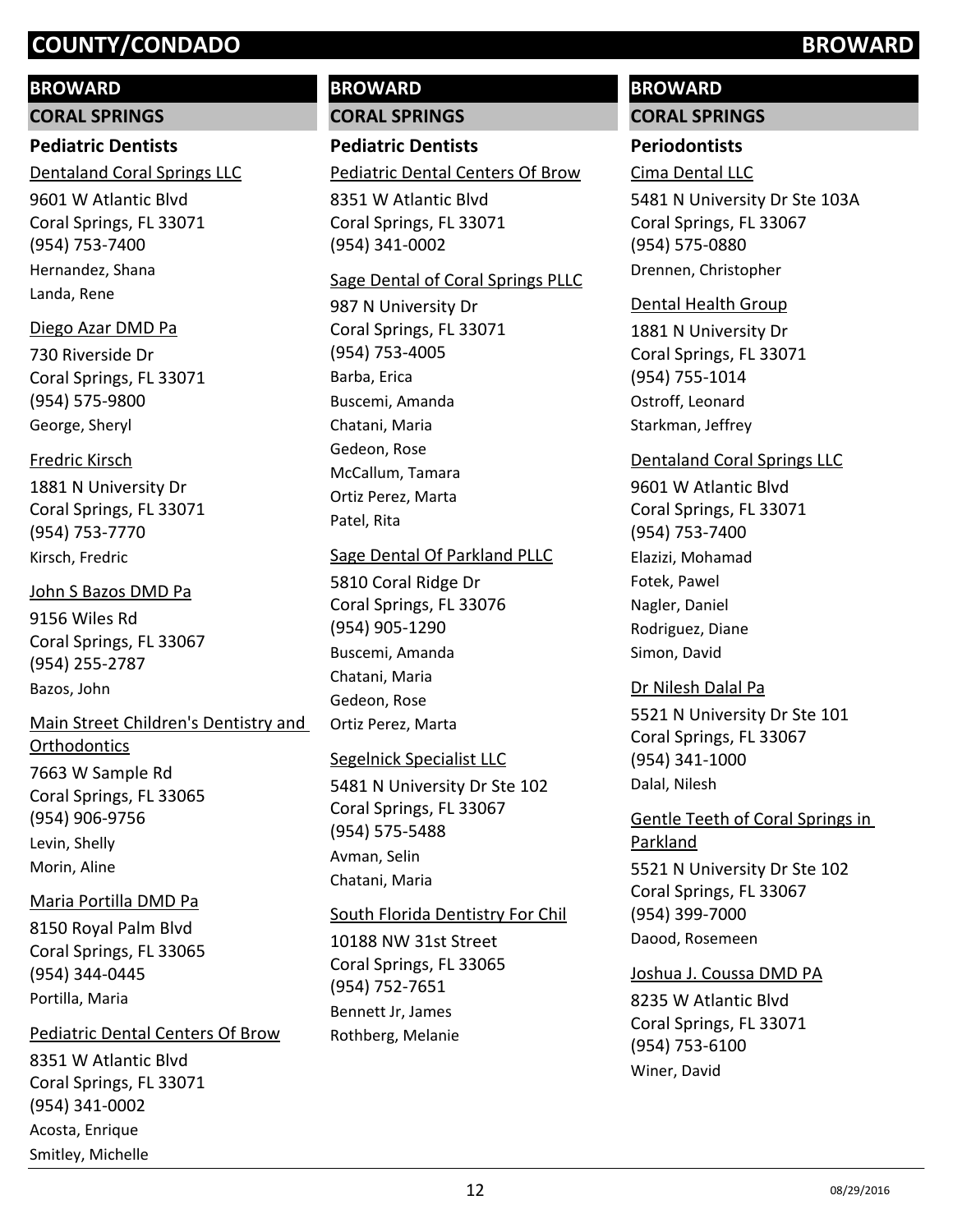#### **BROWARD**

**CORAL SPRINGS**

#### **Periodontists**

1500 N University Dr Ste 111 Coral Springs, FL 33071 (954) 753-0520 Larry L Shapiro DDS Pa Shapiro, Larry

#### Richard S Morrow DMD Pa

1881 N University Dr Ste 201 Coral Springs, FL 33071 (954) 345-4748 Morrow, Richard

#### Sage Dental of Coral Springs PLLC

987 N University Dr Coral Springs, FL 33071 (954) 753-4005 Cunningham, Nina Ehrenman, Jason Goldstein, Shari Hersh, Jason Rodriguez, Diane Scott, John Weishoff, Robert

### Sage Dental Of Parkland PLLC

5810 Coral Ridge Dr Coral Springs, FL 33076 (954) 905-1290 Araya, Jennifer Cunningham, Nina Ehrenman, Jason Goldstein, Shari Hersh, Jason Rodriguez, Diane Scott, John

#### TLC Dental Coral Springs PLC

8214 Wiles Rd Coral Springs, FL 33067 (954) 344-1999 Drennen, Christopher Fotek, Pawel Stern, Shmuel

# **BROWARD CORAL SPRINGS**

## **Prosthodontists**

#### Advanced Dentistry of Coral Springs

2232 N University Dr Ste B Coral Springs, FL 33071 (954) 997-5147 Buitrago, Renan

#### DentistArt Group

9955 NW 31st St Ste 201 Coral Springs, FL 33065 (954) 906-8177 Carvalho, Sandra

#### Sage Dental of Coral Springs PLLC

987 N University Dr Coral Springs, FL 33071 (954) 753-4005 Vera, Anny

#### Sage Dental Of Parkland PLLC

5810 Coral Ridge Dr Coral Springs, FL 33076 (954) 905-1290 Vera, Anny

### Union Dental

1700 N University Dr Ste 101 Coral Springs, FL 33071 (954) 344-8800 Seecharan, Ronik

### **DANIA**

## **General Dentists**

#### Atlantic Florida Dental

250 E Dania Beach Blvd Dania, FL 33004 (954) 922-1947 Schopler, Thomas

#### Brighten Dental Care

129 E Dania Beach Blvd Dania, FL 33004 (954) 922-4633 Gupta, Chander

# **BROWARD**

## **DANIA**

#### **General Dentists**

TLC Dental Dania LC

435 E Sheridan St Dania, FL 33004 (954) 926-5888 Coutras, Elevteria Cunha, Renata De Leon, Ennio Elkind, Jaime Ferguson, Caitlin Gartner, Judith Guthrie, Kelly Haratz, Zina Helfant, Jared Irving, Bizu Jacobsohn, Henry Lewis McKenzie, Andrea Lopez, Arnaldo Mandel, Jonathan Mingel, Marc Muckey, Steve Polhamus-Lopez, Melisa Rios Ku Hop, Milagritos Sorroza, Jennifer Talchik Jr, Paul Taveras, Myriam Vilk-Shapiro, Dora

# **Endodontists**

435 E Sheridan St Dania, FL 33004 (954) 926-5888 TLC Dental Dania LC Litvak, Renee

# **Oral Surgeons**

435 E Sheridan St Dania, FL 33004 (954) 926-5888 TLC Dental Dania LC Berley, Joel Hirsch, Stuart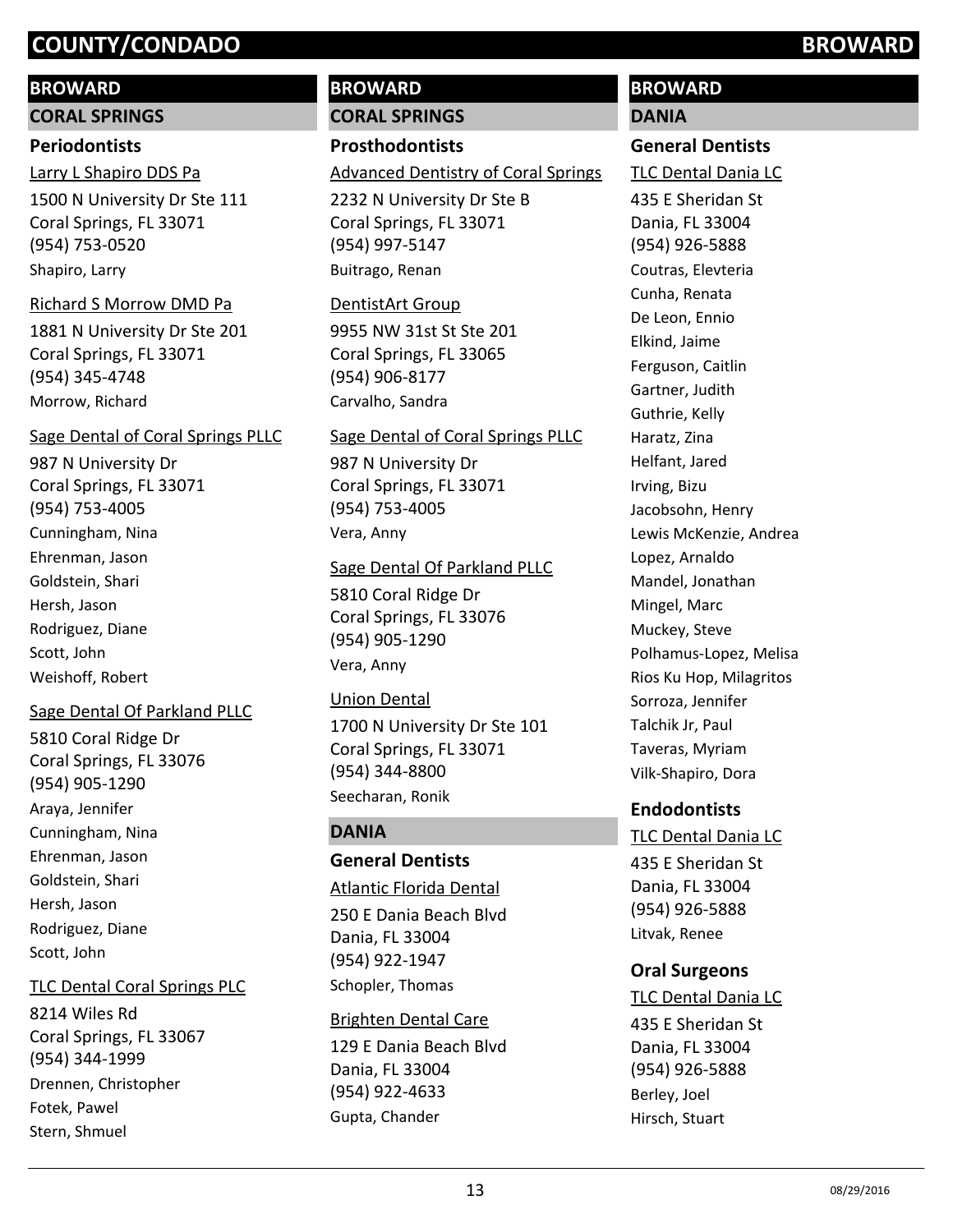### **BROWARD**

#### **DANIA**

#### **Orthodontists**

435 E Sheridan St Dania, FL 33004 (954) 926-5888 TLC Dental Dania LC Goldenberg, Sandy

#### **Periodontists**

435 E Sheridan St Dania, FL 33004 (954) 926-5888 TLC Dental Dania LC Drennen, Christopher Fotek, Pawel Stern, Shmuel

#### **DAVIE**

#### **General Dentists**

4800 SW 64th Ave Ste 101 Davie, FL 33314 (954) 581-0120 Alejandro Semidey DMD PA Semidey, Alejandro

#### Bello Dental Associates

5810 South University Dr #128 Davie, FL 33328 (954) 905-6633 Bello, Jenny

#### Craig A Friedman DDS

4745 SW 148th Ave #303 Davie, FL 33330 (954) 349-3449 Friedman, Craig Schwartz, Ross

#### David A Sachs DDS Pa

2263 S University Dr Davie, FL 33324 (954) 475-0700 Feiner, Jaymie Sachs, David Sachs, Randy

# **BROWARD DAVIE**

# **General Dentists**

Davie Advanced Dentistry INC

4757 S University Dr Davie, FL 33328 (954) 434-3331 Draizin, Claudia

#### Davie Modern Dentistry

5796 S University Dr Ste 102 Davie, FL 33328 (954) 248-2742 Gonzalez, Monica Laska, Mario McCann, Katie

#### Dental Associates of Davie

2879 S University Dr Davie, FL 33328 (954) 474-2422 Corpas, Alfredo

#### Eric H Naierman DDS PA

4175 SW 64th Ave Ste 103 Davie, FL 33314 (954) 792-3800 Naierman, Eric

#### Ferguson Dental

4745 SW 148th Ave # 302 Davie, FL 33330 (954) 530-5164 Ferguson, Katherine Ferguson, Rickie

#### Florida Dental Board Preps Inc

4931 S State Road 7 Davie, FL 33314 (954) 316-0001 Gultz, Jerrold

#### Isabel B Ruiz DDS Pa

4789 SW 148th Ave Ste 205 Davie, FL 33330 (954) 252-0667 Ruiz-Martinez, Isabel

# **BROWARD**

## **DAVIE**

## **General Dentists**

James D Sands DDS Pa

5651 SW 64th Ave Davie, FL 33314 (954) 587-9737 Sands, James

#### Kocher & Kocher Dentistry PA

4801 S University Dr Ste 112 Davie, FL 33328 (954) 434-0600 Kocher, Jennifer Kocher, Michael

#### Norman Bluth Barry A Bluth Pa

4175 SW 64th Ave Ste 104 Davie, FL 33314 (954) 792-3800 Bluth, Barry Bluth, Norman Bluth, Sherri

## 12565 Orange Dr Ste 414 Davie, FL 33330 (954) 382-9696 Oscar Gonzalez DDS Gonzalez, Oscar

#### Palacin Dental Group Pa

13728 W State Road 84 Davie, FL 33325 (954) 472-4656 Palacin, Matilde

#### Pine Island Dental Inc

8850 W State Road 84 Davie, FL 33324 (954) 476-1163 Zurfluh, Thomas

#### University Dental Health

2879 S University Dr Davie, FL 33328 (954) 474-2422 Rostock, Jennifer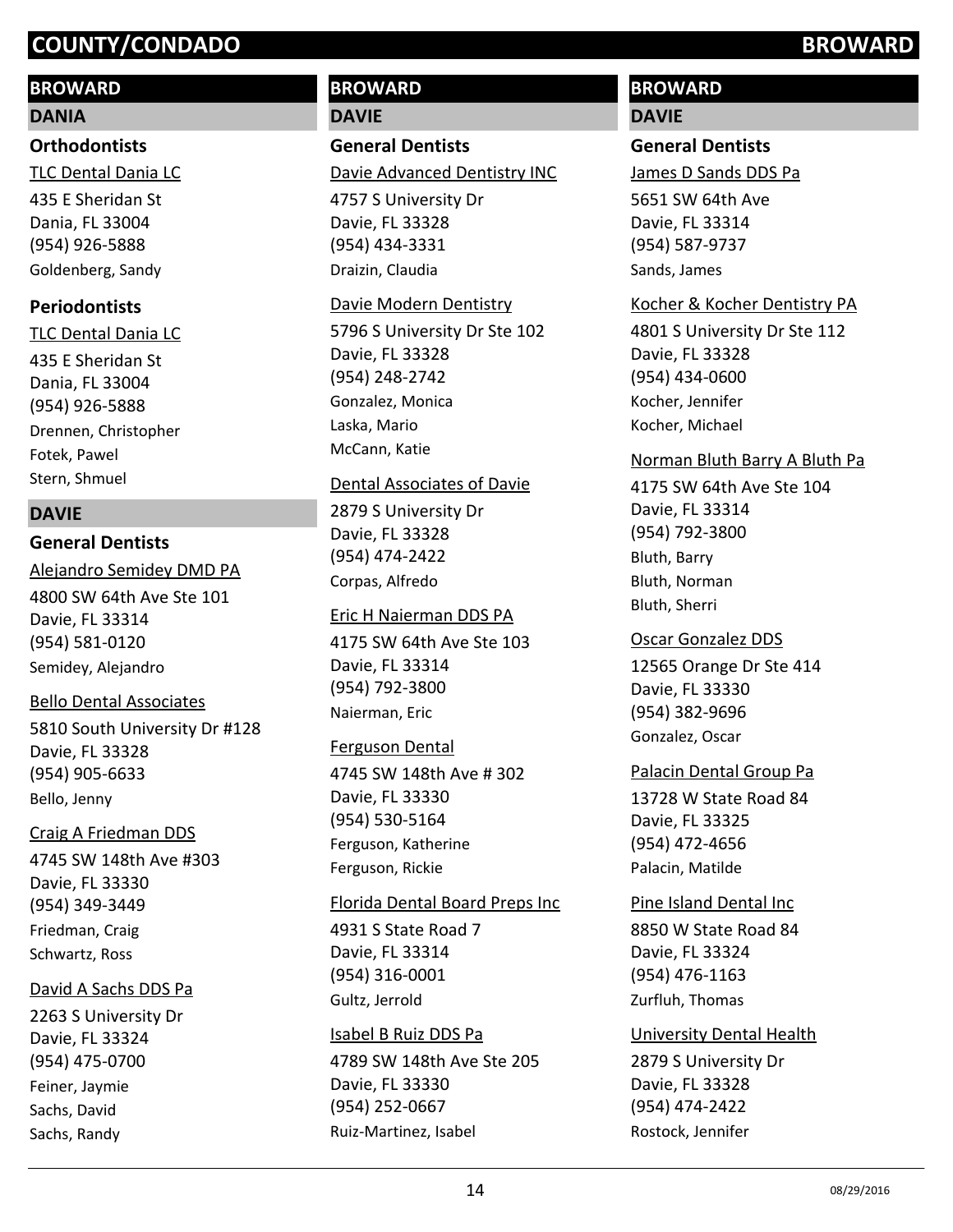## **BROWARD**

#### **DAVIE**

**General Dentists** Yolanda P Solarte DDS Pa

2561 S University Dr Davie, FL 33324 (954) 370-1235 Solarte, Yolanda

## **Endodontists**

6115 Stirling Rd Ste 213 Davie, FL 33314 (954) 791-3277 Anas Selman DDS PLLC Selman, Anas

#### Oscar Gonzalez DDS

12565 Orange Dr Ste 414 Davie, FL 33330 (954) 382-9696 Steiner, Rita

## **Oral Surgeons**

6115 Stirling Rd #213 Davie, FL 33314 (954) 791-3277 Matthew K Rand DMD Rand, Matthew

# **Orthodontists**

4401 S Flamingo Rd Ste 109 Davie, FL 33330 (954) 236-3434 Grosman And Marranzini Pa Grosman, Alon

### Orthodontic Specialists of Florida

5810 S University Dr Ste 101-102 Davie, FL 33328 (954) 680-2886 Palacios, Joan Palacios, Piero Shoopak, Alan

# **BROWARD DAVIE**

## **Pediatric Dentists**

Grosman And Marranzini Pa

4401 S Flamingo Rd Ste 109 Davie, FL 33330 (954) 236-3434 Jobson, Margot Marranzini, Maria Tejada, Rodolfo

#### Patricia G Templeton

4725 SW 148 Ave #203 Davie, FL 33330 (954) 680-4443 Templeton, Patricia

#### Patricia Gonzalez Templeton DDS LLC

4725 Volunteer Rd Ste 203 Davie, FL 33330 (954) 680-4443 Sherman, Richard Templeton, Patricia

# **Periodontists**

Davie Advanced Dentistry INC

4757 S University Dr Davie, FL 33328 (954) 434-3331 Abbo, Eli

# Dent America LLC

12545 Orange Dr # 50 Davie, FL 33330 (954) 434-3229 Montamarta, Francisco

### Francisco T Montamarta DDS

12545 Orange Dr Ste 501 Davie, FL 33330 (954) 723-7771 Montamarta, Francisco

# **BROWARD**

## **DAVIE**

### **Periodontists**

4700 Grapevine Way Davie, FL 33331 (561) 368-3900 Rady Goldfarb Goldfarb, Randy

#### **Prosthodontists**

4757 S University Dr Davie, FL 33328 (954) 434-3331 Davie Advanced Dentistry INC Abbo, Bill

#### Sandra P Cuartas DDS PA

10650 W State Rd 84 #213 Davie, FL 33324 (954) 424-3220 Cuartas, Sandra

#### **DEERFIELD BEACH**

### **General Dentists**

1644 W Hillsboro Blvd Deerfield Beach, FL 33442 (954) 428-1991 Albert R Gegerson Gegerson, Albert

#### Angela Berkovich DMD Pa

1348 E Hillsboro Blvd Ste A Deerfield Beach, FL 33441 (954) 427-3000 Berkovich, Angela

#### Atlantic Coast Dentistry Inc

434 W Hillsboro Blvd Deerfield Beach, FL 33441 (954) 360-2989 Cardosa, Andrea

#### Deerfield Beach Partners

313 SE 15th Ter Deerfield Beach, FL 33441 (954) 427-7513 Ortlieb, Joseph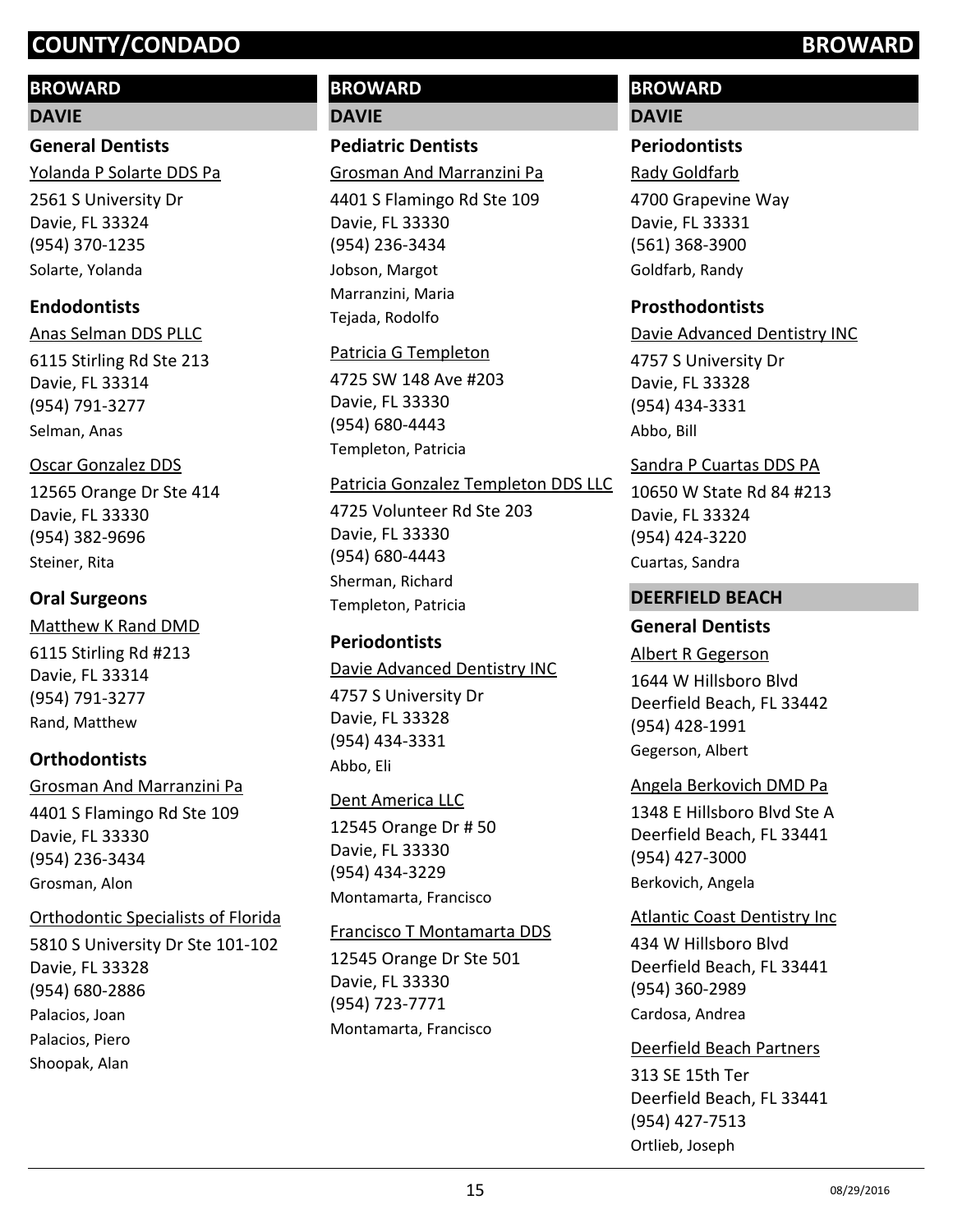#### **BROWARD**

#### **DEERFIELD BEACH**

#### **General Dentists**

313 SE 15th Ter Deerfield Beach, FL 33441 (954) 427-7513 Deerfield Beach Partners Rivera, Michelle

Towsky, Lewis

#### Deerfield Dental Llc

1874 W Hillsboro Blvd Ste A Deerfield Beach, FL 33442 (954) 428-4575 Aron, Robert

#### Deerfield Family Dental

100 S Military Trl Ste 4 Deerfield Beach, FL 33442 (954) 725-3717 Festa, Antonio Pouleriguen, Alain

#### Dentistry of South Florida Pa

1348 E Hillsboro Blvd Deerfield Beach, FL 33441 (954) 482-0901 Morales, Alexis Rieger, Eric

#### Dorina Moldovan DDS Pa

901 SE 8th Ave Deerfield Beach, FL 33441 (954) 426-2298 Moldovan, Dorina

#### Francesco Vultaggio DMD

841 SE 8th Ave Deerfield Beach, FL 33441 (954) 421-2122 Vultaggio, Francesco

#### Frank L Gober DDS Pa

1800 W Hillsboro Blvd Deerfield Beach, FL 33442 (954) 427-4321 Chen, Dannit

# **BROWARD DEERFIELD BEACH**

**General Dentists** Frank L Gober DDS Pa

1800 W Hillsboro Blvd Deerfield Beach, FL 33442 (954) 427-4321 Gober, Franklyn Habib, Mary Laska, Mario Perez-Diaz, Agueda

#### Javier M Zawadzky

123 N Powerline Rd Deerfield Beach, FL 33442 (954) 429-8840 Canola, Zulma Zawadzky, Javier

#### Life Dental Care

123 N Powerline Rd Deerfield Beach, FL 33442 (954) 429-8840 Rodriguez, Nury Toirac, Maria

#### Martin Wexler DDS

841 SE 8th Ave Deerfield Beach, FL 33441 (954) 421-2122 Visco, Ernest

#### Marueen L Oflanagan DDS

201 SE 15th Ter Ste 105 Deerfield Beach, FL 33441 (954) 427-3755 O Flanagan, Maureen

#### Palm Plaza Dental Center

823 SE 9th St Deerfield Beach, FL 33441 (954) 531-0809 Marques, Nelson

# **BROWARD DEERFIELD BEACH**

### **General Dentists**

Randall M Hoover DDS Pa

766 S Federal Hwy Deerfield Beach, FL 33441 (954) 570-9300 Hoover, Randall

#### Sage Dental Of Deerfield Beach PLLC

2265 W Hillsboro Blvd Deerfield Beach, FL 33442 (954) 427-2436 Alvarado-Romero Pou, Melissa Alvarez, Jonathan Azari, Scott Bergquist, Michael Bockian, Joshua Castillo, Juan Cherkinsky, Jordan Childers, Carmen Cowan, Marc Daneshpajouh, Sara Darojat, Zuhdiyah Dean, Craig Draizin, Claudia Duarte, Beatriz Fernandez-Martinez, Mariangel Fox, Jeffrey Ghandour, Dima Gilbert, Mark Goldberg, Howard Gonzales, Angelica Guerrero, Luis Gul, Yousaf Guthrie, Kelly Hamed, Shirin Helmy, James Hoffman, Bruce Horwitz, Steven Israel, Elie Juma, Zaileen LePore, Krystina Ma, Robert Mohr, Eric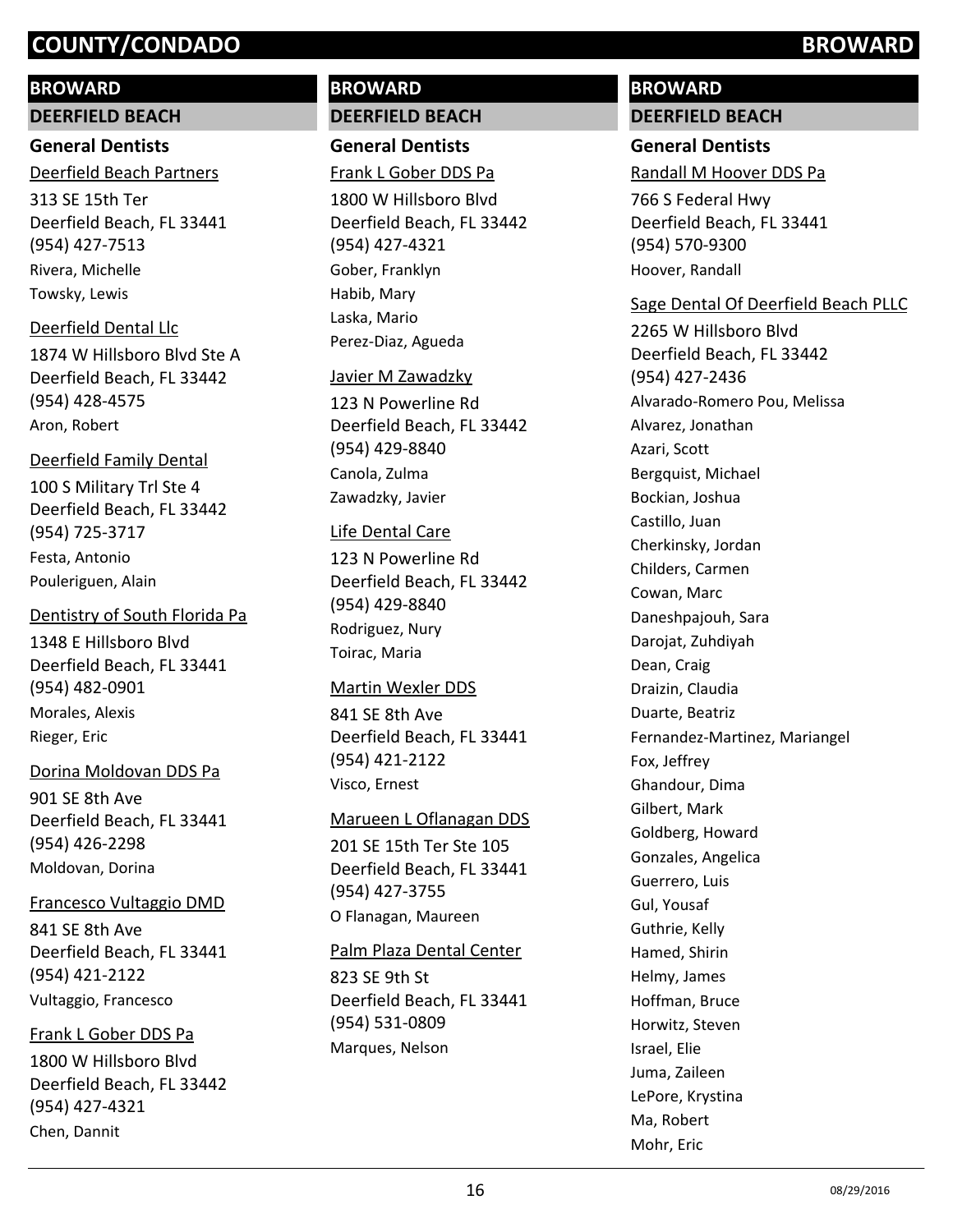#### **BROWARD**

**DEERFIELD BEACH**

#### **General Dentists**

Sage Dental Of Deerfield Beach PLLC

2265 W Hillsboro Blvd Deerfield Beach, FL 33442 (954) 427-2436 Moncrieffe, Tiffany Naguib, Michelle Napoli, Marisa Newton, Emily Ortega, Laura Ortiz, Ana Pare, Elizabeth Perkins, Lindsay Planes, Alex Price, Dana Rappaport, David Rezvani, Caroline Rieger, Eric Rodriguez, Ramon Roshkind, David Salazar, Cecilia Sanches, Melanie Simpson, Natalie Sirage, Ahmed Steiner, Samantha Strauss, Theodore Truong, Xen Urquiza, Yeneir Van Duyne, Tracy Weisbrot, Bruce Winderbaum, Sasha Wooldridge, Maria Young, Summer Yu, Cynthia Ziegler, Neal Zylbering, Jason

#### Smiles Dental

700 W Hillsboro Blvd Ste 1-109 Deerfield Beach, FL 33441 (754) 264-7264 Atluri, Suneetha

# **BROWARD DEERFIELD BEACH**

**Endodontists**

Bas M Antic Groen DDS MS

100 S Military Trl Ste 3 Deerfield Beach, FL 33442 (954) 725-8522 Antic-Groen, Bas

#### Deerfield Center For Dental Spec

1800 W Hillsboro Blvd Deerfield Beach, FL 33442 (954) 427-4361 Comora, Robert

#### Sage Dental Of Deerfield Beach PLLC

2265 W Hillsboro Blvd Deerfield Beach, FL 33442 (954) 427-2436 Posner, Lawrence Rassoulian, Shahbod Tigrett, Ryan

#### **Oral Surgeons**

1800 W Hillsboro Blvd Deerfield Beach, FL 33442 (954) 427-4361 Deerfield Center For Dental Spec Bistritz, Jerome Pedroletti, Fred Perez-Garcia, Ramon

#### Deerfield Family Dental

100 S Military Trl Ste 4 Deerfield Beach, FL 33442 (954) 725-3717 Demick, Robert

#### Sage Dental Of Deerfield Beach PLLC

2265 W Hillsboro Blvd Deerfield Beach, FL 33442 (954) 427-2436 Garvar, Lanny Grande, Federico Rand, Matthew Seider, Paul Stewart, Stanley

# **BROWARD**

# **DEERFIELD BEACH**

**Oral Surgeons**

Sage Dental Of Deerfield Beach PLLC

2265 W Hillsboro Blvd Deerfield Beach, FL 33442 (954) 427-2436

### **Orthodontists**

1348 E Hillsboro Blvd Deerfield Beach, FL 33441 (954) 427-3000 Dentistry of South Florida Ivanov, Pavel

#### Dentistry of South Florida Pa

1348 E Hillsboro Blvd Deerfield Beach, FL 33441 (954) 482-0901 Fox, Donald

#### Nenad B Stefanovic DDS Msd Pa

901 SE 8th Ave Deerfield Beach, FL 33441 (954) 596-8740 Stefanovic, Nenad

#### Sage Dental Of Deerfield Beach PLLC

2265 W Hillsboro Blvd Deerfield Beach, FL 33442 (954) 427-2436 Lekkas, Nick Rubensteen, Evan Short, Steven Spencer, Scott

### **Pediatric Dentists**

#### Cassia Barros DDS Pa

824 SE 8th Ave Deerfield Beach, FL 33441 (954) 532-9938 Barros, Cassia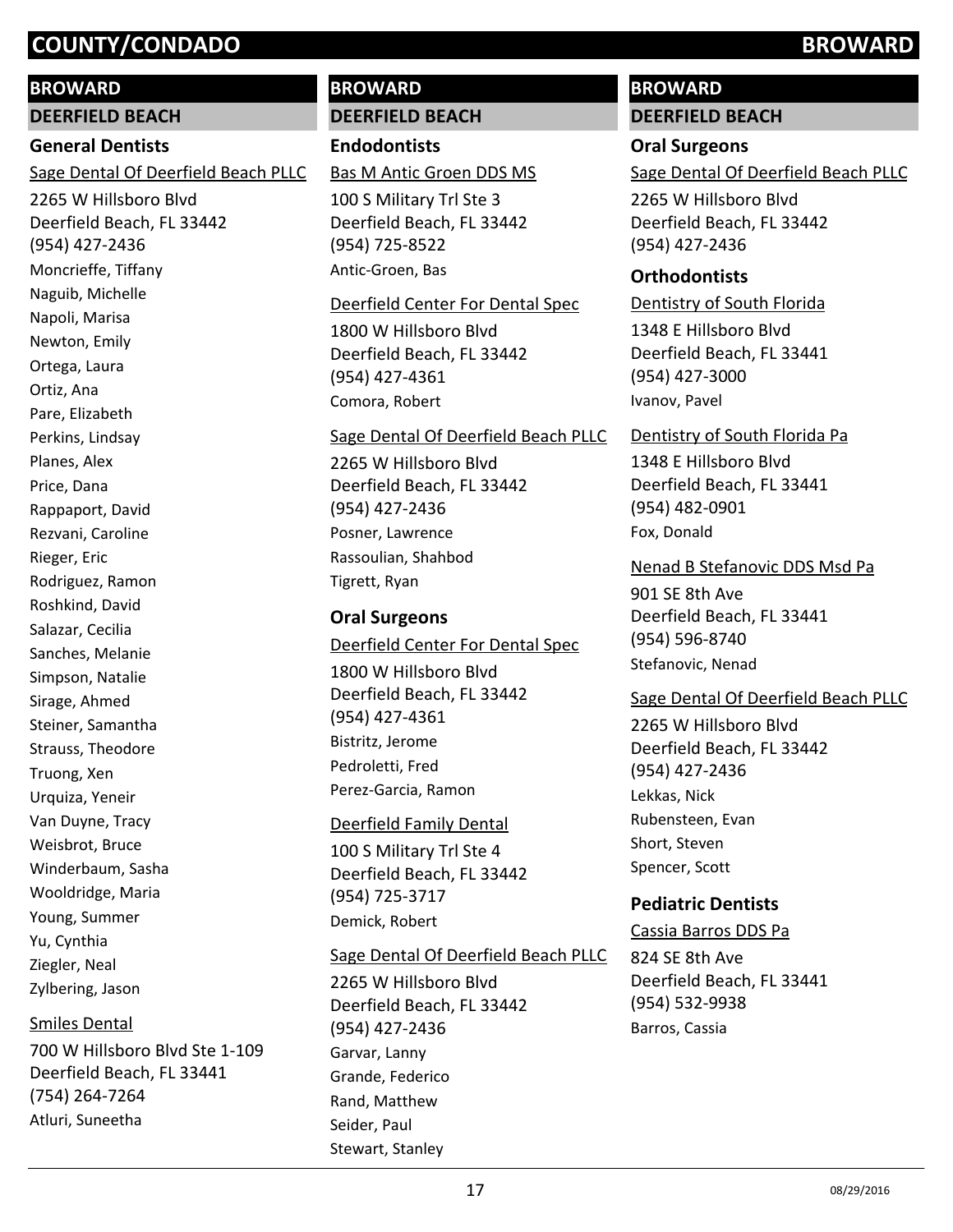#### **BROWARD**

**DEERFIELD BEACH**

#### **Pediatric Dentists**

Sage Dental Of Deerfield Beach PLLC

2265 W Hillsboro Blvd Deerfield Beach, FL 33442 (954) 427-2436 Buscemi, Amanda Chatani, Maria Gedeon, Rose Ortiz Perez, Marta

# **Periodontists**

1500 E Hillsboro Blvd Ste 101 Deerfield Beach, FL 33441 (954) 427-5700 C Nick DeTure PA Deture, Christopher Matthews, Marissa

#### Deerfield Center For Dental Spec

1800 W Hillsboro Blvd Deerfield Beach, FL 33442 (954) 427-4361 Fien, Matthew

### Deerfield Family Dental

100 S Military Trl Ste 4 Deerfield Beach, FL 33442 (954) 725-3717 Montamarta, Francisco Sekler, Julio

### Dentistry of South Florida Pa

1348 E Hillsboro Blvd Deerfield Beach, FL 33441 (954) 482-0901 Adelson, Charles

#### Sage Dental Of Deerfield Beach PLLC

2265 W Hillsboro Blvd Deerfield Beach, FL 33442 (954) 427-2436 Cunningham, Nina Ehrenman, Jason Goldstein, Shari Rodriguez, Diane

# **BROWARD DEERFIELD BEACH**

**Periodontists**

Sage Dental Of Deerfield Beach PLLC

2265 W Hillsboro Blvd Deerfield Beach, FL 33442 (954) 427-2436 Scott, John

## **Prosthodontists**

Sage Dental Of Deerfield Beach PLLC

2265 W Hillsboro Blvd Deerfield Beach, FL 33442 (954) 427-2436 Vera, Anny

## **FORT LAUDERDALE**

# **General Dentists**

113 SW 11th Ct Fort Lauderdale, FL 33315 (954) 463-7972 AA Dental PLLC Alexander, Allison Arocha, Arianny

#### Adult & Geriatric Dental Care

1608 E Commercial Blvd Fort Lauderdale, FL 33334 (954) 489-1345 Baghdassarian-Mencia, Rosemary

#### AESTHETIC DENTAL GROUP

2330 NE 9th St Fort Lauderdale, FL 33304 (954) 563-5535 Escobar, Carlos

### Aids Health Care Foundation Inc

700 SE 3rd Ave Ste 206 Fort Lauderdale, FL 33316 (954) 761-2230 Davis, Deborah

# **BROWARD**

# **FORT LAUDERDALE**

## **General Dentists**

American Dental of FL-Fort Lauderdale

2740 E Commercial Blvd Fort Lauderdale, FL 33308 (954) 938-2447 Szpoganicz, Tadeu Vera, Nathalie

#### Andrew E Bertnolli

1507 E Commercial Blvd Fort Lauderdale, FL 33334 (954) 771-7100 Bertnolli, Andrew

#### Bassil Akel DMD PLLC

1600 N State Road 7 Ste 400 Fort Lauderdale, FL 33313 (954) 581-9228 Akel, Bassil

### Bayview Dental

3000 E Commercial Blvd Fort Lauderdale, FL 33308 (954) 491-1904 Pinto, Rafaella

### Bayview Dental Assoc Pa

2826 East Oakland Park Blvd Ste 300 Fort Lauderdale, FL 33306 (954) 776-4720 Ciporkin, Peter Zakko, Dalal

2500 E Oakland Park Blvd Fort Lauderdale, FL 33306 (954) 564-0181 Bove Dental PA Bove, Alfred

## Brad W Graff DMD Pa

3107 Stirling Rd Ste 108 Fort Lauderdale, FL 33312 (954) 963-3706 Graff, Brad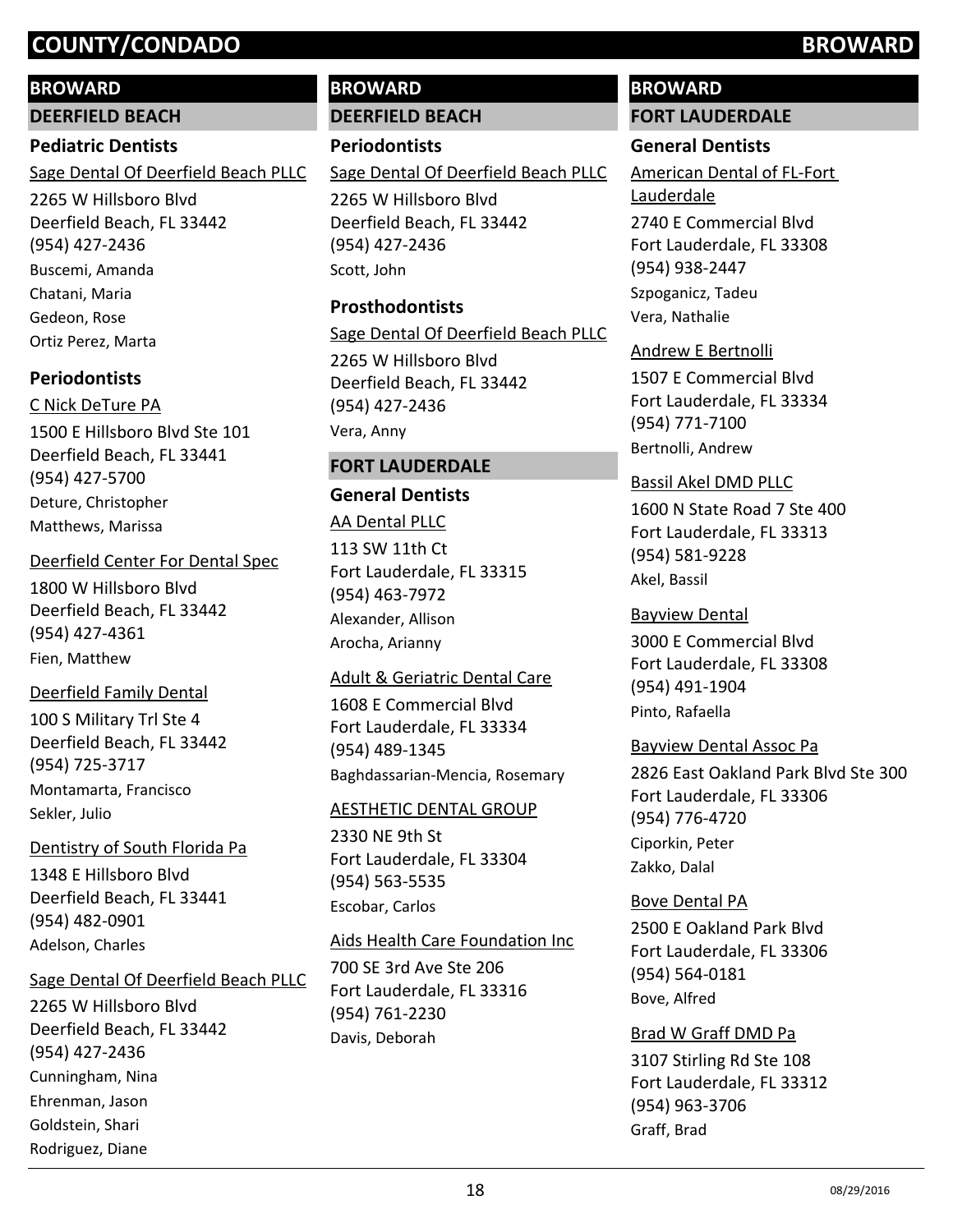#### **BROWARD**

**FORT LAUDERDALE**

#### **General Dentists**

2467 E Commercial Blvd Fort Lauderdale, FL 33308 (954) 771-5300 Brent J Bracco Bracco, Brent

#### Bryan Friedland DMD PA

4800 NE 20th Ter Ste 215 Fort Lauderdale, FL 33308 (954) 771-7636 Friedland, Bryan

#### C Shane Roone

2740 E Commercial Blvd Fort Lauderdale, FL 33308 (954) 938-2447 Roane, Christopher

#### Care Resource

871 W Oakland Park Blvd Fort Lauderdale, FL 33311 (954) 576-7141 Martinez, Amy

#### Chaden Inc

3190 Davie Blvd Fort Lauderdale, FL 33312 (954) 581-3645 Chami, Mona

#### Coast Florida Pa

3937 W Broward Blvd Fort Lauderdale, FL 33312 (954) 584-5031 Diasti, Adam Ghabbour, Diaa Klaib, Charbel Mack, Brandon Naryshkin, George Williams, Tosha

# **BROWARD FORT LAUDERDALE**

#### **General Dentists**

10019 Cleary Blvd Fort Lauderdale, FL 33324 (954) 424-8800 Comfortable Care Dental Health Professio Kashlan, Rania Lozada, Katherine Nudel, Marina Rodriguez, Jorge

#### Complete Family Dentistry LLC

3015 Bayview Dr Ste B Fort Lauderdale, FL 33306 (954) 564-3244 Moushati, John

#### Contemporale Inc

3051 N Federal Hwy Fort Lauderdale, FL 33306 (954) 563-5800 Pastura, Joseph

#### Coral Ridge Dental Arts

1831 NE 45th St Ste B Fort Lauderdale, FL 33308 (954) 771-3331 Badger, Leonard Eriks, Ty Lane, Thomas Woodruff, Joshua

#### Daniela Modesto DDS

2500 E Commercial Blvd Fort Lauderdale, FL 33308 (954) 990-6278 Modesto, Daniela

#### David P Szczesny DMD

1900 E Oakland Park Blvd Fort Lauderdale, FL 33306 (954) 566-8701 Szczesny, David

# **BROWARD FORT LAUDERDALE**

## **General Dentists**

Dawn L Polasky DDS Pa

6231 N Federal Hwy # 109 Fort Lauderdale, FL 33308 (954) 229-2424 Polasky, Dawn

#### Dental Health Group

1201 N Federal Hwy Ste 2D Fort Lauderdale, FL 33304 (954) 566-4167 Brody, Robert Daneshpajouh, Sara Frand, Joel Garcia, Ricardo

#### Dental Health Group Pa

2362 N Federal Hwy Fort Lauderdale, FL 33305 (954) 566-4167 Frand, Joel

#### Dental Las Olas PA

401 E Las Olas Blvd Ste 140 Fort Lauderdale, FL 33301 (954) 524-6595 Selmic, Nadezda

#### Dental Specialist of Broward Group

9 SW 17th St Fort Lauderdale, FL 33315 (954) 588-4671 Gonzalez, Juan Krikorian, Charles Naierman, Eric Quilichini, Carlos

### Donald P Rubenstein DDS

848 NE 20th Ave Fort Lauderdale, FL 33304 (954) 764-8075 Rubenstein, Donald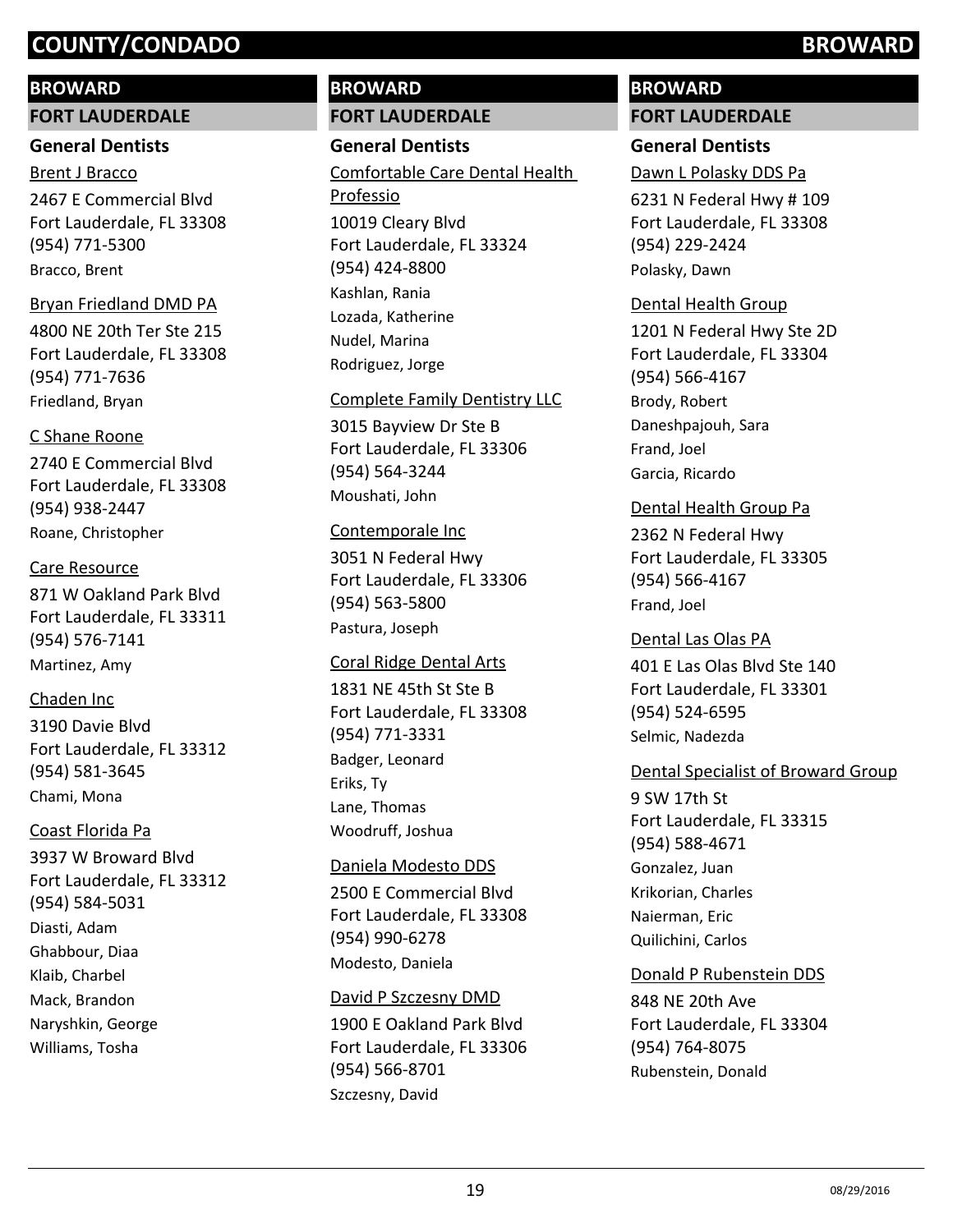#### **BROWARD**

**FORT LAUDERDALE**

#### **General Dentists**

3343 NE 33rd St Fort Lauderdale, FL 33308 (954) 563-1362 Douglas Neil Pyser DMD Pa Pyser, Douglas

#### Dr Alexander Bretos DDS FAGD

2721 Executive Park Dr Fort Lauderdale, FL 33331 (954) 385-5855 Bretos, Alexander

#### Dr Pattys Dental Boutique

646 N Federal Hwy Fort Lauderdale, FL 33304 (954) 524-2300 Guthrie, Kelly Patterson, April

#### East Broward Dental PA

1212 E Broward Blvd #200 Fort Lauderdale, FL 33301 (954) 227-8133 Taskonak, Burak

#### East Coral Dental Pa

4144 N Federal Hwy Fort Lauderdale, FL 33308 (954) 565-3353 Diaz, Yanet Dicrescento, Donna Roca-Godinez, Lilian

#### Frank Kalafatic DDS PLLC

6230 N Federal Hwy Fort Lauderdale, FL 33308 (954) 916-7646 Kalafatic, Frank

# 2633 E Commercial Blvd Ste B Fort Lauderdale, FL 33308 (954) 530-5352 Great Smiles Dental of Fort Lauderdale

Murcia, Marcela

**BROWARD FORT LAUDERDALE**

# **General Dentists**

2633 E Commercial Blvd Ste B Fort Lauderdale, FL 33308 (954) 530-5352 Great Smiles Dental of Fort Lauderdale

#### H G Hosseini DDS Pa

1040 Weston Rd Ste 225 Fort Lauderdale, FL 33326 (954) 389-9500 Hosseini, Heather

#### Herman Allen DDS

2323 NW 19th St Ste 1 Fort Lauderdale, FL 33311 (954) 484-8780 Allen, Herman

#### Howard R Cunningham DDS

3047 N Federal Hwy Fort Lauderdale, FL 33306 (954) 566-9812 Cunningham, Howard Gottardi, Davide

#### J A Llera DDS Pa

2607 Davie Blvd Fort Lauderdale, FL 33312 (954) 587-7111 Llera, Antonio Llera, Julio

#### J&J Dental Inc

30 NE 3rd St Fort Lauderdale, FL 33301 (954) 463-7262 Cook, Jonathan Destefon, John

#### James A Haley DDS Pa

3190 Davie Blvd Fort Lauderdale, FL 33312 (954) 581-3645 Haley, James

# **BROWARD**

# **FORT LAUDERDALE**

# **General Dentists**

Jeffrey M Bartnick DDS

1749 NE 26th St Fort Lauderdale, FL 33305 (954) 563-8678 Bartnick, Jeffrey

#### Jeremy Gerber DMD PA

1332 SE 17th St Fort Lauderdale, FL 33316 (954) 763-4403 Gerber, Jeremy

#### John Moushati DMD Pa

1749 NE 26th St Ste A Fort Lauderdale, FL 33305 (954) 564-3244 Moushati, John

#### Josef Chencin DDS Pa

3015 Bayview Dr Fort Lauderdale, FL 33306 (954) 561-4730 Chencin, Josef

#### Joseph C Belotto DDS

2440 E Commercial Blvd Fort Lauderdale, FL 33308 (954) 771-1901 Belotto, Joseph

# 4719 N Ocean Drive Fort Lauderdale, FL 33308 (954) 933-5937 Joseph J Thomas DDS Pa Abraham, Michael Thomas, Joseph

#### Keri A Shenker DMD PA

201 N University Dr #108 Fort Lauderdale, FL 33324 (954) 530-7308 Shenker, Keri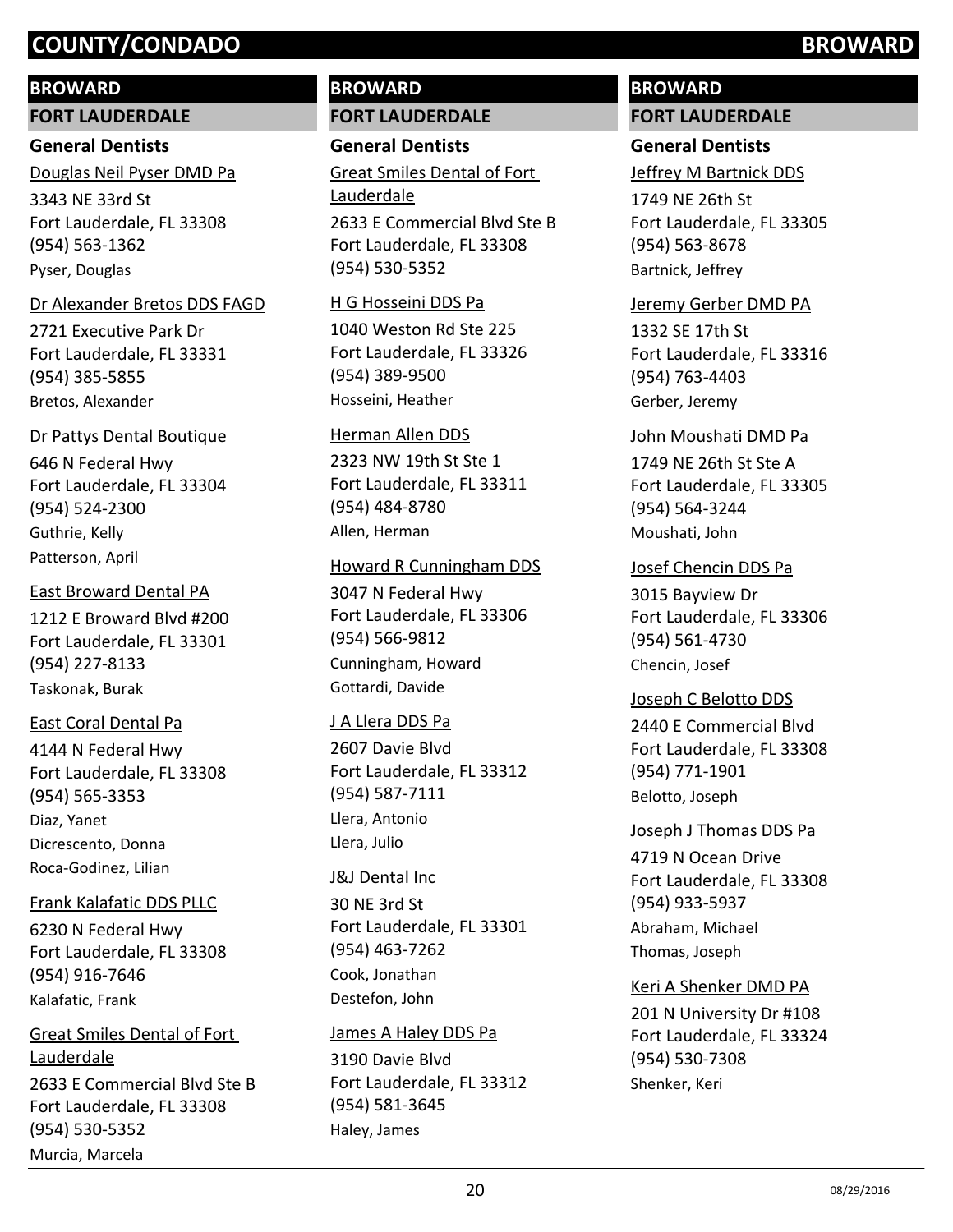#### **BROWARD**

**FORT LAUDERDALE**

#### **General Dentists**

4800 NE 20th Ter Ste 302 Fort Lauderdale, FL 33308 Laura Evatt DMD Pa

#### (954) 565-6335 Evatt, Laura

#### Liliana J Hernandez DDS Pa

1330 SE 4th Ave Ste K Fort Lauderdale, FL 33316 (954) 523-0566 Hernandez, Liliana

#### Lloyd A Sipkin DDS Pa

848 NE 20th Ave Fort Lauderdale, FL 33304 (954) 565-7555 Sipkin, Lloyd

#### Main Street Childrens & Orthodon

7115 W Broward Blvd Ste 155 Fort Lauderdale, FL 33317 (954) 474-8849 Bautista, Enrico

#### Mandana Miresmaili

2324 NE 53rd St Fort Lauderdale, FL 33308 (954) 990-6543 Mandana, Miresmaili

#### Marino F Vigna

5975 W Sunrise Blvd Ste 107 Fort Lauderdale, FL 33313 (954) 584-9500 Vigna, Marino

#### Mark Mingel DMD PA

3015 Bayview Dr Ste C Fort Lauderdale, FL 33306 (305) 586-5229 Mingel, Marc

# **BROWARD FORT LAUDERDALE**

**General Dentists** Martha B Valdes DDS LLC

7800 N University Dr Fort Lauderdale, FL 33321 (954) 670-1100 Valdes, Martha

#### Max Zaslavsky DMD PA

6451 N Federal Hwy Ste 129 Fort Lauderdale, FL 33308 (954) 491-3544 Zaslavsky, Max

#### Michael J Goldberg DMD

2901 W Oakland Park Blvd Ste B21 Fort Lauderdale, FL 33311 (954) 484-4374 Goldberg, Michael

#### Michael R Barnard DDS Pa

1209 W Broward Blvd Fort Lauderdale, FL 33312 (954) 763-3358 Barnard, Michael Barnard, Peter Licina, Zeljka Martinez-Marino, Anelisse

### Miguel Fernado Borda PA

2740 E Commercial Blvd Fort Lauderdale, FL 33308 (954) 938-2447 Borda, Miguel Laska, Mario

#### Nadja A Horst DMD Pa

104 SE 1st St Fort Lauderdale, FL 33301 (954) 525-5662 Horst, Nadja

# **BROWARD FORT LAUDERDALE**

## **General Dentists**

Natalie Maria Benda DDS Pa

6361 N Andrews Ave Fort Lauderdale, FL 33309 (954) 491-8812 Benda, Natalia

#### Nova Southeastern University Col

3200 S University Dr Fort Lauderdale, FL 33328 (954) 262-7500 Bezerra, Antonio Block, Robert Brodie, Abby Gaines, Rashondia Gonzalez, Tulia Kilinc, Evren Kodish-Stav, Jodi Ospina, Ana Real Figueroa, Sergio Rodriguez, Jorgelin Wright, Luana

### Peter Scerbo DMD Pa

255 SE 14th St Ste 1A Fort Lauderdale, FL 33316 (954) 523-6525 Scerbo, Peter

#### Pristine Dental Care Inc

8218 Griffin Rd Fort Lauderdale, FL 33328 (954) 680-2047 Benjamin, Reenu

### Ravin Mehta DDS Pa

3796 NW 19th St Fort Lauderdale, FL 33311 (954) 739-1430 Mehta, Ravindra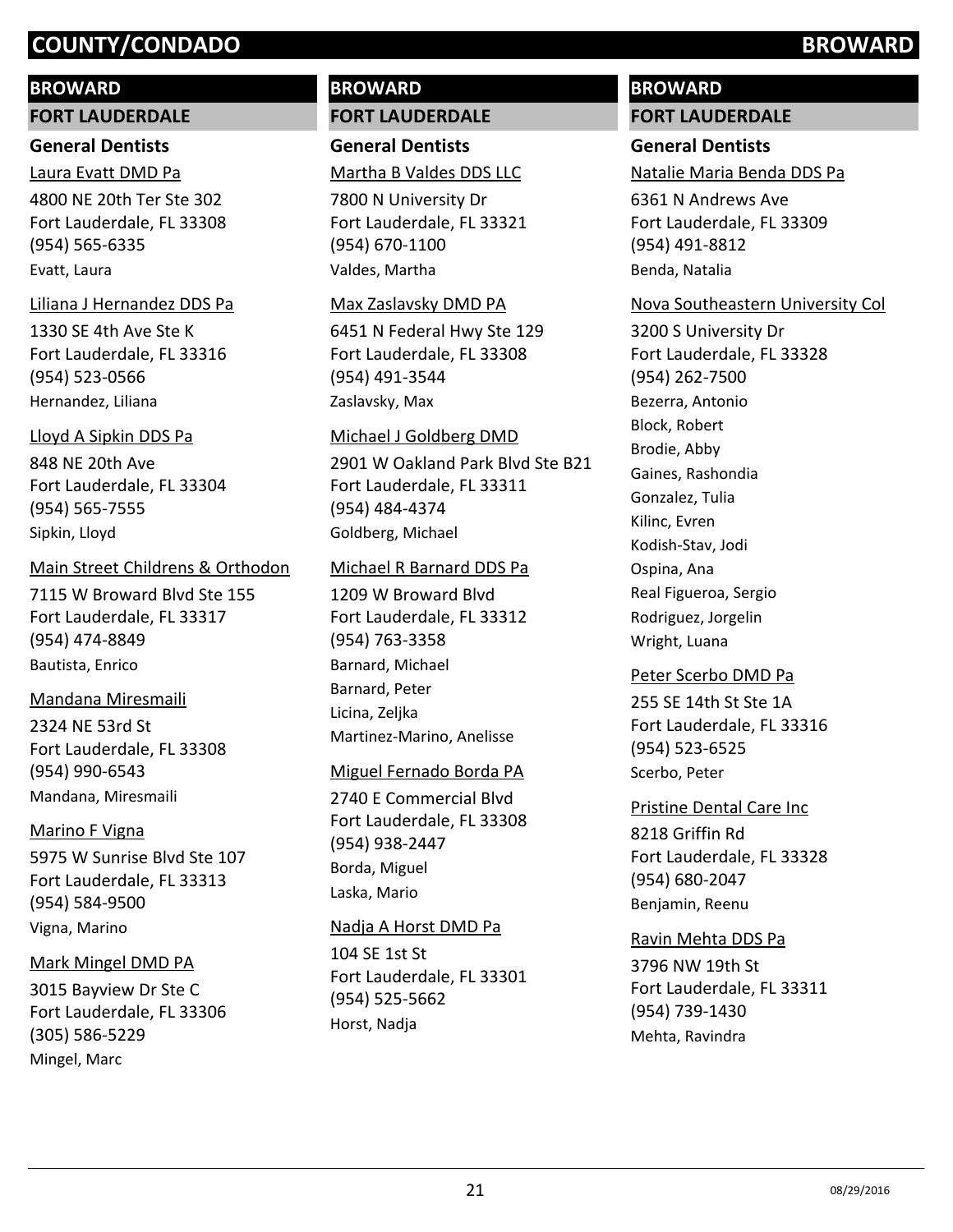## **BROWARD**

**FORT LAUDERDALE**

#### **General Dentists**

2026 NE 19th St Fort Lauderdale, FL 33305 (954) 566-5428 Robert M Wagner DMD PA Wagner, Robert

## Robert Stanton

5400 N Federal Hwy Fort Lauderdale, FL 33308 (954) 568-9788 Stanton, Robert

### Rosalba R Henninger DDS Pa

4358 N Federal Hwy Fort Lauderdale, FL 33308 (954) 776-3320 Henninger, Rosalba Miranda, Atila

551 N Federal Hwy Ste 900 Fort Lauderdale, FL 33301 (954) 358-2722 Sage Dental of Downtown Ft Lauderdale Alvarado-Romero Pou, Melissa Azari, Scott Bergquist, Michael Bockian, Joshua Bratman, Jerry Brodsky, Mindy Castillo, Juan Chatani, Maria Childers, Carmen Coronado, Efrain Cowan, Marc Cruz, Antonio Daneshpajouh, Sara Darojat, Zuhdiyah Dean, Craig Draizin, Claudia Driscoll, Allison Duarte, Beatriz

Durkan, Marcia

# **BROWARD FORT LAUDERDALE**

**General Dentists** 551 N Federal Hwy Ste 900 Fort Lauderdale, FL 33301 (954) 358-2722 Sage Dental of Downtown Ft Lauderdale Engelsberg, David Fernandez-Martinez, Mariangel Fox, Jeffrey Garcia-Porras, Marcela Garrison, Harvey Ghandour, Dima Gilbert, Mark Gonzales, Angelica Gul, Yousaf Guthrie, Kelly Israel, Elie Juma, Zaileen LePore, Krystina Londono, Jennifer Ma, Robert Moncrieffe, Tiffany Naguib, Michelle Newton, Emily Ortega, Laura Ortiz, Ana Pare, Elizabeth Perez-Alamo, Jennifer Planes, Alex Price, Dana Quick, James Rappaport, David Rezvani, Caroline Rieger, Eric Ring, Stephen Rodriguez, Margarita Roshkind, David Sanches, Melanie Shofnos, Charles Simpson, Natalie Sirage, Ahmed Snider, Erica

# **BROWARD FORT LAUDERDALE**

# **General Dentists**

551 N Federal Hwy Ste 900 Fort Lauderdale, FL 33301 (954) 358-2722 Sage Dental of Downtown Ft Lauderdale Steiner, Samantha Strauss, Theodore Urquiza, Yeneir Van Duyne, Tracy Vignola, Jennifer Young, Summer Yu, Cynthia Ziegler, Neal Zylbering, Jason

# Sage Dental of Ft Lauderdale PLLC

6171 N Federal Hwy Fort Lauderdale, FL 33308 (954) 641-5610 Alvarado-Romero Pou, Melissa Alvarez, Jonathan Ayesh, Karima Azari, Scott Bergquist, Michael Bockian, Joshua Bratman, Jerry Castillo, Juan Childers, Carmen Cline, Jack Coronado, Efrain Cowan, Marc Cruz, Antonio Daneshpajouh, Sara Darojat, Zuhdiyah Dean, Craig Draizin, Claudia Driscoll, Allison Duarte, Beatriz Durkan, Marcia Engelsberg, David Fernandez-Martinez, Mariangel Fox, Jeffrey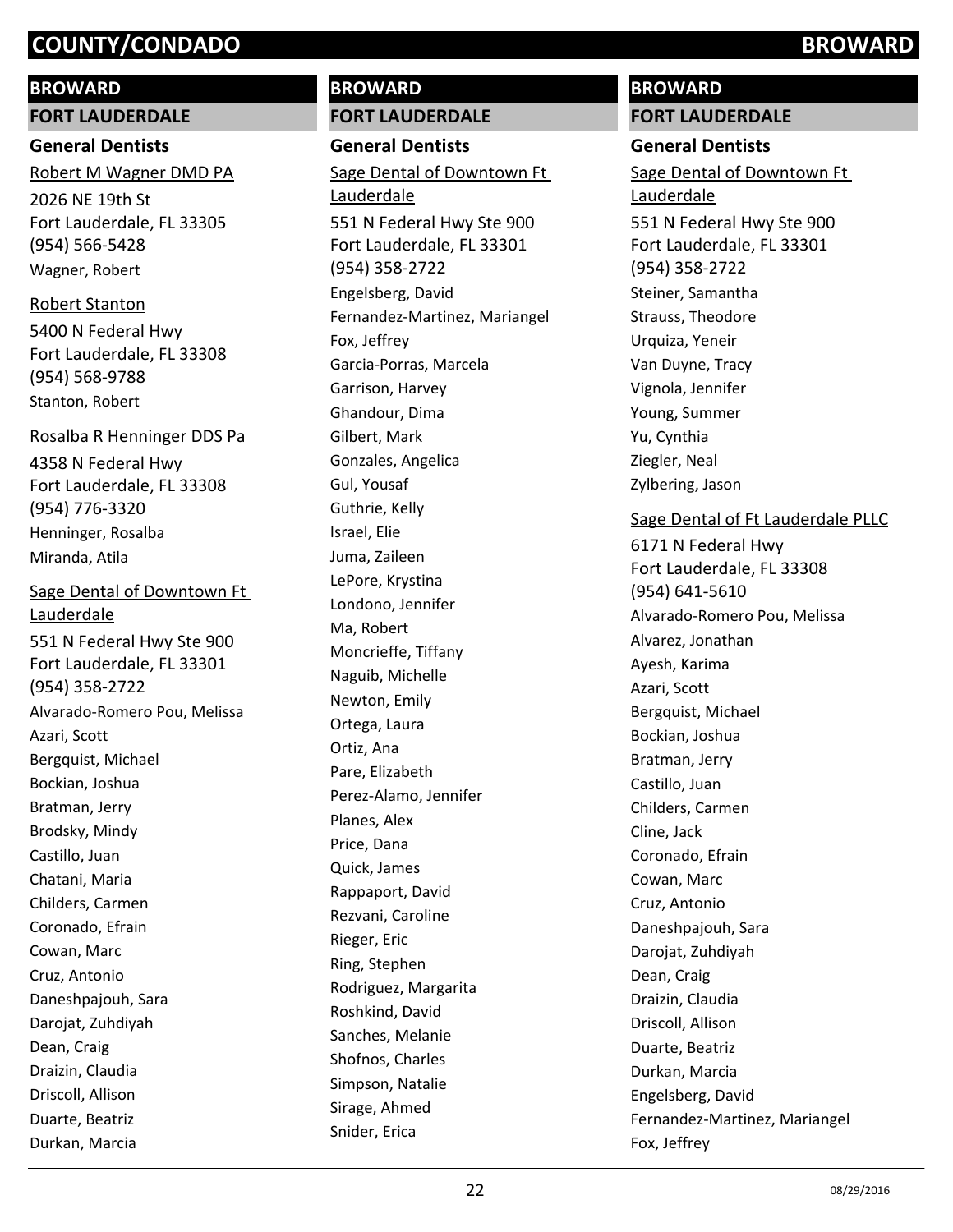# **BROWARD**

**FORT LAUDERDALE**

# **General Dentists**

Sage Dental of Ft Lauderdale PLLC

6171 N Federal Hwy Fort Lauderdale, FL 33308 (954) 641-5610 Garcia-Porras, Marcela Garrison, Harvey Ghandour, Dima Gilbert, Mark Gonzales, Angelica Guerrero, Luis Gul, Yousaf Guthrie, Kelly Hamed, Shirin Harrouff, Wade Helmy, James Hoffman, Bruce Horwitz, Steven Israel, Elie Juma, Zaileen LePore, Krystina Londono, Jennifer Ma, Robert Mohr, Eric Moncrieffe, Tiffany Naguib, Michelle Napoli, Marisa Newton, Emily Ortega, Laura Ortiz, Ana Perez-Alamo, Jennifer Perkins, Lindsay Planes, Alex Price, Dana Quick, James Rappaport, David Rezvani, Caroline Rieger, Eric Ring, Stephen Rodriguez, Margarita Roshkind, David Salazar, Cecilia

# **BROWARD FORT LAUDERDALE**

**General Dentists** 6171 N Federal Hwy Fort Lauderdale, FL 33308 (954) 641-5610 Sage Dental of Ft Lauderdale PLLC Sanches, Melanie Shofnos, Charles Simpson, Natalie Sirage, Ahmed Snider, Erica Steiner, Samantha Strauss, Theodore Suarez, Henry Truong, Xen Urquiza, Yeneir Van Duyne, Tracy Vignola, Jennifer Weisbrot, Bruce Winderbaum, Sasha Wooldridge, Maria Wu, Joyce Young, Summer Yu, Cynthia Ziegler, Neal Zylbering, Jason

#### Sandra Gomez-Trainor Pa

1740 E Commercial Blvd Fort Lauderdale, FL 33334 (954) 958-3584 Gomez, Sandra

#### Smile Dental Design Inc

114 SW 10th St Fort Lauderdale, FL 33315 (954) 524-3117 Giraldo, Andrea

701 E Commercial Blvd Fort Lauderdale, FL 33334 (954) 772-2000 South Florida Oral & Facial Surgery Dental Implant Yap Gomez, Hasan

# **BROWARD**

# **FORT LAUDERDALE**

## **General Dentists**

Sunrise Center for Dental Specialties

1776 N Pine Island Rd Ste 300 Fort Lauderdale, FL 33322 (954) 916-9955 Bautista, Enrico Rodriguez, Esteban Young, Lisa

### Sunrise Family Dentistry PA

10108 W Oakland Park Blvd Fort Lauderdale, FL 33351 (954) 900-2059 Stein, Ilya

### Sunrise Intra Coastal Dental Cen

900 NE 26th Ave Fort Lauderdale, FL 33304 (954) 566-4208 Fahey, Dana

#### Superior Dental Plantation PC

660 N State Road 7 Ste 12 Fort Lauderdale, FL 33317 (999) 999-9999 Cossrow, Steve Douglas Sr, Richard Gallo, Donald Martin, Sidney Plummer-Molina, Gillian Santana, David Simon, Gelsys

# Tango Dental PA

3015 Bayview Dr Fort Lauderdale, FL 33306 (954) 563-9722 Schmid-Hidalgo, Federico

### Tatiana Santiago Herzog DDS PA

3343 NE 33rd St Fort Lauderdale, FL 33308 (954) 563-1362 Santiago-Herzog, Tatiana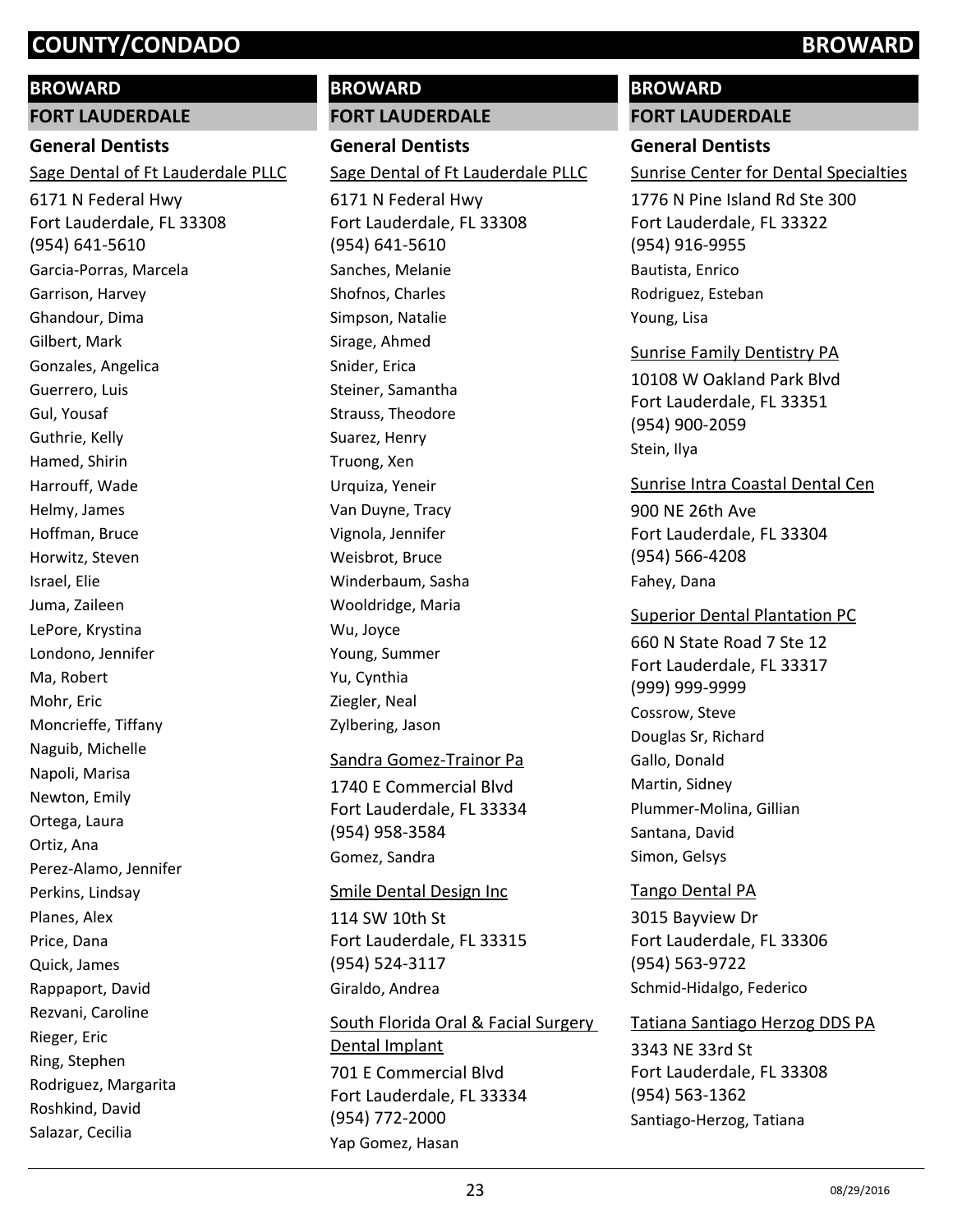#### **BROWARD**

#### **FORT LAUDERDALE**

#### **General Dentists**

2609 W Oakland Park Blvd Fort Lauderdale, FL 33311 (954) 485-1170 The Dental Group Rivas-Plata, Jessica Rodriguez-Martin, Henry

#### TLC Dental Ft Lauderdale Lc

3001 E Commercial Blvd Fort Lauderdale, FL 33308 (954) 491-7100 Coutras, Elevteria Cunha, Renata De Leon, Ennio Elkind, Jaime Ferguson, Caitlin Guthrie, Kelly Haratz, Zina Helfant, Jared Irving, Bizu Jacobsohn, Henry Lewis McKenzie, Andrea Lopez, Arnaldo Mandel, Jonathan Mingel, Marc Polhamus-Lopez, Melisa Rios Ku Hop, Milagritos Sorroza, Jennifer Talchik Jr, Paul Taveras, Myriam Vilk-Shapiro, Dora

#### Trevor L Salmon

3500 N State Road 7 Ste 150 Fort Lauderdale, FL 33319 (954) 735-3326 Salmon, Trevor

#### Worthy Family Dental

3500 N State Road 7 Ste 150 Fort Lauderdale, FL 33319 (954) 616-9743 Worthy, Michele

# **BROWARD FORT LAUDERDALE**

#### **Endodontists**

Andres Carbunaru DDS PL

2235 N Commerce Pkwy Ste 1 Fort Lauderdale, FL 33326 (954) 389-1212 Moldauer, Bertram

#### B Harvey Wiener DDS

800 E Broward Blvd Ste 305 Fort Lauderdale, FL 33301 (954) 463-9191 Duluc Vega, Pablo Green, Jay Wiener, B Harvey

#### Bayview Dental Assoc Pa

2826 East Oakland Park Blvd Ste 300 Fort Lauderdale, FL 33306 (954) 776-4720 Fields-Heller, Rita

#### Borasmy N Ung DDS Pa

2480 E Commercial Blvd Fort Lauderdale, FL 33308 (954) 667-6507 Heinsen, Gretchen Ung, Borasmy

#### Danielle Jaffe

1312 East Broward Blvd Fort Lauderdale, FL 33301 (954) 463-3636 Jaffe, Danielle

#### Dawn L Polasky DDS Pa

6231 N Federal Hwy # 109 Fort Lauderdale, FL 33308 (954) 229-2424 Green, Jay

#### Diane T McGinty DMD

3037 E Commercial Blvd Fort Lauderdale, FL 33308 (954) 772-3600 McGinty, Diane

# **BROWARD**

# **FORT LAUDERDALE**

### **Endodontists**

#### Diane T McGinty DMD

3037 E Commercial Blvd Fort Lauderdale, FL 33308 (954) 772-3600 Mitchell, Lauren

#### Douglas Herrera DDS MSD PA

100 NW 82nd Ave Ste 101-102 Fort Lauderdale, FL 33324 (305) 300-6485 Herrera, Douglas

#### Edwin H Streiter DDS Pa

4801 N Federal Hwy Ste 200 Fort Lauderdale, FL 33308 (954) 776-7001 Streiter, Edwin

### Sage Dental of Downtown Ft Lauderdale

551 N Federal Hwy Ste 900 Fort Lauderdale, FL 33301 (954) 358-2722 Ahn, Sunghee Hartman, Jayson Posner, Lawrence Pyner, David Rassoulian, Shahbod Spott, Roger

#### Sage Dental of Ft Lauderdale PLLC

6171 N Federal Hwy Fort Lauderdale, FL 33308 (954) 641-5610 Ahn, Sunghee Hartman, Jayson Posner, Lawrence Pyner, David Rassoulian, Shahbod Spott, Roger Tigrett, Ryan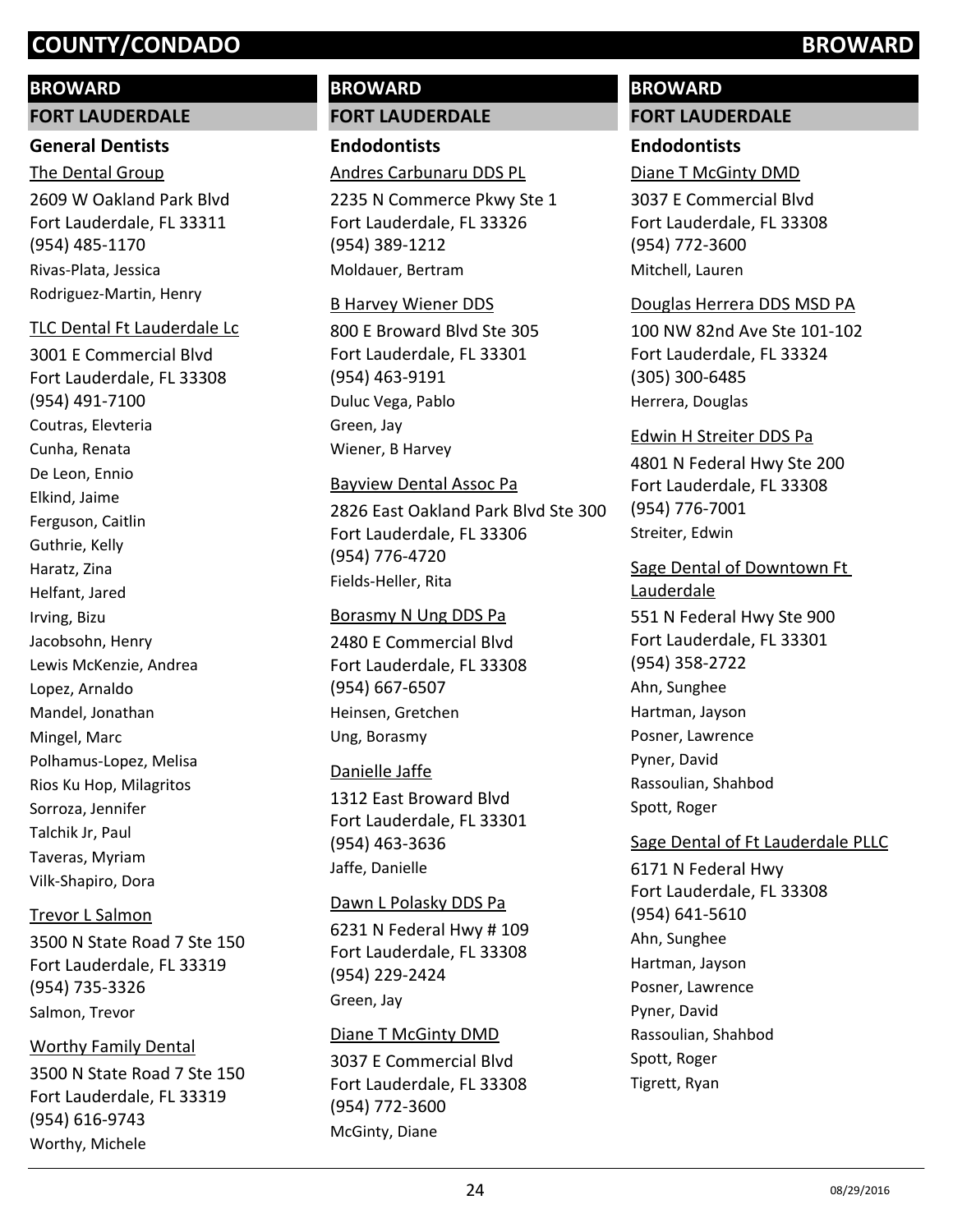#### **BROWARD**

#### **FORT LAUDERDALE**

#### **Endodontists**

1312 E Broward Blvd Fort Lauderdale, FL 33301 (954) 463-3636 Sonia I Pena DMD Pa Pena, Sonia Tulcan Firic, Julia

#### Sunrise Center for Dental Specialties

1776 N Pine Island Rd Ste 300 Fort Lauderdale, FL 33322 (954) 916-9955 Comora, Robert

#### Tatiana Santiago Herzog DDS PA

3343 NE 33rd St Fort Lauderdale, FL 33308 (954) 563-1362 Selman, Anas

### TLC Dental Ft Lauderdale Lc

3001 E Commercial Blvd Fort Lauderdale, FL 33308 (954) 491-7100 Goldfaden, Greg Litvak, Renee

#### Urban Dentistry

104 SE 1st St Fort Lauderdale, FL 33301 (954) 525-5662 Blanco, Yamilet

# **Oral Surgeons**

104 Southeast 1st Street Fort Lauderdale, FL 33301 (954) 525-5662 Christian Raileau Rouleau, Christian

1625 SE 3rd Ave # 802 Fort Lauderdale, FL 33316 (954) 356-9956 Fort Lauderdale Oms Pa Hernandez, Roland

# **BROWARD FORT LAUDERDALE**

# **Oral Surgeons**

100 SE 15th Ave Fort Lauderdale, FL 33301 (954) 983-1899 Jason Portnof Portnof, Jason

#### Leslie H Sultan DDS Pa

4800 N Federal Hwy Ste 201 Fort Lauderdale, FL 33308 (954) 771-8772 Sultan, Leslie

#### Michel Matouk MD DDS

2600 E Commercial Blvd Ste 200 Fort Lauderdale, FL 33308 (954) 566-0300 Matouk, Michel Sperling, Arthur

#### Nadja A Horst DMD Pa

104 SE 1st St Fort Lauderdale, FL 33301 (954) 525-5662 Rouleau, Christian

#### Nova Southeastern University Col

1600 S Andrews Ave 3rd Fl Fort Lauderdale, FL 33316 (954) 355-5703 Kaltman, Jordan Kaltman, Steven McClure, Shawn Portnof, Jason

#### Nova Southeastern University Col

3200 S University Dr Fort Lauderdale, FL 33328 (954) 262-7500 Kaltman, Jordan Kaltman, Steven McClure, Shawn Portnof, Jason

# **BROWARD FORT LAUDERDALE**

## **Oral Surgeons**

Nova Southeastern University Col

3301 College Ave Fort Lauderdale, FL 33314 (954) 678-2273 Kaltman, Jordan

#### OMS Associates PA

10173 W Sunrise Blvd Fort Lauderdale, FL 33322 (954) 693-0026 Perez, Ramon Perez-Garcia, Ramon

#### Robert Quesada DMD Pa

1500 E Broward Blvd Fort Lauderdale, FL 33301 (954) 463-1077 Rouleau, Christian

# Sage Dental of Downtown Ft Lauderdale

551 N Federal Hwy Ste 900 Fort Lauderdale, FL 33301 (954) 358-2722 Garvar, Lanny Grande, Federico Rand, Matthew Segui, Maikel Seider, Paul Stewart, Stanley

### Sage Dental of Ft Lauderdale PLLC

6171 N Federal Hwy Fort Lauderdale, FL 33308 (954) 641-5610 Garvar, Lanny Grande, Federico Morel-Maynard, Dominic Rand, Matthew Segui, Maikel Stewart, Stanley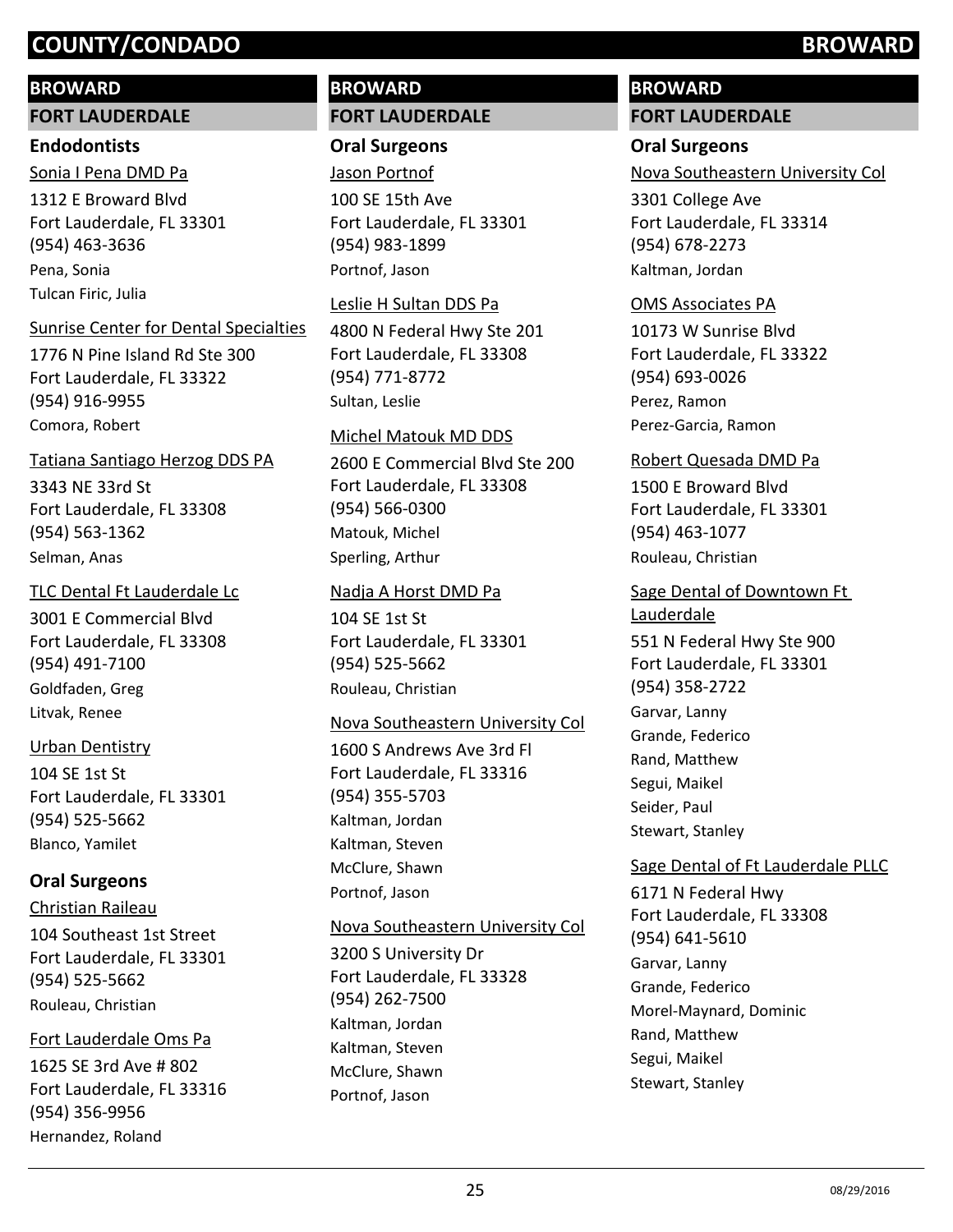#### **BROWARD**

**FORT LAUDERDALE**

#### **Oral Surgeons**

2699 Stirling Rd Ste C203 Fort Lauderdale, FL 33312 (954) 961-7100 Seider & Seider PA Seider, Paul

#### Seider & Stevens Pa

2699 Stirling Rd Ste C203 Fort Lauderdale, FL 33312 (954) 966-7100 Seider, Perry Stevens, Jeffrey

# 701 E Commercial Blvd Fort Lauderdale, FL 33334 (954) 772-2000 South Florida Oral & Facial Surgery Dental Implant Morel-Maynard, Dominic Sawisch, Todd Schaumberg-Chizever, Jennifer

#### Sunrise Center for Dental Specialties

1776 N Pine Island Rd Ste 300 Fort Lauderdale, FL 33322 (954) 916-9955 Grider, Joseph Hew, Damion Patel, Nishul

#### TLC Dental Ft Lauderdale Lc

2655 E Oakland Park Blvd Fort Lauderdale, FL 33306 (954) 566-7569 Berley, Joel

#### TLC Dental Ft Lauderdale Lc

3001 E Commercial Blvd Fort Lauderdale, FL 33308 (954) 491-7100 Berley, Joel Hirsch, Stuart

# **BROWARD FORT LAUDERDALE**

**Orthodontists** Causey C Lee DDS Pa

4640 N Federal Hwy Fort Lauderdale, FL 33308 (954) 493-8939 Lee, Causey

#### Coast Florida Pa

3937 W Broward Blvd Fort Lauderdale, FL 33312 (954) 584-5031 Matamoros, Marcela Welch, Arghavan

#### Freeman Orthodontics Pa

1825 NE 45th St # B Fort Lauderdale, FL 33308 (954) 772-1600 McCaffrey, Kevin

#### Jeffrey R Rashbaum DDS

3113 Stirling Rd Ste 101 Fort Lauderdale, FL 33312 (954) 981-5333 Rashbaum, Jeffrey

#### Main Street Childrens & Orthodon

7115 W Broward Blvd Ste 155 Fort Lauderdale, FL 33317 (954) 474-8849 Carmona, David Castaneda-Medina, Zulma Vargas, Jorge

#### Nova Southeastern University Col

3200 S University Dr Fort Lauderdale, FL 33328 (954) 262-7500 Contasti-Bocco, Gisela Khatami, Shiva Lfshitz, Abraham Li, Haitao

# **BROWARD**

# **FORT LAUDERDALE**

## **Orthodontists**

Nova Southeastern University Col

3301 College Ave Fort Lauderdale, FL 33314 (999) 999-9999 Khatami, Shiva Li, Haitao

# Sage Dental of Downtown Ft Lauderdale

551 N Federal Hwy Ste 900 Fort Lauderdale, FL 33301 (954) 358-2722 Lekkas, Nick Newman, David Rubensteen, Evan Short, Steven Spencer, Scott

#### Sage Dental of Ft Lauderdale PLLC

6171 N Federal Hwy Fort Lauderdale, FL 33308 (954) 641-5610 Lekkas, Nick Newman, David Rubensteen, Evan Short, Steven Spencer, Scott

#### Steven T Short DDS Ms

5400 N Federal Hwy Ste 101 Fort Lauderdale, FL 33308 (954) 776-6166 Short, Steven

#### TLC Dental Ft Lauderdale Lc

3001 E Commercial Blvd Fort Lauderdale, FL 33308 (954) 491-7100 Goldenberg, Sandy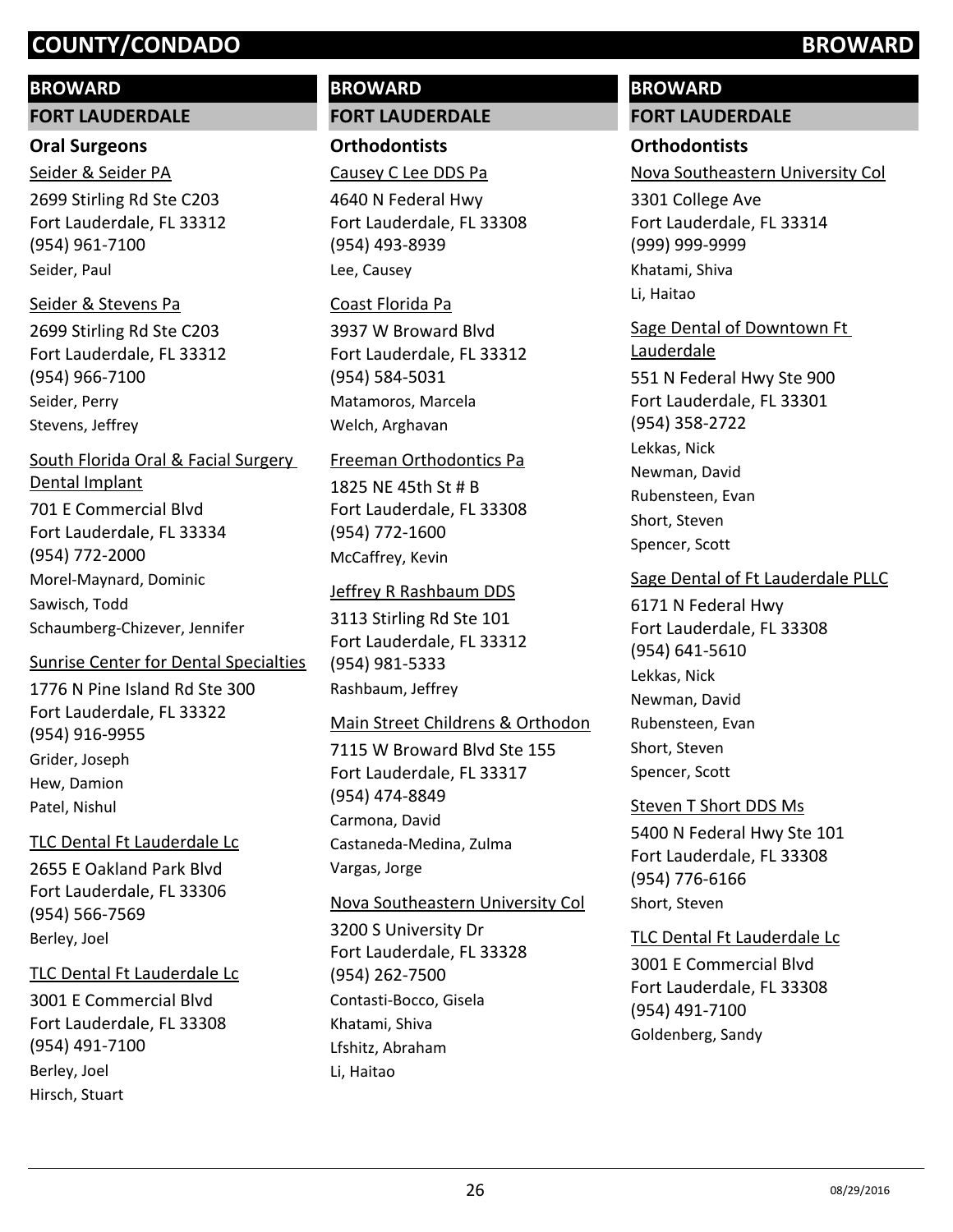#### **BROWARD**

**FORT LAUDERDALE**

### **Pediatric Dentists**

4800 NE 20th Ter Ste 205 Arnold Pediatric Dentistry Assoc

Fort Lauderdale, FL 33308 (954) 771-8891 Arnold, Patrick

#### Christian M Thomas DDS Pa

3471 N Federal Hwy Ste 501 Fort Lauderdale, FL 33306 (954) 565-9000 Thomas, Christian

8200 W Sunrise Blvd Ste B3 Fort Lauderdale, FL 33322 (954) 565-9000 Christian M Thomas DDS Pa Thomas, Christian

#### Main Street Childrens & Orthodon

7115 W Broward Blvd Ste 155 Fort Lauderdale, FL 33317 (954) 474-8849 Akerman, Carolina Correa, Paola Gallego, Ana Krajewski, Helena Menendez, Elena Munoz, Zulima

#### Marisabel Olivera

4800 NE 20th Ter Ste 301 Fort Lauderdale, FL 33308 (954) 727-9865 Olivera, Marisabel

#### Nigel D Grandison DDS

6941 SW 196th Ave Fort Lauderdale, FL 33332 (954) 916-9060 Grandison, Nigel

# **BROWARD FORT LAUDERDALE**

**Pediatric Dentists** Pediatric Dental Land Inc

8320 W Sunrise Blvd Ste 210 Fort Lauderdale, FL 33322 (954) 414-8018 D'Alessandria, Nestor

# 551 N Federal Hwy Ste 900 Fort Lauderdale, FL 33301 (954) 358-2722 Sage Dental of Downtown Ft Lauderdale

Buscemi, Amanda Gedeon, Rose Ortiz Perez, Marta

#### Sage Dental of Ft Lauderdale PLLC

6171 N Federal Hwy Fort Lauderdale, FL 33308 (954) 641-5610 Brodsky, Mindy Buscemi, Amanda Gedeon, Rose McCallum, Tamara Ortiz Perez, Marta Patel, Rita Smith, Safiya

### **Periodontists**

2235 N Commerce Pkwy Ste 1 Fort Lauderdale, FL 33326 (954) 389-1212 Andres Carbunaru DDS PL Muller, Enrique

#### Bayview Dental Assoc Pa

2826 East Oakland Park Blvd Ste 300 Fort Lauderdale, FL 33306 (954) 776-4720 Scott, John

# **BROWARD FORT LAUDERDALE**

# **Periodontists**

Broward Periodontics PA

1027 SE 17th St Fort Lauderdale, FL 33316 (954) 916-7664 Deture, Christopher Matthews, Marissa

#### David J Erdman

1130 Bayview Dr Fort Lauderdale, FL 33304 (954) 564-1605 Erdman, David

#### David S Simon DDS Pa

1900 E Oakland Park Blvd Fort Lauderdale, FL 33306 (954) 721-8888 Simon, David

Dawn L Polasky DDS Pa

6231 N Federal Hwy # 109 Fort Lauderdale, FL 33308 (954) 229-2424 Malik, Sawan

#### Dental Health Group

1201 N Federal Hwy Ste 2D Fort Lauderdale, FL 33304 (954) 566-4167 Starkman, Jeffrey

#### J&J Dental Inc

30 NE 3rd St Fort Lauderdale, FL 33301 (954) 463-7262 Malik, Sawan

#### Jerry H Rosenbaum

3037 E Commercial Blvd #A Fort Lauderdale, FL 33308 (954) 772-3600 Rosenbaum, Jerry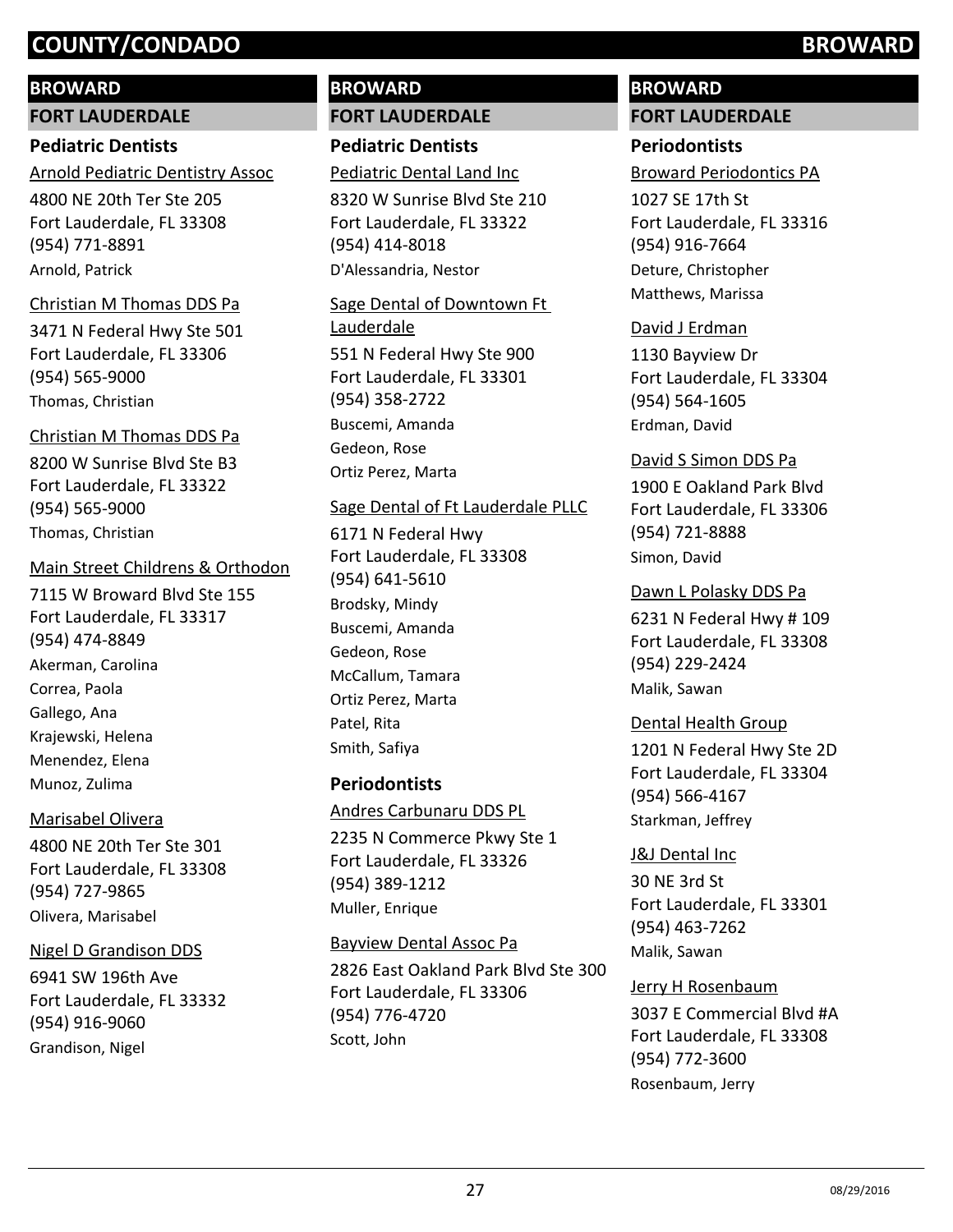#### **BROWARD**

**FORT LAUDERDALE**

#### **Periodontists**

2740 E Commercial Blvd Fort Lauderdale, FL 33308 (954) 938-2447 Miguel Fernado Borda PA Adelson, Charles

#### Nova Southeastern University Col

3200 S University Dr Fort Lauderdale, FL 33328 (954) 262-7500 Bronstein, Diana Vardar-Sengul, Saynur

#### Raul Cook DDS

2480 E Commercial Blvd Fort Lauderdale, FL 33308 (954) 771-9090 Cook, Raul Kligerman, Barry

#### Robert S Weishoff DMD MS PA

8751 SW 52nd Ct Fort Lauderdale, FL 33328 (999) 999-9999 Weishoff, Robert

#### Sage Dental of Downtown Ft Lauderdale

551 N Federal Hwy Ste 900 Fort Lauderdale, FL 33301 (954) 358-2722 Cunningham, Nina Ehrenman, Jason Hersh, Jason Norkin, Fred Scott, John

#### Sage Dental of Ft Lauderdale PLLC

6171 N Federal Hwy Fort Lauderdale, FL 33308 (954) 641-5610 Cunningham, Nina Ehrenman, Jason Goldstein, Shari

# **BROWARD FORT LAUDERDALE**

# **Periodontists**

Sage Dental of Ft Lauderdale PLLC

6171 N Federal Hwy Fort Lauderdale, FL 33308 (954) 641-5610 Hersh, Jason Norkin, Fred Scott, John

701 E Commercial Blvd Fort Lauderdale, FL 33334 (954) 772-2000 South Florida Oral & Facial Surgery Dental Implant Schetritt, Avi

#### Sunrise Center for Dental Specialties

1776 N Pine Island Rd Ste 300 Fort Lauderdale, FL 33322 (954) 916-9955 Copulos, Thomas

#### TLC Dental Ft Lauderdale Lc

3001 E Commercial Blvd Fort Lauderdale, FL 33308 (954) 491-7100 Drennen, Christopher Fotek, Pawel Stern, Shmuel

#### **Prosthodontists**

2235 N Commerce Pkwy Ste 1 Fort Lauderdale, FL 33326 (954) 389-1212 Andres Carbunaru DDS PL Carbunaru, Andres Mantellini, Maria Merino, Eduardo

#### 2161 E Commercial Blvd Fl 1 Broward Dental Spa

Fort Lauderdale, FL 33308 (954) 351-0406 Carvalho, Sandra

# **BROWARD**

# **FORT LAUDERDALE**

## **Prosthodontists**

Nova Southeastern University Col

3200 S University Dr Fort Lauderdale, FL 33328 (954) 262-7500 Hsu, Chiu-Jen Lara, Elaine

551 N Federal Hwy Ste 900 Sage Dental of Downtown Ft Lauderdale

Fort Lauderdale, FL 33301 (954) 358-2722 Vera, Anny

#### Sage Dental of Ft Lauderdale PLLC

6171 N Federal Hwy Fort Lauderdale, FL 33308 (954) 641-5610 Vera, Anny

#### Sunrise Center for Dental Specialties

1776 N Pine Island Rd Ste 300 Fort Lauderdale, FL 33322 (954) 916-9955 Diez, Federico

#### **HALLANDALE**

#### **General Dentists**

#### Alan J Richter DMD Pa

618 Atlantic Shores Blvd Hallandale, FL 33009 (954) 456-7900 Richter, Alan

#### Alberto Q Despaigne DDS Pa

2518 E Hallandale Beach Blvd Hallandale, FL 33009 (954) 454-2504 Despaigne, Alberto Orta, Nicolas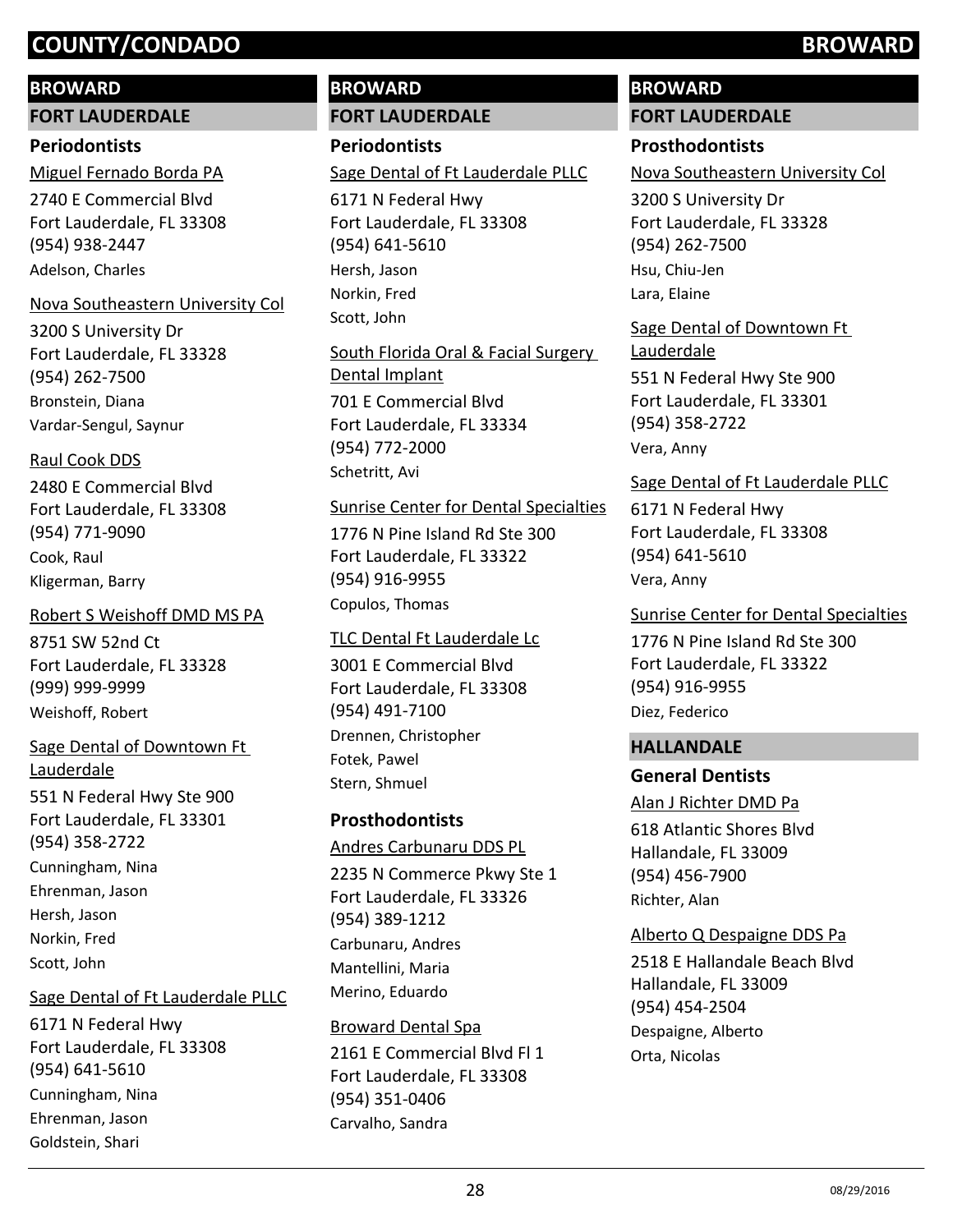#### **BROWARD**

#### **HALLANDALE**

#### **General Dentists**

Allstar Dental

2100 E Hallandale Beach Blvd Ste 309 Hallandale, FL 33009 (954) 457-8308 Anokhina, Svetlana

#### Bruce Jacobs DDS

1708 E Hallandale Beach Blvd Hallandale, FL 33009 (954) 456-3366 Jacobs, Bruce

### Center for Complete Dentistry

1920 E Hallandale Bch Blvd #800 Hallandale, FL 33009 (954) 455-3434 Garg, Arun Lopez, Grace Ramos Cruz, Carissa

#### Do Not Use

2100 E Hallandale Beach Blvd Ste 303 Hallandale, FL 33009 (954) 456-5611 Neuwirth, S Edward

#### Dr Gary S Arnold Pa

328 E Hallandale Beach Blvd Hallandale, FL 33009 (954) 454-5333 Arnold, Gary

#### Hallandale Beach Dental Care

2100 E Hnd Bch Blvd Ste 303 Hallandale, FL 33009 (954) 456-5611 Moncrieffe, Tiffany

### Ira Goldman

2100 E Hallandale Beach Blvd Hallandale, FL 33009 (954) 456-9844 Goldman, Ira

# **BROWARD HALLANDALE**

**General Dentists**

Island Dental PA

900 N Federal Hwy Ste 308 Hallandale, FL 33009 (954) 454-0959 Valdes, Juan

#### Janice Rooselle Defelice

226 S Dixie Hwy Hallandale, FL 33009 (954) 454-3883 Defelice, Janice Gonzalez, Kelly Quevedo, Fernando

#### Jennifer M Adelson DDS Pa

501 Golden Isles Dr Ste 202 Hallandale, FL 33009 (954) 889-8889 Kleiner Arias, Shirley Maco, Carmen

### Marc Frankel DDS Pa

2100 E Hallandale Bch Blvd Ste 305 Hallandale, FL 33009 (954) 454-4949 Frankel, Marc

#### Nicolas Orta DMD PA

2518 E Hallandale Beach Blvd Hallandale, FL 33009 (954) 454-2504 Orta, Nicolas

#### Robert A Evedon DDS Pa

800 E Hallandale Beach Blvd Hallandale, FL 33009 (954) 456-7000 Evedon, Mitchell

#### Sage Dental of Hallandale Beach

1701 E Hallandale Beach Blvd Hallandale, FL 33009 (954) 779-3000 Hedstrom, Brien

# **BROWARD**

# **HALLANDALE**

# **General Dentists**

Sage Dental of Hallandale Beach PLLC

1701 E Hallandale Beach Blvd Hallandale, FL 33009 (954) 779-3000 Jacobs, Michael Jusino Perez, Carmen Kossak, Elizabeth Lopez, Rosana Pinto, Rafaella Ripa, Anatoly Winderbaum, Sasha

# Smile Design Dental of Hallandale Beach LLC

2100 E Hallandale Beach Blvd Ste 305 Hallandale, FL 33009 (954) 454-4949 Vera, Nathalie

#### Stephen Rothenberg

416 E Hallandale Beach Blvd Hallandale, FL 33009 (954) 457-8288 Rothenberg, Stephen

### **Endodontists**

#### Frederick I Kaplan DDS Pa

2100 E Hallandale Beach Blvd Hallandale, FL 33009 (954) 458-7501 Kaplan, Frederic

#### Martin A Swartz DDS Pc

2500 E Hallandale Beach Blvd Hallandale, FL 33009 (954) 456-4411 Swartz, Martin

#### Sage Dental of Hallandale Beach

1701 E Hallandale Beach Blvd Hallandale, FL 33009 (954) 779-3000 Montes, William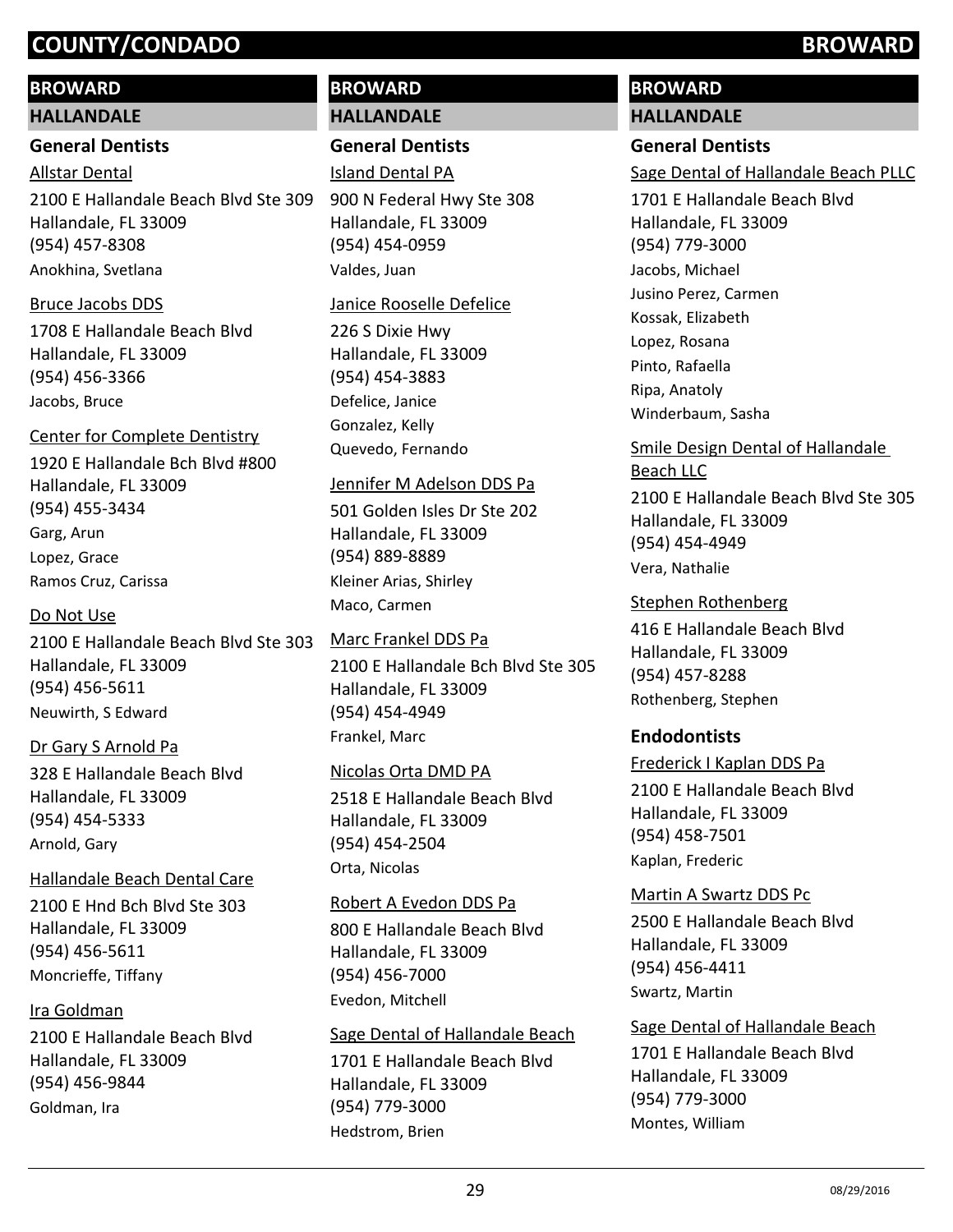## **BROWARD**

#### **HALLANDALE**

### **Pediatric Dentists**

501 Golden Isles Dr Ste 202 Hallandale, FL 33009 (954) 889-8889 Jennifer M Adelson DDS Pa Adelson, Jennifer

#### Kids Dental Now

2500 E Hallandale Beach Blvd Ste M Hallandale, FL 33009 (954) 951-3001 Cabel, Anamaria

#### Sage Dental of Hallandale Beach

1701 E Hallandale Beach Blvd Hallandale, FL 33009 (954) 779-3000 Smith, Safiya

#### **Periodontists**

2100 E Hallandale Beach Blvd Hallandale, FL 33009 (954) 456-1480 Ira Ginsberg DDS Pa Ginsberg, Ira

#### Sage Dental of Hallandale Beach PLLC

1701 E Hallandale Beach Blvd Hallandale, FL 33009 (954) 779-3000 Forrest, Andrew

### **Prosthodontists**

2500 E Hallandale Beach Blvd Hallandale, FL 33009 (954) 456-1939 My Dentist Inc Bobadilla, Patricia

Sage Dental of Hallandale Beach PLLC

1701 E Hallandale Beach Blvd Hallandale, FL 33009 (954) 779-3000 Diez, Federico

# **BROWARD HOLLYWOOD**

# **General Dentists**

Abraham K Asseff

3800 S Ocean Dr Hollywood, FL 33019 (954) 456-2678 Asseff, Abraham Asseff, Andrea

2647 Hollywood Blvd Hollywood, FL 33020 (954) 923-7348 Advanced Prothodontics & Implant **Dentistry** Morales, Alexis

#### All Care Dental

3911 Hollywood Blvd Ste 102 Hollywood, FL 33021 (954) 987-3344 Yeoshoua, Oded

#### All Dental Services Inc

2544 Van Buren St Hollywood, FL 33020 (954) 927-1717 Santana, German

#### Allstar Dental

650 S Federal Hwy Hollywood, FL 33020 (954) 342-8315 Anokhina, Svetlana

#### Amazing Dental

5740 Hollywood Blvd Ste 400 Hollywood, FL 33021 (954) 544-2814 Figueredo, Joel

#### Andrew J Adler

3901 S Ocean Dr Hollywood, FL 33019 (954) 457-7637 Adler, Andrew

# **BROWARD HOLLYWOOD**

## **General Dentists**

Armando Toral DMD LLC

4811 Hollywood Blvd #A Hollywood, FL 33021 (954) 983-3548 Toral, Armando

#### Benn M Kushner DDS Pa

10031 Pines Blvd W101 Hollywood, FL 33024 (954) 450-6640 Kushner, Benn

#### Carmen M Gonzalez DDS

6730 Taft St Hollywood, FL 33024 (954) 987-3309 Gonzalez, Carmen

#### Charles S Mandell DDS Pa

3220 Stirling Rd Ste 102 Hollywood, FL 33021 (954) 966-0404 Mandell, Charles

#### CNGY Dental Inc

5937 Sheridan St Hollywood, FL 33021 (954) 589-0750 Nieto, Gloria

4000 Sheridan St Ste D Hollywood, FL 33021 (954) 963-4010 David Bitchatchi DMD Pa Bitchatchi, David

#### Dental Associates of Hollywood

3801 Hollywood Blvd Ste 225 Hollywood, FL 33021 (954) 921-7339 Berkowitz, Harry Duarte, Beatriz Llapur, Carlos Rezaie, Yeganeh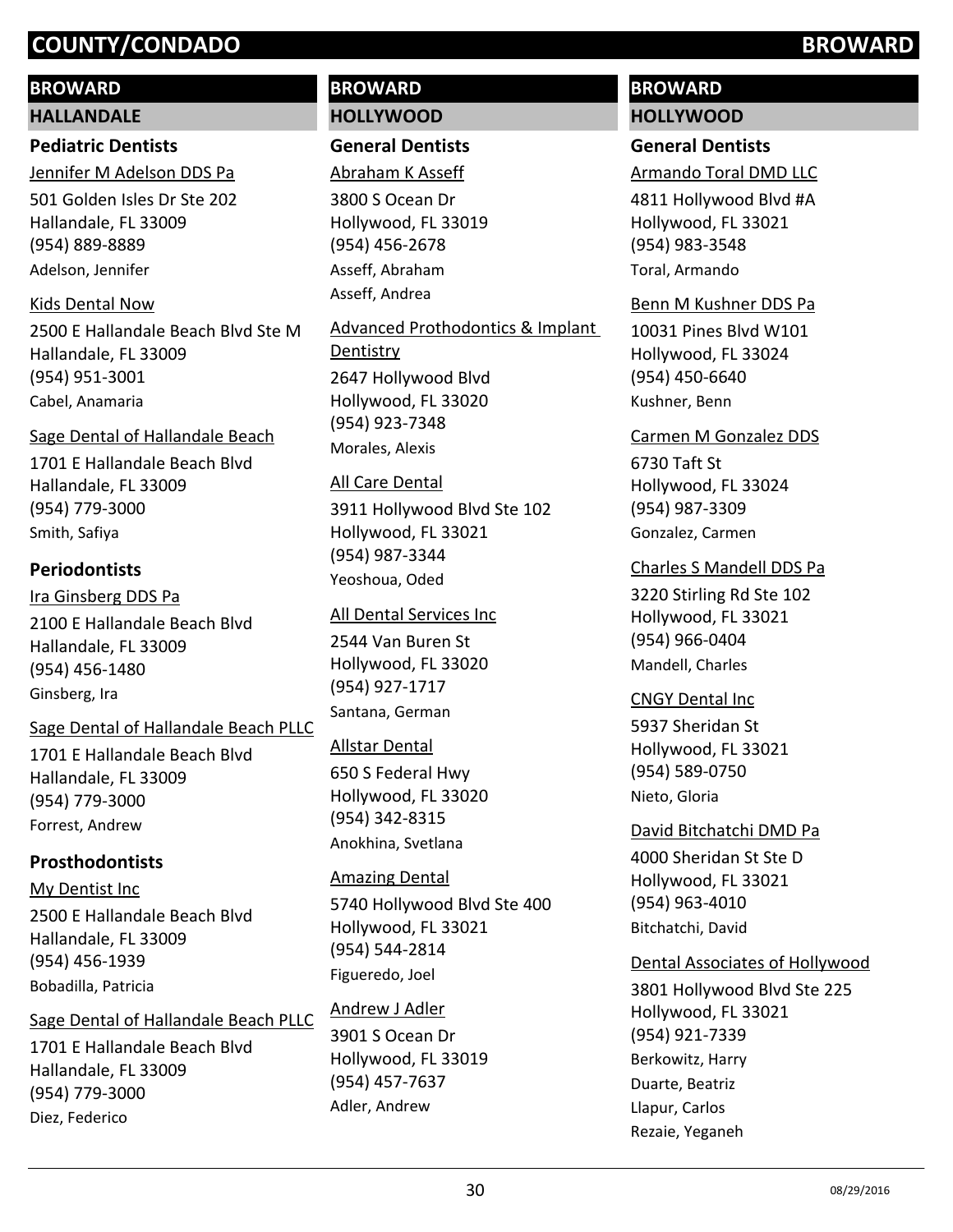#### **BROWARD**

#### **HOLLYWOOD**

#### **General Dentists**

3800 S Ocean Dr Ste 210 Hollywood, FL 33019 (954) 458-9999 DG Dentistry Gorbatov, Dmitry

#### Drs Pass & Frydman Pa

4030 Sheridan St Ste B Hollywood, FL 33021 (954) 966-6410 Kottar, Flavio

#### Elisa Ramirez DMD PA

4651 Sheridan St Ste 300A Hollywood, FL 33021 (954) 986-7000 Ramirez, Elisa

# 2219 Hollywood Blvd Ste 104 Hollywood, FL 33020 (954) 589-2176 Elite Dental Center

Pelton, Ivan

#### Emerald Hills Dental Center

3856 Sheridan St Hollywood, FL 33021 (954) 983-2450 Goldstein, Emily Snow, Darren Snow, Deborah

#### Emergency Denture Center

1905 Harrison St Hollywood, FL 33020 (954) 922-6722 Pelton, Ivan

### Eric H Naierman DDS PA

3333 Sheridan St Hollywood, FL 33021 (954) 963-6668 Naierman, Eric

# **BROWARD HOLLYWOOD**

## **General Dentists**

Gateway Dental Inc

6720 Hollywood Blvd Hollywood, FL 33024 (954) 541-9796 Herrera, Victoria Miranda, Pablo Perrotti, Steven Rojas, Raiko

#### Gorbatov And Associates DDS Pa

3800 S Ocean Dr Ste 210 Hollywood, FL 33019 (954) 457-8308 Gorbatov, Dmitry

#### Hans Sperling DMD Pa

3900 Hollywood Blvd Ste 304 Hollywood, FL 33021 (954) 989-5500 Sperling, Hans

#### Hollywood Dental Care

2303 Hollywood Blvd Ste 14 Hollywood, FL 33020 (954) 367-5671 Askowitz, Ronald

#### Hollywood Perfect Smile PA

6730 Taft St Hollywood, FL 33024 (954) 987-3309 Herdocia, Filiberto

#### Itza M Rosado DDS

12781 Miramar Pkwy Ste 201 Hollywood, FL 33027 (954) 433-2225 Rosado Pietri, Itza

#### John A Mahon DDS

2450 Hollywood Blvd Ste 400 Hollywood, FL 33020 (954) 922-5011 Mahon, John

# **BROWARD HOLLYWOOD**

### **General Dentists**

Johnson Medical Center

6517 Taft St Ste 100 Hollywood, FL 33024 (954) 962-5300 Ghandour, Dima

#### Juan Carlos Giraldo DMD LLC

210 S Federal Hwy Ste 400A Hollywood, FL 33020 (954) 920-2751 Giraldo, Juan

#### Kelvin Lantigua DMD Pa

7076 Taft St Hollywood, FL 33024 (954) 964-1494 Lantigua, Kelvin

#### Kinga E Rogowska DDS Pa

3872 Sheridan St Ste A Hollywood, FL 33021 (954) 961-4300 Bollt, Seth Rogowska, Kinga

#### Larry C Wilner DDS

468 Hollywood Mall Hollywood, FL 33021 (954) 989-3770 Wilner, Larry

#### Las Americas Dental Care

6800 Taft St Hollywood, FL 33024 (954) 963-9700 Somoza Jr, J Francisco

### Lazcano Family Dental

10051 Pines Blvd Ste D Hollywood, FL 33024 (954) 391-8842 Lazcano, Maritza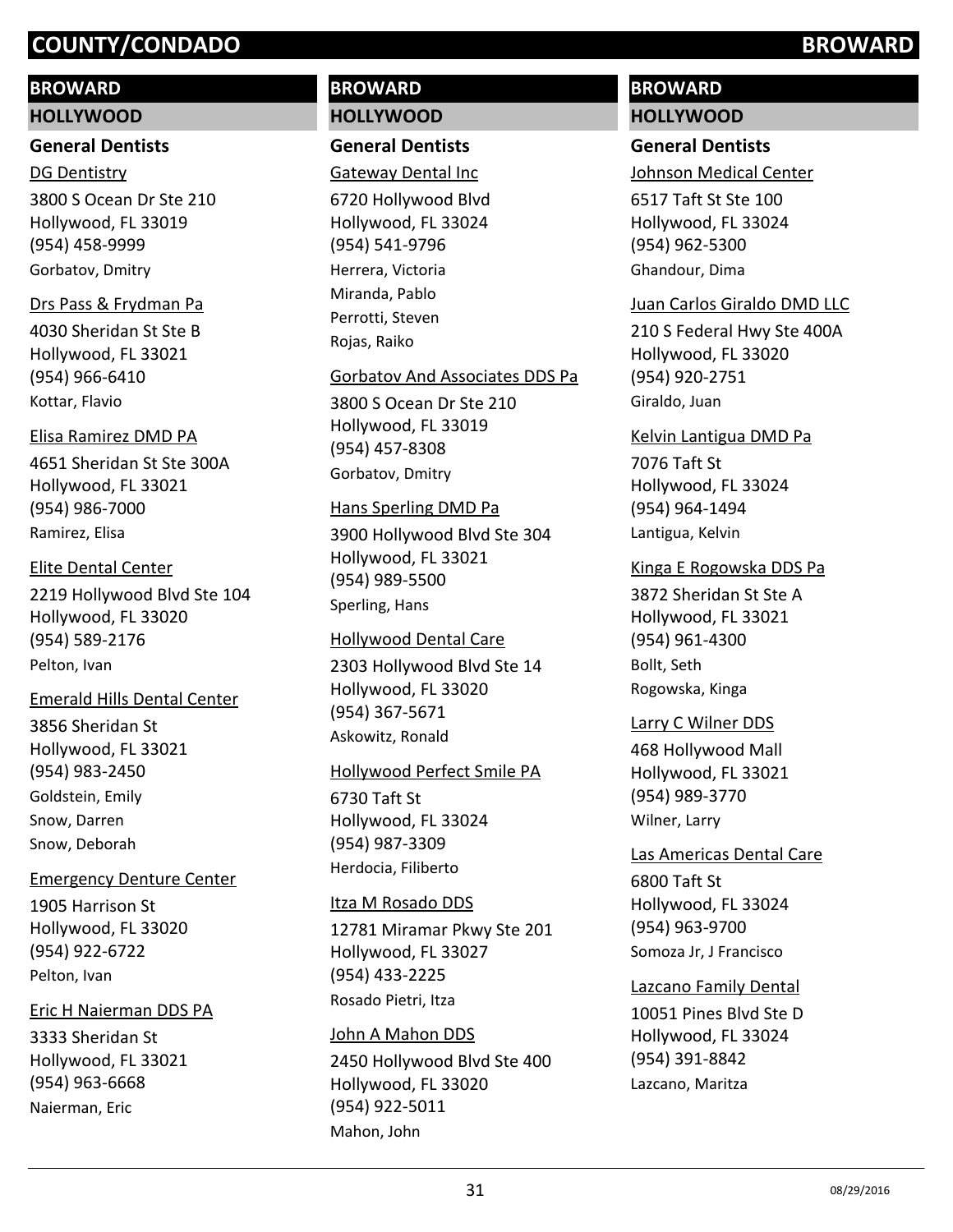#### **BROWARD**

#### **HOLLYWOOD**

#### **General Dentists**

Lourdes M Cano DMD

680 N University Dr Hollywood, FL 33024 (954) 538-6868 Cano, Lourdes

#### Margaret M Michael

10978 Pembroke Rd Hollywood, FL 33025 (954) 438-3803 Michael, Margaret

#### Mauricio Malo DDS Pa

2525 Embassy Dr Ste 1 Hollywood, FL 33026 (954) 430-3444 Malo, Mauricio

#### Mayco Dental Pa

9449 Sheridan St # A Hollywood, FL 33024 (954) 885-9560 Massri, Abir Romero, Ingrid Yazji-Corey, May

#### Miguel Fernado Borda PA

2647 Hollywood Blvd Hollywood, FL 33020 (954) 923-7348 Borda, Miguel Laska, Mario

#### Mitchell R Feuer DMD Pa

900 S Federal Hwy Hollywood, FL 33020 (954) 922-6281 Feuer, Mitchell

#### Newman Marcela DDS MS PA

1869 NW 66th Ave Hollywood, FL 33024 (954) 983-3992 Newman, Marcela

# **BROWARD HOLLYWOOD**

**General Dentists**

#### Nicolas Hernandez Rivera DDS PA

6517 Taft St Ste 201 Hollywood, FL 33024 (954) 399-7839 Rivera, Ricardo Nicolas

#### Pembroke Dental PLLC

6415 Pembroke Rd Hollywood, FL 33023 (954) 961-5858 Kerns Jr, James

#### Peretz Joblove Peretz DDS Pa

4801 Hollywood Blvd Ste A Hollywood, FL 33021 (954) 981-4500 Peretz, David

#### Premier Dental Center II Inc

2472 N University Dr Hollywood, FL 33024 (954) 544-5132 Nguyen, Binh

#### Richard Balick DMD Pa

4700 Sheridan St # A Hollywood, FL 33021 (954) 966-1166 Balick, Richard

#### Richard Oklin DMD Pa

6805 Pembroke Rd Hollywood, FL 33023 (954) 989-6950 Oklin, Richard

#### Rothfield Dental Associates Pa

4601 Hollywood Blvd Hollywood, FL 33021 (954) 989-8800 Cohen, Coral Rothfield, Elizabeth

# **BROWARD**

# **HOLLYWOOD**

# **General Dentists**

Sage Dental of Cooper City PLLC

12129 Sheridan St Hollywood, FL 33026 (954) 433-1888 Alvarado-Romero Pou, Melissa Alvarez, Jonathan Bergquist, Michael Bockian, Joshua Castillo, Juan Cherkinsky, Jordan Childers, Carmen Cowan, Marc Daneshpajouh, Sara Darojat, Zuhdiyah Dean, Craig Draizin, Claudia Duarte, Beatriz Fernandez-Martinez, Mariangel Ghandour, Dima Gilbert, Mark Goldberg, Howard Gonzales, Angelica Guerrero, Luis Gul, Yousaf Guthrie, Kelly Hamed, Shirin Hoffman, Bruce Horwitz, Steven Israel, Elie Juma, Zaileen LePore, Krystina Ma, Robert Mohr, Eric Moncrieffe, Tiffany Naguib, Michelle Napoli, Marisa Newton, Emily Ortega, Laura Pare, Elizabeth Perkins, Lindsay Planes, Alex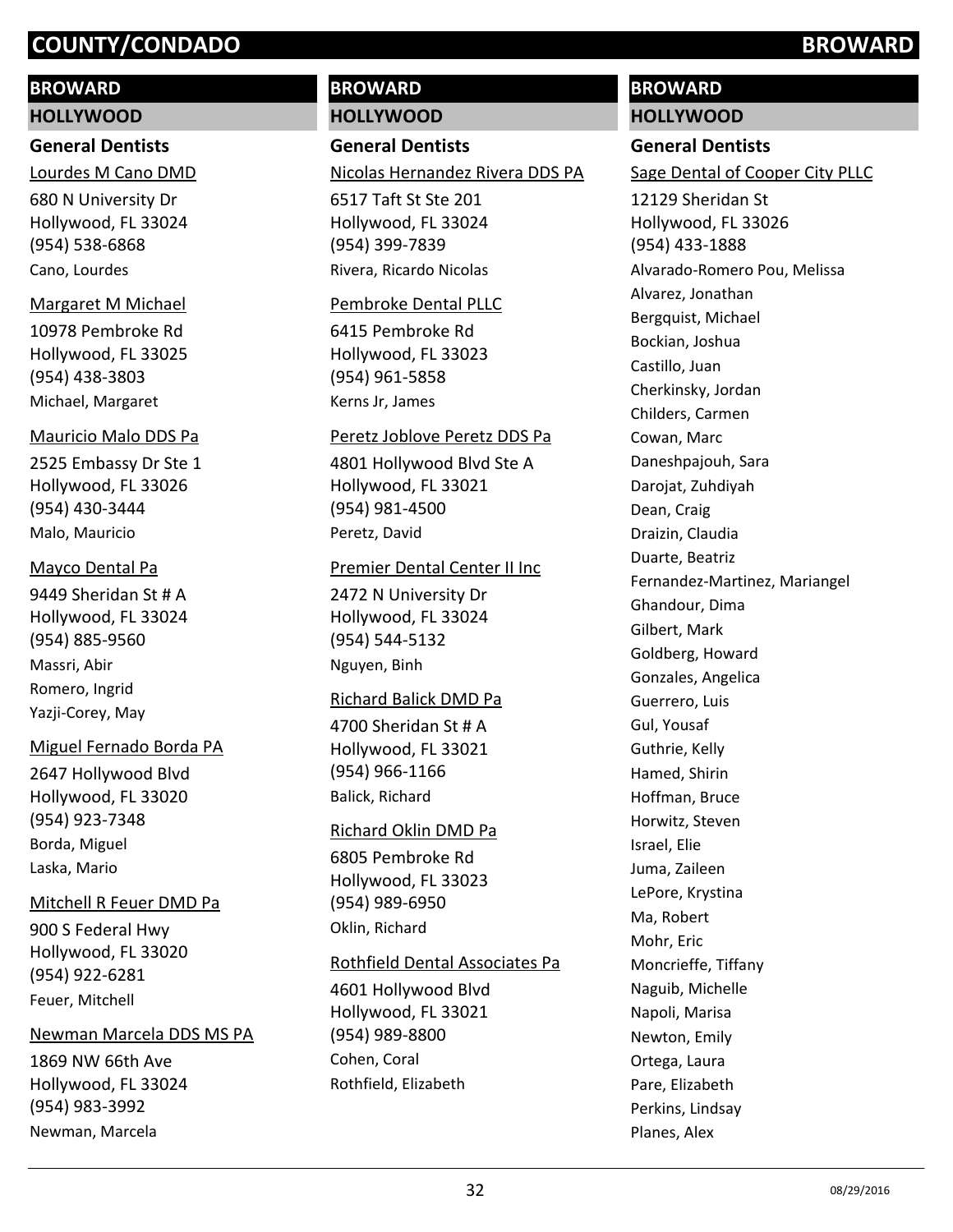#### **BROWARD**

**HOLLYWOOD**

#### **General Dentists**

Sage Dental of Cooper City PLLC

12129 Sheridan St Hollywood, FL 33026 (954) 433-1888 Price, Dana Rappaport, David Rezvani, Caroline Rieger, Eric Rodriguez, Ramon Roshkind, David Salazar, Cecilia Sanches, Melanie Shofnos, Charles Simpson, Natalie Sirage, Ahmed Steiner, Samantha Strauss, Theodore Truong, Xen Urquiza, Yeneir Van Duyne, Tracy Vignola, Jennifer Weisbrot, Bruce Winderbaum, Sasha Wooldridge, Maria Young, Summer Yu, Cynthia Ziegler, Neal

4461 Sheridan St Sage Dental of Hollywood PLLC

Hollywood, FL 33021 (954) 966-6352 Alvarado-Romero Pou, Melissa Alvarez, Jonathan Azari, Scott Bergquist, Michael Bockian, Joshua Bratman, Jerry Castillo, Juan Childers, Carmen Contestable, Clement Coronado, Efrain

# **BROWARD HOLLYWOOD**

Green, Beverly Gul, Yousaf Guthrie, Kelly Hedstrom, Brien Horwitz, Steven

Israel, Elie Juma, Zaileen LePore, Krystina Londono, Jennifer

Ma, Robert Mohr, Eric

Moncrieffe, Tiffany Naguib, Michelle Napoli, Marisa Newton, Emily Ortega, Laura Ortiz, Ana Pare, Elizabeth

Perez-Alamo, Jennifer

Planes, Alex

**General Dentists** 4461 Sheridan St Hollywood, FL 33021 (954) 966-6352 Sage Dental of Hollywood PLLC Cowan, Marc Cruz, Antonio Daneshpajouh, Sara Darojat, Zuhdiyah Dean, Craig Draizin, Claudia Driscoll, Allison Duarte, Beatriz Durkan, Marcia Engelsberg, David Fernandez-Martinez, Mariangel Fox, Jeffrey Garcia-Porras, Marcela Garrison, Harvey Ghandour, Dima Gilbert, Mark Gonzales, Angelica

# **BROWARD**

**HOLLYWOOD**

**General Dentists** Sage Dental of Hollywood PLLC

4461 Sheridan St Hollywood, FL 33021 (954) 966-6352 Price, Dana Quick, James Rappaport, David Rezvani, Caroline Rieger, Eric Ring, Stephen Rodriguez, Margarita Roshkind, David Sanches, Melanie Shofnos, Charles Simpson, Natalie Sirage, Ahmed Snider, Erica Steiner, Samantha Strauss, Theodore Urquiza, Yeneir Van Duyne, Tracy Vignola, Jennifer Weisbrot, Bruce Young, Summer Yu, Cynthia Ziegler, Neal Zylbering, Jason Shofnos & Adami DDS Pa

12129 Sheridan St Hollywood, FL 33026 (954) 433-1888 Adami, Robert

#### Simmon Dental Group Inc

1753 N University Dr Hollywood, FL 33024 (954) 989-4868 Simmonds, Shirley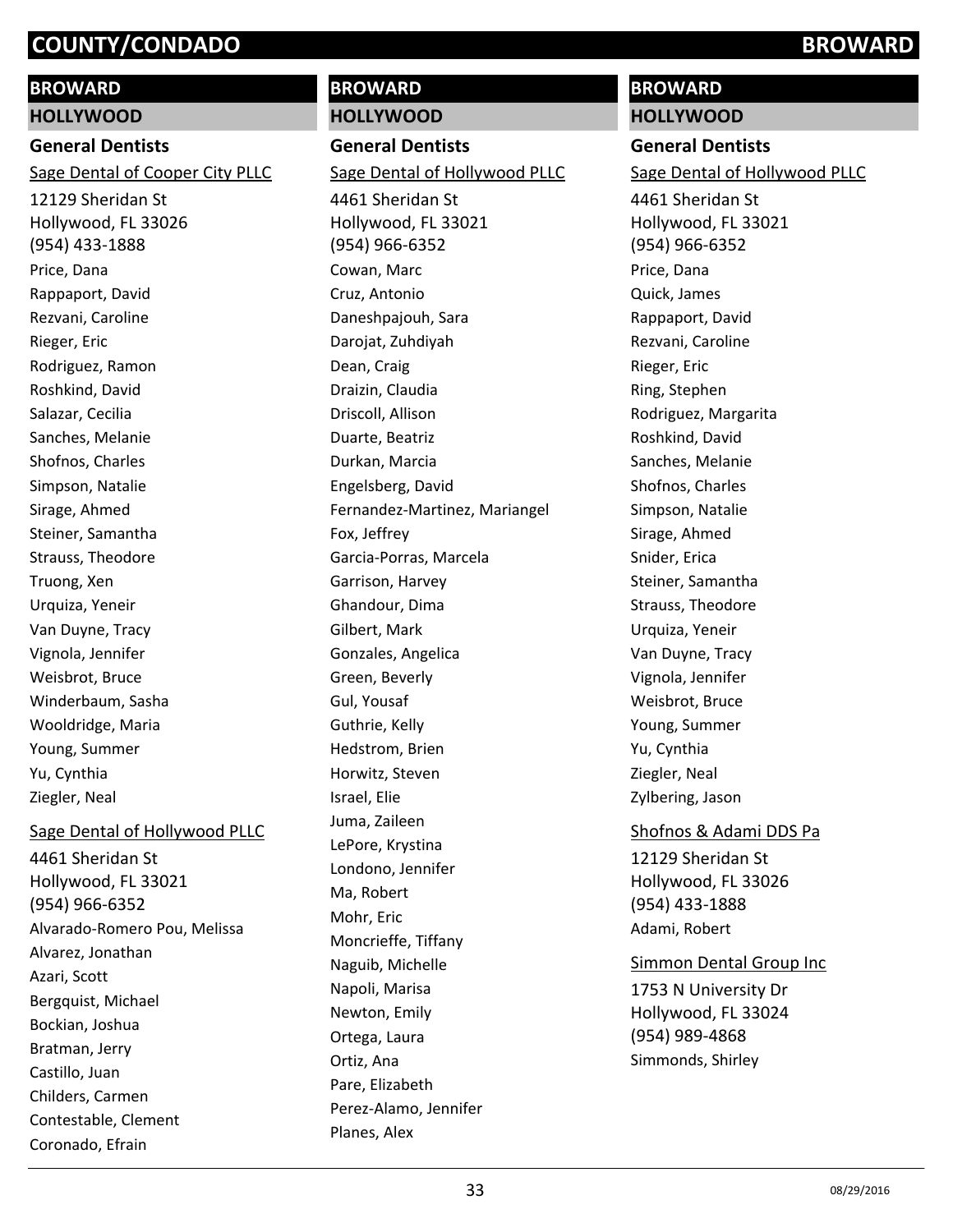#### **BROWARD**

#### **HOLLYWOOD**

#### **General Dentists**

6880 Taft St Hollywood, FL 33024 (954) 987-4141 Smile Garden Inc Tendero, Alyne

#### Thomas A Parker DDS Pa

3411 Johnson St Hollywood, FL 33021 (954) 983-5450 Parker, Blake Parker, Stephen Parker, Thomas

#### Veritas Dental Hollywood PA

6517 Taft St #201 Hollywood, FL 33024 (954) 399-7839 Perez, Diley

#### **Endodontists**

3220 Stirling Rd Ste 102 Hollywood, FL 33021 (954) 966-0404 Charles S Mandell DDS Pa Moldauer, Bertram

#### Dental Med Associates LLC

12600 Pembroke Rd Ste 314 Hollywood, FL 33027 (954) 505-7633 Anguita, Juan

#### Douglas Herrera DDS MSD PA

1 SW 129th Ave Ste 400 Hollywood, FL 33027 (305) 300-6485 Herrera, Douglas

#### Greg Goldfaden DMD PA

5000 Hollywood Blvd Ste 4 Hollywood, FL 33021 (954) 966-1800 Goldfaden, Greg

# **BROWARD HOLLYWOOD**

# **Endodontists**

Mayco Dental Pa

9449 Sheridan St # A Hollywood, FL 33024 (954) 885-9560 Gad, Mahmoud

#### Sage Dental of Cooper City PLLC

12129 Sheridan St Hollywood, FL 33026 (954) 433-1888 Hartman, Jayson Posner, Lawrence Pyner, David Rassoulian, Shahbod Spott, Roger Tigrett, Ryan

#### Sage Dental of Hollywood PLLC

4461 Sheridan St Hollywood, FL 33021 (954) 966-6352 Ahn, Sunghee Hartman, Jayson Posner, Lawrence Pyner, David Rassoulian, Shahbod Spott, Roger

#### South Florida Endodontics

4000 Sheridan St Hollywood, FL 33021 (954) 961-3636 Weiner, Seymour

#### **Oral Surgeons**

5740 Hollywood Blvd Ste 400 Hollywood, FL 33021 (954) 544-2814 Amazing Dental Crosby, Mary

# **BROWARD**

# **HOLLYWOOD**

# **Oral Surgeons**

Associates In Oral & Maxillofaci

4420 Sheridan St Ste B Hollywood, FL 33021 (954) 981-4896 Stone, Ira

#### Dental Med Associates LLC

12600 Pembroke Rd Ste 314 Hollywood, FL 33027 (954) 505-7633 Arroyo, Juan

#### Mayco Dental Pa

9449 Sheridan St # A Hollywood, FL 33024 (954) 885-9560 Kaltman, Steven

#### Naidu Pines East Inc

10021 Pines Blvd Ste 101 Hollywood, FL 33024 (954) 438-1965 Borges, Osbel Broumand, Vishtasb

#### Nova Southeastern University Col

3501 Johnson St # 200 Hollywood, FL 33021 (954) 262-7500 Portnof, Jason

#### OMS Associates PA

3600 Red Rd Ste 604 Hollywood, FL 33025 (954) 693-0026 Perez, Ramon

#### Sage Dental of Cooper City PLLC

12129 Sheridan St Hollywood, FL 33026 (954) 433-1888 Bland, Giancarlo Garvar, Lanny Grande, Federico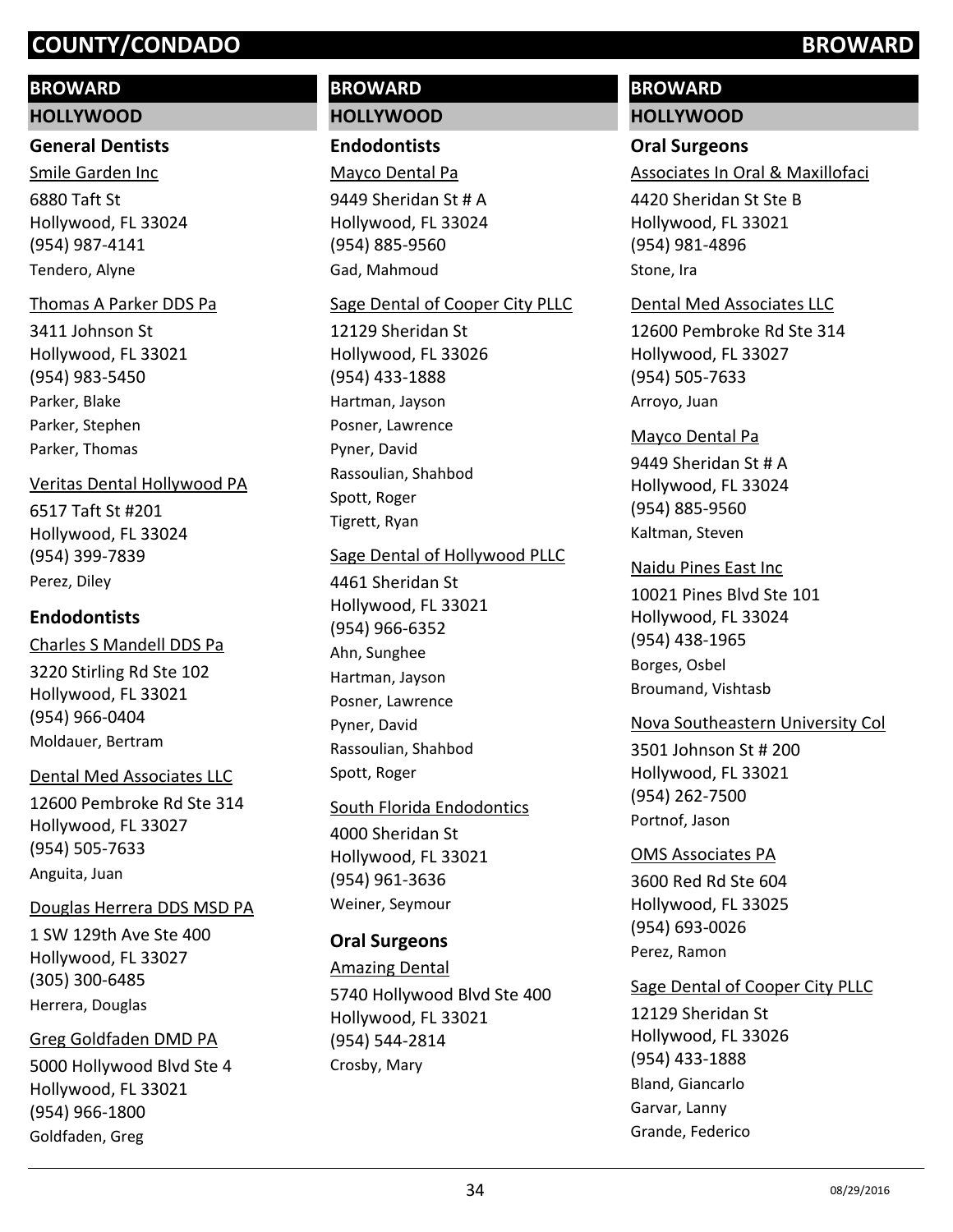### **BROWARD**

#### **HOLLYWOOD**

#### **Oral Surgeons**

Sage Dental of Cooper City PLLC

12129 Sheridan St Hollywood, FL 33026 (954) 433-1888 Rand, Matthew Segui, Maikel Seider, Paul Stewart, Stanley

#### Sage Dental of Hollywood PLLC

4461 Sheridan St Hollywood, FL 33021 (954) 966-6352 Garvar, Lanny Grande, Federico Guerrero, Luis Rand, Matthew Segui, Maikel Seider, Paul Stewart, Stanley

# **Orthodontists**

5740 Hollywood Blvd Ste 400 Hollywood, FL 33021 (954) 544-2814 Amazing Dental Saintamand, Tania

#### Charles S Mandell DDS Pa

3220 Stirling Rd Ste 102 Hollywood, FL 33021 (954) 966-0404 Davis, Stephanie

#### Dora E Rodriguez DMD Pa

9449 Sheridan St Hollywood, FL 33024 (954) 431-3025 Nicolas, George

# **BROWARD HOLLYWOOD**

## **Orthodontists**

#### Main Street Childrens Dentistry

9900 Stirling Rd Ste 100 Hollywood, FL 33024 (954) 432-8707 Carmona, David Castaneda-Medina, Zulma Vargas, Jorge

#### Minars Orthodontics

4350 Sheridan St Ste 200 Hollywood, FL 33021 (954) 981-2345 Minars, Michael

#### Nenad B Stefanovic DDS Msd Pa

4330 Sheridan St Ste 201A Hollywood, FL 33021 (954) 961-3939 Stefanovic, Nenad

#### Nova Southeastern University Col

3501 Johnson St # 200 Hollywood, FL 33021 (954) 262-7500 Contasti-Bocco, Gisela

#### Rossana Hoyos DDS PA

12781 Miramar Pkwy #204 Hollywood, FL 33027 (954) 450-0303 Hoyos, Rossana

### Sage Dental of Cooper City PLLC

12129 Sheridan St Hollywood, FL 33026 (954) 433-1888 Lekkas, Nick Rubensteen, Evan Short, Steven Spencer, Scott

# **BROWARD**

## **HOLLYWOOD**

## **Orthodontists**

Sage Dental of Hollywood PLLC

4461 Sheridan St Hollywood, FL 33021 (954) 966-6352 Lekkas, Nick Newman, David Rubensteen, Evan Short, Steven Spencer, Scott

#### Smile Garden Inc

6880 Taft St Hollywood, FL 33024 (954) 987-4141 Nicieza, Fausto

### **Pediatric Dentists**

#### Baitner Pediatric Dentistry

4480 Sheridan St Hollywood, FL 33021 (754) 263-2433 Baitner, Jessica

#### Dora E Rodriguez DMD Pa

9449 Sheridan St Hollywood, FL 33024 (954) 431-3025 Rodriguez, Dora

#### Main Street Childrens Dentistry

9900 Stirling Rd Ste 100 Hollywood, FL 33024 (954) 432-8707 Abarca, Marvin Correa, Paola Gallego, Ana

#### Sage Dental of Cooper City PLLC

12129 Sheridan St Hollywood, FL 33026 (954) 433-1888 Buscemi, Amanda Chatani, Maria Gedeon, Rose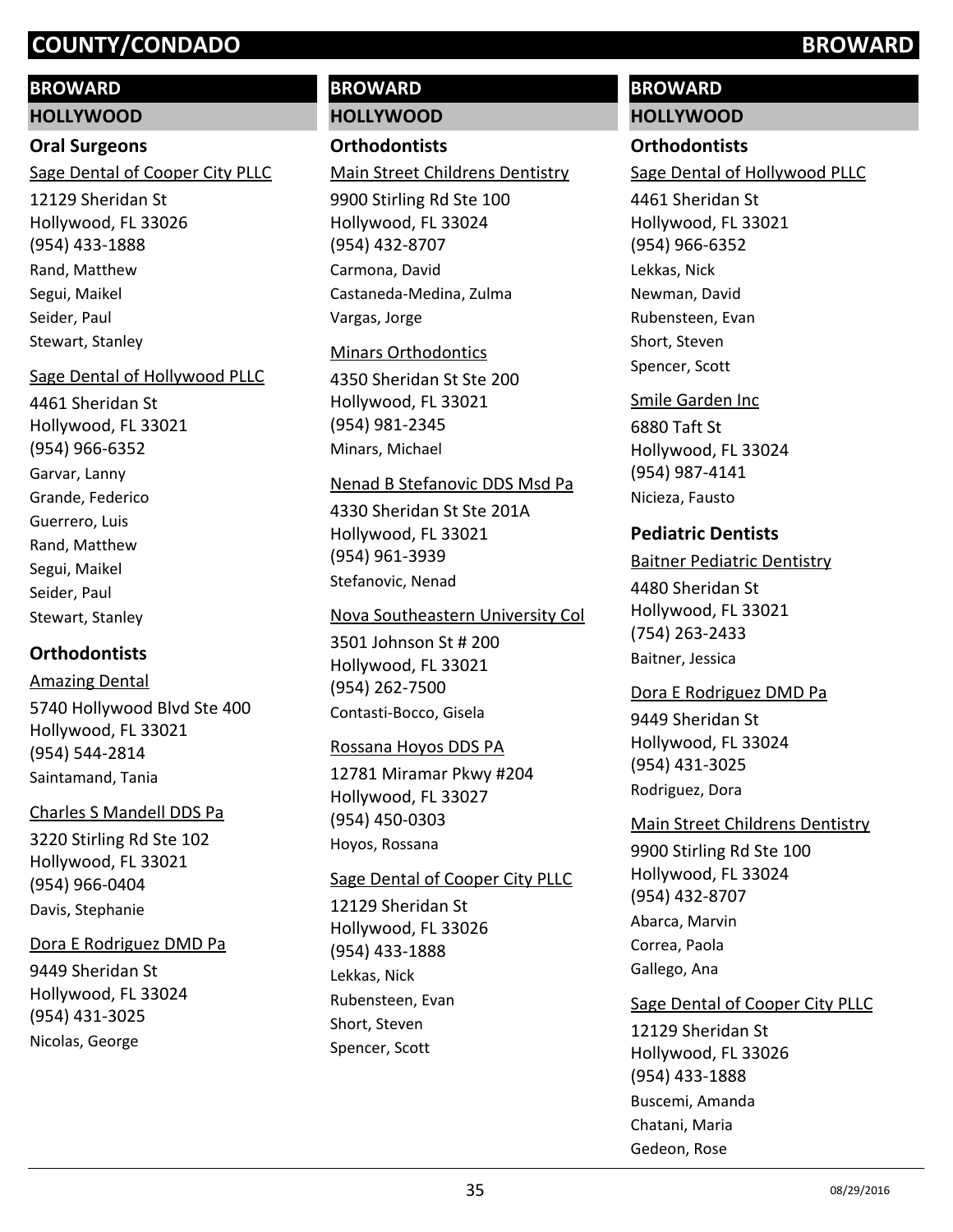# **BROWARD**

## **HOLLYWOOD**

# **Pediatric Dentists**

Sage Dental of Cooper City PLLC

12129 Sheridan St Hollywood, FL 33026 (954) 433-1888 Ortiz Perez, Marta

# Sage Dental of Hollywood PLLC

4461 Sheridan St Hollywood, FL 33021 (954) 966-6352 Brodsky, Mindy Buscemi, Amanda Chatani, Maria Gedeon, Rose McCallum, Tamara Ortiz Perez, Marta Smith, Safiya

#### Sandra Brener DDS PA

9720 Stirling Rd Ste 100 Hollywood, FL 33024 (954) 441-3777 Brener, Sandra

### Sunshine Pediatric Dentistry

5000 Hollywood Blvd Ste 1 Hollywood, FL 33021 (954) 989-4400 Rodriguez, Claudia

### Urrea-Feldsberg DDS MDs Pa

4420 Sheridan St Ste E Hollywood, FL 33021 (954) 962-8311 Smith, Christina Urrea-Feldsberg, Helena

#### West Side Pediatric Dentistry PA

16223 Miramar Pkwy Hollywood, FL 33027 (954) 433-4544 Abreu-Hernandez, Maigrely Patel, Rita Sirage, Mohamed

# **BROWARD HOLLYWOOD**

# **Pediatric Dentists**

William Pena DMD PA

18503 Pines Blvd #304 Hollywood, FL 33029 (954) 417-1337 Freitas, Vanessa Pena, William Valiente, Lizette

# **Periodontists**

4350 Sheridan St Ste 201D Broward Periodontal Assocs

Hollywood, FL 33021 (954) 981-0012 Hauer, Lee

### Charles S Mandell DDS Pa

3220 Stirling Rd Ste 102 Hollywood, FL 33021 (954) 966-0404 Stern, Shmuel

#### Dan Mazor DDS

3870 Sheridan St Hollywood, FL 33021 (954) 985-1818 Arceo, Nilda Mazor, Dan

### Dental Associates of Hollywood

3801 Hollywood Blvd Ste 225 Hollywood, FL 33021 (954) 921-7339 Oliver, Francisco

### JOSEPH E PECHTER DMD PA

4350 Sheridan Street #201D Hollywood, FL 33021 (954) 981-0012 Pechter, Joseph

# **BROWARD HOLLYWOOD**

# **Periodontists**

Mayco Dental Pa

9449 Sheridan St # A Hollywood, FL 33024 (954) 885-9560 Allen, Joseph Daood, Rosemeen

#### Perfect Smile Llc

1876 Radius Dr Ste 6 Hollywood, FL 33020 (954) 364-7626 Lyons, James

### Richard D Salzmann DMD Pa

9720 Stirling Rd Ste 209 Hollywood, FL 33024 (954) 435-1102 Salzmann, Richard

### Sage Dental of Cooper City PLLC

12129 Sheridan St Hollywood, FL 33026 (954) 433-1888 Araya, Jennifer Cunningham, Nina Ehrenman, Jason Goldstein, Shari Hersh, Jason Rodriguez, Diane Scott, John Weishoff, Robert

# Sage Dental of Hollywood PLLC

4461 Sheridan St Hollywood, FL 33021 (954) 966-6352 Araya, Jennifer Cunningham, Nina Ehrenman, Jason Goldstein, Shari Hersh, Jason Norkin, Fred Scott, John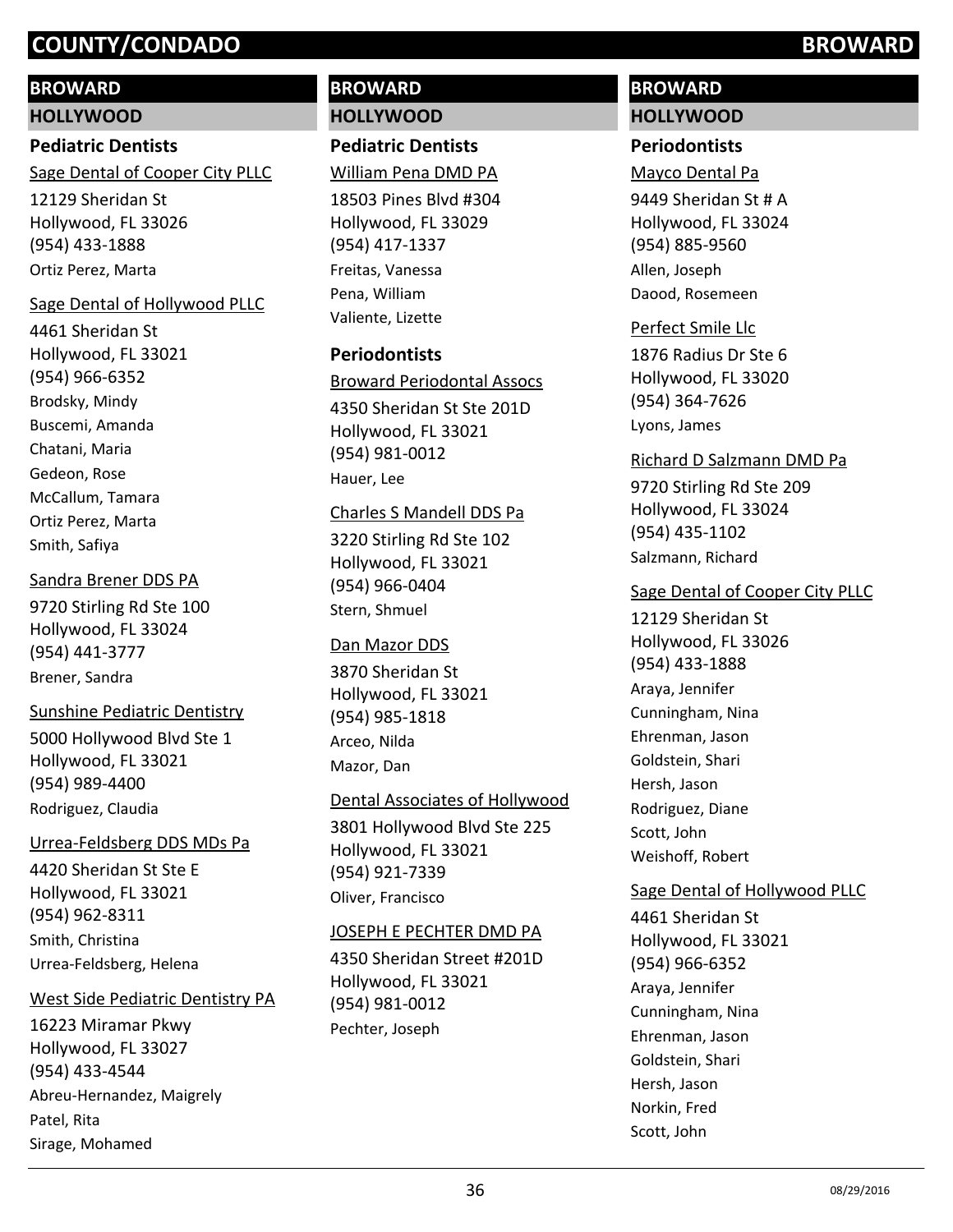# **BROWARD**

**HOLLYWOOD**

# **Periodontists**

5000 Hollywood Blvd Ste 4 Hollywood, FL 33021 (954) 963-4700 Tamara Rojas DMD Pa Rojas, Tamara

# **Prosthodontists**

4350 Sheridan St Ste 201E Hollywood, FL 33021 (954) 964-4229 4350 Dental PA Bobadilla, Patricia

# Dalinda Canela-Pichardo DDS Pa

603 N Federal Hwy Hollywood, FL 33020 (954) 920-6616 Canela-Pichardo, Dalinda

# Dental Med Associates LLC

12600 Pembroke Rd Ste 314 Hollywood, FL 33027 (954) 505-7633 Diez, Federico

# Sage Dental of Cooper City PLLC

12129 Sheridan St Hollywood, FL 33026 (954) 433-1888 Vera, Anny

4461 Sheridan St Hollywood, FL 33021 (954) 966-6352 Sage Dental of Hollywood PLLC Vera, Anny

# **LAUD LAKES**

# **General Dentists**

2910 N State Road 7 Laud Lakes, FL 33313 (954) 731-7030 Maria C Murray DDS Pa Murray, Maria

# **BROWARD LAUD LAKES**

**General Dentists**

Maria C Murray DDS Pa

2910 N State Road 7 Laud Lakes, FL 33313 (954) 731-7030 4416 W Oakland Park Blvd Laud Lakes, FL 33313 (954) 486-0101 Oakland Dental Llc Aron, Robert

# **LAUDERDALE BY THE SEA**

# **General Dentists**

231 Commercial Blvd Lauderdale By The Sea, FL 33308 (954) 771-1117 Stephen Paul DDS Pa Paul, Stephen

# **LAUDERHILL**

# **General Dentists**

## Acosta Dental Services Of Lauder

2331 N State Road 7 Ste 109 Lauderhill, FL 33313 (954) 486-6989 Acosta-Ortiz, Rodolfo Laska, Mario

## Beautiful Smiles Lauderhill

5537 W Oakland Park Blvd Lauderhill, FL 33313 (954) 739-6464 Baker, Ronia

## David Eugene

2447 N State Road 7 Lauderhill, FL 33313 (954) 733-9971 Eugene, David

# **BROWARD LAUDERHILL**

# **General Dentists**

Dental Group Associates Pa

1249 N State Road 7 Lauderhill, FL 33313 (954) 584-2214 Stein, Ilya

# 7100 W Commercial Blvd Lauderhill, FL 33319 (954) 741-6556 Fresh Dental Smiles

Fallah, R Luis, Deborah

# George S Brockman DDS & Assoc

6933 W Commercial Blvd Lauderhill, FL 33319 (954) 733-8680 Brockman, George

# Gorfien & Jacobsohn Pa

4506 N University Dr Lauderhill, FL 33351 (954) 742-0201 Gorfien, Joseph Jacobsohn, Henry

## Great Dental Care

4962 N University Dr Lauderhill, FL 33351 (954) 748-9949 Getz, Robert Nguyen, Linh

# Joel Karpel DDS Pa

7193 W Oakland Park Blvd Lauderhill, FL 33313 (954) 741-0102 Karpel, Joel

# Pyg Dental Management

1600 N State Road 7 Ste 400 Lauderhill, FL 33313 (954) 581-9228 Akel, Bassil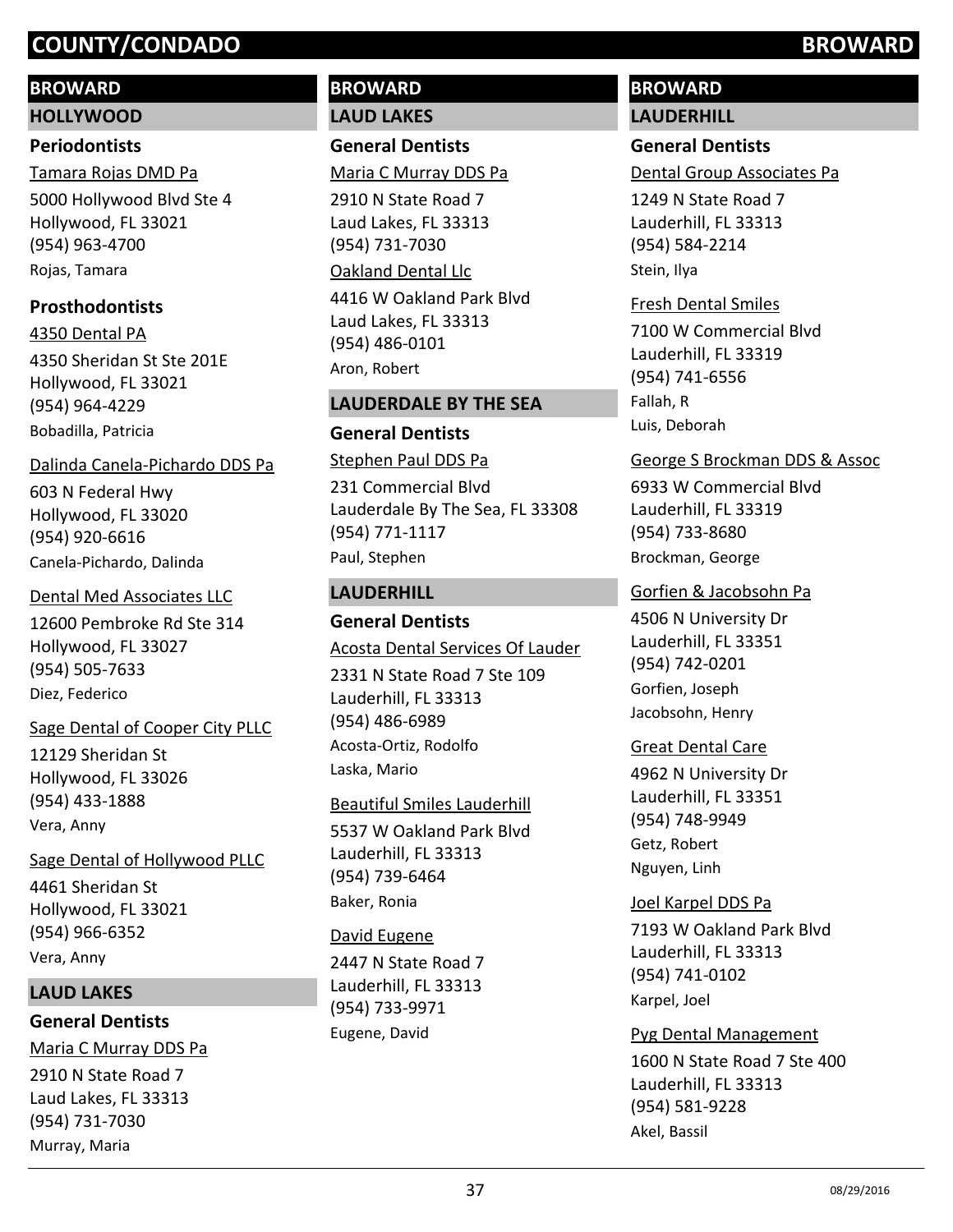# **BROWARD**

# **LAUDERHILL**

# **General Dentists**

St Christopher A Gordon DMD Pa

4956 NW 88th Ave Lauderhill, FL 33351 (954) 742-5355 Gordon, St Christopher

# Tamarac Dental Associates Pa

7351 W Oakland Park Blvd Lauderhill, FL 33319 (954) 742-5055 Klein, Peter

# Total Care Dental Inc

4300 N University Dr Lauderhill, FL 33351 (954) 741-0346 Aron, Robert Bamdad, Navid

# **Endodontists**

7100 W Commercial Blvd Lauderhill, FL 33319 (954) 741-6556 Fresh Dental Smiles Mangan, Stephen

# **Orthodontists**

Acosta Dental Services Of Lauder

2331 N State Road 7 Ste 109 Lauderhill, FL 33313 (954) 486-6989 Rojas, Blanca

# **Pediatric Dentists**

5537B W Oakland Park Blvd Lauderhill, FL 33313 (954) 739-9577 Little Smiles Barros, Cassia

# **BROWARD LAUDERHILL**

**Periodontists**

Fresh Dental Smiles

7100 W Commercial Blvd Lauderhill, FL 33319 (954) 741-6556 Pike, Darren

# Great Dental Care

4962 N University Dr Lauderhill, FL 33351 (954) 748-9949 Stern, Shmuel

# **LIGHTHOUSE POINT**

# **General Dentists**

2261 NE 36th St Ste 4 Lighthouse Point, FL 33064 (954) 785-8786 David E Brandfass DDS Brandfass, David

# Gregory Gertsen DDS Pa

3640 North Federal Hwy Ste 7 Lighthouse Point, FL 33064 (954) 941-7778 Gertsen, Gregory Gertsen, Michael

# Jared M Young DMD PA

1930 NE 34th Ct Lighthouse Point, FL 33064 (954) 781-1855 Young, Catherine

# Us-1 Dental Doctors

3112 N Federal Hwy Lighthouse Point, FL 33064 (954) 580-2200 Leibovici, Jacob

# **BROWARD LIGHTHOUSE POINT**

# **Orthodontists**

Freeman Orthodontics Pa

1930 NE 34th Ct Lighthouse Point, FL 33064 (954) 772-1600 McCaffrey, Kevin

# **Pediatric Dentists**

1930 NE 34th Ct Lighthouse Point, FL 33064 (954) 781-1855 Jared M Young DMD PA Young, Jared

# **MARGATE**

# **General Dentists**

3207 N State Road 7 # 24 Margate, FL 33063 (954) 979-1357 All Care Dental Yeoshoua, Oded

American Dental Service Of Florida in Margate

1509 N State Road 7 Ste H Margate, FL 33063 (954) 974-8550 Boutsikos, Maria

# Arguello Dentistry LLC

100 N State Road 7 Ste 300 Margate, FL 33063 (954) 532-1274 Arguello, Vigarny

# Bradley Roberts

6130 W Atlantic Blvd Margate, FL 33063 (954) 973-0990 Berg, Jason Blackmore, Sofia Kohn, Heather Polasky, Steven Roberts, Bradley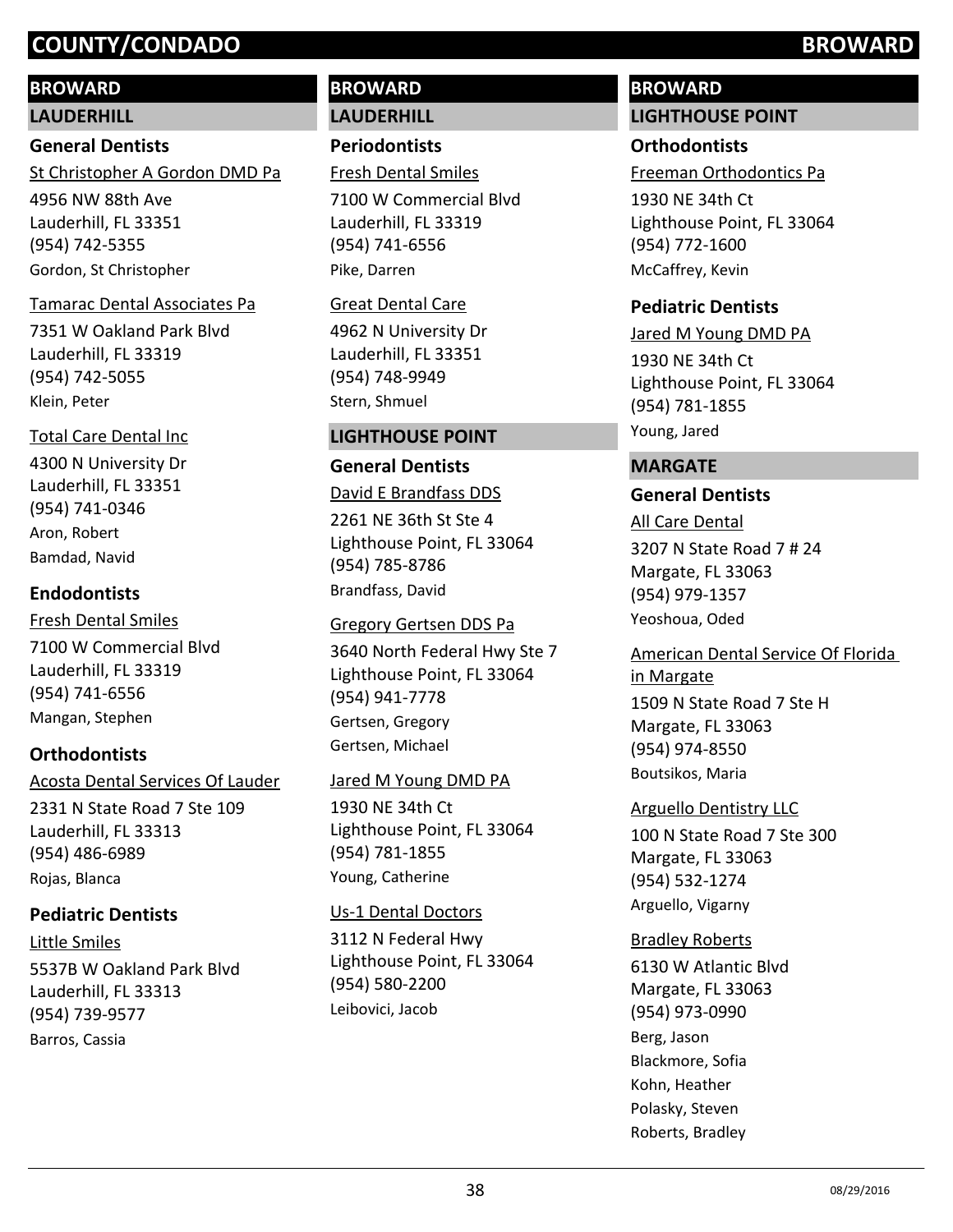# **BROWARD**

#### **MARGATE**

#### **General Dentists**

Brent Jarrett DDS Pa

7312 W Atlantic Blvd Margate, FL 33063 (954) 979-2323 Jarrett, Brent

#### Crescent Dental Pa

5522 W Sample Rd Margate, FL 33073 (954) 968-4466 Diaz, Yanet Dicrescento, Donna Garrett, Patrick Roca-Godinez, Lilian

#### DENTAL TREASURE PA

5180 Coconut Creek Pkwy Margate, FL 33063 (954) 972-7827 Garcia, Malinally

# Gilbert E Hirschberg DDS Pa

5644 W Atlantic Blvd Margate, FL 33063 (954) 971-6115 Hirschberg, Gilbert

#### Jones Dental Inc

6300 W Atlantic Blvd Margate, FL 33063 (954) 956-9500 Jones, Ian

#### Juan Carlos Flores DMD PA

5644 W Atlantic Blvd Margate, FL 33063 (954) 971-6115 Flores, Juan

#### Keith A Williams DDS Pa

279 S State Road 7 Margate, FL 33068 (954) 975-9779 Williams, Keith

# **BROWARD MARGATE**

# **General Dentists**

Luis F Gomez DDS Pa

5180 Coconut Creek Pkwy Margate, FL 33063 (954) 972-1050 Gohill, Juliana

#### Roy L Feifer DDS Pa

7608 Margate Blvd Margate, FL 33063 (954) 975-7900 Feifer, Roy

#### Southern Cross Family Dentistry

5800 Colonial Dr Ste 406 Margate, FL 33063 (954) 971-8800 McCosh, Fernanda

#### Steven B Margolin DDS Pa

5800 Colonial Dr Ste 406 Margate, FL 33063 (954) 971-8800 Margolin, Steven

#### Steven G Mautner DDS Pa

5609 NW 29th St Margate, FL 33063 (954) 978-8866 Mautner, Steven

#### Value Dental Centers Pa

5404 W Atlantic Blvd Margate, FL 33063 (954) 974-4300 Aron, Robert

#### West Broward Dental Associates

7608 Margate Blvd Margate, FL 33063 (954) 975-7900 Asinmaz, Mihran

# **BROWARD**

# **MARGATE**

# **Endodontists**

Bradley Roberts

6130 W Atlantic Blvd Margate, FL 33063 (954) 973-0990 Gittess, Robert

#### Crescent Dental Pa

5522 W Sample Rd Margate, FL 33073 (954) 968-4466 Comora, Robert

#### **Oral Surgeons**

6130 W Atlantic Blvd Margate, FL 33063 (954) 973-0990 Bradley Roberts Spearing, Rory

#### Crescent Dental Pa

5522 W Sample Rd Margate, FL 33073 (954) 968-4466 Arroyo, Juan

## **Orthodontists**

#### Bradley Roberts

6130 W Atlantic Blvd Margate, FL 33063 (954) 973-0990 Gittess, Laurie

## **Pediatric Dentists**

1509 N State Road 7 Ste H Margate, FL 33063 (954) 974-8550 American Dental Service Of Florida in Margate George, Sheryl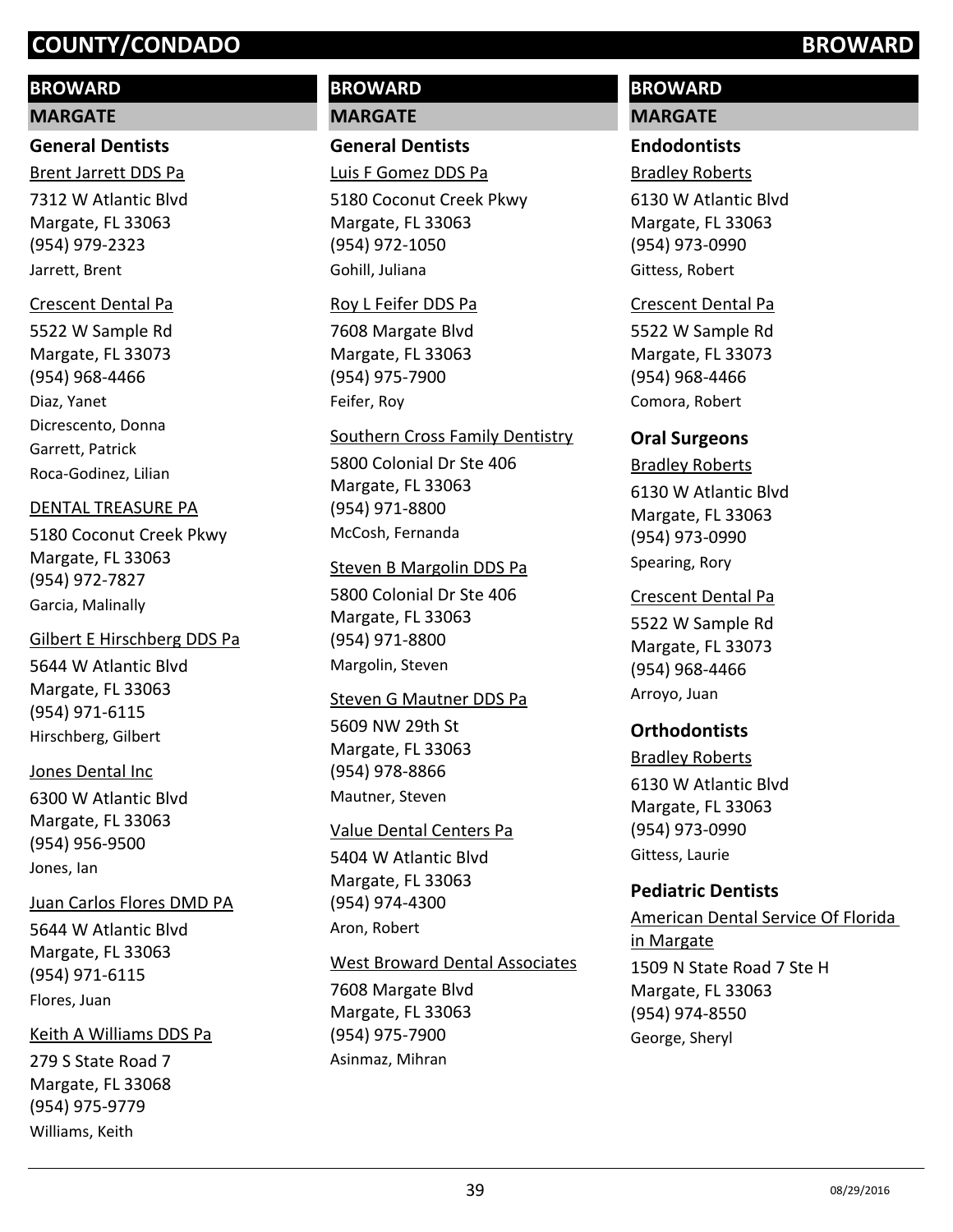## **BROWARD**

#### **MARGATE**

#### **Periodontists**

1509 N State Road 7 Ste H Margate, FL 33063 (954) 974-8550 American Dental Service Of Florida in Margate Berkowitz, Steven

#### Crescent Dental Pa

5522 W Sample Rd Margate, FL 33073 (954) 968-4466 Weishoff, Robert

## **Prosthodontists**

6130 W Atlantic Blvd Margate, FL 33063 (954) 973-0990 Bradley Roberts Yockus, Sean

#### **MIRAMAR**

## **General Dentists**

#### Adriana Mejia DDS PA

12160 Miramar Pkwy Miramar, FL 33025 (954) 251-5670 Mejia, Adriana

#### Aesthetic Smiles by Design LLC

12741 Miramar Pkwy Ste 201 Miramar, FL 33027 (954) 450-5550 Masso, Orffa

#### Charles K Raynor DMD Pa

3000 SW 148th Ave Ste 111 Miramar, FL 33027 (954) 450-4533 Raynor, Charles

# **BROWARD MIRAMAR**

## **General Dentists**

Connie Arguello DDS Pa

11358 Miramar Pkwy Miramar, FL 33025 (954) 442-0006 Arguello, Connie

#### Cosmetic Dentistry by Design

3600 Red Rd Ste 404 Miramar, FL 33025 (954) 671-1388 Montero, Alexander Montero, Ricardo

#### Dental Health Group

2905 SW 160th Ave Miramar, FL 33027 (954) 392-7051 Brody, Robert Cardenas Sarracino, Astrid Christoph, Victor Correa, Anelys Dagan, Shachar Daneshpajouh, Sara De La Rua, Lissette Guerra, Daniel Haller, Dustin Hoffman, Tara Kashlan, Rania Martinez, Amy

#### Julie M Freedman DDS Pa

10978 Pembroke Rd Miramar, FL 33025 (954) 438-3803 Freedman, Julie

#### Miramar Dental Center

11904 Miramar Pkwy Miramar, FL 33025 (305) 639-7560 Ortega, Heidi Perez, David

# **BROWARD**

# **MIRAMAR**

# **General Dentists**

Premier Dental Center

7160 Pembroke Rd Miramar, FL 33023 (954) 987-6977 Nguyen, Binh

#### R & F Dental Clinic Pa

6917 Miramar Pkwy Miramar, FL 33023 (954) 986-9351 Perello, Rosanna

#### Randall T Califf

6890 Miramar Pkwy Miramar, FL 33023 (954) 987-4435 Agudelo, Monica Califf, Randall Escobar, Carlos Rodriguez, Nohora Vinuela, Larry

#### Richard A Grant DDS Pa

7951 Riviera Blvd Ste 102 Miramar, FL 33023 (305) 652-3001 Grant, Richard

#### Sidney W Julius DDS

6526 Pembroke Rd Miramar, FL 33023 (954) 983-0644 Julius, Sidney

#### Timothy P Chen DMD PA

12741 Miramar Pkwy Ste 203 Miramar, FL 33027 (954) 236-5273 Morin, Aline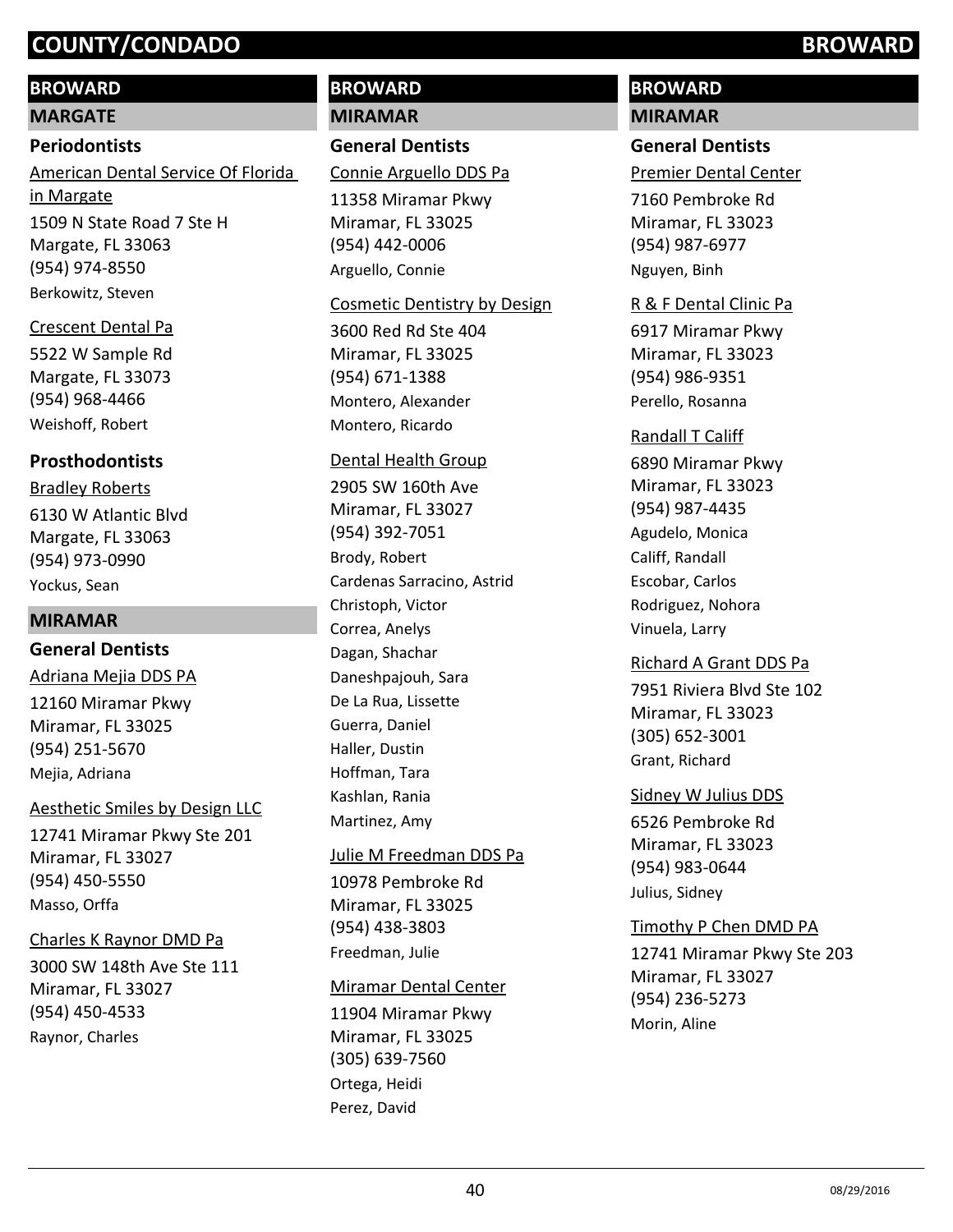# **BROWARD**

#### **MIRAMAR**

## **General Dentists**

12781 Miramar Pkwy Ste 306 Miramar, FL 33027 (954) 236-5273 ToothTales Gaertner, Andy Quintero, Juan

# **Endodontists**

2905 SW 160th Ave Miramar, FL 33027 (954) 392-7051 Dental Health Group Blanco, Yamilet Diaz, Jose Mattos, Katia Medina, Nancy

#### Randall T Califf

6890 Miramar Pkwy Miramar, FL 33023 (954) 987-4435 Lazaro, Eduardo

# **Oral Surgeons**

2905 SW 160th Ave Miramar, FL 33027 (954) 392-7051 Dental Health Group Torres, Luis

## Ferrer Orthodontics

16223 Miramar Pkwy Miramar, FL 33027 (954) 433-4544 Rouleau, Christian

# **Orthodontists**

2905 SW 160th Ave Miramar, FL 33027 (954) 392-7051 Dental Health Group Mazzarella, Jennifer Robison, Jon

# **BROWARD MIRAMAR**

**Orthodontists** Ferrer Orthodontics

16223 Miramar Pkwy Miramar, FL 33027 (954) 433-4544 Ferrer, Deborah

# **Pediatric Dentists**

2905 SW 160th Ave Miramar, FL 33027 (954) 392-7051 Dental Health Group Cortes, Gonzalo D'Alessandria, Nestor Hernandez, Shana Suta, Adi Yap Starkman, Sharlene

## Timothy P Chen DMD PA

12741 Miramar Pkwy Ste 203 Miramar, FL 33027 (954) 236-5273 Chen, Timothy

# **Periodontists**

2905 SW 160th Ave Miramar, FL 33027 (954) 392-7051 Dental Health Group Ostroff, Leonard

## Randall T Califf

6890 Miramar Pkwy Miramar, FL 33023 (954) 987-4435 Rodriguez, Adrian

## **N LAUDERDALE**

**General Dentists** 997 S Rock Island Rd N Lauderdale, FL 33068 (954) 722-1522 Arthur L Kaminsky DDS Kaminsky, Arthur

# **BROWARD N LAUDERDALE**

# **General Dentists**

Rohitkumar S Patel

1401 S State Road 7 # 2C N Lauderdale, FL 33068 (954) 979-2511 Patel, Rohit

#### **OAKLAND PARK**

#### **General Dentists**

Andrews Dental Care Center PA

3909 N Andrews Ave Oakland Park, FL 33309 (954) 561-6675 Riley, Marilyn

916 NE 62nd St Oakland Park, FL 33334 (954) 530-5674 Confident Smile PA Massri, Abir

## **PEMBROKE PINES**

## **General Dentists**

12177 Pembroke Rd Pembroke Pines, FL 33025 (954) 436-0555 A & J Dental Millennium Inc Arenas, Jorge

#### A Healthy Smile

12333 NW 18 St #2 Pembroke Pines, FL 33026 (305) 885-4224 Delgado, Ligming

600 N Hiatus Rd Ste 103 Pembroke Pines, FL 33026 (954) 430-2580 Advanced Aesthetic Dentistry of Pembroke Pines PA Ripa, Anatoly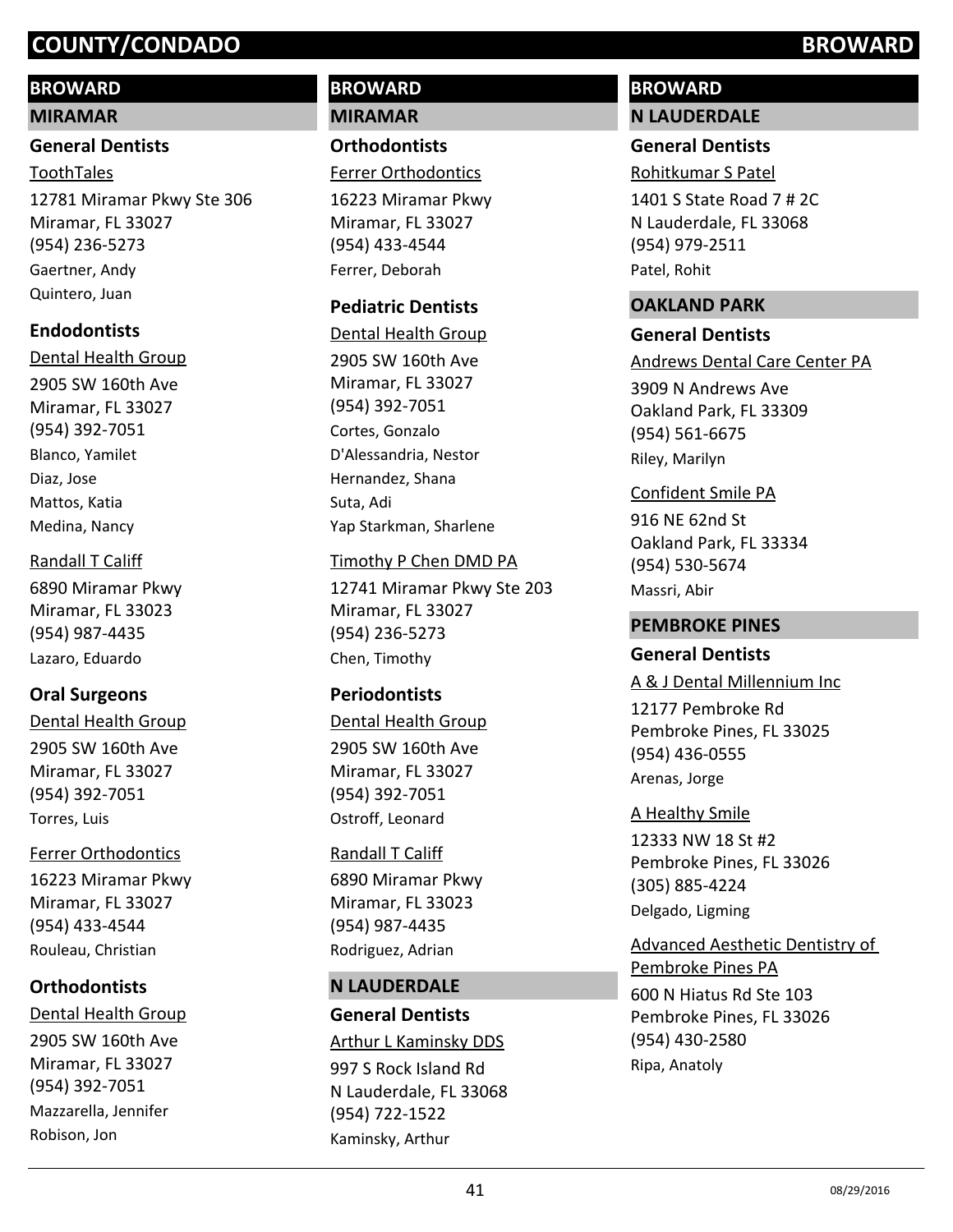## **BROWARD**

**PEMBROKE PINES**

# **General Dentists**

12311 Taft St Ste 2 Pembroke Pines, FL 33026 (954) 430-5700 Ahmad Ahmadi DMD Pa Ahmadi, Ahmad

#### Alberto Fischzang DMD Pa

1601 N Hiatus Rd Pembroke Pines, FL 33026 (954) 432-8100 Fischzang Levy, Alberto

## All About Teeth PA

2301 N University Dr Ste 209 Pembroke Pines, FL 33024 (954) 894-2121 Crane, Steven Figueroa, Celia Plummer-Molina, Gillian

## All Dentistry Inc

18503 Pines Blvd Ste 305 Pembroke Pines, FL 33029 (954) 538-9700 Betancur, Alvaro

## Allen Dental Inc

12379 Pembroke Rd Pembroke Pines, FL 33025 (954) 885-7100 Allen, Hugh

# Astrio M Rotter DMD Pa

18461 Pines Blvd Pembroke Pines, FL 33029 (954) 433-8880 Risi Rotter, Astrid

## Atria Dental Health Center

18503 Pines Blvd Ste 208 Pembroke Pines, FL 33029 (954) 499-0033 Erro, Juan Molina, Gustavo

# **BROWARD PEMBROKE PINES**

**General Dentists** Atria Dental Health Center

18503 Pines Blvd Ste 208 Pembroke Pines, FL 33029 (954) 499-0033 Navarro, Jessica

#### Bella Family Dental Inc

19551 Sheridan St Pembroke Pines, FL 33332 (954) 621-7959 Hernandez, Christina Ruiz-Frontary, Yarimar

#### Bert Wattingney

9964 Pines Blvd Pembroke Pines, FL 33024 (954) 432-6222 Wattigney, Bertrand

## Bockian & Cowan DDS Pa

17027 Pines Blvd Pembroke Pines, FL 33027 (954) 704-0044 Cowan, Marc

# 700 N Hiatus Rd Ste 102 Pembroke Pines, FL 33026 (654) 392-1635 Center for Complete Dentistry of Pembroke Pines Cuartas, Andres Garg, Arun Lopez, Grace Ramos Cruz, Carissa Shroff, Hitesh

## Chandy Samuel DDS Pa

1601 N Flamingo Rd Ste 3 Pembroke Pines, FL 33028 (954) 437-7077 Samuel, Chandy Sharma, Rohit

# **BROWARD PEMBROKE PINES**

# **General Dentists**

Cobblestone Family Dental

14938 Pines Blvd Pembroke Pines, FL 33027 (954) 433-2099 Fernandez, Jimena

## County Dental Corporation

10271 Pines Blvd Pembroke Pines, FL 33026 (954) 447-0400 Angel, Sandra Blanco, Maria DeSousa, Marvina Duarte, Beatriz Gonzalez, Lilian Molina, Gustavo Segrera, Maria

## Dental American Group Corp

10721 Pines Blvd Pembroke Pines, FL 33026 (954) 447-0400 Gonzalez, Lilian Irizarry, Maria Luis, Michelle

## Dental Boost Pines, LLC.

240 S Flamingo Rd Pembroke Pines, FL 33027 (954) 437-0033 Gabaldon, Mariana Reyes, Oscar Saunders, Maria

# Dental Care Group of Pembroke

12634 Pines Blvd Pembroke Pines, FL 33027 (954) 430-2300 Pines PL Dale, Jason Glicksman, Joel Mars, Rick Mauskar, Sagar Modesto, Daniela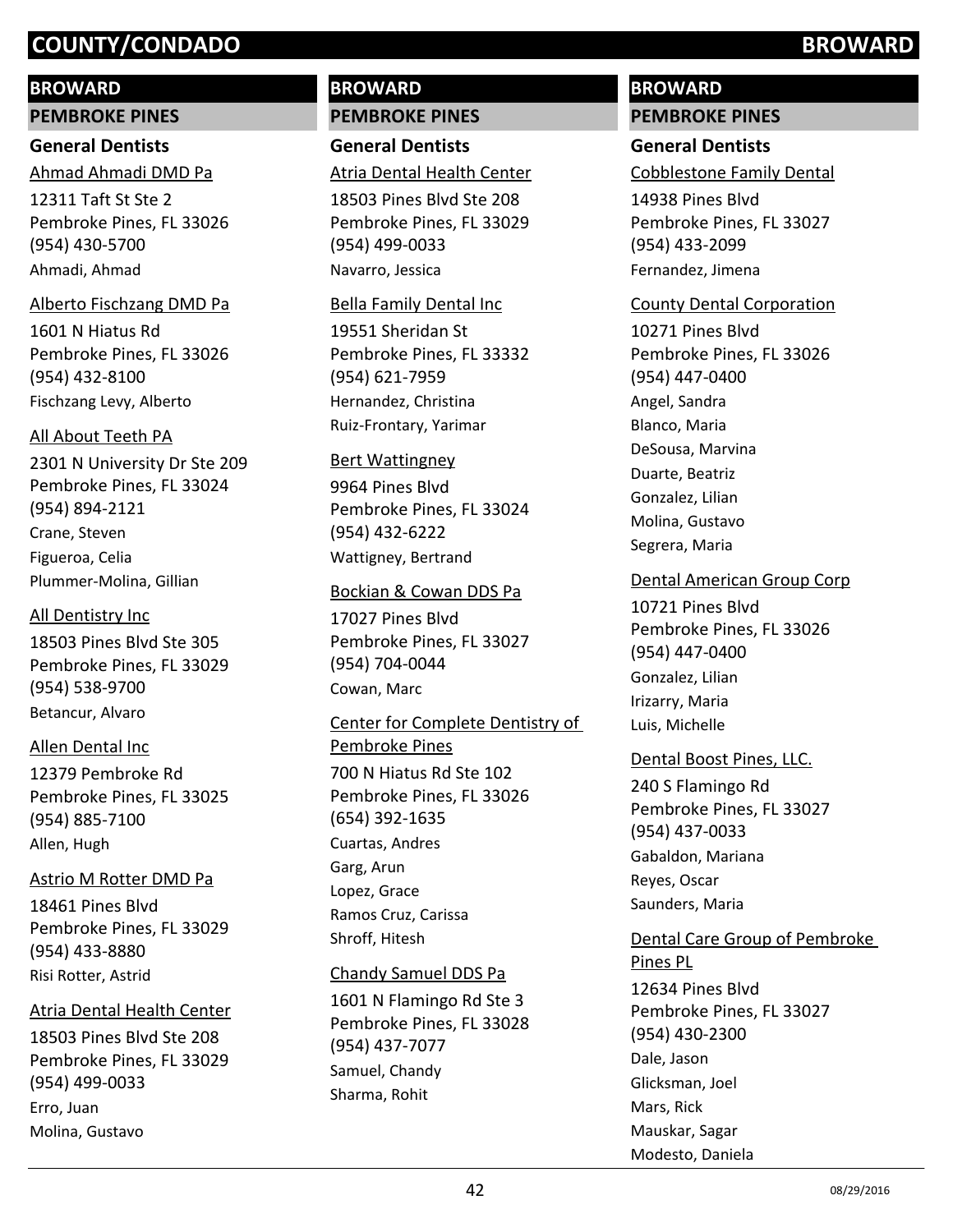## **BROWARD**

**PEMBROKE PINES**

#### **General Dentists**

12634 Pines Blvd Pembroke Pines, FL 33027 (954) 430-2300 Dental Care Group of Pembroke Pines PL Pagani, Ambar Socher, Ari

## Dental Health Group

140 S University Dr Pembroke Pines, FL 33025 (954) 431-0004 Brody, Robert Christoph, Victor Garces, Carolina Guerra, Daniel Hoffman, Tara Mercado, Carlos Vignola, Jennifer

## Dental Smile LLC

17525 Pines Blvd Pembroke Pines, FL 33029 (954) 442-1884 Salazar, Cecilia

## Esteban Mulkay DMD Pa

2231 N University Dr Ste A Pembroke Pines, FL 33024 (954) 963-3383 Mulkay, Esteban

## Eugene Kravitz DDS

17767 SW 2nd St Pembroke Pines, FL 33029 (954) 430-4334 Kravitz, Eugene Kravitz, Lauren

## Floridian Dental at Pines LLC

12251 Taft St Ste 200 Pembroke Pines, FL 33026 (945) 441-8778 Maya, Martin

# **BROWARD PEMBROKE PINES**

**General Dentists** 12251 Taft St Ste 200 Floridian Dental at Pines LLC

Pembroke Pines, FL 33026 (945) 441-8778 Vinuela, Kari Vinuela, Larry

#### Fongs Complete Dental Care Inc

1900 N University Dr Pembroke Pines, FL 33024 (954) 432-8992 Fong, Ian

#### Gary Yanowitz DDS Pa

1000 N Hiatus Rd Ste 150 Pembroke Pines, FL 33026 (954) 431-9500 Berg, Jason Yanowitz, Gary

## Gomara DMD & Salcines DMD Pa

294 NW 172nd Ave Pembroke Pines, FL 33029 (954) 432-3655 Amaya, Andres Blanco, Diana Cruz, Karen De Vera, Vanessa Gomara, Luis Jaramillo, Gabriel Martinez, Miguel Martinez, Milton Morejon, Hector Morgado, Aracelio Perez, Alina Salcines, Damaris Saldarriaga, Lisa Shayan, Maria Valdes, Marilyn

# **BROWARD**

# **PEMBROKE PINES**

# **General Dentists**

Hialeah Dental Health Center Pa

1851 NW 125th Ave Ste 170 Pembroke Pines, FL 33028 (954) 437-2040 Erro, Juan

#### Horizon Dental Care

9033 Taft St Pembroke Pines, FL 33024 (954) 437-0900 Califf, Randall

#### Igor Pasisnitchenko DDS Pa

10450 Taft St Pembroke Pines, FL 33026 (954) 431-0450 Pasisnitchenko, Igor

#### J Zimmerman D Corliss DMD Pa

18217 Pines Blvd Pembroke Pines, FL 33029 (954) 704-0506 Zimmerman, Jerry Zimmerman-Corliss, Deborah

## Jorge I Solano DMD Pa

2076 N University Dr Pembroke Pines, FL 33024 (954) 432-5700 Solano, Jorge

#### Jose Dominguez DDS Pa

3 SW 129th Ave Ste 210 Pembroke Pines, FL 33027 (954) 450-6447 Dominguez, Jose

## Keith Friefeld

17792 SW 2nd St Pembroke Pines, FL 33029 (954) 435-2999 Friefeld, Keith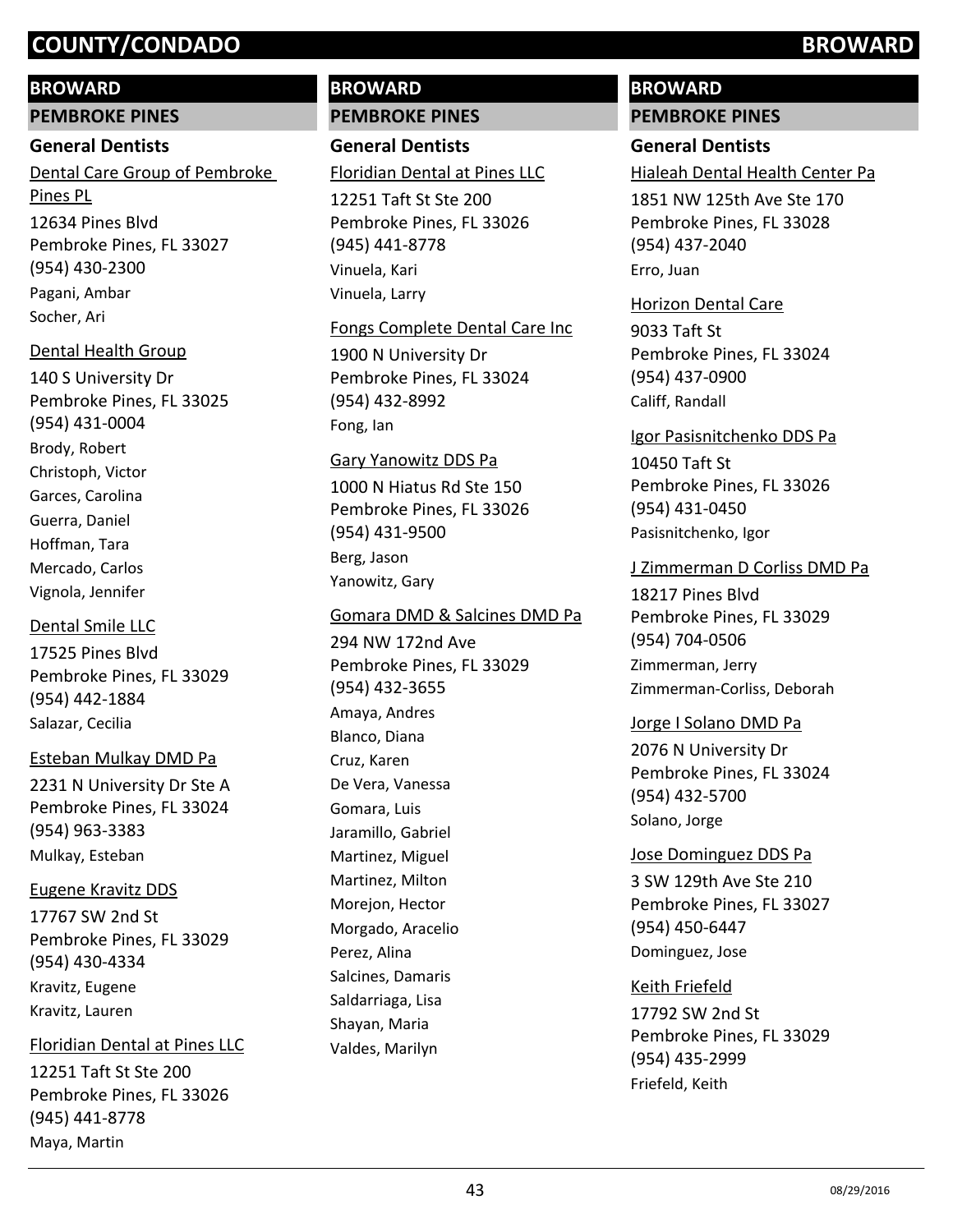# **BROWARD**

**PEMBROKE PINES**

# **General Dentists**

601 N Flamingo Rd Ste 415 Pembroke Pines, FL 33028 (954) 438-4444 Key Dental Group Pa

Heinicke, Steven

# Lakes Mall Dental

11401 Pines Blvd Ste 220 Pembroke Pines, FL 33026 (954) 432-5515 Calderon, Erik

# Leon Dental Center

17525 Pines Blvd Pembroke Pines, FL 33029 (954) 442-1884 Gonzales, Kenia Orta, Ines

9818 Pines Blvd Pembroke Pines, FL 33024 (954) 432-4800 Liliana C Gonzalez DDS Pa Gonzalez, Liliana

# Maniglia & De Sousa DMD PA

294 NW 172nd Ave Pembroke Pines, FL 33029 (954) 432-3655 Maniglia, Marielba

# Maria Mezcua DDS Pa

18503 Pines Blvd # 202-203 Pembroke Pines, FL 33029 (954) 432-4101 Mezcua, Maria

# Mark A Mautner DMD Pa

1601 N Palm Ave Ste 104 Pembroke Pines, FL 33026 (954) 435-5020 Bouchard, Cynthia Jusino Perez, Carmen Montilla, Miguel

# **BROWARD PEMBROKE PINES**

**General Dentists** Mark A Mautner DMD Pa

1601 N Palm Ave Ste 104 Pembroke Pines, FL 33026 (954) 435-5020 Simon, Gelsys

# My Dentist For Life Pa

294 NW 172nd Ave Pembroke Pines, FL 33029 (954) 432-3655 Hoffman, Tara Rizvi, Saba

# Oasis Dental Associates Pa

10796 Pines Blvd Ste 203 Pembroke Pines, FL 33026 (954) 499-1599 Aleman, Alex Navarrete, Hansel Ruiz, Saili

# PATRICIA M JAQUEZ DMD INC

12297 Pembroke Rd Pembroke Pines, FL 33025 (954) 430-0308 Jaquez, Patricia

# Pembroke Pines Dental Associates

1 SW 129th Ave Ste 406 Pembroke Pines, FL 33027 (954) 435-9559 Kinaci, Hakan

# Pembroke Pines Dental Health Cen

1806 N Flamingo Rd Ste 170 Pembroke Pines, FL 33028 (954) 437-2040 Carballo, Rodolfo Erro, Juan Haratz, Adela Navarro, Jessica

# **BROWARD PEMBROKE PINES**

# **General Dentists**

Pembroke Square Dental

9001A Pembroke Rd Pembroke Pines, FL 33025 (954) 437-6400 Abdelmonem, Rafah Camejo, Joaquin

# Phen Dental Inc

2212 N Flamingo Rd Pembroke Pines, FL 33028 (954) 885-8762 Phen, Yuchi

# Pines Dental Associates

1541 N Palm Ave Pembroke Pines, FL 33026 (954) 432-6133 Mendez, Antonio Ruiz, Milton

# PINES DENTAL CARE INC .

17868 NW 2nd St Pembroke Pines, FL 33029 (954) 538-0047 Fernandez, Amaya Gonzalez, Reydel Martin, Felipe Molina, Gustavo Prieto, Rolando Rodriguez, Roxana Shayan, Maria

# Pines Family Dental

20170 Pines Blvd Ste 108 Pembroke Pines, FL 33029 (954) 430-1717 Lizaso, Raul

# Pines-Palm Dental Care

9964 Pines Blvd Pembroke Pines, FL 33024 (954) 432-6222 Gutierrez, Fernando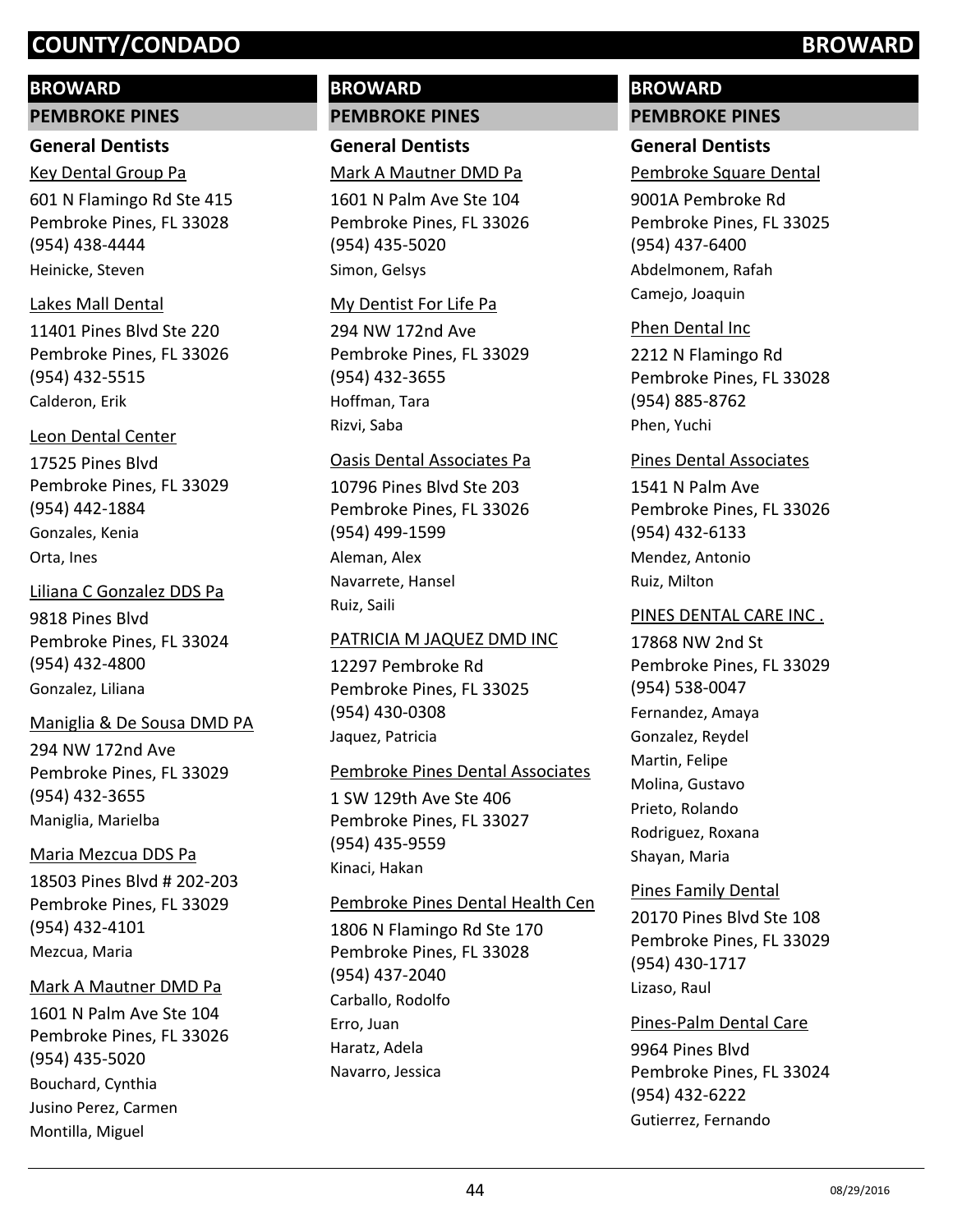# **BROWARD**

**PEMBROKE PINES**

## **General Dentists**

Premier Dental Associates Inc

700 N Hiatus Rd Ste 102 Pembroke Pines, FL 33026 (954) 392-1635 Barbag, Adam Iturralde, Ignacio Weisbrot, Bruce

## Radiant Expressions Dental

2301 N University Dr Ste 206 Pembroke Pines, FL 33024 (954) 589-0292 Al-Maghazchi, Hassan

#### Richard Karam DDS Pa

7100 Pines Blvd Ste 24 Pembroke Pines, FL 33024 (954) 961-0400 Karam, Richard

#### Ronald Rosenbaum

2231 N University Dr Ste A Pembroke Pines, FL 33024 (954) 981-5600 Rosenbaum, Ronald

## Sage Dental of Pembroke Pines PLLC

17027 Pines Blvd Pembroke Pines, FL 33027 (954) 704-0044 Alvarado-Romero Pou, Melissa Alvarez, Jonathan Ayesh, Karima Azari, Scott Bergquist, Michael Bockian, Joshua Bratman, Jerry Castillo, Juan Cherkinsky, Jordan Childers, Carmen Cline, Jack Coronado, Efrain Cowan, Marc

# **BROWARD PEMBROKE PINES**

**General Dentists**

17027 Pines Blvd Sage Dental of Pembroke Pines PLLC

Pembroke Pines, FL 33027 (954) 704-0044 Cruz, Antonio Daneshpajouh, Sara Darojat, Zuhdiyah Dean, Craig Draizin, Claudia Driscoll, Allison Duarte, Beatriz Durkan, Marcia Engelsberg, David Fernandez-Martinez, Mariangel Fox, Jeffrey Garcia-Porras, Marcela Garrison, Harvey Ghandour, Dima Gilbert, Mark Gonzales, Angelica Guerrero, Luis Gul, Yousaf Guthrie, Kelly Hamed, Shirin Helmy, James Hoffman, Bruce Horwitz, Steven Israel, Elie Juma, Zaileen LePore, Krystina Londono, Jennifer Ma, Robert Mohr, Eric Moncrieffe, Tiffany Naguib, Michelle Napoli, Marisa Newton, Emily Ortega, Laura Ortiz, Ana Pare, Elizabeth Perez-Alamo, Jennifer

# **BROWARD**

**PEMBROKE PINES**

# **General Dentists**

Sage Dental of Pembroke Pines PLLC

17027 Pines Blvd Pembroke Pines, FL 33027 (954) 704-0044 Perkins, Lindsay Planes, Alex Price, Dana Quick, James Rappaport, David Rezvani, Caroline Rieger, Eric Ring, Stephen Rodriguez, Margarita Rodriguez, Ramon Roshkind, David Salazar, Cecilia Sanches, Melanie Shofnos, Charles Simpson, Natalie Sirage, Ahmed Snider, Erica Steiner, Samantha Strauss, Theodore Suarez, Henry Truong, Xen Urquiza, Yeneir Van Duyne, Tracy Viener, Alfred Vignola, Jennifer Weisbrot, Bruce Winderbaum, Sasha Wooldridge, Maria Young, Summer Yu, Cynthia Ziegler, Neal Zylbering, Jason 7861 Pines Blvd Salgra Dental Group Inc

Pembroke Pines, FL 33024 (954) 967-8280 Grabczak, Thomas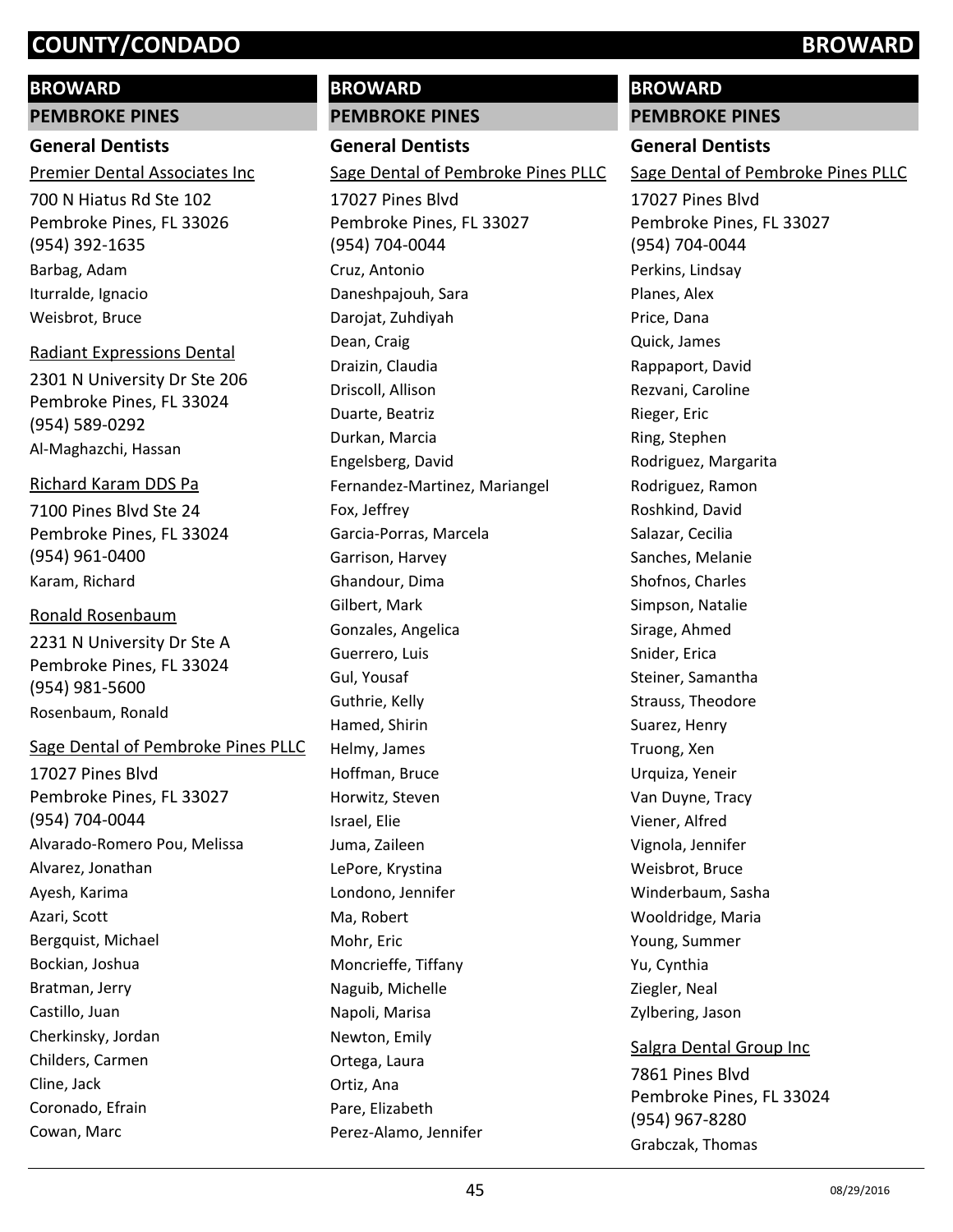## **BROWARD**

**PEMBROKE PINES**

## **General Dentists**

7861 Pines Blvd Pembroke Pines, FL 33024 (954) 967-8280 Salgra Dental Group Inc Salas, Claudia

#### Silver Lakes Dental

17792 SW 2nd St Pembroke Pines, FL 33029 (954) 435-2999 Hall, Nicole

#### Simmonds Dental Assoc Pa

1724 N University Dr Pembroke Pines, FL 33024 (954) 432-7771 Simmonds, Shirley

## Smile Experts

9873 Pines Blvd Pembroke Pines, FL 33024 (954) 433-5231 Trujillo, Andrea

## Soft Touch Dental Care

1601 N Flamingo Rd Ste 3 Pembroke Pines, FL 33028 (954) 437-7077 Fadavi, Sayed

## South Dental Of Pembroke Pines

601 NW 179th Ave Ste 101 Pembroke Pines, FL 33029 (954) 450-1303 Andrulonis, Jennifer Guevara, Anaely Legon, Enrique Mejia, Adriana Menendez, Nancy Naranjo, Hector Oppenheimer, Jahn Ramirez, Judex Wilhelm, Susana

# **BROWARD PEMBROKE PINES**

**General Dentists** Sun East Dental Pa

19620 Pines Blvd Ste 203 Pembroke Pines, FL 33029 (954) 885-5351 Verne, Maria

#### SWEET HART DENTAL

650 NW 180th Ter Ste 103 Pembroke Pines, FL 33029 (954) 437-9288 Hart, Darlene

## Tin Wai Hui DMD Pa

17901 NW 5th St Ste 206 Pembroke Pines, FL 33029 (954) 430-2188 Hui, Tin

#### Tooth Options Inc

9033 Taft St Pembroke Pines, FL 33024 (954) 437-0900 Greear, Jamie

## Total Dental Centers LLC

12177 Pembroke Rd Pembroke Pines, FL 33025 (954) 505-3269 Angelakis, Despina

600 N Hiatus Rd Ste 103 Pembroke Pines, FL 33026 (954) 430-2580 Towncare Dental of Pembroke Pines PA Guzman, Nestor Orta, Ines

Young, Lisa

## Value Dental Centers PA

1724 N University Dr Pembroke Pines, FL 33024 (954) 432-8000 Aron, Robert

# **BROWARD PEMBROKE PINES**

# **General Dentists**

William Pena DMD PA

10021 Pines Blvd # 100 Pembroke Pines, FL 33024 (954) 417-1337 Mejia Valencia, Ana Maria

# **Endodontists**

1601 N Flamingo Rd Ste 3 Pembroke Pines, FL 33028 (954) 437-7077 Chandy Samuel DDS Pa Gad, Mahmoud

## Dental Health Group

140 S University Dr Pembroke Pines, FL 33025 (954) 431-0004 Medina, Nancy

#### Dr Jared E Lichstrahl

3 SW 129th Ave Ste 205 Pembroke Pines, FL 33027 (954) 947-1470 Lichstrahl, Jared

#### Endodontic Specialty Group Pa

3 SW 129th Ave Ste 205 Pembroke Pines, FL 33027 (954) 438-4282 Barkins, William Kirsh, Edward

## Endodontics Unlimited

2221 N University Dr Ste D Pembroke Pines, FL 33024 (954) 961-3636 Slingbaum, Joel

#### Lakes Mall Dental

11401 Pines Blvd Ste 220 Pembroke Pines, FL 33026 (954) 432-5515 Rassoulian, Shahbod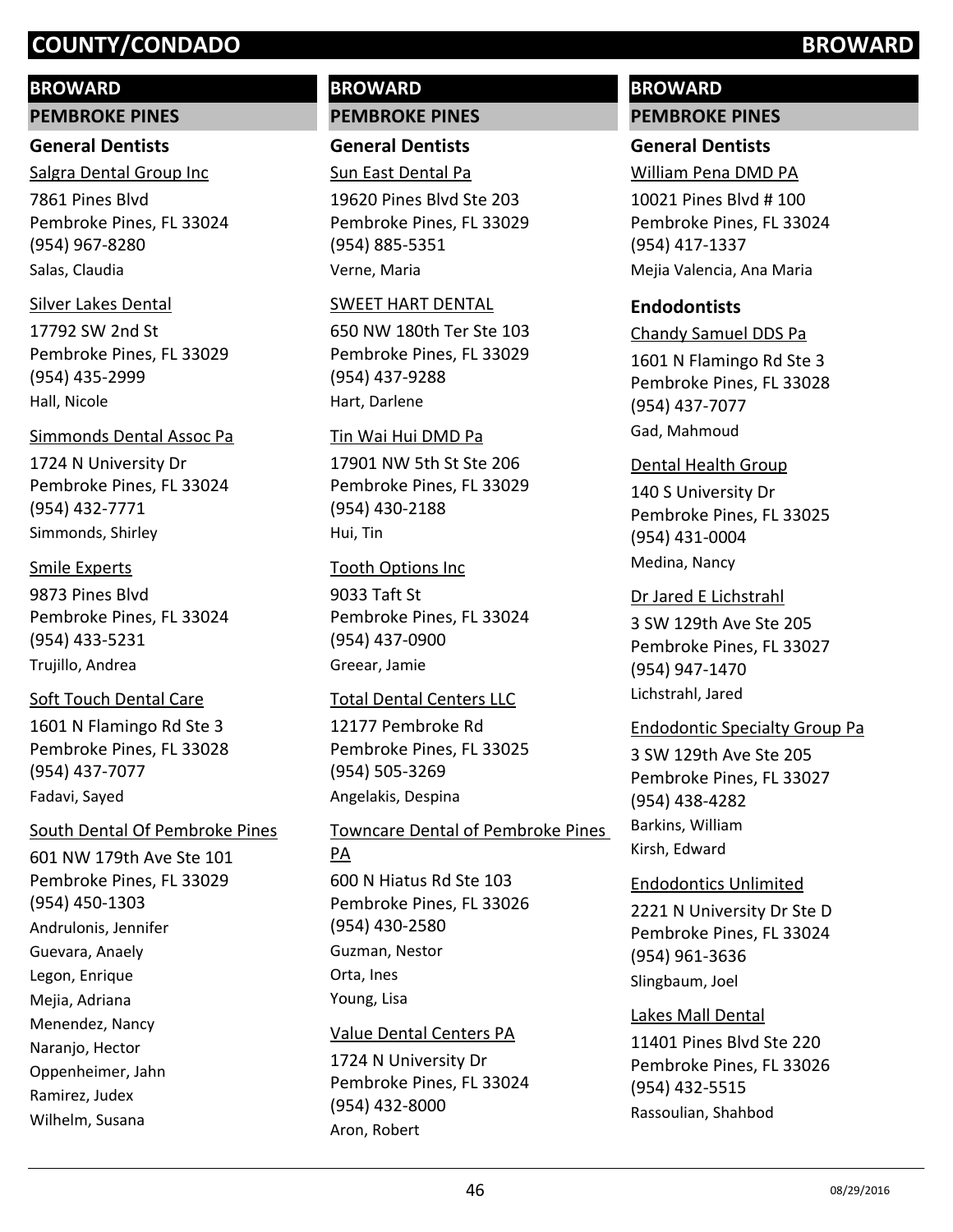## **BROWARD**

**PEMBROKE PINES**

## **Endodontists**

9050 Pines Blvd Ste 420 Pembroke Pines, FL 33024 (954) 432-7025 M Cowan And Associates DDS Pa Kaplan, Frederic Porras, Benjamin

# Micro Endodontics Specialty Center

302 NW 179 Ave #201 Pembroke Pines, FL 33029 (954) 348-3728 Moldauer, Bertram

# Pembroke Dental Associates

12251 Taft St Ste 404 Pembroke Pines, FL 33026 (954) 432-7077 Porras, Edgar

# Sage Dental of Pembroke Pines PLLC

17027 Pines Blvd Pembroke Pines, FL 33027 (954) 704-0044 Ahn, Sunghee Hartman, Jayson Posner, Lawrence Pyner, David Rassoulian, Shahbod Spott, Roger Tigrett, Ryan

# Smile Experts

9873 Pines Blvd Pembroke Pines, FL 33024 (954) 433-5231 Duluc Vega, Pablo Selman, Anas

# South Florida Endodontics

2221 N University Dr Ste D Pembroke Pines, FL 33024 (954) 986-9800 Weiner, Seymour

# **BROWARD PEMBROKE PINES**

**Endodontists**

West Pines Endodontics

18044 NW 6th St Ste 103 Pembroke Pines, FL 33029 (954) 736-8500 Sekercioglu, Timur

# **Oral Surgeons**

1601 N Flamingo Rd Ste 3 Pembroke Pines, FL 33028 (954) 437-7077 Chandy Samuel DDS Pa Amundson, Melissa Caceres, Johanny

## Dental Health Group

140 S University Dr Pembroke Pines, FL 33025 (954) 431-0004 Torres, Luis

# M Cowan And Associates DDS Pa

9050 Pines Blvd Ste 420 Pembroke Pines, FL 33024 (954) 432-7025 Demick, Robert Sorgen, Michael

# Oral Facial Reconstruction Impla

1 SW 129th Ave Ste 400 Pembroke Pines, FL 33027 (954) 432-2080 Cardenas, Luis Friedman, Kurt Payton, Kevin

# Sage Dental of Pembroke Pines PLLC

17027 Pines Blvd Pembroke Pines, FL 33027 (954) 704-0044 Garvar, Lanny Grande, Federico Rand, Matthew Segui, Maikel Seider, Paul

# **BROWARD PEMBROKE PINES**

# **Oral Surgeons**

Sage Dental of Pembroke Pines PLLC

17027 Pines Blvd Pembroke Pines, FL 33027 (954) 704-0044 Stewart, Stanley

# Seider & Seider PA

3157 N University Dr Ste 104 Pembroke Pines, FL 33024 (954) 431-1600 Seider, Paul

3157 N University Dr Pembroke Pines, FL 33024 (954) 431-1600 Seider & Stevens Pa Seider, Perry Stevens, Jeffrey

700 N Hiatus Rd Ste 101 Pembroke Pines, FL 33026 (954) 973-5725 Simply Smile Orthodontics of Pembroke LLC Grider, Joseph

# South Dental Of Pembroke Pines

601 NW 179th Ave Ste 101 Pembroke Pines, FL 33029 (954) 450-1303 Grider, Joseph Hew, Damion

17901 NW 5th St Ste 101 Pembroke Pines, FL 33029 (954) 437-2222 Tendler Center For Oral Maxillofacial And Implant Tendler, Alfredo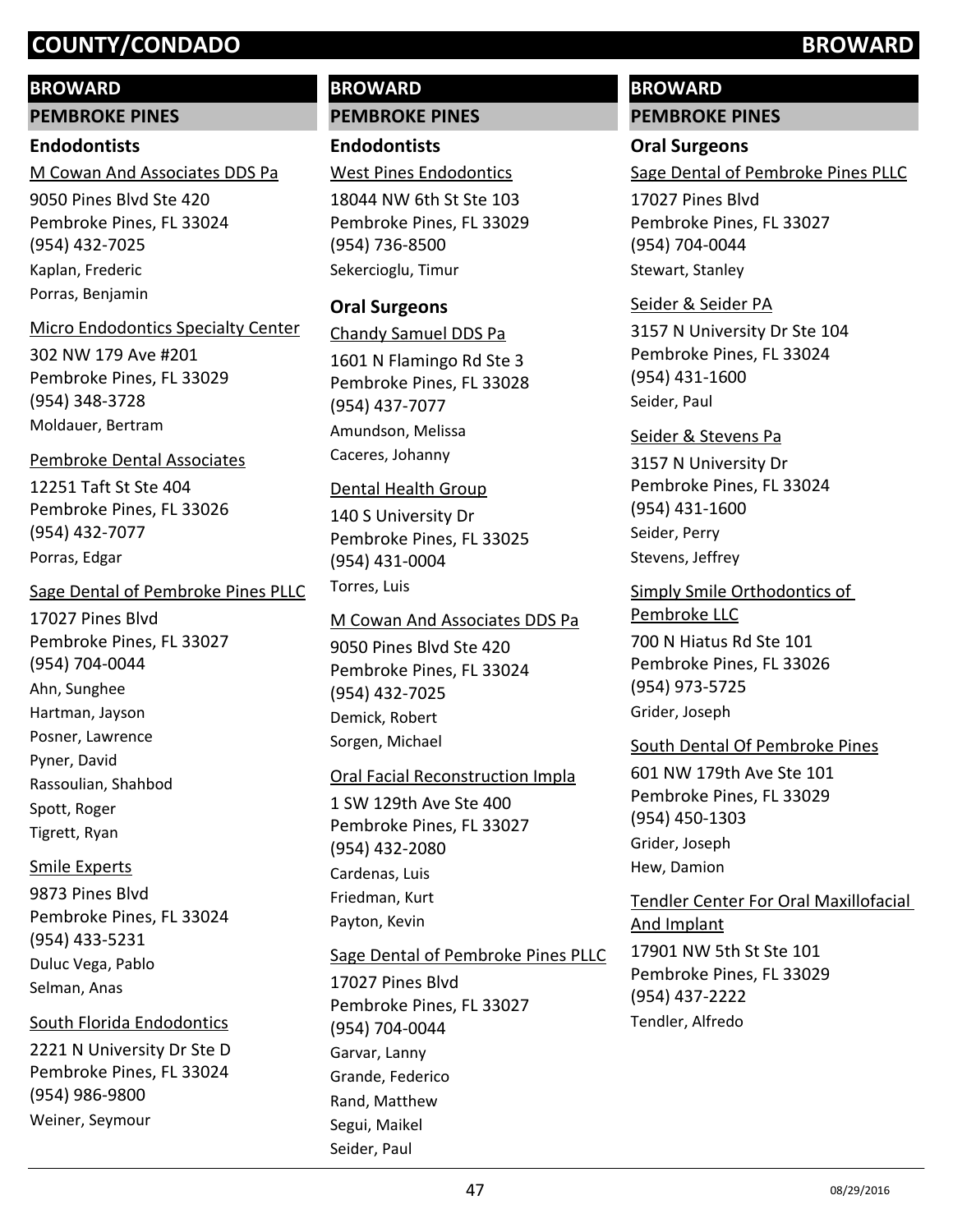## **BROWARD**

**PEMBROKE PINES**

#### **Orthodontists**

10056 Pines Blvd Pembroke Pines, FL 33024 (954) 432-7223 Albert Lucas DMD Lucas, Albert

## Bockian & Cowan DDS Pa

17027 Pines Blvd Pembroke Pines, FL 33027 (954) 704-0044 Lekkas, Nick

# County Dental Corporation

10271 Pines Blvd Pembroke Pines, FL 33026 (954) 447-0400 Naghavi, Nona Santelli, Brad

10721 Pines Blvd Pembroke Pines, FL 33026 (954) 447-0400 Dental American Group Corp Naghavi, Nona

# Dental Health Group

140 S University Dr Pembroke Pines, FL 33025 (954) 431-0004 Robison, Jon Samuel, Chandy

## Gomara DMD & Salcines DMD Pa

294 NW 172nd Ave Pembroke Pines, FL 33029 (954) 432-3655 Davis, Stephanie

(954) 436-0502

Khakhria, Milan

18503 Pines Blvd Ste 209 Pembroke Pines, FL 33029 Jacaranda Smiles West Pembroke Pines

# **BROWARD PEMBROKE PINES**

**Orthodontists** M Cowan And Associates DDS Pa

9050 Pines Blvd Ste 420 Pembroke Pines, FL 33024 (954) 432-7025 Rothman, Victoria

#### Naidu Orthodontics

10021 Pines Blvd # 100 Pembroke Pines, FL 33024 (954) 438-1965 Mann, Jacob Naidu, Kistama

## Nigel D Grandison DDS

10794 Pines Blvd Pembroke Pines, FL 33026 (954) 432-1607 Smith, Austin

# Orthosmiles PA

302 NW 179th Ave Ste 201A Pembroke Pines, FL 33029 (954) 374-9394 Cozzarelli, Gina

## Ricardo Chang DDS PA

9646 Pines Blvd Pembroke Pines, FL 33024 (954) 210-7994 Chang, Ricardo

# Sage Dental of Pembroke Pines PLLC

17027 Pines Blvd Pembroke Pines, FL 33027 (954) 704-0044 Lekkas, Nick Newman, David Proano Wise, Nancy Rubensteen, Evan Short, Steven Shults, Randall Spencer, Scott

# **BROWARD PEMBROKE PINES**

# **Orthodontists**

700 N Hiatus Rd Ste 101 Pembroke Pines, FL 33026 (954) 973-5725 Simply Smile Orthodontics of Pembroke LLC Palmer, Michelle Santelli, Brad

## Smile Experts

9873 Pines Blvd Pembroke Pines, FL 33024 (954) 433-5231 Igualada-Heine, Kristen

# Smiles By Design Orthodontics

14824 Pines Blvd Pembroke Pines, FL 33027 (954) 958-1700 Dieudonne, Stephane

# South Dental Of Pembroke Pines

601 NW 179th Ave Ste 101 Pembroke Pines, FL 33029 (954) 450-1303 Norena, Felipe

# **Pediatric Dentists**

17027 Pines Blvd Pembroke Pines, FL 33027 (954) 704-0044 Bockian & Cowan DDS Pa Ortiz Perez, Marta

# Chandy Samuel DDS Pa

12333 NW 18th St Pembroke Pines, FL 33026 (954) 435-4100 George, Sheryl

# Chandy Samuel DDS Pa

1601 N Flamingo Rd Ste 3 Pembroke Pines, FL 33028 (954) 437-7077 George, Sheryl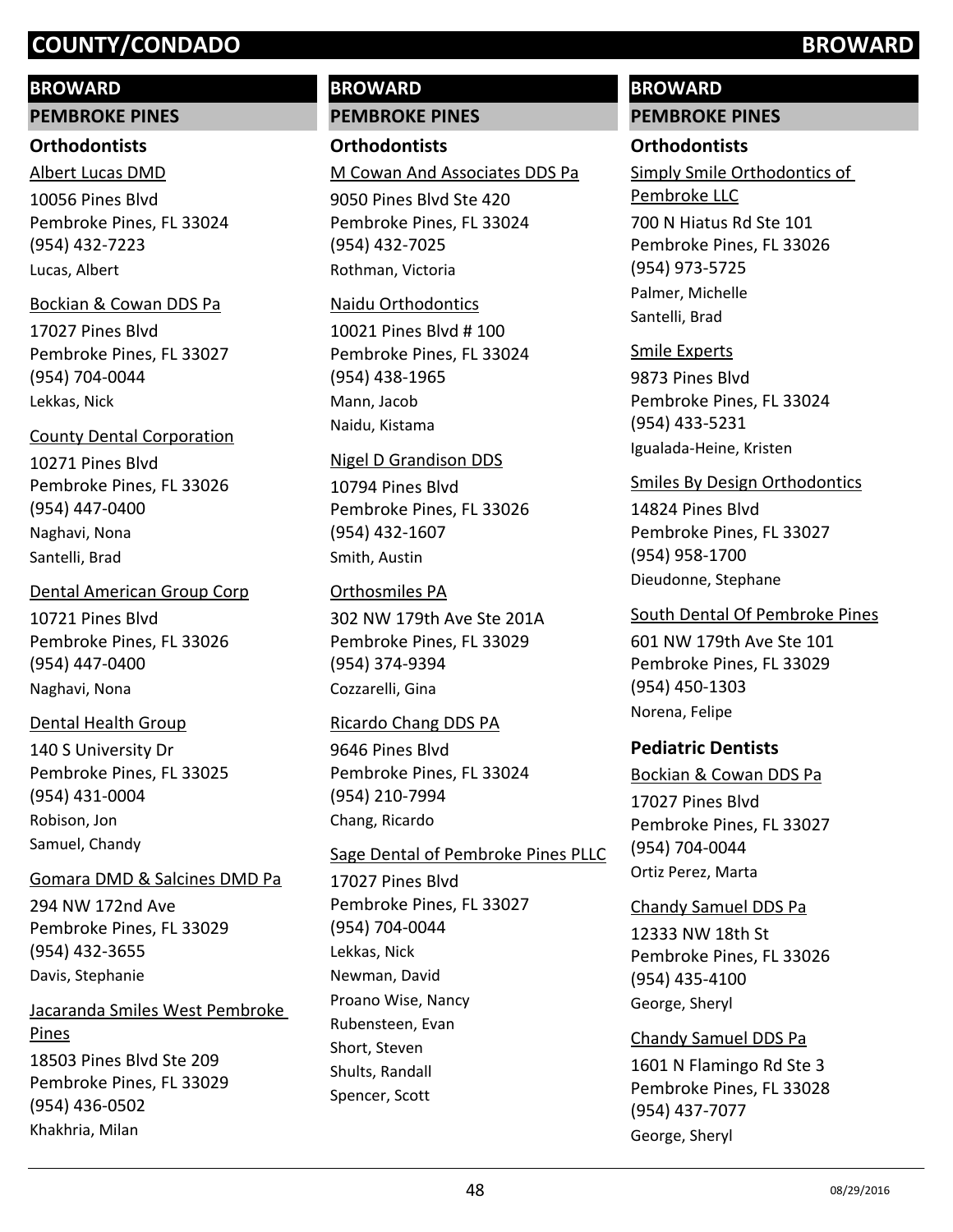# **BROWARD**

**PEMBROKE PINES**

# **Pediatric Dentists**

12634 Pines Blvd Pembroke Pines, FL 33027 (954) 430-2300 Dental Care Group of Pembroke Pines PL George, Sheryl Pellerano, Paola Rosenfeld, Dalia

# Dental Health Group

140 S University Dr Pembroke Pines, FL 33025 (954) 431-0004 Yap Starkman, Sharlene

# Jacaranda Smiles

10051 Pines Blvd Ste C Pembroke Pines, FL 33024 (954) 436-0502 Landa, Rene

# Jacaranda Smiles West Pembroke Pines

18503 Pines Blvd Ste 209 Pembroke Pines, FL 33029 (954) 436-0502 Landa, Rene

# Jenny C Moreno DMD Pa

1601 N Hiatus Rd Pembroke Pines, FL 33026 (954) 432-8100 Moreno, Jenny

# Juan L Garrastazu DMD Pa

12311 Taft St Ste 3 Pembroke Pines, FL 33026 (954) 431-7199 Garrastazu, Juan Landa, Rene

# **BROWARD PEMBROKE PINES**

**Pediatric Dentists**

Lakes Mall Dental

11401 Pines Blvd Ste 220 Pembroke Pines, FL 33026 (954) 432-5515 McCallum, Tamara Soni, Ashka

# Marc A Siegel DDS

15833 Pines Blvd Pembroke Pines, FL 33027 (954) 443-3030 Siegel, Marc

# Nigel D Grandison DDS

10794 Pines Blvd Pembroke Pines, FL 33026 (954) 432-1607 Grandison, Nigel

# Patricia G Templeton

2249 N University Dr Pembroke Pines, FL 33024 (954) 983-1680 Templeton, Patricia

# Patricia Gonzalez Templeton DDS LLC

2249 N University Dr Pembroke Pines, FL 33024 (954) 983-1680 Sherman, Richard Templeton, Patricia

# Sage Dental of Pembroke Pines PLLC

17027 Pines Blvd Pembroke Pines, FL 33027 (954) 704-0044 Brodsky, Mindy Buscemi, Amanda Chatani, Maria Gedeon, Rose McCallum, Tamara Ortiz Perez, Marta Patel, Rita

# **BROWARD PEMBROKE PINES**

# **Pediatric Dentists**

# Sam Eisenstein

12333 NW 18th St Ste 4 Pembroke Pines, FL 33026 (954) 435-4100 Eisenstein, Sam

# Simply Smile Orthodontics of

700 N Hiatus Rd Ste 101 Pembroke Pines, FL 33026 (954) 973-5725 Pembroke LLC Pellerano, Paola

# Urrea-Feldsberg DDS MDs Pa

12301 Taft St Ste 300 Pembroke Pines, FL 33026 (954) 962-8311 Smith, Christina Urrea-Feldsberg, Helena

# William Pena DMD PA

10021 Pines Blvd # 100 Pembroke Pines, FL 33024 (954) 417-1337 Aza, Sara Brady, Tiffany Freitas, Vanessa Liou, Shasan McCallum, Tamara Patel, Rita Pena, William Roberti, Sabrina Valiente, Lizette

# **Periodontists**

1601 N Flamingo Rd Ste 3 Pembroke Pines, FL 33028 (954) 437-7077 Chandy Samuel DDS Pa Daood, Rosemeen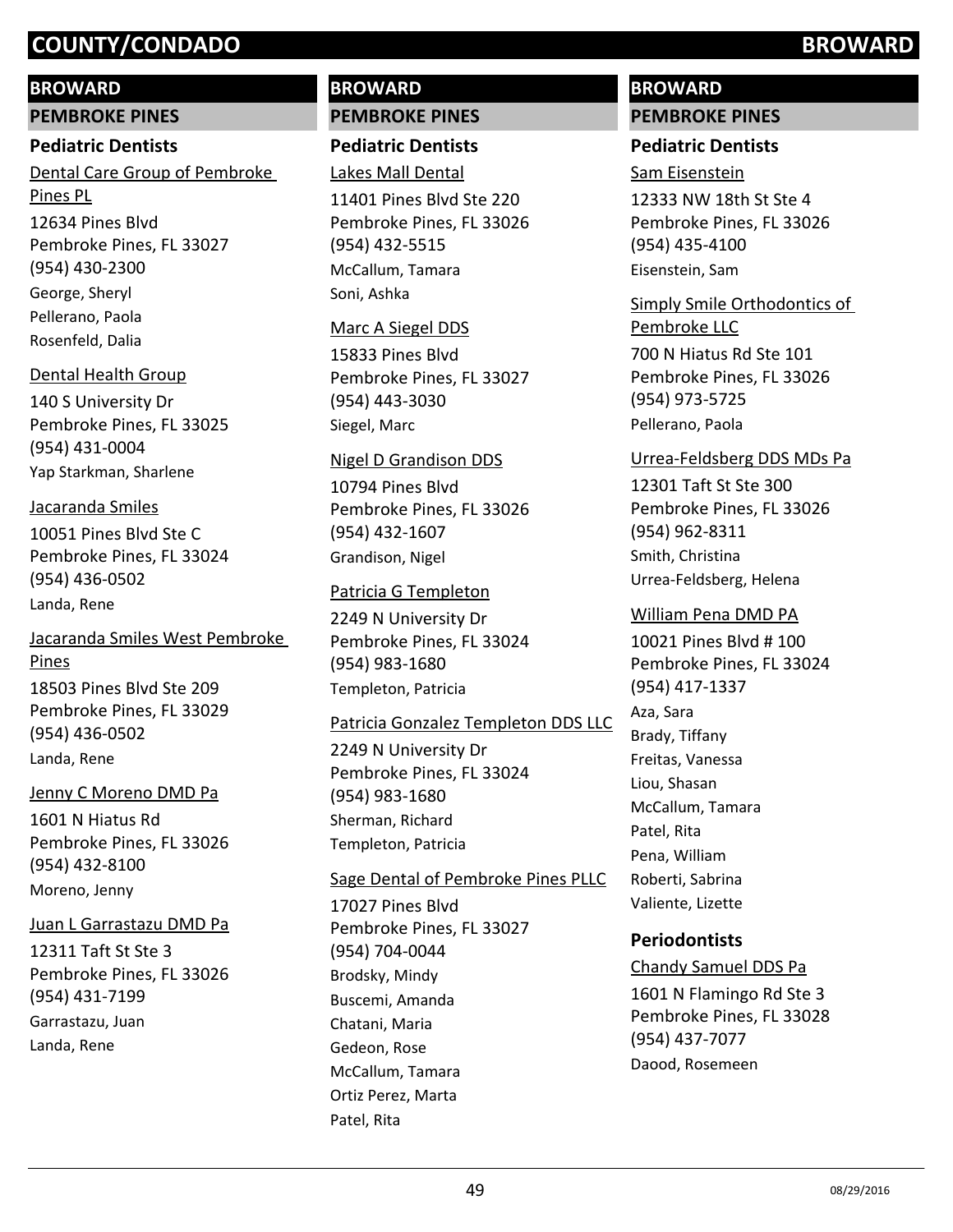## **BROWARD**

**PEMBROKE PINES**

#### **Periodontists**

10271 Pines Blvd Pembroke Pines, FL 33026 (954) 447-0400 County Dental Corporation Besu, Nicole Nagler, Daniel

## Dental Health Group

140 S University Dr Pembroke Pines, FL 33025 (954) 431-0004 Ostroff, Leonard

# Liliana C Gonzalez DDS Pa

9818 Pines Blvd Pembroke Pines, FL 33024 (954) 432-4800 Morrow, Richard Shack, Lauren

# M Cowan And Associates DDS Pa

9050 Pines Blvd Ste 420 Pembroke Pines, FL 33024 (954) 432-7025 Freedman, Ira Romano, Rodrigo

# Mark Forrest DMD Pa

601 N Flamingo Rd Ste 318 Pembroke Pines, FL 33028 (954) 435-0100 Forrest, Mark

# Pembroke Pines Dental Health Cen

1806 N Flamingo Rd Ste 170 Pembroke Pines, FL 33028 (954) 437-2040 Ovaydi-Mandel, Amy Ross, Brad

# **BROWARD PEMBROKE PINES**

**Periodontists** Pines Dental Associates

1541 N Palm Ave Pembroke Pines, FL 33026 (954) 432-6133 Maiz, Carlos

## PINES DENTAL CARE INC .

17868 NW 2nd St Pembroke Pines, FL 33029 (954) 538-0047 Diaz, Jesus Drukteinis, Saulius

# Ricardo Chang DDS PA

9646 Pines Blvd Pembroke Pines, FL 33024 (954) 210-7994 Pette, Gregory

# Sage Dental of Pembroke Pines PLLC

17027 Pines Blvd Pembroke Pines, FL 33027 (954) 704-0044 Cunningham, Nina Ehrenman, Jason Goldstein, Shari Hersh, Jason Norkin, Fred Rodriguez, Diane Scott, John

# Smile Experts

9873 Pines Blvd Pembroke Pines, FL 33024 (954) 433-5231 Rodriguez, Diane

## South Dental Of Kendall

601 NW 179th Ave Ste 101 Pembroke Pines, FL 33029 (954) 450-1303 D Empaire, Maria

# **BROWARD PEMBROKE PINES**

# **Periodontists**

South Dental Of Pembroke Pines

601 NW 179th Ave Ste 101 Pembroke Pines, FL 33029 (954) 450-1303 D Empaire, Maria

## Tin Wai Hui DMD Pa

17901 NW 5th St Ste 206 Pembroke Pines, FL 33029 (954) 430-2188 Fien, Matthew

## Towncare Dental of Pembroke Pines PA

600 N Hiatus Rd Ste 103 Pembroke Pines, FL 33026 (954) 430-2580 Berkowitz, Steven

## William H Myones DMD Pa

1 SW 129th Ave Ste 301 Pembroke Pines, FL 33027 (954) 431-4000 Myones, William

# **Prosthodontists**

## All About Teeth PA

2301 N University Dr Ste 209 Pembroke Pines, FL 33024 (954) 894-2121 Bobadilla, Patricia

# Sage Dental of Pembroke Pines PLLC

17027 Pines Blvd Pembroke Pines, FL 33027 (954) 704-0044 Vera, Anny

## Total Dental Centers LLC

12177 Pembroke Rd Pembroke Pines, FL 33025 (954) 505-3269 Rosado-Rodriguez, Roy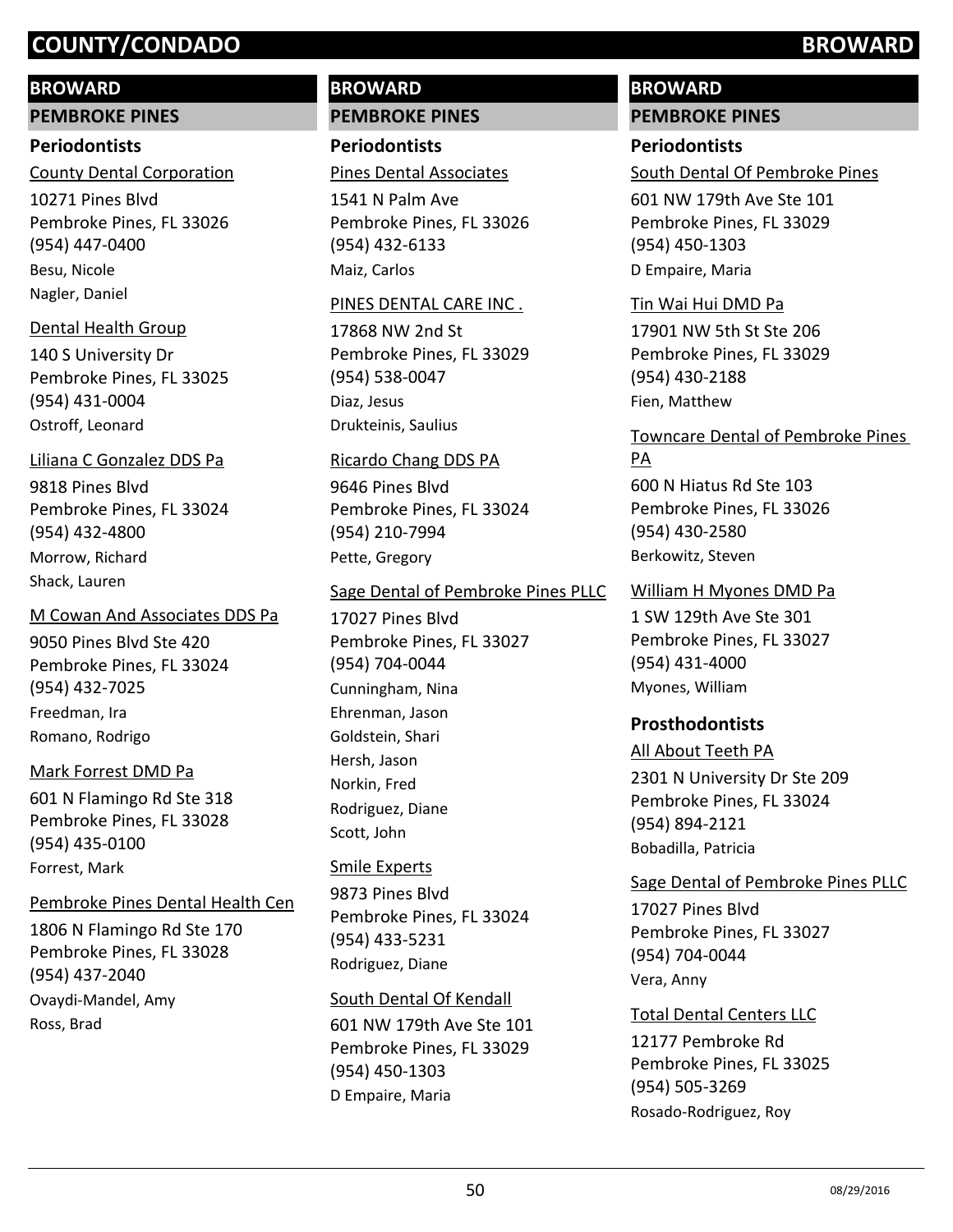# **BROWARD**

#### **PLANTATION**

# **General Dentists**

4141 NW 5th St #102 Plantation, FL 33317 (954) 791-1220 Advanced Dental Care of Plantation Martin, Sidney

#### Advanced Dentistry of Plantation PA

301 NW 84th Ave Ste 300 Plantation, FL 33324 (954) 583-1152 Boillot, Kathy Schwartz, Eli Schwartz, Marc

## Aesthetica Dental Inc

1761 N University Dr Plantation, FL 33322 (954) 424-5868 Grigoropoulos, Marios

## American Sethi Smile Center

1127 S University Dr Plantation, FL 33324 (954) 731-0586 Sethi, Sangeeta

# B & E Dental Pa

8430 W Broward Blvd Ste 100 Plantation, FL 33324 (954) 474-3330 Blitman, Robert Epstein, Mitchell

# Barry M Montag

294 S University Dr Plantation, FL 33324 (954) 475-8000 Montag, Barry

# Bells Dental Solutions Pa

6991 W Broward Blvd Ste 102 Plantation, FL 33317 (954) 327-5751 Bell, Dyonne

# **BROWARD PLANTATION**

**General Dentists**

Broward Mall Dental Pa

8000 W Broward Blvd Ste 1123 Plantation, FL 33388 (954) 476-0802 Atkinson, William Cullen, William Di Re, Anthony Durve, Aparna Fornos, Jorge Goldstein, Alexander Gonzales, Kenia Gonzalez, Kelly Gonzalez, Yanela Gorfien, Joseph Green, George Guilarte, Rhona Guthrie, Kelly Henry, Carlianette Kiani, Kamran Kopynets, Viktor Krasnov, Rostislav Kunstmann, Vivian Lago-Sanchez, Idelbis Licina, Zeljka Manzur, Kasim Marshall, Kristine Matthews, Irina Mutawalli, Khalid Qadri, Subuhi Quevedo, Fernando Quevedo, Rachel Ribot, Aliana Saltz, Jamie Sutnick, Steven Uzunova-Dimova, Kalina Valdman, Vadim Vu, Nga Weisser, Ettie Zand, Maximus Zariffard, Ehsan

# **BROWARD**

# **PLANTATION**

# **General Dentists**

C H Etts DDS Pa

333 NW 70th Ave Ste 106 Plantation, FL 33317 (954) 587-8882 Etts, Craig

# Comfort Dentists of Plantation

817 S University Dr Ste 103 Plantation, FL 33324 (954) 424-6776 Badger, Leonard Excellent, Alexis

## Dentacare Dental Associates

101 N Pine Island Rd Ste 101 Plantation, FL 33324 (954) 475-9455 Riettie, Lana

9633 W Broward Blvd Ste 2A Plantation, FL 33324 (954) 473-4800 Dental Care of Planattion Ginzler, Lisa

# Dental Care Of Plantation PA Corp

9633 W Broward Blvd Ste 2A Plantation, FL 33324 (954) 473-4800 Wymann, Jamie

## Dr Arveen Andalib DDS

1411 S University Dr Plantation, FL 33324 (754) 701-0386 Andalib, Arveen

## Dr Kip Ring

7500 NW 5th St Ste 108 Plantation, FL 33317 (954) 581-7540 Ring, Christian Ziemba, Albert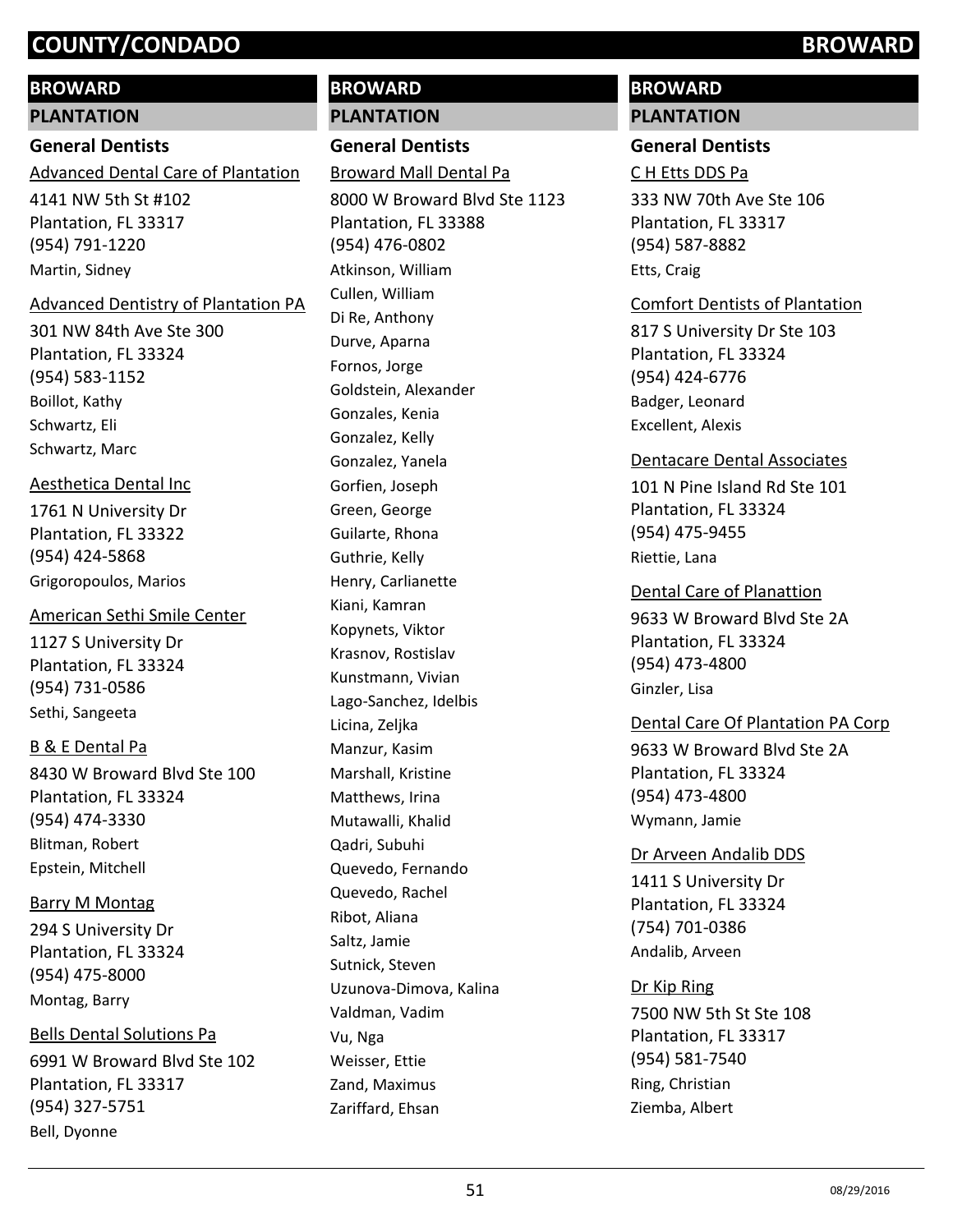# **BROWARD**

#### **PLANTATION**

# **General Dentists**

300 NW 70th Ave Ste 108 Plantation, FL 33317 (954) 792-4100 Dr Marcel Baghdadi Gegati Bagdadi Gegati, Marcel

## Dr Smile PA

7420 NW 5th St #101 Plantation, FL 33317 (954) 791-0330 Salomon, Daniella

# Elite Dental & Aesthetics PA

131 NW 100th Ave Plantation, FL 33324 (954) 476-4537 Kathein, Lital Kossak, Elizabeth

# Eyad Shehadeh DDS PA

973 N Nob Hill Rd Plantation, FL 33324 (954) 475-1717 Shehadeh, Eyad

## Florida Center For Esthetic Dent

7420 NW 5th St Ste 109 Plantation, FL 33317 (954) 581-5922 Friedman, Katia

# Frank D Lipson DDS Pa

333 NW 70th Ave Ste 104 Plantation, FL 33317 (954) 739-3810 Lipson, Frank

# Freddy Vallejo DDS

101 North Pine Island Rd #101 Plantation, FL 33324 (954) 382-0110 Vallejo, Freddy

# **BROWARD PLANTATION**

**General Dentists**

# Gentle Family Dentistry

10167 W Sunrise Blvd Ste 101 Plantation, FL 33322 (954) 424-4600 Gilson, Steven

#### Jacaranda Dental

600 S Pine Island Rd Ste 201 Plantation, FL 33324 (954) 577-3223 Berger, Richard Blardonis, Armando

## Jack Saban DDS Pa

150 N University Dr Ste 100 Plantation, FL 33324 (954) 473-4455 Saban, Jack

# 4330 W Broward Blvd Ste M Plantation, FL 33317 (954) 791-3884 JACQUELINE A NELSON MANGATAL DDS PA NELSON-MANGATAL, JACQUELINE

## James Kerns DMD Pllc

6905 W Broward Blvd Ste 101 Plantation, FL 33317 (954) 641-0414 Boutsikos, Maria Kerns Jr, James

## Javier M Zawadzky DMD PA

1171 NW 106th Ave Plantation, FL 33322 (954) 429-8840 Canola, Zulma Zawadzky, Javier

## Kevin C Siao DMD PA

8142 W Broward Blvd Plantation, FL 33324 (954) 475-1212 Belotserkovsky, Daniel

# **BROWARD PLANTATION**

# **General Dentists**

Kevin C Siao DMD PA

8142 W Broward Blvd Plantation, FL 33324 (954) 475-1212

# 4101 S Hospital Dr Ste 4 L G James DMD Pa

Plantation, FL 33317 (954) 791-6700 James, Larry

# Lana C Riettie DDS Pa

100 NW 82nd Ave Ste 203 Plantation, FL 33324 (954) 475-9455 Riettie, Lana

# Lance J Kamel

8269 W Sunrise Blvd Plantation, FL 33322 (954) 472-2000 Kamel, Lance

# Leonid R Briskin DMD Pa

8320 W Sunrise Blvd Ste 110 Plantation, FL 33322 (954) 475-8100 Briskin, Leonid

## Mankame Dipak M DDS Pa

300 NW 70th Ave Ste 109 Plantation, FL 33317 (954) 791-1630 Mankame, Dipak

# Marc Schwartz

301 NW 84th Ave Ste 300 Plantation, FL 33324 (954) 583-1152 Boillot, Kathy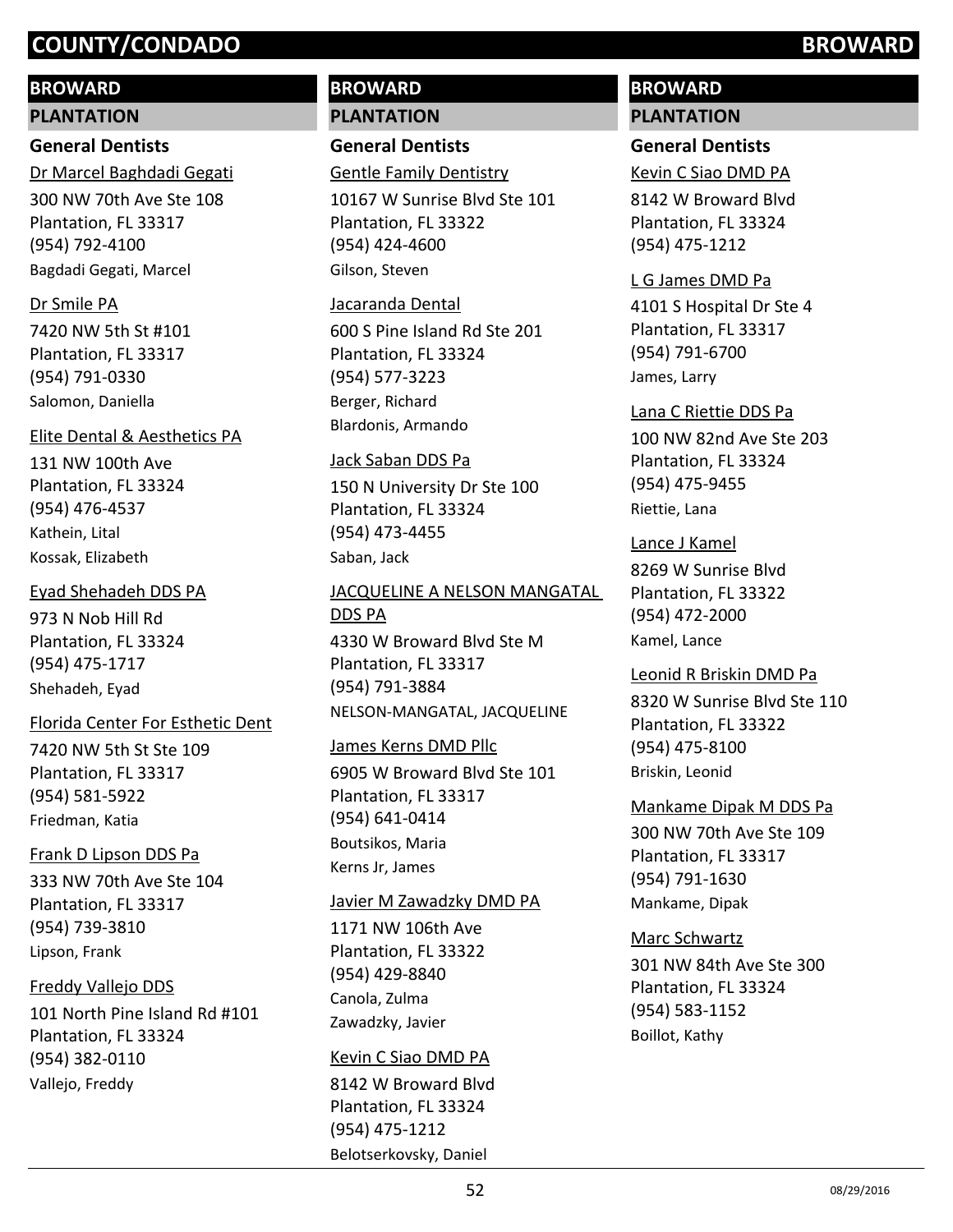# **BROWARD**

#### **PLANTATION**

## **General Dentists**

Maria Fanny Amarillo DDS Pa

7807 SW 6th Ct Plantation, FL 33324 (954) 472-8844 Amarillo, Mary

## Max Arocha DMD Pa

1125 S University Dr Plantation, FL 33324 (954) 432-7771 Arocha, Max Jaquez, Karla

## Michael J Friend DMD Pa

8962 Cleary Blvd Plantation, FL 33324 (954) 915-8080 Friend, Michael Zeig, Dana

## Michael S Gorfinkel DMD Pa

111 N Pine Island Rd Plantation, FL 33324 (954) 473-6500 Gorfinkel, Michael

## Ongley Jacaranda Square Dentistry

1945 N Pine Island Rd Plantation, FL 33322 (954) 473-9161 Ongley, Bettie

# Optum Dental Care

1854 N Nob Hill Rd Plantation, FL 33322 (954) 423-3696 Shroff, Hitesh

# Peter K Krimsky DDS Pa

7408 NW 5th St Plantation, FL 33317 (954) 584-6842 Krimsky, Peter

# **BROWARD PLANTATION**

# **General Dentists**

# Plantation Dental Arts Assoc Pa

300 NW 70th Ave Ste 104 Plantation, FL 33317 (954) 327-8075 Coletti, Peter Duarte, Fabiola

## Plantation Dental Associates Pl

10080 NW 1st Ct Plantation, FL 33324 (954) 474-8977 Herbert, Brent Leibowitz, Jayson Palenzuela, Maryann

## Plantation Dental Care

6971 W Sunrise Blvd Ste 101 Plantation, FL 33313 (954) 791-6666 Gohill, Juliana

## Plantation Dental Services, Inc

314 S University Dr Plantation, FL 33324 (954) 474-8475 Suarez, Elisa

# Royal Dental Care PA

7500 NW 5th St Ste 110 Plantation, FL 33317 (954) 530-3967 Skaff, Emon

## Sage Dental Of Plantation PA

8440 W Broward Blvd Plantation, FL 33324 (954) 472-8707 Alvarado-Romero Pou, Melissa Alvarez, Jonathan Bergquist, Michael Bockian, Joshua Castillo, Juan Cherkinsky, Jordan Childers, Carmen

# **BROWARD PLANTATION**

# **General Dentists**

# Sage Dental Of Plantation PA

8440 W Broward Blvd Plantation, FL 33324 (954) 472-8707 Cowan, Marc Daneshpajouh, Sara Darojat, Zuhdiyah Dean, Craig Draizin, Claudia Duarte, Beatriz Fernandez-Martinez, Mariangel Ghandour, Dima Gilbert, Mark Goldberg, Howard Gonzales, Angelica Guerrero, Luis Gul, Yousaf Guthrie, Kelly Hamed, Shirin Hoffman, Bruce Horwitz, Steven Israel, Elie Juma, Zaileen LePore, Krystina Ma, Robert Mohr, Eric Moncrieffe, Tiffany Naguib, Michelle Napoli, Marisa Newton, Emily Ortega, Laura Pare, Elizabeth Perkins, Lindsay Planes, Alex Price, Dana Rappaport, David Rezvani, Caroline Rieger, Eric Rodriguez, Ramon Roshkind, David Salazar, Cecilia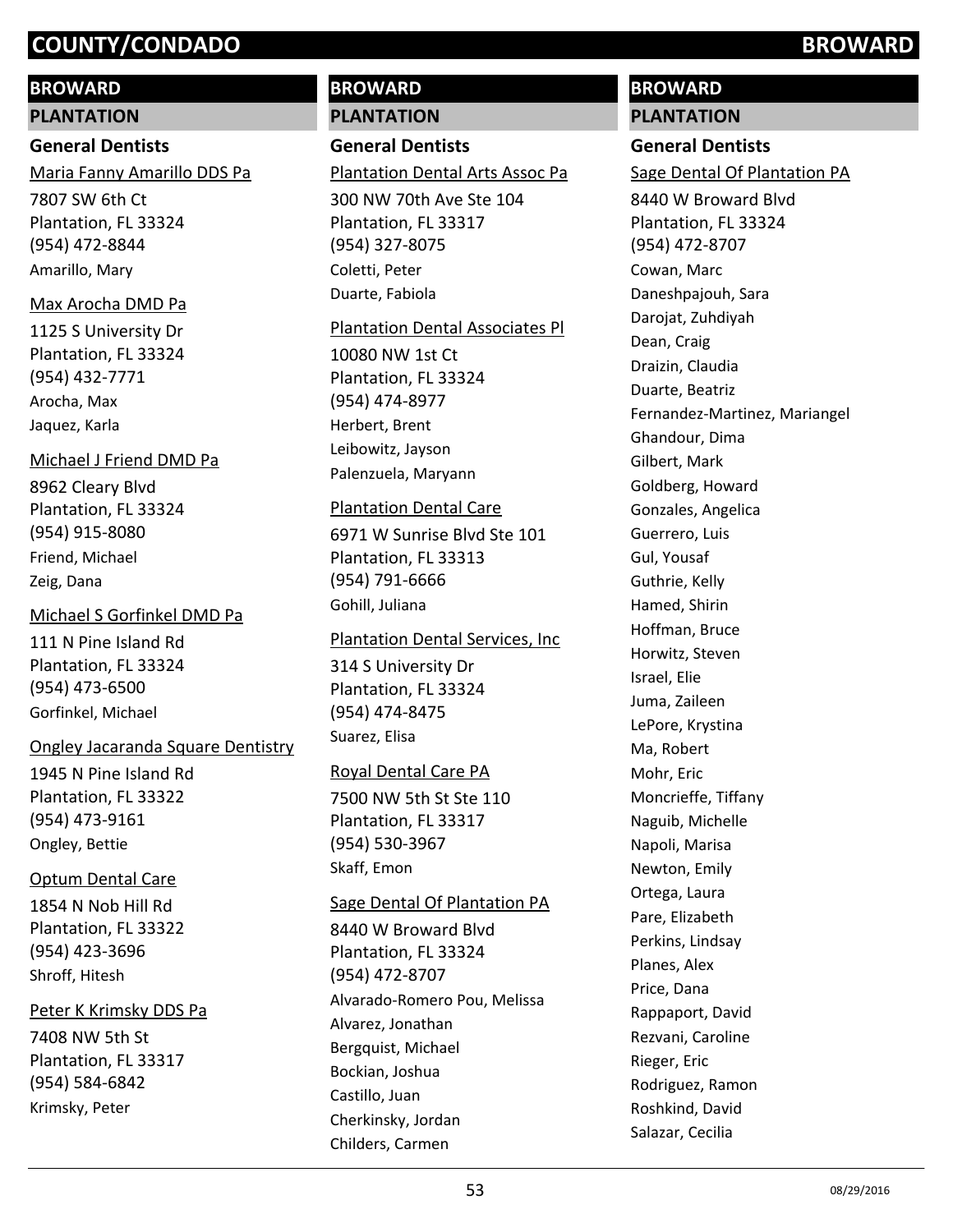## **BROWARD**

#### **PLANTATION**

# **General Dentists**

Sage Dental Of Plantation PA

8440 W Broward Blvd Plantation, FL 33324 (954) 472-8707 Sanches, Melanie Simpson, Natalie Sirage, Ahmed Steiner, Samantha Strauss, Theodore Truong, Xen Urquiza, Yeneir Van Duyne, Tracy Weisbrot, Bruce Winderbaum, Sasha Wooldridge, Maria Young, Summer Yu, Cynthia Ziegler, Neal

#### Sharone V Reid DDS Pa

4230 W Broward Blvd Plantation, FL 33317 (954) 583-1139 Reid, Sharone

## Stephen C Najarian DMD Pa

815 S University Dr Ste 101 Plantation, FL 33324 (954) 452-0800 Najarian, Stephen

## Steven A Rosenberg DDS Pa

7500 NW 5th St Ste 115 Plantation, FL 33317 (954) 791-7172 Amador, David Riechmann, Dena

## Steven P Bogdanoff

1125 S University Dr Plantation, FL 33324 (954) 474-5567 Bogdanoff, Steven

# **BROWARD PLANTATION**

# **General Dentists**

The Dental Place Inc

6738 W Sunrise Blvd Ste 105 Plantation, FL 33313 (954) 792-1857 Robinson, Sharon

#### Tory R Lindh DMD Pa

7500 NW 5th St Ste 103 Plantation, FL 33317 (954) 581-0100 Leonard Jr, Thomas Lindh, Tory Orris, Michelle

#### Uttma S Dham DMD PA

180 SW 84th Ave Ste D Plantation, FL 33324 (954) 476-4535 Dham, Uttma

#### Vazana Family Dental PA

7807 SW 6th Ct Plantation, FL 33324 (954) 472-8844 Vazana, Todd

## Veloz Dental PA

9633 W Broward Blvd Ste 10 Plantation, FL 33324 (954) 472-6555 Veloz, Barbara

# **Endodontists**

8000 W Broward Blvd Ste 1123 Plantation, FL 33388 (954) 476-0802 Broward Mall Dental Pa Gittess, Robert

# 8320 W Sunrise Blvd Ste 106 Plantation, FL 33322 (954) 474-9660 Cowan And Associates Pa Kaplan, Frederic

# **BROWARD**

# **PLANTATION**

# **Endodontists**

Cowan And Associates Pa

8320 W Sunrise Blvd Ste 106 Plantation, FL 33322 (954) 474-9660 Porras, Benjamin

## Dr Jared E Lichstrahl

301 NW 84th Ave Ste 203 Plantation, FL 33324 (954) 214-1500 Lichstrahl, Jared

#### Eyad Shehadeh DDS PA

973 N Nob Hill Rd Plantation, FL 33324 (954) 475-1717 Peguero Jr, Oscar

# **H & K Endodontics**

817 S University Dr Ste 108 Plantation, FL 33324 (954) 476-0010 Heinsen, Gretchen Knight, David

## Plantation Dental Services, Inc

314 S University Dr Plantation, FL 33324 (954) 474-8475 Comora, Robert

## Sage Dental Of Plantation PA

8440 W Broward Blvd Plantation, FL 33324 (954) 472-8707 Hartman, Jayson Posner, Lawrence Pyner, David Rassoulian, Shahbod Tigrett, Ryan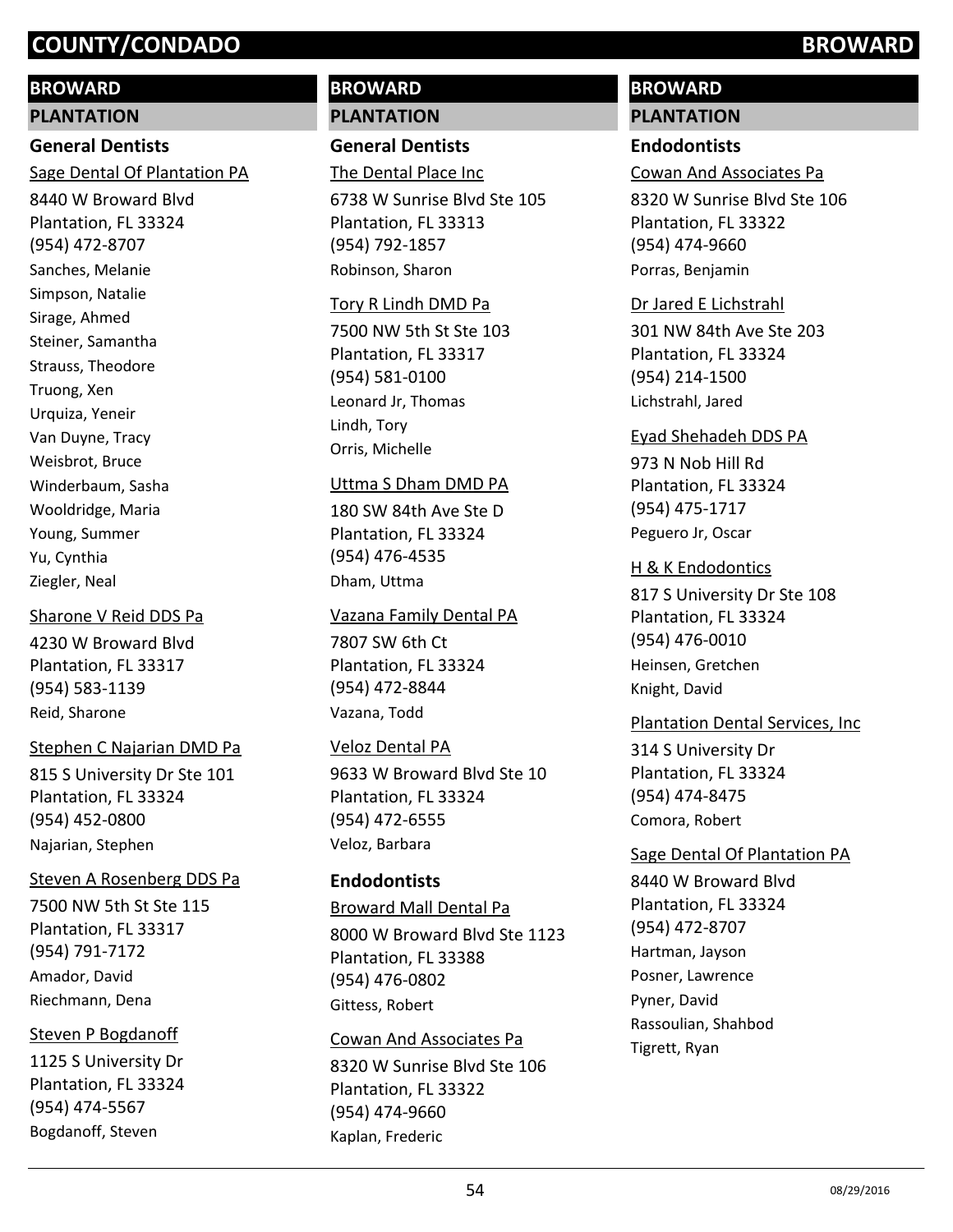# **BROWARD**

#### **PLANTATION**

## **Endodontists**

8200 W Sunrise Blvd Ste B2 Plantation, FL 33322 (954) 440-4633 South Florida Endodontics Slingbaum, Joel Weiner, Seymour

## Sy Weiner DDS Pa

8200 W Sunrise Blvd Ste B2 Plantation, FL 33322 (954) 741-6400 Weiner, Seymour

#### Towncare Dental Group Llc

1776 N Pine Island Rd #300 Plantation, FL 33322 (954) 916-9955 Comora, Robert

# **Oral Surgeons**

#### Advanced Dental Care of Plantation

4141 NW 5th St #102 Plantation, FL 33317 (954) 791-1220 Weathers, Trevor

## Broward Mall Dental Pa

8000 W Broward Blvd Ste 1123 Plantation, FL 33388 (954) 476-0802 Rand, Matthew

#### Cowan And Associates Pa

8320 W Sunrise Blvd Ste 106 Plantation, FL 33322 (954) 474-9660 Demick, Robert Sorgen, Michael

#### Joel A. Berley DMD

7500 NW 5th St Plantation, FL 33317 (954) 792-5544 Berley, Joel

# **BROWARD PLANTATION**

# **Oral Surgeons**

Joel A. Berley DMD

7500 NW 5th St Plantation, FL 33317 (954) 792-5544 Krohn, Mel

#### Oral Facial Reconstruction Impla

100 NW 82nd Ave Ste 102 Plantation, FL 33324 (954) 475-9840 Cardenas, Luis Friedman, Kurt Payton, Kevin

#### Plantation Dental Services, Inc

314 S University Dr Plantation, FL 33324 (954) 474-8475 Patel, Nishul

## Plantation Park Dental Assoc

7420 NW 5th St Ste 101 Plantation, FL 33317 (954) 791-0330 Fox, Eric Sorgen, Michael

## Sage Dental Of Plantation PA

8440 W Broward Blvd Plantation, FL 33324 (954) 472-8707 Bland, Giancarlo Garvar, Lanny Grande, Federico Rand, Matthew Seider, Paul Stewart, Stanley

# **Orthodontists**

8430 W Broward Blvd Ste 400 Plantation, FL 33324 (954) 475-1177 Albert Lucas DMD Lucas, Albert

# **BROWARD**

# **PLANTATION**

# **Orthodontists**

Albert Lucas DMD

8430 W Broward Blvd Ste 400 Plantation, FL 33324 (954) 475-1177

#### Broward Mall Dental Pa

8000 W Broward Blvd Ste 1123 Plantation, FL 33388 (954) 476-0802 Adams, Timothy Carr, Beverly Gittess, Laurie Guzman, Ulises Naghavi, Nona Woolfson, Hayley

## Caponera Orthodontics PA

7420 NW 5th St #108 Plantation, FL 33317 (954) 791-6510 Caponera, Rinaldo

#### Cowan And Associates Pa

8320 W Sunrise Blvd Ste 106 Plantation, FL 33322 (954) 474-9660 Rothman, Victoria

## Doctor Smiths Orthodontic Servic

1240 N University Dr Plantation, FL 33322 (954) 376-6166 Smith, Austin

# Freeman Orthodontics Pa

8200 W Sunrise Blvd Ste B3 Plantation, FL 33322 (954) 474-4436 McCaffrey, Kevin

## James T Yang DDS PA

10189 Cleary Blvd Ste 201 Plantation, FL 33324 (954) 472-5500 Yang, James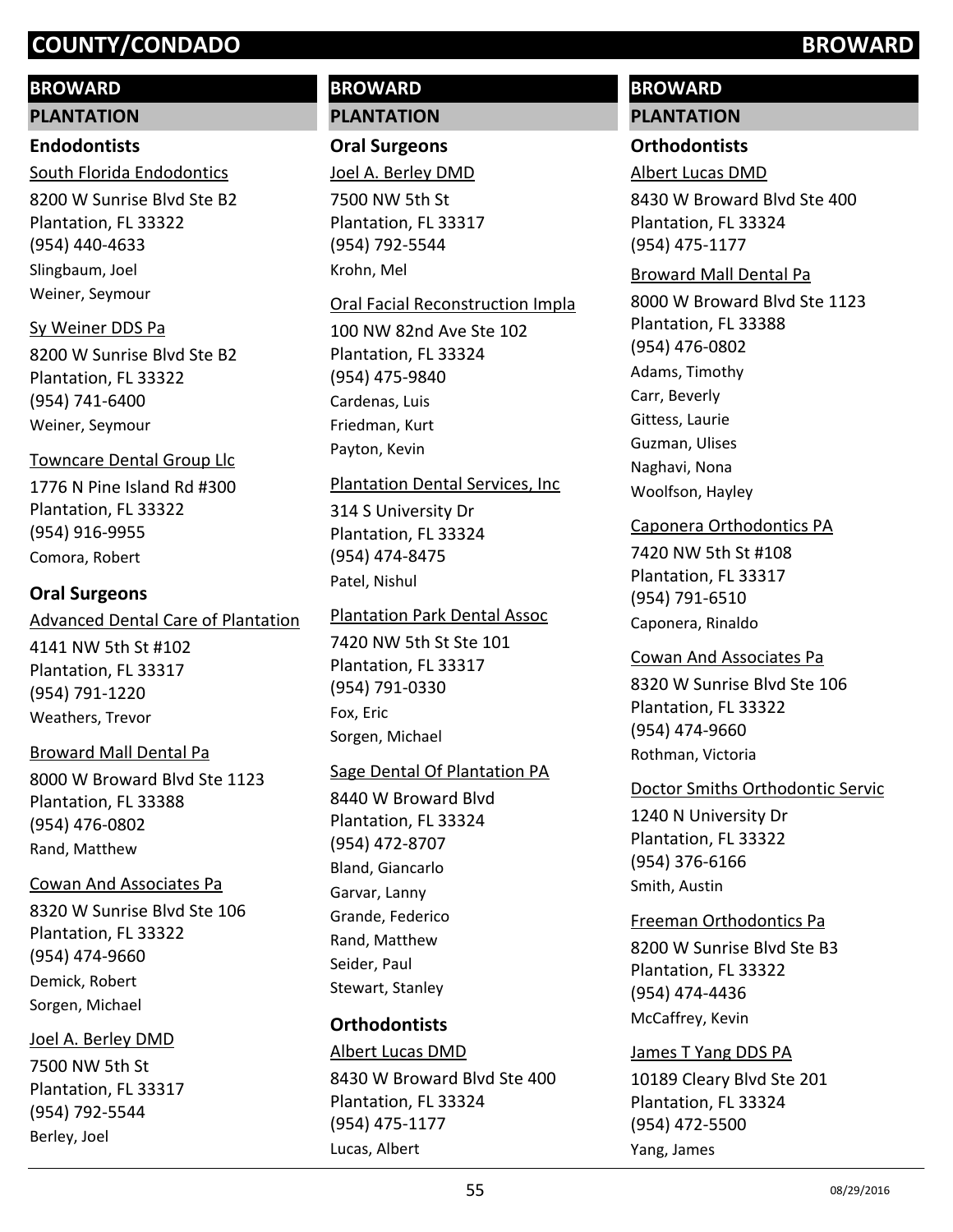# **BROWARD**

# **PLANTATION**

# **Orthodontists**

James T Yang DDS PA

10189 Cleary Blvd Ste 201 Plantation, FL 33324 (954) 472-5500

# Michael Maruri DMD PA

815 S University Dr Ste 100 Plantation, FL 33324 (954) 473-6900 Maruri, Michael

# Milan Khakhria DMD Ms Pa

104 NW 100th Ave Plantation, FL 33324 (954) 452-9988 Khakhria, Milan

# Sage Dental Of Plantation PA

8440 W Broward Blvd Plantation, FL 33324 (954) 472-8707 Lekkas, Nick Newman, David Proano Wise, Nancy Rubensteen, Evan Short, Steven Spencer, Scott

# Your Orthodontist LLC

7500 NW 5th St Ste 107 Plantation, FL 33317 (954) 583-5452 Cohen-Sasson, Kenneth

# **Pediatric Dentists**

8000 W Broward Blvd Ste 1123 Plantation, FL 33388 (954) 476-0802 Broward Mall Dental Pa Bond, Melanie Edwards, Jenny Sirage, Mohamed

# **BROWARD PLANTATION**

# **Pediatric Dentists**

Kids Dental Place Inc

1019 S University Dr Plantation, FL 33324 (954) 472-1722 Garcia, Kathy

# Michael Maruri DMD PA

815 S University Dr Ste 100 Plantation, FL 33324 (954) 473-6900 Buscemi, Amanda

# Milan Khakhria DMD Ms Pa

104 NW 100th Ave Plantation, FL 33324 (954) 452-9988 Landa, Rene

# Nacht Trupkin Babyak DDS Pa

7400 NW 5th St Plantation, FL 33317 (954) 581-7883 Lustman, Craig Trupkin, Denis Wilentz, Abby

# Nigel D Grandison DDS

10117 Cleary Blvd Plantation, FL 33324 (954) 916-9060 Grandison, Nigel

# Nigel D Grandison DDS

1240 N University Dr Plantation, FL 33322 (954) 449-6195 Grandison, Nigel

# Ronald A George DMD Pa

4100 S Hospital Dr Ste 107 Plantation, FL 33317 (954) 792-6002 George, Ronald

# **BROWARD PLANTATION**

# **Pediatric Dentists**

Sage Dental Of Plantation PA

8440 W Broward Blvd Plantation, FL 33324 (954) 472-8707 Buscemi, Amanda Chatani, Maria Gedeon, Rose McCallum, Tamara Ortiz Perez, Marta Smith, Safiya

# Timothy P Chen

10117 Cleary Blvd Plantation, FL 33324 (954) 916-9060 Chen, Timothy

# **Periodontists**

# Andre Grenier DMD Pllc

8200 W Sunrise Blvd Ste B1 Plantation, FL 33322 (954) 473-1806 Grenier, Andre

# Berger & Miller DDS DMD Pa

817 S University Dr Ste 100A 33324 Plantation, FL 33324 (954) 791-7530 Korn, Randi Miller, Robert

# Cowan And Associates Pa

8320 W Sunrise Blvd Ste 106 Plantation, FL 33322 (954) 474-9660 Haber, Derek Pearlman, Allen Romano, Rodrigo

# Implantation

817 S University Dr Ste 107 Plantation, FL 33324 (954) 476-0770 Figueroa, Fabrianne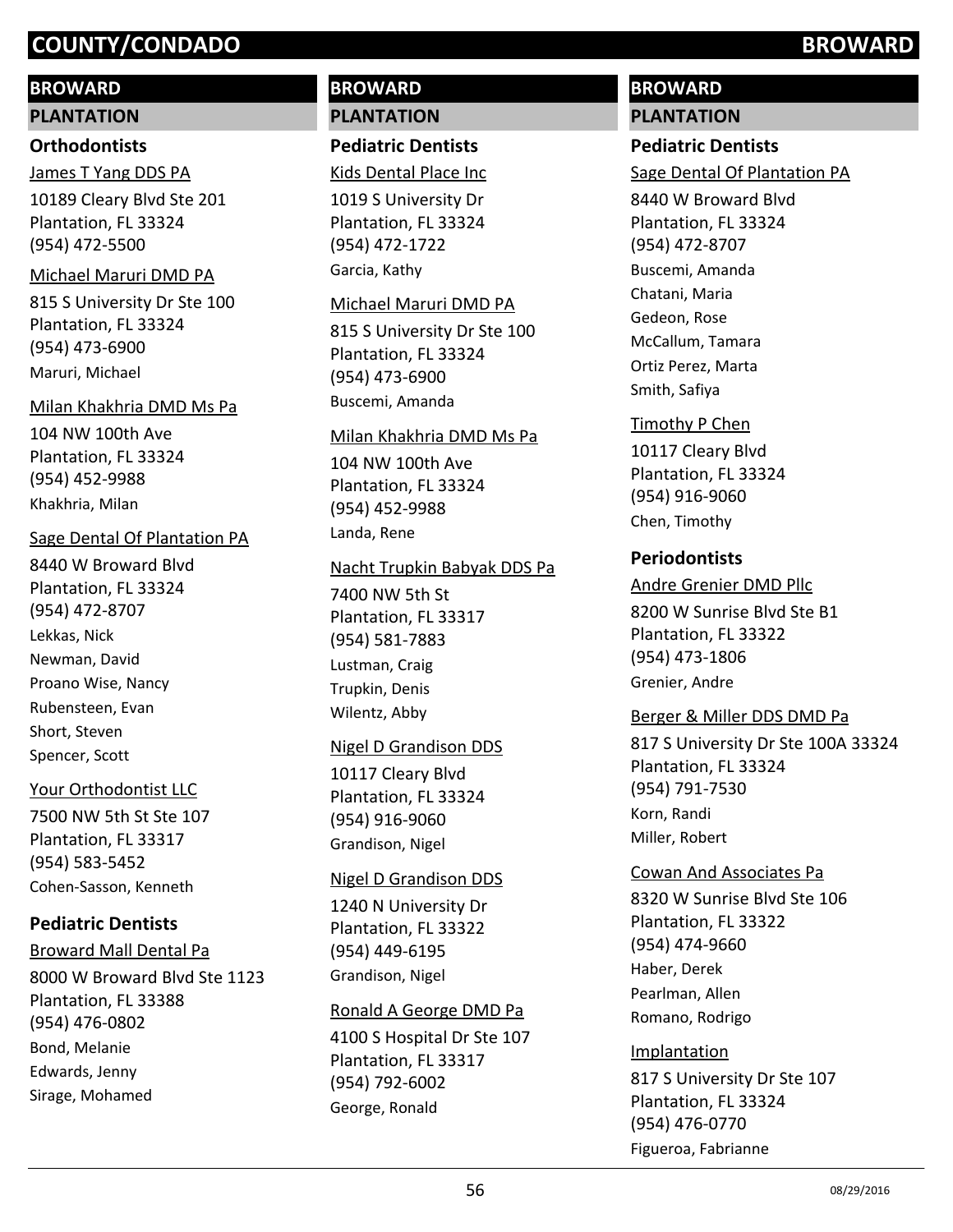# **BROWARD**

# **PLANTATION**

# **Periodontists**

# Implantation

817 S University Dr Ste 107 Plantation, FL 33324 (954) 476-0770

# Plantation Dental Services, Inc

314 S University Dr Plantation, FL 33324 (954) 474-8475 Oliver, Francisco

# Richard Leiderman DMD

7390 NW 5th St Ste 9 Plantation, FL 33317 (954) 475-1574 Leiderman, Richard

# Robert W Shectman DDS

817 S University Dr Ste 107 Plantation, FL 33324 (954) 476-0700 Ribeiro, Alexandre

# Sage Dental Of Plantation PA

8440 W Broward Blvd Plantation, FL 33324 (954) 472-8707 Cunningham, Nina Ehrenman, Jason Goldstein, Shari Hersh, Jason Rodriguez, Diane Scott, John Weishoff, Robert

# Uttma S Dham DMD PA

180 SW 84th Ave Ste D Plantation, FL 33324 (954) 476-4535 Malik, Sawan

# **BROWARD PLANTATION**

**Prosthodontists**

Sage Dental Of Plantation PA

8440 W Broward Blvd Plantation, FL 33324 (954) 472-8707 Vera, Anny

# **POMPANO BEACH**

# **General Dentists**

Academia Dental of Coral Springs PA

2801 N University Dr Ste 202 Pompano Beach, FL 33065 (954) 227-8133 Taskonak, Burak

# Acosta Dental Services

1711 Hammondville Rd Pompano Beach, FL 33069 (954) 972-6066 Acosta-Ortiz, Rodolfo

# Affordable Dental Center Of Brow

2323 NE 26th Ave Ste 111 Pompano Beach, FL 33062 (954) 941-7048 Sanchez, Rosa

# Ahmad Ahmadi DMD Pa

6656 Parkside Dr Pompano Beach, FL 33067 (954) 752-8283 Ahmadi, Ahmad

# Alan Slootsky DMD Pa

161 S Pompano Pkwy Pompano Beach, FL 33069 (954) 972-1000 Jaffe, Avery

# Beautiful Smiles Family Dentistry Inc

2631 E Atlantic Blvd Pompano Beach, FL 33062 (954) 942-4048 Hutchison, Manon

# **BROWARD**

# **POMPANO BEACH**

# **General Dentists**

7501 N State Road 7 Comfortable Care Dental Health Professio

Pompano Beach, FL 33073 (954) 603-2902 Cerullo, Domenick Correia, Philip Hua, Yang Rodriguez, Jorge

# Correa Pinto DMD PLLC

100 NW 17th Ave # 102 Pompano Beach, FL 33069 (954) 917-0715 Pinto, Rafaella

# Cyrus R Pettis DMD

2747 E Atlantic Blvd Pompano Beach, FL 33062 (954) 781-4670 Collazo, Mildred Kim, Hyuna Pettis, Cyrus Ramirez, Patricia

# Cyrus R Pettis DMD PA

200 N Flagler Ave Pompano Beach, FL 33060 (954) 782-4001 Pettis, Cyrus

# Daysy Pinero DMD

10212 W Sample Road Pompano Beach, FL 33065 (954) 796-3355 Pinero, Daysy

# Dedicated Dental Group Pa

7321 N State Road 7 Pompano Beach, FL 33073 (954) 796-9900 Nudel, Tatyana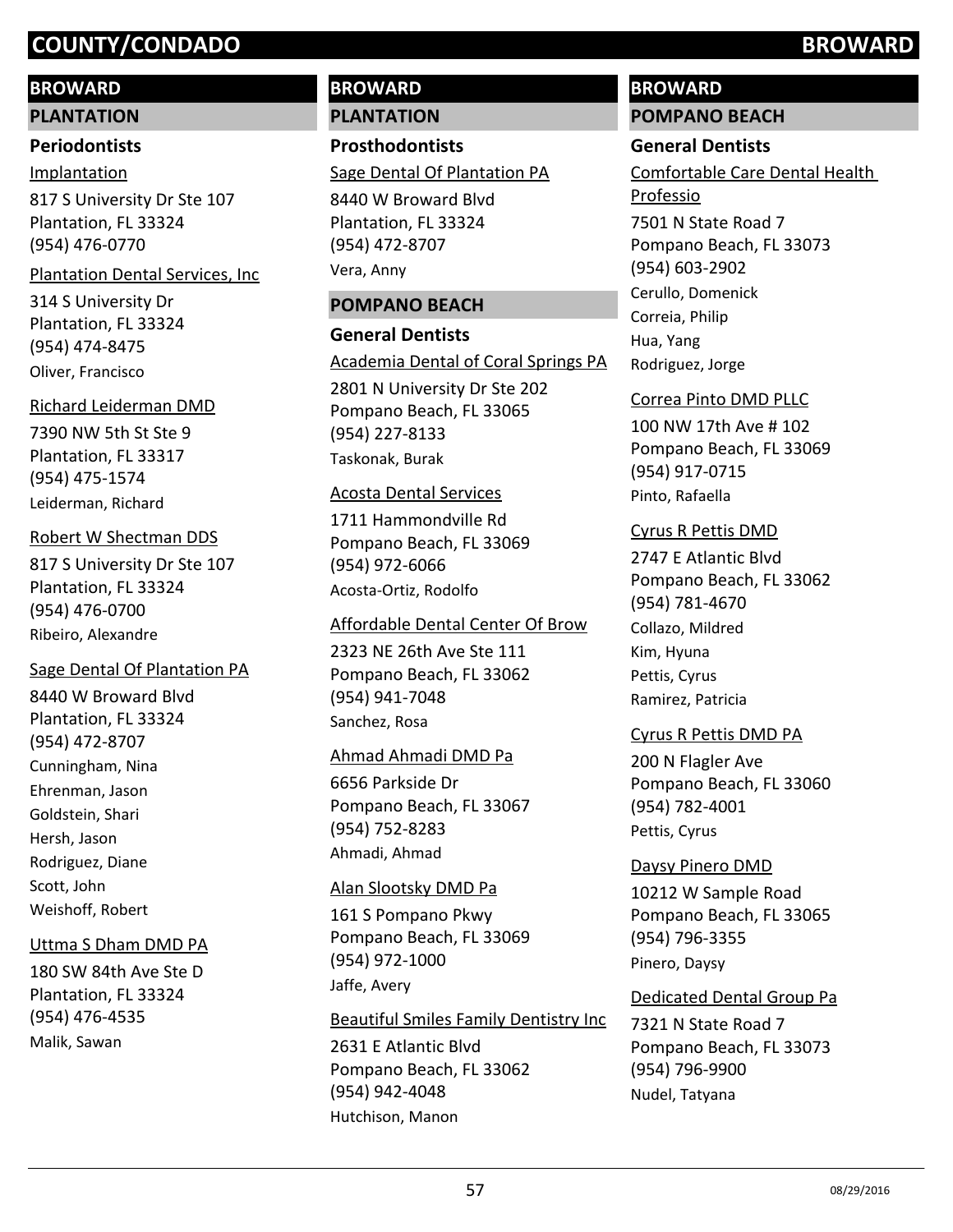## **BROWARD**

**POMPANO BEACH**

# **General Dentists**

1901 N Federal Hwy Unit 215 Pompano Beach, FL 33062 (954) 785-1102 Dental Smile Therapy Dulcey, Monica Mohr, Eric

## Dental Smile Therapy PA

1901 N Federal Hwy Unt 215 Pompano Beach, FL 33062 (954) 785-1102 Dulcey, Monica Pinto, Rafaella

## Dentures 24 7 Inc

2201 NE 52nd St Ste 201 Pompano Beach, FL 33064 (954) 531-6689 Jaramillo, Gabriel

# Dr. John P Claxton

1605 S Cypress Rd Pompano Beach, FL 33060 (954) 782-2440 Claxton, John

## Eduardo C Blanco DDS Pa

50 NE 26th Ave Ste 403 Pompano Beach, FL 33062 (954) 946-6626 Blanco, Eduardo

# Edwin C Delz DDS Pa

2323 NE 26th Ave Ste 108 Pompano Beach, FL 33062 (954) 782-9111 Delz, Edwin

# Fabrizio Kenneth Amador DMD PA

2000 N Federal Hwy Ste 300 Pompano Beach, FL 33062 (954) 941-4410 Amador, Fabrizio

# **BROWARD POMPANO BEACH**

**General Dentists** Garner Hambrook DDS Pa

722 E McNab Rd Pompano Beach, FL 33060 (954) 781-0545 Spitzig, Colleen

## Gisele Oliveira

950 N Federal Hwy Ste 202 Pompano Beach, FL 33062 (954) 532-6637 De Oliveira, Gisele

## Hector Naranjo DMD PA

7539 N State Road 7 Pompano Beach, FL 33073 (954) 255-8055 Naranjo, Hector

## Jaline Boccuzzi DMD Pa

2122 NE 2nd St Pompano Beach, FL 33062 (954) 941-4310 Boccuzzi, Jaline

## Julia H Joh DMD PA

4301 N Federal Hwy Ste 5 Pompano Beach, FL 33064 (954) 781-6780 Joh, Julia

## Maritza Lazcano DDS PA

2708 E Atlantic Blvd Pompano Beach, FL 33062 (954) 941-6882 Lazcano, Maritza

## Michael A Scott DDS Pa

2000 N Federal Hwy Pompano Beach, FL 33062 (954) 782-6800 Scott, Michael

# **BROWARD**

# **POMPANO BEACH**

# **General Dentists**

Michael E Nudelberg DMD

550 SW 3rd St Ste 108 Pompano Beach, FL 33060 (954) 946-4122 Nudelberg, Michael

## Michael E Nudelbert DMD

100 SW 6th St Pompano Beach, FL 33060 (954) 942-4836 Nudelberg, Michael

#### Morric DeLeon DDS Inc.

2716 W Atlantic Blvd Pompano Beach, FL 33069 (954) 979-3515 DeLeon Adrino, Morris

## Nicole M Berger DDS PA

572 E McNab Rd Ste 102 Pompano Beach, FL 33060 (954) 785-1100 Berger, Nicole Cohen, Jonathan

## Nova Dental

1501 SE 23rd Ave Pompano Beach, FL 33062 (954) 788-2388 Roldan, Santiago

## Philip A Pine DDS Pa

1600 E Atlantic Blvd Pompano Beach, FL 33060 (954) 782-1992 Pine, Philip

## Philip S Desenze DDS Pa

540 E McNab Rd Ste E Pompano Beach, FL 33060 (954) 785-3210 Desenze, Philip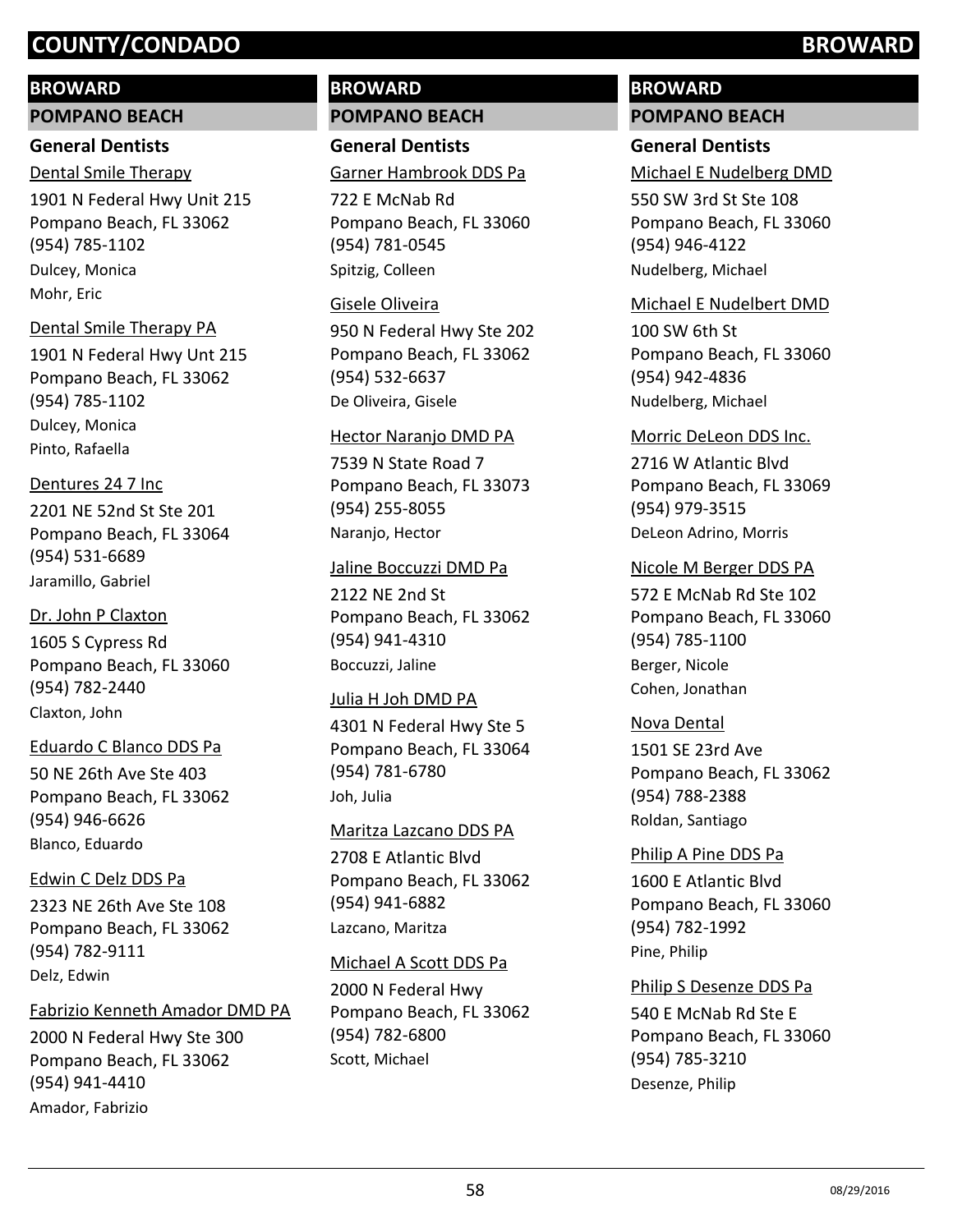# **BROWARD**

**POMPANO BEACH**

# **General Dentists**

2000 N Federal Hwy Ste 202 Pompano Beach, FL 33062 (954) 782-6800 Pompano Beach Dental Moncrieffe, Tiffany

## Pompano Beach Family Dental

1239 S Powerline Rd Pompano Beach, FL 33069 (954) 974-2140 Rodriguez, Narda Roth, Thomas

## Pompano Family Dental

950 N Federal Hwy Ste 202 Pompano Beach, FL 33062 (954) 532-6637 Morales, Alexis

# Pristine Dental Care Inc

831 W Sample Rd Pompano Beach, FL 33064 (954) 943-6644 Benjamin, Reenu

# R E Quesada DMD

2707 E Atlantic Blvd Pompano Beach, FL 33062 (954) 782-8980 Quesada, Robert

## Sage Dental of Pompano Beach PA

1650 N Federal Hwy #105 Pompano Beach, FL 33062 (954) 946-4867 Alvarado-Romero Pou, Melissa Alvarez, Jonathan Bergquist, Michael Bockian, Joshua Castillo, Juan Cherkinsky, Jordan Childers, Carmen Cowan, Marc Daneshpajouh, Sara

# **BROWARD**

**POMPANO BEACH General Dentists** 1650 N Federal Hwy #105 Pompano Beach, FL 33062 (954) 946-4867 Sage Dental of Pompano Beach PA Darojat, Zuhdiyah Dean, Craig Draizin, Claudia Duarte, Beatriz Fernandez-Martinez, Mariangel Ghandour, Dima Gilbert, Mark Goldberg, Howard Gonzales, Angelica Guerrero, Luis Gul, Yousaf Guthrie, Kelly Hamed, Shirin Hoffman, Bruce Horwitz, Steven Israel, Elie Juma, Zaileen Leminh, Chau LePore, Krystina Ma, Robert Mauskar, Sagar Mohr, Eric Moncrieffe, Tiffany Naguib, Michelle Napoli, Marisa Newton, Emily Ortega, Laura

# **BROWARD**

**POMPANO BEACH**

# **General Dentists**

Sage Dental of Pompano Beach PA

1650 N Federal Hwy #105 Pompano Beach, FL 33062 (954) 946-4867 Salazar, Cecilia Sanches, Melanie Simpson, Natalie Sirage, Ahmed Steiner, Samantha Strauss, Theodore Suarez, Henry Truong, Xen Urquiza, Yeneir Van Duyne, Tracy Weisbrot, Bruce Winderbaum, Sasha Wooldridge, Maria Young, Summer Yu, Cynthia Ziegler, Neal

6180 W Sample Rd #109 Pompano Beach, FL 33067 (954) 227-2718 Sarria Dental Inc Sarria, Paulo

2707 E Atlantic Blvd Pompano Beach, FL 33062 (954) 946-7980 Seda Dental of Pompano Beach Fontecilla, Sofia Harden, Jaclyn Sher, Sydney Shin, Esther

2701 NE 14th Street Cswy Ste 4 Pompano Beach, FL 33062 (954) 946-9120 Smile Center of South Florida LLC Kellner, Alan

Ortiz, Ana Pare, Elizabeth Perkins, Lindsay Planes, Alex Price, Dana

Rappaport, David Rezvani, Caroline

Rodriguez, Ramon Roshkind, David

Rieger, Eric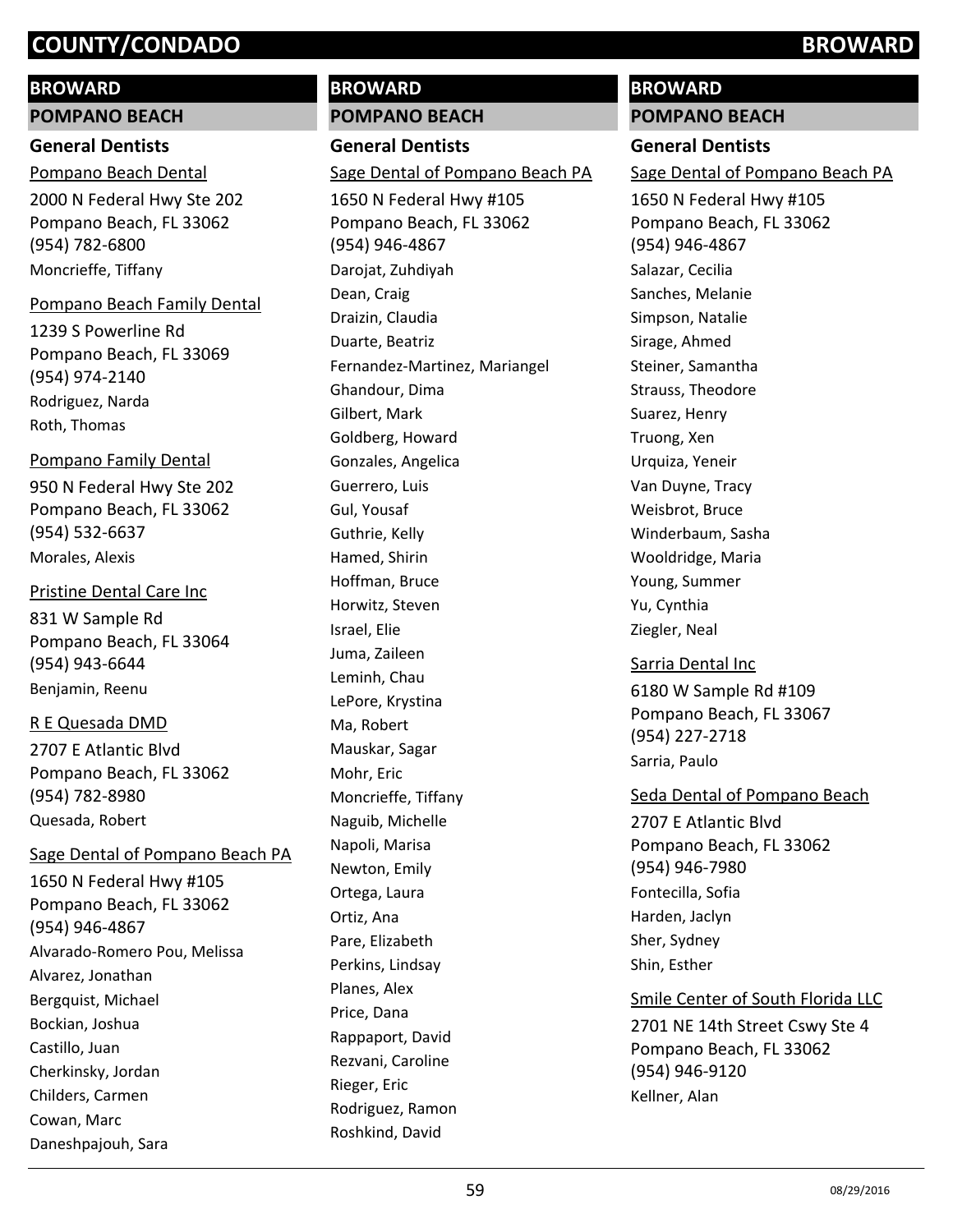# **BROWARD**

**POMPANO BEACH**

# **General Dentists**

Southeastern Dental Associates I

2707 E Atlantic Blvd Pompano Beach, FL 33062 (954) 783-1206 Park, Sun Wang, Christina

## TLC Dental North Lauderdale LLC

7110 Southgate Blvd Pompano Beach, FL 33068 (954) 724-8949 Cunha, Renata Elkind, Jaime Ferguson, Caitlin Guthrie, Kelly Haratz, Zina Helfant, Jared Irving, Bizu Jacobsohn, Henry Lewis McKenzie, Andrea Lopez, Arnaldo Mandel, Jonathan Mingel, Marc Muckey, Steve Polhamus-Lopez, Melisa Rios Ku Hop, Milagritos Sorroza, Jennifer Talchik Jr, Paul Taveras, Myriam

# **Endodontists**

1600 E Atlantic Blvd 2nd Fl Pompano Beach, FL 33060 (954) 782-1992 Bas M Antic Groen DDS MS Antic-Groen, Bas

## Douglas Herrera DDS MSD PA

5531 N University Dr #104 Pompano Beach, FL 33067 (305) 300-6485 Herrera, Douglas

# **BROWARD POMPANO BEACH**

**Endodontists**

# Gary S Norkin DDS Robert T Effre

3170 N Federal Hwy Ste 113 Pompano Beach, FL 33064 (954) 943-5640 Norkin, Gary

## Sage Dental of Pompano Beach PA

1650 N Federal Hwy #105 Pompano Beach, FL 33062 (954) 946-4867 Hartman, Jayson Posner, Lawrence Rassoulian, Shahbod Tigrett, Ryan

# TLC Dental North Lauderdale LLC

7110 Southgate Blvd Pompano Beach, FL 33068 (954) 724-8949 Litvak, Renee

# **Oral Surgeons**

# Adam J Winton DDS MD Pa

1201 E Sample Rd Ste 101 Pompano Beach, FL 33064 (954) 785-8555 Winton, Adam

# Michael P Logue DMD Pa

1800 N Federal Hwy Ste 201 Pompano Beach, FL 33062 (954) 941-2727 Logue, Michael

# R E Quesada DMD

2707 E Atlantic Blvd Pompano Beach, FL 33062 (954) 782-8980 Rouleau, Christian

# **BROWARD POMPANO BEACH**

# **Oral Surgeons**

Sage Dental of Pompano Beach PA

1650 N Federal Hwy #105 Pompano Beach, FL 33062 (954) 946-4867 Bland, Giancarlo Borges, Osbel Garvar, Lanny Grande, Federico Rand, Matthew Segui, Maikel Seider, Paul Stewart, Stanley Trevisani, Ronald

# TLC Dental North Lauderdale LLC

7110 Southgate Blvd Pompano Beach, FL 33068 (954) 724-8949 Berley, Joel Hirsch, Stuart

# **Orthodontists**

## Acosta Dental Services

1711 Hammondville Rd Pompano Beach, FL 33069 (954) 972-6066 Rojas, Blanca

# Eliane A John Orthodontics Inc

4651 N State Road 7 Ste 13&14 Pompano Beach, FL 33073 (954) 575-3313 John, Elaine

# Ivan E Terrero DDS Pa

1901 N Federal Hwy Unt 215 Pompano Beach, FL 33062 (800) 666-2724 Cozzarelli, Gina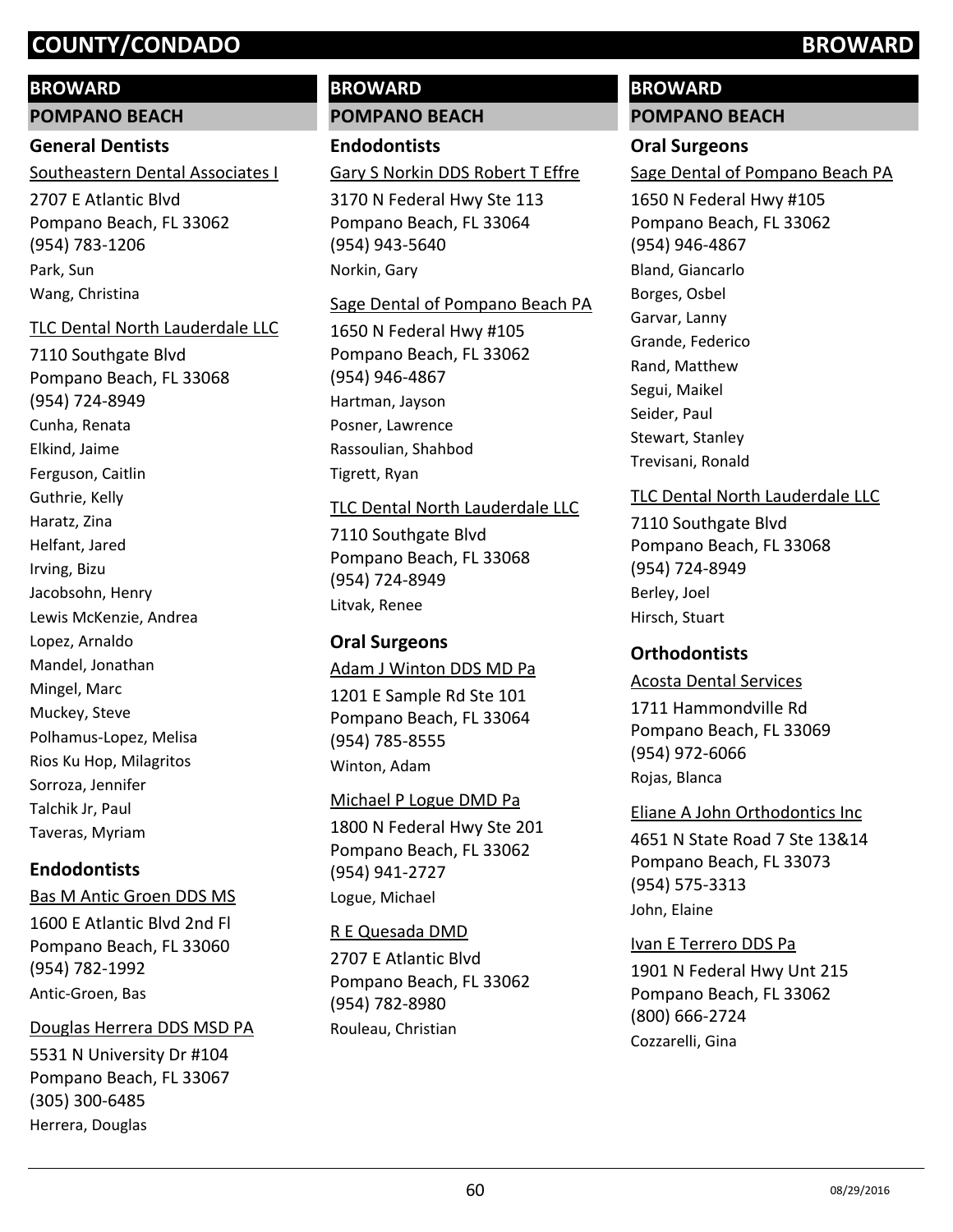## **BROWARD**

#### **POMPANO BEACH**

## **Orthodontists**

7633 N State Road 7 Pompano Beach, FL 33073 (754) 752-8995 Parkland Orthodontics Saintamand, Tania

#### Sage Dental of Pompano Beach PA

1650 N Federal Hwy #105 Pompano Beach, FL 33062 (954) 946-4867 Lekkas, Nick Rubensteen, Evan Short, Steven Spencer, Scott

## Seda Dental of Pompano Beach

2707 E Atlantic Blvd Pompano Beach, FL 33062 (954) 946-7980 Spencer, Scott

## TLC Dental North Lauderdale LLC

7110 Southgate Blvd Pompano Beach, FL 33068 (954) 724-8949 Goldenberg, Sandy

## **Pediatric Dentists**

8025 N University Dr Pompano Beach, FL 33067 (999) 999-9999 007 Smiles INC Bond, Melanie

## Sage Dental of Pompano Beach PA

1650 N Federal Hwy #105 Pompano Beach, FL 33062 (954) 946-4867 Buscemi, Amanda Chatani, Maria Gedeon, Rose Ortiz Perez, Marta

# **BROWARD POMPANO BEACH**

**Periodontists** Jason Witonsky DMD MS

2231 NE 25th Ave Ste 4 Pompano Beach, FL 33062 (954) 782-7911 Witonsky, Jason

#### Philip A Pine DDS Pa

1600 E Atlantic Blvd Pompano Beach, FL 33060 (954) 782-1992 Scott, John Stern, Shmuel

#### Pompano Beach Family Dental

1239 S Powerline Rd Pompano Beach, FL 33069 (954) 974-2140 Adelson, Charles

## Sage Dental of Pompano Beach PA

1650 N Federal Hwy #105 Pompano Beach, FL 33062 (954) 946-4867 Cunningham, Nina Ehrenman, Jason Goldstein, Shari Hersh, Jason Rodriguez, Diane Scott, John

## Seda Dental of Pompano Beach

2707 E Atlantic Blvd Pompano Beach, FL 33062 (954) 946-7980 Cabrera, Vianca Figueroa, Fabrianne

#### Sky Periodontics PA

833 Coral Ridge Dr Pompano Beach, FL 33071 (954) 755-1222 Malik, Sawan

# **BROWARD POMPANO BEACH**

# **Periodontists**

# Southeastern Dental Associates I

2707 E Atlantic Blvd Pompano Beach, FL 33062 (954) 783-1206 Kuo, Wayne Rubinstein, Kenneth Wang, Alexander

## TLC Dental North Lauderdale LLC

7110 Southgate Blvd Pompano Beach, FL 33068 (954) 724-8949 Drennen, Christopher Fotek, Pawel Stern, Shmuel

## **Prosthodontists**

## Sage Dental of Pompano Beach PA

1650 N Federal Hwy #105 Pompano Beach, FL 33062 (954) 946-4867 Vera, Anny

## **SUNRISE**

# **General Dentists**

8903 W Oakland Park Blvd Sunrise, FL 33351 (954) 578-8815 A Dental Art Narbone, Lina

## Affordable Dental Center Of West

8278 Sunset Strip Sunrise, FL 33322 (954) 578-6869 Rizvi, Saba

4229 N Pine Island Rd Sunrise, FL 33351 (954) 581-7555 Beautiful Smiles Sunrise Baker, Ronia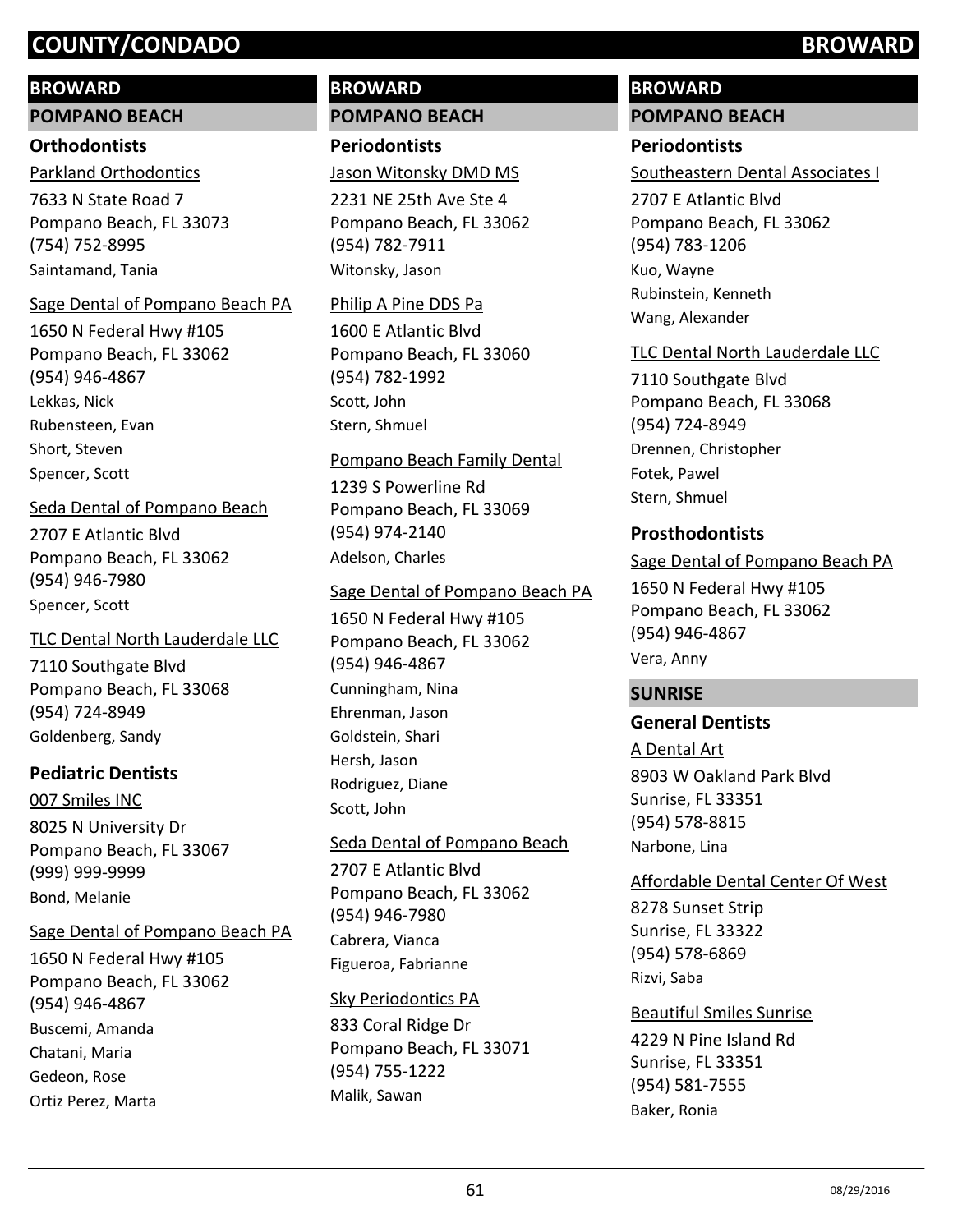# **BROWARD**

#### **SUNRISE**

# **General Dentists**

6260 W Oakland Park Blvd Sunrise, FL 33313 (954) 742-7995 Broward Family Dental Care Fadavi, Sayed

## Eric Mehler DDS Pa

7800 W Oakland Park Blvd Ste 114F Sunrise, FL 33351 (954) 741-5006 Mehler, Eric

## Gentle Dentistry Of Tamarac

10151 W Commercial Blvd Sunrise, FL 33351 (954) 720-0701 Hilali, Manal Massri, Abir Panahi, Harry

# Heather Kohn DDS

7800 W Oaklnd Pk Blvd Ste 106C Sunrise, FL 33351 (954) 871-4474 Kohn, Heather

## Helena A Deluca DMD Pa

7800 W Oakland Park Blvd Sunrise, FL 33351 (954) 742-7777 DeLuca, Kyle

## HOWARD FINNK DDS PA

10071 Sunset Strip Sunrise, FL 33322 (954) 742-4600 Boillot, Kathy Finnk, Howard Gilson, Seth Kramer-Padeh, Bella

# **BROWARD SUNRISE**

# **General Dentists**

John Largen

12651 W Sunrise Blvd Sunrise, FL 33323 (954) 846-9040 Largen, John

#### Ladilia Trifunovic DMD PLLC

7800 W Oakland Park Blvd Ste 112 Sunrise, FL 33351 (954) 749-1855 Frohlinger, Stan Trifunovic, Ladilia

#### Mark D Blum DDS

7800 W Oakland Park Blvd Sunrise, FL 33351 (954) 748-3448 Blum, Mark

Norman S Levy DDS Pa

7000 W Oakland Park Blvd Sunrise, FL 33313 (954) 742-8880 Levy, Norman

## Peter F Fuerst DDS Pa

2706 N University Dr Sunrise, FL 33322 (954) 741-0700 Fuerst, Peter

## Randall T Califf

12578 W Sunrise Blvd Sunrise, FL 33323 (954) 851-9829 Agudelo, Monica Califf, Randall Escobar, Carlos

## Richard Reiss DDS Pa

15810 W State Road 84 Sunrise, FL 33326 (954) 389-9600 Reiss, Richard

# **BROWARD**

**SUNRISE**

# **General Dentists**

Robert A Cherry DDS Fagd Pa

12683 W Sunrise Blvd Sunrise, FL 33323 (954) 846-2222 Cherry, Robert Saldarriaga, Lisa

## Robert S Frankel DMD

7000 W Oakland Park Blvd Sunrise, FL 33313 (954) 742-3550 Frankel, Robert

# Rodmo Dental LLC

4229 N Pine Island Rd Sunrise, FL 33351 (954) 581-7555 Rodriguez, Nohora

## Sawgrass Dental Center

12651 W Sunrise Blvd Ste 200 Sunrise, FL 33323 (954) 846-7000 Wohlstein, Diana

# Sawgrass Gentle Dentistry PA

13713 W Sunrise Blvd #205 Sunrise, FL 33323 (954) 251-4849 Rappaccioli, Coty

## Sawgrass Mills Mall Dental

12801 W Sunrise Blvd #F222 Sunrise, FL 33323 (954) 846-7171 Atkinson, William Cullen, William Di Re, Anthony Durve, Aparna Fornos, Jorge Goldstein, Alexander Gonzales, Kenia Gonzalez, Kelly Gonzalez, Yanela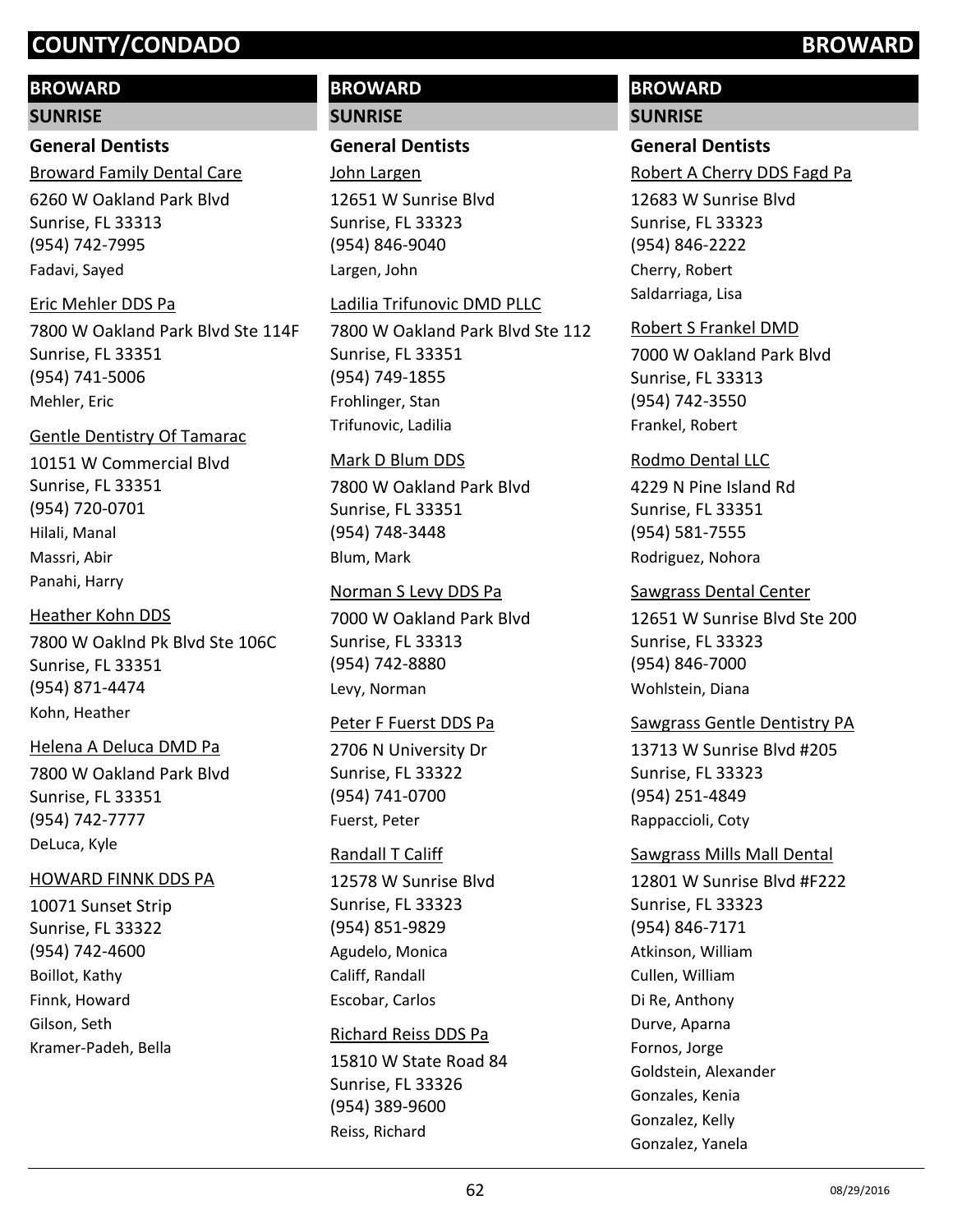# **BROWARD**

#### **SUNRISE**

# **General Dentists**

12801 W Sunrise Blvd #F222 Sunrise, FL 33323 (954) 846-7171 Sawgrass Mills Mall Dental Green, George Guilarte, Rhona Guthrie, Kelly Henry, Carlianette Kiani, Kamran Kopynets, Viktor Krasnov, Rostislav Kunstmann, Vivian Lago-Sanchez, Idelbis Licina, Zeljka Manzur, Kasim Marshall, Kristine Matthews, Irina Mutawalli, Khalid Pham, Thi Pinto, Yenile Qadri, Subuhi Quevedo, Fernando Quevedo, Rachel Ribot, Aliana Saltz, Jamie Uzunova-Dimova, Kalina Valdman, Vadim Vu, Nga Weisser, Ettie Zand, Maximus Zariffard, Ehsan

## Shalom Sunset Dental Care

6491 Sunset Strip Ste 1 Sunrise, FL 33313 (954) 572-1801 Bird, Olga Castello Polo, Blanca

# **BROWARD SUNRISE**

# **General Dentists**

Welleby Family Dental

10127 W Oakland Park Blvd Sunrise, FL 33351 (954) 741-7100 Difilippo, Steven Juma, Zaileen

#### West Sunrise Dentistry

9310 W Commercial Blvd Sunrise, FL 33351 (954) 648-2414 Gonzalez, Monica

#### Weston Family Dental Center Inc

1350 SW 160th Ave Sunrise, FL 33326 (954) 385-9240 Difilippo, Steven Sevel, Dennis

## William Thomas Zenga DMD Pa

2500 N University Dr Ste 9 Sunrise, FL 33322 (954) 741-8580 Zenga, William

# **Endodontists**

Bas M Antic Groen DDS MS

4300 N University Dr Ste A104 Sunrise, FL 33351 (954) 741-0346 Antic-Groen, Bas

# Randall T Califf

12578 W Sunrise Blvd Sunrise, FL 33323 (954) 851-9829 Duluc Vega, Pablo Lazaro, Eduardo

# **BROWARD**

# **SUNRISE**

# **Endodontists**

Sawgrass Dental Center

12651 W Sunrise Blvd Ste 200 Sunrise, FL 33323 (954) 846-7000 Ginzler, Bradley Sekercioglu, Timur

## Sawgrass Mills Mall Dental

12801 W Sunrise Blvd #F222 Sunrise, FL 33323 (954) 846-7171 Gittess, Robert

## **Oral Surgeons**

12651 W Sunrise Blvd Ste 304 Sunrise, FL 33323 (954) 845-0098 Florida Center For Oral Surgery Smith, Damone

## Sawgrass Mills Mall Dental

12801 W Sunrise Blvd #F222 Sunrise, FL 33323 (954) 846-7171 Rand, Matthew

# **Orthodontists**

## Sawgrass Dental Center

12651 W Sunrise Blvd Ste 200 Sunrise, FL 33323 (954) 846-7000 Garcia, Francisco

## Sawgrass Mills Mall Dental

12801 W Sunrise Blvd #F222 Sunrise, FL 33323 (954) 846-7171 Adams, Timothy Gittess, Laurie Guzman, Ulises Naghavi, Nona Woolfson, Hayley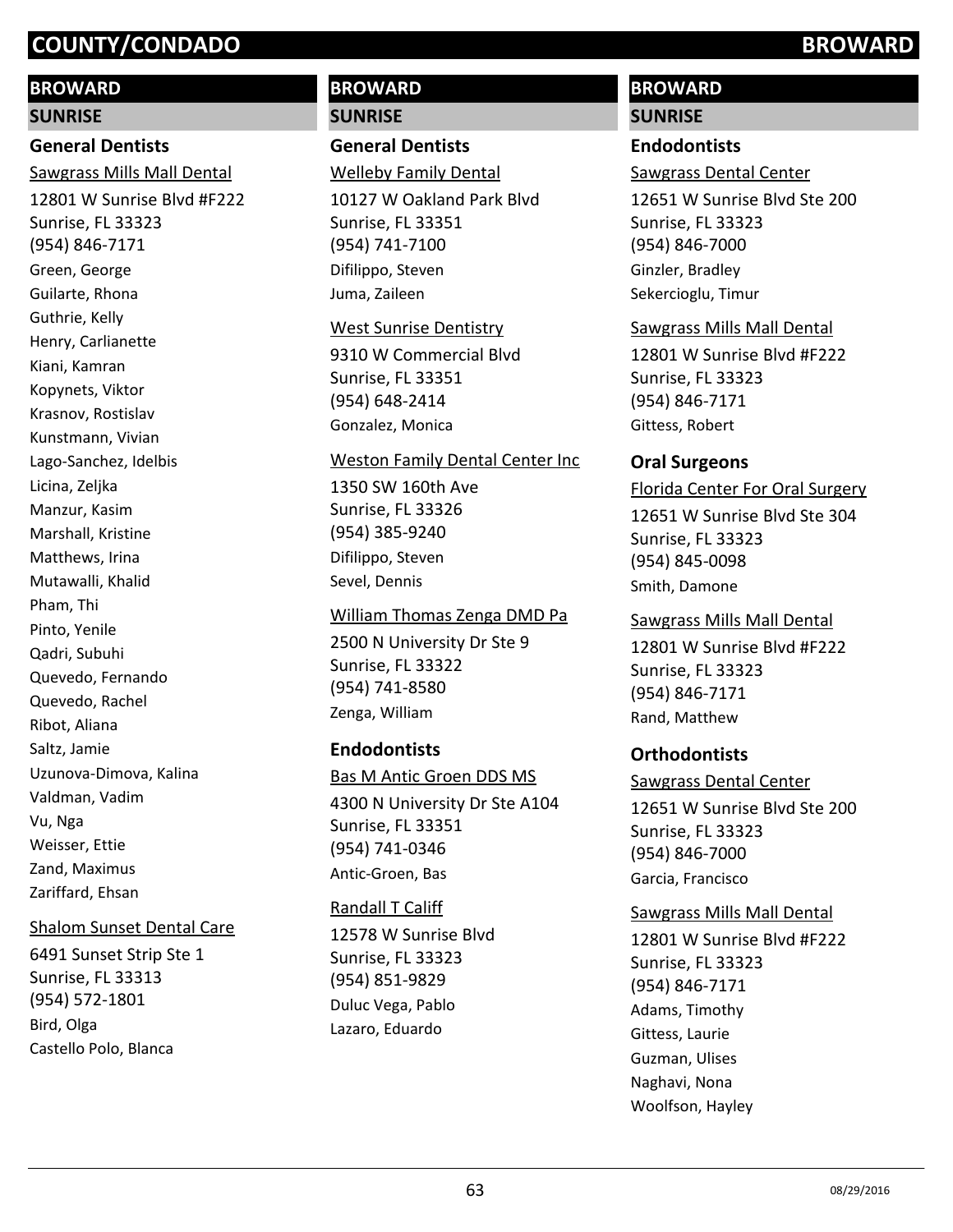# **BROWARD**

#### **SUNRISE**

# **Orthodontists**

175 NW 136th Ave Sunrise, FL 33325 (954) 514-2211 Sawgrass Orthodontics Igualada-Heine, Kristen Reingowsky, Penelope

# **Pediatric Dentists**

12801 W Sunrise Blvd #F222 Sunrise, FL 33323 (954) 846-7171 Sawgrass Mills Mall Dental Bond, Melanie Edwards, Jenny Sirage, Mohamed

# **Periodontists**

## HOWARD FINNK DDS PA

10071 Sunset Strip Sunrise, FL 33322 (954) 742-4600 Fien, Matthew

# Randall T Califf

12578 W Sunrise Blvd Sunrise, FL 33323 (954) 851-9829 Rodriguez, Adrian

## Robert A Cherry DDS Fagd Pa

12683 W Sunrise Blvd Sunrise, FL 33323 (954) 846-2222 Stern, Shmuel

## Sawgrass Dental Center

12651 W Sunrise Blvd Ste 200 Sunrise, FL 33323 (954) 846-7000 Fien, Matthew Rodriguez, Adrian Rodriguez, Diane

# **BROWARD SW RANCHES**

## **Pediatric Dentists**

6941 SW 196th Ave Ste 23 Timothy P Chen

Sw Ranches, FL 33332 (954) 434-5055 Chen, Timothy

# **TAMARAC**

## **General Dentists**

5409 N State Road 7 Tamarac, FL 33319 (954) 436-0555 A & J Dental Millennium Inc Arenas, Jorge

#### Alan J Bussell DDS Pa

6269 N University Dr Tamarac, FL 33321 (954) 721-2330 Bussell, Alan Vilk-Shapiro, Dora

## Alfred R Mouallem DMD Pa

6610 N University Dr Tamarac, FL 33321 (954) 722-2950 Mouallem, Alfred

## Armando Blardonis

5863 N University Dr Tamarac, FL 33321 (954) 720-2444 Blardonis, Armando

#### Dental Place of Tamarac Inc

7300 W McNab Rd Ste 115 Tamarac, FL 33321 (954) 722-0100 Herman, Joseph

## Dina Harris-Rodriguez DMD PA

7797 N University Dr #201 Tamarac, FL 33321 (954) 722-9339 Harris-Rodriguez, Dina

# **BROWARD TAMARAC**

# **General Dentists**

10078 W. McNab Rd Tamarac, FL 33321 (954) 720-9730 Durgesh Thaker DDS Thaker, Durgeshkumar

## Edward L Schwartz DDS Pa

7300 W McNab Rd Tamarac, FL 33321 (954) 722-0100 Schwartz, Edward

#### G & G Dental Associates Pa

7030 NW 57th St Tamarac, FL 33319 (954) 722-1082 Amador, Fabrizio Arenas, Jorge Bautista, Enrico Choksi, Rachana Duarte, Beatriz Gallo, Donald Rezaie, Azadeh

## Harvey J Adelson DMD Pa

7737 N University Dr Ste 207 Tamarac, FL 33321 (954) 721-6960 Adelson, Harvey

## Harvey Moskowitz DMD PA

6209 W Commercial Blvd Ste 6 Tamarac, FL 33319 (954) 726-3200 Moskowitz, Harvey

## Howard J Ackerman DDS Pa

8333 W McNab Rd Ste 119 Tamarac, FL 33321 (954) 722-4030 Ackerman, Howard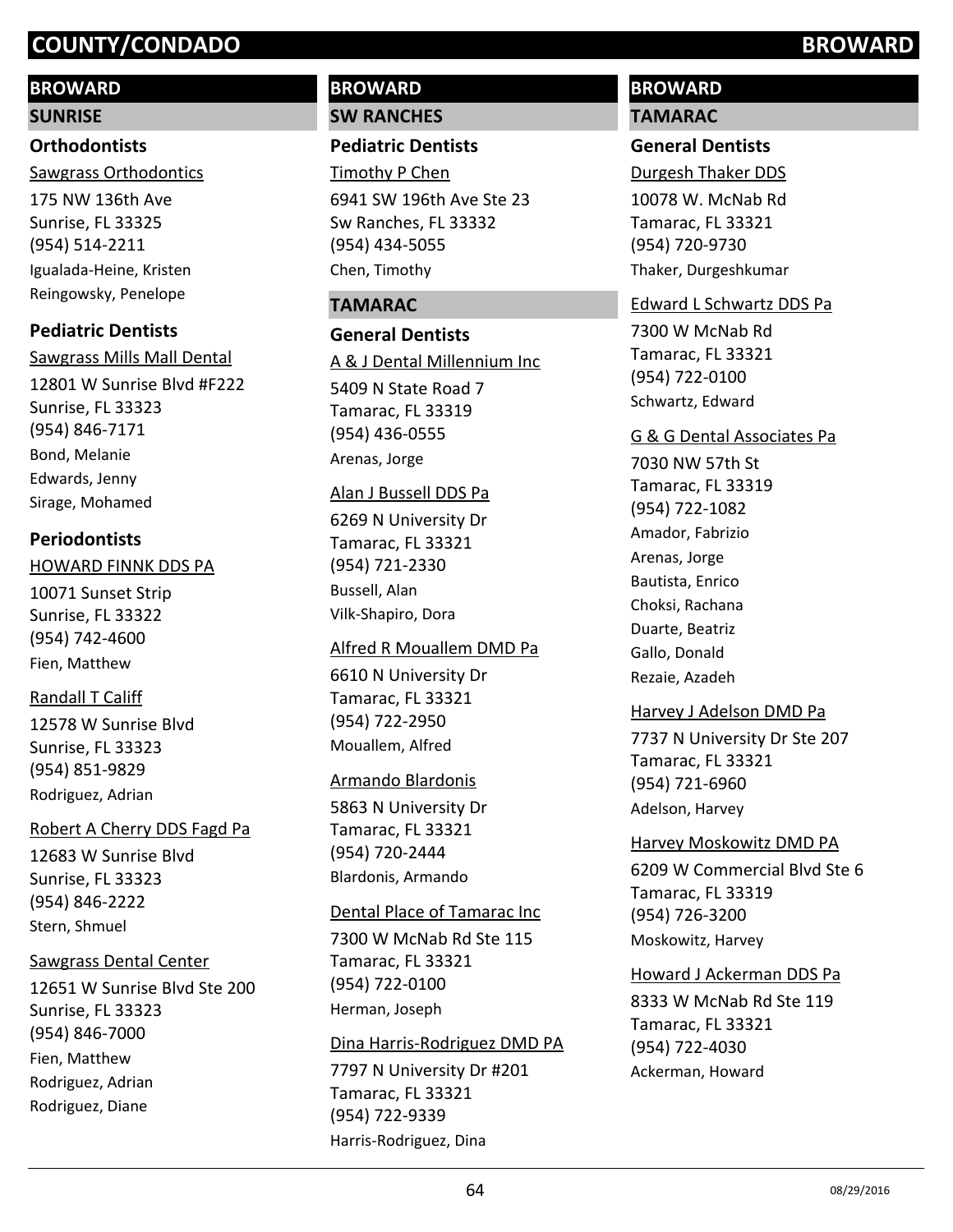# **BROWARD**

**TAMARAC**

**General Dentists** 4651 NW 31st Ave Tamarac, FL 33309 (954) 733-9832 Jitendra L Patel DDS Pa Patel, Jitendra

4600 W Commercial Blvd Ste 2 Tamarac, FL 33319 (954) 733-3188 Justin A. Devack DMD

Devack, Justin

#### Metric Dental

4267 W Commercial Blvd Tamarac, FL 33319 (954) 677-3202 Bradley, Alijah Siddiqui, Rasheed Zayas, Francois

#### Nottingham & Anenberg Pa

7401 N University Dr Tamarac, FL 33321 (954) 721-6950 Anenberg, Kenneth Nottingham, Charles

## Robert J Fish DDS Fagd

7737 N University Dr Tamarac, FL 33321 (954) 720-7700 Fish, Robert

## Sage Dental of Tamarac PLLC

5779 N University Dr Tamarac, FL 33321 (954) 580-4848 Alvarado-Romero Pou, Melissa Azari, Scott Bergquist, Michael Bockian, Joshua Bratman, Jerry Castillo, Juan Childers, Carmen

# **BROWARD TAMARAC**

**General Dentists**

# Sage Dental of Tamarac PLLC

5779 N University Dr Tamarac, FL 33321 (954) 580-4848 Coronado, Efrain Cowan, Marc Cruz, Antonio Daneshpajouh, Sara Darojat, Zuhdiyah Dean, Craig Draizin, Claudia Driscoll, Allison Duarte, Beatriz Durkan, Marcia Engelsberg, David Fernandez-Martinez, Mariangel Fox, Jeffrey Garcia-Porras, Marcela Garrison, Harvey Ghandour, Dima Gilbert, Mark Gonzales, Angelica Guerrero, Luis Gul, Yousaf Guthrie, Kelly Harrouff, Wade Israel, Elie Juma, Zaileen LePore, Krystina Londono, Jennifer Ma, Robert Mohr, Eric Moncrieffe, Tiffany Naguib, Michelle Newman, Donald Newton, Emily Ortega, Laura Ortiz, Ana Pare, Elizabeth Perez-Alamo, Jennifer Planes, Alex

# **BROWARD**

**TAMARAC**

# **General Dentists**

Sage Dental of Tamarac PLLC

5779 N University Dr Tamarac, FL 33321 (954) 580-4848 Price, Dana Quick, James Rappaport, David Rezvani, Caroline Rieger, Eric Ring, Stephen Roshkind, David Sanches, Melanie Shofnos, Charles Simpson, Natalie Sirage, Ahmed Snider, Erica Steiner, Samantha Strauss, Theodore Urquiza, Yeneir Van Duyne, Tracy Vignola, Jennifer Weinstock, Rebeca-Ann Young, Summer Yu, Cynthia Ziegler, Neal Zylbering, Jason

## Scott Klareich DDS Pa

8197 N University Dr Ste 1 Tamarac, FL 33321 (954) 485-9090 Klareich, Scott

## Stephen L Devack DDS

4600 W Commercial Blvd Ste 2 Tamarac, FL 33319 (954) 733-3188 Devack, Stephen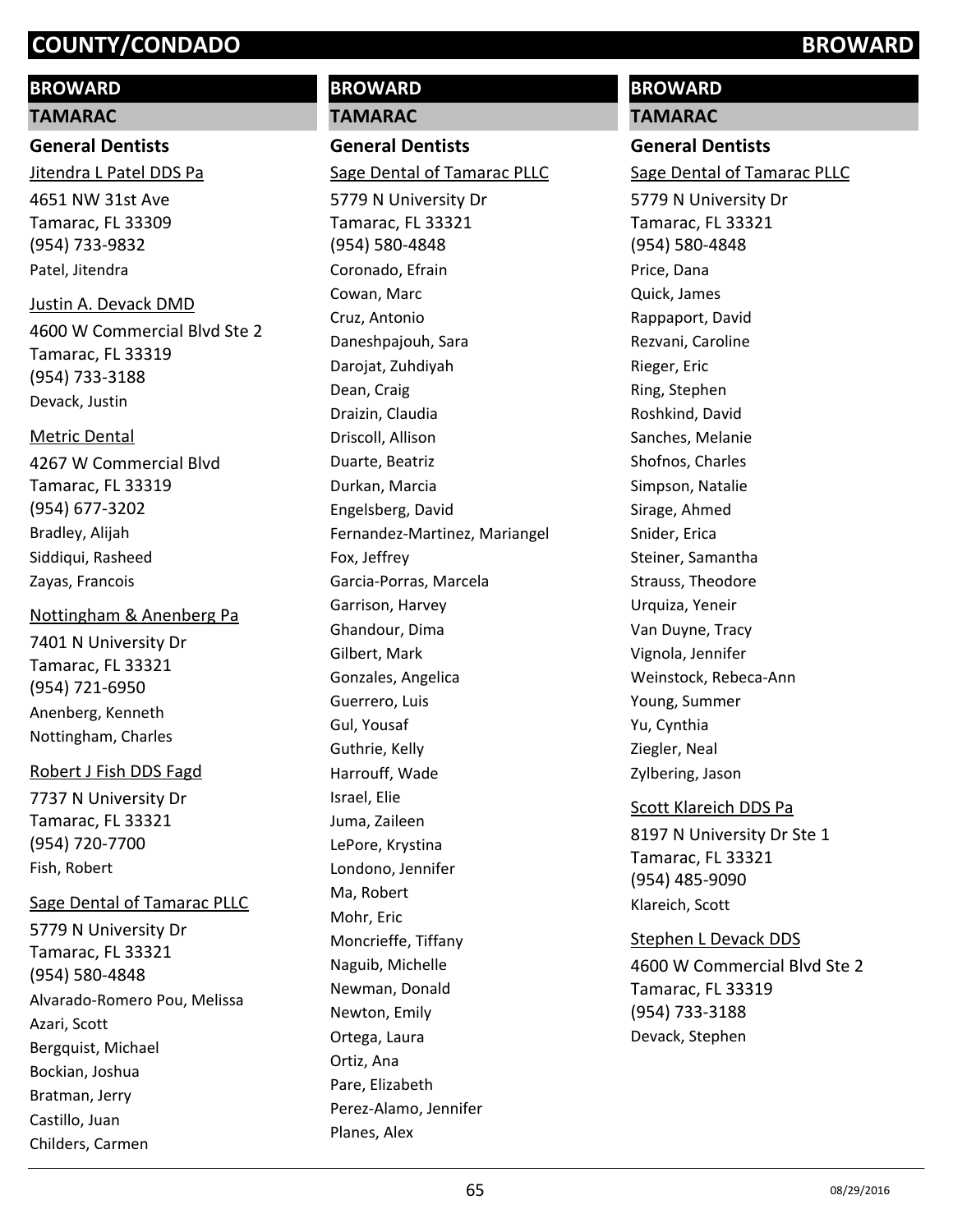## **BROWARD**

#### **TAMARAC**

## **General Dentists**

Tamarac Family Dental Center LLC

7351 W Oakland Park Blvd #102 Tamarac, FL 33319 (954) 742-5055 Gordon, St Christopher Miller, Mitchell Ospina, Carolina Sevel, Dennis

#### TLC Dental Tamarac PLC

6702 N University Dr Tamarac, FL 33321 (954) 722-7711 Coutras, Elevteria Cunha, Renata De Leon, Ennio Elkind, Jaime Ferguson, Caitlin Gartner, Judith Guthrie, Kelly Haratz, Zina Helfant, Jared Irving, Bizu Jacobsohn, Henry Lewis McKenzie, Andrea Lopez, Arnaldo Mandel, Jonathan Meskin, Craig Mingel, Marc Muckey, Steve Polhamus-Lopez, Melisa Rios Ku Hop, Milagritos Sorroza, Jennifer Talchik Jr, Paul Taveras, Myriam

## True Original Smiles Inc

5863 N University Dr Tamarac, FL 33321 (954) 720-2444 Alston, Khadine

# **BROWARD TAMARAC**

# **General Dentists**

# Woodmont Family Dentistry

7707 N University Dr Ste 201 Tamarac, FL 33321 (954) 720-9570 Bozorg, Tarranay Correia, Philip Lozada, Katherine Redelius, Frank Rodriguez, Narda Russell, Jean

# **Endodontists**

## Advanced Endodontics & Micro Sur

7737 N University Dr Tamarac, FL 33321 (954) 720-1500 Sainsbury, James

## G & G Dental Associates Pa

7030 NW 57th St Tamarac, FL 33319 (954) 722-1082 Comora, Robert

## Sage Dental of Tamarac PLLC

5779 N University Dr Tamarac, FL 33321 (954) 580-4848 Ahn, Sunghee Hartman, Jayson Posner, Lawrence Pyner, David Rassoulian, Shahbod Spott, Roger

## TLC Dental Tamarac PLC

6702 N University Dr Tamarac, FL 33321 (954) 722-7711 Goldfaden, Greg Litvak, Renee

# **BROWARD**

# **TAMARAC**

## **Oral Surgeons**

#### Garvar & Stewart DMD

7401 N University Dr Tamarac, FL 33321 (954) 721-7990 Garvar, Lanny Stewart, Stanley

# Sage Dental of Tamarac PLLC

5779 N University Dr Tamarac, FL 33321 (954) 580-4848 Garvar, Lanny Grande, Federico Rand, Matthew Segui, Maikel Seider, Paul Stewart, Stanley

#### South Florida Oral & Facial Surgery Dental Implant

7401 N University Dr S-102 Tamarac, FL 33321 (954) 721-7990 Garvar, Lanny Morel-Maynard, Dominic Sawisch, Todd Schaumberg-Chizever, Jennifer Stewart, Stanley

## TLC Dental Tamarac PLC

6702 N University Dr Tamarac, FL 33321 (954) 722-7711 Berley, Joel Hirsch, Stuart Kaner, Keith

## **Orthodontists**

5779 N University Dr Tamarac, FL 33321 (954) 580-4848 Sage Dental of Tamarac PLLC Lekkas, Nick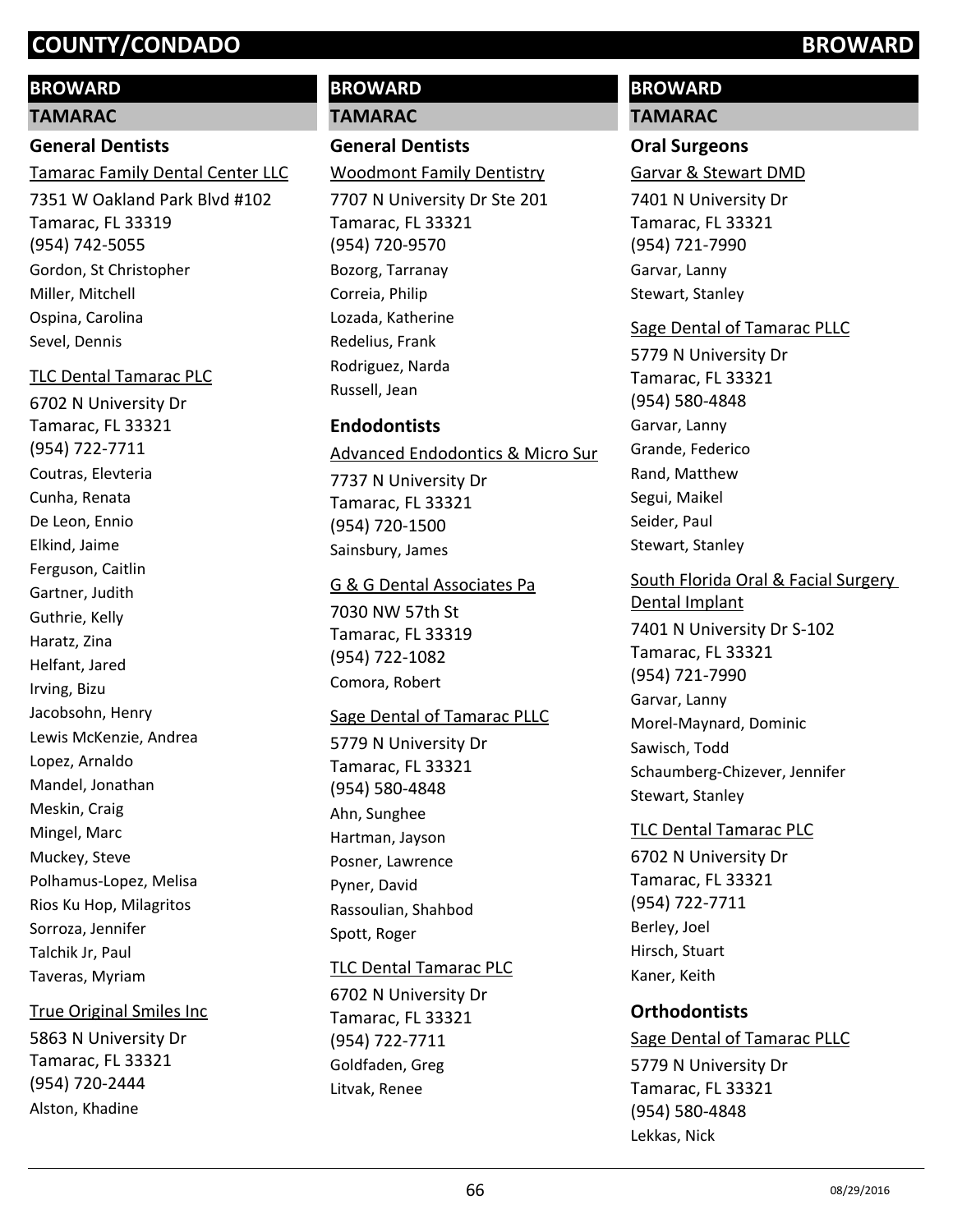# **BROWARD**

#### **TAMARAC**

## **Orthodontists**

Sage Dental of Tamarac PLLC

5779 N University Dr Tamarac, FL 33321 (954) 580-4848 Newman, David Rubensteen, Evan Short, Steven Spencer, Scott

## TLC Dental Tamarac PLC

6702 N University Dr Tamarac, FL 33321 (954) 722-7711 Goldenberg, Sandy

# Your Orthodontist LLC

8311 N Pine Island Rd Tamarac, FL 33321 (954) 682-8000 Cohen-Sasson, Kenneth

# **Pediatric Dentists**

5779 N University Dr Tamarac, FL 33321 (954) 580-4848 Sage Dental of Tamarac PLLC Brodsky, Mindy Buscemi, Amanda Chatani, Maria Gedeon, Rose Ortiz Perez, Marta Smith, Safiya

# **Periodontists**

6269 N University Dr Tamarac, FL 33321 (954) 721-2330 Alan J Bussell DDS Pa Fien, Matthew

# **BROWARD TAMARAC**

**Periodontists** G & G Dental Associates Pa

7030 NW 57th St Tamarac, FL 33319 (954) 722-1082 Oliver, Francisco

#### Kenneth R Levine

8333 W McNab Rd Ste 104 Tamarac, FL 33321 (954) 722-1100 Levine, Kenneth

## Nottingham & Anenberg Pa

7401 N University Dr Tamarac, FL 33321 (954) 721-6950 Morrow, Richard

# Sage Dental of Tamarac PLLC

5779 N University Dr Tamarac, FL 33321 (954) 580-4848 Cunningham, Nina Ehrenman, Jason Hersh, Jason Norkin, Fred Scott, John

# 7401 N University Dr S-102 Tamarac, FL 33321 (954) 721-7990 South Florida Oral & Facial Surgery Dental Implant Schetritt, Avi

# TLC Dental Tamarac PLC

6702 N University Dr Tamarac, FL 33321 (954) 722-7711 Drennen, Christopher Fotek, Pawel Stern, Shmuel

# **BROWARD**

# **TAMARAC**

# **Periodontists**

Woodmont Family Dentistry

7707 N University Dr Ste 201 Tamarac, FL 33321 (954) 720-9570 Adelson, Charles

# **Prosthodontists**

5779 N University Dr Tamarac, FL 33321 (954) 580-4848 Sage Dental of Tamarac PLLC Vera, Anny

# **WESTON**

# **General Dentists**

# Advantage Dental Esthetic Group

17130 Royal Palm Blvd Ste 3 Weston, FL 33326 (954) 384-7505 Mesa, Jorge

# Brigette M Ramos DDS Pa

16618 Saddle Club Rd Weston, FL 33326 (954) 659-9669 Ramos, Brigette

# Dental Design Services Pa

17140 Royal Palm Blvd Weston, FL 33326 (954) 217-8411 Bonilla, Javier Izquierdo, Claudia

# Dental Health Group

4537 Weston Rd Weston, FL 33331 (951) 679-8664 Correa, Anelys Garces, Carolina Guerra, Daniel Hoffman, Tara Torres, Diana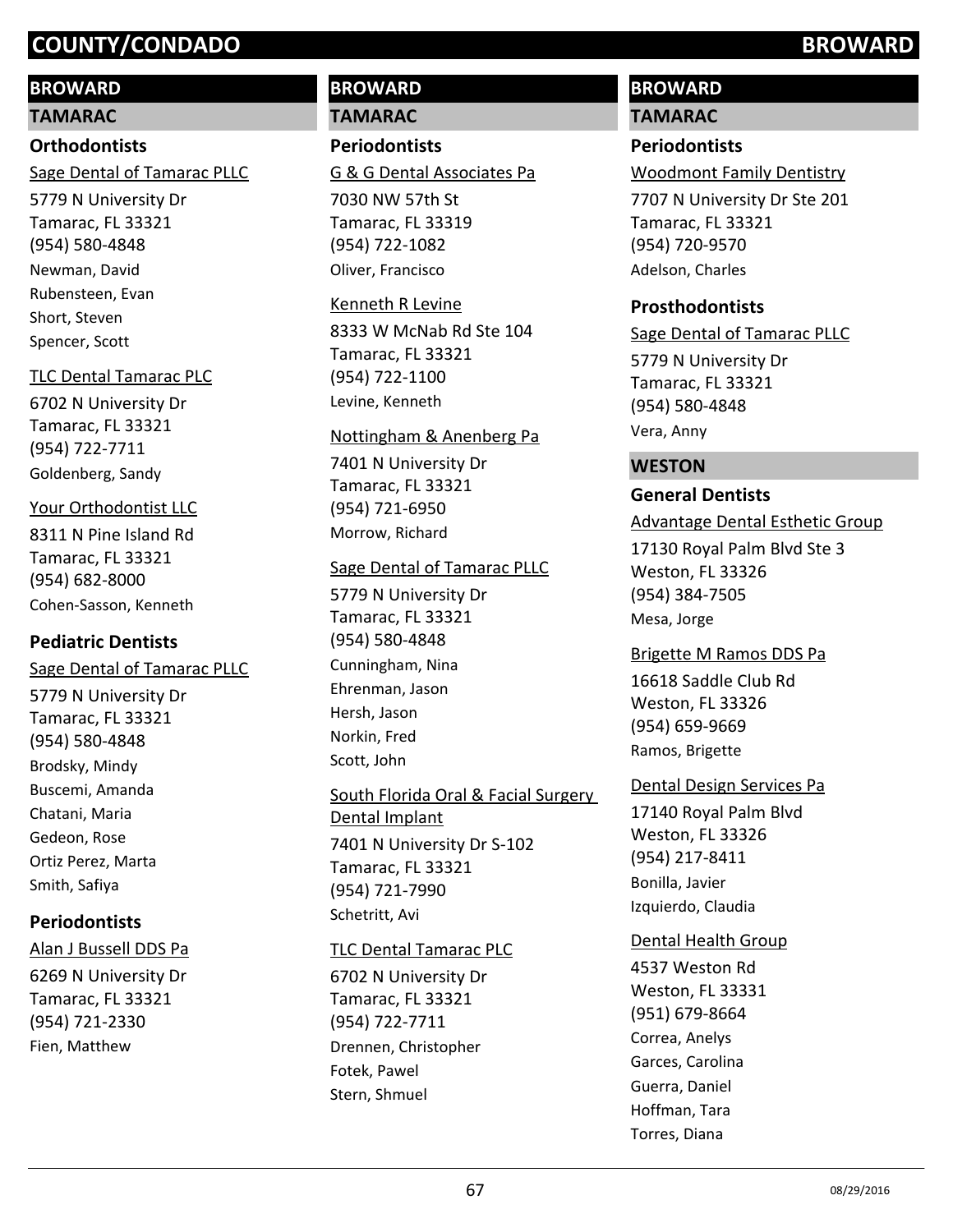# **BROWARD**

#### **WESTON**

# **General Dentists**

2751 Executive Park Dr Ste 204 Weston, FL 33331 (954) 706-6440 Dental Wellness At Weston Bozzuti, Gabriela

## Elise Bolski

1605 Town Center Cir Ste B Weston, FL 33326 (954) 389-0511 Bolski, Elise

#### Elise Bolski DDS LLC

1605 Town Center Cir Ste B Weston, FL 33326 (954) 389-0511 Bolski, Elise Friedel, Lee

#### Family Dentistry Ii

2625 Executive Park Dr Ste 2 Weston, FL 33331 (954) 384-8484 Moosavi, Azita Rodriguez, Guillermo

## Filiberto J Herdocia

17140 Arvida Pkwy Weston, FL 33326 (954) 217-8411 Herdocia, Filiberto

## Indian Trace Dental Assoc Pa

46 Indian Trce # A Weston, FL 33326 (954) 217-9200 Villa, Rodolfo

## Kristen M Brittain DDS Pa

2833 Executive Park Dr Weston, FL 33331 (954) 385-8522 Brittain, Kristen

# **BROWARD WESTON**

**General Dentists**

# Leana B Thanos DMD

1625 N Commerce Pkwy Ste 220 Weston, FL 33326 (954) 389-8887 Thanos, Leana

#### Lee M Friedel DDS

1605 Town Center Cir Ste B Weston, FL 33326 (954) 389-0511 Friedel, Lee

## Sage Dental of Weston PLLC

2366 Weston Rd Weston, FL 33326 (954) 358-2822 Cruz, Antonio Gilbert, Mark Iturralde, Ignacio Ziegler, Neal

## Smiles By Design Inc

4450 Weston Rd Weston, FL 33331 (954) 217-1411 Garcia, John

## Stuart Bayes DMD

2300 N Commerce Pkwy Weston, FL 33326 (954) 385-0750 Bayes, Stuart

## Sunrise Family Dental Center PA

2300 N Commerce Pkwy Ste 312 Weston, FL 33326 (954) 744-6936 Magarelli, Raquel

## Unique Dental Care Pa

2701 Executive Park Dr Ste 4 Weston, FL 33331 (954) 217-4939 Solarte, Yolanda

# **BROWARD**

## **WESTON**

# **General Dentists**

Weston Dental Associates

2751 Executive Park Dr Ste 204 Weston, FL 33331 (954) 217-0288 Blardonis, Armando

## **Endodontists**

2711 Executive Park Dr Ste 1 Weston, FL 33331 (954) 800-3453 Mark Anthony Limosani DMD PLLC Limosani, Mark

#### Micro Endodontics Specialty Center

2300 N Commerce Pkwy Ste 312 Weston, FL 33326 (954) 217-3299 Epelman De Dorra, Ingrid Moldauer, Bertram

## OLIVER LLAVONA LLC

2575 Glades Cir Ste 3 Weston, FL 33327 (954) 349-4993 Llavona, Glorimar

#### Robert M Gittess DDS Pa

1625 N Commerce Pkwy Weston, FL 33326 (954) 389-2345 Gittess, Robert

## Sage Dental of Weston PLLC

2366 Weston Rd Weston, FL 33326 (954) 358-2822 Hartman, Jayson

## **Oral Surgeons**

# Advanced Aesthetic Center For Or

2239 N Commerce Pkwy Ste 2 Weston, FL 33326 (954) 659-9990 Diaz, Marcos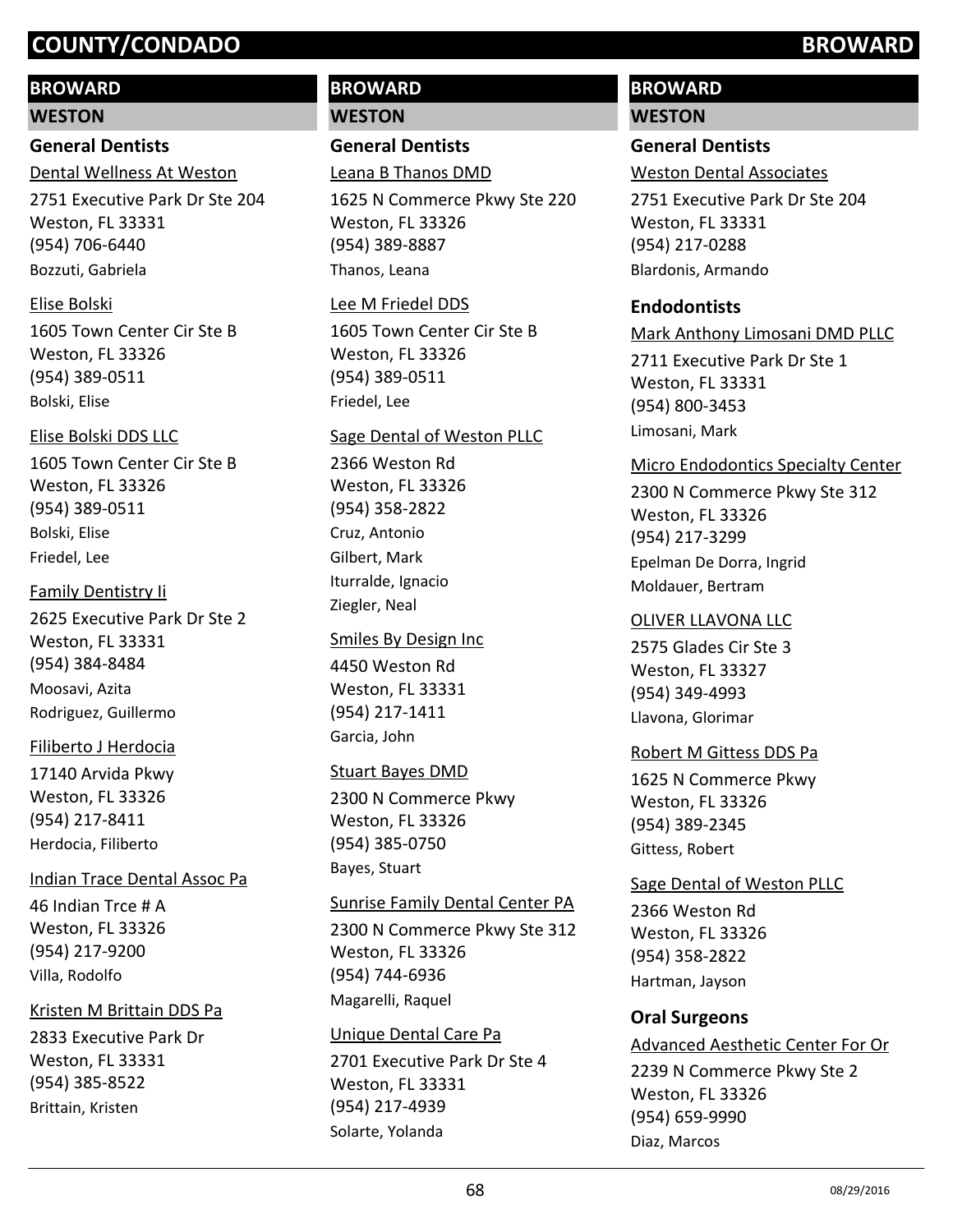# **BROWARD**

**WESTON**

# **Oral Surgeons**

Associates In Oral & Maxillofaci

1040 Weston Rd Ste 220 Weston, FL 33326 (954) 981-4896 Stone, Ira

#### Dental Design Services Pa

17140 Royal Palm Blvd Weston, FL 33326 (954) 217-8411 Perez-Garcia, Ramon

## Dental Health Group

4537 Weston Rd Weston, FL 33331 (951) 679-8664 Torres, Luis

## Indian Trace Dental Assoc Pa

46 Indian Trce # A Weston, FL 33326 (954) 217-9200 Fox, Eric Paredes, Brett

## Sage Dental of Weston PLLC

2366 Weston Rd Weston, FL 33326 (954) 358-2822 Segui, Maikel

# **Orthodontists**

4537 Weston Rd Weston, FL 33331 (951) 679-8664 Dental Health Group Garcia, Nicolas Robison, Jon

# Laurie B Gittess

1625 N Commerce Pkwy #317 Weston, FL 33326 (954) 389-2345 Gittess, Laurie

# **BROWARD WESTON**

**Orthodontists**

Nhat M Le DMD Msd Pa

2625 Executive Park Dr Ste 8 Weston, FL 33331 (954) 349-0545 Le, Nhat

#### Sage Dental of Weston PLLC

2366 Weston Rd Weston, FL 33326 (954) 358-2822 Newman, David Short, Steven

#### Steven T Short DDS Ms

46 Indian Trce # A Weston, FL 33326 (954) 217-9200 Short, Steven

# **Pediatric Dentists**

4537 Weston Rd Weston, FL 33331 (951) 679-8664 Dental Health Group Cortes, Gonzalo

## Dentistry For Children At Weston

1608 Town Center Cir Ste B Weston, FL 33326 (954) 384-4560 Gomez-Ruane, Yedda

## Jeffrey P Heilig DMD

1040 Weston Rd Ste 300 Weston, FL 33326 (954) 384-8888 Heilig, Jeffrey

## Sage Dental of Weston PLLC

2366 Weston Rd Weston, FL 33326 (954) 358-2822 Gedeon, Rose

# **BROWARD**

## **WESTON**

# **Pediatric Dentists**

Samira Alempour DMD PA

2863 Executive Park Dr Ste 101 Weston, FL 33331 (954) 217-1121 Alempour, Samira

# **Periodontists**

4537 Weston Rd Weston, FL 33331 (951) 679-8664 Dental Health Group Starkman, Jeffrey

## Sage Dental of Weston PLLC

2366 Weston Rd Weston, FL 33326 (954) 358-2822 Scott, John

## Tamir M Segal

2731 Executive Park Dr Ste 6 Weston, FL 33331 (954) 385-9599 Segal, Tamir

# **WILTON MANORS**

## **General Dentists**

1946 Wilton Dr Wilton Manors, FL 33305 (954) 565-7666 David K Warner DDS PA Warner, David

## Dental Associates of Boca Raton

2404 Wilton Dr Wilton Manors, FL 33305 (561) 347-8266 Costabile, Michael Harb, Catherine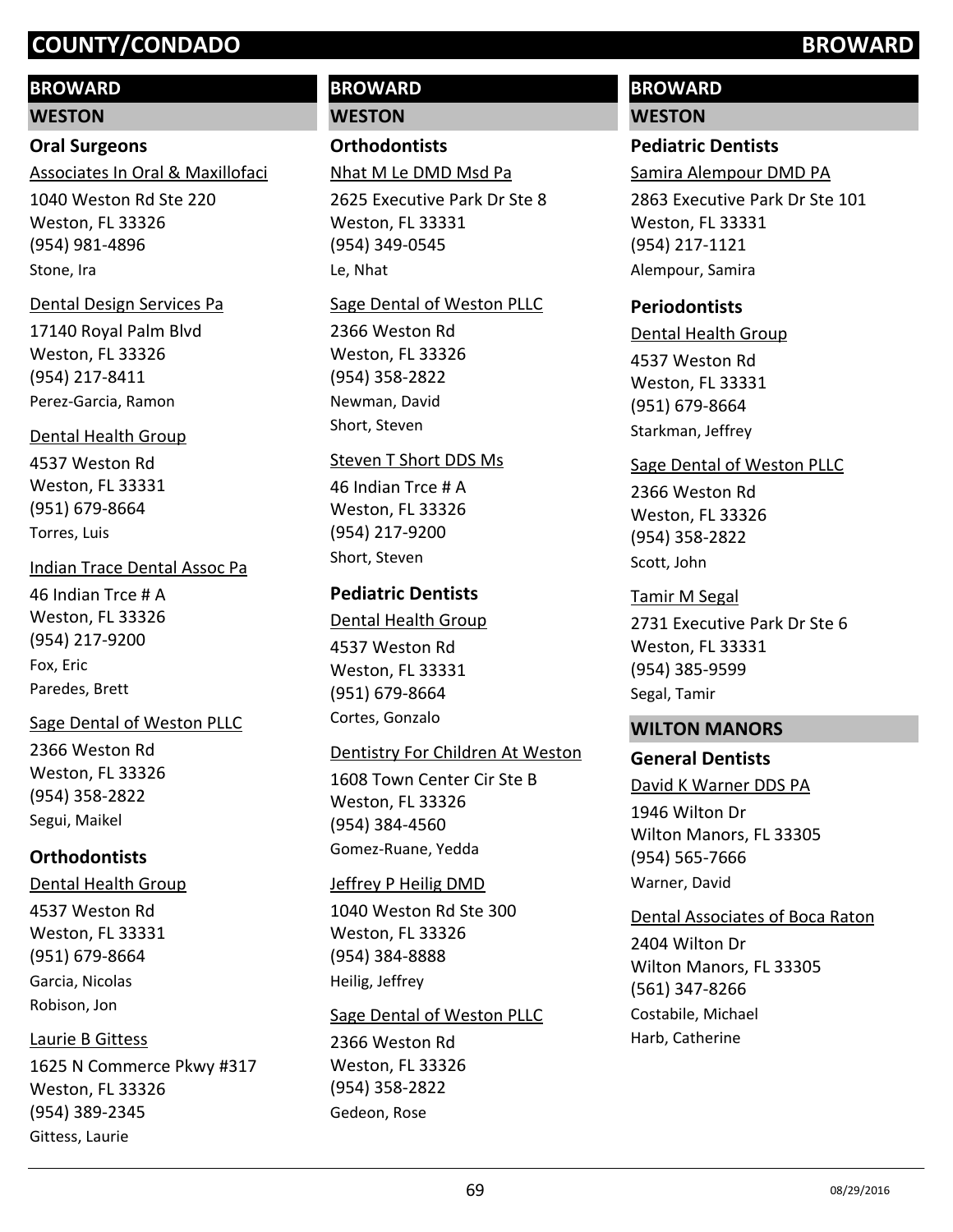# **BROWARD**

**WILTON MANORS**

## **General Dentists**

2517 NE 9th Ave Wilton Manors, FL 33305 (954) 564-4746 Dental Cosmetic and Implant Institute Georgiev, George

# Dr Axel Martinez DMD Pa

2654 N Andrews Ave # 3-4 Wilton Manors, FL 33311 (954) 567-3311 Martinez, Axel

# HOUSE OF DENTISTRY

1201 NE 26th St Ste 107 Wilton Manors, FL 33305 (954) 870-6970 House, Timothy

512 W Oakland Park Blvd Wilton Manors, FL 33311 (954) 533-6144 Implant Denture and Dental Care Center Jaramillo, Gabriel Pelton, Ivan

# Wilton Lmanors Dental

2620 N Andrews Ave Wilton Manors, FL 33311 (954) 567-4660 Hibbert, Conrad

# **Endodontists**

# Gabriel Slavescu DDS Corp

1749 NE 26th St Ste B Wilton Manors, FL 33305 (954) 247-8784 Slavescu, Gabriel

# **BROWARD WILTON MANORS**

**Oral Surgeons** 819 NE 26th Street #C Nova Southeastern University Col

Wilton Manors, FL 33305 (954) 262-7500 Portnof, Jason

# **Orthodontists**

819 NE 26th Street #C Wilton Manors, FL 33305 (954) 262-7500 Nova Southeastern University Col Contasti-Bocco, Gisela

Khatami, Shiva

# **Pediatric Dentists**

1700 NE 26th St Ste 1 Wilton Manors, FL 33305 (954) 564-5540 Smiley Kidz Dental Care Pa Romasan, Oana

# **Prosthodontists**

2517 NE 9th Ave Wilton Manors, FL 33305 (954) 564-4746 Dental Cosmetic and Implant Institute Vojdanoski, Aleksandar

# **MIAMI-DADE**

**AVENTURA**

# **General Dentists** 2627 NE 203rd St Ste 112 Aventura, FL 33180 (308) 932-6991 Alan E Friedel DDS Pa

Friedel, Alan

2999 NE 191st St #210 Aventura, FL 33180 (305) 935-4991 Arun K Garg DMD Rezakhani, Niloufar

# **COUNTY/CONDADO BROWARD - MIAMI-DADE**

# **MIAMI-DADE**

# **AVENTURA**

# **General Dentists**

2999 NE 191st St #210 Aventura, FL 33180 (305) 935-4991 Arun K Garg DMD Sigillo, Alessandra

# Aventura Dental Arts Llc

18851 NE 29th Ave Ste 301 Aventura, FL 33180 (305) 682-1414 Gale, Joel

# Aventura Dental Associates

2627 NE 203rd St Ste 220 Aventura, FL 33180 (305) 931-1987 Gitron-Beer, Mariana Weinberg, Melvin

# David S Bistritz DDS

18171 Biscayne Blvd Aventura, FL 33160 (305) 933-2501 Bistritz, David

# Dental Options Pa

2999 NE 191st St Ste 804 Aventura, FL 33180 (305) 466-1804 Cruz-Elizundia, Delia Del Castillo, Raymond Gordon, Alexandra Hernandez Acosta, Cristina Papir, Jessica Rojas, Sandra Rothstein, Eric Szpoganicz, Tadeu

# DENTALAND AVENTURA LLC

19913 Biscayne Blvd Aventura, FL 33180 (305) 935-1400 Brody, Robert Cardenas Sarracino, Astrid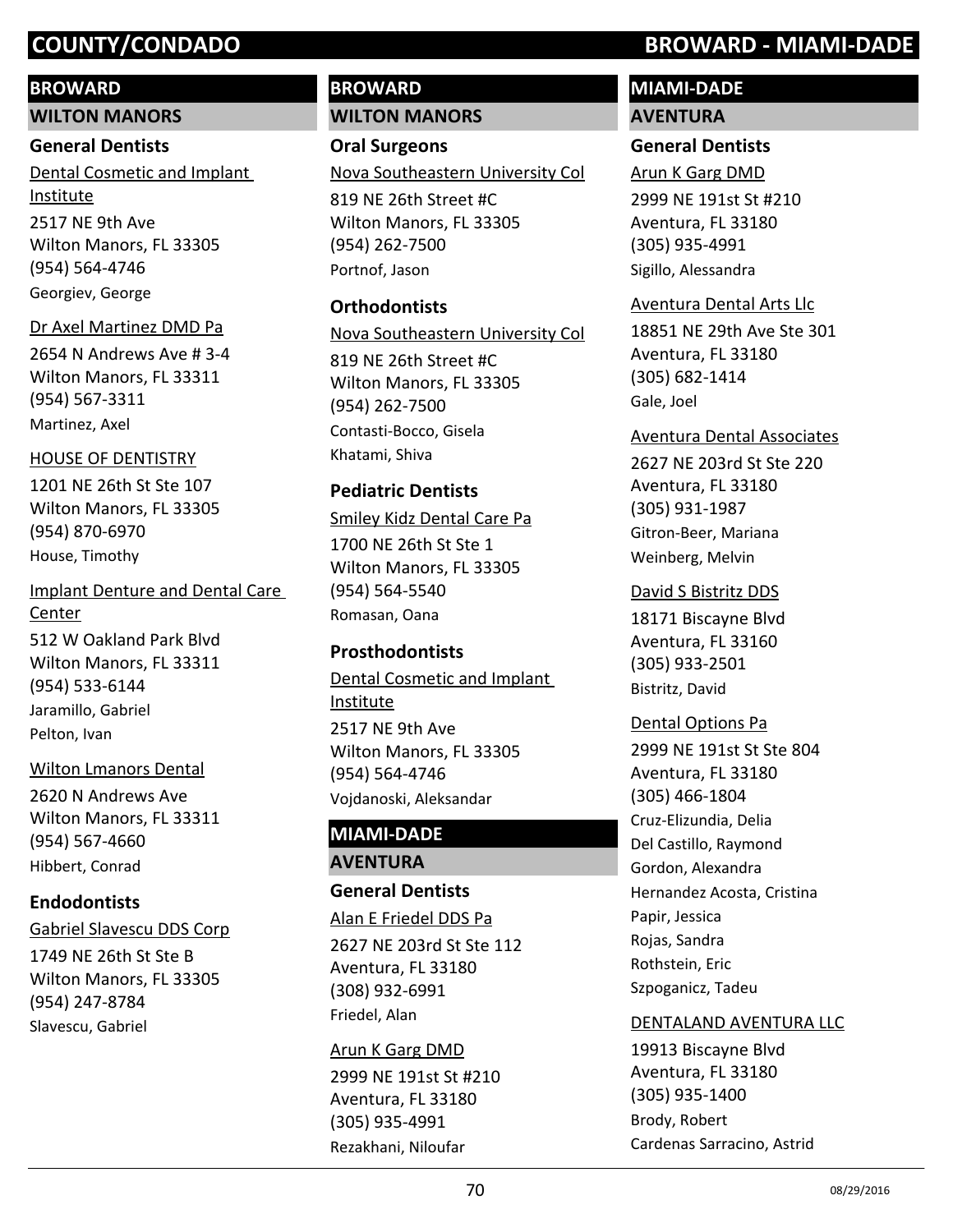# **COUNTY/CONDADO MIAMI-DADE**

# **MIAMI-DADE**

#### **AVENTURA**

# **General Dentists**

#### DENTALAND AVENTURA LLC

19913 Biscayne Blvd Aventura, FL 33180 (305) 935-1400 Cohen, Michael Dagan, Shachar Dooley, Jill Fishner, Neil Friedman, Hyman Hogan, Helena Iurcovich, Maximillian Lisi, Richard Mccown, Michael Morales, Ronald Munoz, Numa Reichman, Lewis Rodriguez, Dario San Jorge, Alejandro Sutnick, Steven Taha, Ahmed Vlahos, Haralambos Zusselman, Arnold

## Diana Wohlstein DMD Pllc

2925 Aventure Blvd #203 Aventura, FL 33180 (305) 931-5626 Wohlstein, Diana

#### Frost Dental Center

17501 Biscayne Blvd Ste 570 Aventura, FL 33160 (305) 998-7992 Frost, Jimena

#### Gary R Weider DMD Pa

21355 E Dixie Hwy Ste 105 Aventura, FL 33180 (305) 935-2122 Weider, Gary

# **MIAMI-DADE AVENTURA**

**General Dentists**

## Julie A Alter DMD

19495 Biscayne Blvd Ste 406 Aventura, FL 33180 (305) 931-8255 Alter, Julie

#### Main Street Childrens Dentistry

19084 NE 29th Ave Aventura, FL 33180 (305) 682-1554 Gallo, Donald

#### Main Street Childrens Dentistry

19086 NE 29th Ave Aventura, FL 33180 (305) 682-1554 Duarte, Beatriz Gallo, Donald Godoy, Yami Guzman, Nestor Llapur, Carlos Quintero, Juan Schuetz, Eric

## Mazz D Corp

20616 Biscayne Blvd Aventura, FL 33180 (305) 937-6453 Mazzarella, Daniel

## Mitchell J Farr DMD Pa

17971 Biscayne Blvd Ste 101 Aventura, FL 33160 (305) 893-4315 Horta, Reinaldo

#### Mona Liza Smiles Inc

17501 Biscayne Blvd Ste 570 Aventura, FL 33160 (305) 947-6447 Feliciano-Hall, Liza

# **MIAMI-DADE AVENTURA**

# **General Dentists**

Robert Cohen DDS

2925 Aventura Blvd Ste 202 Aventura, FL 33180 (305) 932-1214 Cohen, Robert

#### Shalom Amselem DDS Pa

2630 NE 203rd St Ste 101 Aventura, FL 33180 (305) 931-1888 Amselem, Shalom

#### Silvia Stambler DDS Pa

2925 Aventura Blvd Ste 309 Aventura, FL 33180 (305) 935-4800 Stambler, Silvia

## Valeria Soltanik DMD Pa

2999 NE 191st St Ste 350 Aventura, FL 33180 (305) 466-2334 Soltanik, Valeria Tehrani, Kamin

## **Endodontists**

Aventura Endodontic Group Llc

19495 Biscayne Blvd Ste 404 Aventura, FL 33180 (305) 933-0001 Goldfaden, Greg Lane, Arthur

# Dental Options Pa

2999 NE 191st St Ste 804 Aventura, FL 33180 (305) 466-1804 Epelman De Dorra, Ingrid

# DENTALAND AVENTURA LLC

19913 Biscayne Blvd Aventura, FL 33180 (305) 935-1400 Duluc Vega, Pablo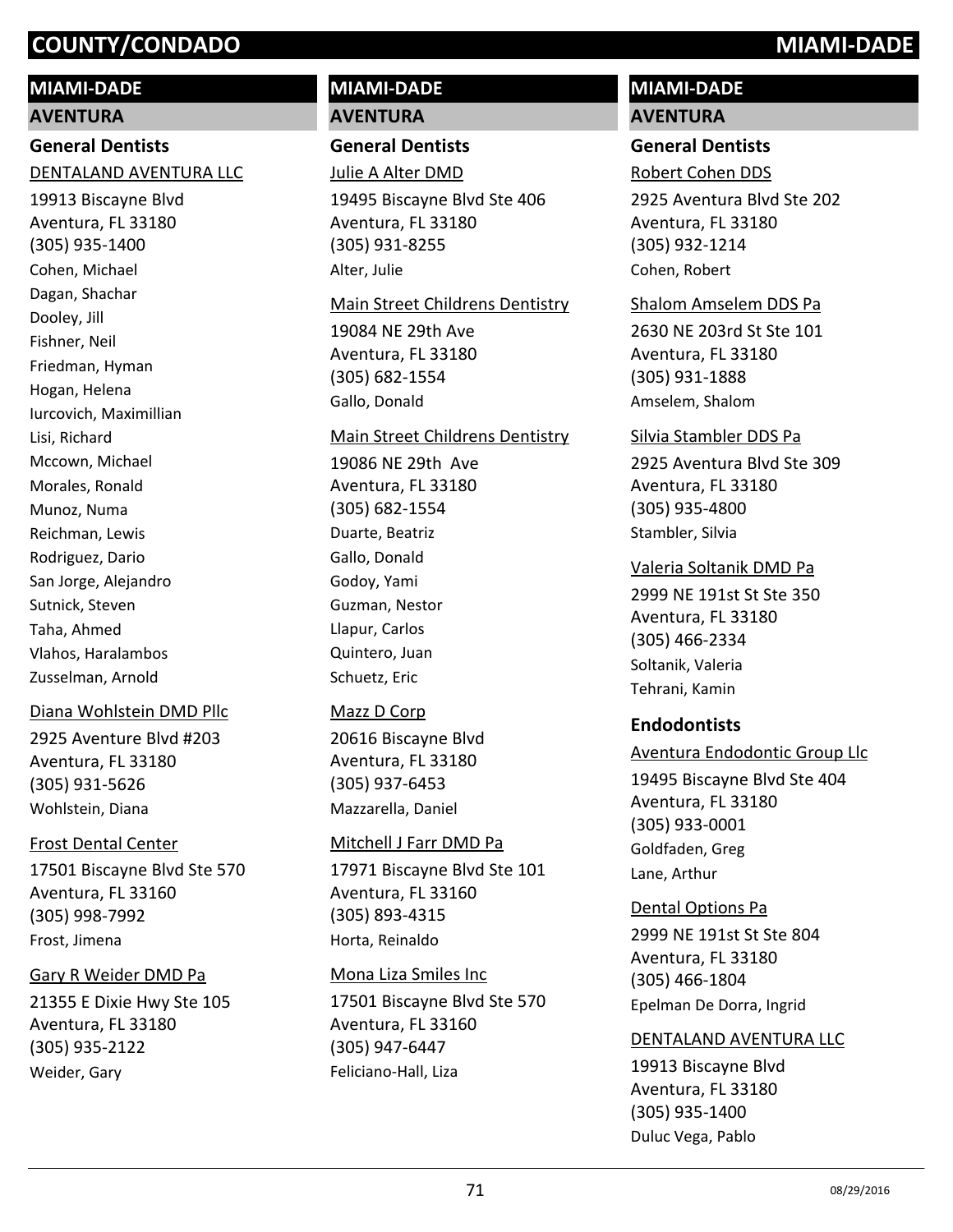# **COUNTY/CONDADO MIAMI-DADE**

# **MIAMI-DADE**

# **AVENTURA**

# **Endodontists**

# DENTALAND AVENTURA LLC

19913 Biscayne Blvd Aventura, FL 33180 (305) 935-1400 Elliott, Michael Gittess, Robert Green, Jay Jaffe, Danielle Jones, Carl Pena, Sonia Sainsbury, James

## Diana Wohlstein DMD Pllc

2925 Aventure Blvd #203 Aventura, FL 33180 (305) 931-5626 Ginzler, Bradley Sekercioglu, Timur

## Douglas Herrera DDS MSD PA

21110 Biscayne Blvd #305 Aventura, FL 33180 (305) 300-6485 Herrera, Douglas

## Main Street Childrens Dentistry

19086 NE 29th Ave Aventura, FL 33180 (305) 682-1554 Selman, Anas

## Mautner DDS And Oppenheimer DDS

2999 NE 191st St Ste 602 Aventura, FL 33180 (305) 682-1795 Mautner, Richard Oppenheimer, Steven

## Nancy S Greenbarg DMD

21150 Biscayne Blvd Ste 401 Aventura, FL 33180 (305) 932-6336 Greenbarg, Nancy

# **MIAMI-DADE AVENTURA**

# **Endodontists**

Rita Steiner DMD Pa

19080 NE 29th Ave Aventura, FL 33180 (305) 932-6819 Steiner, Rita

# **Oral Surgeons**

2999 NE 191st St Ste 607 Aventura, FL 33180 (305) 974-1587 Blum-Nico Oral Facial Surgery Association Nicolaievsky, Eduardo

#### Dental Options Pa

2999 NE 191st St Ste 804 Aventura, FL 33180 (305) 466-1804 Crosby, Mary Lozano, Teresa Stewart, Stanley

## DENTALAND AVENTURA LLC

19913 Biscayne Blvd Aventura, FL 33180 (305) 935-1400 Grider, Joseph Saenz, Regina

## H J Richman DDS Pa

21150 Biscayne Blvd Ste 401 Aventura, FL 33180 (305) 931-4254 Richman, Hal

## Jerome I Bistritz DDS Pa

21150 Biscayne Blvd Ste 401 Aventura, FL 33180 (305) 792-9180 Bistritz, Jerome

# **MIAMI-DADE**

# **AVENTURA**

# **Oral Surgeons**

Main Street Childrens Dentistry

19086 NE 29th Ave Aventura, FL 33180 (305) 682-1554 Bistritz, Jerome Grider, Joseph Hew, Damion Patel, Nishul Rand, Matthew Schacht, Stephen Sultan, Leslie

## Oral Facial Reconstruction Impla

21110 Biscayne Blvd Ste 305 Aventura, FL 33180 (305) 932-4955 Cardenas, Luis Friedman, Kurt Payton, Kevin

# **Orthodontists**

2797 NE 207th St Ste 201 Aventura, FL 33180 (305) 935-1613 Aventura Pediatric Dentistry & **Orthodontics** Spencer, Scott

## Brilliant Rothenberg Meister PL

18851 NE 29th Ave Ste 300 Aventura, FL 33180 (305) 933-1415 Brilliant, Margo

## Dental Options Pa

2999 NE 191st St Ste 804 Aventura, FL 33180 (305) 466-1804 Ringdahl, Lindsay Yau, Osuri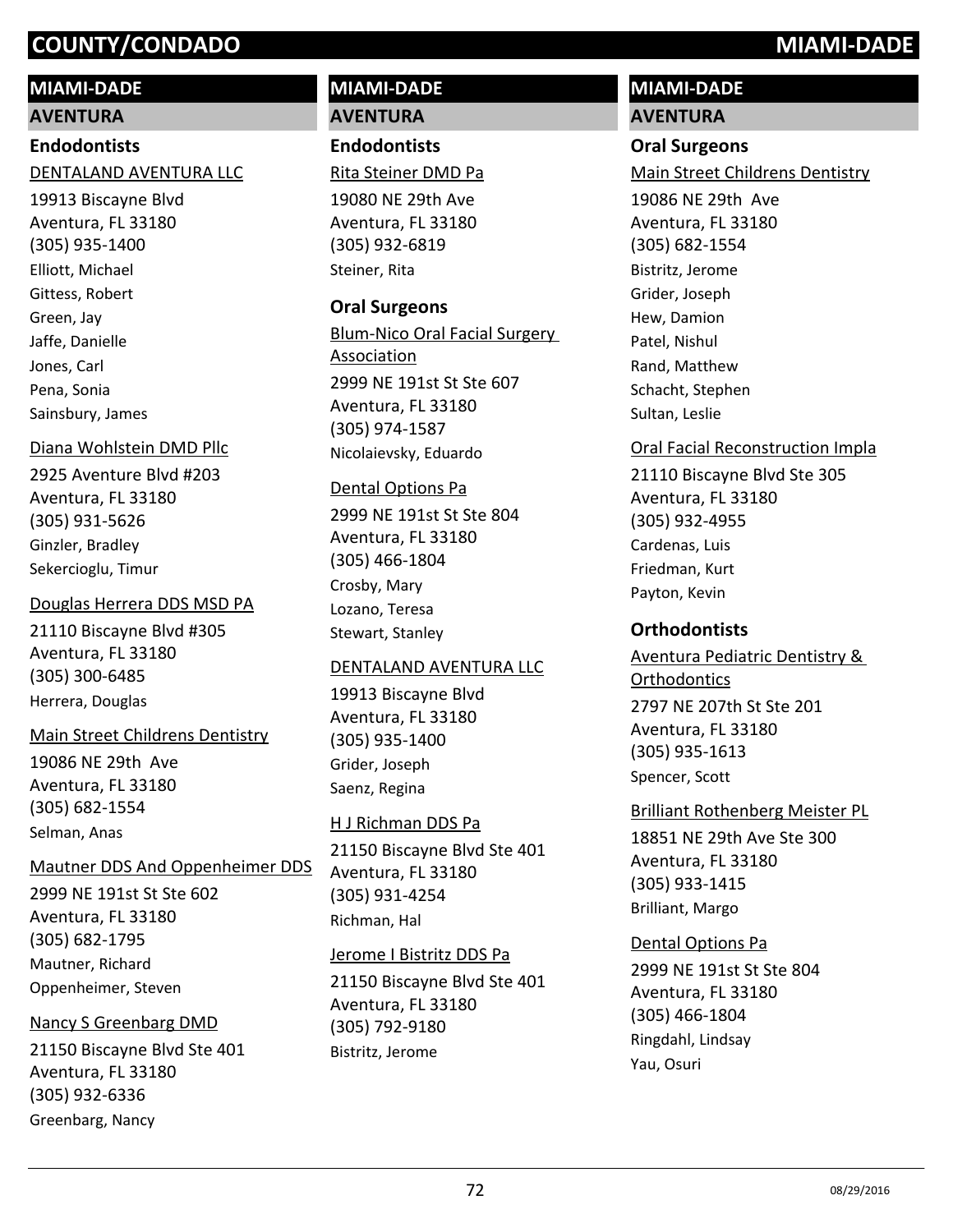# **MIAMI-DADE**

# **AVENTURA**

# **Orthodontists**

# DENTALAND AVENTURA LLC

19913 Biscayne Blvd Aventura, FL 33180 (305) 935-1400 Carr, Elaine Garcia, Nicolas Ramos, Gisleda West, Christopher

# Diana Wohlstein DMD Pllc

2925 Aventure Blvd #203 Aventura, FL 33180 (305) 931-5626 Garcia, Francisco

# Main Street Childrens Dentistry

19084 NE 29th Ave Aventura, FL 33180 (305) 682-1554 Carmona, David Drubi, Agustin Matamoros, Marcela Rothman, Victoria Vargas, Jorge

# Raj Gohill DDS Ms

19495 Biscayne Blvd Ste 203 Aventura, FL 33180 (305) 937-4500 Gohill, Raj

# **Pediatric Dentists**

2797 NE 207th St Ste 201 Aventura, FL 33180 (305) 935-1613 Aventura Pediatric Dentistry & **Orthodontics** Abreu-Hernandez, Maigrely Alempour, Samira Berne, Jack Rosenfeld, Dalia

# **MIAMI-DADE**

**AVENTURA**

# **Pediatric Dentists** DENTALAND AVENTURA LLC

19913 Biscayne Blvd Aventura, FL 33180 (305) 935-1400 Landa, Rene Smith, Christina

# Main Street Childrens Dentistry

19084 NE 29th Ave Aventura, FL 33180 (305) 682-1554 Akerman, Carolina Correa, Paola Krajewski, Helena Levin, Shelly Pellerano, Paola

# Main Street Childrens Dentistry

19086 NE 29th Ave Aventura, FL 33180 (305) 682-1554 Akerman, Carolina Krajewski, Helena

# Michael Brody DDS Pa

20762 W Dixie Hwy Aventura, FL 33180 (305) 682-0045 Brody, Michael Rodriguez, Claudia

# **Periodontists**

# David C Winer DDS Pa

2797 NE 207th St Aventura, FL 33180 (305) 935-2797 Winer, David

# David G Genet DMD Pa

19080 NE 29th Ave Aventura, FL 33180 (305) 933-8700 Genet, David

# **MIAMI-DADE AVENTURA**

# **Periodontists**

Dental Options Pa

2999 NE 191st St Ste 804 Aventura, FL 33180 (305) 466-1804 Gonzalez, Stephanie Stern, Shmuel

### DENTALAND AVENTURA LLC

19913 Biscayne Blvd Aventura, FL 33180 (305) 935-1400 Elazizi, Mohamad Fotek, Pawel Goncalves, Flavia Nagler, Daniel Rodriguez, Diane Simon, David

### Diana Wohlstein DMD Pllc

2925 Aventure Blvd #203 Aventura, FL 33180 (305) 931-5626 Fien, Matthew Ovaydi-Mandel, Amy Rodriguez, Adrian Rodriguez, Diane

# Main Street Childrens Dentistry

19086 NE 29th Ave Aventura, FL 33180 (305) 682-1554 Berkowitz, Steven

# Mark I Gutt DMD Pa

21110 Biscayne Blvd #305 Aventura, FL 33180 (305) 932-1887 Gutt, Mark

# Mitchell J Farr DMD Pa

17971 Biscayne Blvd Ste 101 Aventura, FL 33160 (305) 893-4315 Farr, Mitchell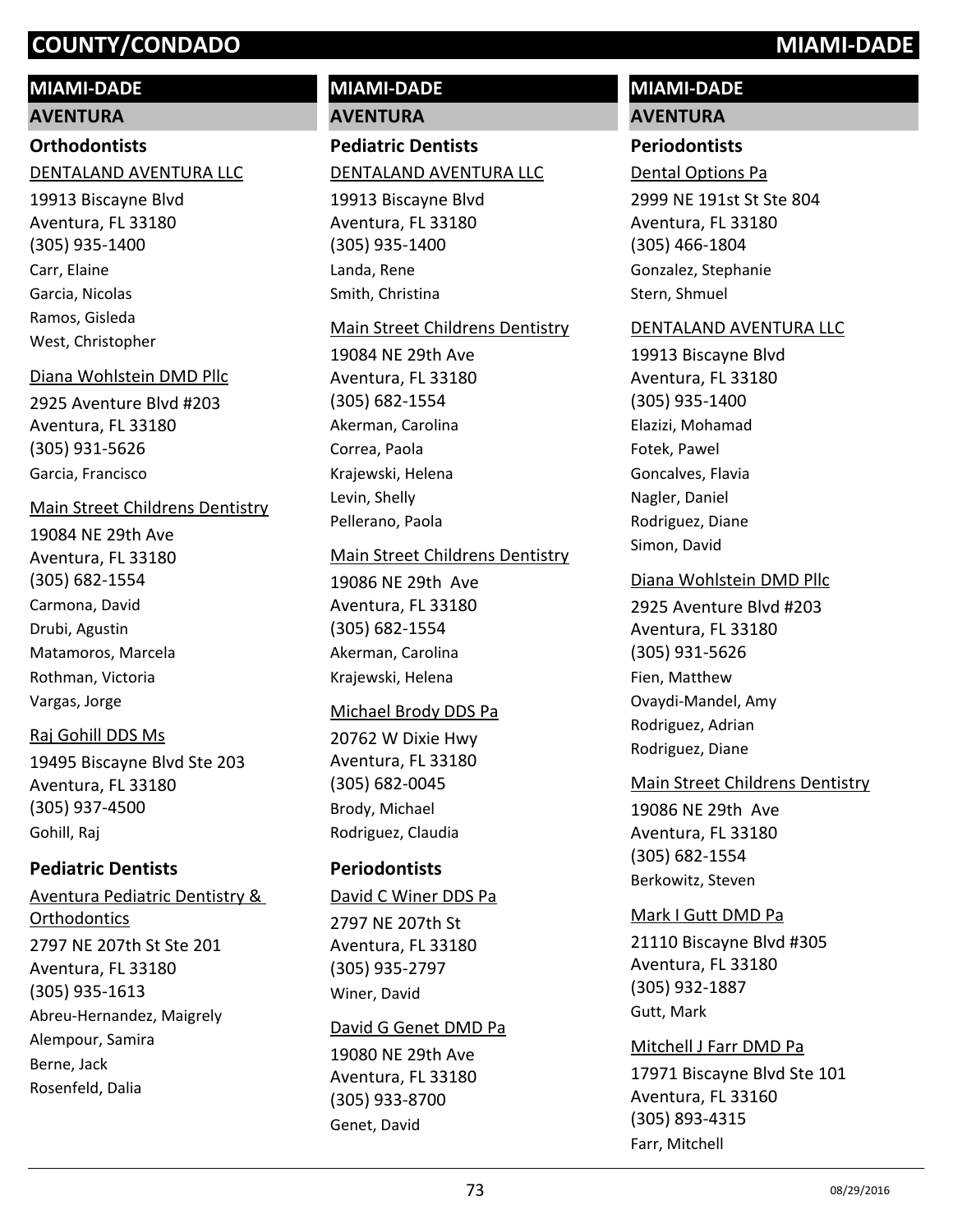# **MIAMI-DADE**

**AVENTURA**

# **Prosthodontists**

18851 NE 29th Ave Ste 301 Aventura, FL 33180 (305) 682-1414 Aventura Dental Arts Llc Maya, Alvardo

# **BAL HARBOUR**

# **General Dentists**

9801 Collins Ave # C102 Bal Harbour, FL 33154 (305) 866-1662 Edward A Krukowski DMD Krukowski, Edward

# **BAY HARBOR ISLANDS**

# **General Dentists**

1048 Kane Concourse Bay Harbor Islands, FL 33154 (305) 615-5722 Neil A. Friedman DMD De Pena, Laura Mandel, Jonathan

# Peter Epstein DMD Pa

1025 Kane Concourse Ste 204 Bay Harbor Islands, FL 33154 (305) 866-9998 Epstein, Peter

# Southeastern Dental Associates PA

1160 Kane Concourse Ste 203 Bay Harbor Islands, FL 33154 (305) 866-7127 Fontecilla, Sofia Harden, Jaclyn Sher, Sydney Shin, Esther

# **MIAMI-DADE BAY HARBOR ISLANDS**

**Orthodontists** Southeastern Dental Associates PA

1160 Kane Concourse Ste 203 Bay Harbor Islands, FL 33154 (305) 866-7127 Spencer, Scott

# **Periodontists**

Southeastern Dental Associates PA

1160 Kane Concourse Ste 203 Bay Harbor Islands, FL 33154 (305) 866-7127 Cabrera, Vianca Figueroa, Fabrianne Rubinstein, Kenneth Wang, Alexander

# Steven Berkowitz

1048 Kane Concourse 2nd Bay Harbor Islands, FL 33154 (305) 865-0328 Berkowitz, Steven

# **COCONUT GROVE**

# **General Dentists**

2820 Oak Ave Coconut Grove, FL 33133 (305) 460-4499 Jocelyn Mendez DDS Pa Mendez, Jocelyn

# **Prosthodontists**

2601 S Bayshore Dr Ste 760 Coconut Grove, FL 33133 (305) 857-0990 Prosthodontic Dentistry of South Florida Carvalho, Sandra

# **MIAMI-DADE**

# **CORAL GABLES**

# **General Dentists**

Alejandro San Jorge DDS Pa

801 Monterey St Ste 201 Coral Gables, FL 33134 (305) 448-7119 San Jorge, Alejandro

# Alvaro Oscar Fernandez DDS

401 Coral Way #211 Coral Gables, FL 33134 (305) 443-2993 Fernandez, Alvaro

# Ana I Gonzalez-Gilver DDS Pa

3934 SW 8th St Ste 203 Coral Gables, FL 33134 (305) 442-4810 Gonzalez, Ana

Armin Daee DMD PA

4950 S Le Jeune Rd Ste B Coral Gables, FL 33146 (305) 670-1011 Daee, Armin

3735 SW 8th St Ste 203 Coral Gables, FL 33134 (305) 442-4566 Avm Dentistry Pa Velazquez, Angel

# 6705 S Red Rd Ste 404 Coral Gables, FL 33143 (305) 661-6061 Carlos M Valdes Sveiras DDS Pa Valdes Sueiras, Carlos

# Coral Dental Association Inc

3934 SW 8th St Ste 204 Coral Gables, FL 33134 (305) 442-0020 Alonso, Letica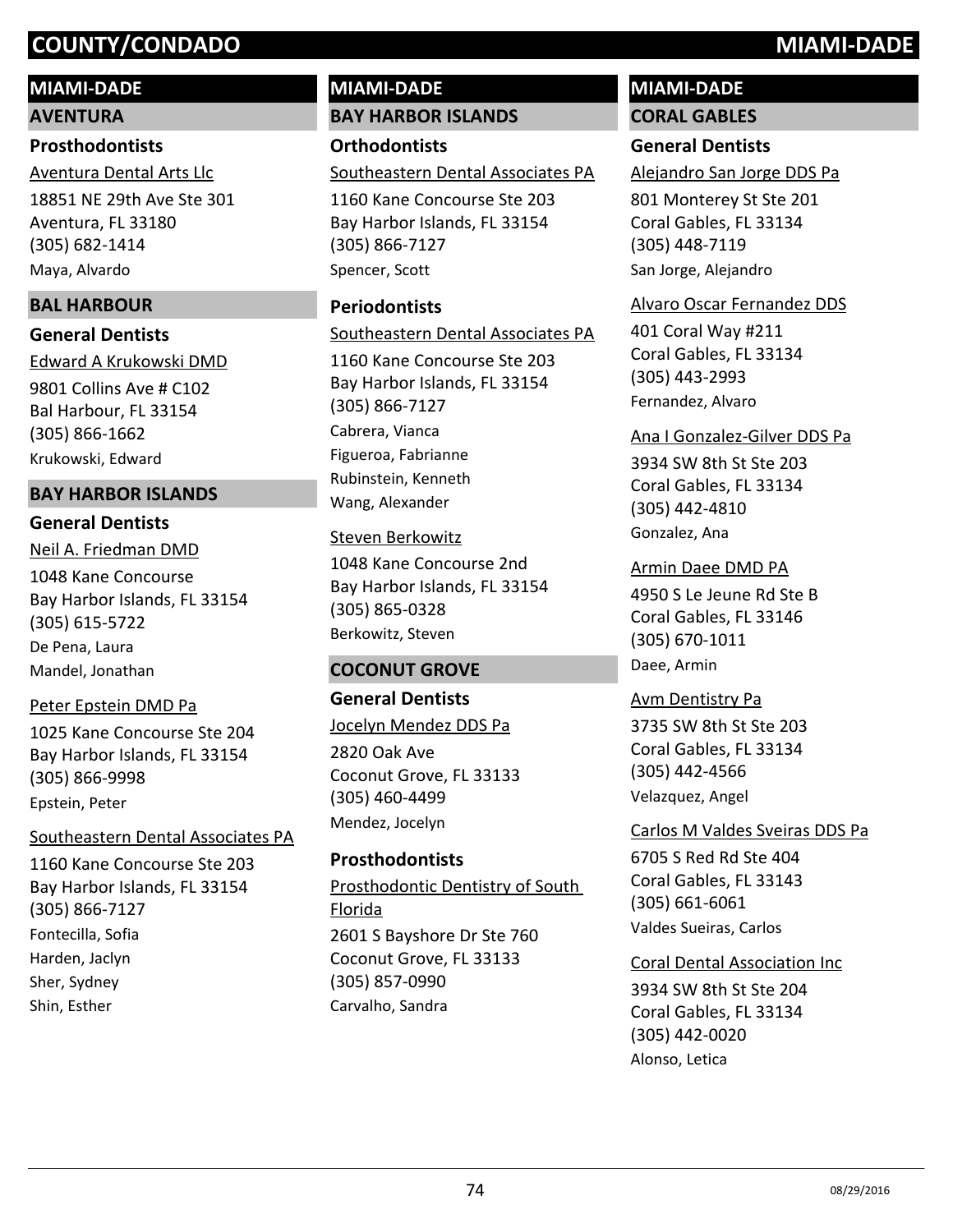# **MIAMI-DADE**

**CORAL GABLES**

# **General Dentists**

260 Giralda Ave Coral Gables, FL 33134 (305) 446-5571 David A Faget DMD PA Faget, David

# Dental Associates Of South Fla

30 Miracle Mile Coral Gables, FL 33134 (305) 448-7778 Oppenheimer, Jahn

# Dental Cosmetic Spa

151 Giralda Ave Coral Gables, FL 33134 (786) 452-1748 Alvarez, Elibeth Gutierrez, Carlos

# 747 Ponce De Leon Blvd Dental Group Of S Florida Inc

Coral Gables, FL 33134 (305) 444-8591 Sanchez, Pedro

# Dental Group Of South Florida In

747 Ponce De Leon Blvd #401 Coral Gables, FL 33134 (305) 444-8591 Alvarez, Maria

# Dental Specialists of Coral Gables Group

2645 SW 37th Ave #303 Coral Gables, FL 33133 (305) 305-9601 Krikorian, Charles Naierman, Eric

# Elizabeth De Aguirre DDS Pa

806 Douglas Rd So Tower #150 Coral Gables, FL 33134 (305) 446-2226 De Aguirre, Elizabeth

# **MIAMI-DADE CORAL GABLES**

# **General Dentists**

Estetica Dental Gables Inc

470 Biltmore Way Ste 200 Coral Gables, FL 33134 (305) 445-5515 Valdes, Marilyn

# Esther Santana DMD Pa

348 Alhambra Cir Coral Gables, FL 33134 (305) 447-9199 Cintron, Karina

# Evolution Smiles

340 Alhambra Cir Coral Gables, FL 33134 (305) 442-6422 Ayala, Diana

# Gables Dental Clinic

5450 SW 8th St Ste 201 Coral Gables, FL 33134 (305) 444-9951 Noy, Isabel

# Gables Smile

3934 SW 8th St Ste 306 Coral Gables, FL 33134 (305) 441-7700 Rodriguez, Guillermo

# Gables Smile & Cosmetic Dentistr

401 Miracle Mile Ste 109 Coral Gables, FL 33134 (305) 529-9595 Tobon-Angel, Elias

# Gema Jerez Corp

401 Coral Way Ste 305 Coral Gables, FL 33134 (786) 360-6812 Hernandez-Jerez, Gema

# **MIAMI-DADE CORAL GABLES**

# **General Dentists**

Iris Torres-Rivera DMD Pa

475 Biltmore Way #110 Coral Gables, FL 33134 (305) 446-1047 Torres-Rivera, Iris

# Jesus E Del Valle DDS Pa

2030 S Douglas Rd Ste 213 Coral Gables, FL 33134 (305) 442-1094 Del Valle, Jesus

# Juan C Bird DMD Pa

401 Coral Way Ste 411 Coral Gables, FL 33134 (305) 648-9190 Bird, Juan

# Jubidental Services Corp

299 Alhambra Cir Ste 202 Coral Gables, FL 33134 (305) 444-3074 Cotelo-Pardo, Yanepsi

# Karen Martinez DMD, PA

401 Coral Way Ste 410 Coral Gables, FL 33134 (305) 446-5676 Martinez, Karen

5171 SW 8th St Coral Gables, FL 33134 (305) 567-0236 Lemus Dental Group LLC Lemus, Isel

# Manuel A Jimenez DMD PA

4950 S Le Jeune Rd Ste B Coral Gables, FL 33146 (999) 999-9999 Jimenez, Manuel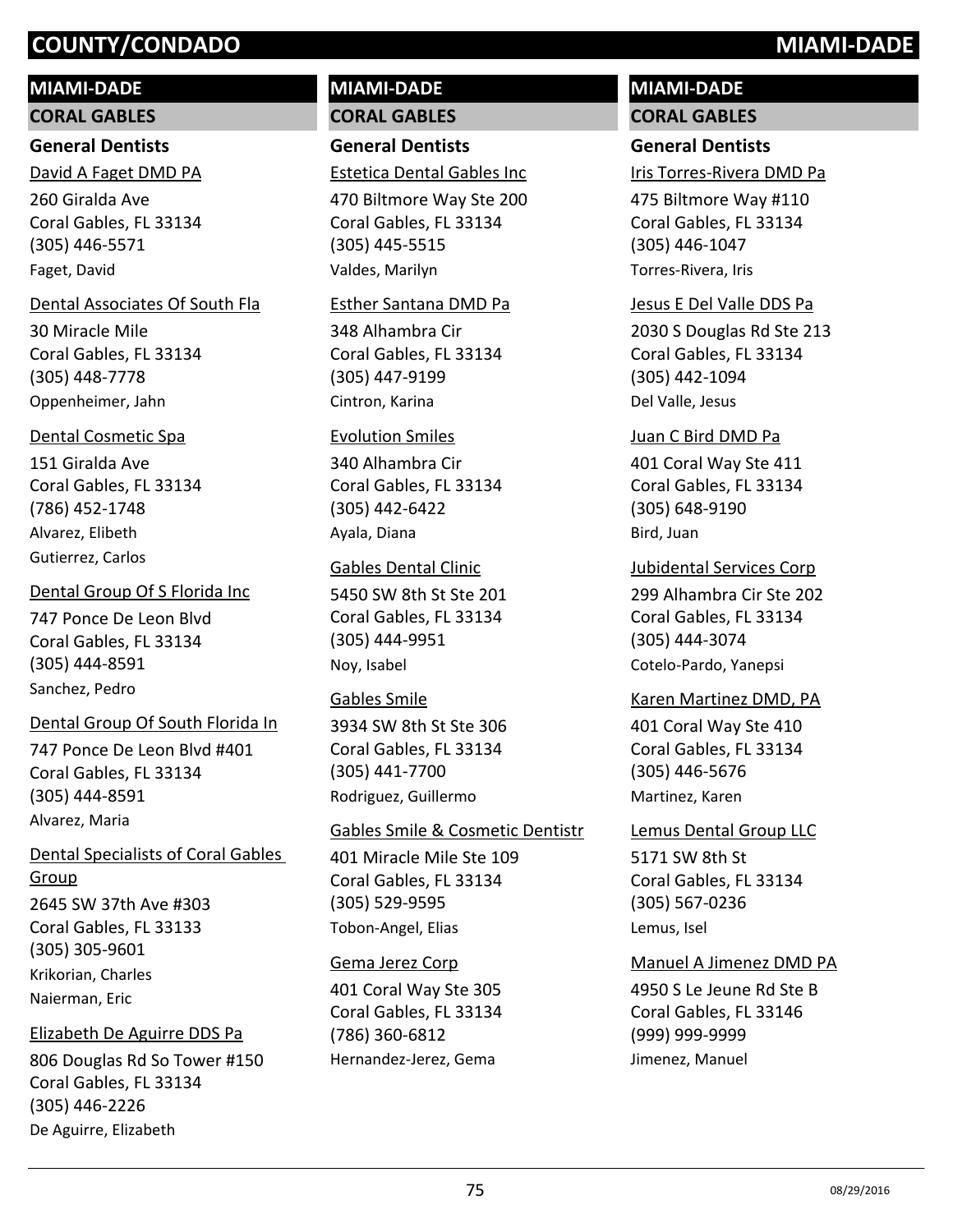# **MIAMI-DADE**

**CORAL GABLES**

# **General Dentists**

3190 Ponce De Leon Blvd Coral Gables, FL 33134 (305) 774-7273 Manuel G Lopez DDS Pa Lopez, Manuel

#### Maria Cristina Fernandez DDS Pa

4830 SW 8th St Coral Gables, FL 33134 (305) 446-1067 Fernandez, Maria

#### Maria R Lopez-Galan DDS Pa

4689 Ponce De Leon Blvd Coral Gables, FL 33146 (305) 665-1655 Lopez Galan, Maria

#### Maria T Marx DDS Pa

555 Biltmore Way Ste 103 Coral Gables, FL 33134 (305) 444-8188 Marx, Maria

# Maria-Delores Hayek Ds

336 Sevilla Ave Coral Gables, FL 33134 (305) 444-2120 Hayeck, Maria

# Mariamilagros Sarda DDS Pa

299 Alhambra Cir Ste 205 Coral Gables, FL 33134 (305) 443-4841 Sarda, Mariamilagros

# Mark S Lugar DMD Llc

6705 S Red Rd Ste 402 Coral Gables, FL 33143 (305) 446-2008 Luger, Mark

# **MIAMI-DADE CORAL GABLES**

# **General Dentists**

Maximo A Roman DDS Pa

747 Ponce De Leon Blvd Coral Gables, FL 33134 (305) 448-1999 Roman, Maximo

#### Miami Smile Institute

1805 Ponce De Leon Blvd Ste 301 Coral Gables, FL 33134 (786) 703-9430 Velasco, Norka

### Nicolas Avalos DMD Pa

34 SW 37th Ave Coral Gables, FL 33134 (305) 446-6900 Avalos, Nicholas

### Peggy Alvarez Penabad DDS PA

4651 Ponce De Leon Blvd Ste 101 Coral Gables, FL 33146 (305) 548-8690 Alvarez-Penabad, Peggy

# Richard D Morales DMD Pa

1430 S Dixie Hwy #312 Coral Gables, FL 33146 (305) 661-8240 Garcia, Rebeca Triana, Lauren

# Smile Center of Coral Gables

258 Andalusia Ave Coral Gables, FL 33134 (305) 443-2662 Marin Jiminez, Laura

# Souviron & Groh Dental Leader

336 Alhambra Cir Coral Gables, FL 33134 (305) 442-1177 Correa, Adrian Souviron, Richard

# **MIAMI-DADE CORAL GABLES**

# **General Dentists**

4100 Salzedo St Ste 20 Coral Gables, FL 33146 (305) 666-0006 The Dental Studio

Carbia, Maribel

# Walter E Ortiz Colon DMD

3727 SW 8th St Ste 101 Coral Gables, FL 33134 (305) 444-6203 Morales-George, Esther Ortiz-Colon, Walter

# **Endodontists**

7311 SW 62nd Ave Coral Gables, FL 33143 (305) 667-3960 Dental Specialty Center of Coral Gables Mangan, Stephen Posner, William

# William H Montes DMD Pa

401 Coral Way Ste 400 Coral Gables, FL 33134 (305) 447-9644 Montes, William

# **Oral Surgeons**

Arroyo, Juan Grider, Joseph Saenz, Regina

3299 Ponce De Leon Blvd Coral Gables, FL 33134 (305) 444-5066 Carlos M Coro DDS Pl Coro, Carlos

7311 SW 62nd Ave Coral Gables, FL 33143 (305) 667-3960 Dental Specialty Center of Coral **Gables**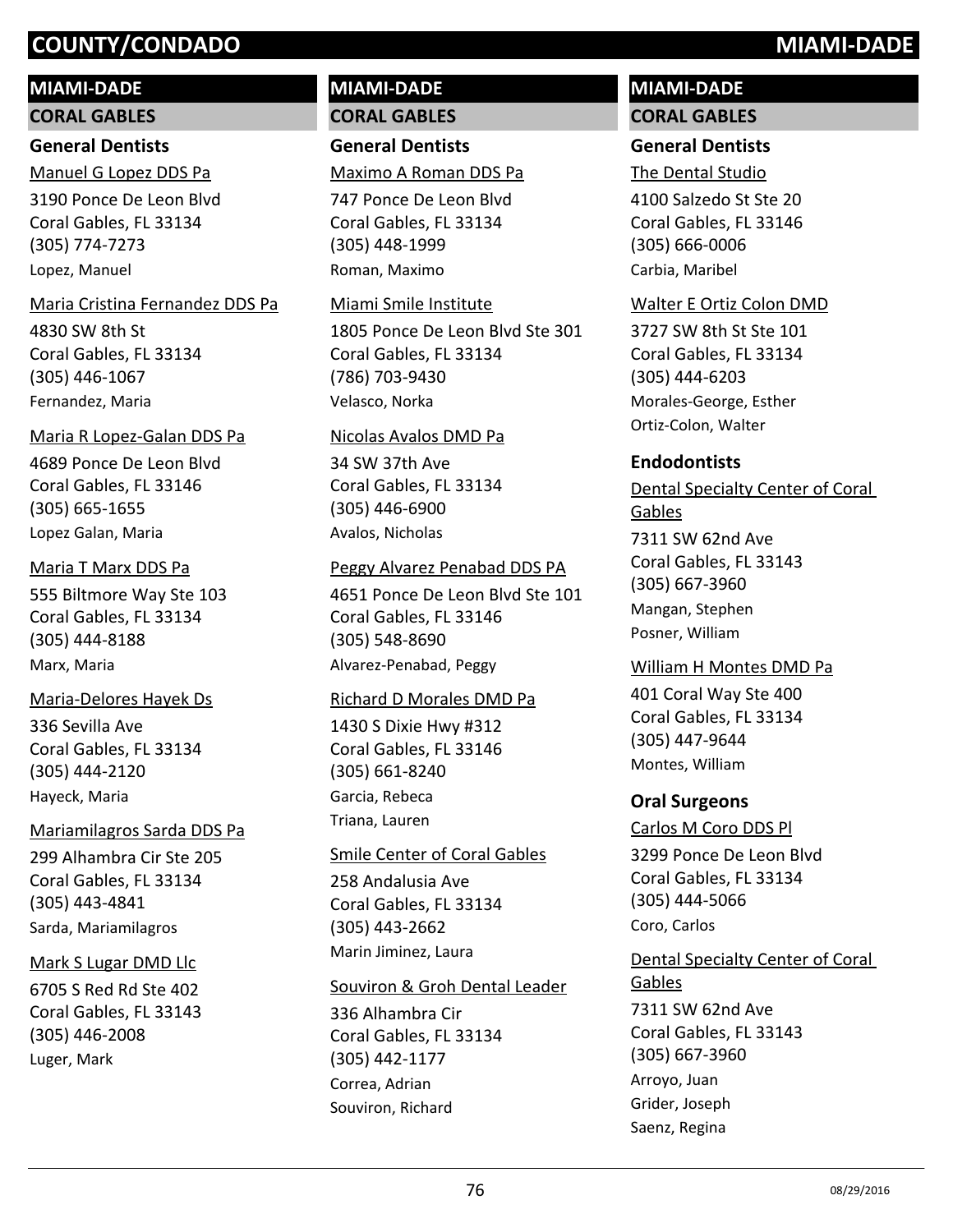# **MIAMI-DADE**

#### **CORAL GABLES**

### **Oral Surgeons**

Fred Pedroletti

1500 San Remo Ave Ste 150 Coral Gables, FL 33146 (786) 344-4387 Pedroletti, Fred

#### Melzer & Means Oral Surgery Grp

1500 San Remo Ave Ste 150 Coral Gables, FL 33146 (305) 667-1191 Layne, Jerry Pedroletti, Fred

### Oral and Facial Surgery of Miami LLC

3860 SW 8th St Ste 201 Coral Gables, FL 33134 (305) 552-1193 Caceres, Johanny

### Rosendo Forns DMD

124 Almeria Ave Coral Gables, FL 33134 (305) 448-9500 Forns, Rosendo

# **Orthodontists**

3735 SW 8th St Ste 104 Coral Gables, FL 33134 (305) 444-8969 Carlos Fernandez DMD MS Fernandez, Carlos

#### Crabill & Zambrano DDS Pa

550 Biltmore Way Ste 760 Coral Gables, FL 33134 (305) 567-2772 Zambrano, Jaime

# Marrecau and Rodriquez

3934 SE 8th St Ste 206 Coral Gables, FL 33134 (305) 448-4616 Orthodontic Specialists Marrecau, Tomas

# **MIAMI-DADE CORAL GABLES**

## **Orthodontists**

3934 SE 8th St Ste 206 Coral Gables, FL 33134 (305) 448-4616 Marrecau and Rodriquez Orthodontic Specialists Rodriguez, Mairelys

# **Pediatric Dentists**

5965 Ponce De Leon Blvd Coral Gables, FL 33146 (305) 662-7702 Maigrely Adreu Hernandez DMD Abreu-Hernandez, Maigrely Llamas, Luis Nazario-Lugo, Beatriz

# Petit Smiles LLC

1535 Sunset Dr Coral Gables, FL 33143 (800) 895-1570 Arroyo, Erin Roberti, Sabrina Ruiz, Carla

# **Periodontists**

299 Alhambra Cir Ste 211 Coral Gables, FL 33134 (305) 441-0302 Del Amo & Mellado Llc Del Amo, Ramiro Mellado, Jose

7311 SW 62nd Ave Coral Gables, FL 33143 (305) 667-3960 Dental Specialty Center of Coral Gables Rodriguez, Adrian

#### Ocean Shore Dental Associate Pa

136 Miracle Mile Coral Gables, FL 33134 (305) 446-7414 Guzman, Aixa

# **MIAMI-DADE**

**CORAL GABLES**

# **Periodontists**

Ocean Shore Dental Associate Pa

136 Miracle Mile Coral Gables, FL 33134 (305) 446-7414

# **CUTLER BAY**

#### **General Dentists**

Alfredo D Corpas DDS

18543 S Dixie Hwy Cutler Bay, FL 33157 (305) 259-9130 Corpas, Alfredo

#### BL Dental Associates LLC

11000 SW 211th St Cutler Bay, FL 33189 (305) 254-1500 Lopez, Manuel Rosenberg, Sara

18543 S Dixie Hwy Cutler Bay, FL 33157 (305) 264-0747 Fortune Smiles Inc Trujillo, Madelene

#### SOUTHDADE FAMILY DENTISTRY

18543 S Dixie Hwy Cutler Bay, FL 33157 (305) 259-9130 Corpas, Alfredo

#### Southland Mall Dental PA

20505 South Dixie Hwy #1683 Cutler Bay, FL 33189 (305) 232-3737 Atkinson, William Cullen, William Di Re, Anthony Durve, Aparna Fornos, Jorge Goldstein, Alexander Gonzales, Kenia Gonzalez, Kelly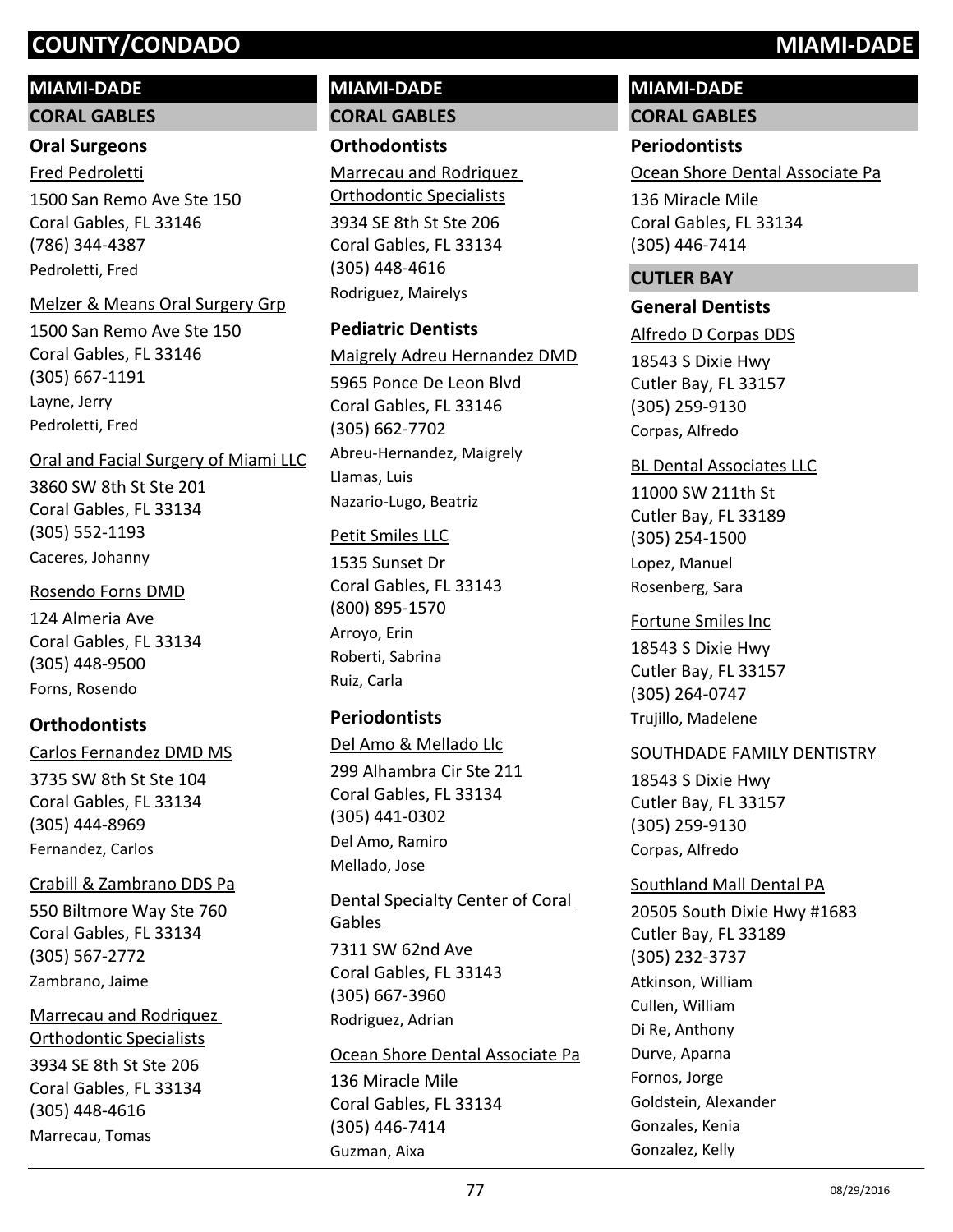# **MIAMI-DADE**

**CUTLER BAY**

# **General Dentists**

20505 South Dixie Hwy #1683 Southland Mall Dental PA

Cutler Bay, FL 33189 (305) 232-3737 Gonzalez, Yanela Guilarte, Rhona Guthrie, Kelly Henry, Carlianette Kiani, Kamran Kopynets, Viktor Krasnov, Rostislav Kunstmann, Vivian Lago-Sanchez, Idelbis Licina, Zeljka Manzur, Kasim Marshall, Kristine Matthews, Irina Mutawalli, Khalid Pinto, Yenile Qadri, Subuhi Quevedo, Fernando Quevedo, Rachel Ribot, Aliana Saltz, Jamie Uzunova-Dimova, Kalina Valdman, Vadim Vu, Nga Weisser, Ettie Zand, Maximus Zariffard, Ehsan

# **Endodontists**

20505 South Dixie Hwy #1683 Cutler Bay, FL 33189 (305) 232-3737 Southland Mall Dental PA Gittess, Robert

# **MIAMI-DADE CUTLER BAY**

**Oral Surgeons** Southland Mall Dental PA

20505 South Dixie Hwy #1683 Cutler Bay, FL 33189 (305) 232-3737 Rand, Matthew

### **Orthodontists**

20505 South Dixie Hwy #1683 Cutler Bay, FL 33189 (305) 232-3737 Southland Mall Dental PA Adams, Timothy Gittess, Laurie Guzman, Ulises Naghavi, Nona Woolfson, Hayley

#### **Pediatric Dentists**

20505 South Dixie Hwy #1683 Cutler Bay, FL 33189 (305) 232-3737 Southland Mall Dental PA Bond, Melanie Edwards, Jenny Sirage, Mohamed

# **DORAL**

**General Dentists** 11402 NW 41st St Ste 114 Doral, FL 33178 (305) 646-1109 Dental Hygiene Center of Florida, PLCC Bennett, David

9831 NW 58th St Unit 138 Doral, FL 33178 (999) 999-9999 Dentistry Professional Santos, Tania

# **MIAMI-DADE DORAL**

#### **General Dentists**

Doral Dental Partners

10620 NW 19th St Doral, FL 33172 (786) 331-7055 Collazo, Ralph

#### K & K Dental Associates PLLC

2600 NW 87th Ave Ste 29 Doral, FL 33172 (305) 225-5050 Cruz, Karen Garcia- Castellanos, Jacqueline Iglesias, Katty

### Kenia Cuevas DDS

3650 NW 82nd Ave Ste 202 Doral, FL 33166 (305) 463-8220 Cuevas, Kenia

#### Miami International Mall Dental

1455 NW 107th Ave Ste 584 Doral, FL 33172 (305) 597-8787 Atkinson, William Cullen, William Di Re, Anthony Durve, Aparna Fornos, Jorge Goldstein, Alexander Gonzales, Kenia Gonzalez, Kelly Gonzalez, Yanela Green, George Guilarte, Rhona Guthrie, Kelly Henry, Carlianette Kiani, Kamran Kopynets, Viktor Krasnov, Rostislav Kunstmann, Vivian Lago-Sanchez, Idelbis Licina, Zeljka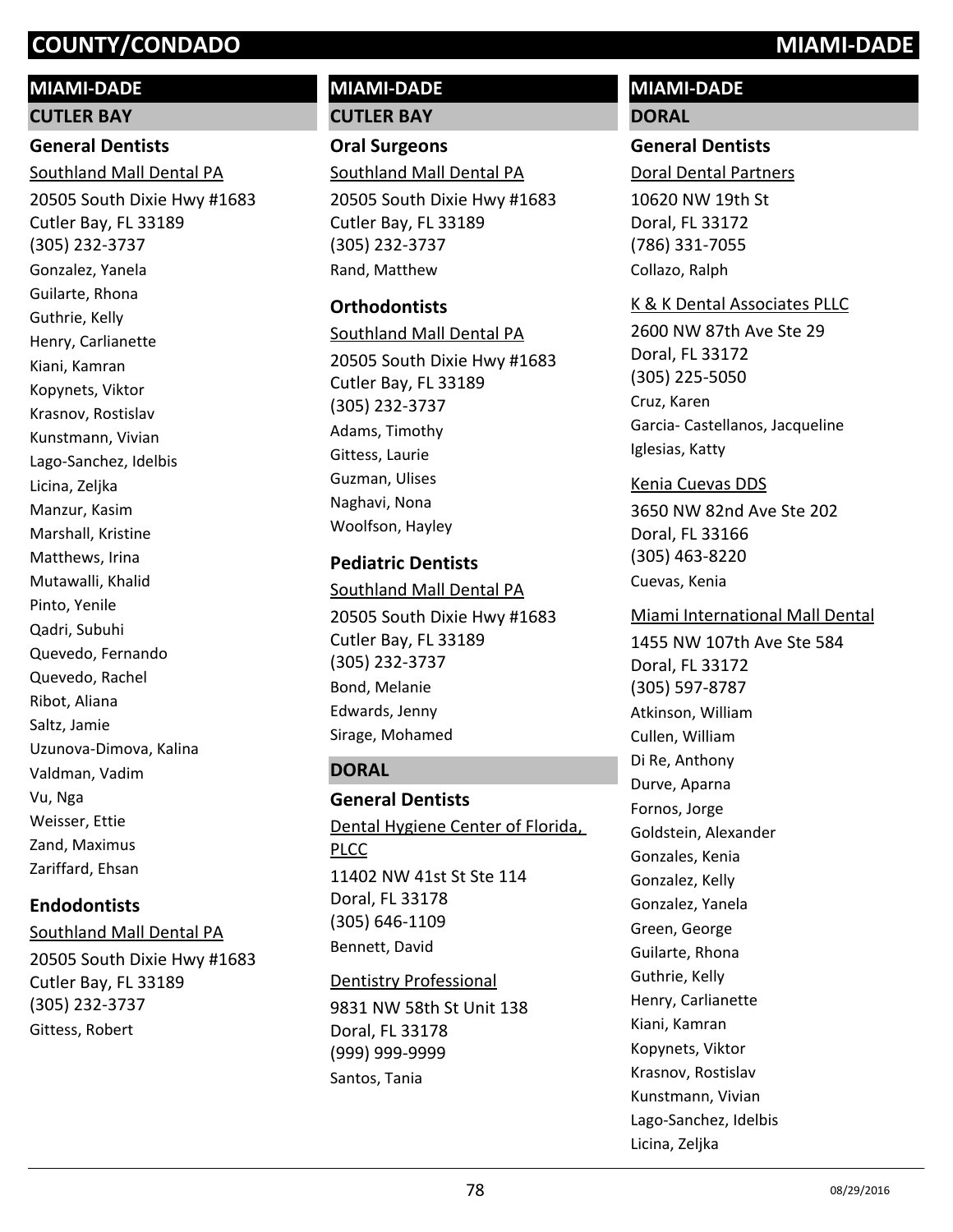### **MIAMI-DADE**

#### **DORAL**

## **General Dentists**

Miami International Mall Dental

1455 NW 107th Ave Ste 584 Doral, FL 33172 (305) 597-8787 Manzur, Kasim Marshall, Kristine Matthews, Irina Mutawalli, Khalid Pham, Thi Pinto, Yenile Qadri, Subuhi Quevedo, Fernando Quevedo, Rachel Ribot, Aliana Saltz, Jamie Uzunova-Dimova, Kalina Valdman, Vadim Vu, Nga Weisser, Ettie Zand, Maximus Zariffard, Ehsan

#### Nicklaus Childrens Hospital

3601 NW 107th Ave 3rd Fl Doral, FL 33178 (786) 624-3368 Aponte-Rodriguez, Suheily Ivanier, Sandra Meincken, Melissa

#### Sage Dental of Downtown Doral PLLC

5335 NW 87th Ave Ste C103 Doral, FL 33178 (786) 456-1710 Cruz, Antonio Gilbert, Mark Ziegler, Neal

#### SMILE STUDIO ASSOCIATE OF DORAL

4201 NW 107th Ave Doral, FL 33178 (305) 594-4418 Gonzalez, Raul

# **MIAMI-DADE DORAL**

# **General Dentists**

South Dental Doral Spa Inc

3655 NW 107th Ave Ste 103 Doral, FL 33178 (305) 599-2818 Andrulonis, Jennifer Arango, Carlos Gamboa, Jannet Guevara, Anaely Hernandez, Neysi Jamis, Juan Mejia, Adriana Menendez, Nancy Molina Ariza, Yudisbel Ochoa, Luis Quintana, Melissa Urday, Claudia

### **Endodontists**

3650 NW 82nd Ave Ste 303 Doral, FL 33166 (305) 477-7668 Juan G Llano DMD Pa Llano, Juan

# Miami International Mall Dental

1455 NW 107th Ave Ste 584 Doral, FL 33172 (305) 597-8787 Gittess, Robert

# 3601 NW 107th Ave 3rd Fl Doral, FL 33178 Nicklaus Childrens Hospital

(786) 624-3368 Gelman, Richard

# Sage Dental of Downtown Doral PLLC

5335 NW 87th Ave Ste C103 Doral, FL 33178 (786) 456-1710 Hartman, Jayson

# **MIAMI-DADE**

# **DORAL**

#### **Oral Surgeons**

Miami International Mall Dental

1455 NW 107th Ave Ste 584 Doral, FL 33172 (305) 597-8787 Rand, Matthew

#### Nicklaus Childrens Hospital

3601 NW 107th Ave 3rd Fl Doral, FL 33178 (786) 624-3368 Borges, Osbel Lozano, Teresa

#### Sage Dental of Downtown Doral PLLC

5335 NW 87th Ave Ste C103 Doral, FL 33178 (786) 456-1710 Segui, Maikel

3655 NW 107th Ave Ste 103 Doral, FL 33178 (305) 599-2818 South Dental Doral Spa Inc Grider, Joseph Hew, Damion

# **Orthodontists**

3905 NW 107th Ave Ste 103 Doral, FL 33178 (305) 275-1094 Doral Dental Group P.A. D'Hers, Marianela

10830 NW 58th St Doral, FL 33178 (786) 845-0800 Enrique Gallo DDS Pa Gallo, Enrique

# 3650 NW 82nd Ave Ste 305 Doral, FL 33166 (305) 591-0990 Marina Stasi DMD PA Amelinckx Stasi, Marina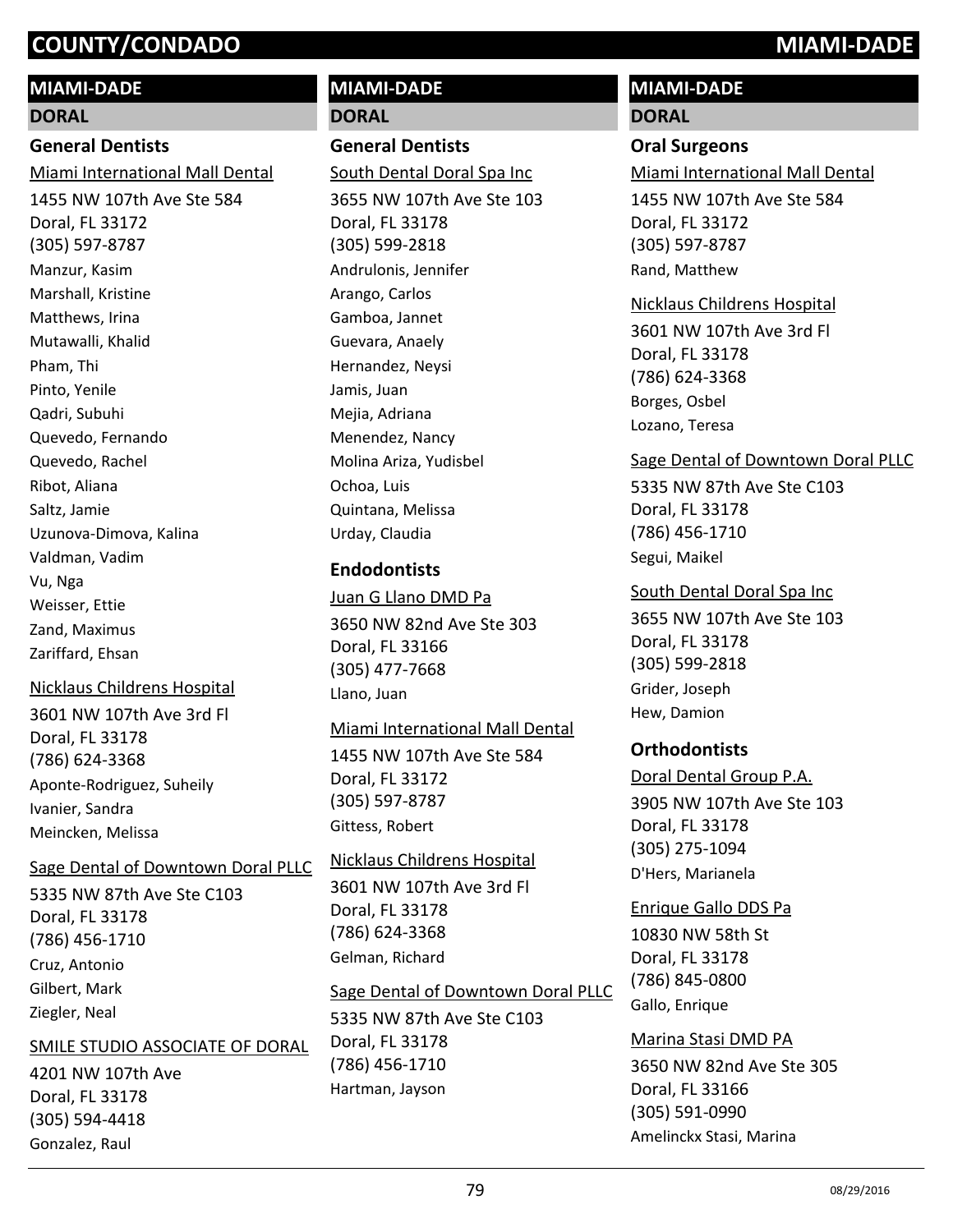# **MIAMI-DADE**

# **DORAL**

# **Orthodontists**

Miami International Mall Dental

1455 NW 107th Ave Ste 584 Doral, FL 33172 (305) 597-8787 Adams, Timothy Gittess, Laurie Guzman, Ulises Naghavi, Nona Woolfson, Hayley

# Sage Dental of Downtown Doral PLLC

5335 NW 87th Ave Ste C103 Doral, FL 33178 (786) 456-1710 Newman, David

# South Dental Doral Spa Inc

3655 NW 107th Ave Ste 103 Doral, FL 33178 (305) 599-2818 Norena, Ana

# **Pediatric Dentists**

10717 NW 58th St Doral Pediatric Dentistry Llc

Doral, FL 33178 (305) 513-4058 Garrastazu, Juan

# Miami International Mall Dental

1455 NW 107th Ave Ste 584 Doral, FL 33172 (305) 597-8787 Bond, Melanie Edwards, Jenny Sirage, Mohamed

# Nicklaus Childrens Hospital

3601 NW 107th Ave 3rd Fl Doral, FL 33178 (786) 624-3368 Arevalo, Oscar Bob, Christopher Druteinis, Lesbia

# **MIAMI-DADE DORAL**

# **Pediatric Dentists**

Nicklaus Childrens Hospital

3601 NW 107th Ave 3rd Fl Doral, FL 33178 (786) 624-3368 Freitas, Vanessa Garcia, Amarfis Roldan, Rosie Saverin, Michele Soni, Ashka Trujillo, Maria Webman, Mark

# Petit Smiles II LLC

7450 NW 107th Pl Ste A105 Doral, FL 33178 (800) 895-1570 Ruiz, Carla

# Sage Dental of Downtown Doral PLLC

5335 NW 87th Ave Ste C103 Doral, FL 33178 (786) 456-1710 Chatani, Maria

# **Periodontists**

# Sage Dental of Downtown Doral PLLC

5335 NW 87th Ave Ste C103 Doral, FL 33178 (786) 456-1710 Scott, John

# South Dental Doral Spa Inc

3655 NW 107th Ave Ste 103 Doral, FL 33178 (305) 599-2818 D Empaire, Maria

# **MIAMI-DADE**

**EL PORTAL**

# **General Dentists**

Dade Dental Services Inc

8555 NE 2nd Ave El Portal, FL 33138 (305) 758-5878 Macajoux, Jean

# **FLORIDA CITY**

# **General Dentists**

646 W Palm Dr Ste 200 Florida City, FL 33034 (305) 242-1200 The Family Dental Care Center De La Cruz, Alejandro Estrada, Javier Gonzalez, Eduardo

# **Periodontists**

646 W Palm Dr Ste 200 Florida City, FL 33034 (305) 242-1200 The Family Dental Care Center Lubin, Judith

# **HIALEAH**

# **General Dentists**

765 E 9th St Hialeah, FL 33010 (305) 883-4880 A&R Dental Center of Hialeah Cuenca, Annie

# Abdul Aziz Alawa DDS

16770 NW 67th Ave Hialeah, FL 33015 (305) 558-0388 Alawa, Abdul

Alejandro Canosa DDA PA

2680 W 12th Ave Hialeah, FL 33010 (305) 888-4889 Canosa, Alejandro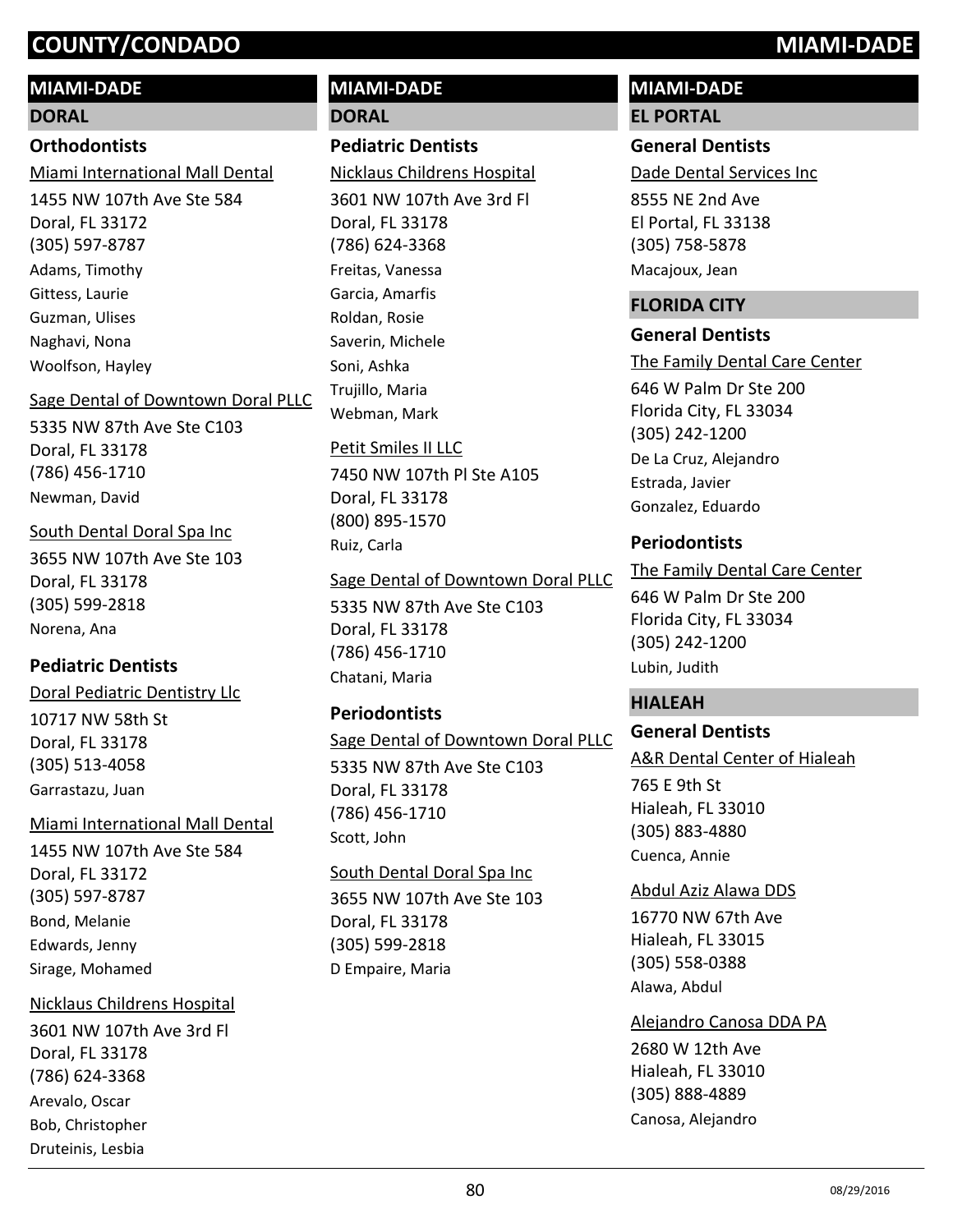# **MIAMI-DADE**

#### **HIALEAH**

# **General Dentists**

Alexandra D Gherbali DDS PA

7415 Miami Lakes Dr Hialeah, FL 33014 (305) 512-0066 Gherbali, Alexandra

#### Alicia E Montesinos

6847 W 4th Ave Hialeah, FL 33014 (305) 820-0068 Gonzalez, Yanice

#### All Access Dental

664 E 25th St Ste 103 Hialeah, FL 33013 (305) 393-8191 Blanco, Maria Borges, Jorge Garcia-Fernandez, Aliuska Koch, Daniele Lea Plaza, Rodolfo Patino, Joelyz Pita, Reynaldo Terrero, Ivan Trujillo, Madelene

#### Alpha Dental Group Inc

4999 W 8th Ave Ste 1 Hialeah, FL 33012 (786) 238-7406 Gonzalez, Hansel Soler, Rosa

#### Amazing Touch Dental Care Corp.

1955 W 68th St Hialeah, FL 33014 (786) 257-1646 Herrera-Casas, Sunilda Soler, Rosa

# **MIAMI-DADE HIALEAH**

#### **General Dentists**

1124 W 29th St Hialeah, FL 33012 (305) 567-0236 Angel Agreda Agreda, Angel

#### Bella Smile Dental Inc

10550 NW 77th Ct Ste 220 Hialeah, FL 33016 (305) 556-9473 Collazo, Yoaris Egusquiza, Ricardo

#### Bernardo Campos

1462 W 84th St Hialeah, FL 33014 (305) 557-5282 Campos, Bernardo

#### Biltmore Dental Associates PA

11300 NW 87th Ct Ste 166 Hialeah, FL 33018 (305) 364-9322 Berry, Wayne Hossain, Marta Perez, Idalmes

#### BL Dental Associates LLC

3233 Palm Ave Hialeah, FL 33012 (305) 826-0660 Blardonis, Armando Lopez, Manuel Rosenberg, Sara

#### Blanco Jamis Dental Group Pa

258 E 49th St Hialeah, FL 33013 (305) 824-3408 Blanco, Farid Blanco, Jorge Blanco, Kemel

# **MIAMI-DADE HIALEAH**

# **General Dentists**

4765 W 8th Ave Fl 4 Hialeah, FL 33012 (305) 262-4604 Blanco Jamis Dental Group Pa Blanco, Farid Blanco, Jorge

Blanco, Kemel

#### Caplin & Gober DDS Pa

6600 W 12th Ave Hialeah, FL 33012 (305) 821-2611 Caravia, Amanda Gallo, Donald Mahal, Narinderiit Orta, Ines Ramirez, Patricia Rios, Libia Romero\_Melis, Mildred Scerbo, Peter

15436 NW 77th Ct Hialeah, FL 33016 (305) 557-5775 Carlos Quilichini DDS Quilichini, Carlos

#### Carmen Ramirez DDS Pa

820 E 41st St Ste 202 Hialeah, FL 33013 (305) 836-3635 Ramirez, Carmen

#### Century Medical Group Crop

11300 NW 87th Ct Ste 141 Hialeah, FL 33018 (305) 364-8600 Farrokhi, Ali Zawadzky, Javier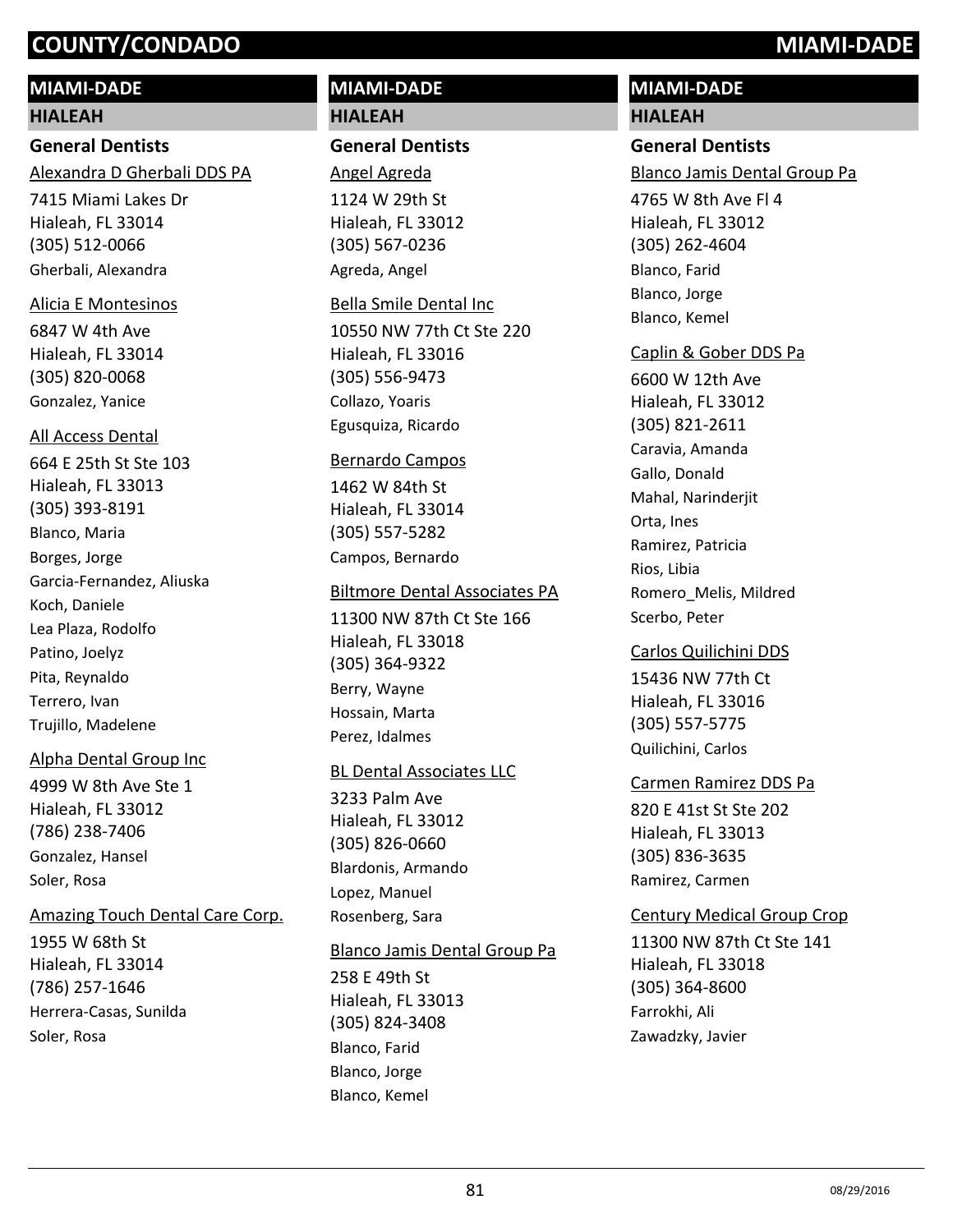## **MIAMI-DADE**

#### **HIALEAH**

#### **General Dentists**

Children and Families Dental Center

400 W 65th St Hialeah, FL 33012 (305) 827-0434 Lea Plaza, Rodolfo

#### D Oramas DDS PA

440 W 65th St Hialeah, FL 33012 (305) 456-6322 Oramas, Dania

#### Dade South Dental Inc

4765 W 8th Ave Hialeah, FL 33012 (305) 362-0444 Laurence, Peter

#### Daniel A Dorrego DDS

1075 E 4th Ave Hialeah, FL 33010 (305) 558-3811 Dorrego, Daniel

### Daniel Santoyo DDS PA

1800 W 68th St Ste 115 Hialeah, FL 33014 (305) 698-7975 Santoyo, Daniel

#### David Drobes DMD Pa

5190 NW 167th St Ste 216 Hialeah, FL 33014 (305) 624-4114 Drobes, David Hernandez-Jerez, Gema

#### David E Dewitt DDS Pa

4841 W 4th Ave Hialeah, FL 33012 (305) 558-2261 Dewitt, David Quintana, Rafael Vazana, Raphael

# **HIALEAH General Dentists** 1573 W 49th St Hialeah, FL 33012 (305) 556-6100 Dental American Group Corp Agudelo, Monica Blanco, Maria Eduardo, Jose

**MIAMI-DADE**

Escobar, Carlos Fundora, Yolaivys Garcia Pino, Delia Gonzalez, Lilian Irizarry, Maria Molina, Gustavo Quesada, Pedro Segrera, Maria

#### Dental Boost LLC

344 W 65th St Hialeah, FL 33012 (305) 822-4607 Gabaldon, Mariana Reyes, Oscar

#### Dental Center of Florida

3750 W 16th Ave Ste 236U Hialeah, FL 33012 (305) 231-0545 Macagno, Jessica

#### Dental Dreams Llc

5632 NW 167th St Hialeah, FL 33014 (305) 625-9777 Carpio, Jesus

#### Dr Otero Dental Center Pa

1490 W 49th Pl #220 Hialeah, FL 33012 (305) 819-0008 Gonzalez, Adrian Marty, Rolando Rodriguez, Eduardo

# **MIAMI-DADE**

# **HIALEAH**

# **General Dentists**

Ebenezer Dental Group Corp

4301 Palm Ave Ste F Hialeah, FL 33012 (305) 826-8980 Abreu, Manuel

#### Edelio Gonzalez DMD Pa

1191 W 37th St Hialeah, FL 33012 (305) 826-9642 Gonzalez, Edelio

### Enrique Morales DDS Pa

3009 E 4th Ave Hialeah, FL 33013 (305) 691-1616 Morales, Enrique

#### Eric L Murias DDS PA

7000 W 12th Ave Ste 7 Hialeah, FL 33014 (305) 821-0231 Murias, Eric

#### Eugene Kravitz DDS

18482 NW 67th Ave Hialeah, FL 33015 (305) 822-9696 Kravitz, Eugene Kravitz, Lauren

#### Excellence In Dental Care

3762 W 12th Ave Hialeah, FL 33012 (305) 557-6661 Alvarez, Rosa

#### Expert Smiles Center

2750 W 68th St Ste 108 Hialeah, FL 33016 (305) 826-3255 De Aguirre, Elizabeth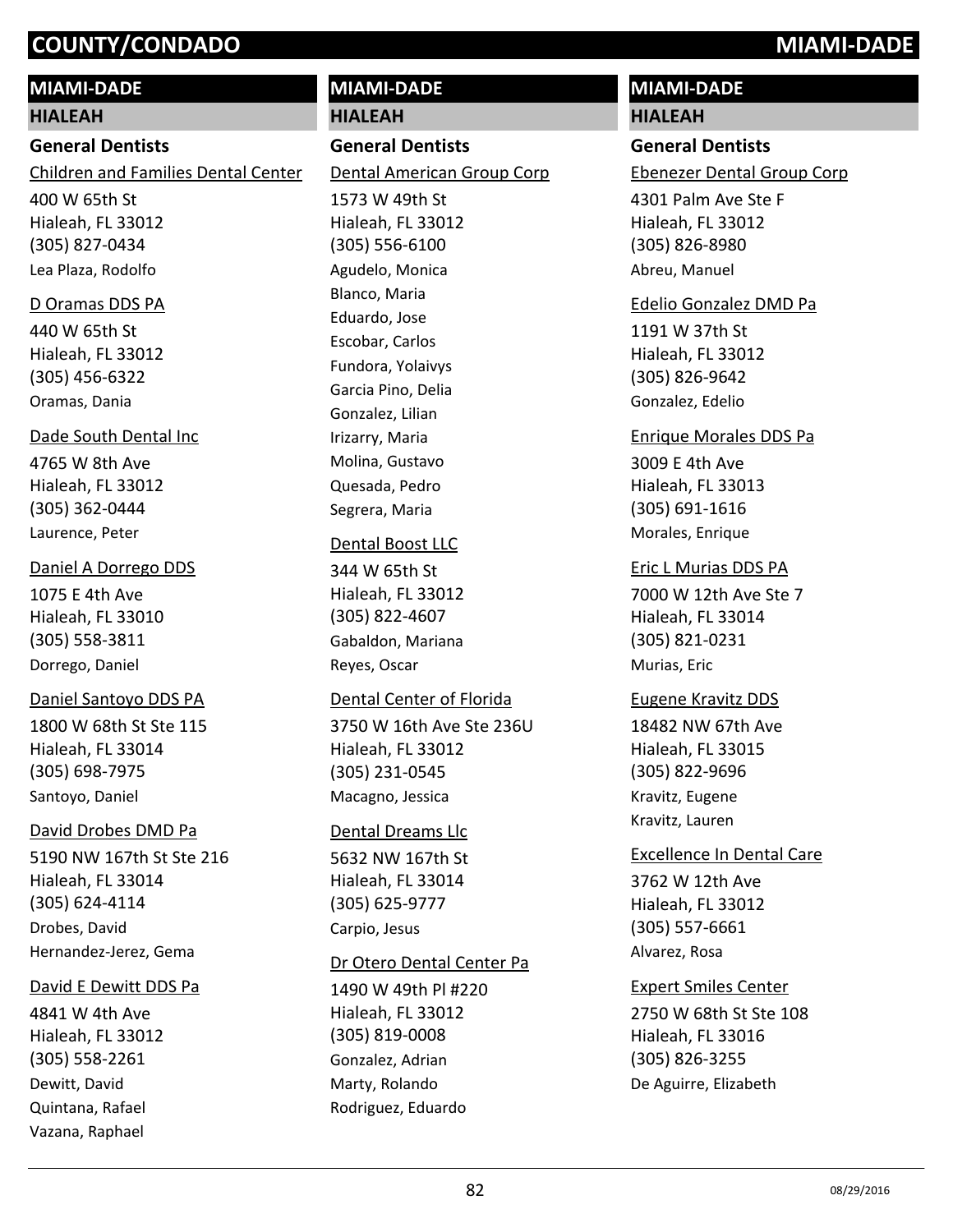# **MIAMI-DADE**

#### **HIALEAH**

**General Dentists**

4890 W 3rd Ave Hialeah, FL 33012 (305) 826-0906 Felicita Igleseias Iglesias, Felicita

#### Fernandez Family Dental Centers

3148 W 76th St Hialeah, FL 33018 (305) 557-1448 Fernandez, Adrian

#### Florida Healthy Smiles Inc

765 E 9th St Hialeah, FL 33010 (305) 883-4880 Soler, Rosa

#### German L Murias DDS Pa

7000 W 12th Ave Ste 7 Hialeah, FL 33014 (305) 821-0231 Murias, Eric Murias, German

#### Gilsa Henderson

4963 W 6th Ave Hialeah, FL 33012 (305) 558-1171 Henderson, Gilsa

# Gomara DMD & Salcines DMD Pa

2900 W 12th Ave Ste 27 Hialeah, FL 33012 (305) 460-7060 Amaya, Andres Blanco, Diana Cabrera, Giselle Cayon, Alicia Cruz, Karen De Vera, Vanessa Delgado, Ligming Fraga, Daynet Gomara, Luis

# **HIALEAH General Dentists** 2900 W 12th Ave Ste 27 Hialeah, FL 33012 (305) 460-7060 Gomara DMD & Salcines DMD Pa Hernandez, Liliam Jaramillo, Gabriel Londono, Laura Maniglia, Marielba Martinez, Miguel Martinez, Milton Martinez, Zunith Mendoza, Irenia Morejon, Hector Morgado, Aracelio Perez, Alina Reyes Canals, Osmil Ribot, Aliana Sague, Gustavo Salcines, Damaris Saldarriaga, Lisa Sardinas, Yoan Shayan, Maria Valdes, Marilyn Valdes, Martha

**MIAMI-DADE**

#### Gomez & Revuelta DDS Pa

1255 W 46th St Ste 1 Hialeah, FL 33012 (305) 558-2933 Revuelta, Ana

#### Haileah Dental Center PA

1518 W 49th St Hialeah, FL 33012 (305) 823-2661 Calderon, Erik Kusnier, Elaine

#### Happy Smiles Dental Care

922 E 25th St Hialeah, FL 33013 (786) 542-9700 Montenegro, Mauricio

# **MIAMI-DADE**

**HIALEAH**

# **General Dentists**

Healthy Smile Dental Care LLC

3412 W 84th St Ste 110 Hialeah, FL 33018 (786) 345-2040 Ramirez, Judex

#### Hialeah Dental Associates Inc

2106 W 68th St Hialeah, FL 33016 (305) 827-6661 Mendez, Antonio

#### Hialeah Dental Care Inc

4240 W 16th Ave Hialeah, FL 33012 (305) 823-1882 Gomez Perez, Nils Rodriguez, Roxana Soler, Rosa Torres, Ana

1770 W 68th St Hialeah, FL 33014 (305) 821-7008 Hialeah Dental Office Of Dr Lest Lester, Manuel

#### Hialeah Square Dental Assoc Pa

4186 W 12th Ave Hialeah, FL 33012 (305) 556-6291 Aguilar, Lina Alvarez, Elibeth Caravia, Amanda Gallo, Donald Kusnier, Elaine Mahal, Narinderjit Martin, Felipe Maya, Alvardo Orta, Ines Rios, Libia Romero\_Melis, Mildred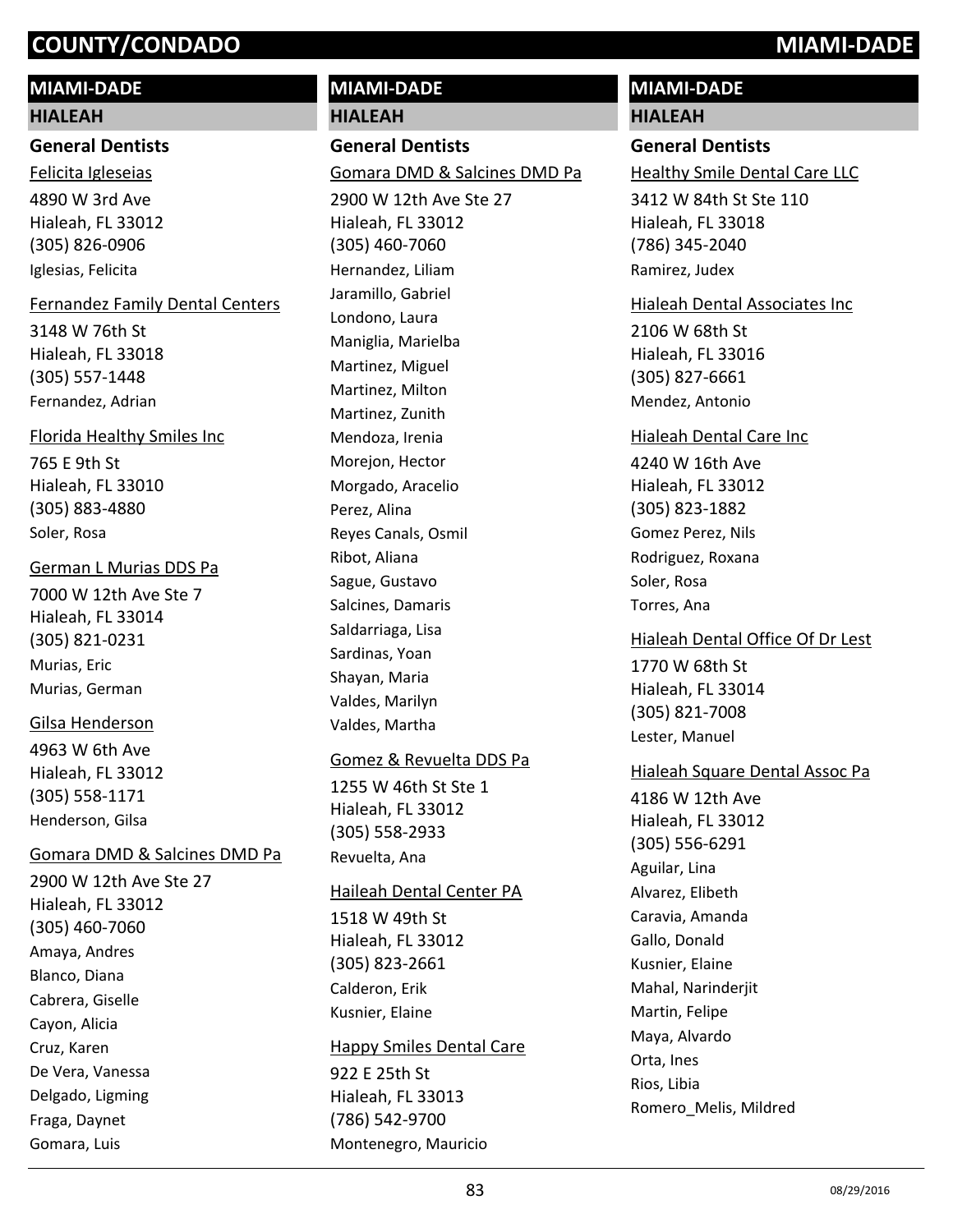# **MIAMI-DADE**

#### **HIALEAH**

#### **General Dentists**

Idalmes Perez DDS PA

1141 Palm Ave Hialeah, FL 33010 (305) 888-8555 Perez, Idalmes

#### Javier Estrada Dental Clinic

4963 W 6th Ave Hialeah, FL 33012 (305) 558-1171 Estrada, Javier

#### Javier R Llorens

717 E 9th St Hialeah, FL 33010 (305) 888-9807 Llorens, Javier

#### JDR Dental Clinic LLC

3695 W 4th Ave Hialeah, FL 33012 (305) 362-0888 Rodriguez-Bernal, Jesus

#### Jesus E Del Valle DDS Pa

600 E 25th St Ste D Hialeah, FL 33013 (305) 694-3080 Del Valle, Jesus

#### Jorge M Gutierrez DDS

3822 W 16th Ave Hialeah, FL 33012 (305) 362-5559 Gutierrez, Jorge

#### Jose A Mendigutia DDS Pa

1410 W 68th St Hialeah, FL 33014 (305) 557-6968 Mendigutia, Jose

# **MIAMI-DADE HIALEAH**

#### **General Dentists**

266 E 49th St Hialeah, FL 33013 (305) 823-9982 Jose Calvo Calvo Jr, Jose

#### Jose M Del Valle DDS Pa

3918 W 12th Ave Hialeah, FL 33012 (305) 556-1770 Del Valle, Jose

#### JR Dental Office Inc

6847 W 4th Ave Hialeah, FL 33014 (786) 431-5000 Marini, Nohelia

#### Juan M Garcia

6450 W 21st Ct Ste 300 Hialeah, FL 33016 (305) 821-2261 Garcia, Juan

#### Juan Perez Solar DDS Pa

5323 W 20th Ave Hialeah, FL 33012 (305) 556-5966 Perez-Solar, Juan

#### Julio Prieto DDS Pa

1570 W 43rd Pl Ste 38 Hialeah, FL 33012 (305) 823-5375 Prieto, Julio

#### L Felipe Felipe DDS Pa

3333 W 4th Ave Hialeah, FL 33012 (305) 556-3512 Felipe, Luis

# **MIAMI-DADE**

# **HIALEAH**

**General Dentists** 614 E 49th St Hialeah, FL 33013 (305) 846-9126 Liliana M Angulo Dental Family Practice PA Angulo, Liliana

#### Lizaso & Lizaso DDS Pa

4999 W 8th Ave Ste 28 Hialeah, FL 33012 (305) 556-6055 Lizaso-Rodriguez, Susan

#### Luis A Ordonez DDS Pa

2682 W 12th Ave Hialeah, FL 33010 (305) 888-4889 Ordonez, Luis

# 6848 NW 169th St Hialeah, FL 33015 (305) 821-6388 Luis O Fabelo DDS Pa Fabelo, Luis

560 E 49th St Hialeah, FL 33013 (305) 688-1246 Luis Rodriguez DDS Pa Rodriguez, Luis

#### M & C Dental Services Pa

4980 Palm Ave Hialeah, FL 33012 (305) 362-8089 Coro, Ryan Menendez, Ana

#### M H Figueredo DMD Pa

5924 W 16th Ave Hialeah, FL 33012 (305) 558-2133 Figueredo, Maria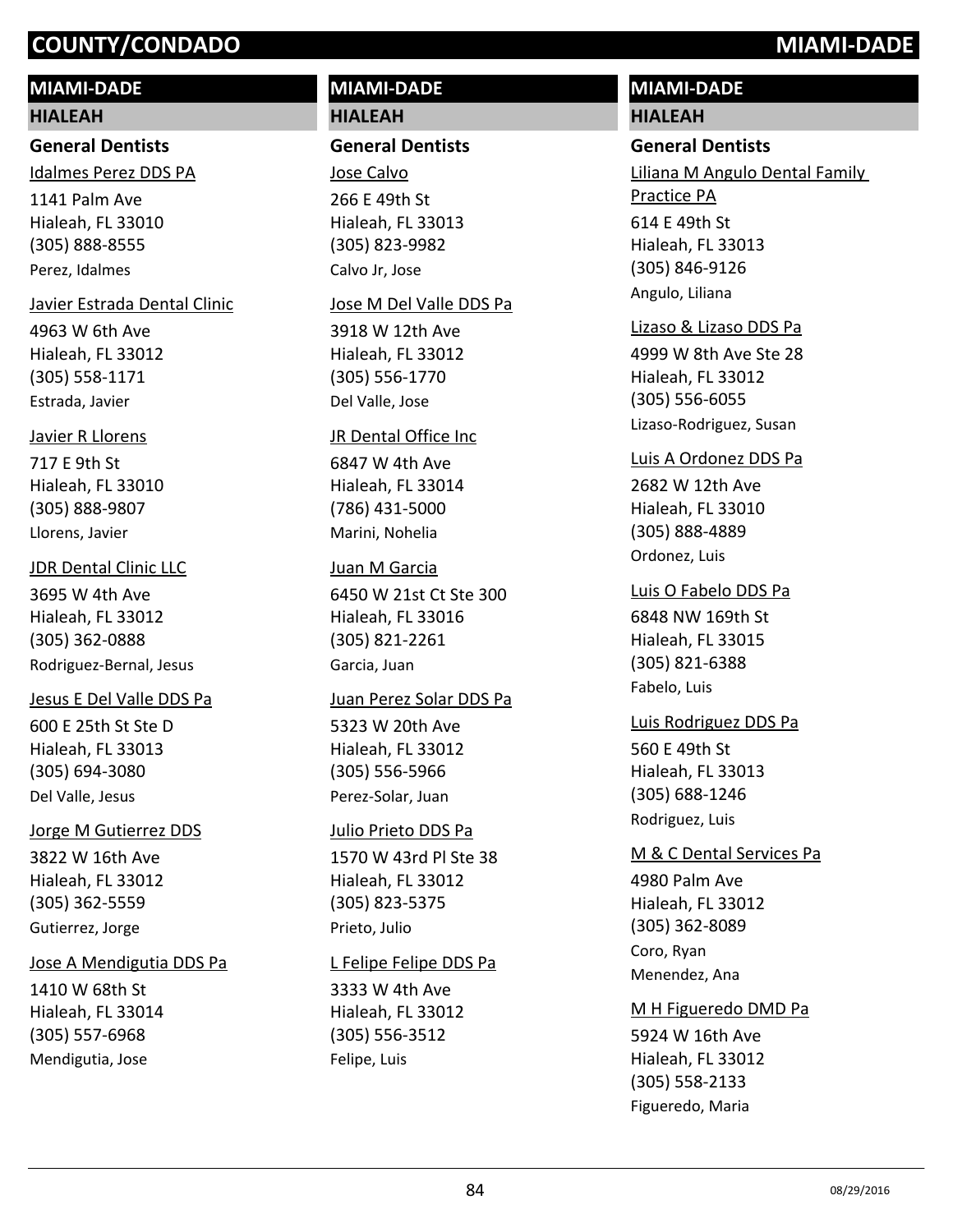# **MIAMI-DADE**

#### **HIALEAH**

# **General Dentists**

Madeleine Castellanos Gonzalez D

2140 W 68th St Ste 202 Hialeah, FL 33016 (305) 820-4080 Gonzalez, Madeleine

#### Main Street Childrens Dentistry

7150 W 20th Ave Ste 103 Hialeah, FL 33016 (305) 556-9020 Suarez, Elisa

#### Manuel Costa

791 E 48th St Hialeah, FL 33013 (305) 769-0252 Costa, Manuel

#### Maria G Navarro DDS Pa

2438 W 60th St Hialeah, FL 33016 (305) 558-6832 Navarro, Maria

#### Mayra G Betancourt DDS Inc

17701 NW 78th Ave Hialeah, FL 33015 (305) 826-2758 Betancourt, Mayra

# Miami Smile Studio Corporation

427 Hialeah Dr Hialeah, FL 33010 (786) 391-4566 Eng, Martha Hossain, Marta

#### Migdalia I Seijas DDS Pa

1169 W 35th St Hialeah, FL 33012 (305) 819-0820 Seijas, Midgalia

# **MIAMI-DADE HIALEAH**

### **General Dentists**

400 W 65th St Hialeah, FL 33012 (305) 827-0434 Migdar Pa Rivas, Miguel

#### Miguel A Reyes DDS Pa

4410 W 16th Ave Ste 58 Hialeah, FL 33012 (305) 826-5224 Reyes, Miguel

#### MJ Dental Office

2360 W 68th St Ste 124 Hialeah, FL 33016 (305) 825-7447 Alvarado, Yailen Fernandez-Dominguez, Giselle Gil Araujo, Eduardo

#### New Era Dental PA

2011 W 62nd St Hialeah, FL 33016 (786) 558-8637 Santos, Nataly

#### Nury Rodriquez DDS PA

6710 Main St Ste 131 Hialeah, FL 33014 (305) 646-1630 Rodriguez, Nury

#### Pablo And Mayra Debs DDS Pa

220 W 49th St Hialeah, FL 33012 (305) 556-0016 Debs, Pablo

#### Palm Dental Center Pa

7150 W 20th Ave Ste 102 Hialeah, FL 33016 (305) 556-3313 Diaz, Vivian Gallo, Donald

# **MIAMI-DADE HIALEAH**

## **General Dentists**

Palm Dental Center Pa

7150 W 20th Ave Ste 102 Hialeah, FL 33016 (305) 556-3313 Martinez, Tamara Sosa-Abella, Nancy

#### Pan American Dental Clinic Inc

1124 W 29th St Hialeah, FL 33012 (305) 885-7767 Felix, Ericka

#### Pan American Dental PA & Ass

1124 W 29th St Hialeah, FL 33012 (305) 885-7767 Gutierrez, Marlen Saldana, Ramon

#### Pedro Alvarez DDS & Associates PA

610 E 4th Ave Hialeah, FL 33010 (305) 885-5026 Alvarez, Pedro

#### Professional Dental Services Pa

1231 W 44th Pl Hialeah, FL 33012 (305) 556-9919 Arriola, Antonio

#### Rafael Aurrecoechea

5370 Palm Ave Ste 5 Hialeah, FL 33012 (305) 821-9022 Aurrecoechea, Rafael

#### Rafael D Simbaco DDS Pa

742 W 49th St Hialeah, FL 33012 (305) 822-9648 Simbaco, Rafael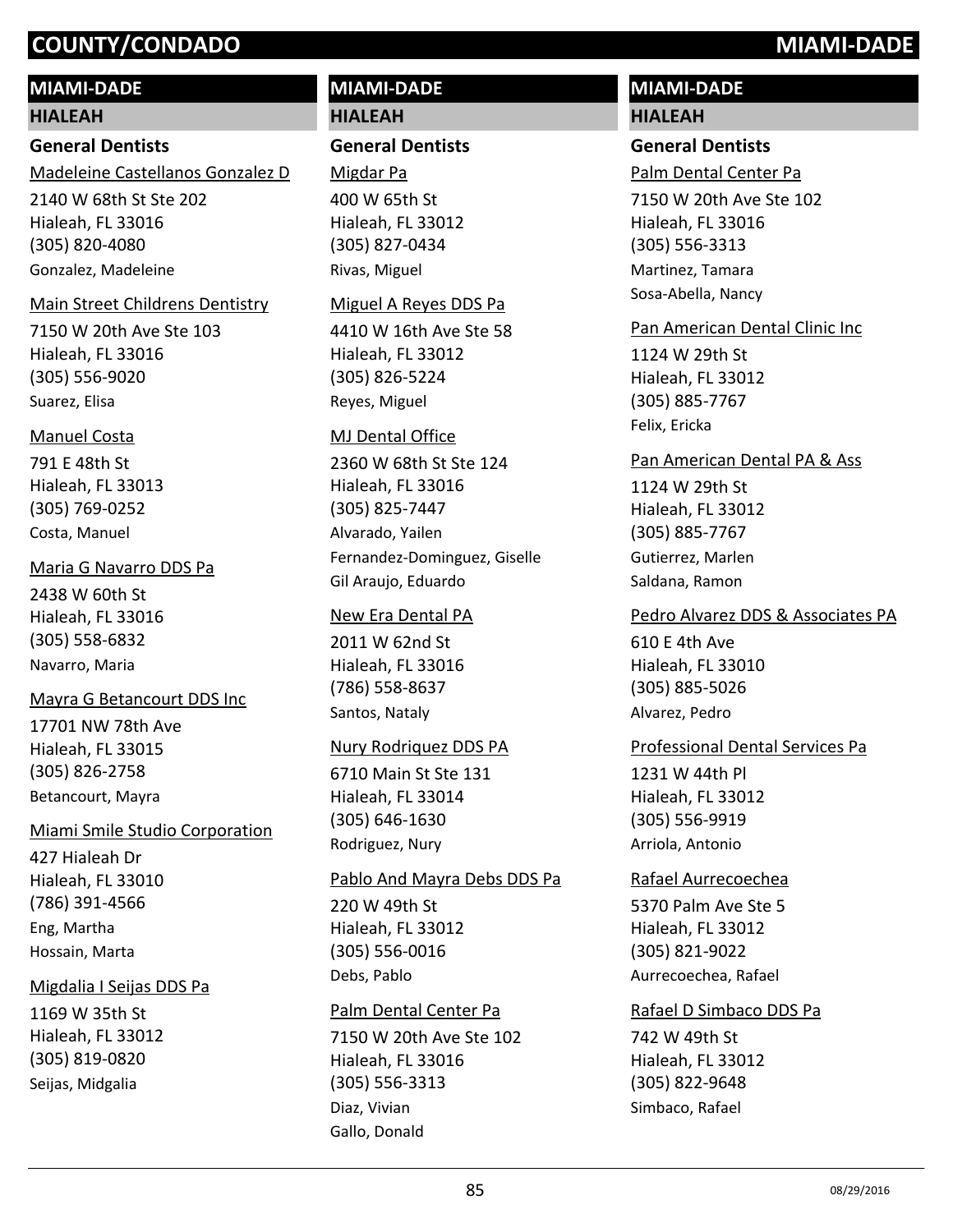### **MIAMI-DADE**

**HIALEAH**

**General Dentists** Ramos Dental Associates Inc

4564 W 12th Ave Hialeah, FL 33012 (305) 558-2446 Ramos, Luis

#### Razar Dental Group 2 Inc

5864 NW 183rd St Hialeah, FL 33015 (305) 827-1700 Zardon, Ramon

#### RGD Dental Care

11870 Hialeah Gardens Blvd Ste 127A 18400 NW 75th Pl Ste 121 Hialeah, FL 33018 (786) 536-7537 Gonzalez, Reydel

#### Roger A Saenz DDS Pa

752 W 29th St Hialeah, FL 33012 (305) 885-9786 Saenz, Roger

#### Rosa Mendez

3822 W 16th Ave Hialeah, FL 33012 (305) 362-5559 Mendez, Rosa

#### Rosario G Molina DMD

4835 E 4th Ave # A Hialeah, FL 33013 (305) 685-5133 Molina, Rosario

#### Royal Oaks Dental

15502 NW 77th Ct Hialeah, FL 33016 (305) 822-7332 Bretos, Alexander Collazo, Ralph

# **MIAMI-DADE HIALEAH**

### **General Dentists**

752 W 29th St Hialeah, FL 33012 (305) 885-9786 Saenz Dental Inc Bravo, Raquel

#### Santos Dental PA

18652 NW 67th Ave Hialeah, FL 33015 (305) 474-0400 Santos, Nataly

#### Simple Smiles LLC

Hialeah, FL 33015 (305) 381-5412 Lleo, Pedro

#### Smile Care Dental Center

4355 W 16th Ave Ste 205A Hialeah, FL 33012 (305) 824-9199 Fernandez, Marioly

#### Smile Dental Group PA

7618 NW 186 Street Hialeah, FL 33015 (305) 556-8800 Ruiz, Eliseo

580 E 49th St Hialeah, FL 33013 (305) 557-6711 Smile Perfect Dental Health Cent Cardenas, Elio

#### Superior Dental Team

148 Hialeah Dr Hialeah, FL 33010 (786) 360-6262 Lleo, Pedro

# **MIAMI-DADE HIALEAH**

# **General Dentists**

11300 NW 87th Ct Ste 166 Hialeah, FL 33018 (305) 364-9322 Sylvia Santana PA Berry, Wayne Menendez, Nancy Mentrasti, Sylvia Perez, Idalmes

#### Universal Dental Group

1935 W 60th St Hialeah, FL 33012 (305) 821-3344 Friedman, Rene

#### Uriate DDS Pa

291 E 9th St Hialeah, FL 33010 (305) 885-1422 Uriarte, Gilberto

# Valle Dental Pa

1191 W 37th St Hialeah, FL 33012 (305) 826-9642 Valle, Ramon

#### Valle Dental Pa

4890 W 3rd Ave Hialeah, FL 33012 (305) 826-0906 Valle, Ramon

# Vanessa Cintron DMD PA

8128 NW 103rd St Hialeah, FL 33016 (305) 558-8626 Cintron, Vanessa

#### Vanessa M Benabe DMD Pa

1075 E 4th Ave Hialeah, FL 33010 (305) 558-3811 Benabe, Vanessa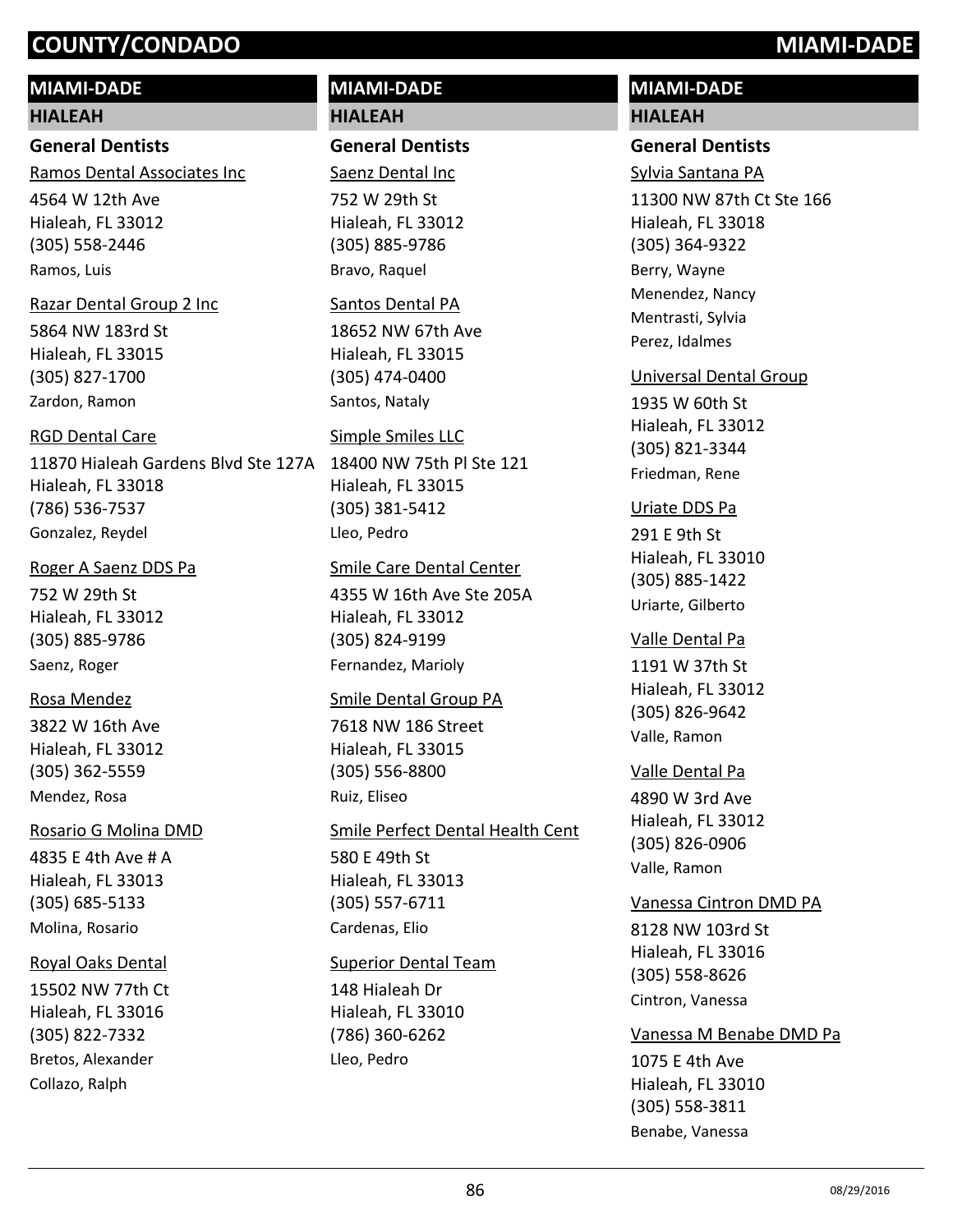### **MIAMI-DADE**

#### **HIALEAH**

# **General Dentists**

1665 W 49th St Ste 1484 Hialeah, FL 33012 (305) 828-7779 Westland Mall Dental Atkinson, William Cullen, William Di Re, Anthony Fornos, Jorge Goldstein, Alexander Gonzales, Kenia Gonzalez, Kelly Gonzalez, Yanela Gorfien, Joseph Green, George Guilarte, Rhona Guthrie, Kelly Henry, Carlianette Kiani, Kamran Kopynets, Viktor Krasnov, Rostislav Kunstmann, Vivian Lago-Sanchez, Idelbis Licina, Zeljka Manzur, Kasim Marshall, Kristine Matthews, Irina Mutawalli, Khalid Pham, Thi Qadri, Subuhi Quevedo, Fernando Quevedo, Rachel Ribot, Aliana Saltz, Jamie Uzunova-Dimova, Kalina Valdman, Vadim Vu, Nga Weisser, Ettie Zand, Maximus Zariffard, Ehsan

# **MIAMI-DADE HIALEAH**

# **General Dentists**

World Dental Care Corp

1370 E 4th Ave Hialeah, FL 33010 (305) 888-1458 Hernandez, Idalia Ruiz-Frontary, Yarimar Soler, Rosa

#### Zentistry Dental Corp

1165 W 49th St Ste 203 Hialeah, FL 33012 (305) 362-0010 Aponte, Esperanza

#### **Endodontists**

900 W 49th St Ste 400 Hialeah Dental Specialty Assoc L

Hialeah, FL 33012 (305) 558-1211 Knopf, Kenneth

#### Palm Dental Center Pa

7150 W 20th Ave Ste 102 Hialeah, FL 33016 (305) 556-3313 Comora, Robert Peguero Jr, Oscar Posner, William

# Westland Mall Dental

1665 W 49th St Ste 1484 Hialeah, FL 33012 (305) 828-7779 Gittess, Robert

#### **Oral Surgeons**

900 W 49th St Ste 400 Hialeah, FL 33012 (305) 558-1211 Hialeah Dental Specialty Assoc L Hernandez, Roland Rodriguez-Feo, Carlos

# **MIAMI-DADE HIALEAH**

#### **Oral Surgeons**

7150 W 20th Ave Ste 102 Hialeah, FL 33016 (305) 556-3313 Palm Dental Center Pa Bistritz, Jerome Ghurani, Rami Hew, Damion Patel, Nishul Rand, Matthew Saenz, Regina Spearing, Rory

#### Regina H Saenz DDS Pa

752 W 29th St Hialeah, FL 33012 (305) 885-9787 Saenz, Regina

#### Westland Mall Dental

1665 W 49th St Ste 1484 Hialeah, FL 33012 (305) 828-7779 Rand, Matthew

#### **Orthodontists**

4410 W 16th Ave Ste 54 Causey C Lee DDS Pa

Hialeah, FL 33012 (305) 558-3384 Lee, Causey

# Dental American Group Corp

1573 W 49th St Hialeah, FL 33012 (305) 556-6100 Murillo, Herbert

# Fausto Nicieza DMD Pa

1491 E 4th Ave Hialeah, FL 33010 (305) 888-8260 Nicieza, Fausto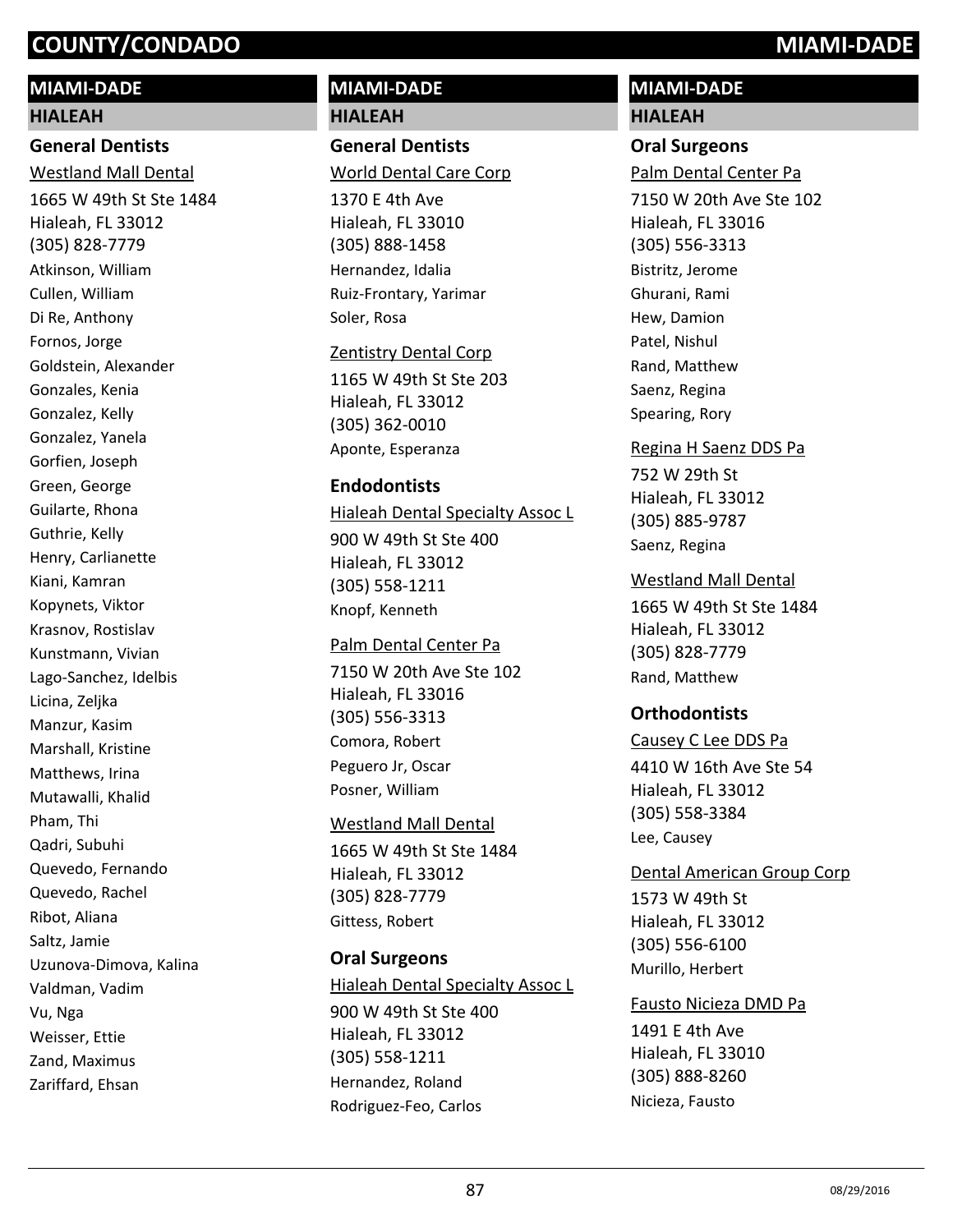## **MIAMI-DADE**

#### **HIALEAH**

### **Orthodontists**

Gomara DMD & Salcines DMD Pa

2900 W 12th Ave Ste 27 Hialeah, FL 33012 (305) 460-7060 Davis, Stephanie

#### Main Street Childrens Dentistry

7150 W 20th Ave Ste 103 Hialeah, FL 33016 (305) 556-9020 Weiss, Jeffrey

# Orthodontic Speialists of Flordia

16010 NW 57th Ave Ste 106108 Hialeah, FL 33014 (786) 319-9057 Palacios, Joan Palacios, Piero Shoopak, Alan

#### Rodriguez Orthodontics

4695 W 4th Ave Hialeah, FL 33012 (305) 825-8888 Rodriguez, Luis

#### Roy E De Jesus DMD Pa

7000 W 12th Ave Ste 12A Hialeah, FL 33014 (305) 821-7080 Dejesus, Christian

# Westland Mall Dental

1665 W 49th St Ste 1484 Hialeah, FL 33012 (305) 828-7779 Adams, Timothy Gittess, Laurie Guzman, Ulises Naghavi, Nona Woolfson, Hayley

# **MIAMI-DADE HIALEAH**

# **Pediatric Dentists**

Ania Cabrerizo DMD Pa

4410 W 16 Ave #52 Hialeah, FL 33012 (305) 825-9899 Cabrerizo, Ania Coro, Mabel Garcia, Amarfis Rivera Del Toro, Lizza Rodriguez, Hilma Tejeda, Dayrys

#### Dental American Group Corp

1573 W 49th St Hialeah, FL 33012 (305) 556-6100 Ortega, Fabiola

#### Haileah Dental Center PA

1518 W 49th St Hialeah, FL 33012 (305) 823-2661 Gedeon, Rose

#### Hialeah Square Dental Assoc Pa

4186 W 12th Ave Hialeah, FL 33012 (305) 556-6291 Correa, Paola

### Main Street Childrens Dentistry

7150 W 20th Ave Ste 103 Hialeah, FL 33016 (305) 556-9020 Abarca, Marvin Martinez, Aicmee Munoz, Zulima

#### New Era Dental PA

2011 W 62nd St Hialeah, FL 33016 (786) 558-8637 Valiente, Lizette

# **MIAMI-DADE HIALEAH**

# **Pediatric Dentists**

Westland Mall Dental

1665 W 49th St Ste 1484 Hialeah, FL 33012 (305) 828-7779 Bond, Melanie Edwards, Jenny Sirage, Mohamed

# **Periodontists**

All Smiles Dental Group LLC

18652 NW 67th Ave Hialeah, FL 33015 (305) 474-0400 Haber, Derek

#### Del Amo & Mellado Llc

4410 West 16th Avenue #50 Hialeah, FL 33012 (305) 558-2200 Del Amo, Ramiro Mellado, Jose

#### Dental American Group Corp

1573 W 49th St Hialeah, FL 33012 (305) 556-6100 Besu, Nicole Drukteinis, Saulius

#### Hialeah Dental Specialty Assoc L

900 W 49th St Ste 400 Hialeah, FL 33012 (305) 558-1211 Rodriguez, Adrian

#### Jesus A Diaz DDS Pa

7000 W 12th Ave Ste 6 Hialeah, FL 33014 (305) 557-5888 Diaz, Jesus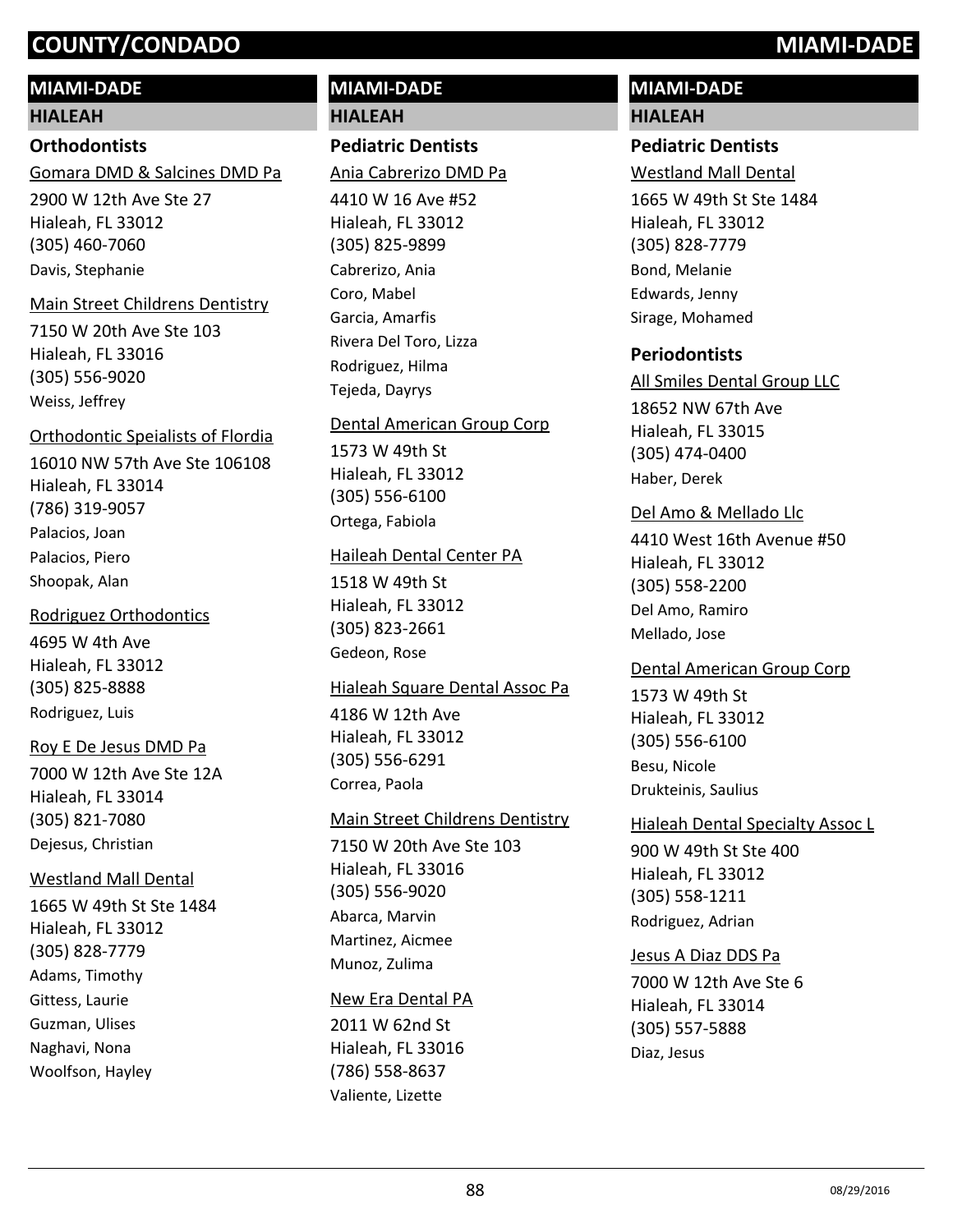# **MIAMI-DADE**

# **HIALEAH**

# **Periodontists**

7150 W 20th Ave Ste 102 Hialeah, FL 33016 (305) 556-3313 Palm Dental Center Pa Oliver, Francisco

# **Prosthodontists**

4999 W 8th Ave Ste 1 Hialeah, FL 33012 (786) 238-7406 Alpha Dental Group Inc Bobadilla, Patricia

# **HOMESTEAD**

# **General Dentists**

3030 NE 41st Ter Homestead, FL 33033 (305) 245-3366 Angelica Cardenas Mansur DMD Pa Cardenas Mansur, Angelica

# Berenstein Lekkas Pa

2870 NE 8th St Homestead, FL 33033 (305) 246-5444 Bewley, Julia Brito, Sandy Fernandez-Abril, Jorge Hayes, Norys Lee, Nancy Pino, Raquel Quezada, Ernesto

# BYG Dental Corp

963 N Krome Ave Homestead, FL 33030 (305) 247-5161 Buitrago, Juan Gil, Lester Perez, Alina

# **MIAMI-DADE HOMESTEAD**

# **General Dentists**

Dental Associates Of Homestead

925 NE 30th Ter Ste 118 Homestead, FL 33033 (305) 247-0099 Caravia, Amanda Chiu, Gordon Felipe, Veronica Gallo, Donald Mahal, Narinderjit Quintero, Juan Rodriguez, Esteban Ruiz, Eliseo Ruiz, Saili Silvestry, Elvin

# Dental of Homestead by JLD, LLC

2040 NE 8th St Homestead, FL 33033 (305) 246-9343 Avila, Jose

# 25001 SW 127th Ave Ste 208 Homestead, FL 33032 Dental Services Of Homestead

(305) 258-9838 Gonzalez, Adrian Marty, Rolando

# Florida City Dental Inc

786 S Homestead Blvd US 1 Homestead, FL 33030 (305) 242-5777 Fernandez, Amaya Martinez, Tamara

#### Gary P Senk DDS Pa

381 N Krome Ave Ste 209 Homestead, FL 33030 (305) 247-2143 Senk, Gary

# **MIAMI-DADE**

# **HOMESTEAD**

# **General Dentists**

Gomara DMD & Salcines DMD Pa

125 NE 8th St Ste 1 Homestead, FL 33030 (786) 243-2438 Amaya, Andres Blanco, Diana Cabrera, Giselle Cayon, Alicia Cruz, Karen De Vera, Vanessa Delgado, Ligming Fraga, Daynet Gomara, Luis Hernandez, Liliam Jaramillo, Gabriel Londono, Laura Maniglia, Marielba Martinez, Miguel Martinez, Milton Martinez, Zunith Mendoza, Irenia Morejon, Hector Morgado, Aracelio Perez, Alina Reyes Canals, Osmil Ribot, Aliana Sague, Gustavo Salcines, Damaris Saldarriaga, Lisa Sardinas, Yoan Shayan, Maria

# 83 NW 8th St Homestead, FL 33030 Homestead Dental Inc

(305) 248-0027 Chakalov, Boyan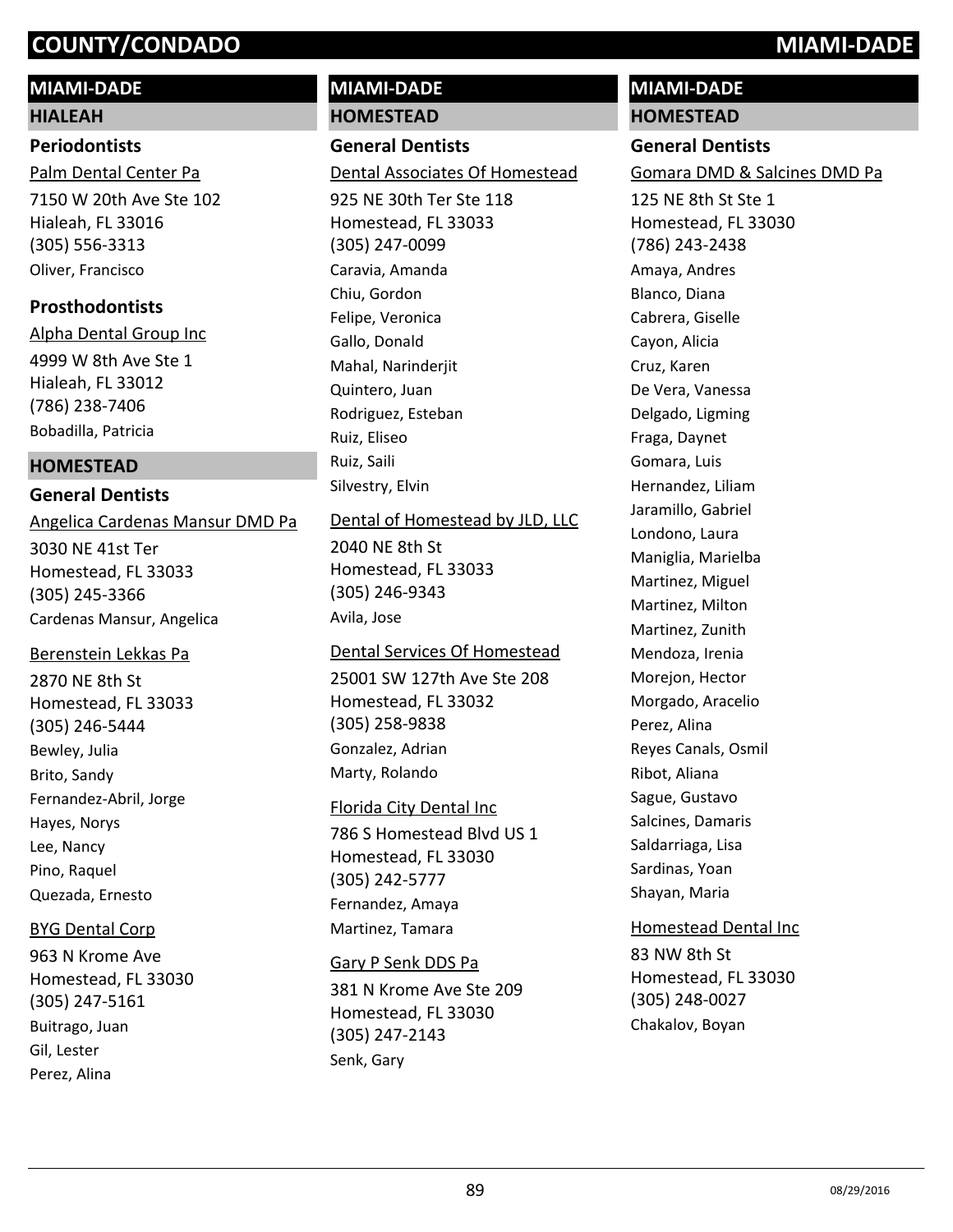# **MIAMI-DADE**

#### **HOMESTEAD**

# **General Dentists**

27525 S Dixie Hwy Homestead, FL 33032 (305) 248-4488 Jose & Torres DDS Pa Torres-Jose, Norka

#### Leal Medical Center LLC

1690 NE 8th St Homestead, FL 33033 (305) 246-1265 Gonzalez, Ana

#### MONEM DENTAL LLC

1938 N Krome Ave Homestead, FL 33030 (305) 247-8823 Abdelmonem, Rafah Quintero, Juan

# 127 NE 8th St Homestead, FL 33030 Nimia R Alvarez DDS

(305) 245-0304 Alvarez, Nimia

# Silver Palms Dentistry PLLC

23280 SW 112th Ave Homestead, FL 33032 (305) 258-1776 Garcia, Yanelys Nunes Ledoux, Joanne

#### South Dental Homestead Inc

925 NE 30th Ter Ste 104 Homestead, FL 33033 (305) 508-7800 Andrulonis, Jennifer Guevara, Anaely Hernandez, Neysi Jamis, Juan

# **MIAMI-DADE HOMESTEAD**

### **General Dentists**

8 Palm Plz Homestead, FL 33030 (305) 245-7974 SSA Services Puente, Katia Saenz, Roger

#### Yoan E Lobaina DMD

30 NW 15th St Homestead, FL 33030 (305) 245-9691 Lobaina, Yoan Perez, Eunice

#### Zoraida T Sanchez DDS Pa

1619 NE 8th St Homestead, FL 33033 (305) 247-9292 Sanchez, Zoraida

# **Endodontists**

2870 NE 8th St Homestead, FL 33033 (305) 246-5444 Berenstein Lekkas Pa Selman, Anas

# **Oral Surgeons**

925 NE 30th Ter Ste 118 Homestead, FL 33033 (305) 247-0099 Dental Associates Of Homestead Grider, Joseph Hew, Damion Patel, Nishul

# Regina H Saenz DDS Pa

950 N Krome Ave Ste 204 Homestead, FL 33030 (305) 245-6633 Saenz, Regina

# **MIAMI-DADE HOMESTEAD**

# **Oral Surgeons**

South Dental Homestead Inc

925 NE 30th Ter Ste 104 Homestead, FL 33033 (305) 508-7800 Grider, Joseph Hew, Damion

# **Orthodontists**

786 S Homestead Blvd US 1 Homestead, FL 33030 (305) 242-5777 Florida City Dental Inc Garcia, Francisco

### Gomara DMD & Salcines DMD Pa

125 NE 8th St Ste 1 Homestead, FL 33030 (786) 243-2438 Davis, Stephanie

# 925 NE 30th Ter Ste 110 Homestead, FL 33033 (305) 247-0910 Main Street Children's Dentistry & Ortho Homestead Rothman, Victoria Weiss, Jeffrey

925 NE 30th Ter Ste 104 Homestead, FL 33033 (305) 508-7800 South Dental Homestead Inc Norena, Ana

# **Pediatric Dentists**

2870 NE 8th St Homestead, FL 33033 (305) 246-5444 Berenstein Lekkas Pa Arroyo, Erin Azar, Francisco Cortes, Bayardo Cortes, Gonzalo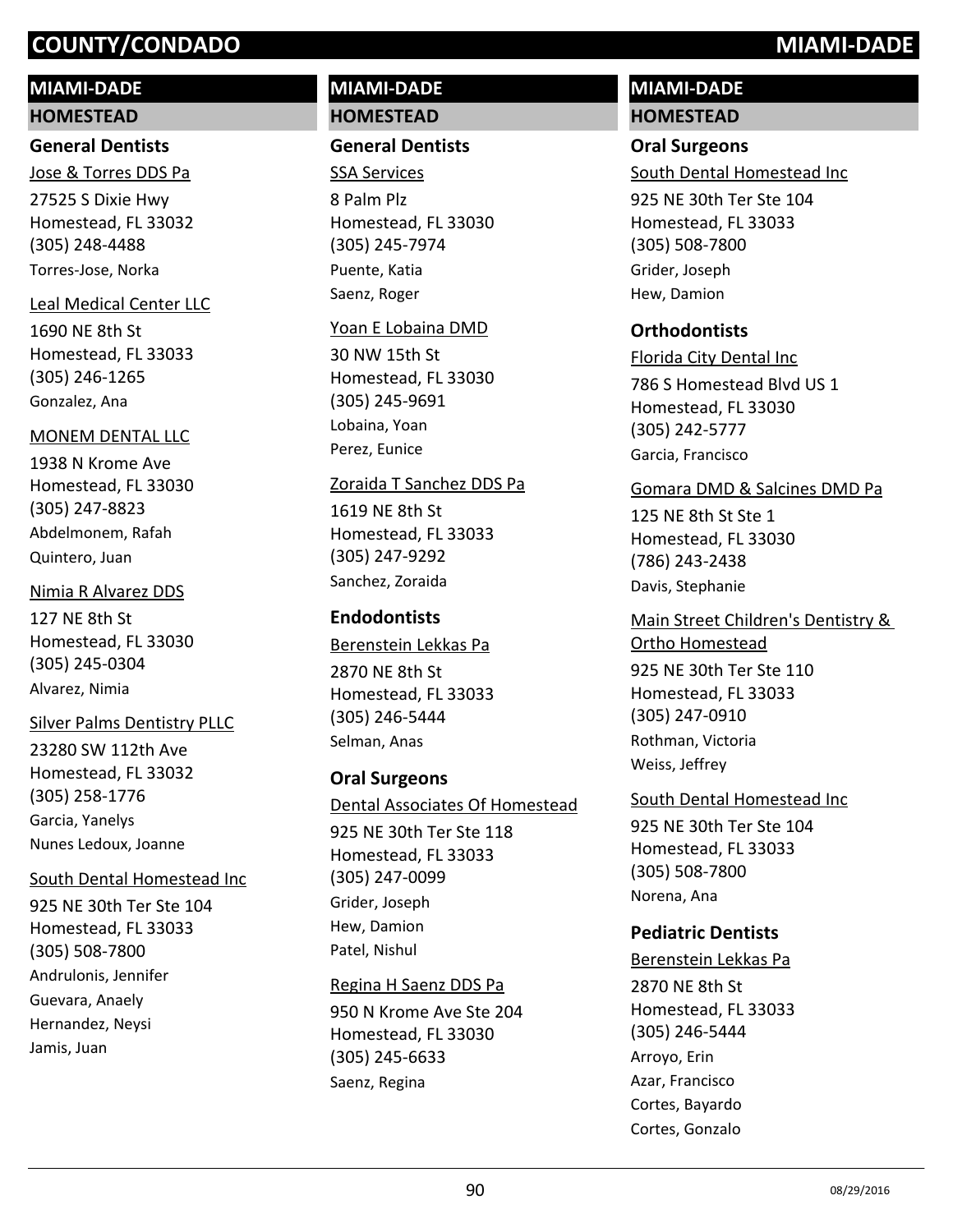# **MIAMI-DADE**

**HOMESTEAD**

#### **Pediatric Dentists**

925 NE 30th Ter Ste 110 Homestead, FL 33033 (305) 247-0910 Main Street Children's Dentistry & Ortho Homestead Coro, Mabel Correa, Paola Landa, Jorge

# **Periodontists**

925 NE 30th Ter Ste 118 Homestead, FL 33033 (305) 247-0099 Dental Associates Of Homestead Berkowitz, Steven

# South Dental Homestead Inc

925 NE 30th Ter Ste 104 Homestead, FL 33033 (305) 508-7800 D Empaire, Maria

# **KEY BISCAYNE**

# **General Dentists**

240 Crandon Blvd Ste 104 Key Biscayne, FL 33149 (305) 361-5493 Key Biscayne Dental Hernandez Jr, Nilo

# Smile with Zenitude

604 Crandon Blvd #205 Key Biscayne, FL 33149 (305) 631-1984 Chirino, Tracy

# **Pediatric Dentists**

# Maigrely Adreu Hernandez DMD

240 Crandon Blvd Ste 105 Key Biscayne, FL 33149 (305) 361-7773 Abreu-Hernandez, Maigrely Llamas, Luis

# **MIAMI-DADE KEY BISCAYNE**

# **Pediatric Dentists**

Maigrely Adreu Hernandez DMD

240 Crandon Blvd Ste 105 Key Biscayne, FL 33149 (305) 361-7773 Nazario-Lugo, Beatriz

## **MIAMI**

### **General Dentists**

636 NW 183rd St Miami, FL 33169 (305) 652-8338 183Rd Dental Group Pa Smith, Todd

#### A & E Dental Associates

9380 SW 150 St Ste 170 Miami, FL 33176 (305) 256-5270 Silvestry, Elvin

#### A B Dentistry

9840 SW 40th St Miami, FL 33165 (305) 222-0420 Betancourt, Arely

#### A Helena Jimenez DDS Pa

13792 SW 8th St Miami, FL 33184 (305) 221-1702 Jimenez, Aura

# A New Smile Dental Center

14050 SW 84th St Ste 103 Miami, FL 33183 (305) 383-9944 Nahon, Salomon

# Abril Dental, PA

11410K N Kendall Dr Ste 207 Miami, FL 33176 (786) 360-6995 Fernandez-Abril, Jorge

# **MIAMI-DADE**

# **MIAMI**

# **General Dentists**

19517 NW 57th Ave Miami, FL 33055 (305) 621-3111 Acadia Family Dental Ortho and Implant Ctr LLC Gordon, St Christopher Miller, Mitchell Ospina, Carolina Sevel, Dennis

#### Ada L Penate DDS Pa

14609 SW 104th St Miami, FL 33186 (305) 388-3725 Penate, Ada

### Adolfo E Mares

306 SW 12th Ave # B Miami, FL 33130 (305) 642-0535 Mares, Adolfo

# ADRIANA M BOVE DDS PA

175 SW 7th St Ste 1212 Miami, FL 33130 (305) 373-4950 Bove, Adriana Camacho, Norberto

#### Advanced Aesthetic Dentistry

11880 SW 40th St Ste 215 Miami, FL 33175 (305) 552-1553 Ripa, Anatoly

# Advanced Family Dental

16650 SW 88th St Ste 106 Miami, FL 33196 (786) 899-0889 Triana Concepcion, Nelcy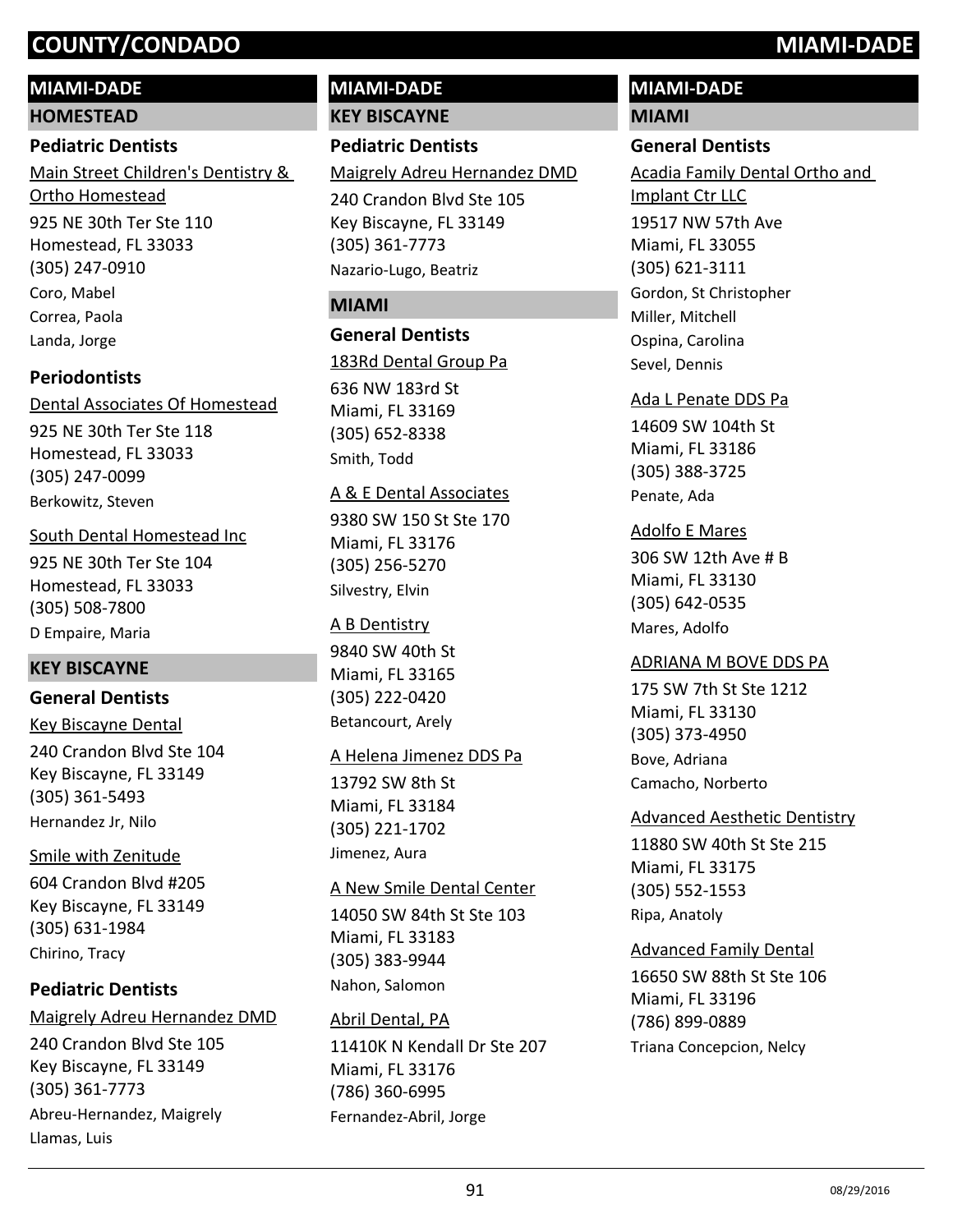# **MIAMI-DADE**

#### **MIAMI**

#### **General Dentists**

8500 W Flagler St Ste 201 Miami, FL 33144 (305) 480-8353 Aldo Lugan Jr DDS Pa Lujan Jr, Aldo

#### Alejandro De La Cruz DDS Pa

7380B SW 40th St Miami, FL 33155 (305) 441-2773 De La Cruz, Alejandro

#### Alfred J Robbins DDS PA

8950 SW 74th Ct Ste 1202 Miami, FL 33156 (305) 670-5211 Robbins, Alfred

#### Alfredo Corpas DDS Pa

6741 SW 24th St Ste 14 Miami, FL 33155 (305) 264-0747 Corpas, Alfredo

#### Alicia B Cayon DMD PA

8370 W Flagler St Ste 150 Miami, FL 33144 (305) 227-3083 Cayon, Alicia

#### All Access Dental

10457 SW 40th St Miami, FL 33165 (305) 480-2789 Borges, Jorge Garcia-Fernandez, Aliuska Koch, Daniele Pita, Reynaldo Terrero, Ivan Trujillo, Madelene

# **MIAMI-DADE MIAMI**

### **General Dentists**

1119 SW 1St Street Miami, FL 33130 (305) 545-0411 All Access Dental Borges, Jorge Garcia-Fernandez, Aliuska Koch, Daniele Pita, Reynaldo

#### All Access Dental

Trujillo, Madelene

1334 SW 1st St Miami, FL 33135 (305) 545-0411 Blanco, Maria

#### All Access Dental

13728 SW 84th St Miami, FL 33183 (305) 382-6794 Pita, Reynaldo Urday, Claudia

#### All Access Dental

14736 N Kendall Dr Miami, FL 33196 (305) 382-6794 Borges, Jorge Koch, Daniele Pita, Reynaldo Terrero, Ivan Trujillo, Madelene Urday, Claudia

#### All Access DEntal

15516 SW 88th St Miami, FL 33196 (305) 382-6794 Garcia-Fernandez, Aliuska

# **MIAMI-DADE**

# **MIAMI**

# **General Dentists**

All In One Dental Service

13728 SW 84th St Miami, FL 33183 (305) 456-7383 Herdocia, Filiberto

#### Allison Hidalgo Gonzalez DMD Pl

8585 Sunset Dr Ste 101 Miami, FL 33143 (305) 270-0171 Hidalgo Gonzalez, Allison

#### Almeida Family Dentistry

8500 W Flagler St Ste 102A Miami, FL 33144 (305) 266-0341 Almeida, Marisel Gomez, Grisell

#### Altima Dental Group of West Kendall LLC

16371 SW 88th St Miami, FL 33196 (305) 380-8773 Brito, Sandy Fernandez-Abril, Jorge Hayes, Norys Lee, Nancy Quezada, Ernesto

#### Amaury Rodriguez DDS

3944 W Flagler St Miami, FL 33134 (305) 445-1405 Rodriguez, Amaury

# America Dental Clinic Corporatio

3631 SW 87th Ave Miami, FL 33165 (305) 485-8427 Toirac, Sonia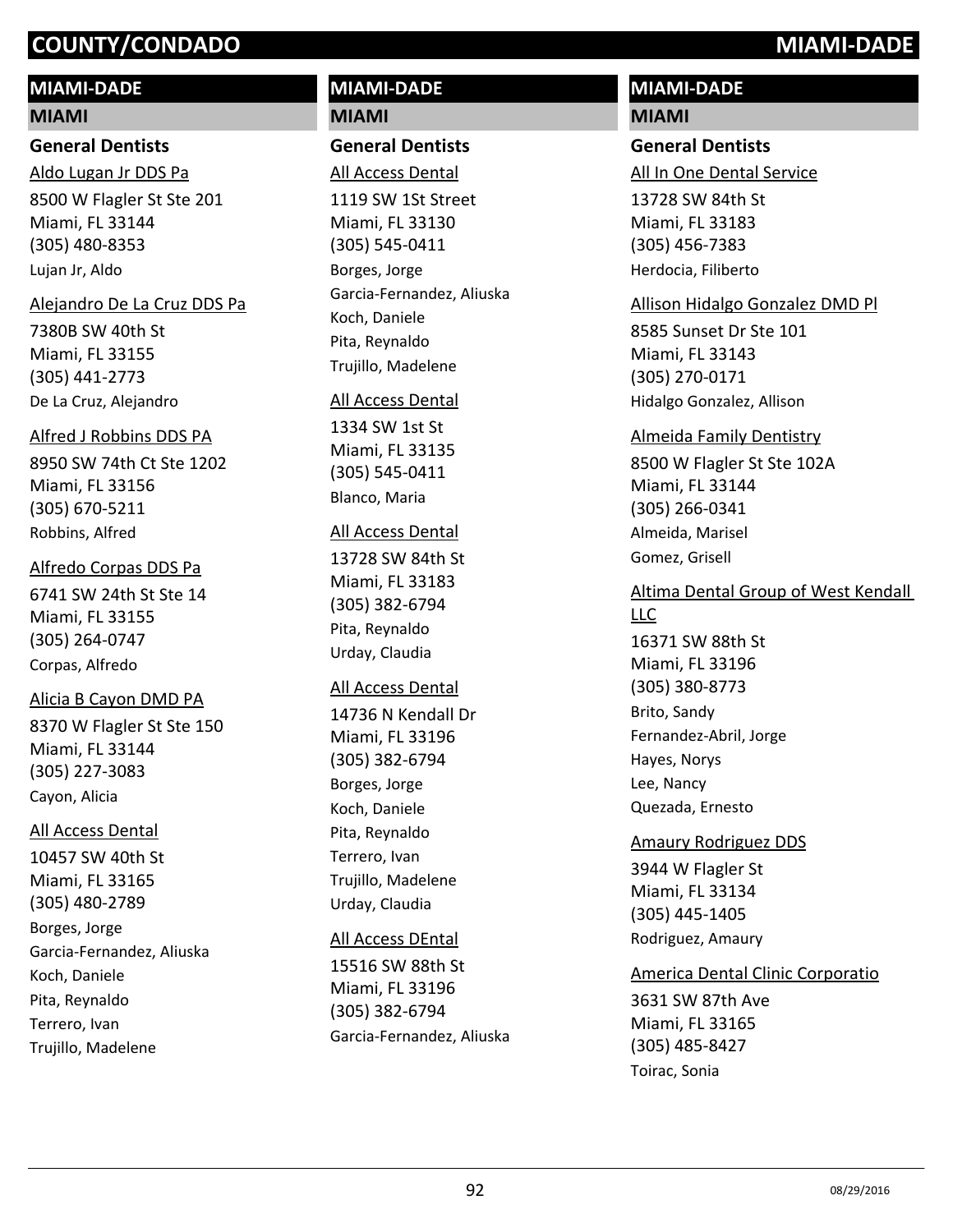# **MIAMI-DADE**

#### **MIAMI**

# **General Dentists**

1505 NW 167th St Ste 100 Miami, FL 33169 (305) 625-5400 American Dental Center Abdelmonem, Rafah Berry, Wayne Rossen, Peter

#### American Pediatric Dental Doral

7950 NW 53rd St Ste 200 Miami, FL 33166 (844) 304-5437 Mejia Valencia, Ana Maria

#### Amores Dental Care Pa

13617 S Dixie Hwy Ste 126 Miami, FL 33176 (305) 238-1391 Amores, Dennis Martinez-Amores, Jennifer

#### Anabella Lopez PA

8501 SW 124th Ave Ste 106 Miami, FL 33183 (305) 603-8086 Lopez, Anabelle

# Anabella Lopez Pa

9299 SW 152nd St Ste 204 Miami, FL 33157 (305) 251-0620 Lopez, Anabelle

#### Andres Decardenas

9000 SW 152nd St Ste 108 Miami, FL 33157 (305) 251-3334 Decardenas, Andres

#### Andres R Amaya DDS PA

815 NW 57th Ave Ste 344 Miami, FL 33126 (305) 962-4446 Amaya, Andres

# **MIAMI-DADE MIAMI**

**General Dentists** Andy Gaertner DMD

757 Arthur Godfrey Rd Miami, FL 33140 (305) 672-4444 Gaertner, Andy

#### Angel Agreda

5171 SW 8th St Miami, FL 33134 (305) 567-0236 Agreda, Angel

#### Angel Agreda DDS PA

2611 SW 147th Ave Miami, FL 33185 (305) 554-8224 Agreda, Angel

#### Angela Cooper DDS Pa

5589 SW 8th St Miami, FL 33134 (305) 266-4566 Cooper, Angela

#### Anillo Dental Center

10201 Hammocks Blvd Ste 146 Miami, FL 33196 (305) 382-5000 Anillo, Juan Anillo, Manuel

#### Anthony V Namoff DDS

9299 SW 152nd St Ste 204 Miami, FL 33157 (305) 251-0620 Namoff, Anthony

#### Antonio Hernandez

10033 SW 72nd St Miami, FL 33173 (305) 271-0902 Hernandez, Antonio

# **MIAMI-DADE**

# **MIAMI**

# **General Dentists**

Antonio Otero DDS

782 NW 42nd Ave Ste 538 Miami, FL 33126 (305) 442-8866 Gonzalez, Adrian Lopez, Anabelle Marty, Rolando Rodriguez, Eduardo Waich, Vivana

### Antonio Otero DDS & Associates

13625 SW 26th St Miami, FL 33175 (305) 552-7626 Gonzalez, Adrian Gonzalez, Maria Rodriguez, Eduardo

#### Armando Baez

3850 SW 87th Ave Ste 204 Miami, FL 33165 (305) 666-5593 Baez, Armando

#### Art Dental Services

11373 SW 211th St Ste 10 Miami, FL 33189 (305) 971-9432 Herdocia, Filiberto

#### Aura M Picon DDS PA

13590 SW 134th Ave Ste 112 Miami, FL 33186 (305) 506-1300 Picon, Aura

#### Auturo Aceituno DMD LLC

8744 SW 8th St Miami, FL 33174 (305) 225-2525 Aceituno, Arturo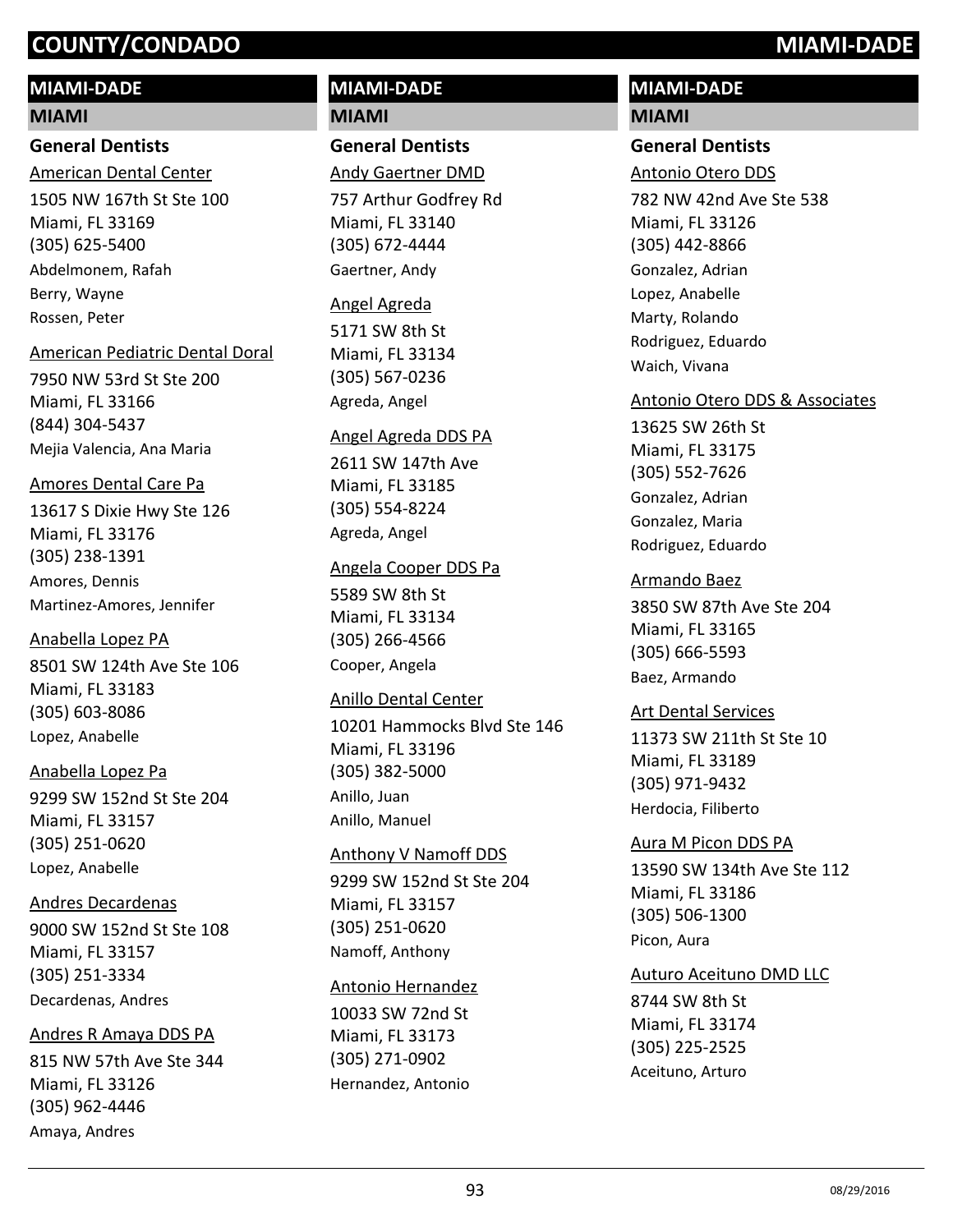### **MIAMI-DADE**

#### **MIAMI**

#### **General Dentists**

Balboa & Associates Dental Group

14527 SW 42nd St Miami, FL 33175 (305) 503-5122 Balboa, Rafael

#### Balmir Thevenin & Associates

10621 N Kendall Dr Ste 102 Miami, FL 33176 (305) 271-0510 Balmir-Thevenin, Joelle

#### Baro Family Dental Group Pa

1449 W Flagler St Miami, FL 33135 (305) 649-3500 Baro, Rosemarie

#### Barry S Scholl DDS Pa

815 NW 57th Ave Ste 344 Miami, FL 33126 (305) 264-2711 Scholl, Barry

### Beautiful Smiles by Design

8525 SW 92nd St Bld A #3B Miami, FL 33156 (305) 595-1556 Greenberg, Roy Rodriguez, Jorge Stein, Laurence

#### Beautiful Smiles Miami PA

1075 NE 125th St #201 Miami, FL 33161 (305) 899-7979 Baker, Amira Baker, Ronia

#### Beautiful Smiles Palmetto Bay PA

15801 S Dixie Hwy #B Miami, FL 33157 (305) 255-4140 Baker, Amira

# **MIAMI-DADE**

**MIAMI**

# **General Dentists**

Beautiful Smiles South Miami PA

16940 SW 94th Ct Miami, FL 33157 (305) 255-4140 Baker, Ronia

#### Becerras Family Dentistry Inc

936 SW 82nd Ave Miami, FL 33144 (305) 269-1440 Becerra, Maria

#### Bello Durgus DMD Pa

9757 NW 41st St Miami, FL 33178 (305) 477-5299 Bello-Burgos, Teresa

#### Bello-Burgos DMD DDS Pa

14252 SW 8th St Miami, FL 33184 (305) 553-5980 Bello-Burgos, Teresa

#### Best Dental Creations

8740 N Kendall Dr #220 Miami, FL 33176 (305) 270-8029 Ayala, Rita Botero, Alexandra Buitrago, Juan De La Riva, Mariano Gutierrez, Carlos Herdocia, Filiberto Lopez, Reinier Navarrete, Hansel Perez, Alina

# Best Smile Dental Care

8000 Biscayne Blvd Miami, FL 33138 (786) 517-6127 Vidal, Maria

# **MIAMI-DADE**

#### **MIAMI**

### **General Dentists**

Bethanne Klugerman DMD Pa

8501 SW 124th Ave Ste 104 Miami, FL 33183 (305) 274-6500 Klugerman, Bethanne

#### Biltmore Dental Network

10322 W Flagler St Miami, FL 33174 (305) 554-6054 Sarduy, Luis

#### BL Dental Associates LLC

2600 W Flagler St Miami, FL 33135 (305) 631-0660 Blardonis, Armando Lopez, Manuel Rosenberg, Sara

#### BL Dental Associates LLC

8608 Bird Rd Miami, FL 33155 (305) 551-3200 Blardonis, Armando Lopez, Manuel Rosenberg, Sara

#### Blanco Jamis Dental Group

199 SW 12th Ave Ste 56 Miami, FL 33130 (786) 401-6024 Blanco, Farid Blanco, Jorge Blanco, Kemel

#### Blanco Jamis Dental Group Pa

18934 S Dixie Hwy Miami, FL 33157 (786) 581-8896 Blanco, Farid Blanco, Jorge Blanco, Kemel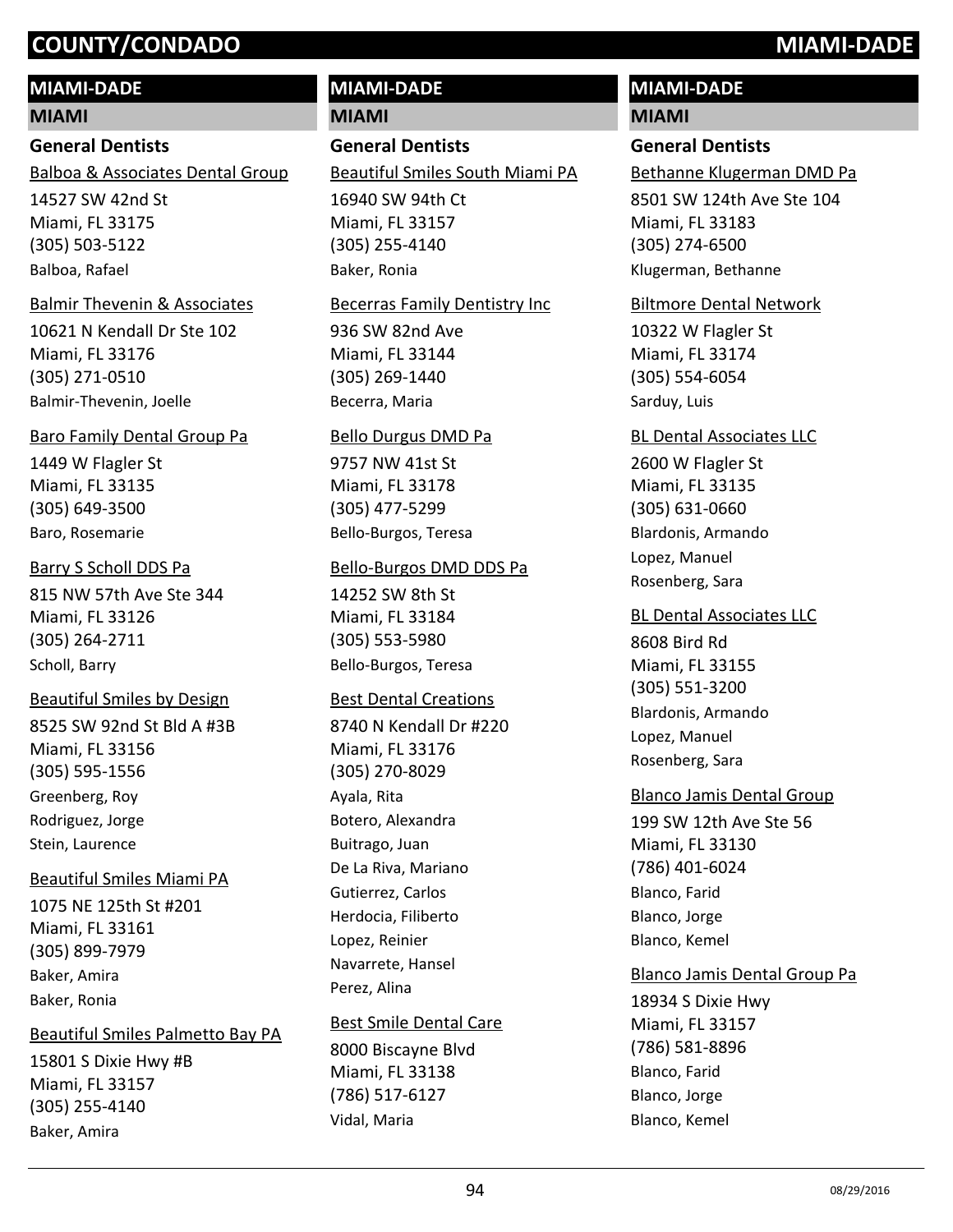# **MIAMI-DADE**

# **MIAMI**

# **General Dentists**

Blanco Jamis Dental Group Pa

4155 SW 130th Ave Ste 104 Miami, FL 33175 (786) 476-0026 Blanco, Farid Blanco, Jorge Blanco, Kemel

# Blanco Jamis Dental Group Pa

7801 Coral Way Ste 100 Miami, FL 33155 (305) 262-4604 Blanco, Farid Blanco, Jorge Blanco, Kemel

# Blanco Jamis Dental Group Pa

8500 W Flagler St Ste 107A Miami, FL 33144 (305) 262-4604 Blanco, Farid Blanco, Jorge Blanco, Kemel

# Blanco Jamis Dental Group Pa

9724 SW 40th St Miami, FL 33165 (305) 262-4604 Blanco, Farid Blanco, Jorge Blanco, Kemel

# Borinquen Health Care Ctr Inc

3601 Federal Hwy # 5 Miami, FL 33137 (305) 576-6611 Adler, Robert Arenal, Franlix Gutierrez, Carlos Soheil, Michell

# **MIAMI-DADE MIAMI**

# **General Dentists**

9572 SW 137th Ave Carlos F Aponte DDS Pa

Miami, FL 33186 (305) 388-9229 Aponte, Carlos

### Carlos Fernandez DDS Pa

8500 W Flagler St Ste 104 Miami, FL 33144 (305) 226-0803 Fernandez, Carlos

### Carlos Sanchez

2510 SW 27th Ave Ste 201 Miami, FL 33133 (305) 443-3131 Sanchez, Carlos

### Carmen A Feoli DDS PA

1490 NE Miami Gardens Dr Miami, FL 33179 (305) 949-5252 Castillo, Sandra Feoli, Carmen

# Catalina Callejo

13055 SW 42nd St Ste 209 Miami, FL 33175 (305) 222-2235 Callejo, Catalina

# Cathy D Hamilton DDS Pa

2600 NW 87th Ave Ste 29 Miami, FL 33172 (305) 225-5050 Jaquez, Patricia

#### Cecilia Maria Rey DDS Pa

4790 NW 7th St #210 Miami, FL 33126 (305) 442-2103 Rey, Cecilia

# **MIAMI-DADE MIAMI**

# **General Dentists**

Cesar Hurtado PA

9463 W Flagler St Miami, FL 33174 (305) 226-7669 Hurtado Jr, Cesar

# 9595 N Kendall Dr Ste 203 Miami, FL 33176 Charles L Ross Jr DDS

(305) 274-8253 Ross Jr, Charles

# 8750 SW 144th St Ste 205 Miami, FL 33176 (305) 969-3122 Childrens Dental Center at Baptist Medical Plaza Chiu, Gordon Pandey, Anita

# Ciro A Martin DDS Pa

8463 Bird Rd Miami, FL 33155 (305) 551-6714 Martin, Ciro

# Claudio L Miro DDs

564 SW 42nd Ave 2nd Fl Miami, FL 33134 (305) 442-7444 Miro, Claudio

# Cmc Dental Services

6791 W Flagler St Miami, FL 33144 (305) 261-0633 Lopez Del Rio, Norkis Revoredo, Karim

# Coconut Grove Dental

3220 S Dixie Hwy Ste 101 Miami, FL 33133 (786) 353-0735 Fontecilla, Sofia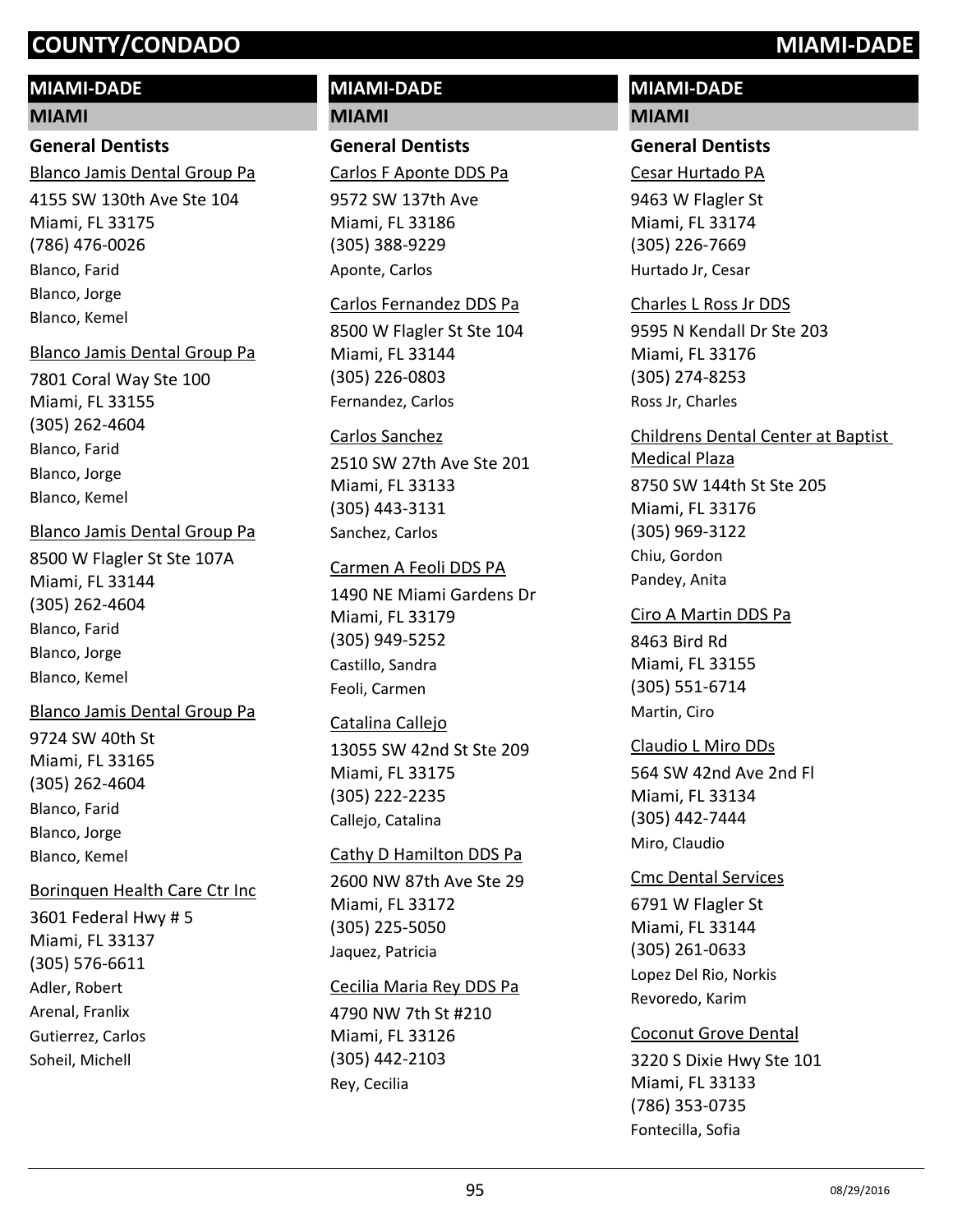# **MIAMI-DADE**

#### **MIAMI**

# **General Dentists**

Community Aids Resource Inc

3510 Biscayne Blvd Ste 300 Miami, FL 33137 (305) 576-1234 Casas, Maunel Martinez, Amy

#### Complete Family Dental Care

1127 NW 22nd Ave Miami, FL 33125 (305) 649-6111 Soler, Rosa

#### Concepcion Felipe Dental Service

11944 SW 8th St Miami, FL 33184 (305) 221-5112 Concepcion, Jorge Felipe, Yipcys

#### Concepcion M Sanchez-Garcia

1300 Coral Way Ste 203 Miami, FL 33145 (305) 854-7200 Sanchez-Garcia, Concepcion

#### Coral Point Dental

8410 W Flagler St Ste 104 Miami, FL 33144 (305) 229-7026 Garcia- Castellanos, Jacqueline

#### Coral Way Dental Associates Inc

2648 SW 137th Ave Miami, FL 33175 (305) 271-0160 Pena, Danny

# Countyline Dental Llc

21457 NW 2nd Ave Miami, FL 33169 (305) 654-1234 Aron, Robert

# **MIAMI-DADE MIAMI**

**General Dentists**

Cristina Garcia DDS Pa

4011 W Flagler St Ste 202 Miami, FL 33134 (305) 541-5299 Garcia, Cristina

#### Crossroads Dental Centers Pa

11634 N Kendall Dr Miami, FL 33176 (305) 270-2020 Kane, Frederick Kane, Jeffrey

#### CSM Dental Center

5171 SW 8th St Miami, FL 33134 (305) 567-0236 Ganaim, Ernesto

#### CSM Medical and Dental Clinic

5171 SW 8th St Miami, FL 33134 (305) 567-0236 Lemus, Isel

# Cutler Bay Dental Associates Pll

20335 Old Cutler Rd Ste 200 Miami, FL 33189 (305) 238-6777 Manzur, Lamya Navarro, Jessica Ross Jr, Charles Weyrauch, Michael

#### Dami Corporation

9584 SW 40th St Miami, FL 33165 (305) 226-6110 Rivas, Miguel Zambrano-Rivas, Darys

# **MIAMI-DADE**

# **MIAMI**

# **General Dentists**

Danny Pena DMD Pa

7755 SW 87th Ave Ste 120 Miami, FL 33173 (305) 271-0160 Pena, Danny

#### David A Bennett DDS Pa

10305 NW 41st St Ste 207 Miami, FL 33178 (305) 593-6521 Bennett, David

#### David Caballero DMD Pa

7550 S Red Rd Ste 14 Miami, FL 33143 (305) 740-9472 Caballero, David

#### David L Skaff DDS Pc

11645 Biscayne Blvd Ste 403 Miami, FL 33181 (305) 892-1717 Skaff, David

#### De Calle Medical Center

10775 SW 56th St Miami, FL 33165 (305) 321-5927 Lobaina, Karina

# 4005 SW 152nd Ave Unit 2 Deluxe Dental

Miami, FL 33185 (786) 409-5295 Diaz, Farah

#### Dental Advantage Administation

3383 NW 7th St #101 Miami, FL 33125 (305) 642-0003 Salazar, Cecilia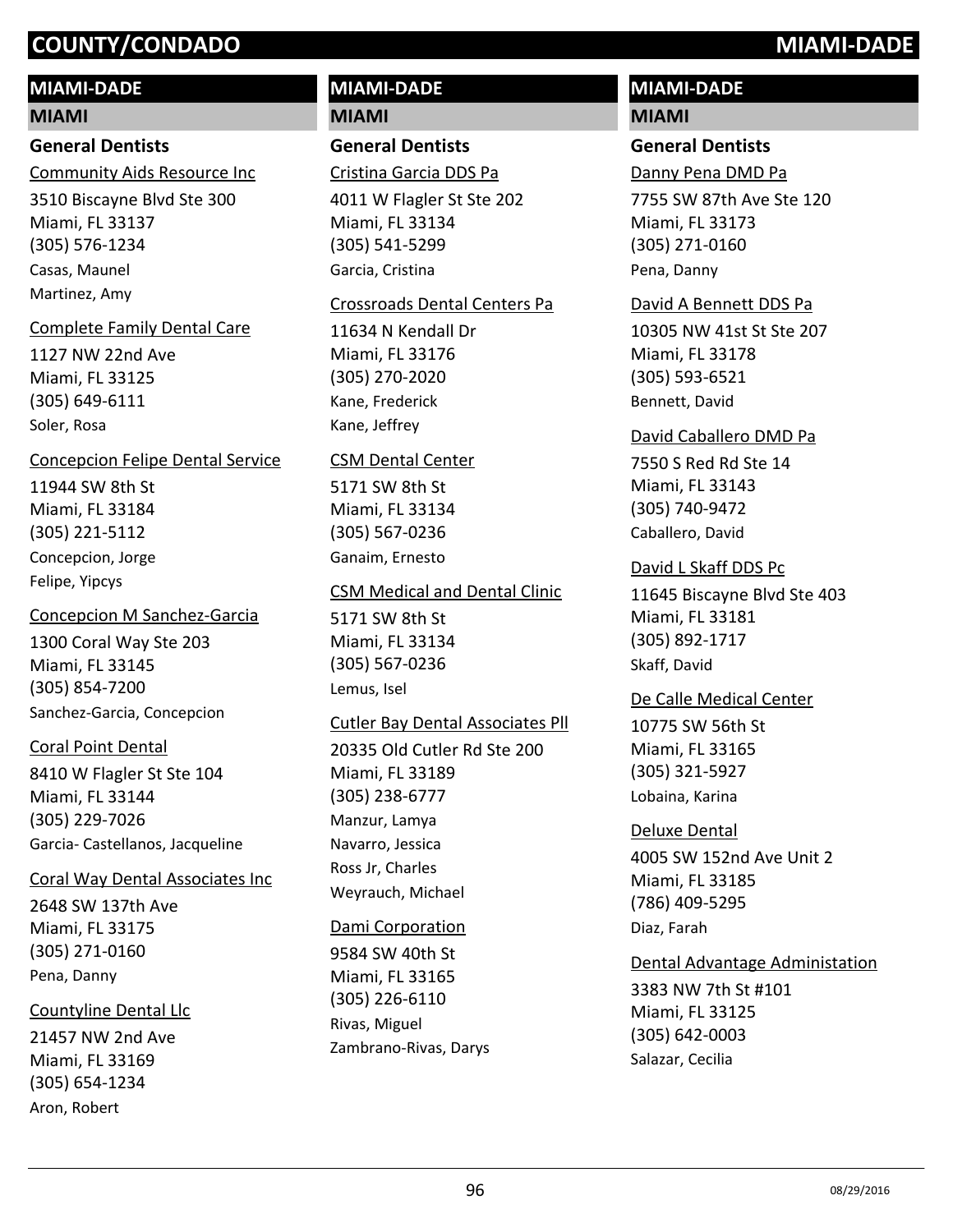#### **MIAMI-DADE**

#### **MIAMI**

#### **General Dentists**

Dental American Group Corp

10728 SW 72nd St Miami, FL 33173 (305) 596-7155 Eduardo, Jose Garcia Pino, Delia Gonzalez, Lilian Menendez Llera, Vivian Ossa Gomez, Paola

#### Dental American Group Corp

13632 N Kendall Dr Miami, FL 33186 (305) 385-1442 Ayala, Rita Fundora, Yolaivys Gonzalez, Lilian Guerra Crespo, Beatriz Hernandez, Christina Trujillo, Madelene

# 11880 Southwest 40th St #215 Miami, FL 33175 (305) 270-0744 Dental Associates Of Florida

Buitrago, Juan

Corpas, Alfredo

#### Dental Associates Of Kendall

11400 N Kendall Dr Ste 207 Miami, FL 33176 (305) 271-2254 Friedman, Rene Garcia, Cristina Ramos, Yilian Silvestry, Ailyn Silvestry, Elvin Tydir, Michelle

# 1620 NE 163rd St Miami, FL 33162 (305) 956-7900 Dental Associates Of North Miami Beach

# **MIAMI-DADE**

**MIAMI**

# **General Dentists**

1620 NE 163rd St Miami, FL 33162 (305) 956-7900 Dental Associates Of North Miami Beach

#### Dental Associates of West Kendall

13400 SW 120 St Ste 310 Miami, FL 33186 (305) 255-9497 Diaz, Vivian Iskander, Marian

#### Dental Care Association

9275 SW 152nd St Ste 106 Miami, FL 33157 (305) 233-6575 Garcia, Cristina

#### Dental Center At Baptist Pa

8940 N Kendall Dr Ste 1001E & 1005e Miami, FL 33176 (305) 271-3001 Aguilar, Lina Alvarez, Elibeth Amador, Fabrizio Bergquist, Michael Caravia, Amanda Chiu, Gordon Delima, Anacaona Fatmi, Naved Felipe, Veronica Friedman, Rene Guzman, Nestor Lubin, Victor Mahal, Narinderjit Manzur, Lamya Sosa-Abella, Nancy

#### Dental Center of Country Walk

15721 SW 152nd St Miami, FL 33187 (305) 233-3335 Bewley, Julia

# **MIAMI-DADE**

# **MIAMI**

# **General Dentists**

Dental Center of Country Walk

15721 SW 152nd St Miami, FL 33187 (305) 233-3335 Brito, Sandy Fernandez-Abril, Jorge Hayes, Norys Lee, Nancy Quezada, Ernesto

#### Dental Cosmetics Of Florida

13776 SW 152nd St Miami, FL 33177 (305) 595-5655 Gonzalez, Adrian Gonzalez, Maria Rodriguez, Eduardo

#### Dental Design Specialist

13550 N Kendall Dr Ste 112 Miami, FL 33183 (305) 270-0744 Buitrago, Juan Perez, Alina

#### Dental Group Of Miami Pa

4500 NW 7th St Miami, FL 33126 (305) 443-9206 Calvo Jr, Jose

#### Dental Group of South FL II

11336 SW 184th St Eureka Dr Miami, FL 33157 (305) 251-4262 Alvarez, Maria

101 Westward Dr #A Miami, FL 33166 (305) 885-1357 Dental Group of South Florida III Inc Alvarez, Maria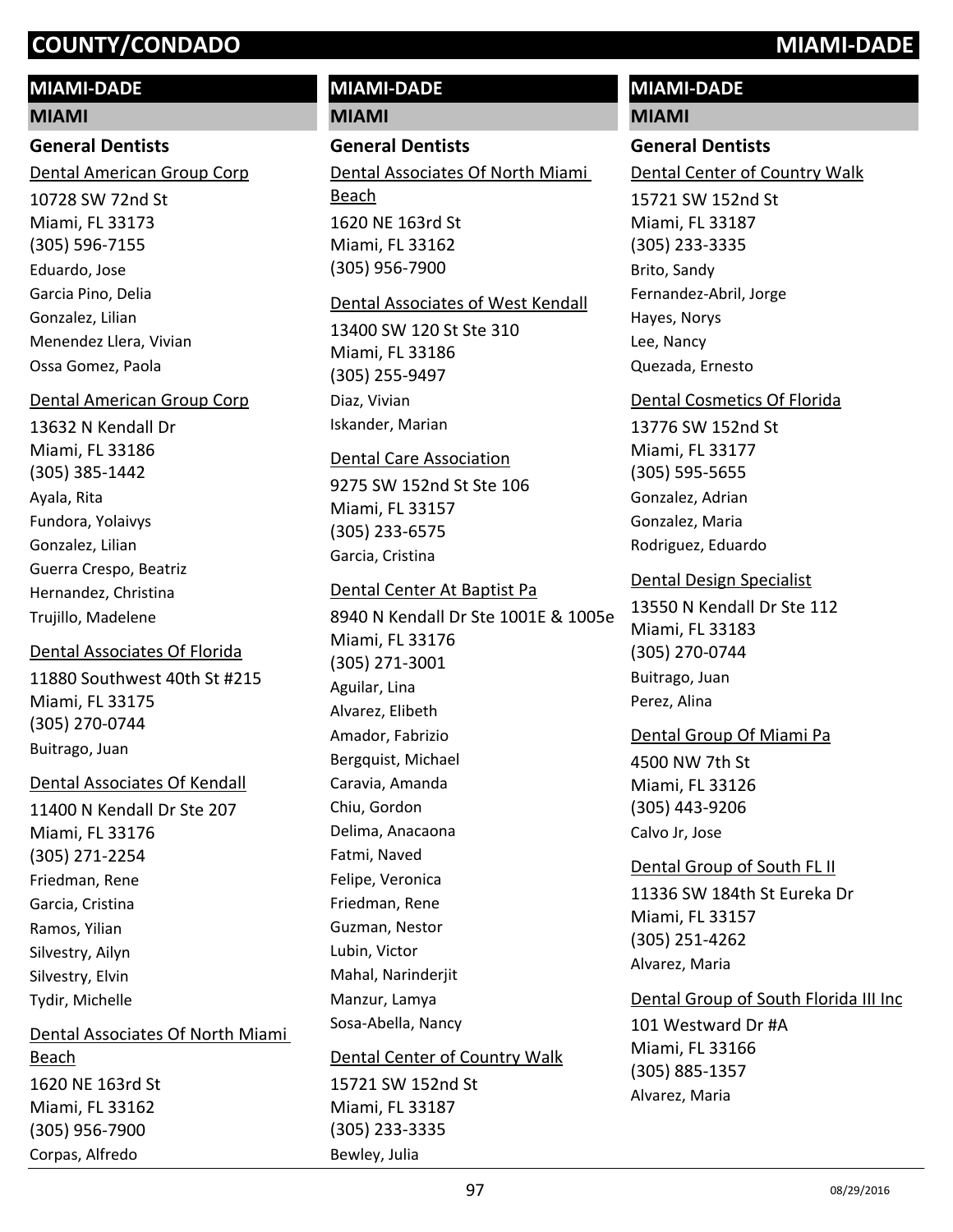# **MIAMI-DADE**

#### **MIAMI**

#### **General Dentists**

11865 SW 26th St Ste C39 Miami, FL 33175 (305) 227-0600 Dental Health Group Brody, Robert De La Rua, Lissette

#### Dental Health Group

13876 SW 88th St Miami, FL 33186 (305) 385-4215 Brody, Robert Carrillo, Catalina De La Rua, Lissette Garcia, Ricardo Weyrauch, Michael

#### Dental Health Group

17301 NW 27th Ave Miami, FL 33056 (305) 624-1371 Brody, Robert Cardenas Sarracino, Astrid Dagan, Shachar Diaz, Yanet Garcia, Ricardo Hoffman, Tara Murphy, Candace Ojeda Jr, Juan Scott, Tessa Shraiteh, Jenan Yanes, Marnie

# Dental Health Group

20335 Old Cutler Rd Ste 200 Miami, FL 33189 (305) 238-6777 Barber, Janetxia Brody, Robert Ferrer Torres, Dario Gonzalez, Monica Luis, Michelle Manzur, Lamya

# **MIAMI-DADE MIAMI**

**General Dentists**

20335 Old Cutler Rd Ste 200 Dental Health Group

Miami, FL 33189 (305) 238-6777 Navarro, Jessica Ross Jr, Charles Torres, Diana Viego, Rebecca Weyrauch, Michael

#### Dental Health Group

2501 SW 22nd Street Miami, FL 33145 (305) 858-2545 Boss, Stephen Brody, Robert Correa, Anelys DiPastina, Angela Garces, Carolina Guerra, Daniel Marrero, Jaydee

#### Dental Health Group

7300 N Kendall Dr Ste 110 Miami, FL 33156 (305) 670-4476 Carrillo, Catalina Garces, Carolina

#### Dental Health Group

9595 N Kendall Dr Ste 201 Miami, FL 33176 (305) 595-6411 Brody, Robert Garces, Carolina Goral, Robert Manzur, Lamya Ross Jr, Charles Weyrauch, Michael

# **MIAMI-DADE**

#### **MIAMI**

### **General Dentists**

Dental Partners Of The Gables

5511 SW 8th St Miami, FL 33134 (305) 264-1200 Coulter, Mark

# Dental Plus Inc

11352 Quail Roost Dr Miami, FL 33157 (305) 969-2651 Morales, Ronald Sague, Gustavo

### Dental Professional Group

2740 SW 97th Ave Apt 109 Miami, FL 33165 (786) 801-1354 Sarduy, Luis

### Dental R Us

11373 SW 211 St #11 Miami, FL 33189 (305) 253-7588 Rivas, Miguel

# Dental Services of Town Country

13776 SW 152nd St Miami, FL 33177 (305) 255-8855 Ferrer Leon, Natalia Gonzalez, Adrian Gonzalez, Maria Rodriguez, Eduardo

# Dental Specialists of Doral Group Co

10666 NW Fontainbleau Blvd Miami, FL 33172 (786) 355-4401 Krikorian, Charles Naierman, Eric Quilichini, Carlos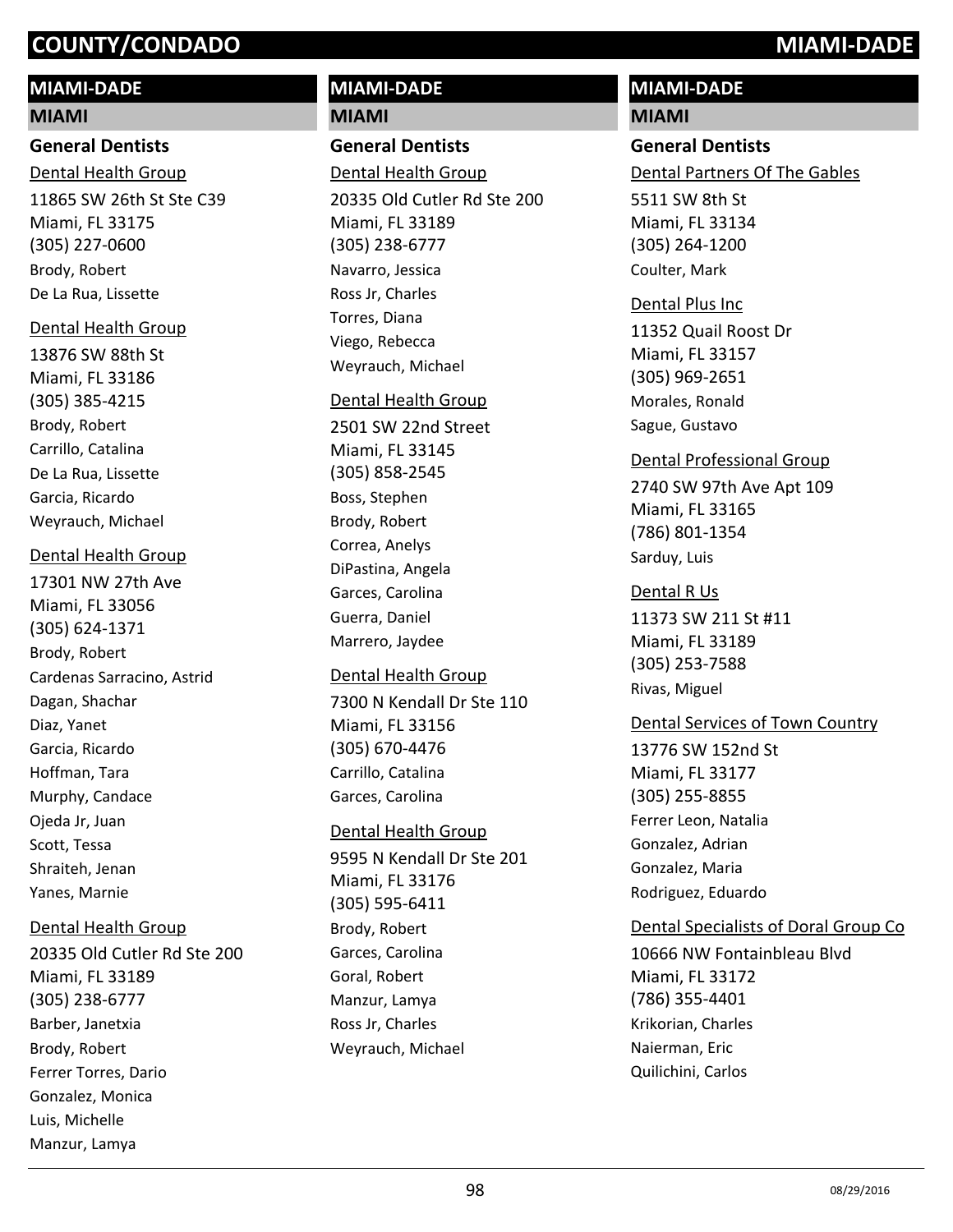# **MIAMI-DADE**

#### **MIAMI**

**General Dentists**

12417 Biscayne Blvd Miami, FL 33181 (786) 516-2882 Dentalvana LLC Bewley, Julia

### Dentco Pa

7235 Coral Way Ste 203 Miami, FL 33155 (305) 262-3276 Alvarez, Nimia

# Dentist at Market Square

11770 SW 104th St Miami, FL 33186 (786) 476-3586 Sanchez, Reinaldo

### Design A Smile

6437 Bird Rd Miami, FL 33155 (305) 667-8887 Romay, Ricardo

# Doral Dental Boutique & Spa Inc

8300 W Flagler St Ste 160 Miami, FL 33144 (305) 220-4588 Estefan, Marie

# Doral Family Dental PL

7800 NW 25th St Ste 11 Miami, FL 33122 (305) 960-7734 Novara, Jeanette Rico Rojas, Diana

#### Douglas B Weinman DDS

9000 SW 152nd St Ste 207 Miami, FL 33157 (305) 235-7781 Weinman, Douglas

# **MIAMI-DADE MIAMI**

**General Dentists**

Dr Gary Rosen PA

14115 S Dixie Hwy Miami, FL 33176 (305) 251-4331 Rosen, Gary

#### Dr Georgina Merlo DMD PA

7875 SW 104th St Ste 104 Miami, FL 33156 (305) 271-9202 Merlo, Georgina

#### Dr Q Dentistry

4230 SW 152nd Ave Miami, FL 33185 (305) 485-5547 Quintana, Melissa

#### Dwight A Salmon

20320 NW 2nd Ave Miami, FL 33169 (305) 652-5455 Salmon, Dwight

#### Dwight E Wilson

4301 NW 7th Ave Miami, FL 33127 (305) 757-0541 Wilson, Dwight

#### East Coast Family Dental PA

6741 SW 24 Street Ste 14 Miami, FL 33153 (305) 264-0747 Calvo Jr, Jose Reyes, Miguel

#### Eddy A Mora DDS Pa

7171 Coral Way Ste 217 Miami, FL 33155 (305) 267-1620 Mora, Eddy

# **MIAMI-DADE**

# **MIAMI**

# **General Dentists**

Edith Fernandez DMD PA

8560 SW 8th St Miami, FL 33144 (305) 262-0509 Fernandez, Edith

### Eduardo R Northland

2825 SW 22nd St Miami, FL 33145 (305) 448-1172 Northland, Eduardo

# Edy A Guerra DDS

4011 W Flagler St Ste 506 Miami, FL 33134 (305) 643-1444 Guerra, Edy

# Egil Dental Corp

9950 SW 107 Ave #201 Miami, FL 33176 (305) 595-4397 Gil Araujo, Eduardo

# 8950 SW 74th Ct Ste 1911 Miami, FL 33156 (305) 670-0641 Elaine Klein DDS Pa Klein, Elaine

2260 SW 8th St Ste 201 Miami, FL 33135 (305) 631-1998 Elba Franco DDS Pa Franco, Elba

# EliteDent

12538 SW 120th St Miami, FL 33186 (305) 646-6700 Correa, Jacqueline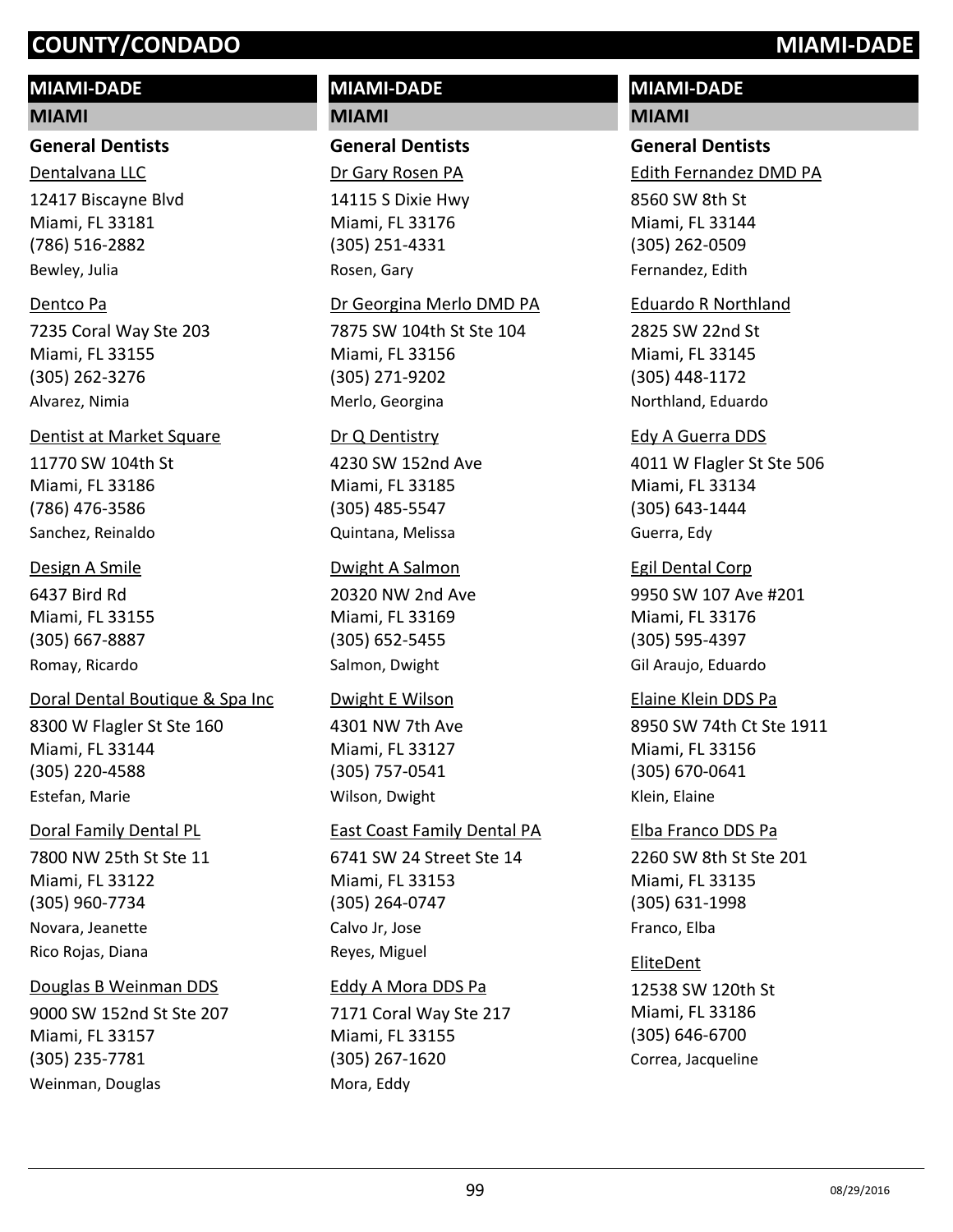# **MIAMI-DADE**

#### **MIAMI**

#### **General Dentists**

2742 SW 8th St Ste 220 Miami, FL 33135 (305) 226-2926 Em Dental Corp Martinez, Ernesto

### Enrique C Escofet DDS Pa

1330 Coral Way Ste 203 Miami, FL 33145 (305) 858-6085 Escofet, Enrique

### Enrique P Cepero

7921 Bird Rd Ste 45 Miami, FL 33155 (305) 262-1077 Cepero, Enrique

#### Ericka I Felix DMD PA

9240 SW 72nd St #115 Miami, FL 33173 (305) 595-0557 Felix, Ericka

# Ernesto J Perez DMD Inc

3201 SW 107th Ave Miami, FL 33165 (305) 220-9393 Perez, Ernesto

# Esthetic Dental Clinic Inc

3735 SW 8th St #202 Miami, FL 33134 (305) 448-3698 Sarduy, Luis Velasquez, Luis

#### Estrada & Gonzalez-Rubio Pa

15447 SW 137th Ave Miami, FL 33177 (305) 254-4407 Estrada, Javier Gonzalez, Eduardo

# **MIAMI-DADE MIAMI**

**General Dentists**

Eugenio A Mora DMD

7171 Coral Way Ste 217 Miami, FL 33155 (305) 267-1620 Mora, Eugenio

### Falls Dental Care Group Pa

8729 SW 136th St Miami, FL 33176 (305) 255-5550 Davidson, Philip Fraga-Davidson, Beatriz Yusman-Wirth, Linda

#### Family & Cosmetic Dentistry Inc

19916 NW 2nd Ave Miami, FL 33169 (305) 652-3131 Bailey, Daniel

#### Family Dental System LLC

2460 SW 137th Ave Miami, FL 33175 (305) 553-2618 Burgos, Gisela CABALLERO PINTO, ANA

#### Felicita Marquez Iglesias

9299 SW 152 St #204 Miami, FL 33157 (305) 235-8912 Iglesias, Felicita

#### Fermin R Lopez DDS PA Corp

1125 NW 22nd Ave Miami, FL 33125 (305) 649-6112 Eng, Martha Hernandez, Daynet Lopez, Fermin Ramos, Yilian Rodriguez, Liliam

# **MIAMI-DADE**

#### **MIAMI**

# **General Dentists**

Fernandez Dental Offices Kendall

8740 N Kendall Dr Ste 214 Miami, FL 33176 (305) 598-7551 Fernandez, Lazaro

### Flagler Dental Care LLC

1199 W Flagler St Ste 7 Miami, FL 33130 (305) 324-5072 Eng, Martha Hernandez, Daynet Lopez, Fermin Puente, Katia Rodriguez, Liliam

# Flagler Dental Center Corp

10251 SW 72nd St Ste 105A Miami, FL 33173 (305) 279-3424 Castro, Pedro Navarro, Lennie

# Flagler Dental Clinic Of Miami

11373 W Flagler St Ste 214 Miami, FL 33174 (305) 554-4304 Caballero, Evelyn

#### Floralba Vuelta DDS Pa

14981 S Dixie Hwy Miami, FL 33176 (305) 235-4075 Vuelta, Floralba

# Flores Dental Group PA

11890 SW 8th St Ste 300 Miami, FL 33184 (305) 485-0072 Flores, Joan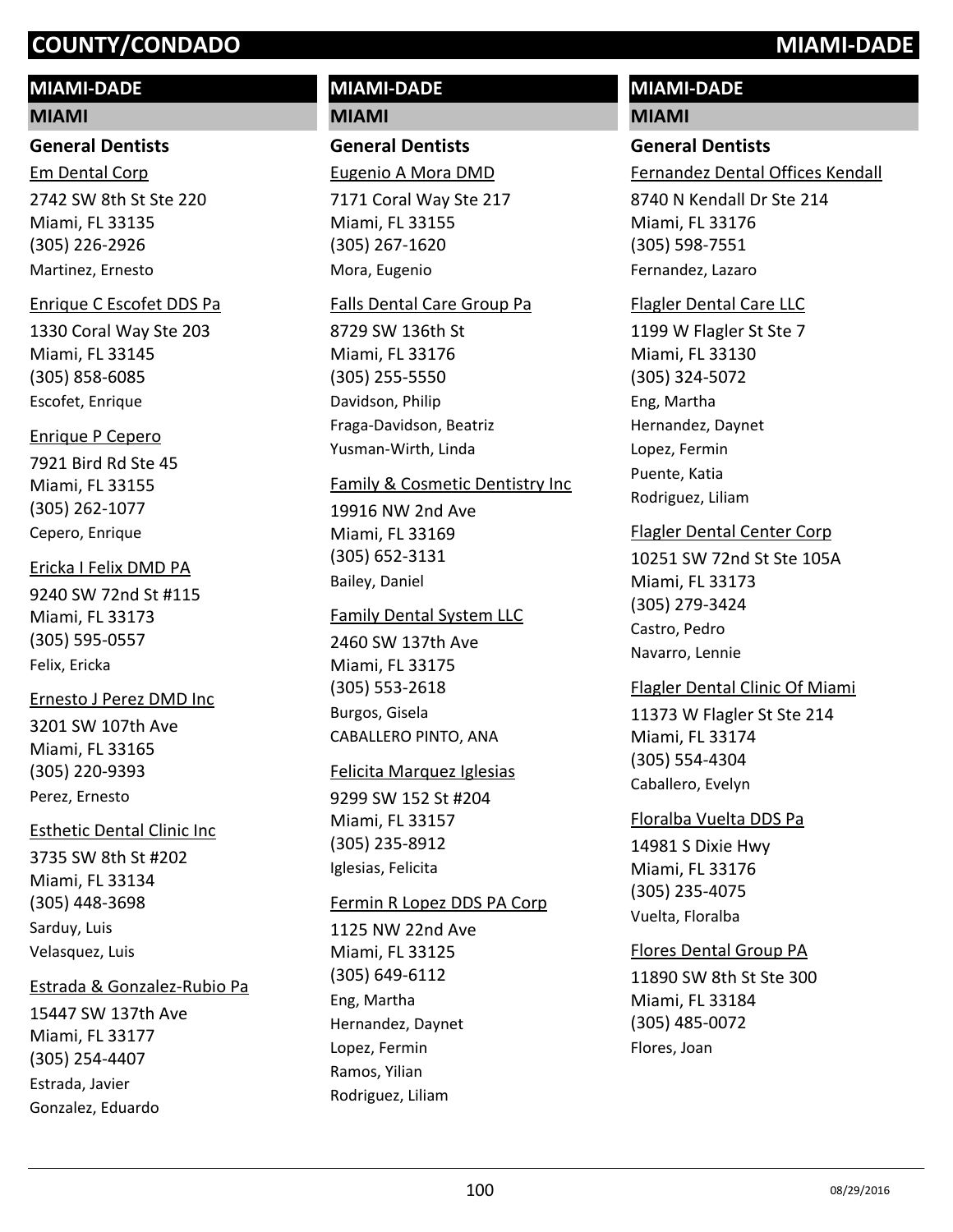# **MIAMI-DADE**

#### **MIAMI**

# **General Dentists**

2141 NW 7th St Ste 102 Miami, FL 33125 (305) 642-2345 Florida Dental Care Inc Morlote, Yamily

#### Florida Dental Care of Miller

10250 SW 56th St Ste A103 Miami, FL 33165 (305) 596-0104 Morlote, Yamily

#### Florida Dental Clinic Inc

8260 W Flagler St Ste 1F Miami, FL 33144 (305) 559-1272 Herdocia, Filiberto Sarduy, Luis

# Floridian Dental of Kendall

9595 N Kendall Dr Ste 203 Miami, FL 33176 (305) 274-8253 Vinuela, Kari Vinuela, Larry

#### Fontainebleau Dentistry

9971 W Flagler St Ste 220 Miami, FL 33174 (786) 418-3074 Ferro, Claudia Gombar, Anna Gonzalez, Monica McCann, Katie Pham, Minh

#### Francisco E Hernandez DDS

801 NW 37th Ave Ste 204 Miami, FL 33125 (305) 541-5556 Hernandez, Francisco

# **MIAMI-DADE MIAMI**

**General Dentists**

Francisco J Blanco DMD Pa

8000 SW 117th Ave Ph E Miami, FL 33183 (305) 598-8400 Blanco, Francisco

#### Francois Zayas DDS Pa

373 Westward Dr Miami, FL 33166 (305) 888-1742 Zayas, Francois

#### Frank A Acosta DMD Pa

9275 SW 152nd St Ste 206 Miami, FL 33157 (305) 233-3922 Acosta, Frank

#### Franklin Casthely DDS

160 NE 82nd St Miami, FL 33138 (305) 756-7602 Casthely, Franklin

#### Frederick J Nin DDS Pa

9425 NE 6th Ave Miami, FL 33138 (305) 758-8755 Nin, Frederick

#### Gables Family Dental

2990 Coral Way Miami, FL 33145 (305) 529-9295 Costoya, Taidy Martinez, Karen Orta, Ines Rappaccioli, Coty Tobon-Angel, Elias

# **MIAMI-DADE**

#### **MIAMI**

# **General Dentists**

Gabriela G Aran DDS PLLC

3815 SW 8th St Miami, FL 33134 (305) 443-7501 Aran, Gabriela

#### Galenos Dental Llc

7175 SW 8th St Ste 205 Miami, FL 33144 (305) 261-8080 Izquierdo, Ivan

#### Galloway Dental Associates

8500 SW 92nd St Ste 103 Miami, FL 33156 (305) 271-0861 Steig, James Steig, Kenneth Zakarin, Stanley

#### Garcia & Sanchez-Garcia DMD

9301 SW 56th St Ste A Miami, FL 33165 (305) 595-4616 Garcia, Raul Sanchez-Garcia, Concepcion

#### Gary A Lubell DDS Pa

9595 N Kendall Dr Ste 203 Miami, FL 33176 (305) 274-8253 Lubel, Gary

#### Gateway Dental Inc

1399 NW 17th Ave #301 Miami, FL 33125 (305) 325-0050 Herrera, Victoria Miranda, Pablo Perrotti, Steven Rojas, Raiko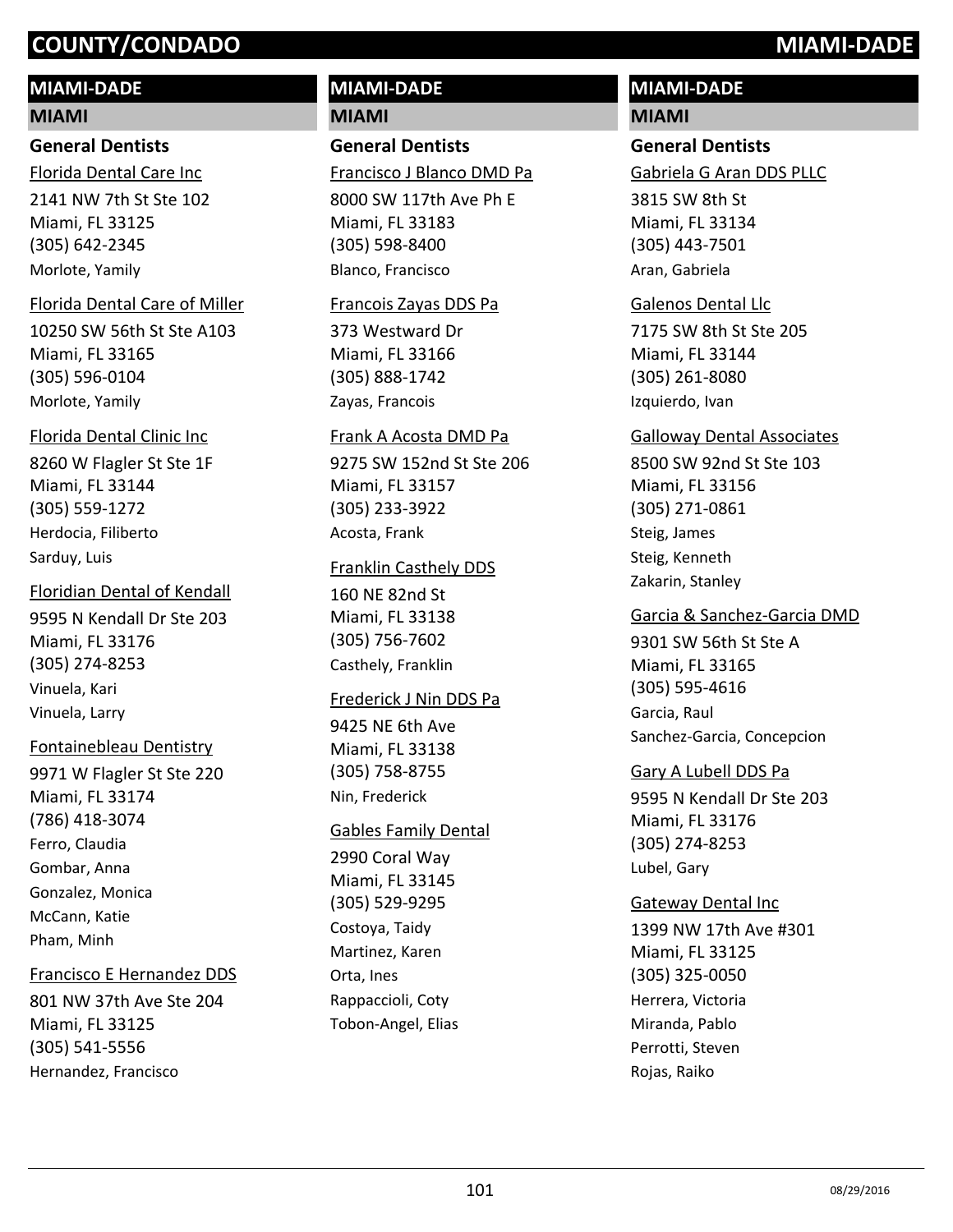# **MIAMI-DADE**

#### **MIAMI**

#### **General Dentists**

2375 SW 27th Ave Miami, FL 33145 (305) 856-2300 Gateway Dental Inc Hedgepeth, Quinton Herrera, Victoria Miranda, Pablo Perrotti, Steven Rojas, Raiko

#### Gemini Dental South Miami

7641 SW 62nd Ave Miami, FL 33143 (305) 661-5250 Streett, Rosario Velis, Jorge Velis, Luis

#### Gentle Teeth of Kendall

6670 SW 117th Ave Miami, FL 33183 (305) 595-3400 Siddiqui, Rasheed

#### Georgina Mesa DMD Pa

13550 SW 120th St Ste 512 Miami, FL 33186 (305) 380-7000 Mesa, Georgina

#### Glicksman Mars & Grand Dental

2797 NE 207th St Ste 100 Miami, FL 33180 (305) 935-2797 Gilson, Seth Glicksman, Joel Mars, Rick Merikas, Amanda Pagani, Ambar

# **MIAMI-DADE MIAMI**

**General Dentists** Global Dental Group

101 Westward Dr # A Miami, FL 33166 (305) 885-1357 Fabelo, Luis

#### Gloria Alvarez Torre DDS Pa

11645 Biscayne Blvd Ste 406 Miami, FL 33181 (305) 892-1515 Alvarez Torre, Gloria

#### Goergina Mesa DMD Pa

15724 SW 72nd St Miami, FL 33193 (305) 380-7000 Mesa, Georgina

#### Goergina Mesa DMD Pa

1878 SW 57th Ave Miami, FL 33155 (305) 262-9299 Mesa, Georgina

#### Gomara DMD & Salcines DMD Pa

3811 SW 107th Ave Miami, FL 33165 (305) 387-4954 Amaya, Andres Blanco, Diana Cruz, Karen De Vera, Vanessa Delgado, Ligming Gomara, Luis Gonzalez, Hansel Jaramillo, Gabriel Londono, Laura Maniglia, Marielba Martinez, Miguel Martinez, Milton Morejon, Hector Morgado, Aracelio Salcines, Damaris

# **MIAMI-DADE**

# **MIAMI**

# **General Dentists**

Gomara DMD & Salcines DMD Pa

3811 SW 107th Ave Miami, FL 33165 (305) 387-4954 Saldarriaga, Lisa Sardinas, Yoan Shayan, Maria Valdes, Marilyn Valdes, Martha

#### Gomara DMD & Salcines DMD Pa

4300 W Flagler St Ste 201 Miami, FL 33134 (305) 387-4954 Amaya, Andres Blanco, Diana Cabrera, Giselle Cayon, Alicia Cruz, Karen De Vera, Vanessa Delgado, Ligming Fraga, Daynet Gomara, Luis Hernandez, Liliam Jaramillo, Gabriel Londono, Laura Maniglia, Marielba Martinez, Miguel Martinez, Milton Martinez, Zunith Mendoza, Irenia Morejon, Hector Morgado, Aracelio Perez, Alina Reyes Canals, Osmil Ribot, Aliana Sague, Gustavo Salcines, Damaris Saldarriaga, Lisa Sardinas, Yoan Shayan, Maria Valdes, Marilyn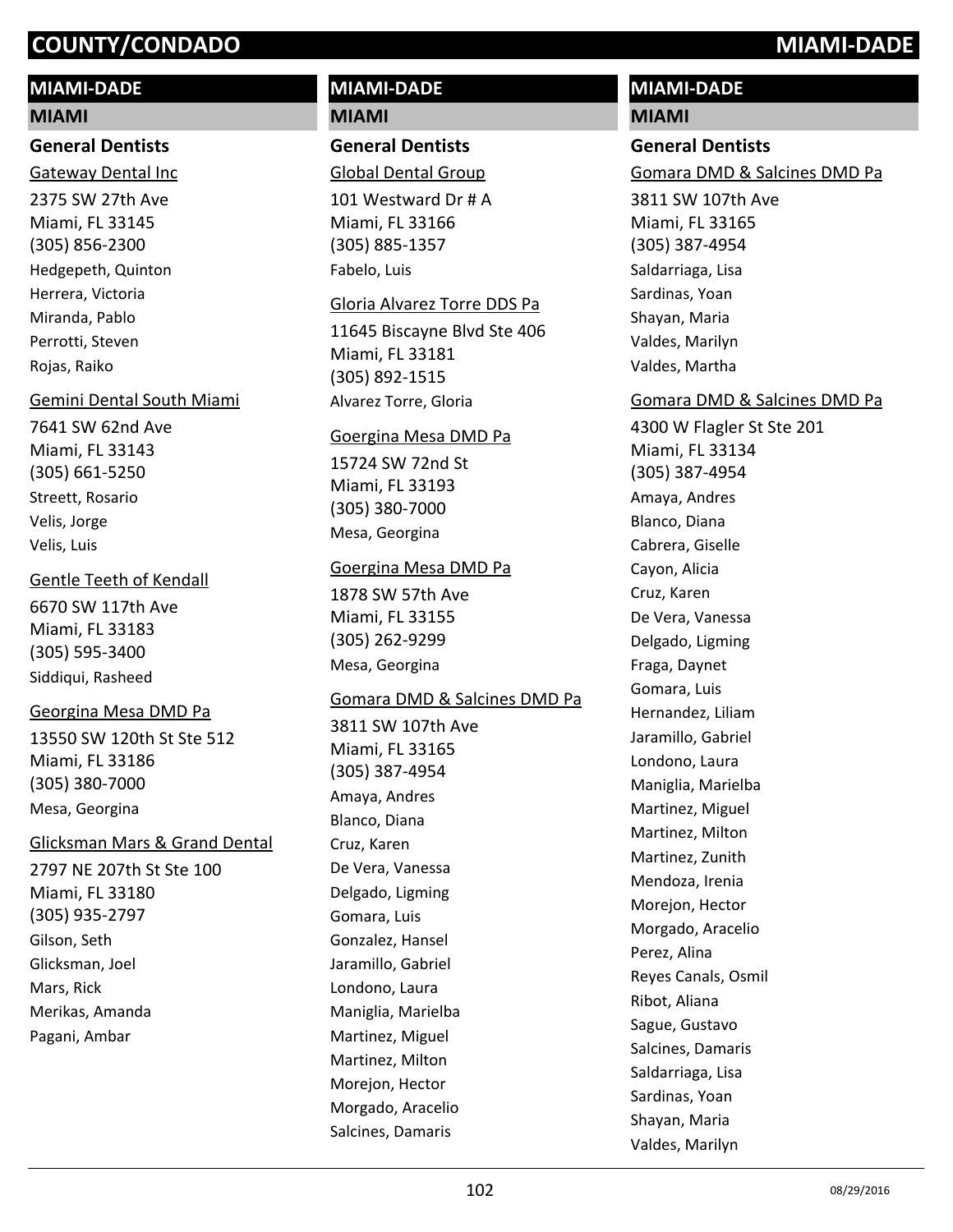## **MIAMI-DADE**

#### **MIAMI**

# **General Dentists**

4300 W Flagler St Ste 201 Miami, FL 33134 (305) 387-4954 Gomara DMD & Salcines DMD Pa Valdes, Martha

#### Gomara DMD & Salcines DMD Pa

4750 NW 7th St Ste 1 Miami, FL 33126 (305) 460-7060 Amaya, Andres Delgado, Ligming Gomara, Luis Jaramillo, Gabriel Maniglia, Marielba Martinez, Miguel Martinez, Milton Morejon, Hector Perez, Alina Salcines, Damaris Saldarriaga, Lisa Shayan, Maria Valdes, Marilyn

#### Gomara DMD & Salines DMD PA

13706 SW 56th St Ste 201 Miami, FL 33175 (305) 387-4954 Blanco, Diana Cabrera, Giselle Cayon, Alicia Fraga, Daynet Gomara, Luis Hernandez, Liliam Iglesias, Felicita Martinez, Miguel Martinez, Zunith Mendoza, Irenia Morejon, Hector Reyes Canals, Osmil Ribot, Aliana Sague, Gustavo

# **MIAMI-DADE**

**MIAMI**

# **General Dentists**

Gomara DMD & Salines DMD PA

13706 SW 56th St Ste 201 Miami, FL 33175 (305) 387-4954 Salcines, Damaris Sardinas, Yoan Shayan, Maria Valdes, Martha

#### Great Expressions Dental Centers

2511 Coral Way Miami, FL 33145 (305) 858-2545 Marrero, Jaydee

#### Guanabo Dental Associates

801 NW 37th Ave Ste 204 Miami, FL 33125 (305) 541-5556 Puente, Katia

#### Hammocks Dental Group PA

9280 Hammocks Blvd Ste 102 Miami, FL 33196 (305) 387-5700 Calderon, Erik

#### Hansel Gonzalez DMD

8512 SW 40th St Miami, FL 33155 (305) 223-0072 Gonzalez, Hansel

#### Happy Teeth Dental LLC

7976 SW 8th St Miami, FL 33144 (305) 266-4544 Rodriguez, Alejandro

#### Haratz Dental

2775 NE 187th St Ste 4 Miami, FL 33180 (786) 433-5231 Haratz, Adela

# **MIAMI-DADE**

### **MIAMI**

### **General Dentists**

Health and Cosmetic Dental Care PA

4150 NW 7th St Ste 103 Miami, FL 33126 (305) 646-9222 Rodriguez, Gretell

# Henry L Coleman

11130 SW 88th St Ste 100 Miami, FL 33176 (305) 598-3489 Coleman, Henry

#### Hernan M Rodriguez DMD

2645 S Douglas Rd Ste 702 Miami, FL 33133 (305) 443-5377 Rodriguez, Hernan

#### Hilda E Jimenez

5771 SW 40th St Miami, FL 33155 (305) 665-1176 Jimenez, Hilda

#### Holistic Dental Corporation

477 NW 27th Ave Miami, FL 33125 (305) 541-8884 Mierisch, Otto

212 SW 12th Ave Miami, FL 33130 (305) 541-1894 Howard Levine DDS Pa Garcia, Raul

#### Ignacio J Iturralde DMD

5711 SW 137th Ave Miami, FL 33183 (305) 387-3232 Iturralde, Ignacio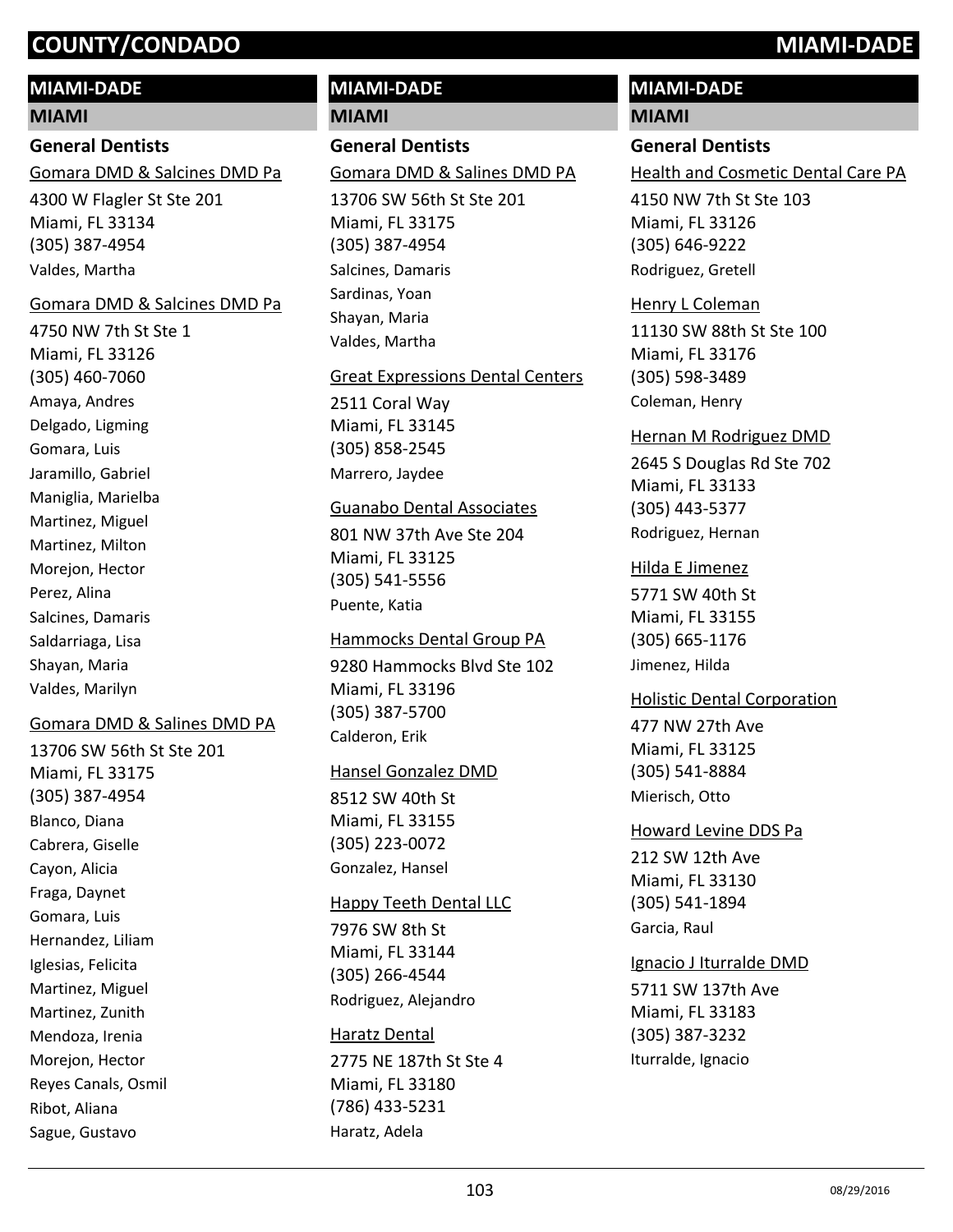# **MIAMI-DADE**

#### **MIAMI**

#### **General Dentists**

9100 S Dadeland Blvd Ste 502 Miami, FL 33156 (305) 661-5360 Illustradent Brenner, Jack Cook, Jonathan

#### International Dental Clinic PA

9100 SW 24th St Ste 4 Miami, FL 33165 (786) 401-6798 Herdocia, Filiberto

#### Iris M Cruz Daleccio DDS Pa

9115 SW 87th Ave Miami, FL 33176 (305) 595-9556 Cruz Daleccio, Iris

### Irving N Carvajal DDS Pa

10114 SW 107th Ave Miami, FL 33176 (305) 273-1648 Carvajal, Irving

#### Ivette Guillermo DMD Pa

10768 SW 24th St Miami, FL 33165 (305) 220-3777 Guillermo, Ivette

#### Jadent Inc

3945 SW 92nd Ave Miami, FL 33165 (305) 220-0066 Arocha, Josefina Diaz, Yanet Monterrey, Judith

#### Jarquin And Associates Pa

8410 W Flagler St Ste 110B Miami, FL 33144 (305) 221-1230 Jarquin, Dora

# **MIAMI-DADE MIAMI**

# **General Dentists**

Jarquin And Associates Pa

8410 W Flagler St Ste 110B Miami, FL 33144 (305) 221-1230 Jarquin-Valdivia, Alvaro

#### Javier A Andrade DDS

1525 SW 87th Ave Miami, FL 33174 (305) 220-1866 Andrade, Javier

#### Javier Sanchez DDS Pa

14433 S Dixie Hwy Miami, FL 33176 (305) 251-4525 Sanchez-Rivera, Javier

#### **JCF DENTAL SERVICES PA**

7171 Coral Way #401 Miami, FL 33155 (305) 264-9191 Flores, Juan

#### Jeanette Novara DMD PA

20475 Biscayne Blvd #9 Miami, FL 33180 (305) 964-8648 Novara, Jeanette

#### Jean-Paul Chavez DDS LLC

555 Biltmore Way Ste 102 Miami, FL 33134 (305) 444-4300 Chavez, Jean Paul

#### Jeffre H Nullman DDS Pa

11467 Bird Rd Miami, FL 33165 (305) 552-7050 Almeida, Marisel Feinberg, Julie Nullman, Jeffre

# **MIAMI-DADE**

# **MIAMI**

# **General Dentists**

Jessica Eagan DDS

1378 Coral Way Ste 500 Miami, FL 33145 (305) 856-1178 Eagan, Jessica

# Jessie Trice Community Health

18360 NW 7th Ave Miami, FL 33169 (305) 694-6270 Center Inc Bridge, Donna George, Deborah Macajoux, Jean Perdigon-Cangahuala, Nitza

# Jessie Trice Community Health

5361 NW 22nd Ave Miami, FL 33142 (305) 637-6400 Center Inc Bridge, Donna George, Deborah Macajoux, Jean Perdigon-Cangahuala, Nitza

# Jessie Trice Community Health

5607 NW 27th Ave # 2 Miami, FL 33142 (305) 636-3336 Center Inc Bridge, Donna George, Deborah Macajoux, Jean Perdigon-Cangahuala, Nitza

# Jm Dental Group Inc

1470 NW 107th Ave Ste G Miami, FL 33172 (305) 594-8666 Hernandez, Norberto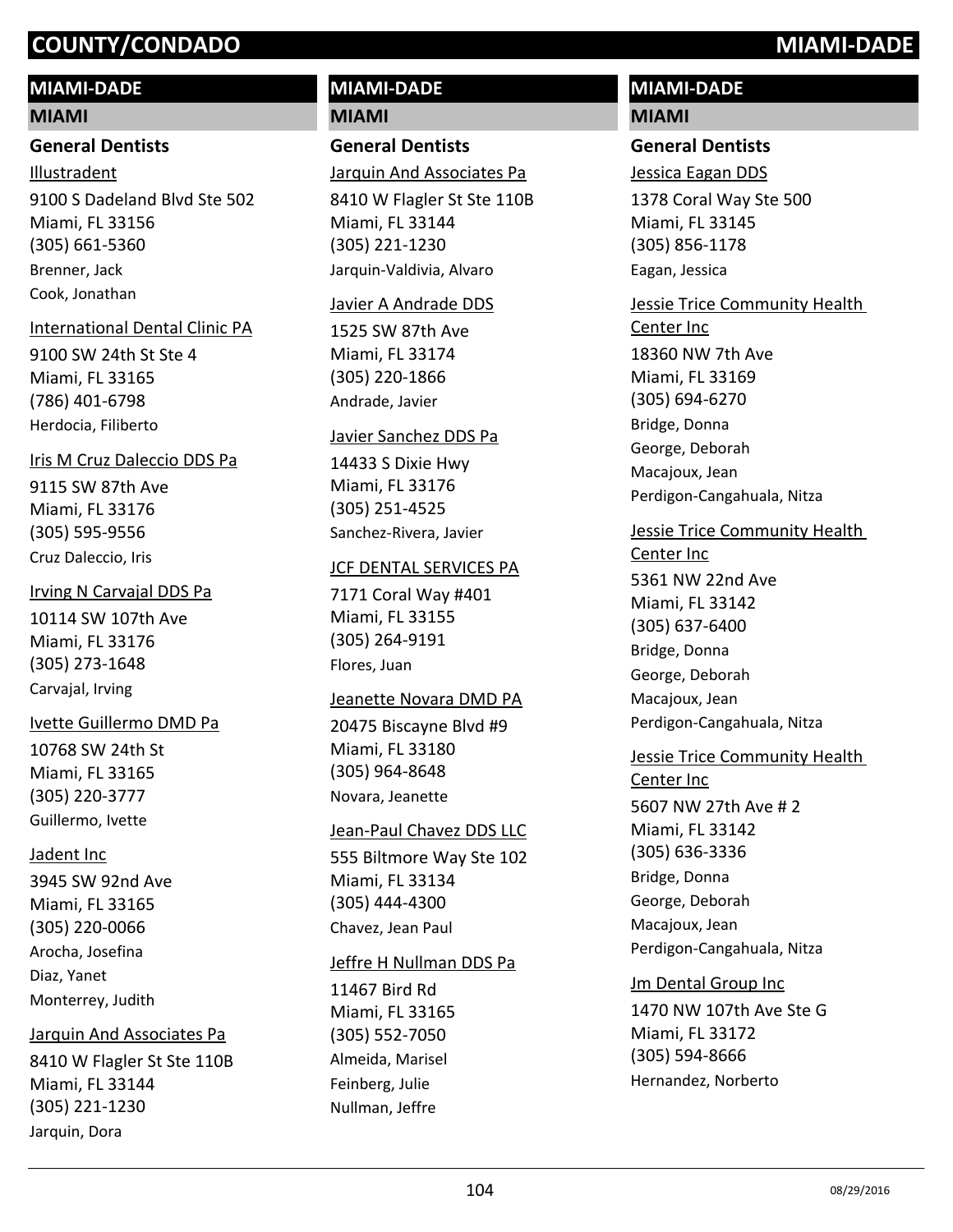# **MIAMI-DADE**

#### **MIAMI**

#### **General Dentists**

9999 NE 2nd Ave Ste 308 Miami, FL 33138 (305) 757-6991 Joel Vaccarezza Vaccarezza, Joel

#### John A Nelson DDS PA

3915 Biscayne Blvd Ste 306 Miami, FL 33137 (305) 598-6070 Nelson, John

#### John Cabrera DMD PA

9600 SW 8th St Ste 3 Miami, FL 33174 (305) 226-2926 Cabrera, John

#### JONATHAN T BLOCH DMD PA

13722 SW 84th St Miami, FL 33183 (305) 385-5555 Bloch, Jonathan

#### Jorge A Perez DDS Pa

2332 SW 82nd Ct Miami, FL 33155 (305) 267-8807 Perez, Jorge

#### Jorge L Diaz DDS Pa

8720 N Kendall Dr Ste 217 Miami, FL 33176 (305) 279-6868 Diaz, Jorge

#### Jorge Luis Dominguez DDS

13155 SW 42nd St Ste 101 Miami, FL 33175 (305) 222-8999 Dominguez, Jorge

# **MIAMI-DADE MIAMI**

**General Dentists**

Jose A Carreno DDS

10688 Coral Way Miami, FL 33165 (305) 443-7501 Carreno, Jose

#### Jose A Lopez Del Pozo

14850 SW 26th St Ste 107 Miami, FL 33185 (305) 559-5519 Lopez Del Pozo, Jose

#### Jose E Ribas DDS Pa

730 NW 40th Ave Miami, FL 33126 (305) 541-7626 Ribas, Jose

#### Jose L Salgueiro DDS Pa

7933 NW 2nd St Miami, FL 33126 (305) 261-5251 Salgueiro, Jose

#### Jose M Gurevich DDS

6000 Bird Rd Miami, FL 33155 (305) 665-5525 Gurevich, Jose Guzman, Eduardo

#### Jossue Alfonso

351 NW 42 Avenue Ste 402 Miami, FL 33126 (305) 642-4142 Alfonso, Jossue

#### Juan F Quintero DMD Pa

17996 SW 97th Ave Miami, FL 33157 (305) 235-5954 Lopez, Edgar Quintero, Juan

# **MIAMI-DADE MIAMI**

## **General Dentists**

Juan M Salvat DDS Pa

12193 S Dixie Hwy Miami, FL 33156 (305) 251-4602 Salvat, Juan

9580 Bird Rd Miami, FL 33165 (305) 223-0949 Juan R Riso DDS Pa Rios, Juan

#### Judith Monterrey DDS LLC

9000 SW 137th AVe Ste 205 Miami, FL 33186 (305) 386-4663 Monterrey, Judith

# Judith Rodriguez-Bec DMD Pa

600 SW 42nd Ave Miami, FL 33134 (305) 445-8707 Rodriguez-Bec, Judith

#### Judy Mejido DMD Pa

9560 SW 107th Ave Ste 206 Miami, FL 33176 (305) 274-2110 Arguelles, Lourdes Ferrer Leon, Natalia Mejido, Judy

#### Julio A Irizarry DMD Pa

7550 SW 57th Ave Ste 214 Miami, FL 33143 (305) 667-9860 Irizarry, Julio

7100 SW 99th Ave Ste 101 Julio A Rodriguez DDS Pa

Miami, FL 33173 (305) 274-9656 Rodriguez, Julio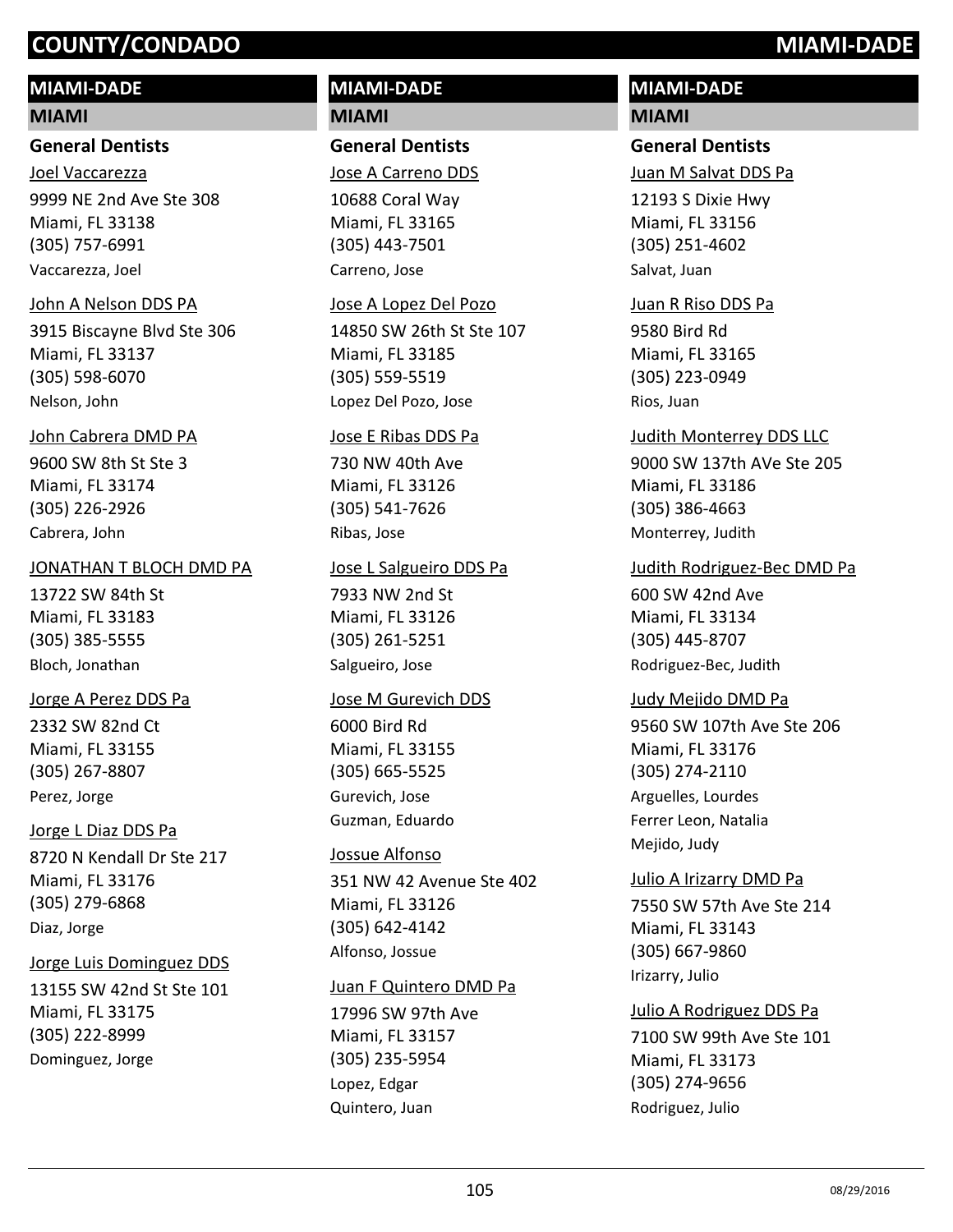# **MIAMI-DADE**

#### **MIAMI**

# **General Dentists**

350 NE 24th St Ste 105 Julio E Hernandez DMD Pa

Miami, FL 33137 (305) 572-1600 Hernandez, Julio

#### Karl B Ellins DMD Pa

11110 N Kendall Dr # 202 Miami, FL 33176 (305) 596-7807 Ellins, Karl

#### Katherine Rodriguez DMD PA

1330 Coral Way Ste 406 Miami, FL 33145 (305) 285-5150 Mayoral, Oliver Salomon, Daniella Wilhelm, Susana

#### Kendall Breeze Dental Associates

12001 SW 128th Ct Ste 103 Miami, FL 33186 (305) 279-6400 Arguelles, Lourdes Garcia- Castellanos, Jacqueline Lopez, Anabelle

#### Kendall Dental Care

12350 SW 127th Ave Miami, FL 33186 (305) 232-2227 Claro, Rita Fernandez, Yeny Mesa Garcia, Miriam

#### L C Dental Corp

4315 NW 7th St Ste 31 Miami, FL 33126 (305) 444-2050 Congote, Luis

# **MIAMI-DADE MIAMI**

**General Dentists** L Maria Bienes DMD Pa

3411 SW 107th Ave Miami, FL 33165 (305) 221-0301 Bienes, Lissette

#### Laguna Dental Corp

10721 W Flagler St Miami, FL 33174 (305) 225-3452 Diaz, Farah Eduardo, Jose Gonzalez, Lilian Guerra Crespo, Beatriz Menendez Llera, Vivian Segrera, Maria Trujillo, Madelene

#### Landent DMD PA

11254 SW 137th Ave Miami, FL 33186 (305) 386-7337 Lantigua, Carlos

#### Latin Dental Clinic

434 SW 12th Ave Ste 204 Miami, FL 33130 (305) 642-0504 Ganaim, Ernesto

#### Laurence Todd Huber DDS Pa

8833 SW 107th Ave Miami, FL 33176 (305) 271-1421 Arguelles, Lourdes Berry, Wayne Garcia, Mario Huber, Laurence Rosado-Rodriguez, Roy

# **MIAMI-DADE**

# **MIAMI**

# **General Dentists**

Lawrence E Stein DDS Pa

8821 SW 107th Ave Miami, FL 33176 (305) 279-0202 Stein, Lawrence

#### Lazaro C Fernandez DDS

8080 W Flagler St Ste 2C Miami, FL 33144 (305) 260-9990 Fernandez, Lazaro

#### Lejeune Dental Office Inc

14423 SW 42nd St Miami, FL 33175 (305) 642-7553 Victoria, Maribel

#### Liana Puig DDS Pa

5870 SW 8th St Ste 5 Miami, FL 33144 (305) 266-0011 Puig, Liana

#### Lizette Barzaga DMD PA

147 Alhambra Cir Ste 201 Miami, FL 33134 (305) 445-6006 Barzaga, Lizette

7902 NW 36th Street Ste 209 Miami, FL 33166 (305) 477-7655 Loop Smile Dental Gaertner, Andy Pagani, Ambar

#### Louis K Popiel DDS Pa

15124 Sunset Dr Miami, FL 33193 (305) 386-6300 Popiel, Louis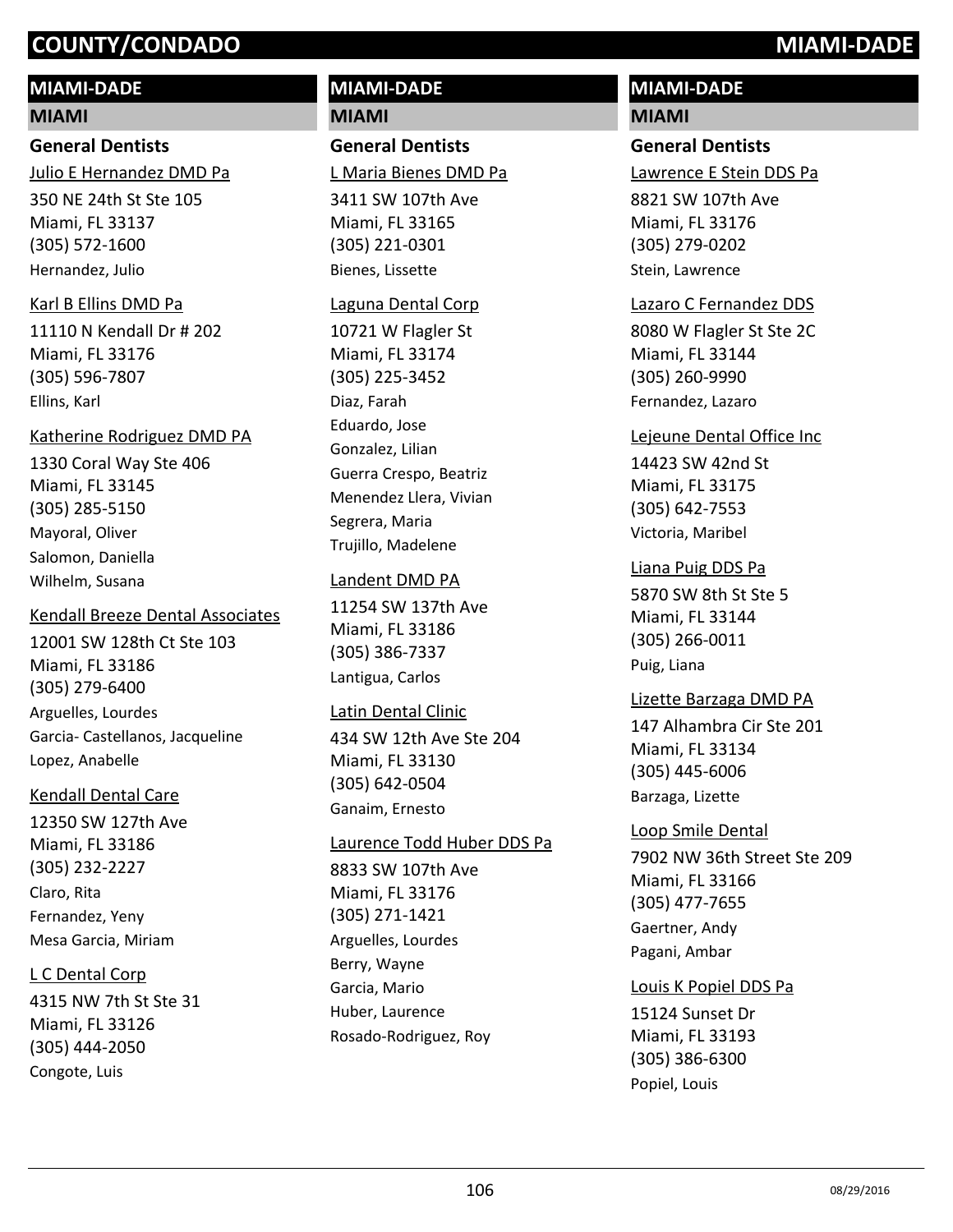# **MIAMI-DADE**

## **MIAMI**

# **General Dentists**

11760 SW 40th St Ste 112 Miami, FL 33175 Lourdes M Villanueva DMD

(305) 552-6969 Mendez-Villanueva, Lourdes

# Luis J Fornaris DMD Pllc

14227 SW 42nd St Miami, FL 33175 (305) 223-6722 Caravia, Amanda

# Luis M Santamarina DMD

330 SW 27th Ave Ste 602 Miami, FL 33135 (305) 644-3464 Santamarina, Luis

# Luis O Sarduy DDS Pa

8822 SW 24th St Miami, FL 33165 (305) 480-9838 Sarduy, Luis

# Luisa Y Corrales Iglesias DDS PA

12001 SW 128th Ct Ste 204 Miami, FL 33186 (305) 330-9261 Corrales-Iglesia, Luisa

# M & C Dental Services Pa

5600 SW 135th Ave Ste 209 Miami, FL 33183 (305) 387-9245 Coro, Ryan Menendez, Ana

# Madelen Alonso DDS

4827 NW 183rd St Miami, FL 33055 (305) 622-2622 Alonso, Madelen

# **MIAMI-DADE**

**MIAMI**

# **General Dentists**

Majestic Family Dental Clinic

8150 SW 8th St Ste 215 Miami, FL 33144 (305) 262-8212 Martin, Felipe

#### Manuel A Barrios

9584 SW 40th St Miami, FL 33165 (305) 226-6110 Barrios, Manuel

#### Marcelino J Marenco DDS Pa

13155 SW 42nd St Ste 105 Miami, FL 33175 (305) 228-0800 Marenco, Marcelino

#### Marco Antonio Contreras

10621 N Kendall Dr #114 Miami, FL 33176 (305) 595-1131 Contreras, Marco

#### Maria A Hernandez

2500 SW 107th Ave Ste 45 Miami, FL 33165 (305) 223-5439 Hernandez, Maria

#### Maria A Rodriguez

3934 SW 8th St Ste 205 Miami, FL 33134 (305) 444-1842 Rodriguez, Maria

#### Maria Dausa Hernandez DDS Pa

8512 Bird Rd Miami, FL 33155 (305) 223-0072 Dausa Hernandez, Maria

# **MIAMI-DADE**

# **MIAMI**

# **General Dentists**

Maria De L Amargos

11541 Quail Roost Dr Miami, FL 33157 (305) 253-0645 Amargos, Maria

#### Maria O Gonzalez-Zamora DMD

10651 N Kendall Dr Ste 215 Miami, FL 33176 (305) 596-6069 Gonzalez-Zamora, Maria

#### Maria Valdes-Garcia DMD Pa

8390 W Flagler St Ste 211 Miami, FL 33144 (305) 227-5888 Valdes Garcia, Maria

#### Maribel Lopez DDS PA

8500 SW 92nd St Ste 203 Miami, FL 33156 (305) 271-5321 Lopez, Maribel

# Marisol Garcia DDS & Associates

71 Hook Sq Miami, FL 33166 (305) 888-1131 Garcia, Marisol

# Marlon A Pasquier Dental Center

7155 W Flagler St Miami, FL 33144 (305) 267-1709 Pasquier, Marlon

# Marta Nieto DDS Pa

2710 SW 87th Ave Ste 2700 Miami, FL 33165 (305) 228-9600 Nieto, Marta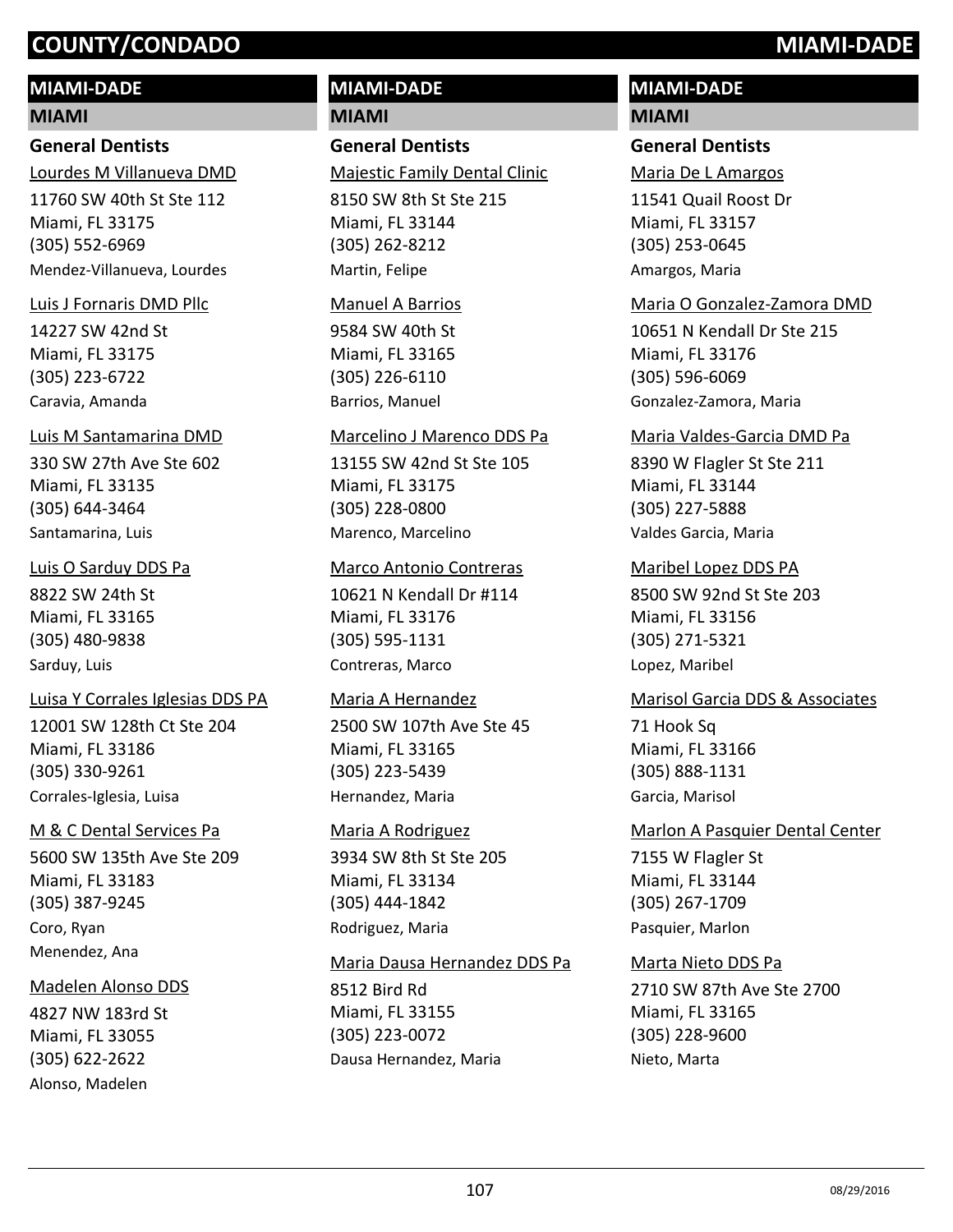# **MIAMI-DADE**

### **MIAMI**

# **General Dentists**

7976 SW 8th St Miami, FL 33144 (305) 266-4544 Mayra G Betancourt DDS Inc Betancourt, Mayra

# Mayra Sanchez DDS Pa

5845 W Flagler St Miami, FL 33144 (305) 261-8025 Sanchez, Mayra

# Meb Dental Corporation

13091 SW 88th St Miami, FL 33186 (305) 408-3388 Barrera, Martha

#### MED DENTAL ASSOCIATES INC

7200 NW 7th St Ste 333 Miami, FL 33126 (305) 823-1882 Blanco, Maria Koch, Daniele Rodriguez, Roxana Soto, Paola

#### Melvin S Weinberg DDS Pa

2627 NE 203rd St Ste 220 Miami, FL 33180 (305) 931-1987 Weinberg, Melvin

# Mendez Dental Inc

9100 SW 24th St Ste 9 Miami, FL 33165 (305) 227-7997 Mendez, Antonio

#### Merritt D Halem DDS Pa

1021 Ives Dairy Rd Ste 121 Miami, FL 33179 (305) 652-7702 Halem, Merritt

# **MIAMI-DADE MIAMI**

**General Dentists** Miami Beach Dental Center

975 Arthur Godfrey Rd Miami, FL 33140 (305) 532-1728 Delima, Anacaona

#### Miami Center For Dentistry

825 SW 87th Ave Ste 2G Miami, FL 33174 (305) 267-8110 Sanchez, Reinaldo

#### Miami Childrens Hospital

3100 SW 62nd Ave Miami, FL 33155 (305) 666-6511 Ivanier, Sandra Meincken, Melissa

#### Miami Dental Care Inc

5771 NW 7th St Miami, FL 33126 (305) 267-3751 Claro, Rita

#### Miami Gardens Dental Inc

4538 NW 183rd St Miami, FL 33055 (305) 625-8272 Corrales-Iglesia, Luisa

#### Miami Risa Dental Inc

1829 NE Miami Gardens Dr Miami, FL 33179 (786) 200-3765 Zuniga, Juan

#### Michael L Cogan

1717 N Bayshore Dr Ste 209 Miami, FL 33132 (305) 358-0282 Cogan, Michael

# **MIAMI-DADE**

# **MIAMI**

# **General Dentists**

Milaidis Echezarraga DDS Pa

3822 SW 137th Ave Miami, FL 33175 (305) 480-6044 Echezarraga, Milaidis Martinez, Ernesto

### Modern Dental Center PA

8221 W Flagler St Miami, FL 33144 (305) 266-7000 Sotomayor, Ciro

#### Moises Cabrera DDS Pa

14609 SW 104th St Miami, FL 33186 (305) 388-3725 Cabrera, Moises

15790 SW 56th St Miami, FL 33185 (305) 290-4999 My Dentist of Miami, PA Fornos, Eva

# Namoff & Fernandez Dental Office

9299 SW 152nd St Ste 204 Miami, FL 33157 (305) 235-8912 Fernandez, Aurelio

#### Namoff DDS & Fernandez DMD

8500 W Flagler St Ste 101 Miami, FL 33144 (305) 552-5511 Fernandez, Aurelio

#### Natoya C Mclean DDS

5337 NE 2nd Ave Miami, FL 33137 (305) 758-0815 Mclean, Natoya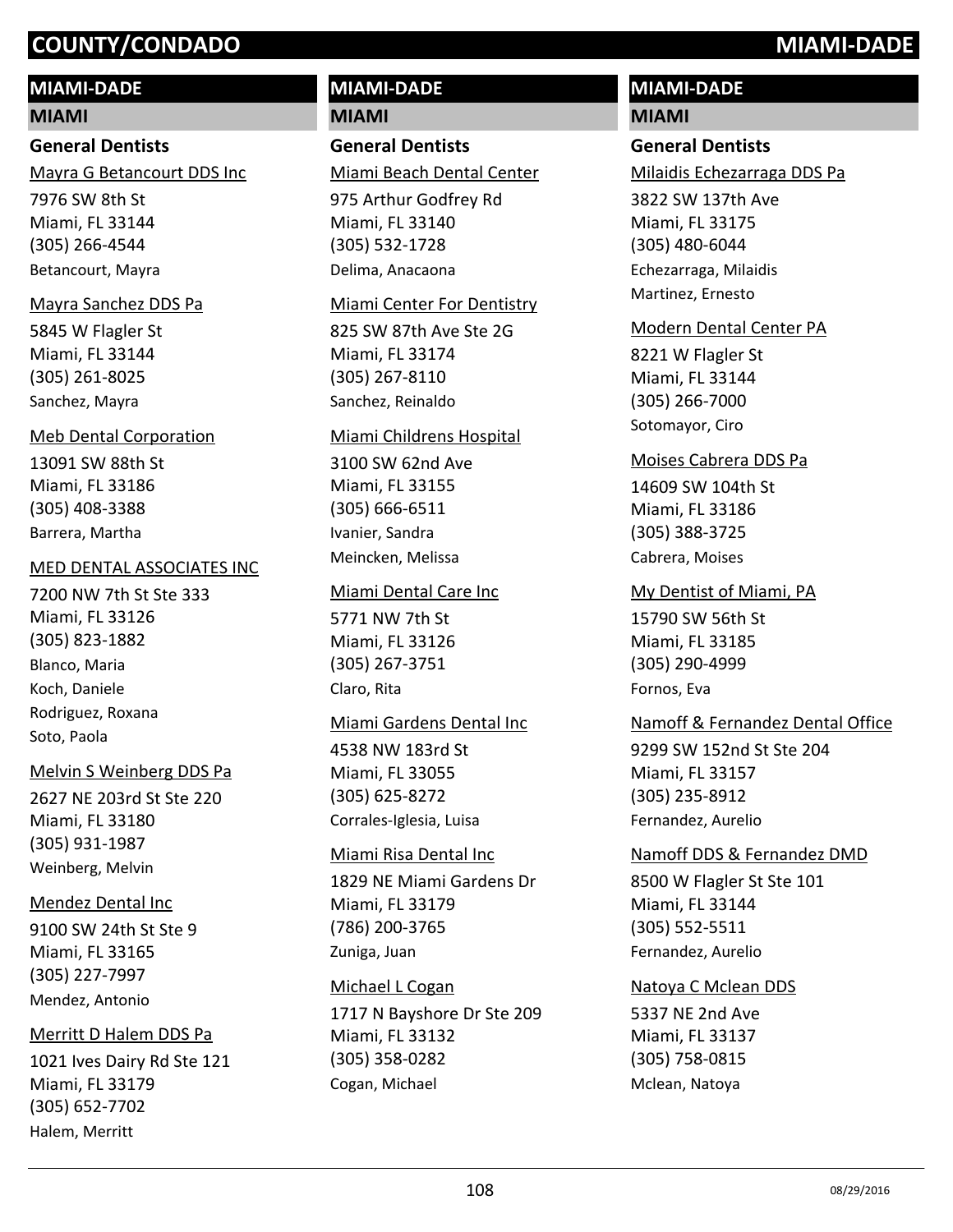#### **MIAMI-DADE**

#### **MIAMI**

#### **General Dentists**

4011 W Flagler St Ste 201 Miami, FL 33134 (305) 649-4242 Nelly Valencia DDS Pa Valencia, Nelly

#### Nestor Arauz & Associates Pa

8410 W Flagler St Ste 104 Miami, FL 33144 (305) 229-7026 Arauz, Nestor

#### New Dental Care Corp

285 NW 27th Ave #21 Miami, FL 33125 (305) 649-9443 Soler, Rosa

#### New Era Dentistry PA

7887 N Kendall Dr Ste 220 Miami, FL 33156 (786) 462-7879 Piedra Rivero, Rene

#### New Life Dental

8400 SW 8th St Miami, FL 33144 (305) 740-1496 Vasallo, Francisco

#### New Smiles Dental Associates

14138 SW 8th St Ste 1 Miami, FL 33184 (786) 717-7779 Mendoza, Irenia Vital, Danae

#### New Sunshine Dental Llc

9145 SW 40th St Ste 2D Miami, FL 33165 (305) 221-1902 Trigueros, Rodolfo

#### **MIAMI-DADE MIAMI**

#### **General Dentists**

16125 NE 18th Ave Miami, FL 33162 (305) 949-2766 Next Dental Inc Smith, Edwin

#### Nicomedes Berasain DDS Pa

300 SW 107th Ave Ste 203 Miami, FL 33174 (305) 551-6866 Berasain, Nicomedes

#### Norberto J Hernandez DDS Pa

1235 SW 27th Ave Miami, FL 33135 (305) 642-7796 Hernandez, Norberto

#### Norman I Abolsky DDS Pa

12534 N Kendall Dr Miami, FL 33186 (305) 595-2335 Abolsky, Norman

#### Northwest Dental Group Pa

1250 NW 119th St Miami, FL 33167 (305) 677-3450 Aldama-Espinosa, Evelyn

#### Omar Osman DDS

9101 Park Dr Miami, FL 33138 (305) 754-0062 Osman, Omar

8000 SW 117th Ave Ste 202 Miami, FL 33183 (305) 552-6082 Oral Klinic Corp Ko, Siu-Keung

#### **MIAMI-DADE MIAMI**

#### **General Dentists**

8501 SW 124th Ave Miami, FL 33183 (305) 279-9005 Oscar G Cascante

Cascante, Oscar

#### Oscar L Castro DDS Pa

8200 SW 117th Ave Ste 216 Miami, FL 33183 (305) 559-7001 Castro, Oscar

2060 SW 27th Ave Miami, FL 33145 (305) 444-4430 Pan American Dental Clinic Inc Felix, Ericka

2060 SW 27th Ave Miami, FL 33145 (305) 444-4430 Pan American Dental PA & Ass Gutierrez, Marlen Saldana, Ramon

#### Paradise Lakes Family Dentist Inc

16830 SW 88th St Miami, FL 33196 (305) 388-4886 Corpas, Alfredo

#### Paradise Lakes Family Dentistry

16830 N Kendall Dr Miami, FL 33196 (305) 388-4886 Corpas, Alfredo

#### Paul E Plasky DDS Pa

8100 SW 81st Dr Ste 180 Miami, FL 33143 (305) 274-3730 Plasky, Paul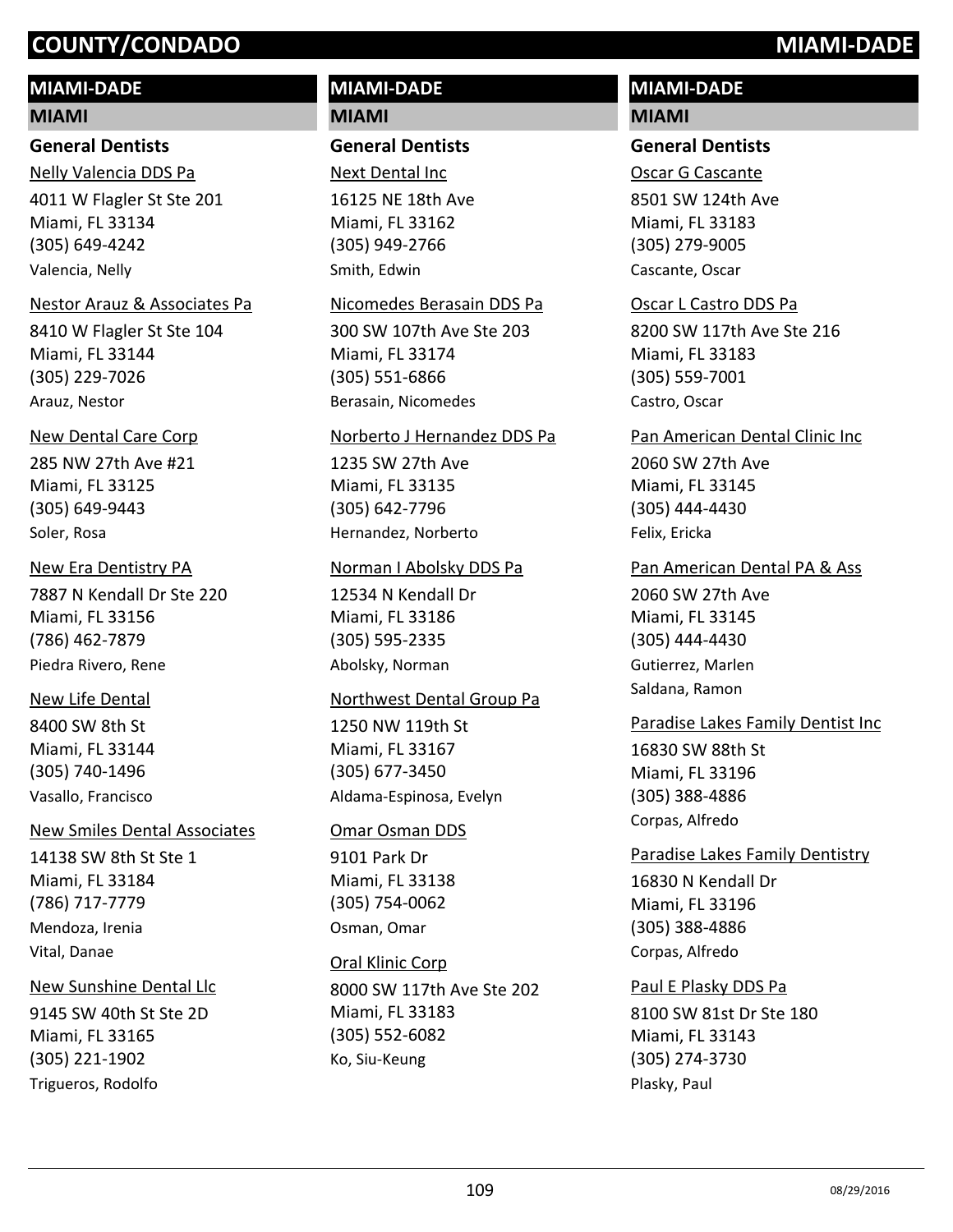#### **MIAMI-DADE**

#### **MIAMI**

#### **General Dentists**

Paul Gordillo DDS PA

20760 W Dixie Hwy Miami, FL 33180 (305) 935-6066 Gordillo, Paul

#### Paul Tannenbaum DDS Pa

9777 SW 72nd St Miami, FL 33173 (305) 596-2815 Tannenbaum, Paul

#### Perfect Smiles Partners PA

12002 SW 128th Ct Ste 108 Miami, FL 33186 (305) 238-5537 Salazar, Armando

#### Picasso Dental

9572 SW 137th Ave Miami, FL 33186 (305) 388-9229 Rojas, Raiko

#### Premier Dental Solutions

11130 N Kendall Ste 202 Miami, FL 33176 (305) 271-7500 Millan, Doralio

#### Prestige Dental Clinic Inc

1450 W Flagler St Miami, FL 33135 (305) 649-7800 Mierisch, Otto

#### Professional Dental Care Inc

10543 SW 109th Ct Miami, FL 33176 (305) 275-7322 Gomez, Sandra

# **MIAMI-DADE**

**MIAMI**

#### **General Dentists** Professional Dental Group Llc

10122 W Flagler St Miami, FL 33174

(305) 226-3386 Baro, Rosemarie

#### Professional Dental Solutions In

7900 NW 27th Ave # 275 Miami, FL 33147 (305) 693-7988 Diaz, Gertrudis Pombo, Maria Ramos, Luis

#### Progressive Dental Office Corp

18600 NW 87th Ave Ste 125 Miami, FL 33018 (305) 829-0100 De Pena, Laura Lopez, Grace Montero, Alexander Ochoa, German

#### Rafael Quintana

2438 Coral Way Miami, FL 33145 (305) 854-1721 Quintana, Rafael

#### Ramon A Sanchez DDS

1300 Coral Way Ste 203 Miami, FL 33145 (305) 854-7200 Sanchez, Ramon

#### Ramon E. Saldana D.M.D, PA

9268 SW 40th St Miami, FL 33165 (305) 553-1304 Saldana, Ramon

# **MIAMI-DADE**

## **MIAMI**

#### **General Dentists**

Raymond Franconi DDS Pa

8353 SW 124th St Ste 101 Miami, FL 33156 (305) 232-2510 Franconi, Raymond

#### Razar Dental Group Inc

15940 SW 137th Ave Miami, FL 33177 (305) 259-0080 Zardon, Ramon

#### Reiner Lopez DMD PA

11440 N Kendall Dr Ste 103 Miami, FL 33176 (786) 893-8073 Lopez, Reinier

#### Renata Kleiner-Pastoriza DDS PA

9654 SW 72nd St Miami, FL 33173 (305) 598-3704 Kleiner-Pastoriza, Renata

#### Rene E Rodriguez DMD

11760 SW 40 Street #317 Miami, FL 33175 (305) 552-0521 Rodriguez, Rene

#### 8200 SW 117th Ave Ste 408 Miami, FL 33183 (305) 598-4885 Rene F Cedeno DMD Pa

Cedeno, Rene

#### Ricardo Castaneda DMD

8200 SW 117th Ave Ste 106 Miami, FL 33183 (305) 598-6665 Castaneda, Richardo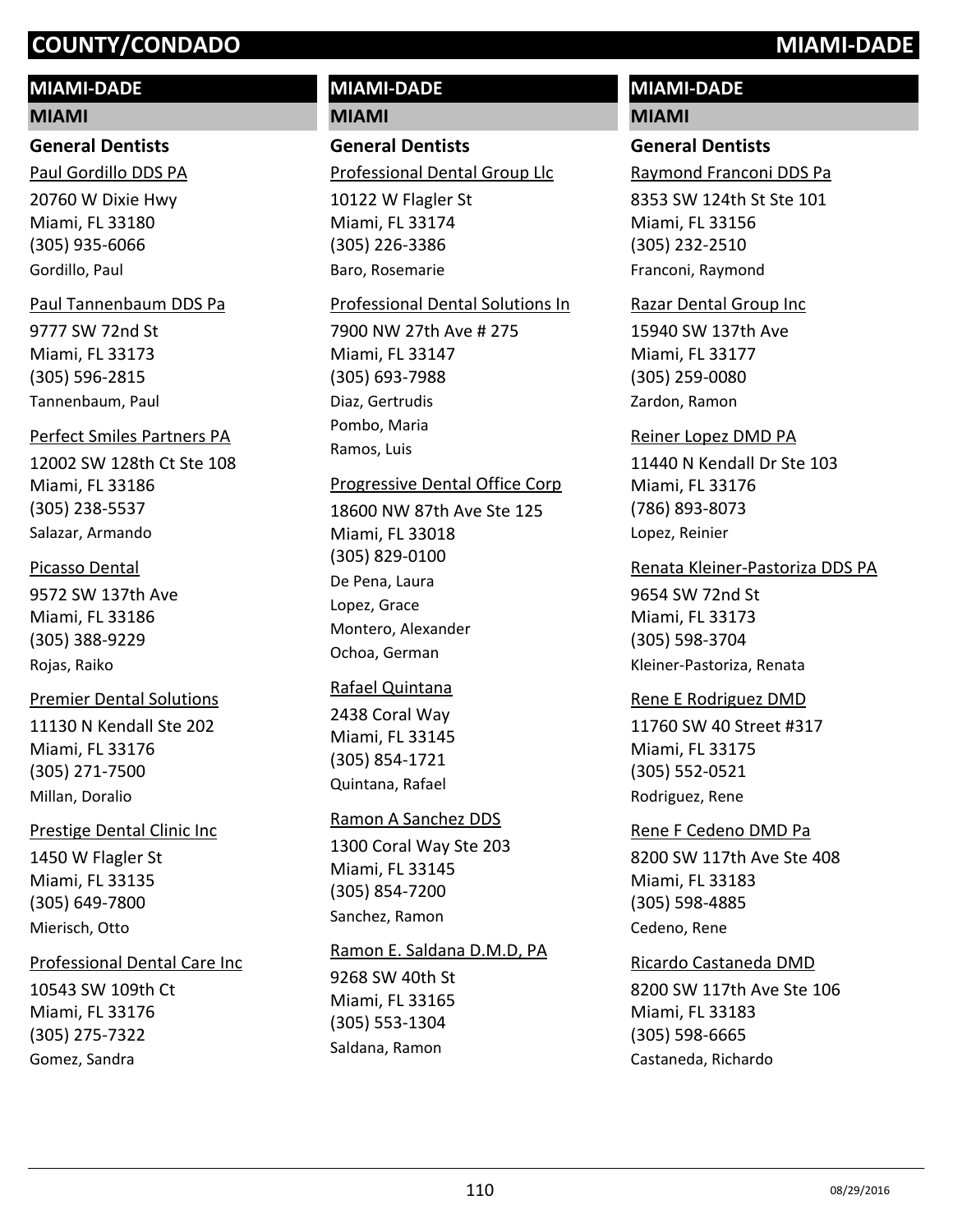#### **MIAMI-DADE**

#### **MIAMI**

#### **General Dentists**

15724 SW 72nd St Miami, FL 33193 Ricardo J Espinosa DMD Pa

(305) 388-7900 Espinosa, Ricardo

#### Richard Arosemena DDS Pa

12622 SW 8th St Miami, FL 33184 (305) 226-7448 Arosemena, Ricardo

#### Richard C Lage

1321 SW 107th Ave Ste 216A Miami, FL 33174 (305) 226-3231 Lage, Richard

#### Richard Coba DMD PA

9541 SW 72nd St Miami, FL 33173 (305) 595-1239 Coba, Richard

#### Richard M Arnold DDS Pa

657 De Soto Dr Miami, FL 33166 (305) 887-3061 Arnold, Richard

#### Rita C Ayala DDS Pa

9280 Hammocks Blvd Ste 102 Miami, FL 33196 (305) 387-5700 Ayala, Rita

#### Robert F Buksch Jr DMD

16201 SW 95th Ave Ste 207 Miami, FL 33157 (305) 235-0844 Buksch, Robert

#### **MIAMI-DADE MIAMI**

**General Dentists** Robert Lanster DDS Pa

7399 Coral Way Miami, FL 33155 (305) 261-7661 Lanster, Robert

#### Roberto Sosa DDS Pa

815 NW 57th Ave Ste 301 Miami, FL 33126 (305) 448-8118 Sosa, Roberto

#### Rodlin Jerome DDS

20823 NW 2nd Ave Miami, FL 33169 (305) 704-8084 Jerome, Rodlin

#### Rolando Molina DDS Pa

5991 SW 8th St Miami, FL 33144 (305) 262-0505 Molina, Rolando

#### Ronald M Hagen DDS Pa

8257 S Dixie Hwy Miami, FL 33143 (305) 667-4410 Hagen, Ronald

#### S E Ezell Inc

9000 SW 152nd St Ste 101 Miami, FL 33157 (305) 232-8515 Ezell, Stephen

#### Sabal Palm Dental Associates

5337 NE 2nd Ave Miami, FL 33137 (305) 758-0815 Phanord, Roger

## **MIAMI-DADE**

#### **MIAMI**

**General Dentists** 6820 Bird Rd Miami, FL 33155 (786) 476-8711 Sage Dental of West Miami PLLC Alvarado-Romero Pou, Melissa Azari, Scott Bergquist, Michael Bockian, Joshua Bratman, Jerry Castellanos, Maritza Castillo, Juan Childers, Carmen Coronado, Efrain Cowan, Marc Cruz, Antonio Daneshpajouh, Sara Darojat, Zuhdiyah Dean, Craig Draizin, Claudia Driscoll, Allison Duarte, Beatriz Durkan, Marcia Engelsberg, David Fernandez-Martinez, Mariangel Fox, Jeffrey Garcia-Porras, Marcela Garrison, Harvey Ghandour, Dima Gilbert, Mark Gonzales, Angelica Guerrero, Luis Gul, Yousaf Guthrie, Kelly Israel, Elie Juma, Zaileen LePore, Krystina Londono, Jennifer Ma, Robert Moncrieffe, Tiffany Naguib, Michelle Newton, Emily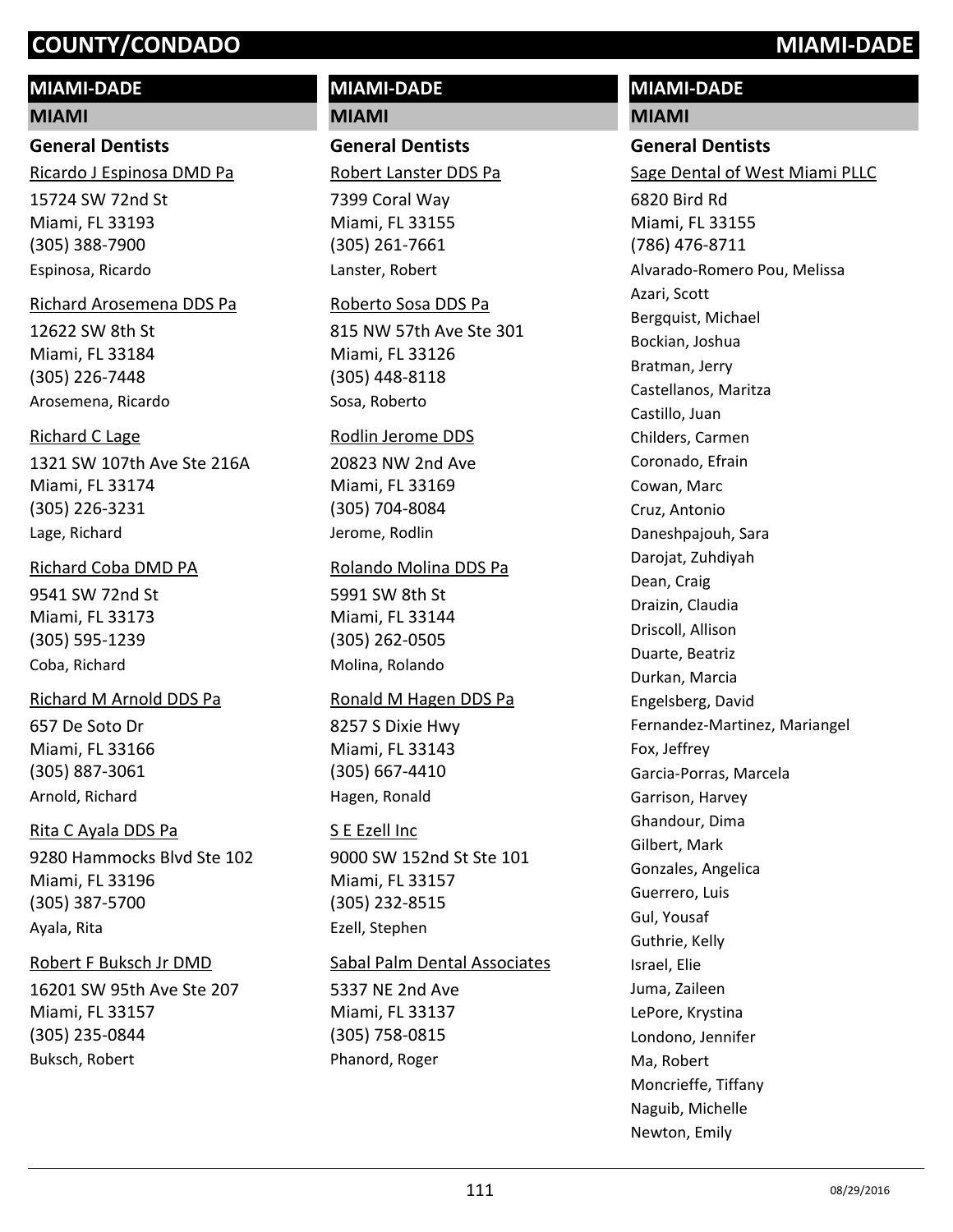## **MIAMI-DADE**

#### **MIAMI**

## **General Dentists**

Sage Dental of West Miami PLLC

6820 Bird Rd Miami, FL 33155 (786) 476-8711 Ortega, Laura Ortiz, Ana Pare, Elizabeth Perez-Alamo, Jennifer Planes, Alex Price, Dana Quick, James Rezvani, Caroline Rieger, Eric Ring, Stephen Roshkind, David Shofnos, Charles Simpson, Natalie Snider, Erica Strauss, Theodore Urquiza, Yeneir Van Duyne, Tracy Vignola, Jennifer Weinstock, Rebeca-Ann Young, Summer Yu, Cynthia Ziegler, Neal Zylbering, Jason

#### Salazar Dental

8346 SW 8th St Miami, FL 33144 (305) 269-0208 Salazar, Manuel

#### Salvador Rosales DDS Pa

8150 SW 8th St Ste 206 Miami, FL 33144 (305) 261-5556 Rosales, Salvador

#### **MIAMI-DADE MIAMI**

#### **General Dentists** Sandra C Silva DMD Pa

10661 N Kendall Drive Ste 105 Miami, FL 33176 (305) 670-0197 Silva, Sandra

#### Sandra Diaz DMD PA

8500 W Flagler St Ste B202 Miami, FL 33144 (786) 703-4978 Diaz, Sandra

#### Sandy Dental Inc

8000 W Flagler St Ste 204 Miami, FL 33144 (305) 266-5222 Borges, Jorge

#### Sanford M Shapiro DMD Pa

13550 N Kendall Dr Ste 170 Miami, FL 33186 (305) 387-3002 Shapiro, Sanford

#### Santiago Jacinto DDS

330 SW 27th Ave Ste 704 Miami, FL 33135 (305) 643-4770 Jacinto, Santiago

#### Senior Dental LLC

351 NW 42nd Ave Ste 504 Miami, FL 33126 (305) 642-3552 Lage, Richard

#### Sharon T Schmeider DDS PLLC

12001 SW 128th Ct Ste 103 Miami, FL 33186 (305) 279-6400 Schmeiser, Sharon

#### **MIAMI-DADE MIAMI**

#### **General Dentists**

13767 SW 152nd St Miami, FL 33177 (305) 255-8822 Sheryl Fensin DDS Fensin, Sheryl

#### Shirley F Simmonds

9000 SW 152nd St Miami, FL 33157 (305) 253-7670 Simmonds, Shirley

#### Silamen Dental Group Inc

4800 NW 7th Ave Miami, FL 33127 (305) 756-3393 Menendez, Alexander

#### Simon Kaswan DDS Pa

1021 Ives Dairy Rd # 3 Miami, FL 33179 (305) 651-7760 Kaswan, Simon

#### Simply Smiles Miami

8441 SW 132nd St Miami, FL 33156 (305) 235-9321 Trujillo, Alexander

#### 9055 SW 87th Ave #303 Miami, FL 33176 (305) 270-5505 Smile Dentistry Associates LLC Alvarez, Pablo

#### Smile Design

2915 NW 7th St Miami, FL 33125 (305) 846-9082 Perez, Diley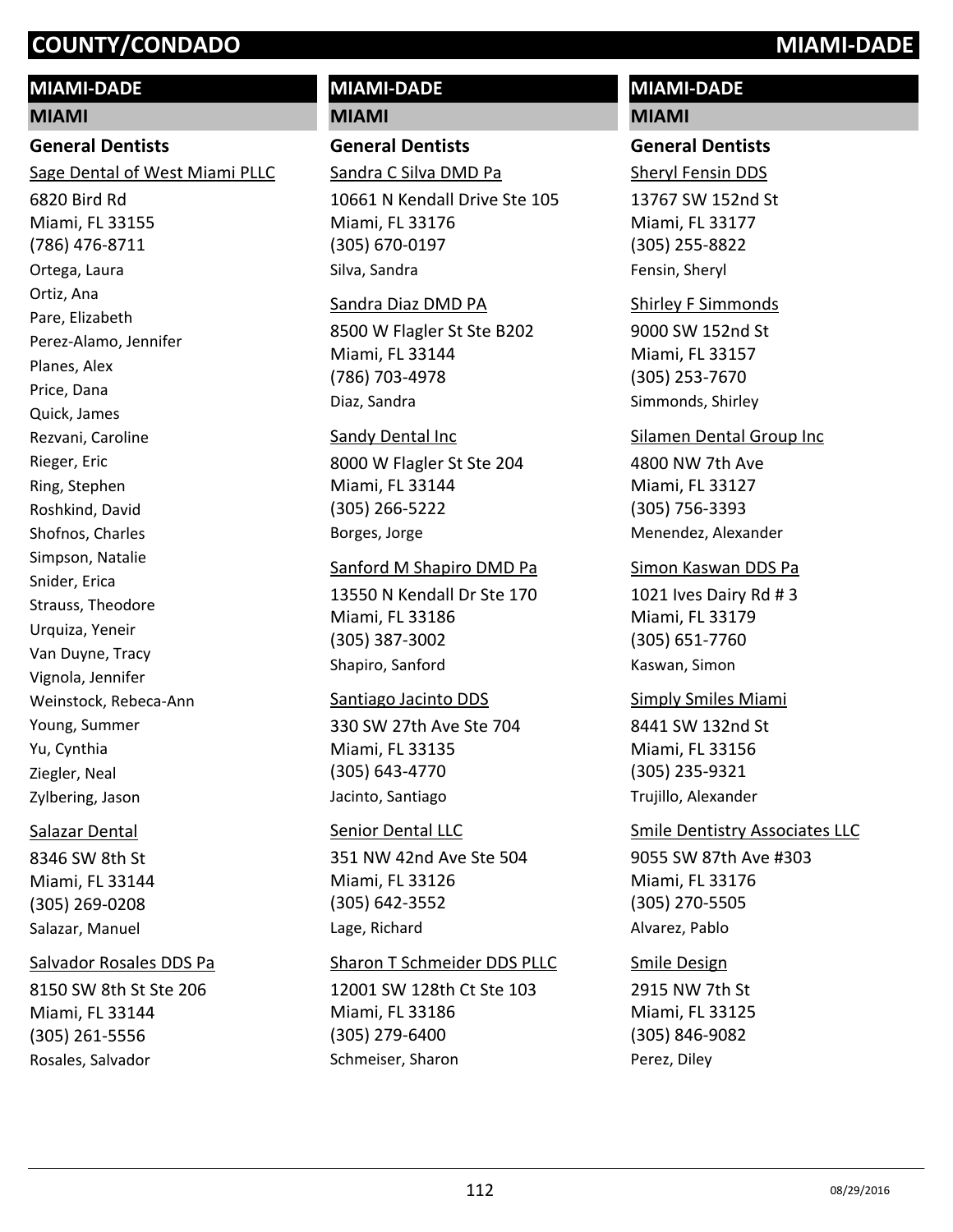## **MIAMI-DADE**

#### **MIAMI**

#### **General Dentists**

7924 SW 104th St Miami, FL 33156 (305) 274-4112 Smile Studio Associates of South Miami Gonzalez, Raul

#### Sol Dental PA

14750 SW 26th St #210 Miami, FL 33185 (305) 400-8060 Rodriguez, Ramon

5966 S Dixie Hwy Ste 312 Miami, FL 33143 (305) 239-9273 Somi Dental Group, Inc Lopez, Arnaldo

## Sonia Taveras DDS

7892 W Flagler St Miami, FL 33144 (305) 261-8608 Taveras, Sonia

14586 SW 8th St Miami, FL 33184 (305) 221-8963 South Dade Specialties Group Estrada, Javier

#### South Dental At The Hammocks

16233 SW 88th St Miami, FL 33196 (305) 383-2090 Andrulonis, Jennifer Arango, Carlos Barbeito, Alina Capasso, Marco Gamboa, Jannet Guevara, Anaely Hernandez, Neysi Herrera, Victoria Marques, Carlos

# **MIAMI-DADE**

**MIAMI**

## **General Dentists**

South Dental At The Hammocks

16233 SW 88th St Miami, FL 33196 (305) 383-2090 Ochoa, Luis

#### South Dental Brickell

243 SW 8th St Ste 107 Miami, FL 33130 (305) 854-7373 Conde, Yitsy Guevara, Anaely Herrera, Victoria Jamis, Juan Koch, Daniele Molina Ariza, Yudisbel Morgado, Aracelio Ochoa, Luis Ortega, Heidi Saunders, Maria Ucros, Maria

### 9035 SW 73rd Pl Miami, FL 33156 (305) 670-9996 South Dental Of Dadeland And Spa INC Andrulonis, Jennifer Cala, Angela Guevara, Anaely Molina Ariza, Yudisbel Montenegro, Patricia Ortega, Heidi Quintana, Melissa

Urday, Claudia Wilhelm, Susana

#### South Dental Of Kendall

7532 SW 117th Ave Miami, FL 33183 (305) 273-1113 Arango, Carlos Barbeito, Alina

# **MIAMI-DADE**

## **MIAMI**

#### **General Dentists**

South Dental Of Kendall

7532 SW 117th Ave Miami, FL 33183 (305) 273-1113 Ochoa, Luis Ortega, Heidi Urday, Claudia

#### South Miami Dental Associates

7311 SW 62nd Ave Ste 203 Miami, FL 33143 (305) 667-2633 Beddall, Harold Gutierrez, Victor Rappaccioli, Coty Vinuela, Kari

#### 6080 Bird Rd Ste 5 Miami, FL 33155 (305) 667-2633 South Miami Dental Group, Pa

Cutino, Juan

## Southeastern Dental Associates

1843 SW 8th St Miami, FL 33135 (305) 643-3040 Fontecilla, Sofia Harden, Jaclyn Sher, Sydney Shin, Esther Vital, Danae

657 South Dr Ste 301 Miami, FL 33166 (305) 885-9721 Springs Dental Lewkowicz, Ester

## St John Dental Center PA

161 NW 29th St Miami, FL 33127 (305) 827-0434 Figueroa, Celia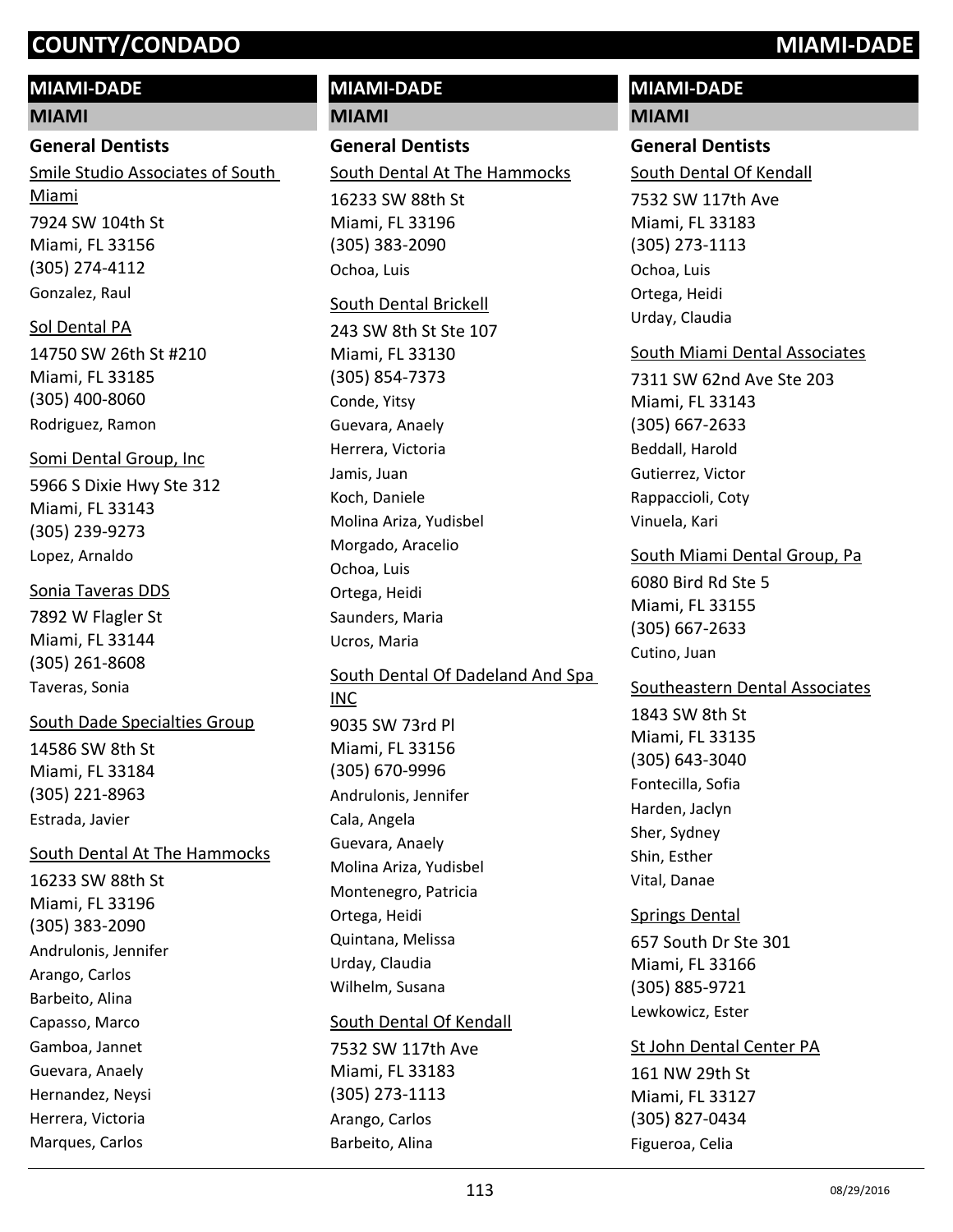## **MIAMI-DADE**

#### **MIAMI**

#### **General Dentists**

7399 Coral Way Miami, FL 33155 (305) 261-7661 Steven M Lanster Lanster, Steven

#### Sunset Family & Cosmetic Dentistry

9777 SW 72nd St Miami, FL 33173 (305) 596-2815 Ubieta-Arbesu, Eduardo

#### T Tayloe Perry DDS

8975 SW 152nd St Miami, FL 33157 (305) 235-2821 Perry, Thornton

#### Tamiami Center Center PA

13232 SW 8th St Miami, FL 33184 (305) 553-9655 Aguilar, Lina Gonzalez-Zamora, Maria Lopez, Edgar Suate Pedroza, Isabel

#### Tatiana Suarez

1900 N Bayshore Dr Ste 207 Miami, FL 33132 (786) 623-3277 Suarez, Tatiana

#### TD Group LLC

8353 SW 124th St Ste 202 Miami, FL 33156 (305) 253-7227 Beddall, Harold Caravia, Amanda Felipe, Veronica Mahal, Narinderjit Pandey, Anita Rodriguez, Esteban

# **MIAMI-DADE**

**MIAMI**

## **General Dentists**

Teresa Lastra & John Raffel DDS

2150 SW 21st Ave Miami, FL 33145 (305) 856-5141 Raffel, John

#### The Dental Office Of Grisell Gom

8500 W Flagler St Ste 102 Miami, FL 33144 (305) 266-0341 Gomez, Grisell

#### The Velis Brothers Dental Team

10449 NW 41st St Miami, FL 33178 (305) 629-9909 Streett, Rosario Velis, Jorge Velis, Luis

#### Thembi Evans DDS Pa

7158 SW 117th Ave Miami, FL 33183 (305) 271-2517 Evans, Thembi

#### Thomas A Zurfluh DMD Pa

9230 SW 40th St Miami, FL 33165 (305) 221-2334 Chirino, Tracy Zurfluh, Thomas

#### Thomas Muro Jr DMD Pa

13550 SW 120 Street #512 Miami, FL 33186 (305) 380-7000 Muro Jr, Thomas

#### Tin Wai Hui DMD Pa

12651 S Dixie Hwy Ste 400 Miami, FL 33156 (305) 595-4548 Hui, Tin

# **MIAMI-DADE**

## **MIAMI**

#### **General Dentists**

Tin Wai Hui DMD Pa

12651 S Dixie Hwy Ste 400 Miami, FL 33156 (305) 595-4548 Marenco, Marcelino

#### Tmj Dental Consultants Inc

7741 SW 62nd Ave Miami, FL 33143 (305) 666-3824 Velasquez, Luis

#### Towncare Dental of Cutler Bay Pa

20533 Old Cutler Rd Miami, FL 33189 (305) 274-2499 Cabanzon, David Caravia, Amanda Felipe, Veronica Maya, Alvardo Tydir, Michelle

#### Towncare Dental of West Kendall PA

15724 SW 72 Street Miami, FL 33193 (305) 388-7900 Bergquist, Michael Espinosa, Ricardo Felipe, Veronica Manzur, Lamya

#### Ultra Smile Dentistry

168 SE 1st Street Unit 1B Miami, FL 33131 (305) 372-1020 Bahmadi-Moghadoam, Neda

#### Umdc Div Of Oral Surgery

1400 NW 12th Ave Ste 2005 Miami, FL 33136 (305) 689-6725 Albota, Gabriela Costa, Mauricio Vega, Martiza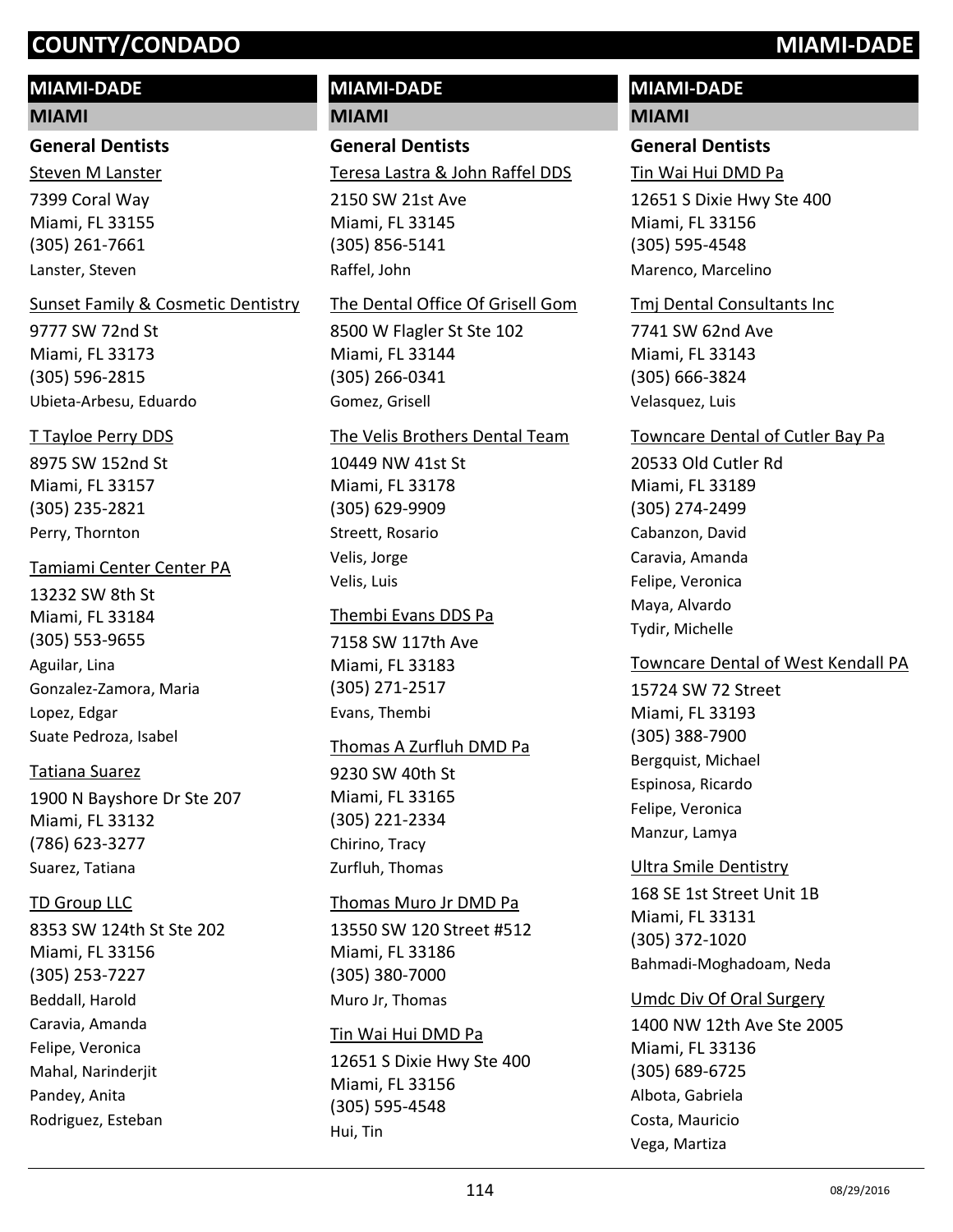#### **MIAMI-DADE**

#### **MIAMI**

#### **General Dentists**

1611 NW 12th Ave Miami, FL 33136 Umdc Div Of Oral Surgery

(305) 585-6857 Albota, Gabriela

#### Umdc Div Of Oral Surgery

9380 SW 150th St Miami, FL 33176 (305) 256-5270 Albota, Gabriela Costa, Mauricio Dorado, Leo Vega, Martiza

#### Unique Dental Spa

4011 W Flagler St #202 Miami, FL 33134 (305) 541-3030 Arguello, Vigarny

#### Unique Dental Team

10511 N Kendall Dr Ste C101 Miami, FL 33176 (786) 507-1551 Friedman, Rene

#### Universal Dental Clinic

432 NW 12th Ave Miami, FL 33128 (305) 326-7159 Alfonzo, Fara Montero, Ricardo

#### Unlimited Dental Care

11498 Quail Roost Dr Miami, FL 33157 (786) 356-7246 Batista, Virginia Perez, Idalmes

#### **MIAMI-DADE MIAMI**

## **General Dentists**

13419 SW 56th St Miami, FL 33175 (305) 529-2663 Vanessa Arzola DMD, PA & Associates Arzola, Vanessa

#### Vasallo Dental Office Pa

8782 SW 8th St # A Miami, FL 33174 (305) 552-5340 Vasallo, Francisco

#### Verrett Holistic Dental LLC

3058 NW 79th St Miami, FL 33147 (305) 696-9999 Hasan-Verrett, Hajar

#### Vicky Rodriguez DDS

177 SW 42nd Ave Miami, FL 33134 (305) 445-8459 Rodriguez, Vicky

#### Victor Gutierrez DMD PA

7190 SW 87Th Ave Ste 206 Miami, FL 33173 (305) 443-8316 Gutierrez, Victor

#### Victor M Lopez DDS PA

7158 SW 117th Ave Miami, FL 33183 (305) 271-2517 Lopez Perez, Victor

#### Vnd Corp

6840 SW 40th St Ste 207A Miami, FL 33155 (305) 669-6111 Valdes, Vivian

# **MIAMI-DADE**

#### **MIAMI**

#### **General Dentists**

West Kendall Dental Associates

11880 SW 40th St Ste 302 Miami, FL 33175 (305) 221-0102 Del Castillo, Raymond Garcia- Castellanos, Jacqueline

#### Westchester Dental Office

8489 Coral Way Miami, FL 33155 (305) 266-9996 Castellanos, Oscar

#### Westchester Dental Services Group

7801 Coral Way Ste 122 Miami, FL 33155 (786) 360-3694 Inc Gonzalez, Ana

#### William Vandenedes DDS Pa

8163 Bird Rd Miami, FL 33155 (305) 264-4008 Vandenedes, William

#### Yaneisy Izquierdo DDS PA

927 SW 122nd Ave Miami, FL 33184 (305) 559-3870 Izquierdo, Yaneisy

#### Yoan E Lobaina DMD

8822 SW 24th St Miami, FL 33165 (305) 480-9838 Lobaina, Yoan

7000 SW 97th Ave Ste 204 Miami, FL 33173 (305) 279-0717 Yohama Lorenzo DMD Pa Gonzalez, Monica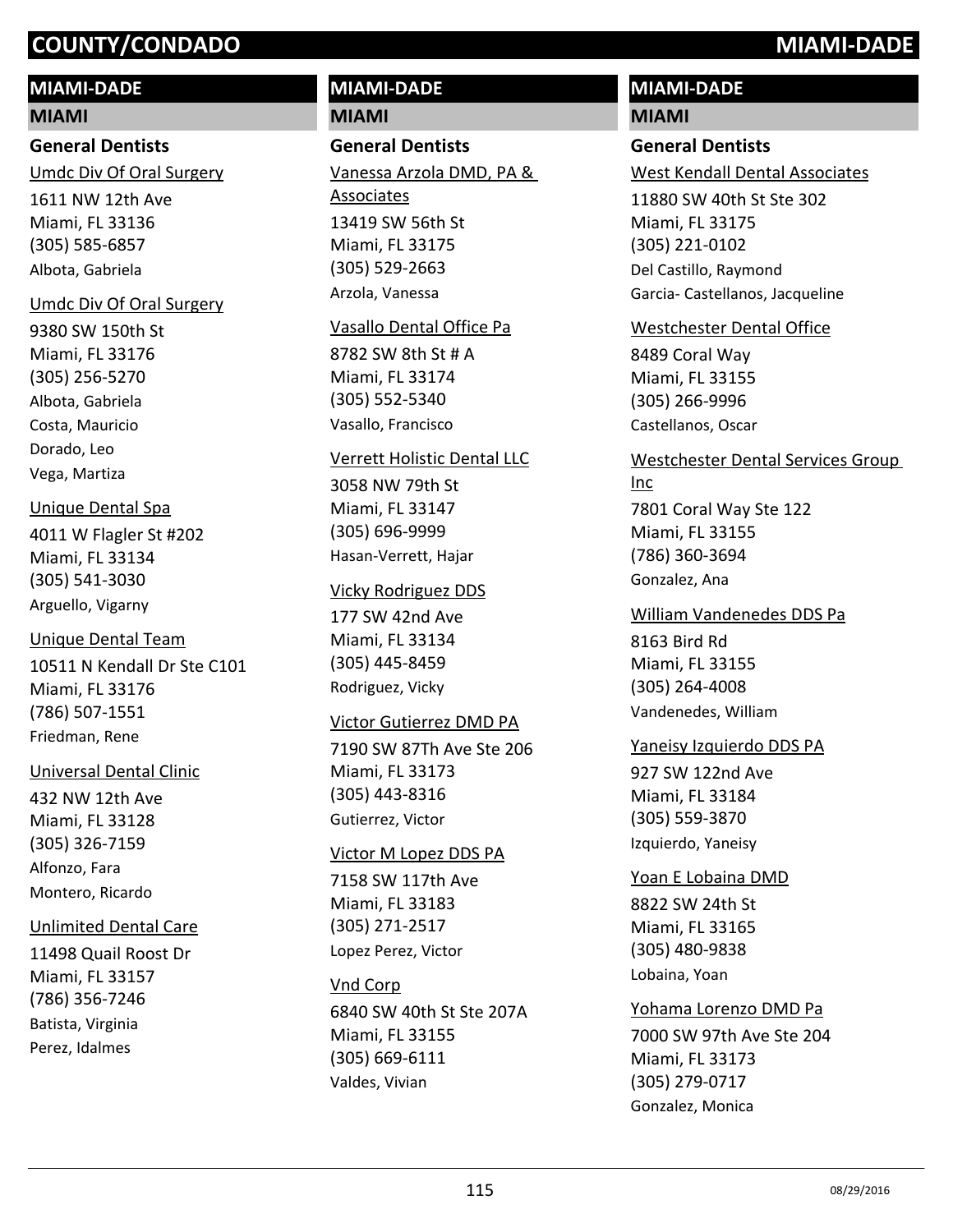## **MIAMI-DADE**

#### **MIAMI**

#### **General Dentists**

10261 SW 72nd St Ste C106 Miami, FL 33173 (305) 271-3333 Yon Elejabarrieta DMD Pa Elejabarrieta, Yon

#### Yosjany Mora Zaccheo

7171 Coral Way Ste 217 Miami, FL 33155 (305) 267-1620 Mora, Yosjany

#### **Endodontists**

13840 SW 56th St Miami, FL 33175 (305) 385-3338 ADC Miller Square PL Selman, Anas

8500 W Flagler St Ste B-205 Miami, FL 33144 (305) 559-5700 Aldo J Bendana DDS Inc Bendana, Aldo

# Altima Dental Group of West Kendall LLC

16371 SW 88th St Miami, FL 33196 (305) 380-8773 Selman, Anas

#### Beautiful Smiles Miami PA

1075 NE 125th St #201 Miami, FL 33161 (305) 899-7979 Knopf, Kenneth

## Beautiful Smiles Palmetto Bay PA

15801 S Dixie Hwy #B Miami, FL 33157 (305) 255-4140 Knopf, Kenneth

# **MIAMI-DADE**

**MIAMI**

## **Endodontists**

Bethanne Klugerman DMD Pa

8501 SW 124th Ave Ste 104 Miami, FL 33183 (305) 274-6500 Leventhal, Ronald

#### Craig A Roth DMD Pa

10533 S Dixie Hwy Miami, FL 33156 (305) 665-7668 Roth, Craig

#### Dental Associates Of Kendall

11400 N Kendall Dr Ste 207 Miami, FL 33176 (305) 271-2254 Peguero Jr, Oscar Posner, William

#### Dental Center At Baptist Pa

8940 N Kendall Dr Ste 1001E & 1005e Miami, FL 33176 (305) 271-3001 Anguita, Juan

## Dental Center of Country Walk

15721 SW 152nd St Miami, FL 33187 (305) 233-3335 Selman, Anas

#### Dental Health Group

17301 NW 27th Ave Miami, FL 33056 (305) 624-1371 Fields-Heller, Rita

## Dental Health Group

7300 N Kendall Dr Ste 110 Miami, FL 33156 (305) 670-4476 Blanco, Yamilet Diaz, Jose Mattos, Katia

## **MIAMI-DADE**

#### **MIAMI**

#### **Endodontists**

Dental Health Group

7300 N Kendall Dr Ste 110 Miami, FL 33156 (305) 670-4476 Medina, Nancy

#### Dr Gary Rosen PA

14115 S Dixie Hwy Miami, FL 33176 (305) 251-4331 Knopf, Kenneth

#### Endodontic Specialtiy Services LLC

7800 SW 87th Ave Ste 150 Miami, FL 33173 (305) 598-6200 Fabrega, Edwin Leventhal, Ronald Marschall, Annika

#### Ernesto Paz Jr PA

3737 SW 8th St #300 Miami, FL 33134 (305) 448-4433 Lujan, Eileen Paz, Ernesto

## Galloway Dental Associates

8500 SW 92nd St Ste 103 Miami, FL 33156 (305) 271-0861 Montes, William

6670 SW 117th Ave Gentle Teeth of Kendall

Miami, FL 33183 (305) 595-3400 Gad, Mahmoud

## Gomara DMD & Salcines DMD Pa

3811 SW 107th Ave Miami, FL 33165 (305) 387-4954 Knopf, Kenneth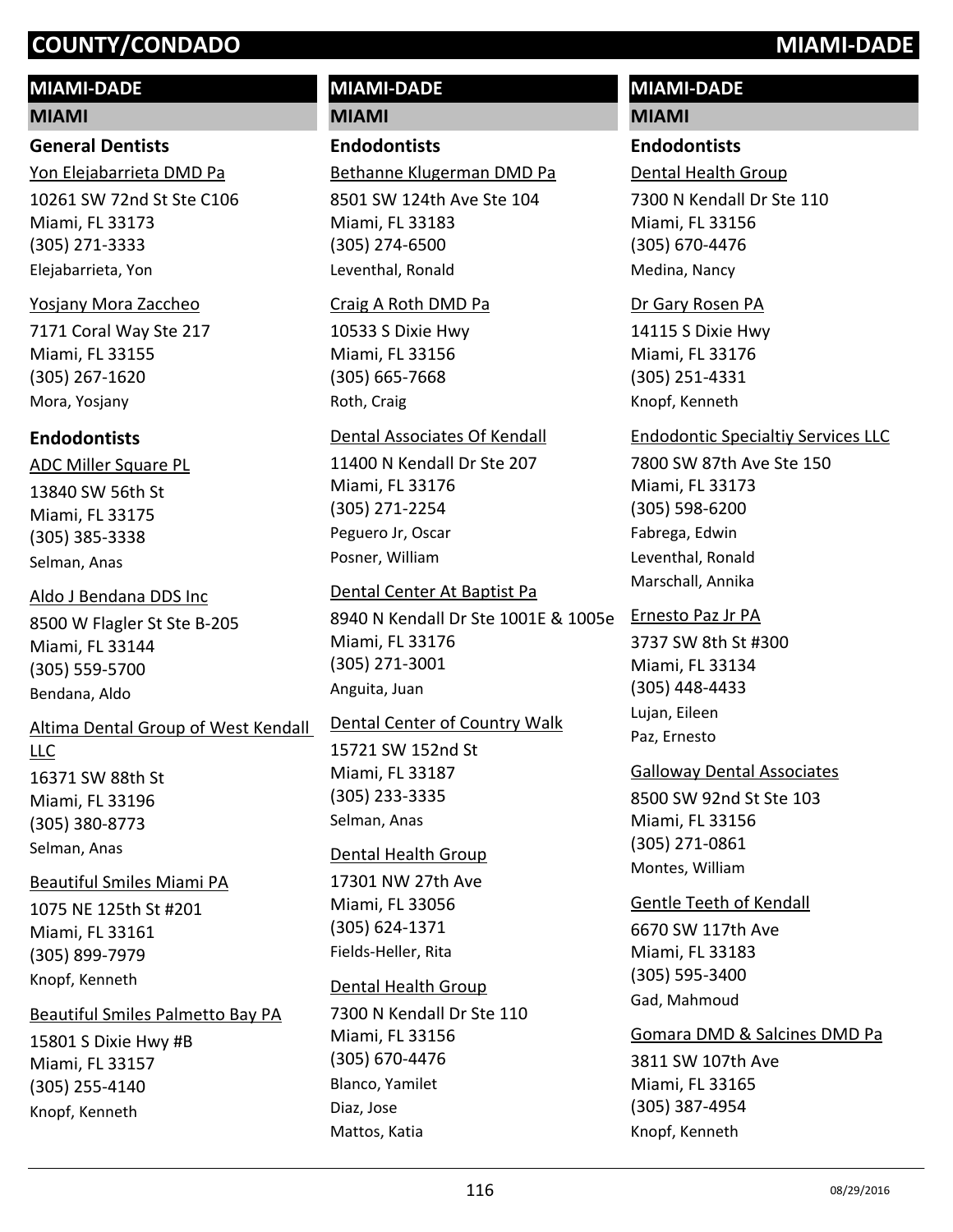## **MIAMI-DADE**

#### **MIAMI**

## **Endodontists**

Heberto M Salgueiro DMD PA

6085 Bird Rd Ste 200 Miami, FL 33155 (305) 264-1235 Cerrud, Clinio Echevarria-Salgueiro, Rita Moldauer, Bertram Pena, Sonia Salgueiro, Heberto

#### Jeannette Pena Hall DMD Pa

5990 SW 40th St Miami, FL 33155 (305) 667-8766 Pena-Hall, Jeannette

### Jessica Eagan DDS

1378 Coral Way Ste 500 Miami, FL 33145 (305) 856-1178 Knopf, Kenneth

18360 NW 7th Ave Miami, FL 33169 (305) 694-6270 Jessie Trice Community Health Center Inc Cerrud, Clinio

5361 NW 22nd Ave Miami, FL 33142 (305) 637-6400 Jessie Trice Community Health Center Inc Cerrud, Clinio

5607 NW 27th Ave # 2 Miami, FL 33142 (305) 636-3336 Jessie Trice Community Health Center Inc Cerrud, Clinio

# **MIAMI-DADE**

**MIAMI**

## **Endodontists**

Jorge Luis Dominguez DDS

13155 SW 42nd St Ste 101 Miami, FL 33175 (305) 222-8999 Knopf, Kenneth

#### Jose Francisco Barros

7800 SW 87th Ave Ste 240 Miami, FL 33173 (305) 274-3636 Limosani, Mark

#### Katherine Rodriguez DMD PA

1330 Coral Way Ste 406 Miami, FL 33145 (305) 285-5150 Peguero Jr, Oscar

### Ricardo Castaneda DMD

8200 SW 117th Ave Ste 106 Miami, FL 33183 (305) 598-6665 Knopf, Kenneth

#### Ronald E Leventhal DDS Pa

7400 N Kendall Dr Ste 312 Miami, FL 33156 (305) 670-4144 Leventhal, Ronald

#### Root Canal Smiles

8390 W Flager Street #210 Miami, FL 33144 (305) 221-8390 Garcia, Victor Manuel

#### Sage Dental of West Miami PLLC

6820 Bird Rd Miami, FL 33155 (786) 476-8711 Ahn, Sunghee Hartman, Jayson Posner, Lawrence Pyner, David

## **MIAMI-DADE**

#### **MIAMI**

#### **Endodontists**

Sage Dental of West Miami PLLC

6820 Bird Rd Miami, FL 33155 (786) 476-8711 Rassoulian, Shahbod Spott, Roger

#### Spelios & Associates-Kendall Pa

9595 N Kendall Dr Ste 201 Miami, FL 33176 (305) 595-6411 Mangan, Stephen

#### Towncare Dental of Cutler Bay Pa

20533 Old Cutler Rd Miami, FL 33189 (305) 274-2499 Porras, Edgar

#### VICTOR MANUEL GARCIA DMD PA

8390 W Flagler St Ste 210 Miami, FL 33144 (305) 221-8390 Garcia, Victor Manuel

#### **Oral Surgeons**

#### Angel Diaz-Norrman DDS Pa

9100 Coral Way Ste 2 Miami, FL 33165 (305) 227-4020 Morales, Marco

#### Carlos J Rodriguez-Feo DDS Pa

6601 SW 80th St Ste 125 Miami, FL 33143 (305) 665-3721 Rodriguez-Feo, Carlos

#### Dadeland Oral Surgery Associates

8950 SW 74th Ct Ste 1610 Miami, FL 33156 (305) 670-7610 Brown, Lawrence Wrumble, Lloyd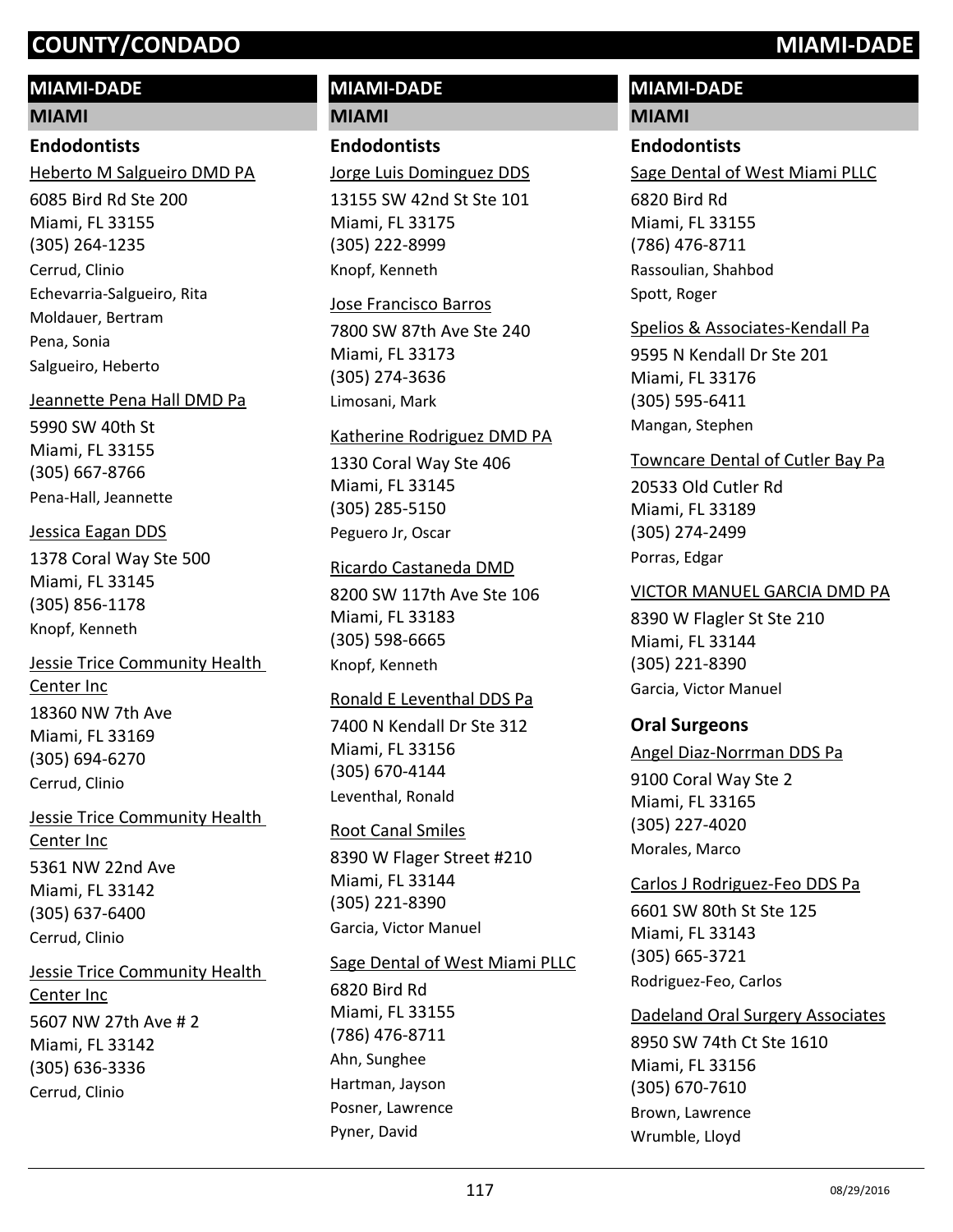## **MIAMI-DADE**

#### **MIAMI**

#### **Oral Surgeons**

Dental Center At Baptist Pa

8940 N Kendall Dr Ste 1001E & 1005e Miami, FL 33176 (305) 271-3001 Ghurani, Rami Granda, Francisco Patel, Nishul Saenz, Regina

#### Dental Health Group

17301 NW 27th Ave Miami, FL 33056 (305) 624-1371 Torres, Luis

## Dental Health Group

7300 N Kendall Dr Ste 110 Miami, FL 33156 (305) 670-4476 Torres, Luis

8000 SW 117th Ave Ste 100 Miami, FL 33183 (305) 412-5971 Dr Francisco M Granda Pa Granda, Francisco

#### Gallardo & Lamas Partnership

2020 SW 27th Ave Miami, FL 33145 (305) 447-1447 Arroyo, Juan

#### Gentle Braces

19018 NE 29th Ave Miami, FL 33180 (877) 764-5356 Amundson, Melissa

#### Gentle Teeth of Kendall

6670 SW 117th Ave Miami, FL 33183 (305) 595-3400 Amundson, Melissa

# **MIAMI-DADE**

**MIAMI**

## **Oral Surgeons**

11020 N Kendall Dr Ste 106 Miami, FL 33176 (305) 279-8600 Jeffrey M Eisner Eisner, Jeffrey

#### John A Nelson DDS PA

3915 Biscayne Blvd Ste 306 Miami, FL 33137 (305) 598-6070 Amundson, Melissa

#### Kendall Oral And Maxillofacial S

8700 N Kendall Dr Ste 221 Miami, FL 33176 (305) 595-4122 Paredes, Brett Velazquez, Mariana

### Miami Childrens Hospital

3100 SW 62nd Ave Miami, FL 33155 (305) 666-6511 Borges, Osbel

## MiamiOMS LLC

8940 N Kendall Drive #604E Miami, FL 33176 (305) 595-1905 Mccain, Joseph McClure, Shawn Pedroletti, Fred Perez, Ramon

#### OMS Associates PA

12002 SW 128th Ct Ste 103 Miami, FL 33186 (786) 210-6160 Perez, Ramon Perez-Garcia, Ramon

# **MIAMI-DADE**

## **MIAMI**

### **Oral Surgeons**

OMS Associates PA

401 Coral Way Ste 410 Miami, FL 33134 (954) 693-0026 Perez, Ramon

#### OMSA SATELLITE SERVICES

9560 SW 107th Ave # 306 Miami, FL 33176 (954) 472-9760 Perez, Ramon

#### Rafael Alcalde DDS PA

6200 Sunset Dr Ste 402 Miami, FL 33143 (305) 665-8730 Alcalde, Rafael

### Sage Dental of West Miami PLLC

6820 Bird Rd Miami, FL 33155 (786) 476-8711 Borges, Osbel Garvar, Lanny Grande, Federico Rand, Matthew Segui, Maikel Seider, Paul Stewart, Stanley

## Sclar Oral Surgery PA

7600 S Red Rd Ste 101 Miami, FL 33143 (305) 661-5297 Grider, Joseph

## Simply Smiles Miami

8441 SW 132nd St Miami, FL 33156 (305) 235-9321 Morales, Marco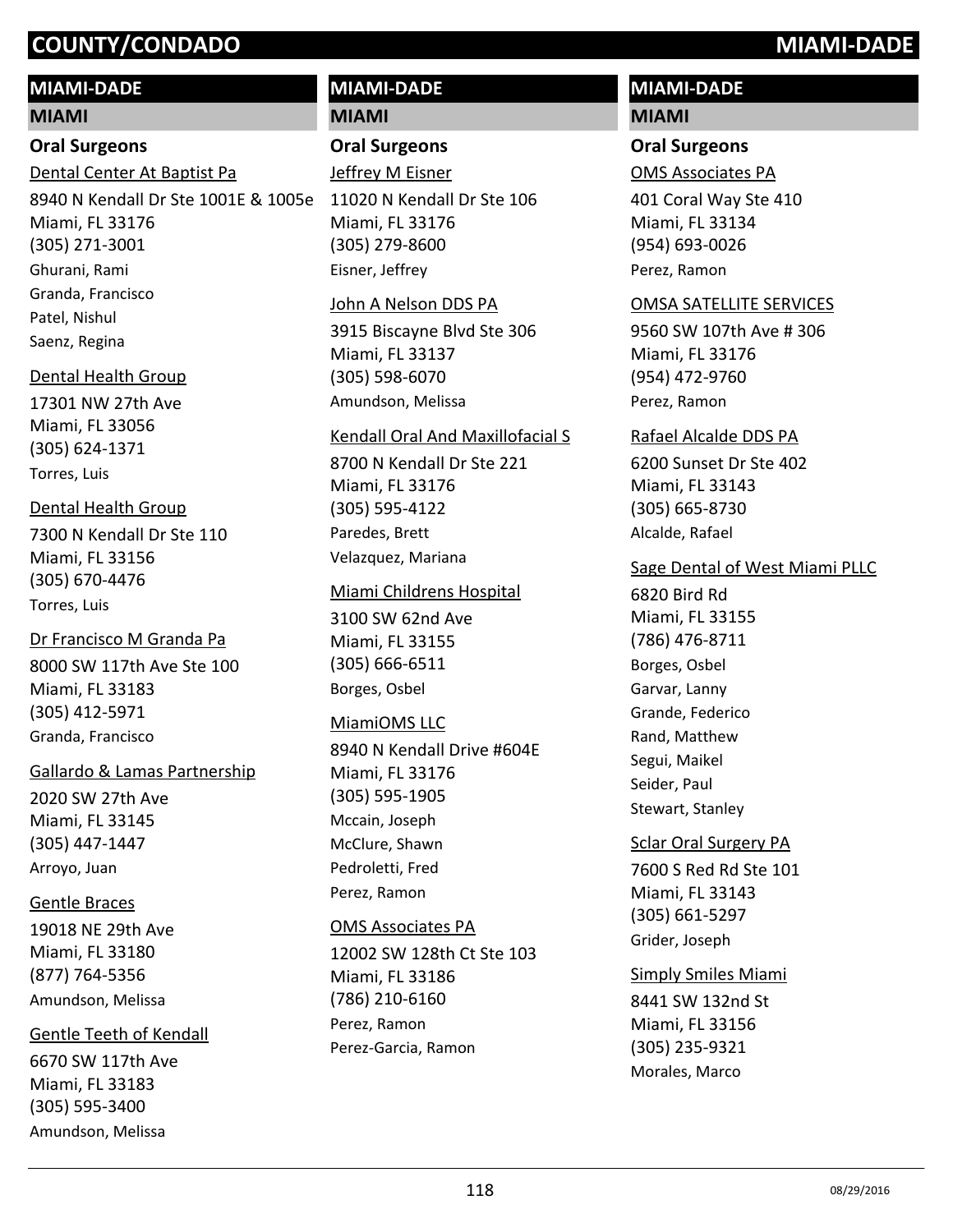## **MIAMI-DADE**

#### **MIAMI**

### **Oral Surgeons**

South Dental At The Hammocks

16233 SW 88th St Miami, FL 33196 (305) 383-2090 Grider, Joseph Hew, Damion

#### South Dental Brickell

243 SW 8th St Ste 107 Miami, FL 33130 (305) 854-7373 Grider, Joseph Hew, Damion

#### South Dental Of Dadeland And Spa

#### INC

9035 SW 73rd Pl Miami, FL 33156 (305) 670-9996 Hew, Damion

## South Dental Of Kendall

7532 SW 117th Ave Miami, FL 33183 (305) 273-1113 Grider, Joseph Hew, Damion

#### Teresa E Lozano MD DDS Pa

6200 Sunset Dr Ste 402 Miami, FL 33143 (305) 665-8730 Lozano, Teresa

#### Towncare Dental of Cutler Bay Pa

20533 Old Cutler Rd Miami, FL 33189 (305) 274-2499 Saenz, Regina

## 1400 NW 12th Ave Ste 2005 Miami, FL 33136 (305) 689-6725 Umdc Div Of Oral Surgery

Armentano, Lawrence

#### **MIAMI-DADE MIAMI**

**Oral Surgeons**

## Umdc Div Of Oral Surgery

1400 NW 12th Ave Ste 2005 Miami, FL 33136 (305) 689-6725 Atallah, Daniel Broumand, Vishtasb Peleg, Michael Sawatari, Yoh

#### Umdc Div Of Oral Surgery

1611 NW 12th Ave Miami, FL 33136 (305) 585-6857 Atallah, Daniel Peleg, Michael Sawatari, Yoh

#### Umdc Div Of Oral Surgery

9380 SW 150th St Miami, FL 33176 (305) 256-5270 Armentano, Lawrence Atallah, Daniel Broumand, Vishtasb Marx, Robert Peleg, Michael Sawatari, Yoh Tursun, Ramzey

#### **Orthodontists**

## ADC Miller Square PL

13840 SW 56th St Miami, FL 33175 (305) 385-3338 Prieto, Hector

#### Alan D Shoopak DMD Orthodontic

2740 SW 97th Ave Apt 103 Miami, FL 33165 (305) 485-4000 McCarty, Molly Palacios, Joan Shoopak, Alan

### **MIAMI-DADE**

#### **MIAMI**

#### **Orthodontists**

16371 SW 88th St Miami, FL 33196 (305) 380-8773 Altima Dental Group of West Kendall LLC

Lekkas, Nick

#### Casthely Orthodontics Pa

1400 NE Miami Gardens Dr Ste 101 Miami, FL 33179 (305) 940-4911 Casthely, Franck Lucie Davis, Stephanie

#### Casthely Orthodontics Pa

160 NE 82nd St Miami, FL 33138 (305) 756-8632 Casthely, Franck Lucie

#### 8750 SW 144th St Ste 205 Miami, FL 33176 (305) 969-3122 Childrens Dental Center at Baptist Medical Plaza Feldon, Paul

#### Creative Orthodontic Associates

9580 SW 107th Ave Ste 104 Miami, FL 33176 (305) 598-1902 Carroll, Alicia

### 10728 SW 72nd St Dental American Group Corp

Miami, FL 33173 (305) 596-7155 Murillo, Herbert

#### Dental American Group Corp

13632 N Kendall Dr Miami, FL 33186 (305) 385-1442 Naghavi, Nona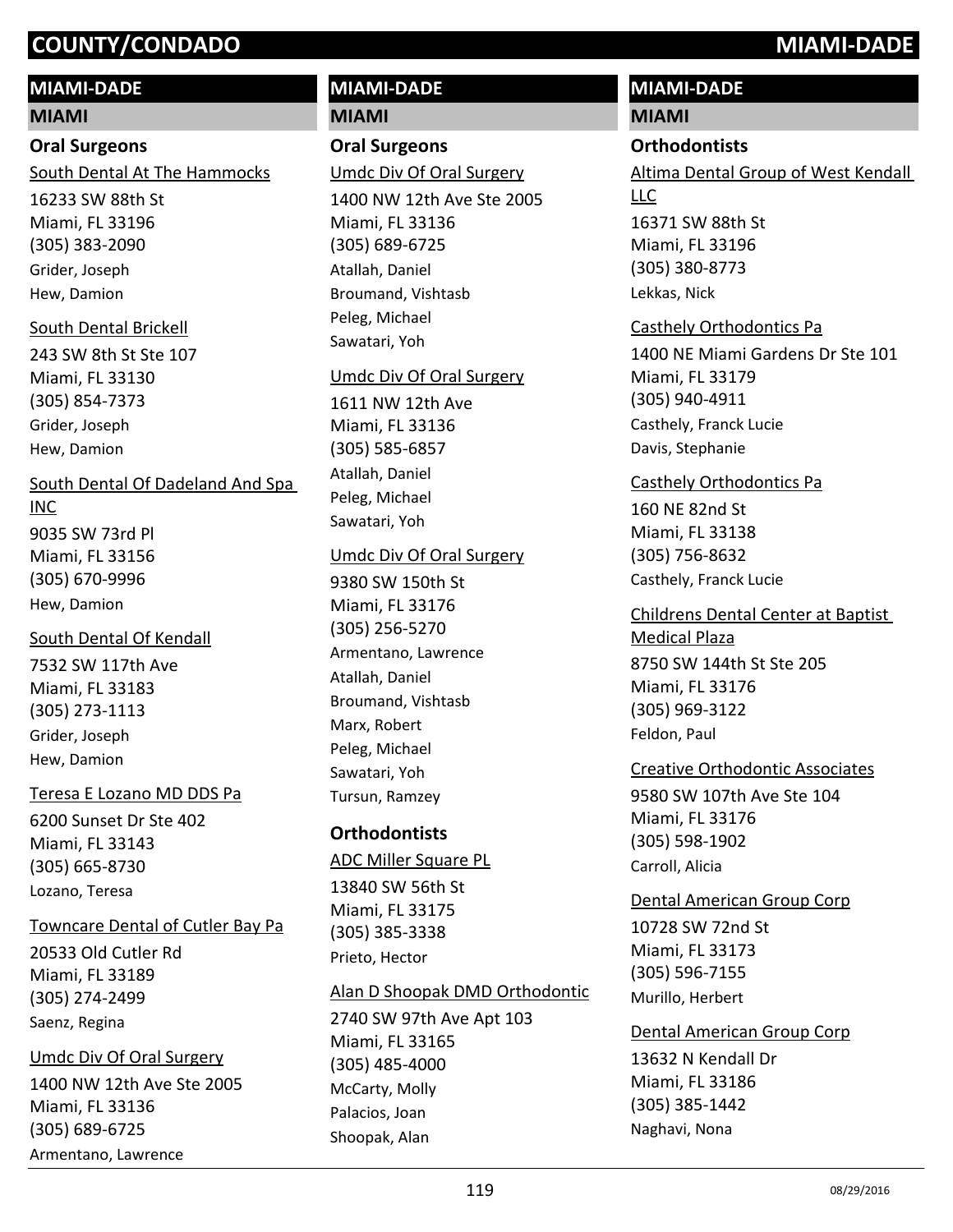### **MIAMI-DADE**

#### **MIAMI**

#### **Orthodontists**

13400 SW 120 St Ste 310 Dental Associates of West Kendall

Miami, FL 33186 (305) 255-9497 Marrecau, Tomas Rodriguez, Mairelys

#### Dental Center of Country Walk

15721 SW 152nd St Miami, FL 33187 (305) 233-3335 Lekkas, Nick

#### Dental Health Group

13876 SW 88th St Miami, FL 33186 (305) 385-4215 Mazzarella, Jennifer Robison, Jon Welch, Arghavan

#### Dental Health Group

17301 NW 27th Ave Miami, FL 33056 (305) 624-1371 Chioffe, Kelly Mazzarella, Jennifer Proano Wise, Nancy Samuel, Chandy Welch, Arghavan

#### Dental Health Group

20335 Old Cutler Rd Ste 200 Miami, FL 33189 (305) 238-6777 D'Hers, Marianela Mazzarella, Jennifer Woolfson, Hayley

#### Dental Health Group

2501 SW 22nd Street Miami, FL 33145 (305) 858-2545 Mazzarella, Jennifer

#### **MIAMI-DADE MIAMI**

## **Orthodontists**

Dental Health Group

2501 SW 22nd Street Miami, FL 33145 (305) 858-2545 Welch, Arghavan

#### Derek A Sanders DMD PA

9485 SW 72nd St #A100 Miami, FL 33173 (305) 598-3384 Sanders, Derek

#### Deroode Orthodontics

175 SW 7th St #1408 Miami, FL 33130 (305) 373-7799 De Roode, Elaine

## Francisco T Garcia DMD PA

10651 N Kendall Dr #132 Miami, FL 33196 (999) 999-9999 Garcia, Francisco

#### Gentle Braces

19018 NE 29th Ave Miami, FL 33180 (877) 764-5356 Samuel, Chandy

#### Gentle Teeth of Kendall

6670 SW 117th Ave Miami, FL 33183 (305) 595-3400 Samuel, Chandy

#### Gomara DMD & Salcines DMD Pa

3811 SW 107th Ave Miami, FL 33165 (305) 387-4954 Davis, Stephanie

## **MIAMI-DADE**

#### **MIAMI**

#### **Orthodontists**

Gomara DMD & Salcines DMD Pa

4300 W Flagler St Ste 201 Miami, FL 33134 (305) 387-4954 Davis, Stephanie

#### Gomara DMD & Salcines DMD Pa

4750 NW 7th St Ste 1 Miami, FL 33126 (305) 460-7060 Davis, Stephanie

#### Hirschfield & Associates Pa

7171 Coral Way Ste 509 Miami, FL 33155 (305) 266-7755 Carroll, Alicia

#### Isaac Haber Orthodontics

8701 SW 137th Ave Ste 102 Miami, FL 33183 (305) 386-0068 Haber, Issac

#### LITTLE SMILES DENTAL OFFICE

10205 S Dixie Hwy Suite 200-201 Miami, FL 33156 (305) 279-4312 Spencer, Craig

7887 N Kendall Dr Ste 205 Miami, FL 33156 (305) 275-6224 Main Street Orthodontics Of Kend Frankl, Martin Naghavi, Nona Prieto, Hector

7887 N Kendall Dr Ste 103 Miami, FL 33156 (305) 275-1094 Marianela Cardenas DDS MS PA D'Hers, Marianela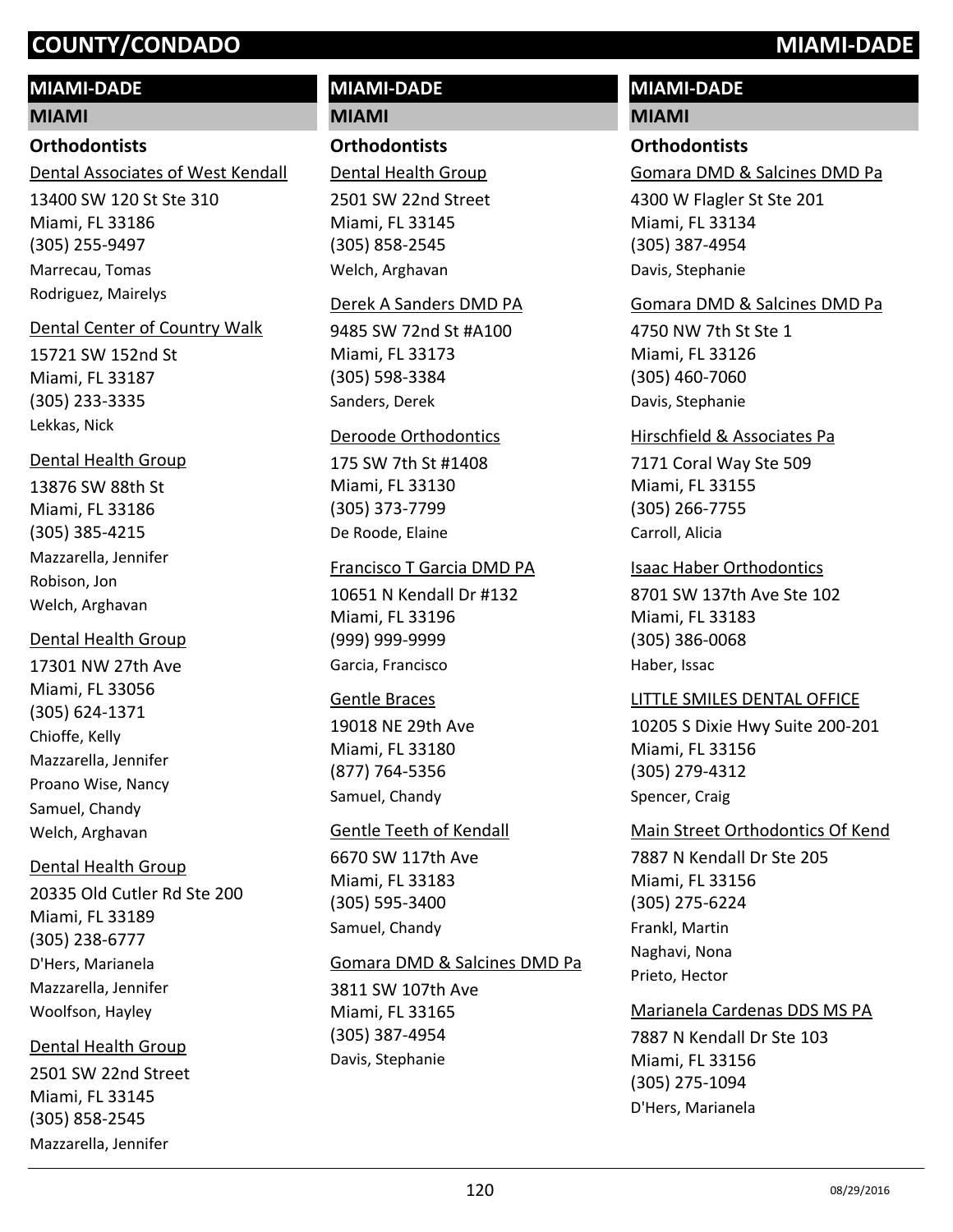#### **MIAMI-DADE**

**MIAMI**

#### **Orthodontists**

Miami Center for Orthodontics LLC

14660 SW 26th St Miami, FL 33175 (305) 223-0110 Gallo, Enrique

#### Milaidis Echezarraga DDS Pa

3822 SW 137th Ave Miami, FL 33175 (305) 480-6044 Gonzalez Fabian, Ody

#### Orlando Dominguez DMD Pa

9280 SW 150th Ave # 104 Miami, FL 33196 (305) 386-2766 Dominguez, Orlando

#### Orthodontic Options

11645 Biscayne Blvd Ste 201 Miami, FL 33181 (305) 891-2015 Ringdahl, Lindsay Yau, Osuri

#### Orthodontic Specialists of Florida

18549 S Dixie Hwy Miami, FL 33157 (305) 238-9582 Palacios, Joan Palacios, Piero Shoopak, Alan

#### Orthodontic Specialists of Florida

8740 N Kendall Dr Ste 203 Miami, FL 33176 (305) 274-3313 Palacios, Joan Palacios, Piero

#### **MIAMI-DADE MIAMI**

**Orthodontists**

Orthodontics 305 PA

11916 SW 88th St Miami, FL 33186 (305) 310-0027 Murillo, Herbert

#### Pediatric Dental Centers Of Miam

2645 S Douglas Rd Ste 703 Miami, FL 33133 (305) 448-3228 Cohen-Sasson, Kenneth

#### Pedro J Alquizar DMD PA

9125 SW 87th Ave Miami, FL 33176 (305) 279-3968 Alquizar, Pedro

#### Richard C Mariani Jr DDS Ms Pa

7615 SW 62nd Ave Miami, FL 33143 (305) 665-2402 Mariani Jr, Richard

#### Roger A Fine DDS Pa

9419 NE 6th Ave Miami, FL 33138 (305) 751-6549 Fine, Roger

# Rothenberg and Ross Orthodontics

7901 SW 67th Ave Ste 207 Miami, FL 33143 (305) 598-8970 Ross, Greg

#### Sage Dental of West Miami PLLC

6820 Bird Rd Miami, FL 33155 (786) 476-8711 Lekkas, Nick Newman, David Proano Wise, Nancy Rubensteen, Evan

# **MIAMI-DADE**

## **MIAMI**

#### **Orthodontists**

Sage Dental of West Miami PLLC

6820 Bird Rd Miami, FL 33155 (786) 476-8711 Short, Steven Spencer, Scott

#### Simon Orthodontic Center

13716 SW 84th St Miami, FL 33183 (305) 385-0911 McCarty, Molly Palacios, Joan Shoopak, Alan

#### South Dental At The Hammocks

16233 SW 88th St Miami, FL 33196 (305) 383-2090 Norena, Ana

243 SW 8th St Ste 107 Miami, FL 33130 (305) 854-7373 South Dental Brickell Norena, Ana

9035 SW 73rd Pl Miami, FL 33156 (305) 670-9996 South Dental Of Dadeland And Spa INC

### Norena, Ana

#### South Dental Of Kendall

7532 SW 117th Ave Miami, FL 33183 (305) 273-1113 Norena, Felipe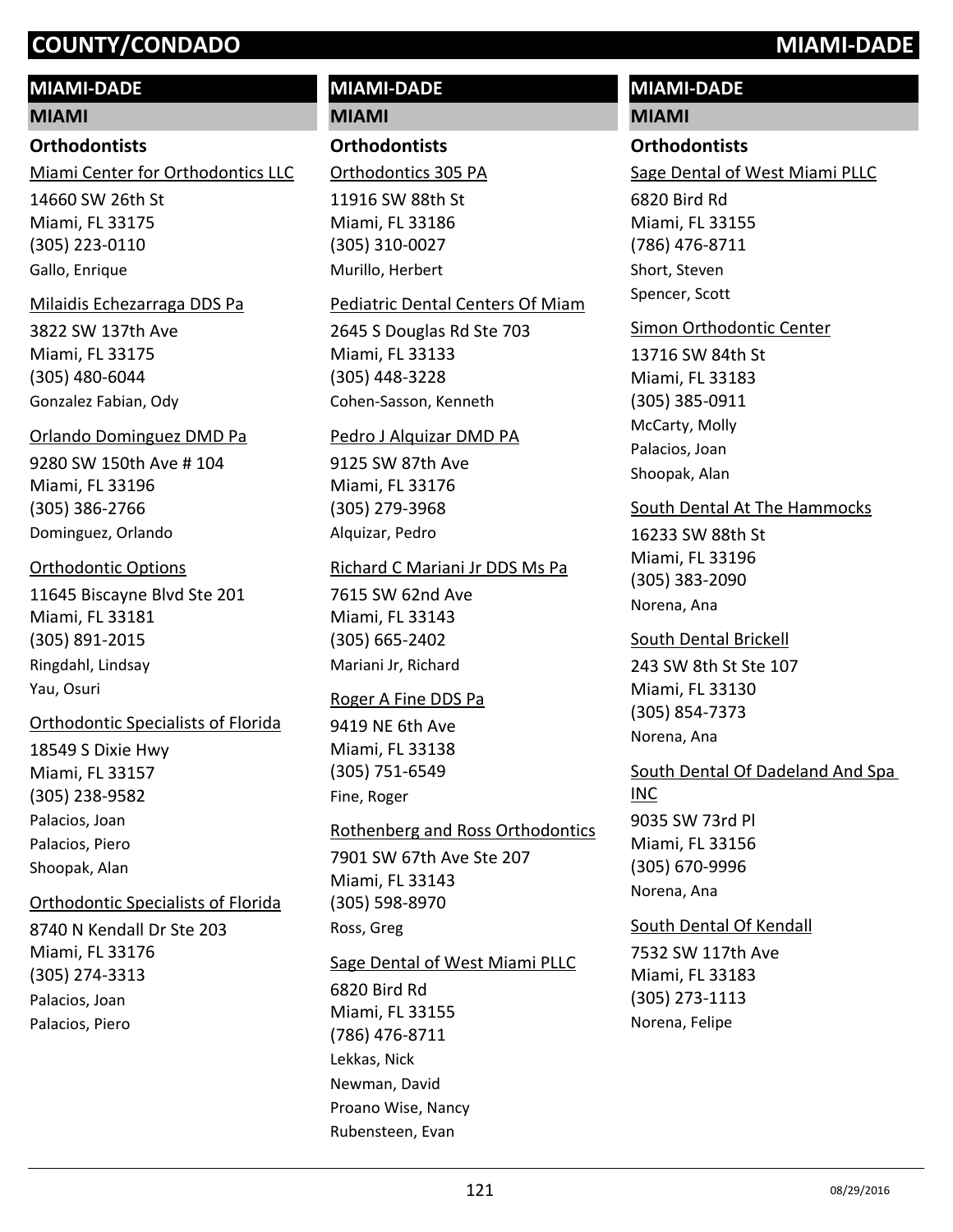#### **MIAMI-DADE**

#### **MIAMI**

#### **Pediatric Dentists**

13840 SW 56th St Miami, FL 33175 (305) 385-3338 ADC Miller Square PL Ortiz Perez, Marta

#### Altima Dental Group of West Kendall

#### LLC

16371 SW 88th St Miami, FL 33196 (305) 380-8773 Arroyo, Erin Azar, Francisco Cortes, Gonzalo

#### American Pediatric Dental Doral

7950 NW 53rd St Ste 200 Miami, FL 33166 (844) 304-5437 Aza, Sara Brady, Tiffany Liou, Shasan Pena, William Valiente, Lizette

#### Childrens Dental Center at Baptist

8750 SW 144th St Ste 205 Miami, FL 33176 (305) 969-3122 Medical Plaza Varon, Dina

#### Christopher Bob DMD PA

7711 SW 62nd Ave Ste 101 Miami, FL 33143 (305) 397-8214 Bob, Christopher

#### Dental Associates of West Kendall

13400 SW 120 St Ste 310 Miami, FL 33186 (305) 255-9497 Krajewski, Helena Tugendhat, Erika

# **MIAMI-DADE**

**MIAMI**

# **Pediatric Dentists**

15721 SW 152nd St Miami, FL 33187 (305) 233-3335 Dental Center of Country Walk Arroyo, Erin Azar, Francisco Cortes, Bayardo Cortes, Gonzalo Gedeon, Rose

#### Dental Health Group

11865 SW 26th St Ste C39 Miami, FL 33175 (305) 227-0600 Aguilar, Liza Cortes, Bayardo D'Alessandria, Nestor Le Bona, Daisy Pellerano, Paola Rolland-Asensi, Gabriela Suta, Adi

#### Dental Health Group

13876 SW 88th St Miami, FL 33186 (305) 385-4215 Aguilar, Liza Le Bona, Daisy Suta, Adi

#### Dental Health Group

17301 NW 27th Ave Miami, FL 33056 (305) 624-1371 Aguilar, Liza Baitner, Jessica D'Alessandria, Nestor Rolland-Asensi, Gabriela Suta, Adi

# **MIAMI-DADE**

## **MIAMI**

#### **Pediatric Dentists**

20335 Old Cutler Rd Ste 200 Miami, FL 33189 (305) 238-6777 Dental Health Group Cortes, Bayardo D'Alessandria, Nestor Pellerano, Paola Suta, Adi

#### Dental Health Group

2501 SW 22nd Street Miami, FL 33145 (305) 858-2545 D'Alessandria, Nestor Le Bona, Daisy Rolland-Asensi, Gabriela Sirage, Mohamed Suta, Adi

#### Dental Health Group

7300 N Kendall Dr Ste 110 Miami, FL 33156 (305) 670-4476 Aguilar, Liza Cortes, Bayardo Le Bona, Daisy Suta, Adi

#### Doral Pediatric Dentistry Llc

13757 SW 152nd St Miami, FL 33177 (305) 251-5390 Garrastazu, Juan

#### Galloway Dental Associates

8500 SW 92nd St Ste 103 Miami, FL 33156 (305) 271-0861 Prieto, Ernesto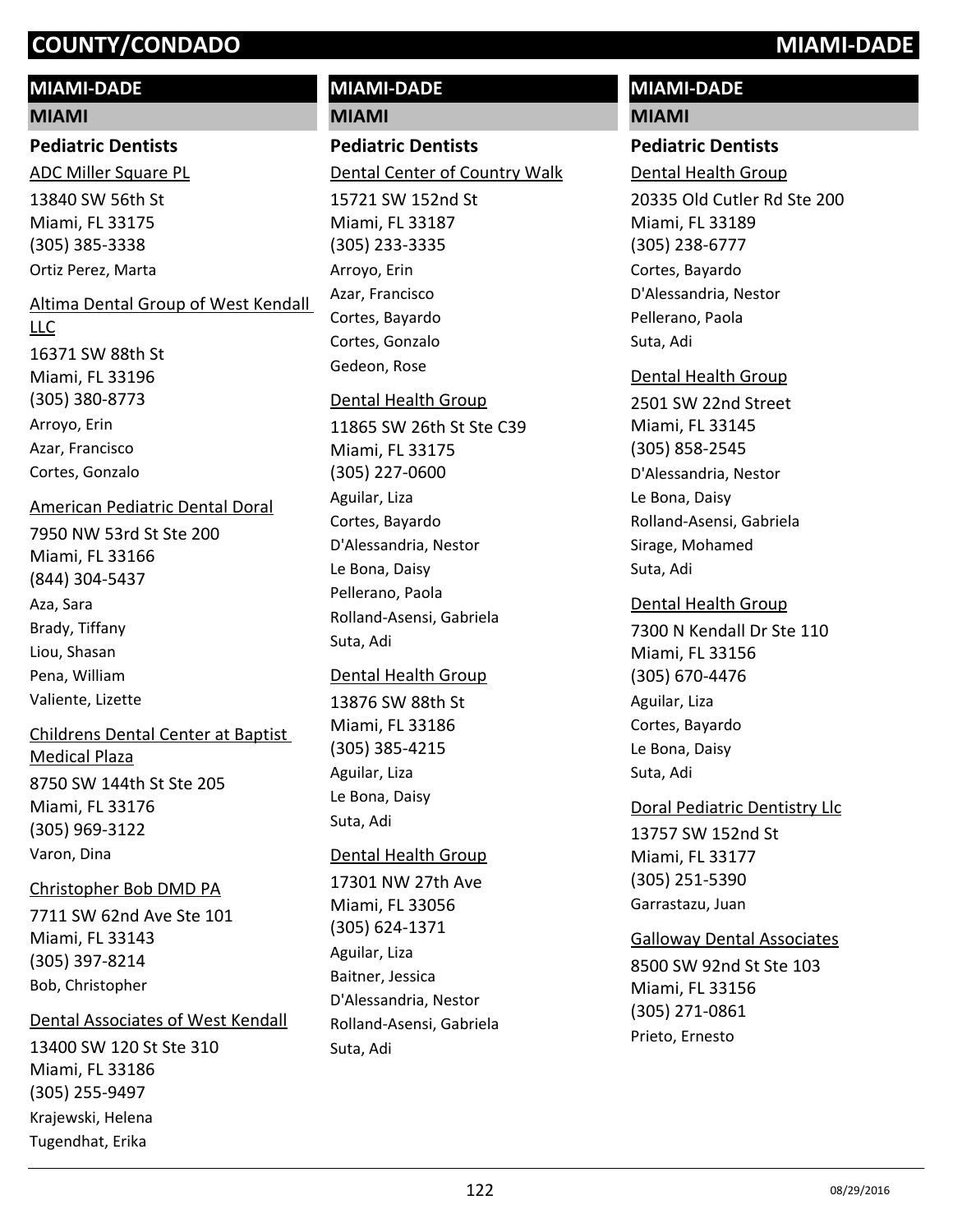#### **MIAMI-DADE**

#### **MIAMI**

#### **Pediatric Dentists**

6670 SW 117th Ave Miami, FL 33183 (305) 595-3400 Gentle Teeth of Kendall George, Sheryl

## 5361 NW 22nd Ave Miami, FL 33142 (305) 637-6400 Jessie Trice Community Health Center Inc

Stephens, Wayne

5607 NW 27th Ave # 2 Miami, FL 33142 (305) 636-3336 Jessie Trice Community Health Center Inc

Stephens, Wayne

#### Juan L Garrastazu DMD Pa

10717 NW 58th St Miami, FL 33178 (305) 720-1820 Landa, Rene

#### LITTLE SMILES DENTAL OFFICE

10205 S Dixie Hwy Suite 200-201 Miami, FL 33156 (305) 279-4312 Cortes, Bayardo

8805 SW 144th St Miami, FL 33176 (305) 253-6944 Main Street Childens Dentistry A Correa, Paola Landa, Jorge Ortega, Fabiola Rosenbaum, Ashley Smitley, Michelle Tugendhat, Erika

Varon, Dina

# **MIAMI-DADE**

**MIAMI**

#### **Pediatric Dentists**

Main Street Childrens Dentistry

7887 N Kendall Dr Ste 200 Miami, FL 33156 (305) 275-6224 Coro, Mabel Correa, Paola Litman, Teddi Menendez, Elena

#### Maria V Smith DMD Pa

11030 N Kendall Dr Ste 202 Miami, FL 33176 (305) 412-7202 Smith, Maria

#### Miami Childrens Hospital

3100 SW 62nd Ave Miami, FL 33155 (305) 666-6511 Arevalo, Oscar Bob, Christopher Druteinis, Lesbia Freitas, Vanessa Garcia, Amarfis Saverin, Michele Soni, Ashka Trujillo, Maria

#### Miami Childrens Smiles Pa

3850 Bird Rd Ste 301 Miami, FL 33146 (305) 445-9244 Rolland-Asensi, Gabriela

#### Pediatric Dental Centers Of Miam

2645 S Douglas Rd Ste 703 Miami, FL 33133 (305) 448-3228 Acosta, Enrique Smitley, Michelle

## **MIAMI-DADE**

#### **MIAMI**

#### **Pediatric Dentists**

Pediatric Dentistry of Miami PLLC

9485 SW 72 Street Ste A240 Miami, FL 33173 (786) 360-5401 Saverin, Michele

#### Sabal Palm Dental Associates

5337 NE 2nd Ave Miami, FL 33137 (305) 758-0815 Jobson, Margot

#### Sage Dental of West Miami PLLC

6820 Bird Rd Miami, FL 33155 (786) 476-8711 Brodsky, Mindy Buscemi, Amanda Chatani, Maria Gedeon, Rose Ortiz Perez, Marta Smith, Safiya

#### Smile Source LLC

11790 SW 89th St Miami, FL 33186 (305) 271-1151 Bob, Christopher Landa, Jorge

#### SUPER TEETH PEDIATRIC DENTISTRY

2260 SW 87th Ave Miami, FL 33165 (305) 542-4100 Garcia, Amarfis

#### The Roads Dental Specialty Group

1378 Coral Way Miami, FL 33145 (305) 239-9452 Rosenbaum, Ashley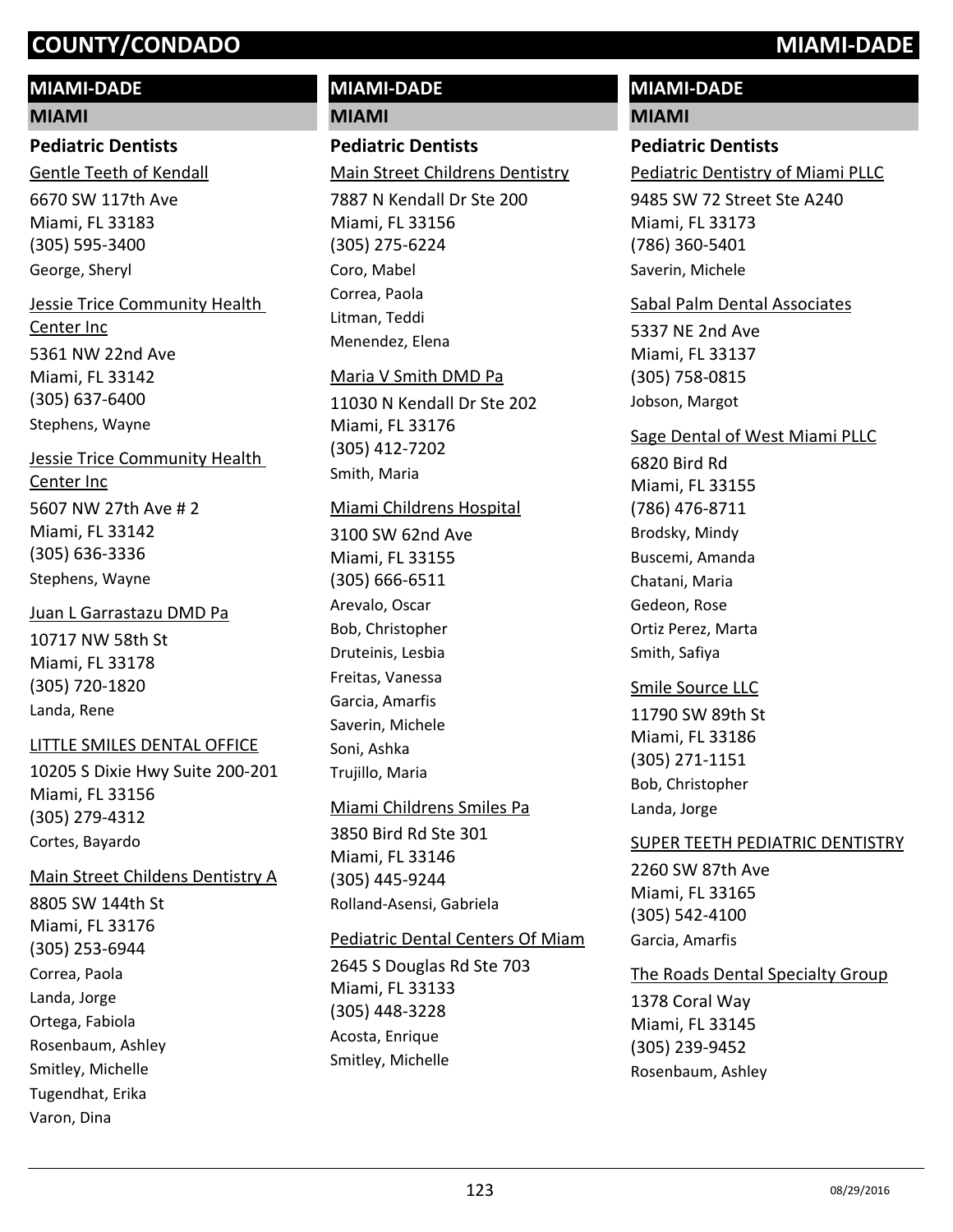### **MIAMI-DADE**

#### **MIAMI**

#### **Periodontists**

#### ALEXANDRE LOMBARDI RIBEIRO

2601 S Bayshore Dr Ste 760 Miami, FL 33133 (305) 857-0990 Ribeiro, Alexandre

#### Angel Diaz-Norrman DDS Pa

9100 Coral Way Ste 2 Miami, FL 33165 (305) 227-4020 Diaz-Norrman, Angel

#### Berger & Miller DDS DMD Pa

150 SE 2nd Ave Ste 606 Miami, FL 33131 (786) 777-0707 Korn, Randi

#### Bernardo A Villela DDS Ms

8500 W Flagler St Ste 108 Miami, FL 33144 (305) 551-2722 Villela, Bernardo

#### Bethanne Klugerman DMD Pa

8501 SW 124th Ave Ste 104 Miami, FL 33183 (305) 274-6500 Rodriguez, Adrian

#### Carlos Miguel Pria DMD PA

3650 NW 82nd Ave #301 Miami, FL 33166 (305) 599-1118 Pria, Carlos

#### Dental American Group Corp

10728 SW 72nd St Miami, FL 33173 (305) 596-7155 Besu, Nicole Drukteinis, Saulius

# **MIAMI-DADE**

**MIAMI**

## **Periodontists**

#### Dental American Group Corp

13632 N Kendall Dr Miami, FL 33186 (305) 385-1442 D Empaire, Maria Drukteinis, Saulius

### Dental Center At Baptist Pa

8940 N Kendall Dr Ste 1001E & 1005e Miami, FL 33176 (305) 271-3001 Montamarta, Francisco Oliver, Francisco Ribeiro, Alexandre

#### Dental Health Group

11865 SW 26th St Ste C39 Miami, FL 33175 (305) 227-0600 Rivas, Adrian

#### Dental Health Group

13876 SW 88th St Miami, FL 33186 (305) 385-4215 Goncalves, Flavia Ostroff, Leonard Sani, Sasan

#### Dental Health Group

17301 NW 27th Ave Miami, FL 33056 (305) 624-1371 Ostroff, Leonard

#### Dental Health Group

20335 Old Cutler Rd Ste 200 Miami, FL 33189 (305) 238-6777 Goncalves, Flavia Rivas, Adrian Sani, Sasan

#### **MIAMI-DADE MIAMI**

# **Periodontists**

2501 SW 22nd Street Miami, FL 33145 (305) 858-2545 Dental Health Group Goncalves, Flavia Rivas, Adrian Sani, Sasan

#### Dental Health Group

7300 N Kendall Dr Ste 110 Miami, FL 33156 (305) 670-4476 Goncalves, Flavia Ostroff, Leonard Rivas, Adrian Rodriguez, Adrian Sani, Sasan

#### DEREK D HABER DMD LLC

6085 Bird Rd Ste 200 Miami, FL 33155 (305) 667-8766 Haber, Derek

## Dr Georgina Merlo DMD PA

7875 SW 104th St Ste 104 Miami, FL 33156 (305) 271-9202 Gonzalez, Stephanie

#### Ernesto J Perez DMD Inc

3201 SW 107th Ave Miami, FL 33165 (305) 220-9393 Lubin, Judith

#### Fredric J Witkin DDS & Jorge R C

8861 SW 69th Ct Miami, FL 33156 (305) 662-2216 Besu, Nicole Centurion, Jorge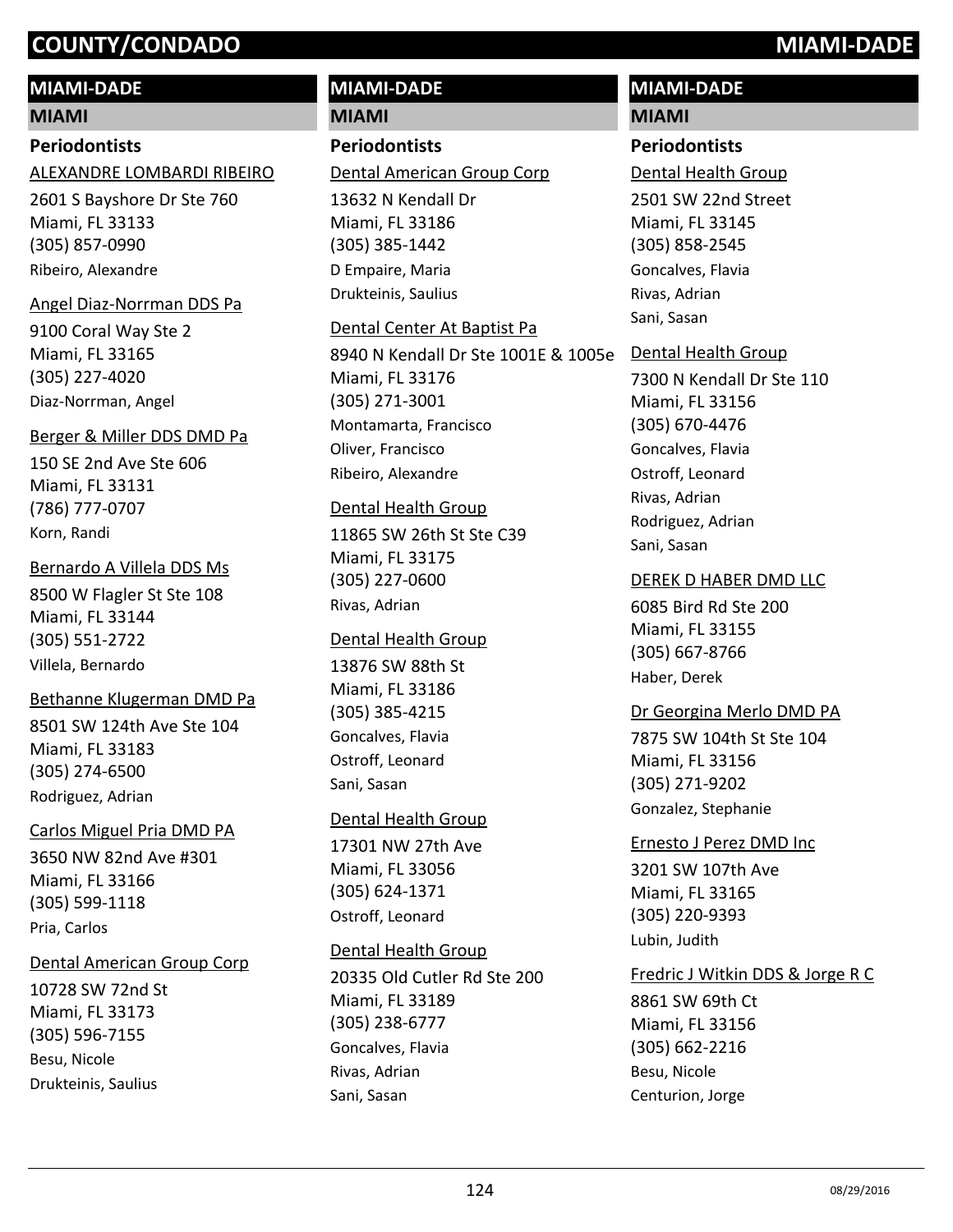## **MIAMI-DADE**

**MIAMI**

#### **Periodontists**

Gallardo & Lamas Partnership

2020 SW 27th Ave Miami, FL 33145 (305) 447-1447 Gallardo, John Lamas, William

#### Gentle Braces

19018 NE 29th Ave Miami, FL 33180 (877) 764-5356 Daood, Rosemeen

#### Gentle Teeth of Kendall

6670 SW 117th Ave Miami, FL 33183 (305) 595-3400 Daood, Rosemeen

### Gilbert Toledo DMD Pa

7765 SW 87th Ave Ste 109 Miami, FL 33173 (305) 270-3222 Toledo, Gilbert

#### Irene Marron DMD Ms Pa

848 Brickell Ave #940 Miami, FL 33131 (305) 646-1524 Marron, Irene

#### Isaac Garazi DMD Pa

20484 W Dixie Hwy Miami, FL 33180 (305) 931-0607 Muller, Enrique

## Joseph A Allen DDS Pa

11410 N Kendall Dr Ste 310 Miami, FL 33176 (305) 595-4117 Allen, Joseph

#### **MIAMI-DADE MIAMI**

## **Periodontists**

2420 SW 27th Ave Joseph A Allen DDS Pa

Miami, FL 33145 (305) 445-1790 Allen, Joseph

#### K R Periodontics PA

951 NE 167th Street #209 Miami, FL 33162 (305) 652-2255 Rodriguez, Katherine

#### Katherine Rodriguez DMD PA

1330 Coral Way Ste 406 Miami, FL 33145 (305) 285-5150 Rodriguez, Katherine

#### Korn Ross & Perelmuter

8720 N Kendall Dr Ste 103 Miami, FL 33176 (305) 270-1350 Ross, Brad Ross, Scott

## Laguna Dental Corp

10721 W Flagler St Miami, FL 33174 (305) 225-3452 D Empaire, Maria

#### Loop Smile Dental

7902 NW 36th Street Ste 209 Miami, FL 33166 (305) 477-7655 Fernandez-Feo, Martin

## Pamela Loretta Nielsen

7755 SW 87th Ave Ste 110 Miami, FL 33173 (305) 279-2828 Nielsen, Pamela

## **MIAMI-DADE**

#### **MIAMI**

#### **Periodontists**

#### RANDI J KORN

150 SE 2nd Ave Ste 606 Miami, FL 33131 (786) 777-0707 Korn, Randi

## Sage Dental of West Miami PLLC

6820 Bird Rd Miami, FL 33155 (786) 476-8711 Cunningham, Nina Ehrenman, Jason Hersh, Jason Norkin, Fred Scott, John

## Sandy Dental Inc

8000 W Flagler St Ste 204 Miami, FL 33144 (305) 266-5222 Del Amo, Ramiro

#### Simply Smiles Miami

8441 SW 132nd St Miami, FL 33156 (305) 235-9321 Lubin, Judith

## South Dental At The Hammocks

16233 SW 88th St Miami, FL 33196 (305) 383-2090 D Empaire, Maria

## South Dental Doral Spa Inc

243 SW 8th St Ste 107 Miami, FL 33130 (305) 599-2818 D Empaire, Maria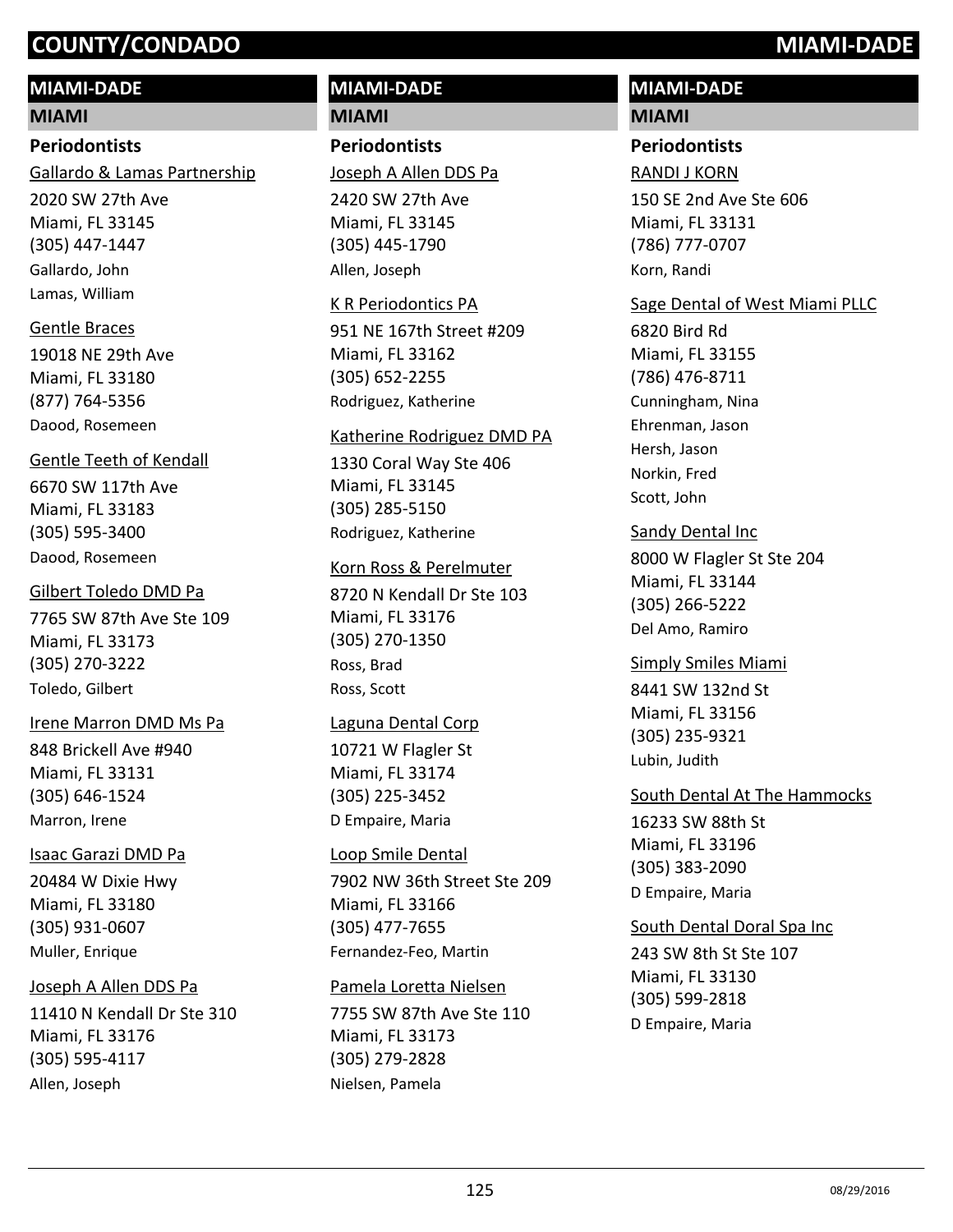## **MIAMI-DADE**

**MIAMI**

#### **Periodontists**

9035 SW 73rd Pl Miami, FL 33156 (305) 670-9996 South Dental Of Dadeland And Spa INC D Empaire, Maria

### South Dental Of Kendall

7532 SW 117th Ave Miami, FL 33183 (305) 273-1113 D Empaire, Maria

## Southeastern Dental Associates

1843 SW 8th St Miami, FL 33135 (305) 643-3040 Cabrera, Vianca Figueroa, Fabrianne Wang, Alexander

13232 SW 8th St Miami, FL 33184 (305) 553-9655 Tamiami Center Center PA Iraheta, Mario

## TD Group LLC

8353 SW 124th St Ste 202 Miami, FL 33156 (305) 253-7227 Oliver, Francisco

1378 Coral Way Miami, FL 33145 (305) 239-9452 The Roads Dental Specialty Group Rodriguez, Diane

## Thembi Evans DDS Pa

7158 SW 117th Ave Miami, FL 33183 (305) 271-2517 Sani, Sasan

# **MIAMI-DADE**

**MIAMI**

## **Periodontists**

20533 Old Cutler Rd Towncare Dental of Cutler Bay Pa

Miami, FL 33189 (305) 274-2499 Lubin, Judith Oliver, Francisco

#### Umdc Div Of Oral Surgery

1400 NW 12th Ave Ste 2005 Miami, FL 33136 (305) 689-6725 Carro, Odile

#### Umdc Div Of Oral Surgery

9380 SW 150th St Miami, FL 33176 (305) 256-5270 Carro, Odile

#### Uptown Dental Providers

13930 NW 7th Ave Miami, FL 33168 (786) 704-7418 Lyons, James

#### **Prosthodontists**

#### Dental Center At Baptist Pa

8940 N Kendall Dr Ste 1001E & 1005e Miami, FL 33176 (305) 271-3001 Diez, Federico

#### Katherine Rodriguez DMD PA

1330 Coral Way Ste 406 Miami, FL 33145 (305) 285-5150 Cuartas, Sandra

#### Sage Dental of West Miami PLLC

6820 Bird Rd Miami, FL 33155 (786) 476-8711 Vera, Anny

## **MIAMI-DADE**

#### **MIAMI**

#### **Prosthodontists**

Taidy Costoya DMD PLLC

11507 S Dixie Hwy Miami, FL 33156 (305) 235-0020 Costoya, Taidy

#### TD Group LLC

8353 SW 124th St Ste 202 Miami, FL 33156 (305) 253-7227 Maya, Alvardo

#### **MIAMI BEACH**

#### **General Dentists**

100 Lincoln Rd Cu-7 Miami Beach, FL 33139 (305) 532-6977 Adam N Carson DMD PA Carson, Adam

#### Alfredo Santeiro DDS Pa

2555 Collins Ave # C3 Miami Beach, FL 33140 (305) 672-9698 Santeiro, Alfredo

#### Barry M Ragone

6961 Indian Creek Dr Miami Beach, FL 33141 (305) 865-6961 Ragone, Barry

#### Beach Dental Center

1680 Michigan Ave Ste 1020 Miami Beach, FL 33139 (305) 532-3300 Hernandez, Georgia

#### Beautiful Smiles

227 71st St Miami Beach, FL 33141 (305) 866-2933 Delima, Anacaona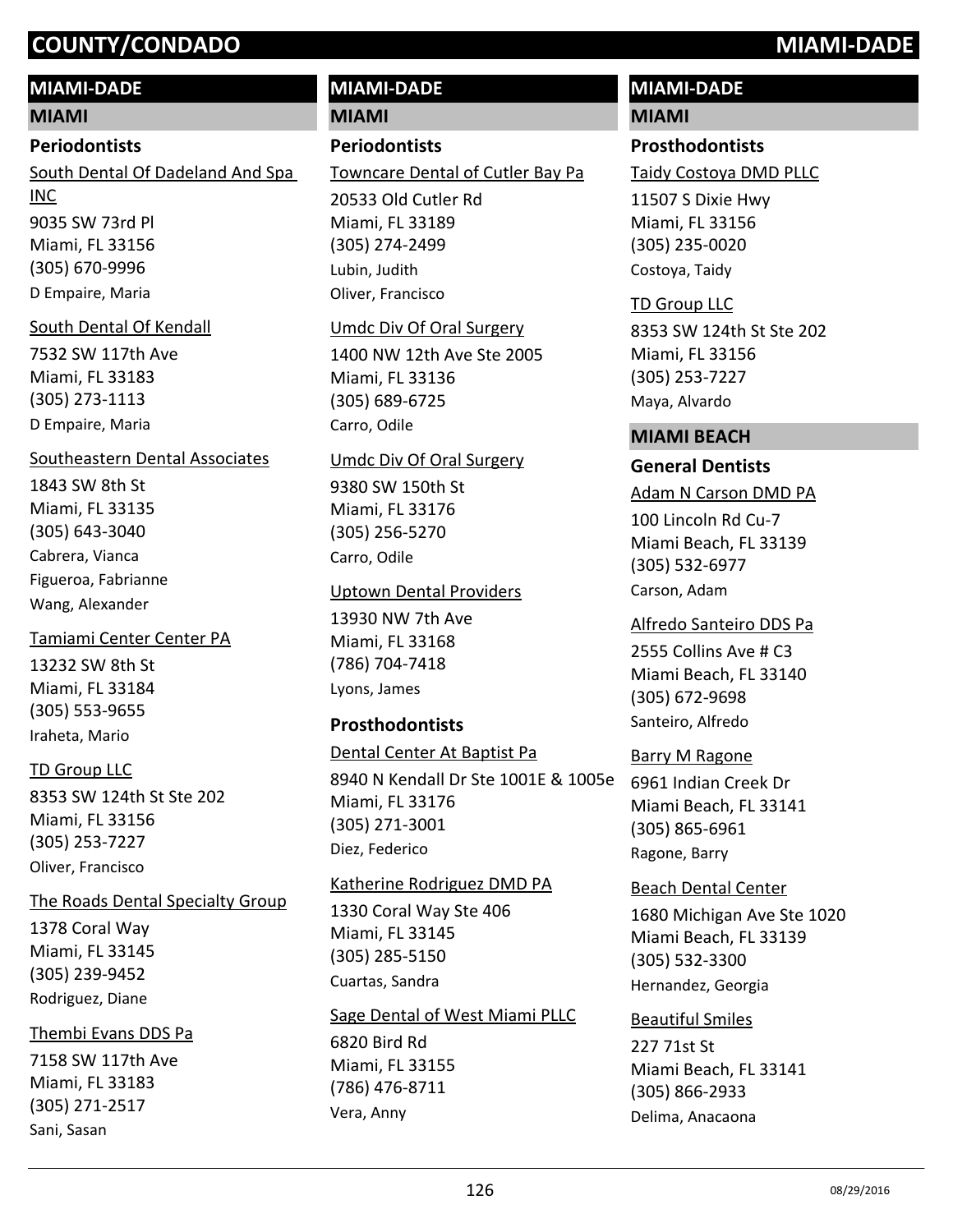#### **MIAMI-DADE**

#### **MIAMI BEACH**

#### **General Dentists**

Coast Florida Pa

1370 Washington Ave Ste 201 Miami Beach, FL 33139 (305) 538-7362 Barfield, Gregory Ghabbour, Diaa Klaib, Charbel Mack, Brandon

#### Daniel Delcastillo DMD Pa

925 Arthur Godfrey Rd Ste 302 Miami Beach, FL 33140 (305) 535-3113 Delcastillo, Daniel

#### Elba Franco DDS Pa

1688 Meridian Ave Ste 414 Miami Beach, FL 33139 (305) 534-2526 Franco, Elba

#### Eric H Naierman DDS PA

925 Arthur Godfrey Rd Ste 302 Miami Beach, FL 33140 (917) 753-6429 Naierman, Eric

#### Howard Davis DDS Pa

757 Arthur Godfrey Rd Miami Beach, FL 33140 (305) 672-2847 Nassery, Hamidreza

925 Arthur Godfrey Rd Miami Beach, FL 33140 (305) 535-3113 Jessica B Papir Papir, Jessica

#### Juan Auza DDS PA

400 Arthur Godfrey Rd Ste 410 Miami Beach, FL 33140 (305) 538-3265 Auza, Juan

#### **MIAMI-DADE MIAMI BEACH**

**General Dentists** Luis O Quinones DMD Pa

900 71st St Miami Beach, FL 33141 (305) 861-7222 Quinones, Luis

#### M & G Dentist Corporation

1335 Alton Rd Miami Beach, FL 33139 (305) 534-7423 Guio, Marleny

4308 Alton Rd Ste 930 Miami Beach, FL 33140 (305) 921-4601 Main Street Children's Dentistry and **Orthodontics** Gallo, Donald

#### Marco Antonio Contreras

1045 Kane Concourse Ste 204 Miami Beach, FL 33154 (305) 868-4600 Contreras, Marco

#### Miami Beach Center For Dntl Spec

333 Arthur Godfrey Rd Ste 818 Miami Beach, FL 33140 (305) 674-0095 Bautista, Enrico Exposito, Ariel Mahal, Narinderjit Pena, Maria Vinuela, Kari

#### Miami Beach Dental Associates

975 Arthur Godfrey Rd Ste 306 Miami Beach, FL 33140 (305) 532-1728 Bamdad, Navid Gitron-Beer, Mariana Maharaj, Vindra

#### **MIAMI-DADE MIAMI BEACH**

#### **General Dentists**

Normandy Dental Office

1010 71st St Miami Beach, FL 33141 (305) 868-8500 Quintana, Vilma

#### Radiant Smiles Family Dental PLLC

100 Lincoln Rd Cu-7 Miami Beach, FL 33139 (305) 532-6977 Sheng, Yuchen

#### Richard B Goodman DMD Pa

830 Washington Ave Miami Beach, FL 33139 (305) 531-0063 Goodman, Richard

#### Sabo Dental Center Pl

333 Arthur Godfrey Rd Miami Beach, FL 33140 (305) 672-1818 Sabo, Nicholas

227 71st St Miami Beach, FL 33141 (305) 866-2933 Sage Dental of Miami Beach at 71st Street Alvarado-Romero Pou, Melissa Azari, Scott Bergquist, Michael Bockian, Joshua Bratman, Jerry Castillo, Juan Childers, Carmen Coronado, Efrain Cowan, Marc Cruz, Antonio Daneshpajouh, Sara Darojat, Zuhdiyah Dean, Craig DIAZ, JANY

Draizin, Claudia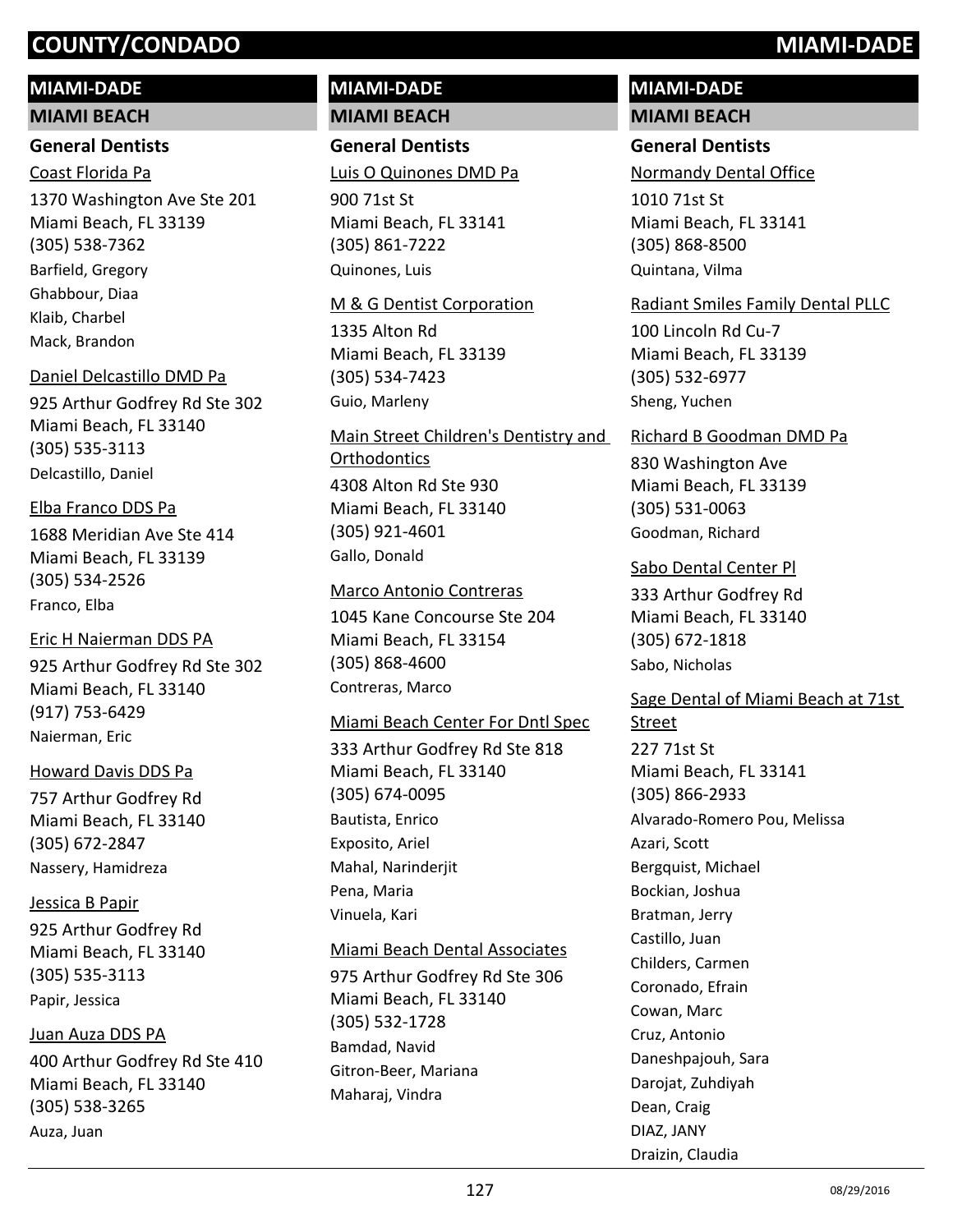### **MIAMI-DADE**

**MIAMI BEACH**

#### **General Dentists**

227 71st St Miami Beach, FL 33141 (305) 866-2933 Sage Dental of Miami Beach at 71st Street Driscoll, Allison Duarte, Beatriz Durkan, Marcia Engelsberg, David Fernandez-Martinez, Mariangel Fox, Jeffrey Garcia-Porras, Marcela Garrison, Harvey Ghandour, Dima Gilbert, Mark Gonzales, Angelica Guerrero, Luis Gul, Yousaf Guthrie, Kelly Harrouff, Wade Israel, Elie Juma, Zaileen LePore, Krystina Londono, Jennifer Ma, Robert Moncrieffe, Tiffany Naguib, Michelle Newton, Emily Ortega, Laura Ortiz, Ana Pare, Elizabeth Perez-Alamo, Jennifer Planes, Alex Price, Dana Quick, James Rappaport, David Rezvani, Caroline Rieger, Eric

Ring, Stephen Roshkind, David Sanches, Melanie

# **MIAMI-DADE**

**MIAMI BEACH**

#### **General Dentists**

227 71st St Miami Beach, FL 33141 (305) 866-2933 Sage Dental of Miami Beach at 71st Street Shofnos, Charles Simpson, Natalie Sirage, Ahmed Snider, Erica Steiner, Samantha Strauss, Theodore Urquiza, Yeneir Van Duyne, Tracy Vignola, Jennifer Weinstock, Rebeca-Ann Young, Summer Yu, Cynthia Ziegler, Neal

Zylbering, Jason SobeDentist Com

2895 Collins Ave Miami Beach, FL 33140 (305) 535-2225 Escoto, Maria

#### Sofi Dental & Orthodontics

119 Washington Ave Ste 601 Miami Beach, FL 33139 (305) 534-4440 Amini, Bahman Pena, Maria Saidi, Ardavan

#### Special Care Dentistry Of Miami

960 Arthur Godfrey Rd Ste 214 Miami Beach, FL 33140 (305) 532-7848 Urbino, Rafael

## **MIAMI-DADE**

**MIAMI BEACH**

#### **General Dentists**

Sunset Family & Cosmetic Dentistry

830 Washington Ave Miami Beach, FL 33139 (305) 531-0063 Ubieta-Arbesu, Eduardo

#### Tommy Gaertner DMD

757 Arthur Godfrey Rd Miami Beach, FL 33140 (305) 531-6646 Gaertner, Tommy

#### 407 Lincoln Rd #700 Miami Beach, FL 33139 (305) 532-6795 Zalman H Bacheikov DDS Pa Bacheikov, Zalman

#### **Endodontists**

#### Douglas Herrera DDS MSD PA

975 Arthur Godfrey Rd #204 Miami Beach, FL 33140 (305) 300-6485 Herrera, Douglas

## Florida Endodontic Institute Inc

400 Arthur Godfrey Rd Ste 404 Miami Beach, FL 33140 (305) 535-1714 Kopf, Jay

#### Mautner DDS And Oppenheimer DDS

925 Arthur Godfrey Rd Ste 207 Miami Beach, FL 33140 (305) 531-0841 Mautner, Richard Oppenheimer, Steven

#### Miami Beach Center For Dntl Spec

333 Arthur Godfrey Rd Ste 818 Miami Beach, FL 33140 (305) 674-0095 Peguero Jr, Oscar Posner, William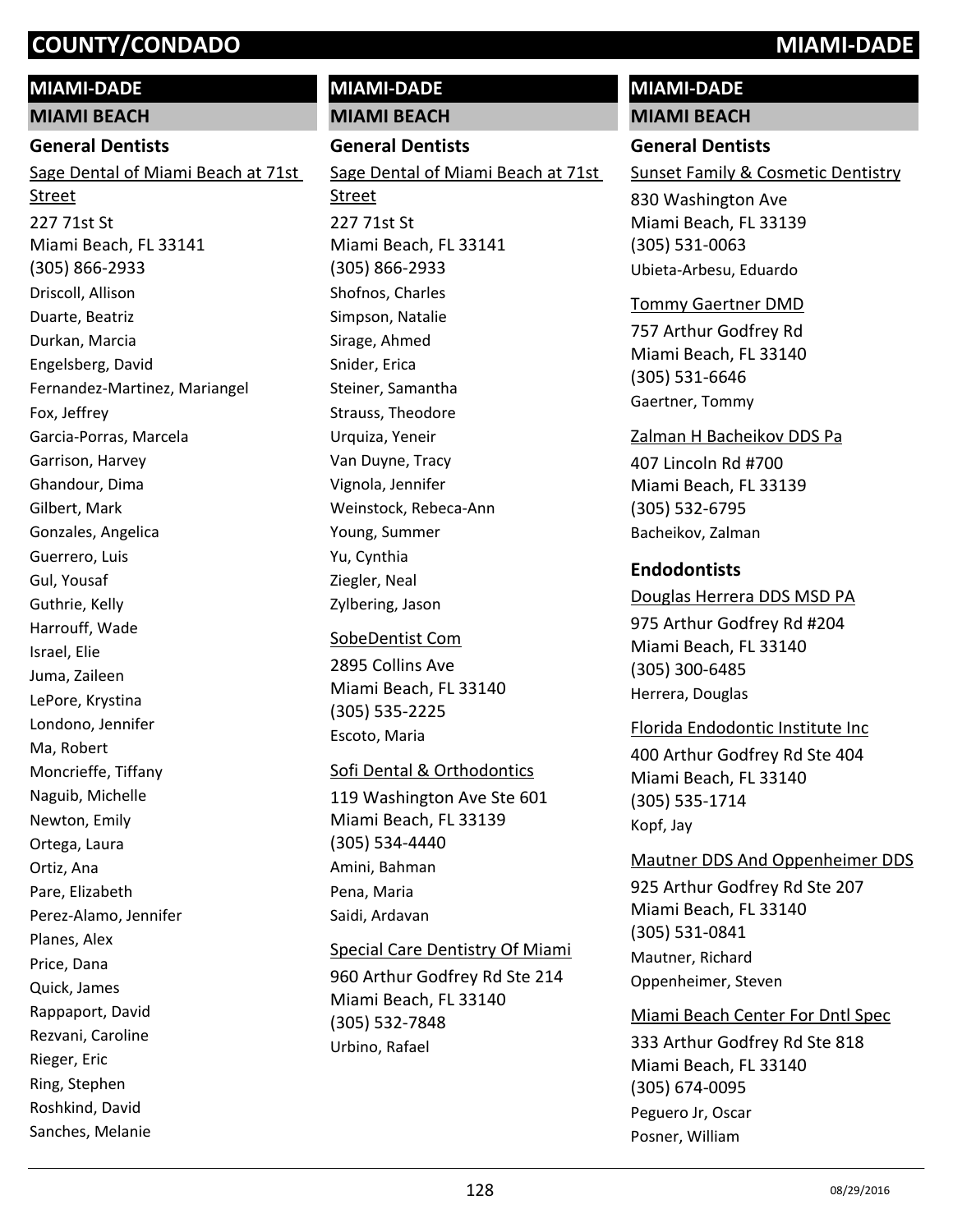#### **MIAMI-DADE**

**MIAMI BEACH**

#### **Endodontists**

900 71st St Miami Beach, FL 33141 (305) 861-7222 Miami Beach Dental Specialty Center LLC Knopf, Kenneth

#### Sage Dental of Miami Beach at 71st

227 71st St Miami Beach, FL 33141 (305) 866-2933 Street Ahn, Sunghee Hartman, Jayson Montes, William Posner, Lawrence Pyner, David Rassoulian, Shahbod Spott, Roger

407 Lincoln Rd Ste 11G Miami Beach, FL 33139 (305) 604-8876 Sayman Elite Endodontics Pa Sayman, Danni

#### Shahbod Rassoulian

757 Arthur Godfrey Rd Miami Beach, FL 33140 (305) 672-2847 Rassoulian, Shahbod

Sofi Dental & Orthodontics

119 Washington Ave Ste 601 Miami Beach, FL 33139 (305) 534-4440 Moldauer, Bertram

#### **Oral Surgeons**

4308 Alton Rd Ste 850 Miami Beach, FL 33140 (305) 538-4556 Blum Surgical Associates LLC Nicolaievsky, Eduardo

#### **MIAMI-DADE MIAMI BEACH**

#### **Oral Surgeons**

Blum Surgical Associates LLC

4308 Alton Rd Ste 850 Miami Beach, FL 33140 (305) 538-4556

#### Gentle Braces

925 Arthur Godfrey Rd Ste 300 Miami Beach, FL 33140 (305) 672-2260 Amundson, Melissa

#### Miami Beach Center For Dntl Spec

333 Arthur Godfrey Rd Ste 818 Miami Beach, FL 33140 (305) 674-0095 Grider, Joseph Saenz, Regina

#### Oral Facial Reconstruction Impla

975 Arthur Godfrey Rd Miami Beach, FL 33140 (305) 672-1611 Friedman, Kurt Payton, Kevin

#### Osbel Borses

4308 Alton Rd Ste 940 Miami Beach, FL 33140 (305) 604-3216 Borges, Osbel

227 71st St Miami Beach, FL 33141 (305) 866-2933 Sage Dental of Miami Beach at 71st Street Garvar, Lanny Grande, Federico Rand, Matthew Segui, Maikel Seider, Paul Stewart, Stanley

# **MIAMI-DADE**

## **MIAMI BEACH**

#### **Orthodontists**

Crabill & Zambrano DDS Pa

333 Arthur Godfrey Rd Miami Beach, FL 33140 (305) 567-2772 Zambrano, Jaime

#### Gentle Braces

925 Arthur Godfrey Rd Ste 300 Miami Beach, FL 33140 (305) 672-2260 Samuel, Chandy

#### Main Street Children's Dentistry and **Orthodontics**

4308 Alton Rd Ste 930 Miami Beach, FL 33140 (305) 921-4601 Haroun, Mariam Matamoros, Marcela Weiss, Jeffrey

975 Arthur Godfrey Rd Miami Beach, FL 33140 (305) 937-4500 Raj Gohill DDS Ms Gohill, Raj

#### 227 71st St Miami Beach, FL 33141 (305) 866-2933 Sage Dental of Miami Beach at 71st **Street** Lekkas, Nick Newman, David Proano Wise, Nancy Rubensteen, Evan Short, Steven Spencer, Scott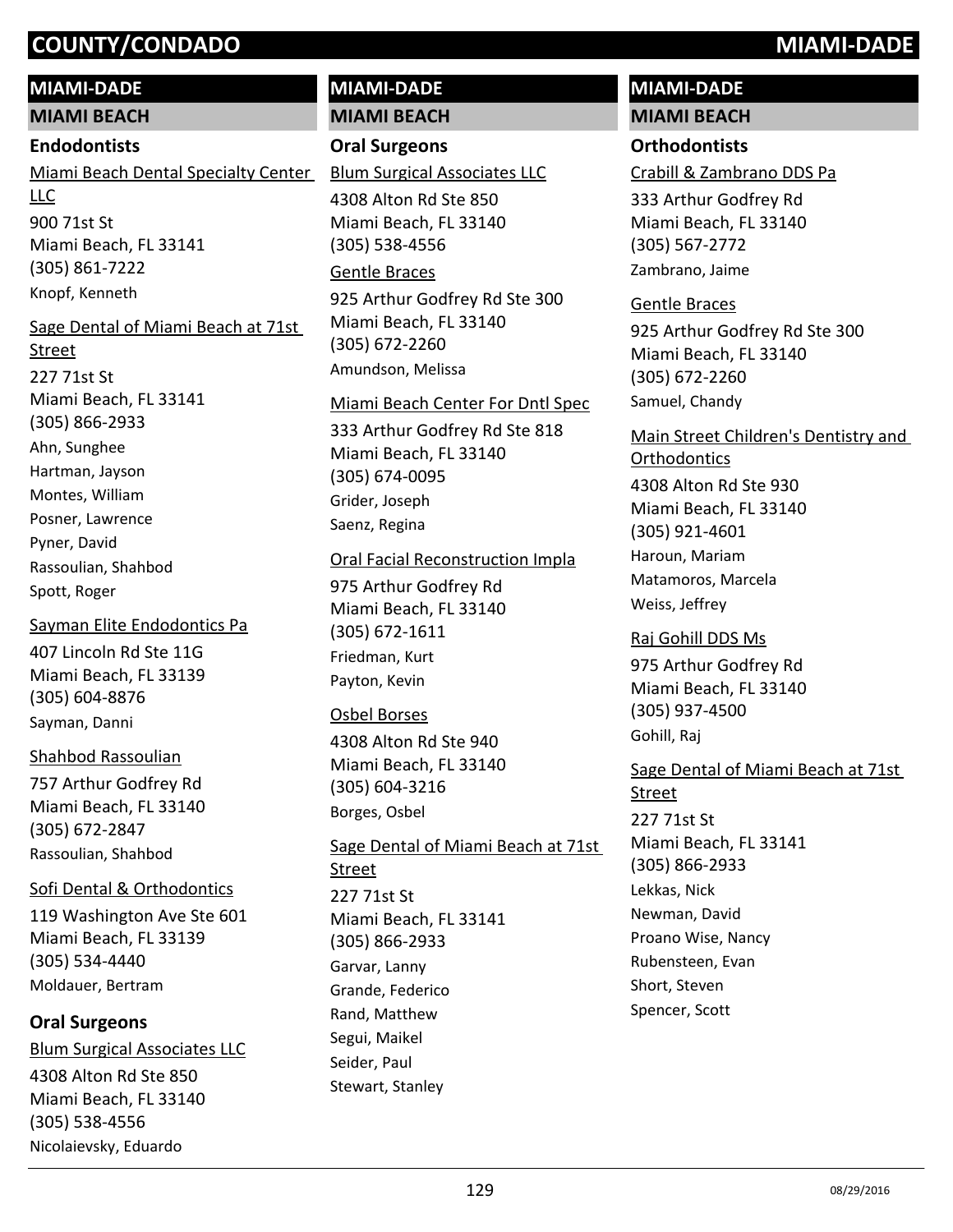#### **MIAMI-DADE**

**MIAMI BEACH**

#### **Pediatric Dentists**

4308 Alton Rd Ste 930 Miami Beach, FL 33140 (305) 921-4601 Main Street Children's Dentistry and **Orthodontics** Abarca, Marvin Krajewski, Helena

#### Miami Beach Center For Dntl Spec

333 Arthur Godfrey Rd Ste 818 Miami Beach, FL 33140 (305) 674-0095 Akerman, Carolina Krajewski, Helena Munoz, Zulima

#### Michael Brody DDS Pa

975 Arthur Godfrey Rd Ste 201 Miami Beach, FL 33140 (305) 535-8001 Brody, Michael Marranzini, Maria Rodriguez, Claudia

#### Sage Dental of Miami Beach at 71st

227 71st St Miami Beach, FL 33141 (305) 866-2933 Street Brodsky, Mindy Buscemi, Amanda Chatani, Maria Gedeon, Rose Ortiz Perez, Marta

#### **Periodontists**

925 Arthur Godfrey Rd Ste 300 Miami Beach, FL 33140 (305) 672-2260 Gentle Braces Daood, Rosemeen

#### **MIAMI-DADE MIAMI BEACH**

**Periodontists**

975 Arthur Godfrey Rd Mark I Gutt DMD Pa

Miami Beach, FL 33140 (305) 538-2112 Gutt, Mark

#### Miami Beach Center For Dntl Spec

333 Arthur Godfrey Rd Ste 818 Miami Beach, FL 33140 (305) 674-0095 Oliver, Francisco

900 71st St Miami Beach, FL 33141 (305) 861-7222 Miami Beach Dental Specialty Center LLC Rodriguez, Adrian Rojas, Tamara

227 71st St Miami Beach, FL 33141 (305) 866-2933 Sage Dental of Miami Beach at 71st Street Cunningham, Nina Pria, Carlos Scott, John

#### **Prosthodontists**

960 Arthur Godfrey Rd Ste 400 Miami Beach, FL 33140 (305) 532-4419 Howard Abrahams DMD PA Abrahams, Howard

#### Miami Beach Center For Dntl Spec

333 Arthur Godfrey Rd Ste 818 Miami Beach, FL 33140 (305) 674-0095 Diez, Federico

#### **MIAMI-DADE MIAMI BEACH**

# **Prosthodontists**

227 71st St Miami Beach, FL 33141 (305) 866-2933 Sage Dental of Miami Beach at 71st Street Vera, Anny

#### **MIAMI LAKES**

#### **General Dentists**

8060 NW 155th St Ste 200 Miami Lakes, FL 33016 (305) 821-2752 Alberto A De Cardenas De Cardenas, Alberto

#### Ana Maderal Cozad DDS

7725 NW 146th St Miami Lakes, FL 33016 (305) 827-9148 Maderal Cozad, Ana

#### Deyanira Torres-Ochoa

8034 NW 154th St Miami Lakes, FL 33016 (305) 558-7615 Torres-Ochoa, Diyanira

#### Dr Ladys Cabrera Pa

6500 Cow Pen Rd Ste 203 Miami Lakes, FL 33014 (305) 556-7595 Cabrera, Ladys

#### Hialeah-Miami Lakes Dental Healt

15450 New Barn Rd Ste 101 Miami Lakes, FL 33014 (305) 557-7775 Cabrera, Moises Castellanos, Alina Erro, Juan Navarro, Jessica Vinuela, Larry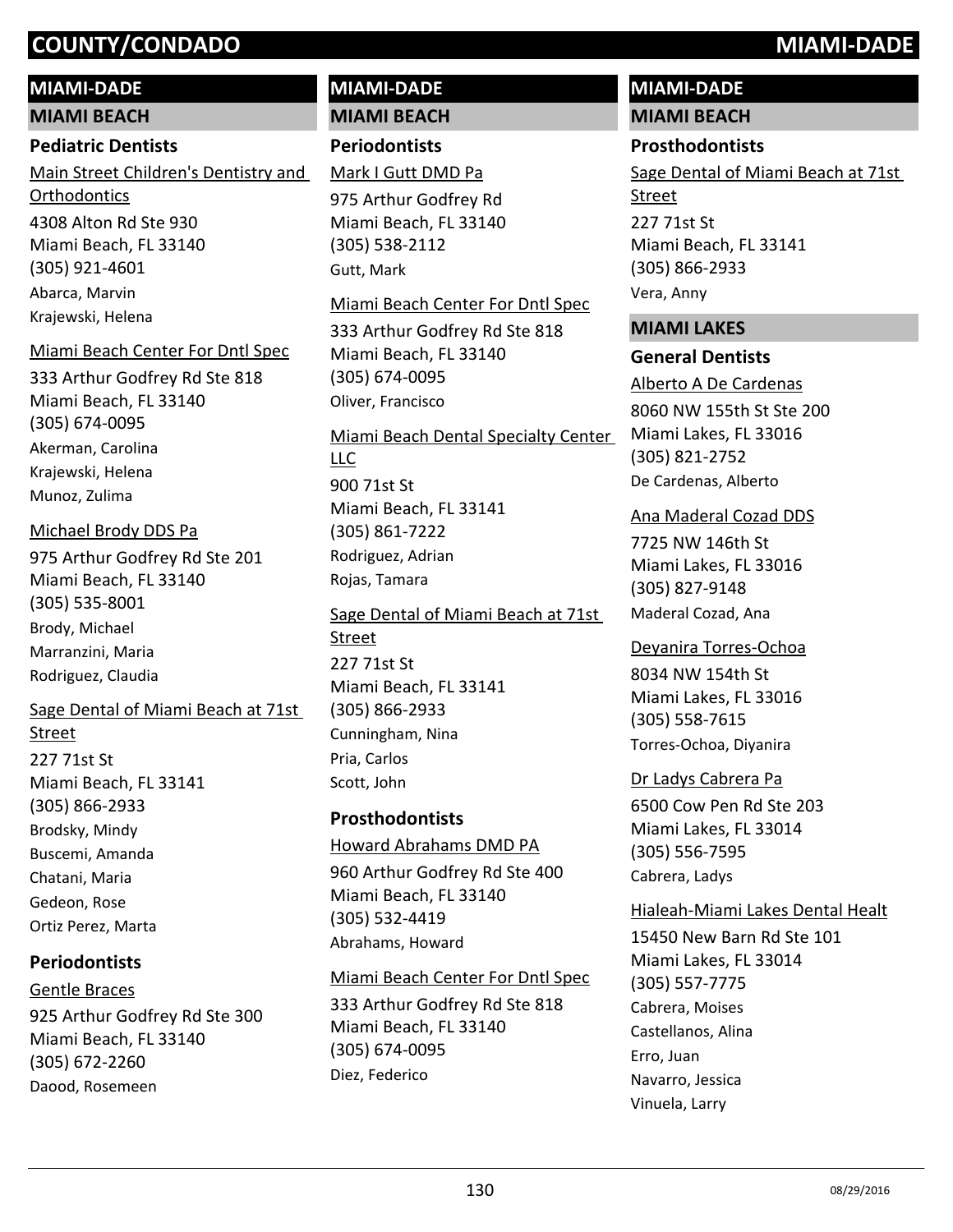## **MIAMI-DADE**

**MIAMI LAKES**

#### **General Dentists**

8180 NW 155th St # 200 Miami Lakes, FL 33016 (305) 512-9250 Lazaro Fernandez DDS Pa Fernandez, Lazaro

#### Liudmila Labrada DMD Pa

15525 Bull Run Rd Miami Lakes, FL 33014 (305) 231-1820 Labrada, Liudmila

15501 NW 67th Ave Ste 201 Miami Lakes, FL 33014 (786) 577-4968 Main Street Children's Dentistry of Miami Lakes Gallo, Donald Haratz, Zina

#### Miami Lakes Dental Associates

7735 NW 146th St Ste 104 Miami Lakes, FL 33016 (305) 556-7010 Hernandez, Rutsie

#### Nury Zurbano DMD

7480 Fairway Dr Ste 103 Miami Lakes, FL 33014 (305) 557-4381 Zurbano, Nury

## Palmetto Smile Center

6500 Cow Pen Rd Ste 104 Miami Lakes, FL 33014 (305) 827-3926 Maderal, Martha

#### Vegas Dental

15802 NW 57th Ave Miami Lakes, FL 33014 (305) 903-7519 Vega, Sergio

#### **MIAMI-DADE MIAMI LAKES**

## **Endodontists**

Advanced Endodontic Care Inc

7975 NW 154th St Ste 250 Miami Lakes, FL 33016 (305) 615-6300 Ben-Shalom, Maayan

#### Hialeah-Miami Lakes Dental Healt

15450 New Barn Rd Ste 101 Miami Lakes, FL 33014 (305) 557-7775 Knopf, Kenneth

## **Oral Surgeons**

14750 NW 77th Ct Ste 301 Miami Lakes, FL 33016 (305) 823-9463 Jaime Navarro DMD Pa Navarro, Jaime

## **Orthodontists**

8024 NW 154th St Miami Lakes, FL 33016 (305) 820-6800 Carmen Briceno Crespi DMD MS PA Briceno, Carmen

#### Ivan Terrero DDS Pa

15436 NW 77th Ct Miami Lakes, FL 33016 (305) 557-5775 Murillo, Herbert

#### Little Smiles Dental Llc

15495 Eagle Nest Ln Ste 110 Miami Lakes, FL 33014 (305) 698-7566 Spencer, Craig

#### Main Street Orthodontics Of Miam

15600 NW 67th Ave Ste 110 Miami Lakes, FL 33014 (305) 823-8831 Weiss, Jeffrey

# **MIAMI-DADE**

## **MIAMI LAKES**

#### **Orthodontists**

Orlando Dominguez DMD Pa

15450 New Barn Rd #101 Miami Lakes, FL 33014 (305) 386-2766 Dominguez, Orlando

#### **Pediatric Dentists**

15495 Eagle Nest Ln Ste 110 Miami Lakes, FL 33014 (305) 698-7566 Little Smiles Dental Llc Cortes, Bayardo Cortes, Gonzalo

15501 NW 67th Ave Ste 201 Miami Lakes, FL 33014 (786) 577-4968 Main Street Children's Dentistry of Miami Lakes Krajewski, Helena

15600 NW 67th Ave Ste 110 Miami Lakes, FL 33014 (305) 823-8831 Main Street Orthodontics Of Miam Gallego, Ana Krajewski, Helena

Pediatric Dentistry of Miami Lakes

16375 NW 67th Ave Miami Lakes, FL 33014 (305) 457-6940 Bula, Aurelio

#### **Periodontists**

15502 NW 77th Ct Miami Lakes, FL 33016 (305) 822-7332 David C Winer DDS Pa Winer, David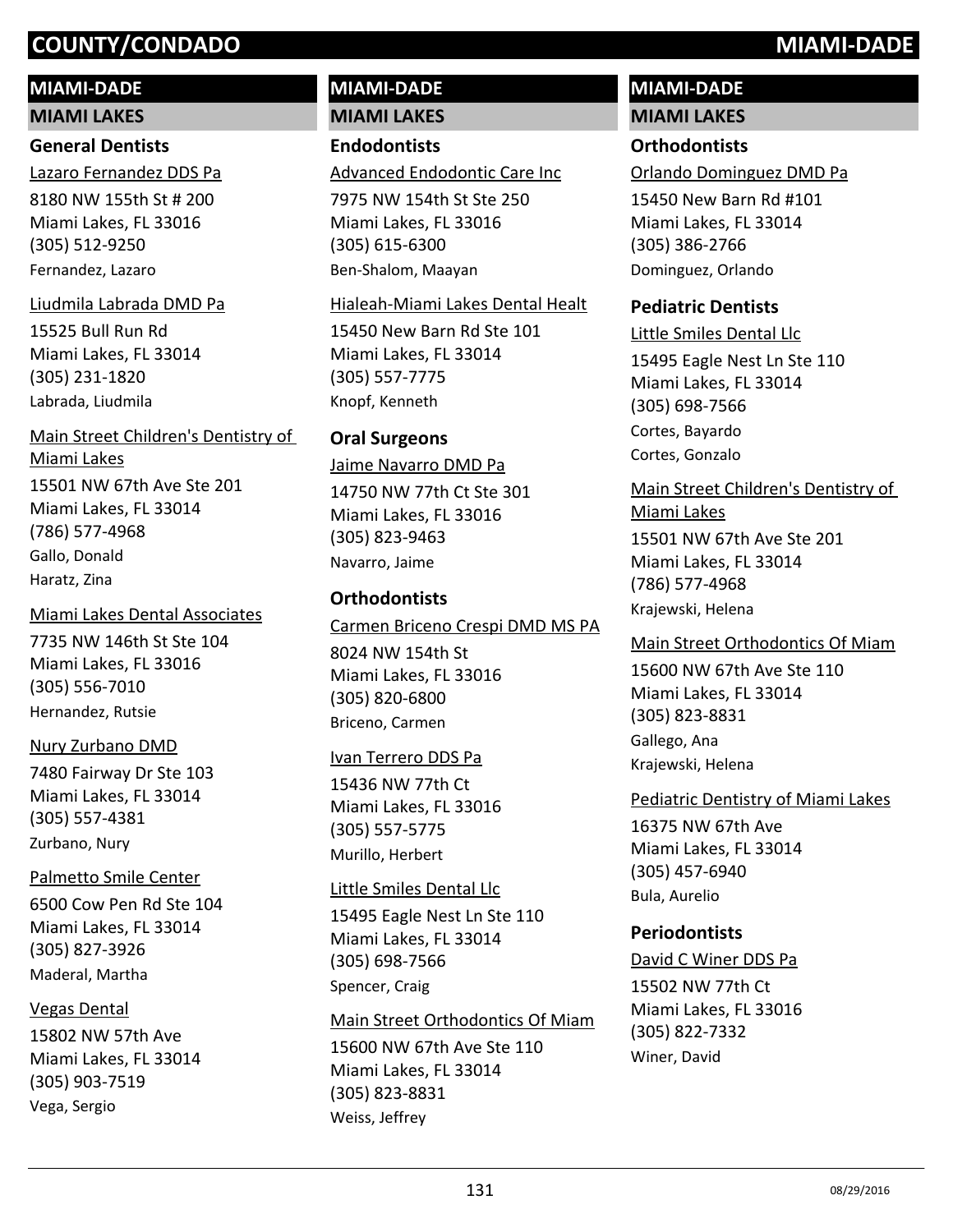## **MIAMI-DADE**

**MIAMI LAKES**

#### **Periodontists**

Hialeah-Miami Lakes Dental Healt

15450 New Barn Rd Ste 101 Miami Lakes, FL 33014 (305) 557-7775 Rodriguez, Adrian

#### Little Smiles Dental Llc

15495 Eagle Nest Ln Ste 110 Miami Lakes, FL 33014 (305) 698-7566 Adelson, Charles

## Robert A Del Castillo

7735 NW 146th St Ste 104 Miami Lakes, FL 33016 (305) 556-7010 Del Castillo, Roberto

#### **NORTH MIAMI**

### **General Dentists**

12550 Biscayne Blvd Ste 308 North Miami, FL 33181 (305) 893-1830 Aida Lopez DDS Pa Lopez, Aida

#### All Smiles General Dentistry

12404 W Dixie Hwy North Miami, FL 33161 (305) 893-4801 Bernkrant, Shanna Mesa Garcia, Miriam

#### Biscayne Dental Center Inc

14771 Biscayne Blvd North Miami, FL 33181 (305) 945-7745 Aguilar, Lina Bouchard, Cynthia Cabrera, John Lopez, Edgar

#### **MIAMI-DADE NORTH MIAMI**

**General Dentists**

Clifford E Voltapetti DDS Pa

12550 Biscayne Blvd Ste 307 North Miami, FL 33181 (305) 895-2191 Voltapetti, Clifford

#### Cosmitic Dentistry Corporation

12955 Biscayne Blvd Ste 210 North Miami, FL 33181 (305) 892-0008 Sinilo-Katz, Elena

#### Dental Options Pa

11645 Biscayne Blvd Ste 204 North Miami, FL 33181 (305) 892-2960 Cruz-Elizundia, Delia Del Castillo, Raymond Gordon, Alexandra Hernandez Acosta, Cristina Kusnick, Steven Papir, Jessica Rojas, Sandra Rothstein, Eric Szpoganicz, Tadeu

#### Maria A Fermin DMD Pa

2182 NE 123rd St North Miami, FL 33181 (305) 893-8170 Fermin, Maria

#### North Miami Dental

610 NE 124th St North Miami, FL 33161 (305) 893-5433 Berry, Wayne

#### Paula F Hutchinson DDS

1313 NE 125th St North Miami, FL 33161 (786) 235-5120 Hutchinson, Paula

#### **MIAMI-DADE NORTH MIAMI**

#### **General Dentists**

Phanord & Associates Pa

1245 NW 119th St North Miami, FL 33167 (305) 685-7863 Phanord, Roger

#### Ronia Baker DDS Pa

1075 NE 125th St North Miami, FL 33161 (305) 899-7979 Delima, Anacaona

#### Sylvan I Fain DDS PA

11645 Biscayne Blvd Ste 407 North Miami, FL 33181 (305) 891-2621 Efrom, Leonard Skaff, David

#### **Endodontists**

11645 Biscayne Blvd Ste 204 North Miami, FL 33181 (305) 892-2960 Dental Options Pa Epelman De Dorra, Ingrid

#### **Oral Surgeons**

#### Dental Options Pa

11645 Biscayne Blvd Ste 204 North Miami, FL 33181 (305) 892-2960 Crosby, Mary Lozano, Teresa Stewart, Stanley

#### Phanord & Associates Pa

1245 NW 119th St North Miami, FL 33167 (305) 685-7863 Weathers, Trevor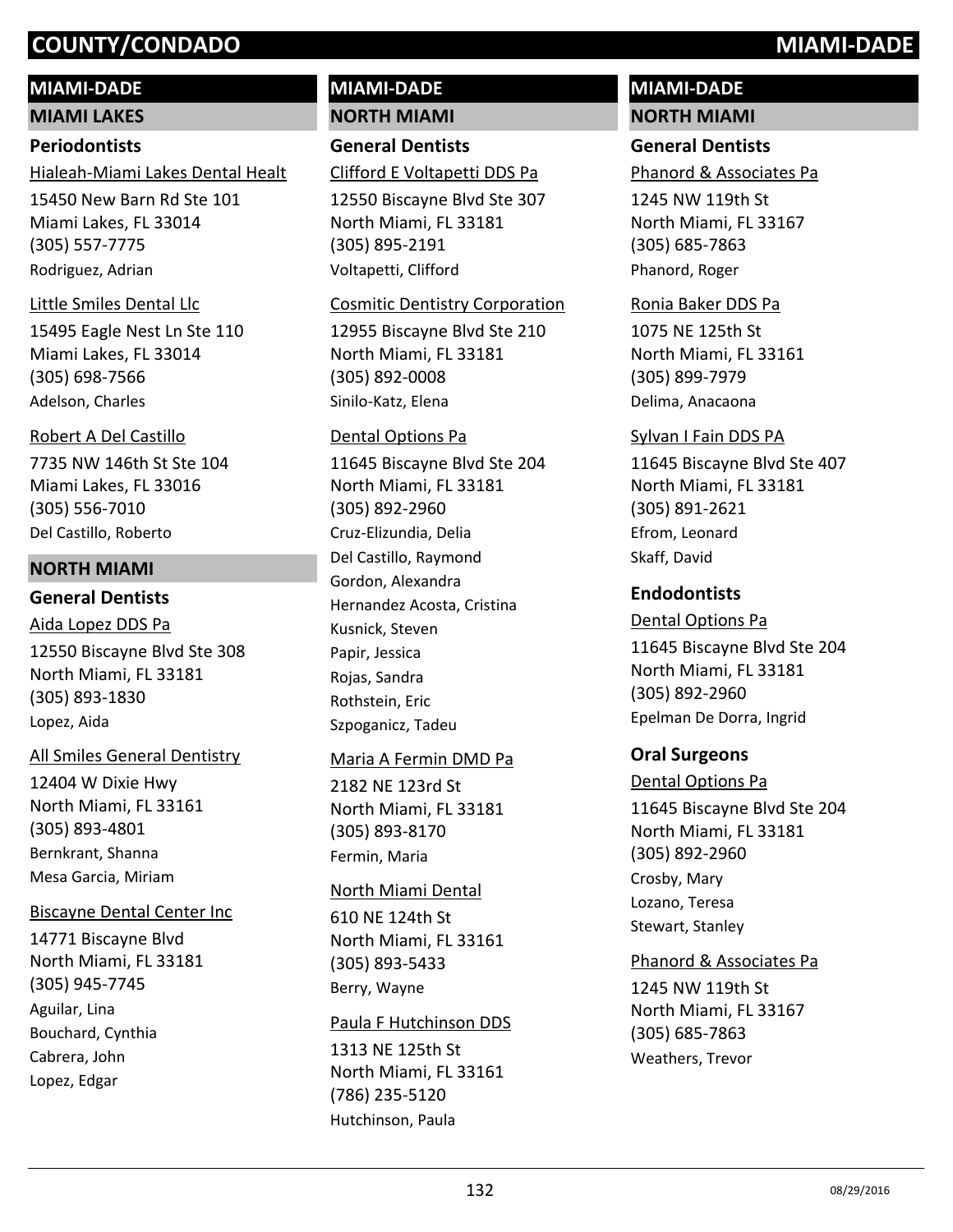#### **MIAMI-DADE**

**NORTH MIAMI**

#### **Orthodontists**

Biscayne Dental Center Inc

14771 Biscayne Blvd North Miami, FL 33181 (305) 945-7745 Santelli, Brad

#### Dental Options Pa

11645 Biscayne Blvd Ste 204 North Miami, FL 33181 (305) 892-2960 Ringdahl, Lindsay Yau, Osuri

#### **Pediatric Dentists**

1245 NW 119th St North Miami, FL 33167 (305) 685-7863 Phanord & Associates Pa Jobson, Margot

#### 1045 NE 125th St North Miami, FL 33161 (305) 800-5439 Sunkidz Pediatric Dentistry

Patel, Rita

#### **Periodontists** 14771 Biscayne Blvd North Miami, FL 33181 (305) 945-7745 Biscayne Dental Center Inc Iraheta, Mario

#### Dental Options Pa

11645 Biscayne Blvd Ste 204 North Miami, FL 33181 (305) 892-2960 Gonzalez, Stephanie Stern, Shmuel

#### **MIAMI-DADE NORTH MIAMI BEACH**

#### **General Dentists**

16235 NE 11th Ct North Miami Beach, FL 33162 (305) 947-3439 163rd Dental Cogan, Jacqueline Kane, Jeffrey

#### AAA Beautiful Smiles LLC

1871 NE 163rd St North Miami Beach, FL 33162 (305) 945-7030 Askowitz, Ronald

#### All Access Dental

1602 NE 163rd St North Miami Beach, FL 33162 (305) 545-0411 Borges, Jorge Garcia-Fernandez, Aliuska Koch, Daniele Pita, Reynaldo Terrero, Ivan Trujillo, Madelene

#### All Care Dental

100 Kings Point Dr North Miami Beach, FL 33160 (305) 949-0733 Yeoshoua, Oded

#### Ana Jacoby

995 N Miami Beach Blvd North Miami Beach, FL 33162 (305) 945-9333 Beydoun, Miriam

#### Bdc Dental Health

16125 NE 18th Ave North Miami Beach, FL 33162 (305) 949-2766 Smith, Edwin Smith, Pierre

# **MIAMI-DADE**

#### **NORTH MIAMI BEACH**

#### **General Dentists**

#### Brad Lewis DMD Pa

1400 NE Miami Gardens Dr North Miami Beach, FL 33179 (305) 944-4373 Lewis, Brad

#### Bravo Dental Pa

909 N Miami Beach Blvd Ste 501 North Miami Beach, FL 33162 (305) 945-9333 Yanez Bravo, Maria

951 NE 167 St #104 North Miami Beach, FL 33162 (305) 493-9371 C & C Dental Inc Casas, Silvia

#### 16680 NE 10th Ave North Miami Beach, FL 33162 (305) 944-6669 David M Adelman DDS Pa Adelman, David

1001 Ives Dairy Rd Ste 103 North Miami Beach, FL 33179 (305) 652-3412 Dental Health Group Brody, Robert

3363 NE 163rd St Ste 807 North Miami Beach, FL 33160 (305) 336-4515 Dr Sean Dental Shkolnik, Sean

#### Excell Dental PA

1119 NE 163rd St North Miami Beach, FL 33162 (305) 354-0106 Martinez, Miguel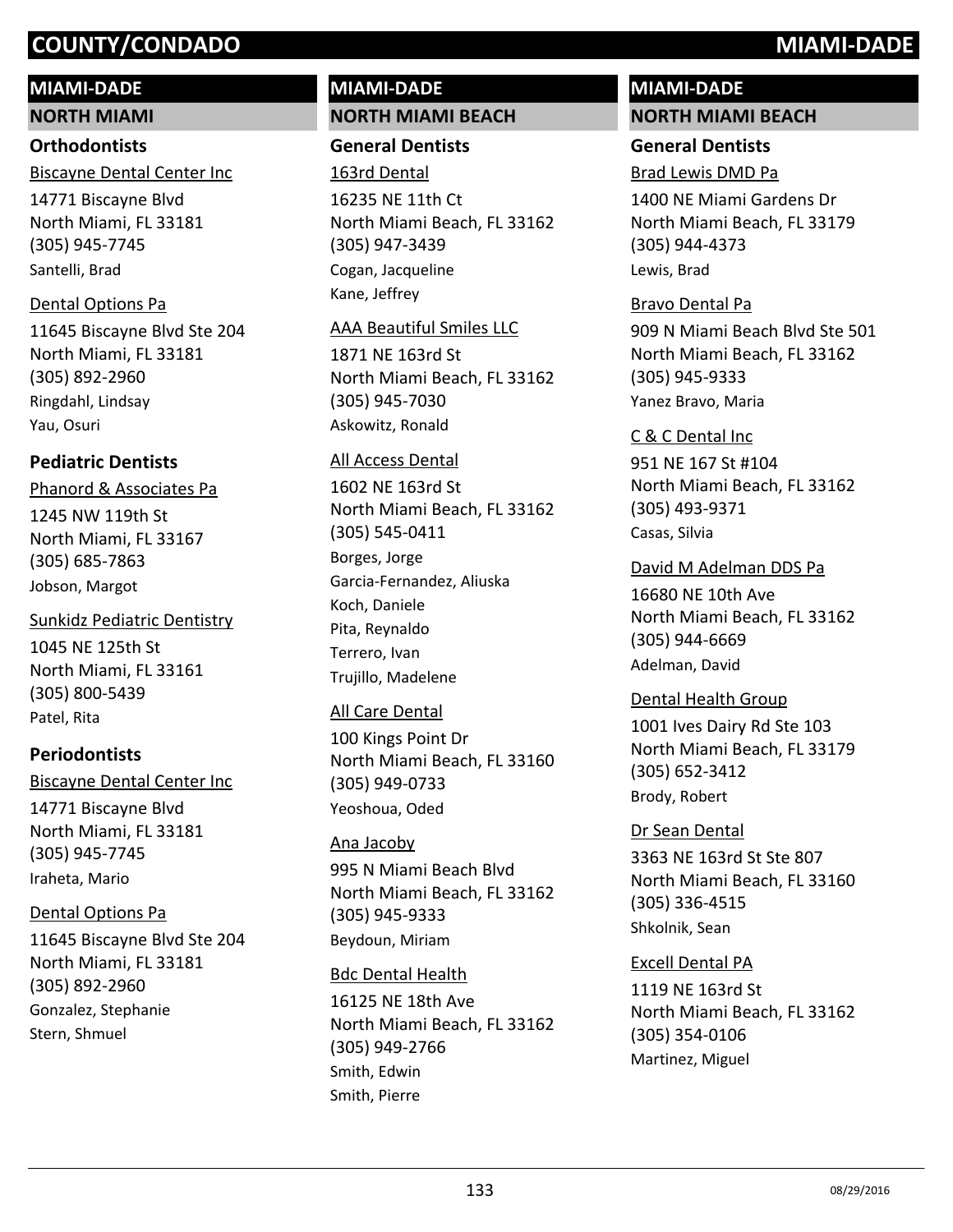#### **MIAMI-DADE**

#### **NORTH MIAMI BEACH**

#### **General Dentists**

Jean-Jaques Edderai DDS Pa

17101 NE 19th Ave Ste 104 North Miami Beach, FL 33162 (305) 947-7999 Edderai, Jean-Jaques

#### Leung Dental Care Inc

16200 NE 13th Ave North Miami Beach, FL 33162 (305) 760-2950 Rindley, Steven Rivera, Ricardo Nicolas Suarez, Alberto

#### M L V Dental Medical Management

951 NE 167th St Ste 104 North Miami Beach, FL 33162 (305) 493-9371 Casas, Silvia

#### M Leon DDS PA

3363 NE 163rd St Ste 807 North Miami Beach, FL 33160 (305) 940-5157 Gonzales, Kenia Orta, Ines

#### Manhattan Dental Inc

68 NE 167th St # B North Miami Beach, FL 33162 (305) 940-9840 Narvaez, Antonio

#### Mount Zion Dental Care LLC

951 NE 167th St Ste 208 North Miami Beach, FL 33162 (305) 330-9330 Cook, Maria

#### North Miami Beach Dental

2040 NE 163rd St Ste 206 North Miami Beach, FL 33162 (305) 760-2740 Galbut, Kimberly

#### **MIAMI-DADE NORTH MIAMI BEACH**

**General Dentists** North Miami Beach Dental

2040 NE 163rd St Ste 206 North Miami Beach, FL 33162 (305) 760-2740 Pinales Swanson, Wendy

#### Nova Southeastern University Col

1750 NE 167th St North Miami Beach, FL 33162 (954) 678-2273 Rodriguez, Jorgelin

#### Oral Facial Comprehensive Care P

3483 NE 163rd St North Miami Beach, FL 33160 (305) 948-5002 Alvarez, Nolyris Montenegro, Gianny

#### Sage Dental Of N Miami Beach PA

850 Ives Dairy Rd Ste T6 North Miami Beach, FL 33179 (305) 654-9399 Alvarado-Romero Pou, Melissa Alvarez, Jonathan Bergquist, Michael Bockian, Joshua Castillo, Juan Cherkinsky, Jordan Childers, Carmen Cowan, Marc Daneshpajouh, Sara Darojat, Zuhdiyah Dean, Craig Draizin, Claudia Duarte, Beatriz Fernandez-Martinez, Mariangel Fox, Jeffrey Ghandour, Dima Gilbert, Mark Goldberg, Howard Gonzales, Angelica Guerrero, Luis

#### **MIAMI-DADE NORTH MIAMI BEACH**

### **General Dentists**

Sage Dental Of N Miami Beach PA

850 Ives Dairy Rd Ste T6 North Miami Beach, FL 33179 (305) 654-9399 Gul, Yousaf Hoffman, Bruce Horwitz, Steven Israel, Elie Jacobs, Michael Juma, Zaileen Kossak, Elizabeth LePore, Krystina Ma, Robert Mohr, Eric Moncrieffe, Tiffany Naguib, Michelle Napoli, Marisa Newton, Emily Ortega, Laura Pare, Elizabeth Perkins, Lindsay Planes, Alex Price, Dana Rappaport, David Rezvani, Caroline Rieger, Eric Rodriguez, Ramon Roshkind, David Salazar, Cecilia Sanches, Melanie Simpson, Natalie Sirage, Ahmed Steiner, Samantha Strauss, Theodore Truong, Xen Urquiza, Yeneir Van Duyne, Tracy Vitale, Jerome Weisbrot, Bruce Winderbaum, Sasha Wooldridge, Maria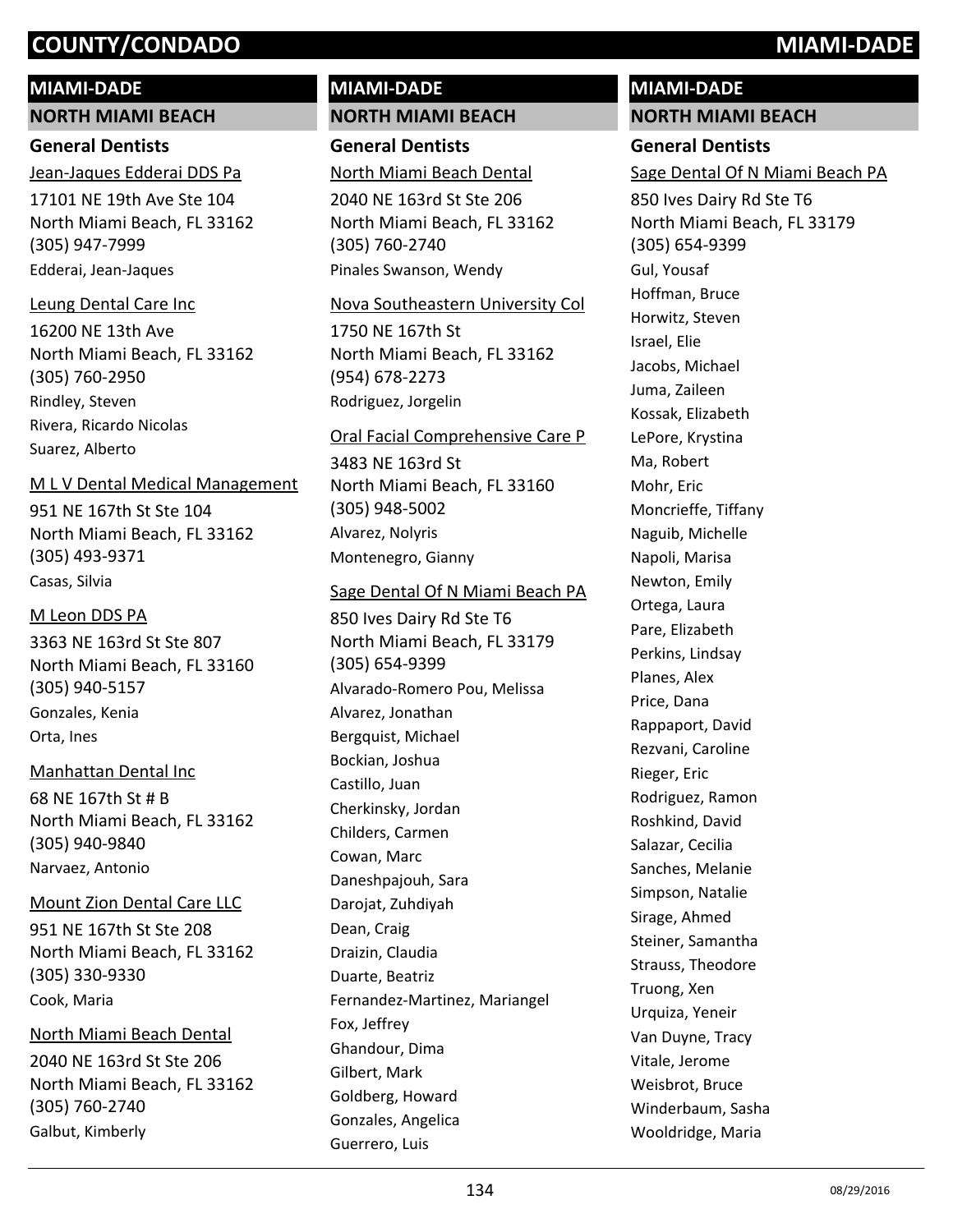#### **MIAMI-DADE**

**NORTH MIAMI BEACH**

#### **General Dentists**

Sage Dental Of N Miami Beach PA

850 Ives Dairy Rd Ste T6 North Miami Beach, FL 33179 (305) 654-9399 Young, Summer Yu, Cynthia Ziegler, Neal

#### Sonrisas Dental Clinic

16875 NE 15th Ave North Miami Beach, FL 33162 (305) 944-0000 Waich, Vivana

#### Steven D Aaron

900 N Miami Beach Blvd North Miami Beach, FL 33162 (305) 947-9001 Aaron, Steven Auza, Juan Stapp, Bryan

#### Steven Rifkin DDS Pa

1400 NE Miami Gardens Dr North Miami Beach, FL 33179 (305) 956-9996 Rifkin, Steven

#### Tin Wai Hui DMD Pa

16209 NE 13th Ave North Miami Beach, FL 33162 (305) 940-9888 Feoli, Carmen Hui, Tin

#### Whitecaps Dental

3363 NE 163rd St Ste 807 North Miami Beach, FL 33160 (305) 940-5157 Berrahil, Myriam

#### **MIAMI-DADE NORTH MIAMI BEACH**

**Endodontists** Sage Dental Of N Miami Beach PA

850 Ives Dairy Rd Ste T6 North Miami Beach, FL 33179 (305) 654-9399 Hartman, Jayson Posner, Lawrence Rassoulian, Shahbod Spott, Roger Tigrett, Ryan

#### Tin Wai Hui DMD Pa

16209 NE 13th Ave North Miami Beach, FL 33162 (305) 940-9888 Fields-Heller, Rita

#### **Oral Surgeons**

#### Nova Southeastern University Col

1750 NE 167th St North Miami Beach, FL 33162 (954) 678-2273 Kaltman, Jordan

#### Sage Dental Of N Miami Beach PA

850 Ives Dairy Rd Ste T6 North Miami Beach, FL 33179 (305) 654-9399 Borges, Osbel Garvar, Lanny Grande, Federico Morel-Maynard, Dominic Rand, Matthew Segui, Maikel Seider, Paul Stewart, Stanley Trevisani, Ronald

#### **Orthodontists**

1750 NE 167th St North Miami Beach, FL 33162 (954) 678-2273 Nova Southeastern University Col

Khatami, Shiva

#### **MIAMI-DADE NORTH MIAMI BEACH**

#### **Orthodontists**

Nova Southeastern University Col

1750 NE 167th St North Miami Beach, FL 33162 (954) 678-2273 Li, Haitao

#### Orthodontic Specialists of Florida

1620 NE 163rd St North Miami Beach, FL 33162 (305) 944-9661 Palacios, Piero

#### Sage Dental Of N Miami Beach PA

850 Ives Dairy Rd Ste T6 North Miami Beach, FL 33179 (305) 654-9399 Lekkas, Nick Rubensteen, Evan Short, Steven Spencer, Scott

#### **Pediatric Dentists**

1001 Ives Dairy Rd Ste 103 North Miami Beach, FL 33179 (305) 652-3412 Dental Health Group D'Alessandria, Nestor Hernandez, Shana Le Bona, Daisy Patel, Rita Suta, Adi Yap Starkman, Sharlene

#### F Javier Azar DDS Mph Pa

1661 NE 163rd St North Miami Beach, FL 33162 (305) 866-3030 Azar, Francisco

#### Sage Dental Of N Miami Beach PA

850 Ives Dairy Rd Ste T6 North Miami Beach, FL 33179 (305) 654-9399 Buscemi, Amanda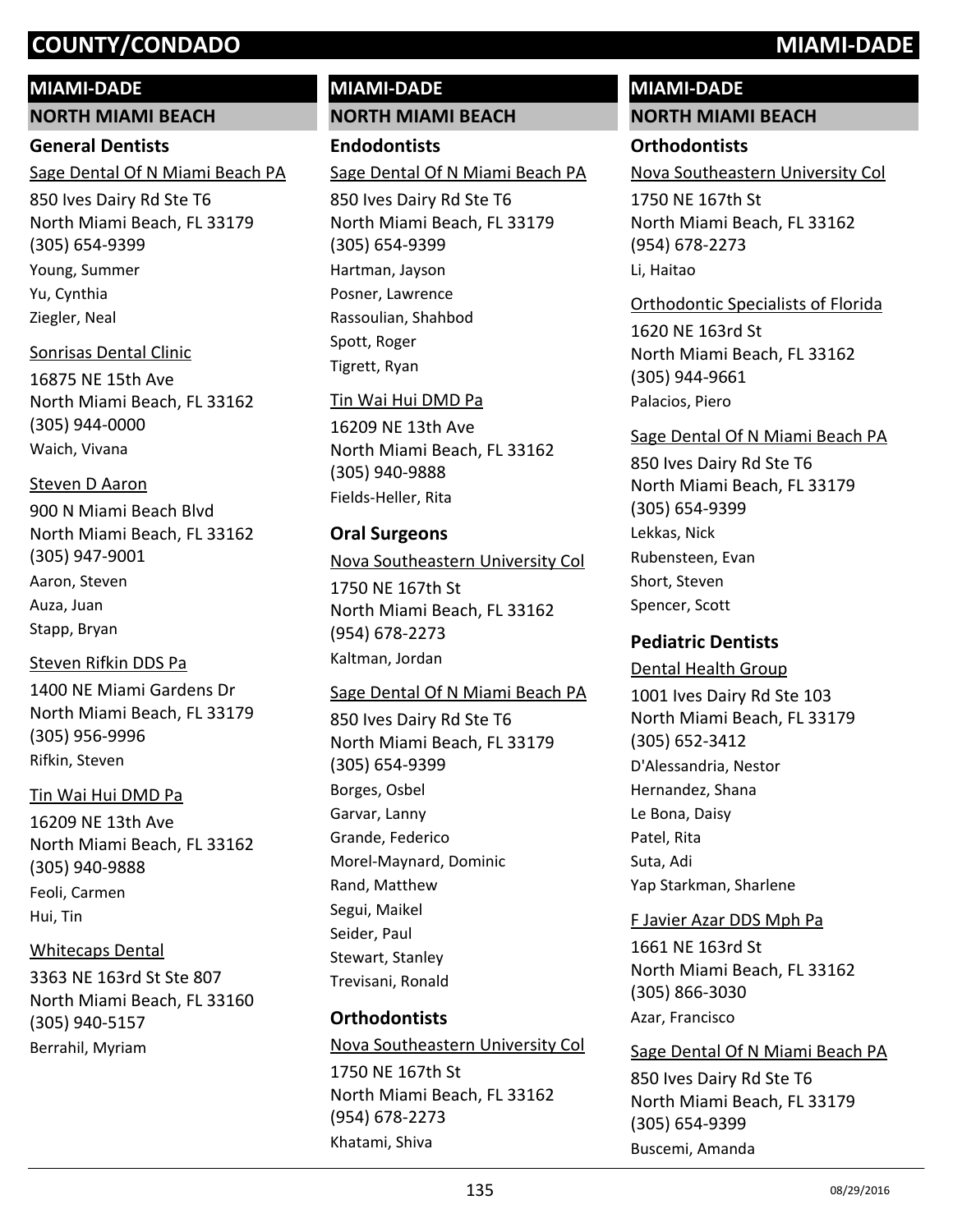#### **MIAMI-DADE**

**NORTH MIAMI BEACH**

#### **Pediatric Dentists**

Sage Dental Of N Miami Beach PA

850 Ives Dairy Rd Ste T6 North Miami Beach, FL 33179 (305) 654-9399 Chatani, Maria Gedeon, Rose Ortiz Perez, Marta

#### **Periodontists**

1001 Ives Dairy Rd Ste 103 North Miami Beach, FL 33179 (305) 652-3412 Dental Health Group Catania, Dominick Rodriguez, Adrian

#### Eli Abbo DMD Pa

3031 NE 163rd St North Miami Beach, FL 33160 (305) 945-0909 Abbo, Eli

1750 NE 167th St North Miami Beach, FL 33162 (954) 678-2273 Nova Southeastern University Col Bronstein, Diana

#### Sage Dental Of N Miami Beach PA

850 Ives Dairy Rd Ste T6 North Miami Beach, FL 33179 (305) 654-9399 Araya, Jennifer Cunningham, Nina Ehrenman, Jason Rodriguez, Diane Scott, John

#### **Prosthodontists**

3031 NE 163rd St North Miami Beach, FL 33160 (305) 945-0909 Eli Abbo DMD Pa Abbo, Bill

#### **MIAMI-DADE NORTH MIAMI BEACH**

**Prosthodontists** Eli Abbo DMD Pa

3031 NE 163rd St North Miami Beach, FL 33160 (305) 945-0909

#### Sage Dental Of N Miami Beach PA

850 Ives Dairy Rd Ste T6 North Miami Beach, FL 33179 (305) 654-9399 Vera, Anny

#### **OPA LOCKA**

#### **General Dentists**

Acadia Dental Care Pa

19517 NW 57th Ave Opa Locka, FL 33055 (305) 621-3111 Mujtaba, Moneeze

#### Joseph S Gay DDS

18063 NW 27th Ave Opa Locka, FL 33056 (305) 625-3747 Gay, Joseph

#### 4629 NW 199th St Pedro E Rodriguez DDS

Opa Locka, FL 33055 (305) 625-9411 Rodriguez, Pedro

#### **PALMETTO BAY**

#### **General Dentists**

16709 Old Cutler Rd Palmetto Bay, FL 33157 (786) 257-1544 Deering Dental Pinto, Yenile

# **MIAMI-DADE**

#### **PALMETTO BAY**

#### **Endodontists**

9299 SW 152nd St Ste 204 Palmetto Bay, FL 33157 (305) 235-8912 Brickell Endodontics Gad, Mahmoud

#### **Orthodontists**

8977 SW 152nd St Palmetto Bay, FL 33157 (305) 251-9762 Fernando J Duarte DMD PA Duarte, Fernando

#### **PINECREST**

#### **General Dentists**

Seda Dental of Pinecrest PA

9507 S Dixie Hwy Pinecrest, FL 33156 (305) 859-7949 Fontecilla, Sofia Harden, Jaclyn Sher, Sydney Shin, Esther

#### **Periodontists**

9507 S Dixie Hwy Pinecrest, FL 33156 (305) 859-7949 Seda Dental of Pinecrest PA Cabrera, Vianca Figueroa, Fabrianne Rubinstein, Kenneth Wang, Alexander

#### **SOUTH MIAMI**

#### **General Dentists**

6641 S Dixie Hwy # A South Miami, FL 33143 (305) 667-0306 Alvarez & Garcia Pa Alvarez, Jacqueline Garcia, Mario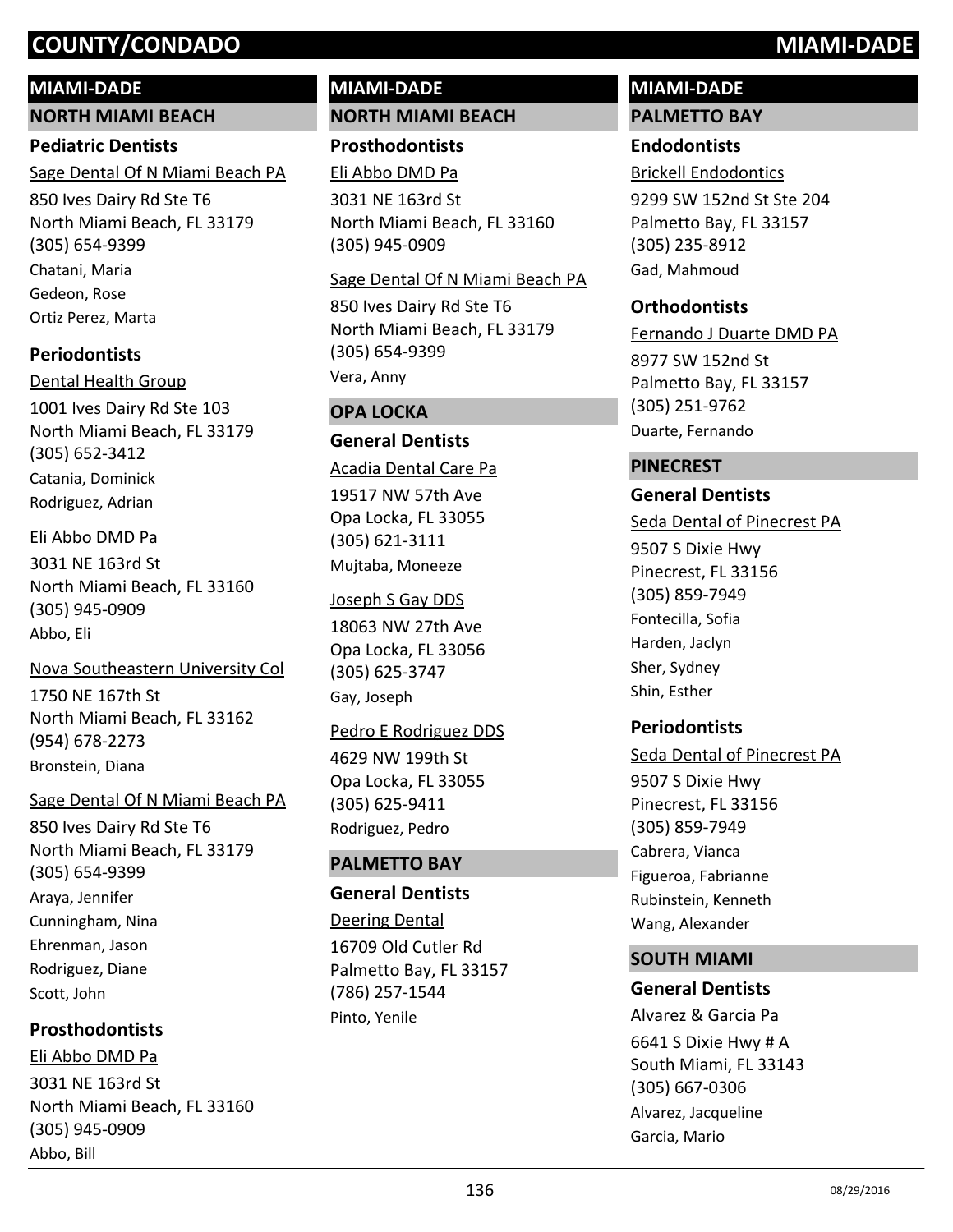#### **MIAMI-DADE**

**SOUTH MIAMI**

#### **General Dentists**

5975 Sunset Dr Ste 404 South Miami, FL 33143 (305) 668-4909 Del Rio & Associates Del Rio, Guillermo

#### Jack H Brenner DDS Pa

7600 S Red Rd Ste 116 South Miami, FL 33143 (305) 667-2131 Brenner, Jack

6701 Sunset Dr Ste 114 South Miami, FL 33143 (305) 666-4334 Paul W Moo Young DDS Pc Moo Young, Paul

#### **Endodontists**

7000 SW 62nd Ave Ph E South Miami, FL 33143 (305) 666-6104 Faustino D Garcia Garcia, Faustino Peguero Jr, Oscar

#### Kenneth E Grossman DDS

7800 S Red Rd South Miami, FL 33143 (305) 666-2828 Ruiz Jr, Pedro

#### **Oral Surgeons**

6200 Sunset Dr Ste 402 South Miami, FL 33143 (305) 665-8730 Osbel Borses Borges, Osbel

#### **MIAMI-DADE SOUTH MIAMI**

**Periodontists** Rodrigo Romano DDS Pa

7701 SW 62nd Ave Ste A-1 South Miami, FL 33143 (305) 403-6222 Romano, Rodrigo

#### **SUNNY ISLES BEACH**

**General Dentists**

202 Sunny Isles Blvd Ste 9 Sunny Isles Beach, FL 33160 (786) 629-1503 Sedation Dentistry of Sunny Isles Rodriguez, Francisco

#### Sunny Isles Dental

17100 Collins Ave #213 Sunny Isles Beach, FL 33160 (305) 944-7706 Bobrova, Dina Georgiev, George

#### **Periodontists**

202 Sunny Isles Blvd Ste 9 Sunny Isles Beach, FL 33160 (786) 629-1503 Sedation Dentistry of Sunny Isles Rodriguez, Diane

#### **SURFSIDE**

**General Dentists**

Edy A Guerra DDS

9456 Harding Ave Surfside, FL 33154 (305) 866-2626 Guerra, Edy

#### **WEST MIAMI**

**General Dentists**

1350 SW 57th Ave West Miami, FL 33144 (305) 265-6120 Secile Aponte-Barrios Aponte-Barrios, Secil

## **COUNTY/CONDADO MIAMI-DADE - MONROE**

# **MIAMI-DADE**

**WEST MIAMI**

## **General Dentists**

Secile Aponte-Barrios

1350 SW 57th Ave West Miami, FL 33144 (305) 265-6120

### **MONROE**

**ISLAMORADA**

#### **General Dentists**

81990 Overseas Hwy Ste 103 Islamorada, FL 33036 (305) 664-4282 Janis J Jeffers DMD Jeffers, Janis

#### **KEY LARGO**

#### **General Dentists**

Gomara DMD & Salcines DMD Pa

100750 Overseas Hwy Key Largo, FL 33037 (305) 460-7060 Blanco, Diana De Vera, Vanessa Gomara, Luis Jaramillo, Gabriel Maniglia, Marielba Martinez, Miguel Martinez, Milton Morgado, Aracelio Perez, Alina Shayan, Maria Valdes, Marilyn

#### Overseas Dental

103400 Overseas Hwy Ste 234 Key Largo, FL 33037 (305) 453-9105 Cabanzon, David

#### Travis W Bennett DMD

102965 Overseas Hwy Key Largo, FL 33037 (305) 451-2616 Brito, Sandy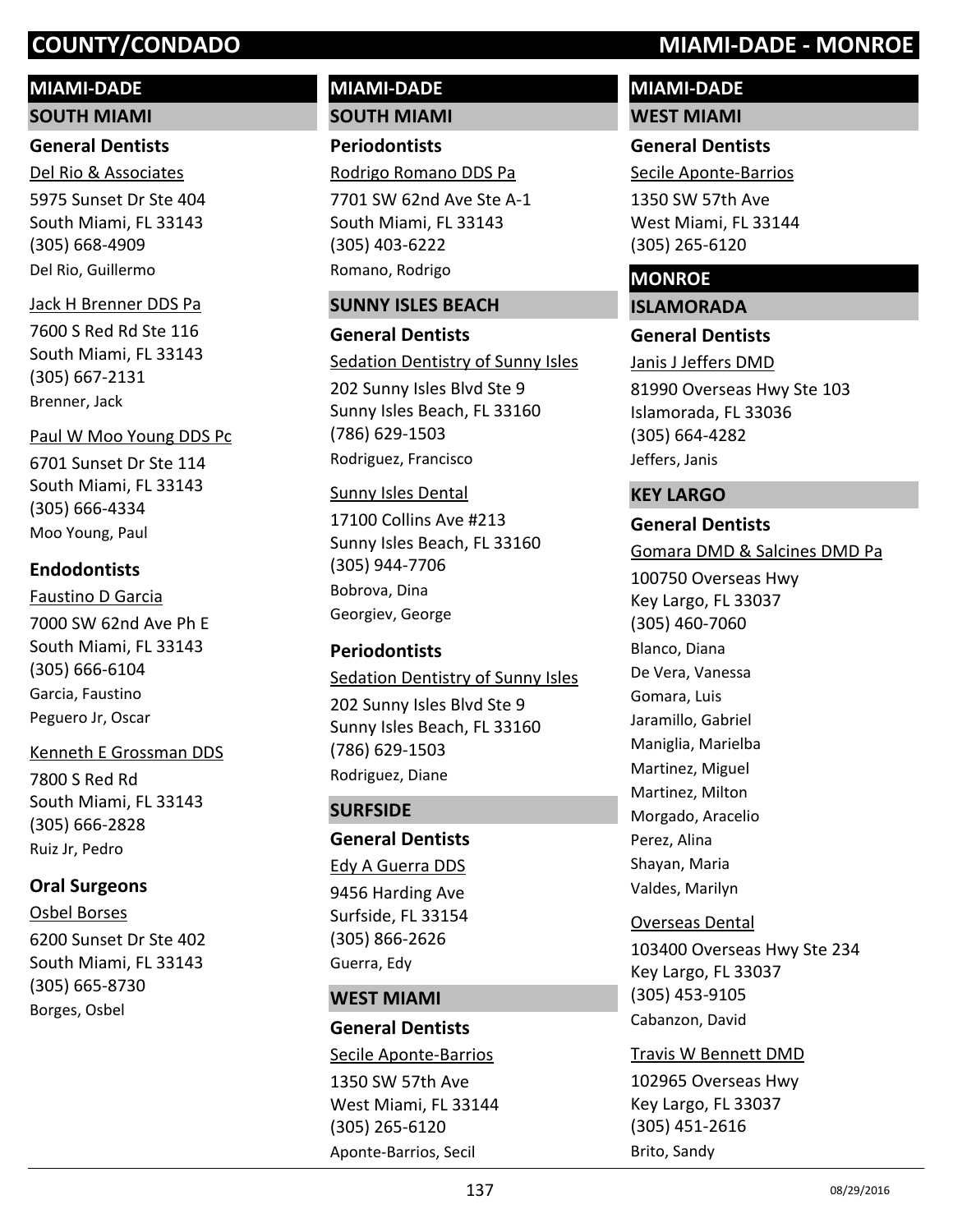#### **MONROE**

#### **KEY LARGO**

#### **General Dentists**

Travis W Bennett DMD

102965 Overseas Hwy Key Largo, FL 33037 (305) 451-2616

#### Ultimate Dental Care Inc

103400 Overseas Hwy Ste 234 Key Largo, FL 33037 (305) 453-9105 Hayes, Norys

#### **Orthodontists**

100750 Overseas Hwy Key Largo, FL 33037 (305) 460-7060 Gomara DMD & Salcines DMD Pa Davis, Stephanie

#### **Prosthodontists**

103400 Overseas Hwy Ste 234 Key Largo, FL 33037 (305) 453-9105 Overseas Dental Maya, Alvardo

#### **KEY WEST**

#### **General Dentists**

3706 N Roosevelt Blvd Ste E Key West, FL 33040 (305) 292-6422 Rural Health Network Of Monroe C Tinsley, Leanne Weith, Carol

#### **Endodontists**

714 South St Key West, FL 33040 (954) 947-1470 Dr Jared E Lichstrahl Lichstrahl, Jared

## **MONROE**

**KEY WEST**

## **Endodontists**

Endodontics Unlimited

3716 N Roosevelt Blvd #6 Key West, FL 33040 (305) 296-8665 Slingbaum, Joel

#### South Florida Endodontics

3146 Northside Dr # B Key West, FL 33040 (305) 294-4661 Weiner, Seymour

#### **Oral Surgeons**

Associates In Oral & Maxillofaci

3716 N Roosevelt Blvd Key West, FL 33040 (305) 440-2406 Stone, Ira

#### **MARATHON**

**General Dentists** 2901 Overseas Hwy # 2 Marathon, FL 33050 (305) 289-8915 Rural Health Network of Monroe County FL Inc Tinsley, Leanne

#### **SUMMERLAND KEY**

**General Dentists** Summerland Dental Pa

24986 Overseas Hwy Summerland Key, FL 33042 (305) 745-1522 Tycoliz, William

#### **TAVERNIER**

#### **General Dentists**

90290 Overseas Hwy Tavernier, FL 33070 (305) 852-5099 Island Smiles Pa Santana, Esther

## **COUNTY/CONDADO MONROE - PALM BEACH**

## **MONROE**

#### **TAVERNIER**

#### **General Dentists**

Island Smiles Pa

90290 Overseas Hwy Tavernier, FL 33070 (305) 852-5099

#### Rural Health Network Of Monroe C

91555 Overseas Hwy Ste 1 Tavernier, FL 33070 (305) 735-4218 Tinsley, Leanne

#### Travis W Bennett DMD

90290 Overseas Hwy Ste 108 Tavernier, FL 33070 (305) 852-5099 Brito, Sandy

# **PALM BEACH**

#### **ATLANTIS**

#### **General Dentists**

5909 S Congress Ave Atlantis, FL 33462 (561) 967-6453 Alan Kelman DDS Pa Kelman, Alan

#### Denise Gomara DMD

5503 S Congress Ave Ste 201 Atlantis, FL 33462 (561) 965-3211 Gomara, Denise

#### **BELLE GLADE**

#### **General Dentists**

427 SE 2nd St Belle Glade, FL 33430 (561) 996-6006 Gentle Dental of Belle Glade PA Alvarado-Romero Pou, Melissa Alvarez, Jonathan Bergquist, Michael Bockian, Joshua Castillo, Juan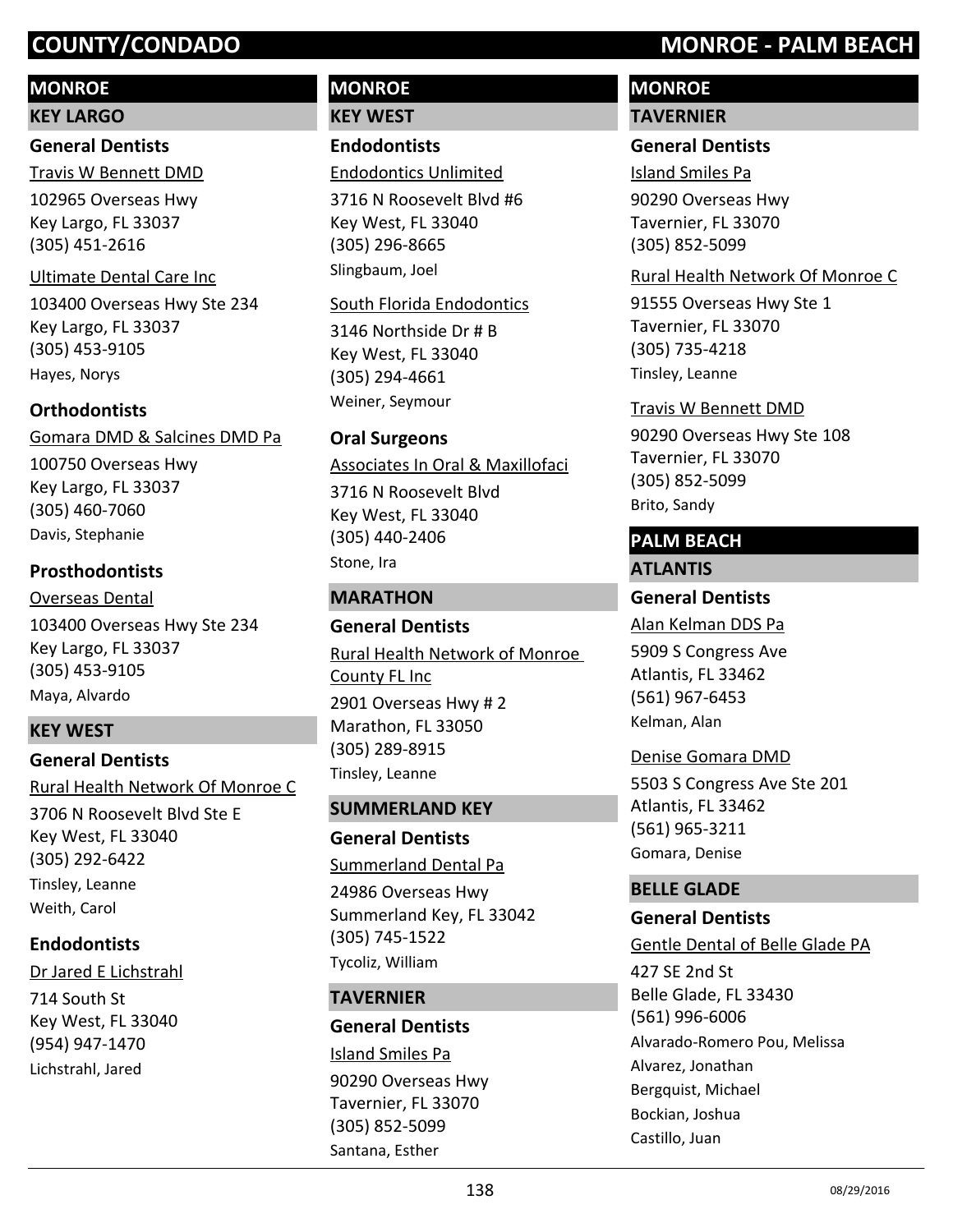## **PALM BEACH**

**BELLE GLADE**

### **General Dentists**

Gentle Dental of Belle Glade PA

427 SE 2nd St Belle Glade, FL 33430 (561) 996-6006 Cherkinsky, Jordan Childers, Carmen Contestable, Clement Cowan, Marc Daneshpajouh, Sara Darojat, Zuhdiyah Dean, Craig Draizin, Claudia Duarte, Beatriz Fernandez-Martinez, Mariangel Ghandour, Dima Gilbert, Mark Goldberg, Howard Gonzales, Angelica Green, Beverly Guerrero, Luis Gul, Yousaf Guthrie, Kelly Hamed, Shirin Hoffman, Bruce Horwitz, Steven Israel, Elie Juma, Zaileen LePore, Krystina Ma, Robert Mohr, Eric Moncrieffe, Tiffany Naguib, Michelle Napoli, Marisa Newton, Emily Ortega, Laura Pare, Elizabeth Perkins, Lindsay Planes, Alex Price, Dana Rappaport, David Rezvani, Caroline

#### **PALM BEACH BELLE GLADE**

**General Dentists**

427 SE 2nd St Gentle Dental of Belle Glade PA

Belle Glade, FL 33430 (561) 996-6006 Rieger, Eric Rodriguez, Ramon Roshkind, David Salazar, Cecilia Sanches, Melanie Simpson, Natalie Sirage, Ahmed Snider, Erica Steiner, Samantha Strauss, Theodore Truong, Xen Urquiza, Yeneir Van Duyne, Tracy Weisbrot, Bruce Winderbaum, Sasha Wooldridge, Maria Young, Summer Yu, Cynthia Ziegler, Neal

#### **Endodontists**

Gentle Dental of Belle Glade PA

427 SE 2nd St Belle Glade, FL 33430 (561) 996-6006 Hartman, Jayson Posner, Lawrence Rassoulian, Shahbod Tigrett, Ryan

#### **Oral Surgeons**

427 SE 2nd St Belle Glade, FL 33430 (561) 996-6006 Gentle Dental of Belle Glade PA Garvar, Lanny Grande, Federico Rand, Matthew

#### **PALM BEACH BELLE GLADE**

# **Oral Surgeons**

Gentle Dental of Belle Glade PA

427 SE 2nd St Belle Glade, FL 33430 (561) 996-6006 Seider, Paul Stewart, Stanley

#### **Orthodontists**

427 SE 2nd St Belle Glade, FL 33430 (561) 996-6006 Gentle Dental of Belle Glade PA Lekkas, Nick Rubensteen, Evan Short, Steven

Spencer, Scott

#### **Pediatric Dentists**

Gentle Dental of Belle Glade PA

427 SE 2nd St Belle Glade, FL 33430 (561) 996-6006 Buscemi, Amanda Chatani, Maria Gedeon, Rose McCallum, Tamara Ortiz Perez, Marta

#### **Periodontists**

427 SE 2nd St Belle Glade, FL 33430 (561) 996-6006 Gentle Dental of Belle Glade PA Cunningham, Nina Ehrenman, Jason Goldstein, Shari Norkin, Fred Rodriguez, Diane Scott, John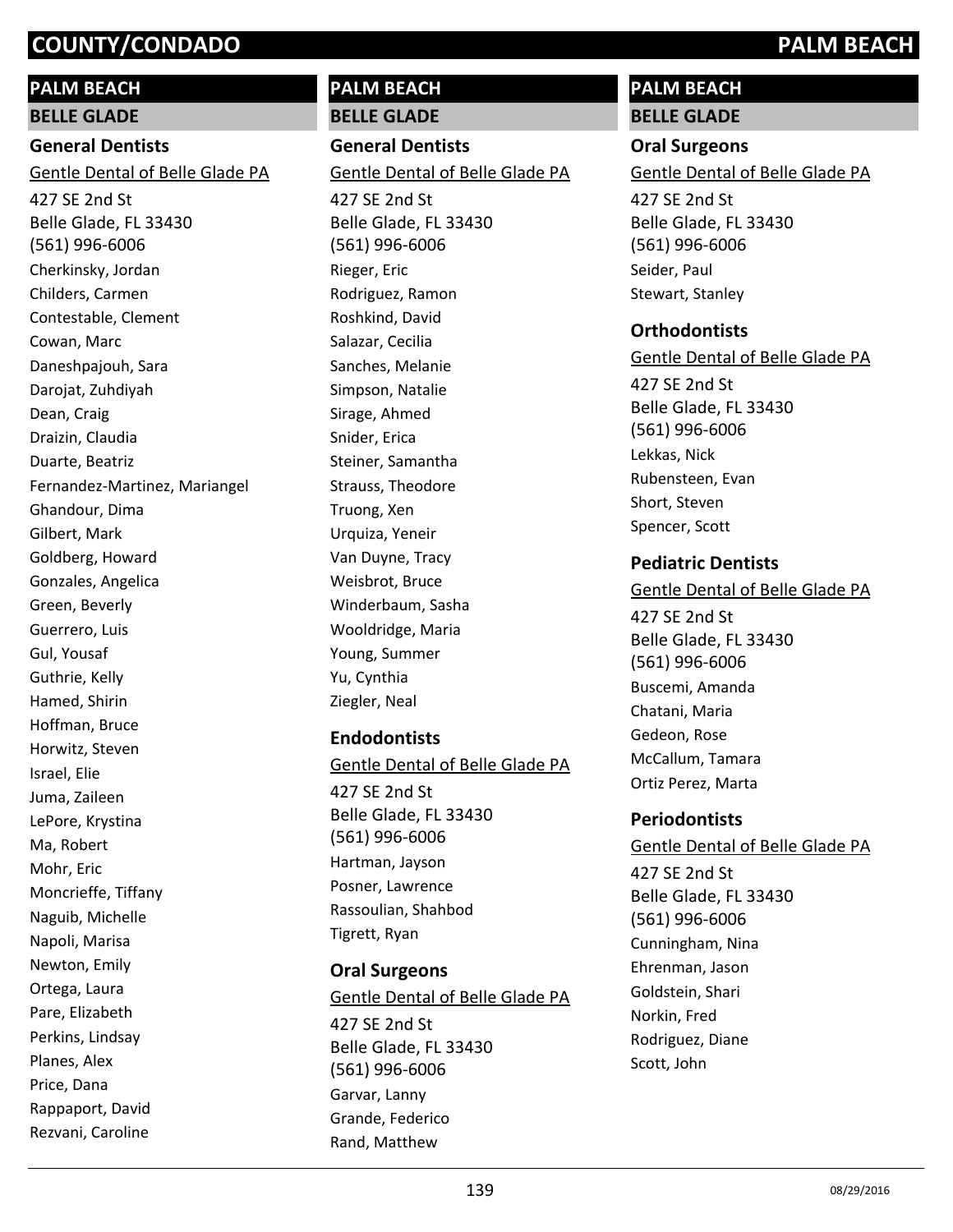## **PALM BEACH**

**BELLE GLADE**

#### **Prosthodontists**

427 SE 2nd St Belle Glade, FL 33430 (561) 996-6006 Gentle Dental of Belle Glade PA Vera, Anny

### **BOCA RATON**

### **General Dentists**

9172 Glades Rd Boca Raton, FL 33434 (561) 483-5775 Adam Barbag DMD Pa Barbag, Adam

#### Advanced Cosmetic Dentistry PLLC

222 Yamato Rd Boca Raton, FL 33431 (561) 504-7746 Krykhtin, Pavel

### ADVANCED PROSTHODONTICS OF BOCA RATON PA

7000 W Camino Real Ste 130 Boca Raton, FL 33433 (561) 347-5002 Ghalloub, Melad

#### Alan Markowitz DMD Pa

9325 Glades Rd Ste 102 Boca Raton, FL 33434 (561) 477-6556 Markowitz, Alan

#### Alan Wishneff DDS Pa

9070 Kimberly Blvd Ste 51 Boca Raton, FL 33434 (561) 488-3111 Wishneff, Alan

#### Alfred W Huber DDS Pa

9878 Clint Moore Rd Ste 200 Boca Raton, FL 33496 (561) 852-7773 Huber, Alfred

## **PALM BEACH BOCA RATON**

## **General Dentists**

Allen B Konis DDS

6018 SW 18th St Ste C5 Boca Raton, FL 33433 (561) 392-2025 Konis, Allen

# Alvaro L Betancur

3401 N Federal Hwy Ste 101 Boca Raton, FL 33431 (561) 750-6790 Betancur, Alvaro

## Boca Dental

925 S Federal Hwy #315 Boca Raton, FL 33432 (561) 362-7280 Dougherty, Cleydes Goldberg, Howard Greenstein, Daniel

### Boca Dental Group Pa

7015 Beracasa Way Ste 101 Boca Raton, FL 33433 (561) 338-6411 Gross, Brian Yodowitz, Martin

## Boca Smiles Dentistry Inc

7840 Glades Rd Ste 235 Boca Raton, FL 33434 (561) 482-2005 Lee, Raymond

#### Brandon Alegre DMD Pa

7301 W Palmetto Park Rd Boca Raton, FL 33433 (561) 347-0105 Alegre, Brandon

## Carlos A Coello DMD Pa

1700 S Dixie Hwy Ste 103 Boca Raton, FL 33432 (561) 368-4057 Coello, Carlos

## **PALM BEACH BOCA RATON**

## **General Dentists**

Carlos A Coello DMD Pa

1700 S Dixie Hwy Ste 103 Boca Raton, FL 33432 (561) 368-4057 Piedra, Alejandro

2600 N Military Trl Ste 320 Boca Raton, FL 33431 (561) 997-2323 Carly Polin Polin, Carly

### Childrens Dental Place Of Boca R

20401 State Road 7 Ste G14 Boca Raton, FL 33498 (561) 470-1109 Handel, Michelle Herman, Joseph

## Childrens Dental Place of East Boca

509 NE 20th St Boca Raton, FL 33431 (561) 620-1031 Inc Handel, Michelle Herman, Joseph

## Clementine Dental Inc

5030 Champion Blvd #F5 Boca Raton, FL 33496 (561) 989-0107 Ruiz-Martone, Arelis

#### Dean Israel & Associates

125 Crawford Blvd Boca Raton, FL 33432 (561) 368-0770 Boss, Stephen Dean, Craig Israel, Elie Mohr, Eric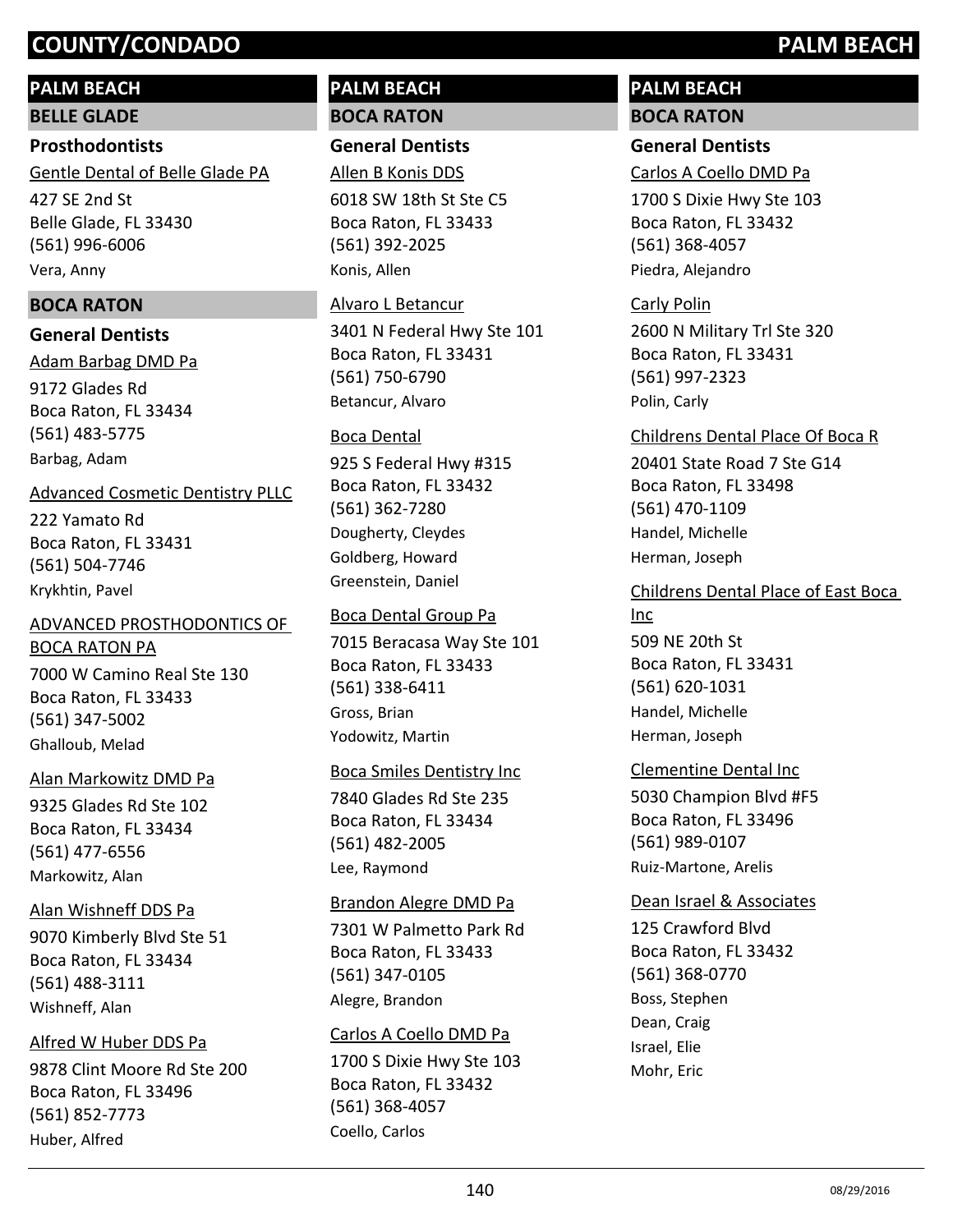#### **PALM BEACH**

**BOCA RATON**

#### **General Dentists**

Dennis F Sierra DMD Pa

20283 State Road 7 Ste 200 # 224 Boca Raton, FL 33498 (561) 470-2345 Sierra, Dennis

#### Dental Associates Of America Inc

23082 Sandalfoot Plaza Dr Boca Raton, FL 33428 (561) 953-9393 Rodriguez, Mayra

#### Dental Esthetics Of Boca Raton P

1610 N Federal Hwy Boca Raton, FL 33432 (561) 395-3290 Ly, Danny

#### Dental Store Inc

2151 NW 2nd Ave Ste 102 Boca Raton, FL 33431 (561) 395-1486 Ardeshana, Mehulkumar Barnard, Peter Calvo, Lourdes Chen, Dannit Elazar, Shoham Goldberg, Howard Gollob, Harrison Greenstein, Daniel Maco, Carmen Martinasevic, Suncica Peterson, Douglas Soropoulos, George Wilhelm, Susana

#### Dental Team of Boca Raton

9045 La Fontana Blvd Ste 5 Boca Raton, FL 33434 (561) 488-1688 De Oliveira, Gisele

#### **PALM BEACH BOCA RATON**

**General Dentists**

#### Dental Urgent Care

7301 W Palmetto Park Rd Ste 205C Boca Raton, FL 33433 (561) 440-4633 Arrington, Prince

#### Donald Newman

6060 SW 18th St Ste 109 Boca Raton, FL 33433 (561) 394-5800 Maco, Carmen

#### Dr Daniel Fenton & Associates

5455 N Federal Hwy #D Boca Raton, FL 33487 (561) 672-7887 Fenton, Daniel

#### Dr Jamily F Pedro DMD

7050 W Palmetto Park Rd #52 Boca Raton, FL 33433 (561) 394-2592 Gonzalez, Elizabeth Pedro, Casey Pedro, Jamily

#### Elite Boca Dental

22191 Powerline Rd Unit 19B Boca Raton, FL 33433 (561) 482-7008 Pechan, Michael

#### Eric H Wallace DDS Pa

28 SE 6th St Boca Raton, FL 33432 (561) 391-0020 Salazar, Rosalmarie Wallace, Eric

#### Freedman & Spoont Pa

21301 Powerline Rd Ste 208 Boca Raton, FL 33433 (561) 482-8000 Cohen, Michael

#### **PALM BEACH BOCA RATON**

#### **General Dentists**

Freedman & Spoont Pa

21301 Powerline Rd Ste 208 Boca Raton, FL 33433 (561) 482-8000 Ochoa, Luis

#### Halina Montano DDS PA

900 Glades Rd Ste 1D Boca Raton, FL 33431 (561) 394-2467 Montano, Halina

#### Jaime R Maquez DDS PA

7301A W Palmetto Park Rd Ste 204A Boca Raton, FL 33433 (561) 990-9359 Marquez, Jaime

#### James Helmy DMD PA

1956 NE 5th #2 Boca Raton, FL 33431 (561) 417-3335 Helmy, James

#### 9325 Glades Rd Ste 103 Boca Raton, FL 33434 (561) 482-5233 Jay S Oremland DDS Oremland, Jay

7050 W Palmetto Park Rd Boca Raton, FL 33433 (561) 394-2592 Jorge A Alvarez DDS Pa Vargas, Andres

#### Joseph Renert DMD

9070 Kimberly Blvd Ste 60 Boca Raton, FL 33434 (561) 488-0770 Renert, Joseph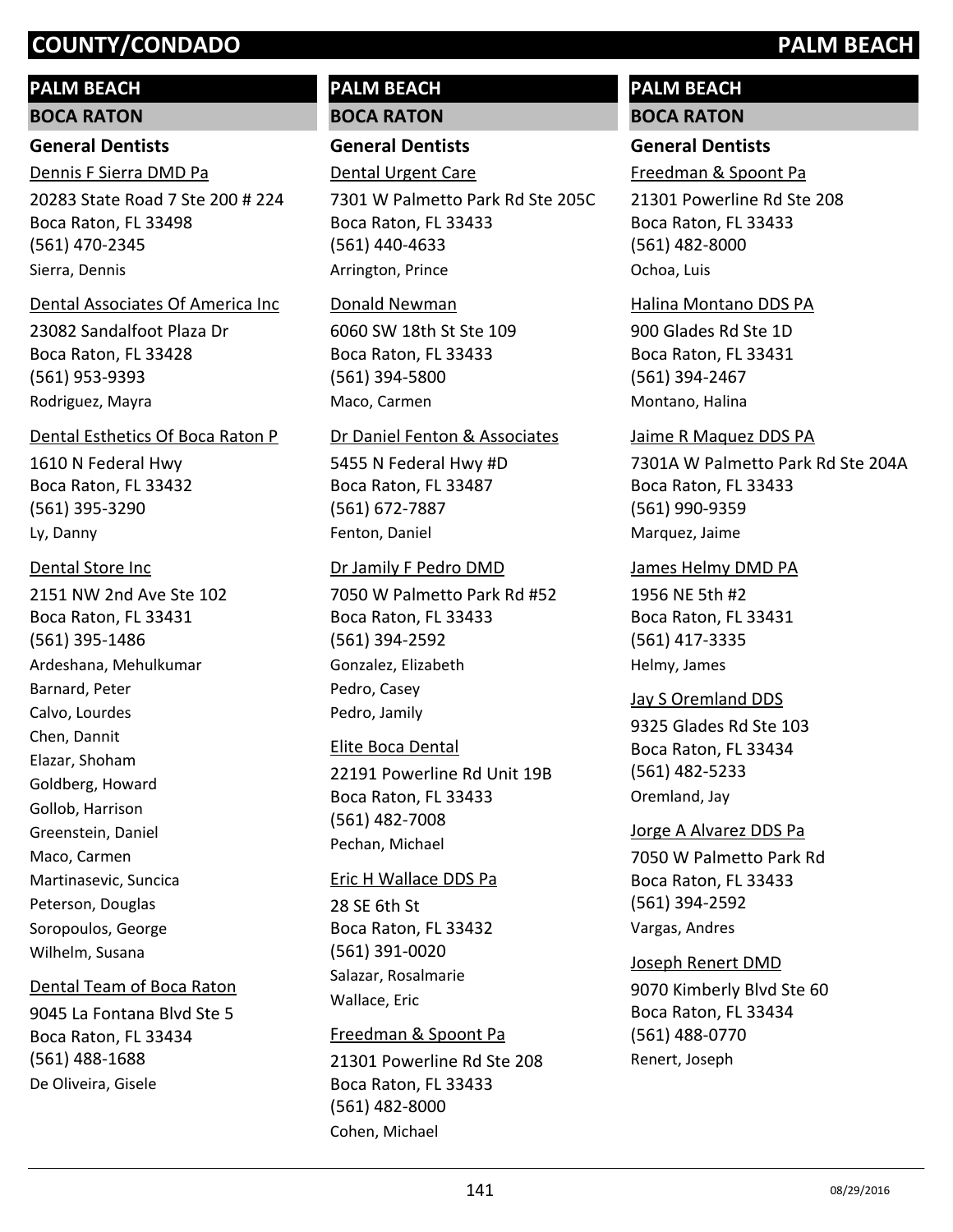## **PALM BEACH**

#### **BOCA RATON**

#### **General Dentists**

#### Karen Coello DMD

1700 S Dixie Hwy Ste 103 Boca Raton, FL 33432 (561) 368-4057 Coello, Karen

#### Kenneth A Mogell DMD Pa

2900 N Military Trl Ste 212 Boca Raton, FL 33431 (561) 394-9000 Mogell, Kenneth

#### Kenneth Krat DDS

2901 Clint Moore Rd Ste 6 Boca Raton, FL 33496 (561) 997-0061 Krat, Kenneth

#### Konis Family Dental PA

1050 NW 15th St Ste 103A Boca Raton, FL 33486 (561) 392-2025 Konis, Allen

#### Larysa K Smith Enterprises INC

11435 W Palmetto Park Rd Ste I Boca Raton, FL 33428 (561) 482-6446 Smith, Larysa

## Laser Cosmetic Dental Center Of

500 NE Spanish River Blvd Ste 34 Boca Raton, FL 33431 (561) 392-1606 Gottardi, Davide

#### Lawrence M Klein DDS Pa

7301 W Palmetto Park Rd Boca Raton, FL 33433 (561) 391-1114 Klein, Lawrence

#### **PALM BEACH BOCA RATON**

#### **General Dentists**

Lee Herman DDS Pa

8903 Glades Rd Ste A7 Boca Raton, FL 33434 (561) 488-9288 Herman, Lee

#### Leonard Jacobs DDS PA

7301 W Palmetto Park Rd Boca Raton, FL 33433 (561) 362-8308 Jacobs, Leonard

#### Lifestyle Dental Group

3401 N Federal Hwy Ste 101 Boca Raton, FL 33431 (561) 750-6790 Betancur, Alvaro Chouraqui, Jonathan Santiago-Herzog, Tatiana

#### Manreet K Singh DMD Pa

600 S Dixie Hwy Ste 100 Boca Raton, FL 33432 (561) 395-1326 Singh, Manreet

#### Marianna Zadov Pa

1905 Clint Moore Rd Ste 200 Boca Raton, FL 33496 (561) 241-7656 Zadov, Marianna

#### Marisol Ruiz DMD

7280 W Palmetto Park Rd Ste 206N Boca Raton, FL 33433 (561) 395-0550 Ruiz, Marisol

#### Michael Costabile DMD PA

7301A W Palmetto Park Rd Ste 303C Boca Raton, FL 33433 (561) 347-8266 Costabile, Michael Harb, Catherine

## **PALM BEACH BOCA RATON**

#### **General Dentists**

Michael J Gioia Jr DMD

950 Glades Rd Ste 1B Boca Raton, FL 33431 (561) 391-6606 Suate Pedroza, Isabel

#### Michael Radu DDS Pa

1865 NW Boca Raton Blvd Boca Raton, FL 33432 (561) 394-2668 Radu, Daniel

#### Mini Mouth Dentistry

9181 Glades Rd Ste 120 Boca Raton, FL 33434 (561) 218-4012 Tchou, Luisa

#### Mizner Park Dental

327 Plaza Real Ste 305 Boca Raton, FL 33432 (561) 391-3337 Ardeshana, Mehulkumar Barnard, Peter Calvo, Lourdes Chen, Dannit Elazar, Shoham Goldberg, Howard Gollob, Harrison Greenstein, Daniel Maco, Carmen Martinasevic, Suncica Peterson, Douglas Soropoulos, George Wilhelm, Susana

#### Mogell Dental Associates

2900 N Military Trl Ste 212 Boca Raton, FL 33431 (561) 394-9000 Epstein, Mitchell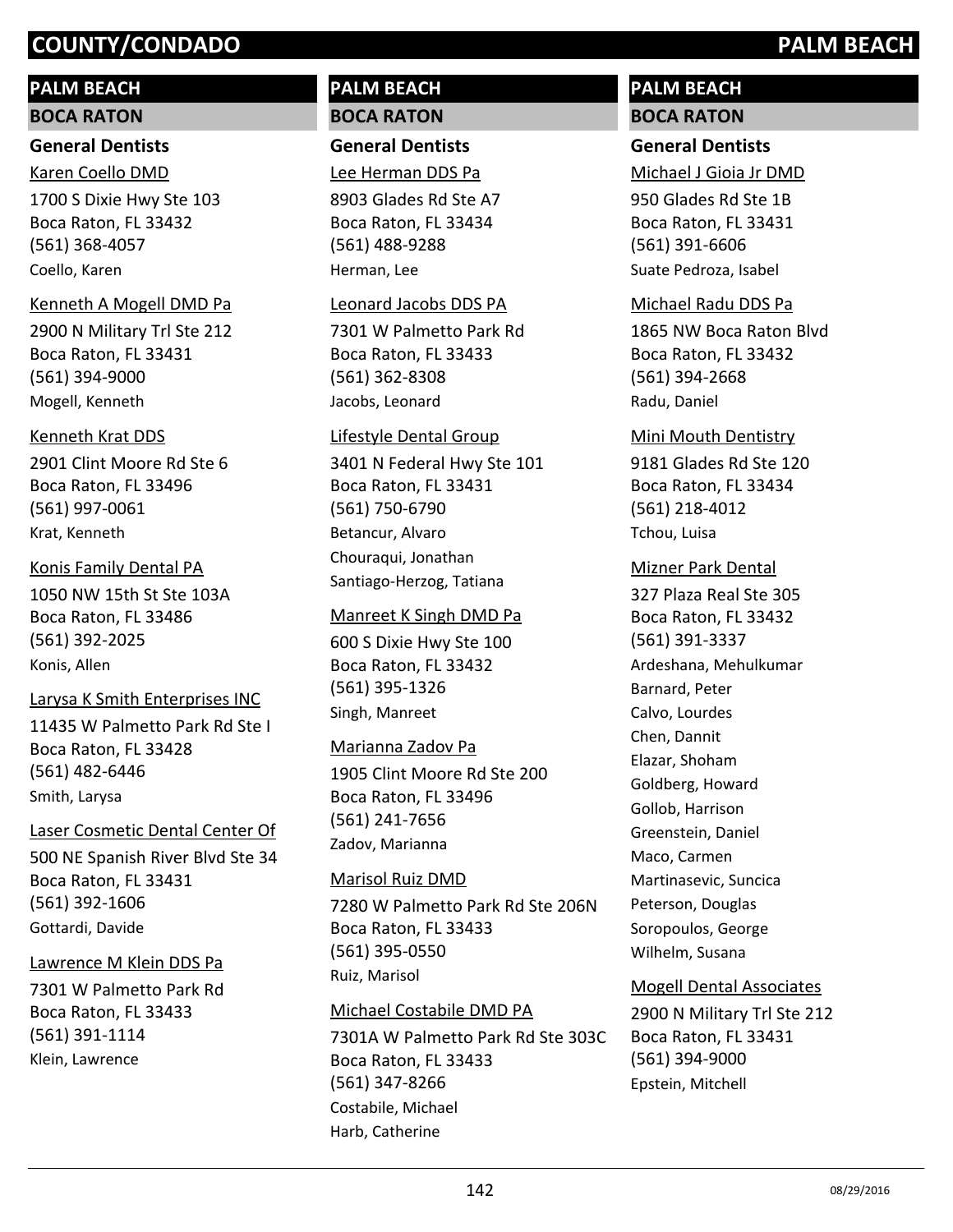## **PALM BEACH**

**BOCA RATON**

#### **General Dentists**

Molero-Rivera Inc

9882 Glades Rd Ste E6 Boca Raton, FL 33434 (561) 482-2838 Molero, Joebeth

#### Mounir Albert DDS Pa

2200 N Dixie Hwy Boca Raton, FL 33431 (561) 394-6200 Albert, Mounir

#### Naved Fatmi DMD

3003 Yamato Rd Ste C5 Boca Raton, FL 33434 (561) 998-0727 Fatmi, Naved

#### Nova Dental

23041 State Road 7 Boca Raton, FL 33428 (561) 488-5088 Roldan, Santiago

#### Reda A Abdel-Fattah & Mervat M A

1050 NW 15th St Ste 211A Boca Raton, FL 33486 (561) 391-5331 Abdelfattah, Magda Abdel-Fattah, Reda Alattar, Mervat

#### Robert Rowan

9325 Glades Rd Ste 106 Boca Raton, FL 33434 (561) 362-9341 Rowen, Robert

#### Roy E Barkoe DDS Pa

7491 N Federal Hwy Ste C14 Boca Raton, FL 33487 (561) 241-7894 Barkoe, Roy

#### **PALM BEACH BOCA RATON**

**General Dentists** Sage Dental Of Boca Raton PLLC

1200 Yamato Rd., Suite A-4 Boca Raton, FL 33431 (561) 997-9930 Alvarado-Romero Pou, Melissa Alvarez, Jonathan Bergquist, Michael Bockian, Joshua Castillo, Juan Cherkinsky, Jordan Childers, Carmen Cline, Jack Contestable, Clement Cowan, Marc Daneshpajouh, Sara Darojat, Zuhdiyah Dean, Craig Draizin, Claudia Duarte, Beatriz Fernandez-Martinez, Mariangel Ghandour, Dima Gilbert, Mark Goldberg, Howard Gonzales, Angelica Guerrero, Luis Gul, Yousaf Guthrie, Kelly Hamed, Shirin Hoffman, Bruce Horwitz, Steven Israel, Elie Juma, Zaileen LePore, Krystina Ma, Robert Mohr, Eric Moncrieffe, Tiffany Naguib, Michelle Napoli, Marisa Newton, Emily Ortega, Laura Pare, Elizabeth

#### **PALM BEACH BOCA RATON**

**General Dentists**

Sage Dental Of Boca Raton PLLC

1200 Yamato Rd., Suite A-4 Boca Raton, FL 33431 (561) 997-9930 Perkins, Lindsay Planes, Alex Price, Dana Rappaport, David Rezvani, Caroline Rieger, Eric Rodriguez, Ramon Roshkind, David Salazar, Cecilia Sanches, Melanie Simpson, Natalie Sirage, Ahmed Steiner, Samantha Strauss, Theodore Truong, Xen Urquiza, Yeneir Van Duyne, Tracy Weisbrot, Bruce Winderbaum, Sasha Wooldridge, Maria Young, Summer Yu, Cynthia Ziegler, Neal

#### Sage Dental of West Boca Raton PLLC

9874 Yamato Rd Ste 116/118 Boca Raton, FL 33434 (561) 488-1688 Alvarado-Romero Pou, Melissa Alvarez, Jonathan Ayesh, Karima Azari, Scott Bergquist, Michael Bockian, Joshua Bratman, Jerry Castillo, Juan Cherkinsky, Jordan Childers, Carmen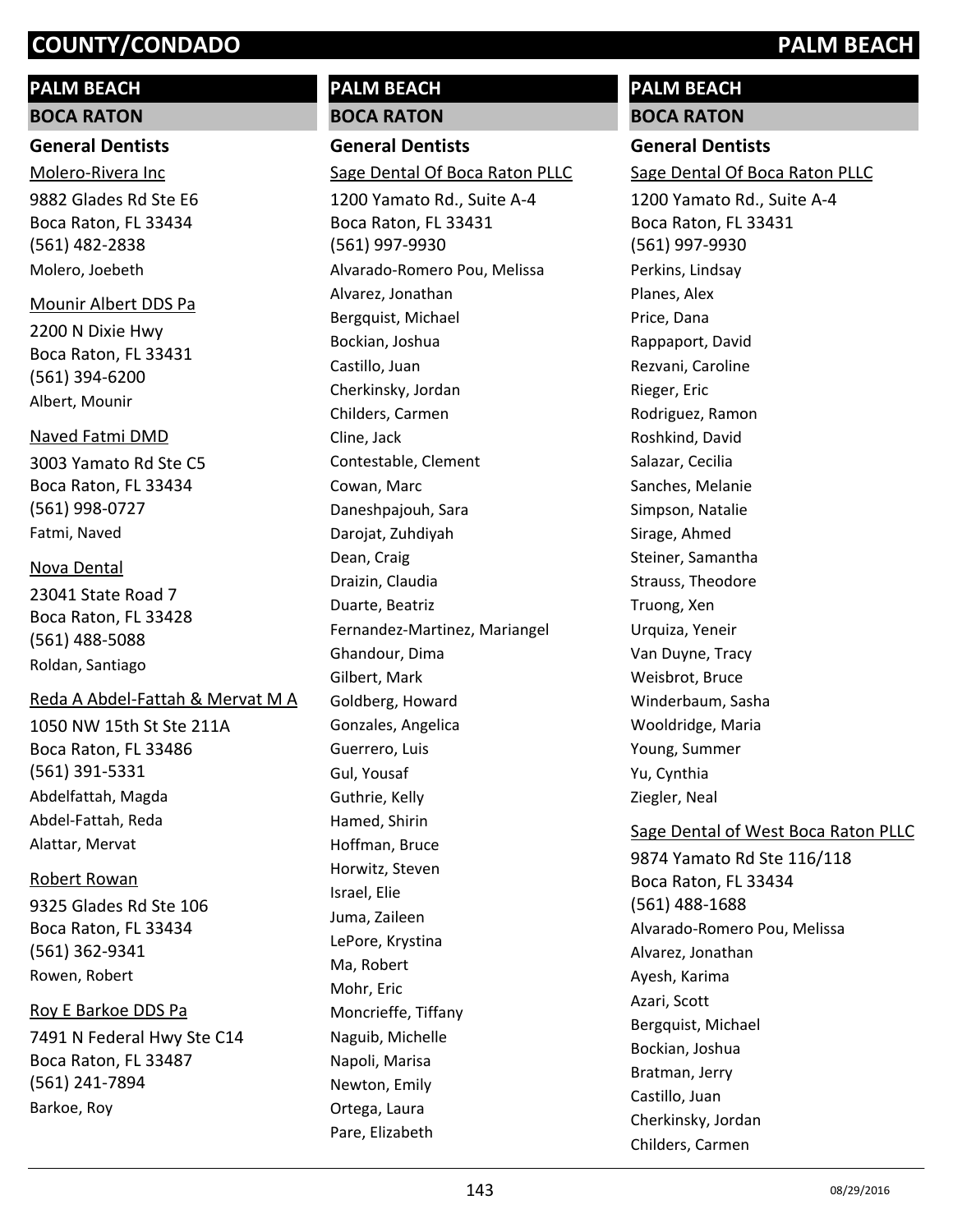## **PALM BEACH**

**BOCA RATON**

#### **General Dentists**

Sage Dental of West Boca Raton PLLC

9874 Yamato Rd Ste 116/118 Boca Raton, FL 33434 (561) 488-1688 Cline, Jack Coronado, Efrain Cowan, Marc Cruz, Antonio Daneshpajouh, Sara Darojat, Zuhdiyah Dean, Craig Draizin, Claudia Driscoll, Allison Duarte, Beatriz Durkan, Marcia Engelsberg, David Fernandez-Martinez, Mariangel Fox, Jeffrey Garcia-Porras, Marcela Garrison, Harvey Ghandour, Dima Gilbert, Mark Goldberg, Howard Gonzales, Angelica Guerrero, Luis Gul, Yousaf Guthrie, Kelly Hamed, Shirin Helmy, James Hoffman, Bruce Horwitz, Steven Israel, Elie Juma, Zaileen LePore, Krystina Londono, Jennifer Ma, Robert Mancuso, Richard Mohr, Eric Moncrieffe, Tiffany Naguib, Michelle Napoli, Marisa

#### **PALM BEACH BOCA RATON**

**General Dentists**

9874 Yamato Rd Ste 116/118 Sage Dental of West Boca Raton PLLC

Boca Raton, FL 33434 (561) 488-1688 Newton, Emily Ortega, Laura Ortiz, Ana Pare, Elizabeth Perez-Alamo, Jennifer Perkins, Lindsay Planes, Alex Price, Dana Quick, James Rappaport, David Rezvani, Caroline Rieger, Eric Ring, Stephen Rodriguez, Margarita Rodriguez, Ramon Roshkind, David Salazar, Cecilia Sanches, Melanie Schot, Raquel Shofnos, Charles Simpson, Natalie Sirage, Ahmed Snider, Erica Steiner, Samantha Strauss, Theodore Suarez, Henry Truong, Xen Urquiza, Yeneir Van Duyne, Tracy Viener, Alfred Vignola, Jennifer Weisbrot, Bruce Winderbaum, Sasha Wooldridge, Maria Young, Summer Yu, Cynthia Ziegler, Neal

# **PALM BEACH**

**BOCA RATON**

#### **General Dentists**

Sage Dental of West Boca Raton PLLC

9874 Yamato Rd Ste 116/118 Boca Raton, FL 33434 (561) 488-1688 Zylbering, Jason

951 Broken Sound Pkwy NW Ste 250 Boca Raton, FL 33487 (561) 999-9650 Sage Dental of West Palm Beach Military Trail PA Cohen, Michael

8221 Glades Rd Ste 4 Boca Raton, FL 33434 (561) 883-2786 Salamon & Yanover Dental Pl Salamon, Gary Yanover, Clifford

5601 N Federal Hwy Ste 6 Boca Raton, FL 33487 (561) 997-8300 Samuel L Klein DDS Klein, Samuel

#### 2600 N Military Trl Ste 348 Boca Raton, FL 33431 (561) 241-7272 Scott Harris DMD PA Harris, Scott

7805 NW Bcn Sq Blvd Ste 101 Boca Raton, FL 33487 (561) 443-2101 Shapiro Family Dentistry Shapiro, Dari Shapiro, Seth

162 W Palmetto Park Rd Boca Raton, FL 33432 (561) 368-2928 Sindledecker Dentistry PA Takeda, Mari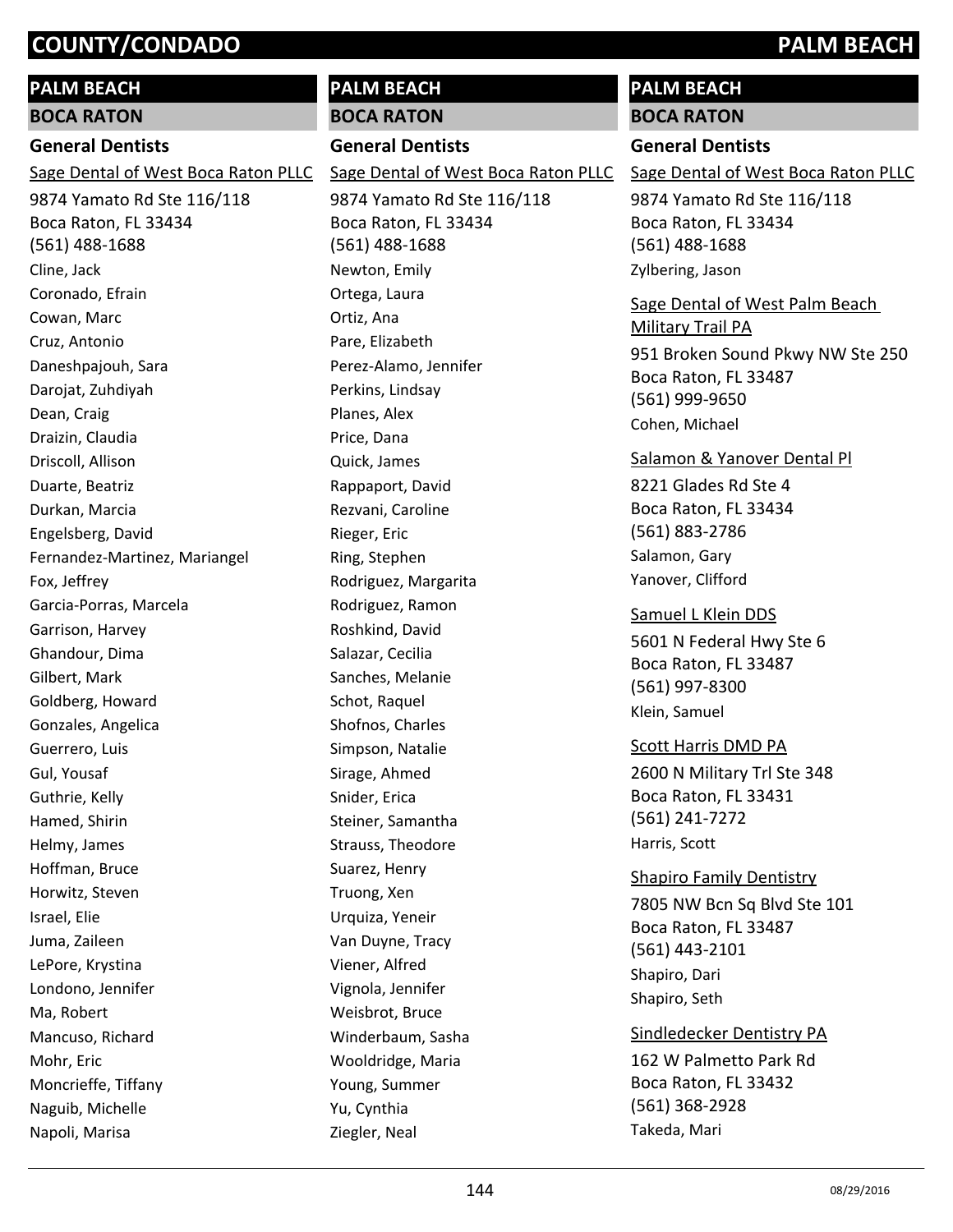## **PALM BEACH**

**BOCA RATON**

## **General Dentists**

Stephen B Rosenberg DMD Pa

5458 Town Center Rd Ste 9 Boca Raton, FL 33486 (561) 393-1770 Rosenberg, Stephen

#### Stephen J Scher DDS

6877 SW 18th St Ste 120 Boca Raton, FL 33433 (561) 393-8250 Scher, Stephen

#### Steven M London DDS Pa

9101 Lakeridge Blvd Ste 9 Boca Raton, FL 33496 (561) 852-7700 London, Steven

#### Tavory Dentistry PA

19635 State Road 7 Ste 51 Boca Raton, FL 33498 (561) 246-6595 Tavory, Yaron

#### Toothfairy Mobile of Florida

2250 Glades Rd 2nd Floor Boca Raton, FL 33431 (305) 760-2739 Galbut, Kimberly

#### Tower Dental Group LLC

6063 SW 18th St Ste 109 Boca Raton, FL 33433 (561) 394-5800 Gross, Allan Newman, Donald Ribeiro, Fabiane

#### Ucros Group Inc

9840 Sandalfoot Blvd Boca Raton, FL 33428 (561) 910-1862 Ucros, German

## **PALM BEACH BOCA RATON**

## **General Dentists**

Vega Brautigan Dental Inc

2499 Glades Rd Ste 208 Boca Raton, FL 33431 (561) 392-6844 Vega, Ivan

#### Vivian R Kunstmann

9291 Glades Rd Ste 304 Boca Raton, FL 33434 (561) 470-8006 Kunstmann, Vivian

#### West Boca Dental Associates

22053 State Road 7 Boca Raton, FL 33428 (561) 477-9500 Wasserman, Alan

#### White Smiles Of Boca

200 W Palmetto Park Rd Boca Raton, FL 33432 (561) 395-4948 White, Kerri

#### Wiernicki & Senyshyn Pa

190 NW Spanish River Blvd Ste 100 Boca Raton, FL 33431 (561) 392-4010 Wiernicki, Thomas

#### **Endodontists**

7015 Beracasa Way Ste 101 Boca Raton, FL 33433 (561) 338-6411 Bas M Antic Groen DDS MS Antic-Groen, Bas

925 S Federal Hwy #315 Boca Raton, FL 33432 (561) 362-7280 Boca Dental Rassoulian, Shahbod

## **PALM BEACH BOCA RATON**

## **Endodontists**

Craig H Tover DDS Pa

8221 Glades Rd Ste 4 Boca Raton, FL 33434 (561) 367-1672 Tover, Craig

## David Prusakowski

9291 Glades Rd Ste 301 Boca Raton, FL 33434 (561) 322-3535 Prusakowski, David

#### Dean Israel & Associates

125 Crawford Blvd Boca Raton, FL 33432 (561) 368-0770 Rassoulian, Shahbod

#### Dental Store Inc

2151 NW 2nd Ave Ste 102 Boca Raton, FL 33431 (561) 395-1486 Rassoulian, Shahbod Tover, Craig Zargar, Karen

#### Dr Stephen Mangan

22053 State Road 7 Boca Raton, FL 33428 (561) 477-9500 Mangan, Stephen

#### Endodontic Associates LLC

2499 Glades Rd Ste 204 Boca Raton, FL 33431 (561) 750-9004 Knopf, Kenneth

#### Glen B Mitchell Endodontics

900 Glades Rd Boca Raton, FL 33431 (561) 338-3636 Mitchell, Glenn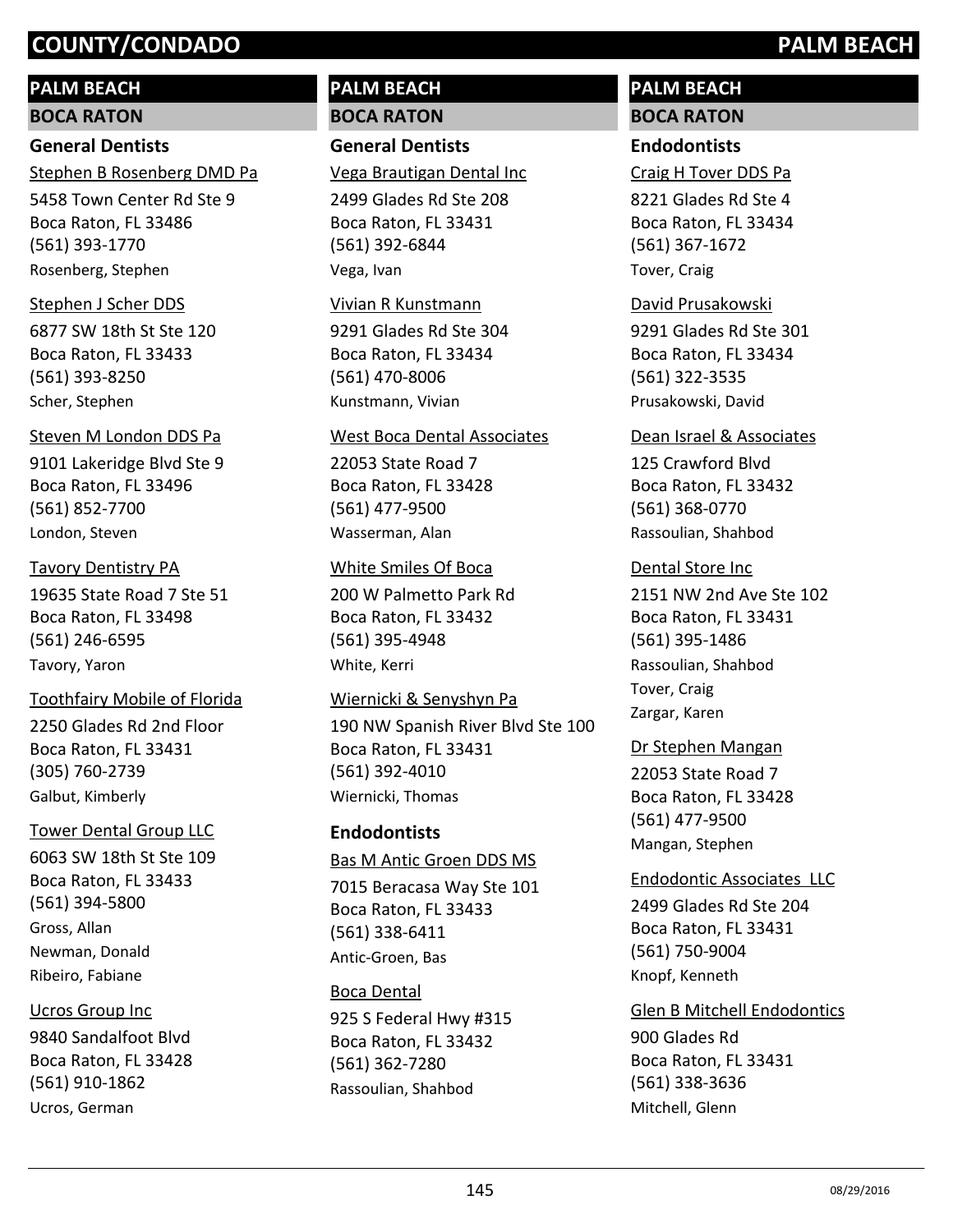## **PALM BEACH**

**BOCA RATON**

## **Endodontists**

9172 Glades Rd Boca Raton, FL 33434 (561) 483-5775 Harvey J Barbag DMD Pa Rassoulian, Shahbod

## Howard L Pasekoff DMD Pa

9325 Glades Rd Ste 102 Boca Raton, FL 33434 (561) 477-6556 Pasekoff, Howard

## Jordan L Schapiro DDS Pa

1000 NW 9th Ct Ste 104 Boca Raton, FL 33486 (561) 347-0091 Schapiro, Jordan

## Kenneth Krat DDS

2901 Clint Moore Rd Ste 6 Boca Raton, FL 33496 (561) 997-0061 Litvak, Renee

## Lifestyle Dental Group

3401 N Federal Hwy Ste 101 Boca Raton, FL 33431 (561) 750-6790 Selman, Anas

## Marisol Ruiz DMD

7280 W Palmetto Park Rd Ste 206N Boca Raton, FL 33433 (561) 395-0550 Norkin, Gary

## Michael Rosengarten DDS

7301 W Palmetto Park Rd Boca Raton, FL 33433 (561) 368-4188 Rosengarten, Michael

## **PALM BEACH BOCA RATON**

## **Endodontists**

Mitchell & Mitchell Endodontics

7000 W Palmetto Park Rd Boca Raton, FL 33433 (561) 368-3636 Mitchell, Glenn

### Mizner Park Dental

327 Plaza Real Ste 305 Boca Raton, FL 33432 (561) 391-3337 Rassoulian, Shahbod Tover, Craig Zargar, Karen

#### Mullaney-Hancock Pa

1590 NW 10th Ave Ste 303 Boca Raton, FL 33486 (561) 391-4744 Hancock, John Koscso, Kevin

## Sage Dental Of Boca Raton PLLC

1200 Yamato Rd., Suite A-4 Boca Raton, FL 33431 (561) 997-9930 Hartman, Jayson Posner, Lawrence Pyner, David Rassoulian, Shahbod Tigrett, Ryan

## Sage Dental of West Boca Raton PLLC

9874 Yamato Rd Ste 116/118 Boca Raton, FL 33434 (561) 488-1688 Ahn, Sunghee Hartman, Jayson Posner, Lawrence Pyner, David Rassoulian, Shahbod Spott, Roger Tigrett, Ryan

# **PALM BEACH**

## **BOCA RATON**

## **Endodontists**

Salamon and Yanover Dental, PC

8221 Glades Rd Ste 4 Boca Raton, FL 33434 (561) 883-2786 Tover, Craig

## Steven M London DDS Pa

9101 Lakeridge Blvd Ste 9 Boca Raton, FL 33496 (561) 852-7700 Mangan, Stephen

## Tower Dental Group LLC

6063 SW 18th St Ste 109 Boca Raton, FL 33433 (561) 394-5800 Elliott, Michael

## **Oral Surgeons**

## Adam J Winton DDS MD Pa

7301 A West Palmetto Pk # 306B Boca Raton, FL 33433 (561) 392-6637 Winton, Adam

## Boca Raton Center For Oral Facia

2499 Glades Rd Ste 309 Boca Raton, FL 33431 (561) 826-2002 Bland, Giancarlo Norkin, Andrew

## Dean Israel & Associates

125 Crawford Blvd Boca Raton, FL 33432 (561) 368-0770 Bland, Giancarlo

#### Drs Branitz & Hirsch

7301 W Palmetto Park Rd Boca Raton, FL 33433 (561) 753-6340 Hirsch, Stuart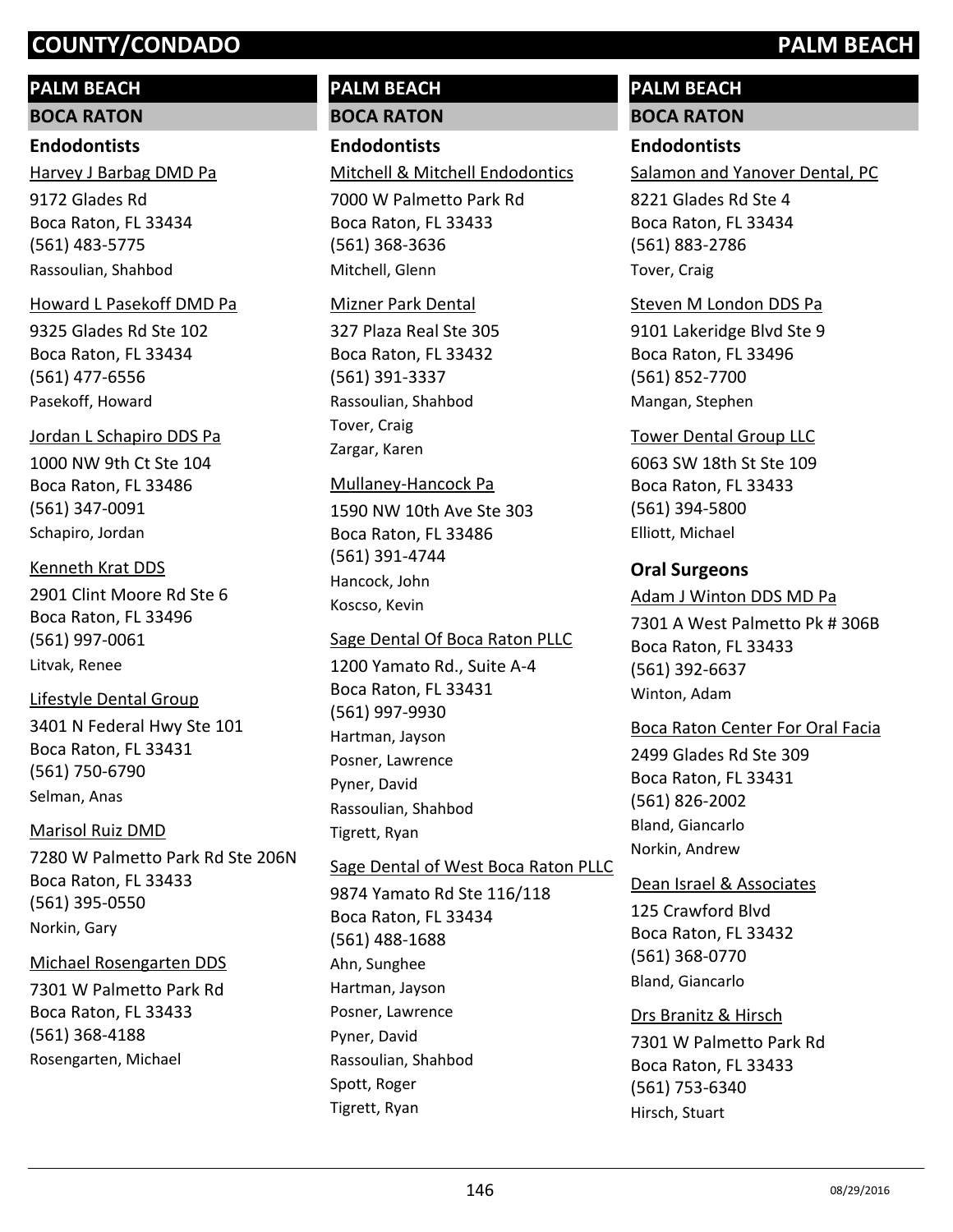# **PALM BEACH**

## **BOCA RATON**

## **Oral Surgeons**

2500 N Military Trl Ste 308 Boca Raton, FL 33431 (561) 443-7001 Gary J Wayne DMD PA Wayne, Gary

## Giancarlo Bland DMD PLLC

1865 NW Boca Raton Blvd Boca Raton, FL 33432 (561) 347-7006 Bland, Giancarlo

## Henry M Lennon

21301 Powerline Rd Ste 208 Boca Raton, FL 33433 (561) 482-8000 Lennon, Henry

# Henry M Lennon

2499 Glades Rd Ste 207 Boca Raton, FL 33431 (561) 395-8200 Lennon, Henry

## John T Bowman DMD MD PA

900 NW 13th St Boca Raton, FL 33486 (561) 391-6234 Bowman, John

## Kawa & Nicolas Llp

20423 State Road 7 Ste F18 Boca Raton, FL 33498 (561) 852-7070 Bland, Giancarlo Broumand, Vishtasb Segelman, Allyn

9970 Central Park Blvd N Ste 305 Boca Raton, FL 33428 (561) 487-4545 Keith H Kaner DDS Pa Kaner, Keith

## **PALM BEACH BOCA RATON**

## **Oral Surgeons** Minelle M Tendler DMD PA

199 W Palmetto Park Rd Ste D Boca Raton, FL 33432 (561) 465-2059 Tendler, Alfredo

## Ronald L Rubin DMD Pa

801 Meadows Rd Ste 109 Boca Raton, FL 33486 (999) 999-9999 Rubin, Ronald

## Sage Dental Of Boca Raton PLLC

1200 Yamato Rd., Suite A-4 Boca Raton, FL 33431 (561) 997-9930 Garvar, Lanny Grande, Federico Rand, Matthew Segui, Maikel Seider, Paul Stewart, Stanley

## Sage Dental of West Boca Raton PLLC Cohen, Brian

9874 Yamato Rd Ste 116/118 Boca Raton, FL 33434 (561) 488-1688 Bland, Giancarlo Garvar, Lanny Grande, Federico Rand, Matthew Segui, Maikel Seider, Paul Stewart, Stanley

## Salamon & Yanover Dental Pl

8221 Glades Rd Ste 4 Boca Raton, FL 33434 (561) 883-2786 Sorgen, Michael

## **PALM BEACH BOCA RATON**

# **Orthodontists**

# Bradley Santelli DDS

9930 Clint Moore Rd. Suite D102 Boca Raton, FL 33496 (561) 395-6464 Santelli, Brad

## David L Newman DDS Pa

1590 NW 10th Ave Ste 302 Boca Raton, FL 33486 (561) 392-4304 Newman, David

## Dental Store Inc

2151 NW 2nd Ave Ste 102 Boca Raton, FL 33431 (561) 395-1486 Goldenberg, Sandy Rubensteen, Evan

9250 Glades Rd Ste 208 Boca Raton, FL 33434 (561) 488-8898 Drs Cohen Pa Orhtodontists & Tmj

## 595 S Federal Hwy Ste 130 Boca Raton, FL 33432 (561) 826-7955 FELDON TENDLER ORTHODONTICS LLC Feldon, Paul

21301 Powerline Rd Ste 208 Boca Raton, FL 33433 (561) 482-8000 Freedman & Spoont Pa Kapit, Arthur

## 7000 W Palmetto Park Rd Ste 108 Boca Raton, FL 33433 (561) 361-5665 George R Nicolas DMD Pa Nicolas, George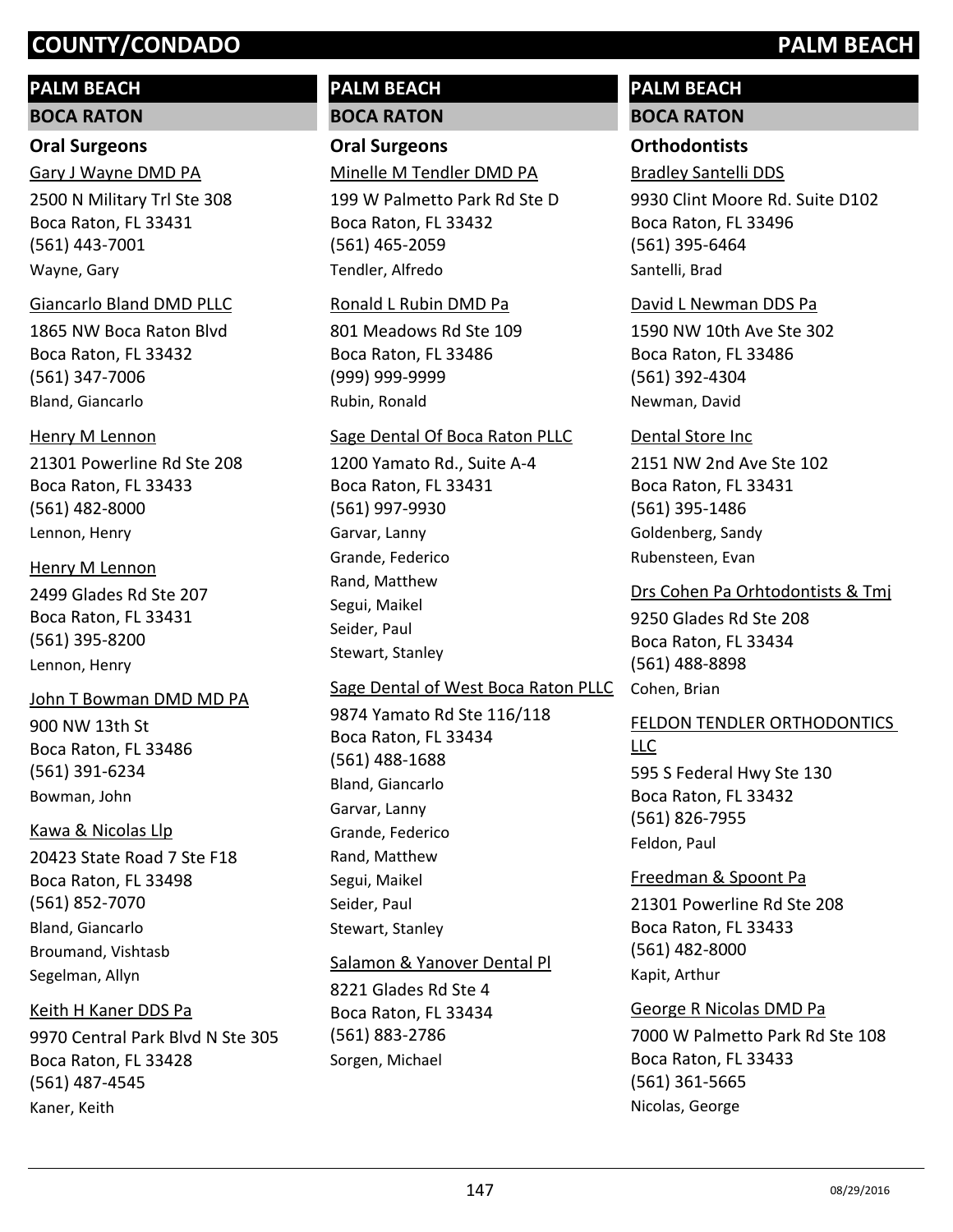## **PALM BEACH**

**BOCA RATON**

## **Orthodontists**

Kawa & Nicolas Llp

20423 State Road 7 Ste F18 Boca Raton, FL 33498 (561) 852-7070 Kawa, Larry

## Minelle M Tendler DMD PA

199 W Palmetto Park Rd Ste D Boca Raton, FL 33432 (561) 465-2059 Tendler, Minelle

## Mizner Park Dental

327 Plaza Real Ste 305 Boca Raton, FL 33432 (561) 391-3337 Goldenberg, Sandy Rubensteen, Evan

951 NW 13th St Ste 3B Boca Raton, FL 33486 (561) 391-6415 Robert A Eckelson DDS Pa Eckelson, Robert

## Robert J Shelling DMD Pa

19615 State Road 7 Ste 33 Boca Raton, FL 33498 (561) 477-4844 Shelling, Robert

## Sage Dental Of Boca Raton PLLC

1200 Yamato Rd., Suite A-4 Boca Raton, FL 33431 (561) 997-9930 Lekkas, Nick Rubensteen, Evan Short, Steven Spencer, Scott

# **PALM BEACH**

**BOCA RATON**

## **Orthodontists**

Sage Dental of West Boca Raton PLLC

9874 Yamato Rd Ste 116/118 Boca Raton, FL 33434 (561) 488-1688 Lekkas, Nick Newman, David Rubensteen, Evan Short, Steven Shults, Randall Spencer, Scott

## Sunny Braces

7280 W Plmtt Prk Rd Ste 206 Boca Raton, FL 33433 (561) 395-0550 Naghavi, Nona

## **Pediatric Dentists**

21301 Powerline Rd Ste 208 Boca Raton, FL 33433 (561) 482-8000 Big Tooth Boca LLC Freedman, Ann Galvez, Gloria

## Children & Pediatric Dentistry O

600 S Dixie Hwy Ste 207 Boca Raton, FL 33432 (561) 391-6800 Jimenez, Francisco

## Frank J Maye DMD Pa

19615 State Road 7 Ste 33 Boca Raton, FL 33498 (561) 395-5081 Maye, Frank

## Gator's Tooth Team

7301 W Palmetto Park Rd Ste 203B Boca Raton, FL 33433 (561) 391-6066 Arevalo, Oscar Sugar, Julie

## **PALM BEACH BOCA RATON**

## **Pediatric Dentists**

George R Nicolas DMD Pa

7000 W Palmetto Park Rd Ste 108 Boca Raton, FL 33433 (561) 361-5665 Hernandez, Shana

## Mini Mouth Dentistry

9181 Glades Rd Ste 120 Boca Raton, FL 33434 (561) 218-4012 Avman, Selin

## Pediatric Dental Specialist Llc

9291 Glades Rd Ste 203 Boca Raton, FL 33434 (561) 482-4453 Altschuler, Tricia

## Pike Pediatric Dentistry PA

1865 NW Boca Raton Blvd #102 Boca Raton, FL 33432 (561) 347-7006 Pike, Talia

## 9930 Clint Moore Rd Ste D102 Boca Raton, FL 33496 (561) 347-7006 Pike Pediatric Dentistry PA Pike, Talia

8903 Glades Rd Ste D4 Boca Raton, FL 33434 (561) 483-9334 Robert M Newman DDS Pa Newman, Robert Suta, Adi

## Sage Dental Of Boca Raton PLLC

1200 Yamato Rd., Suite A-4 Boca Raton, FL 33431 (561) 997-9930 Buscemi, Amanda Chatani, Maria Gedeon, Rose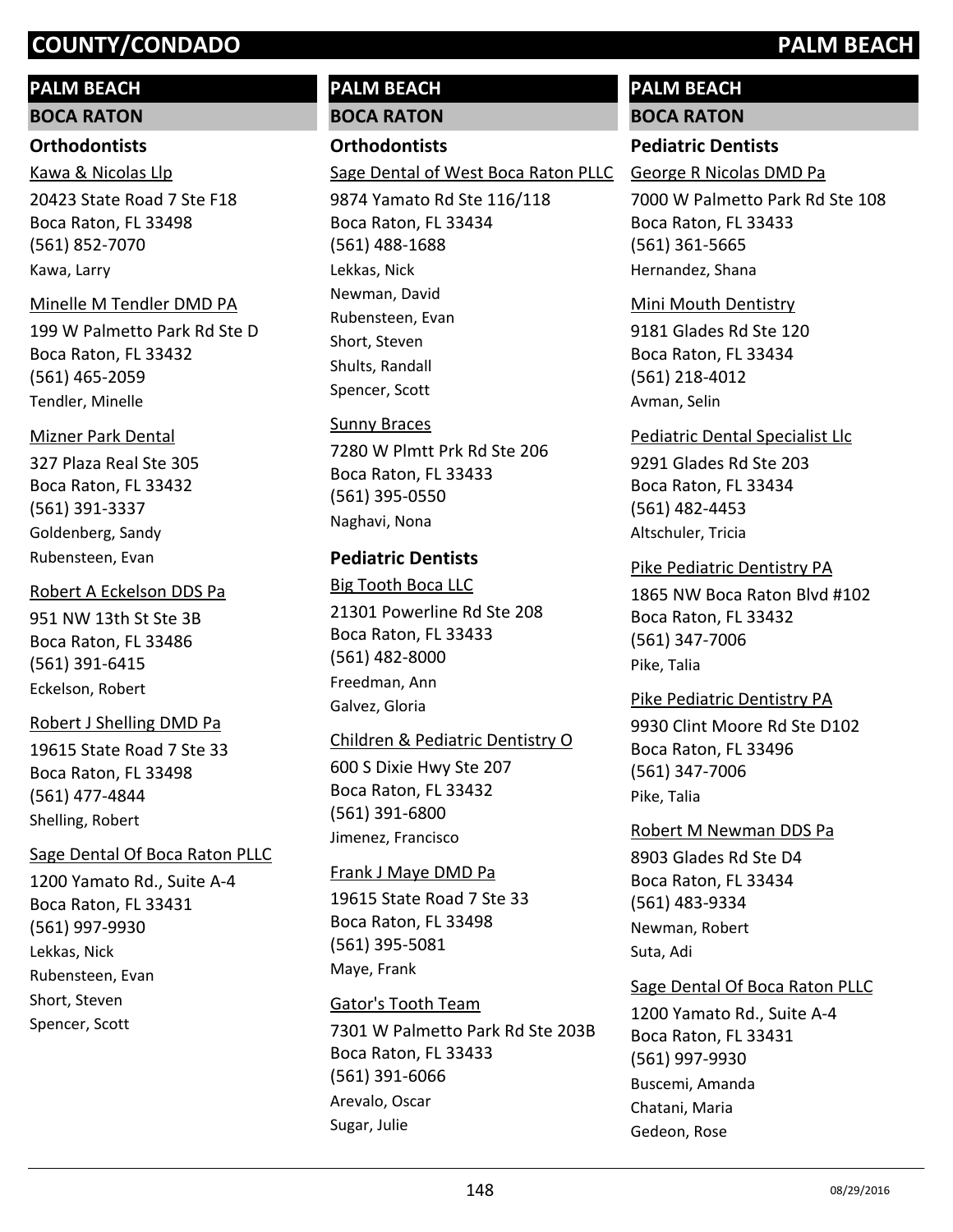## **PALM BEACH**

**BOCA RATON**

## **Pediatric Dentists**

Sage Dental Of Boca Raton PLLC

1200 Yamato Rd., Suite A-4 Boca Raton, FL 33431 (561) 997-9930 Ortiz Perez, Marta

#### Sage Dental of West Boca Raton PLLC

9874 Yamato Rd Ste 116/118 Boca Raton, FL 33434 (561) 488-1688 Barba, Erica Brodsky, Mindy Buscemi, Amanda Chatani, Maria Gedeon, Rose McCallum, Tamara Ortiz Perez, Marta Patel, Rita

#### Salamon & Yanover Dental Pl

8221 Glades Rd Ste 4 Boca Raton, FL 33434 (561) 883-2786 Marranzini, Maria

#### South Florida Dentistry For Chil

5458 Town Center Rd Ste 16 Boca Raton, FL 33486 (561) 391-6660 Bennett Jr, James Rothberg, Melanie

#### West Boca Dentistry for Children

8903 Glades Rd Ste D4 Boca Raton, FL 33434 (561) 483-9334 Salar, David

## **Periodontists**

8903 Glades Rd Ste D6 Boca Raton, FL 33434 (954) 791-7530 Berger & Miller DDS DMD Pa Miller, Robert

## **PALM BEACH BOCA RATON**

## **Periodontists**

Berger & Miller DDS DMD Pa

8903 Glades Rd Ste D6 Boca Raton, FL 33434 (954) 791-7530

#### Boca Dental

925 S Federal Hwy #315 Boca Raton, FL 33432 (561) 362-7280 Hennessy, Michael

#### Boca Dental Group Pa

7015 Beracasa Way Ste 101 Boca Raton, FL 33433 (561) 338-6411 Al-Joburi, Wesam

#### Chad Lalsingh DMD Pa

240 W Palmetto Park Rd Boca Raton, FL 33432 (561) 368-9595 Lalsingh, Chad

#### David C Winer DDS Pa

8221 Glades Rd Ste 4 Boca Raton, FL 33434 (561) 883-2786 Winer, David

#### David C Winer DDS Pa

9325 Glades Rd Ste 102 Boca Raton, FL 33434 (561) 477-6556 Winer, David

#### Dental Store Inc

2151 NW 2nd Ave Ste 102 Boca Raton, FL 33431 (561) 395-1486 Hennessy, Michael

## **PALM BEACH BOCA RATON**

## **Periodontists**

Dental Team of Boca Raton

9045 La Fontana Blvd Ste 5 Boca Raton, FL 33434 (561) 488-1688 Hersh, Jason

#### Dr Julian Leichter DMD Pa

7000 W Camino Real Boca Raton, FL 33433 (561) 391-1800 Recio, Luisa

#### Leonard Jacobs DDS PA

7301 W Palmetto Park Rd Boca Raton, FL 33433 (561) 362-8308 Al-Joburi, Wesam

#### Marisol Ruiz DMD

7280 W Palmetto Park Rd Ste 206N Boca Raton, FL 33433 (561) 395-0550 Goldstein, Paul

## 950 Glades Rd Ste 1B Boca Raton, FL 33431 (561) 391-6606 Michael J Gioia Jr DMD

Fotek, Pawel

## 1599 NW 9th Ave Ste 205 Boca Raton, FL 33486 (561) 750-9877 Mitchell J Farr DMD PA Farr, Mitchell

#### Mizner Park Dental

327 Plaza Real Ste 305 Boca Raton, FL 33432 (561) 391-3337 Hennessy, Michael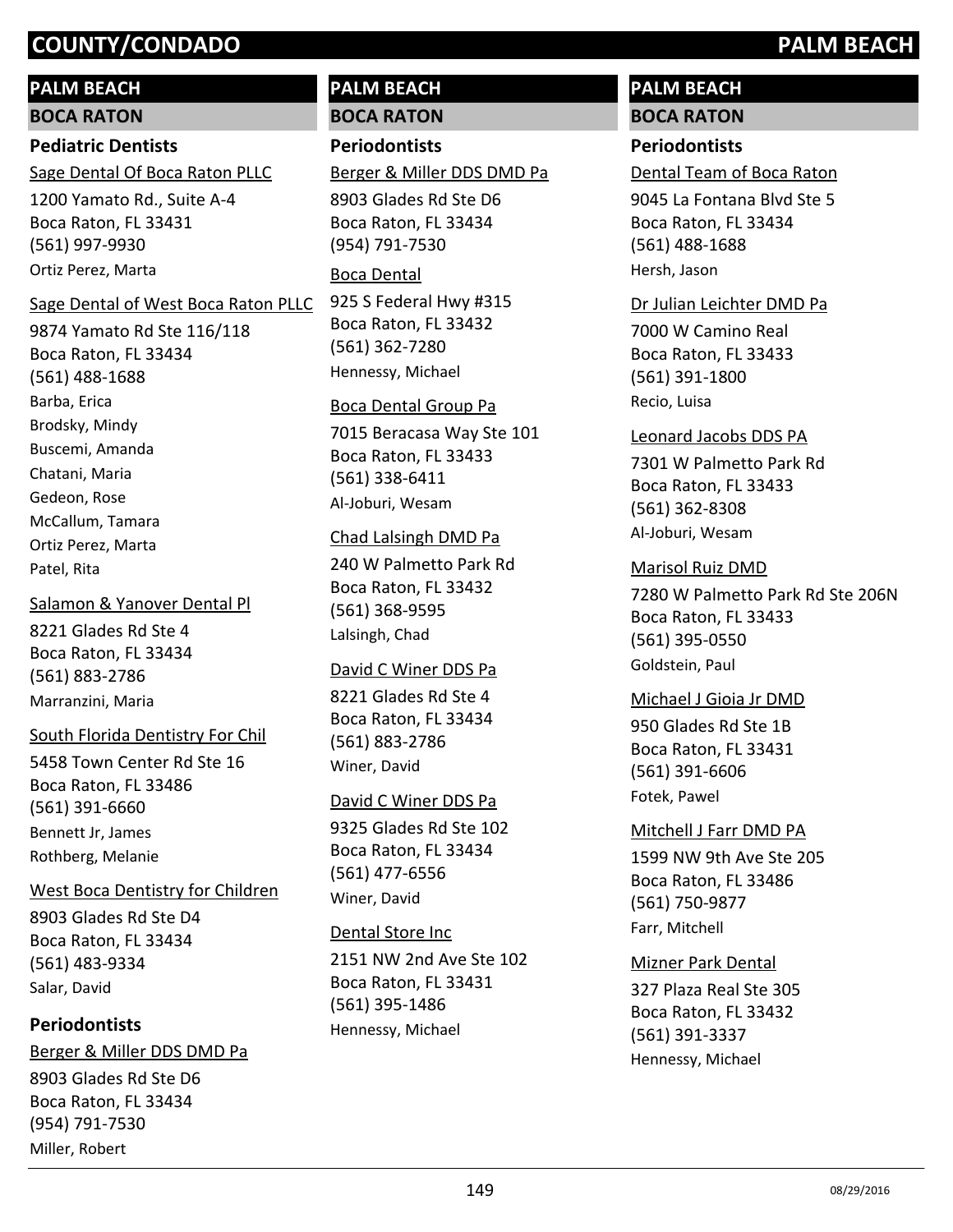## **PALM BEACH**

**BOCA RATON**

### **Periodontists**

7301 W Palmetto Rd #C205 Boca Raton, FL 33433 (561) 395-0550 Paul S Goldstein DDS Pc Goldstein, Paul

#### Periodontal Associates

7301A W Palmetto Park Rd Boca Raton, FL 33433 (561) 394-4519 Cramer, Steven

#### Randy Goldfarb DMD Pa

951 NW 13th St Ste 3A Boca Raton, FL 33486 (561) 368-3900 Goldfarb, Randy

#### Robert J Eisenberg DDS Pa

951 NW 13th St Ste 3A Boca Raton, FL 33486 (561) 368-3900 Guzman, Aixa

## Sage Dental Of Boca Raton PLLC

1200 Yamato Rd., Suite A-4 Boca Raton, FL 33431 (561) 997-9930 Cunningham, Nina Ehrenman, Jason Goldstein, Shari Hersh, Jason Norkin, Fred Rodriguez, Diane Scott, John

#### Sage Dental of West Boca Raton PLLC

9874 Yamato Rd Ste 116/118 Boca Raton, FL 33434 (561) 488-1688 Cunningham, Nina Ehrenman, Jason Goldstein, Shari Hersh, Jason

# **PALM BEACH**

# **BOCA RATON**

## **Periodontists**

Sage Dental of West Boca Raton PLLC

9874 Yamato Rd Ste 116/118 Boca Raton, FL 33434 (561) 488-1688 Rodriguez, Diane Scott, John Weishoff, Robert

## Sidney J Cohen Pa

1050 NW 15th St Ste 113A Boca Raton, FL 33486 (561) 347-6622 Cohen, Sid

## South Florida Center For

3020 N Military Trl Ste 200 Boca Raton, FL 33431 (561) 912-9993 Periodontics & Implant De Modarres, Alireza Norkin, Fred VARDAR-SENGUL, SAYNUR

#### Steven Berkowitz

950 Glades Rd Ste 1B Boca Raton, FL 33431 (305) 865-0328 Berkowitz, Steven

## Thomas A Copulas DDS Pa

1000 NW 9th Ct Ste 106 Boca Raton, FL 33486 (561) 338-7115 Copulos, Thomas

## **Prosthodontists**

875 Meadows Rd Ste 323 Boca Raton, FL 33486 (561) 395-2003 Arthur R Stanger DMD Stanger, Arthur

## **PALM BEACH BOCA RATON**

## **Prosthodontists**

Dr Wolf Schwartz

37 SE 5th St Ste 200 Boca Raton, FL 33432 (561) 393-0030 Schwartz, Wolf

#### East Boca Dental Implants & Pros

900 NW 13th St Ste 300 Boca Raton, FL 33486 (561) 395-3190 Steier, Carolina

#### Michael J Gioia Jr DMD

950 Glades Rd Ste 1B Boca Raton, FL 33431 (561) 391-6606 Gioia Jr, Michael

## Sage Dental Of Boca Raton PLLC

1200 Yamato Rd., Suite A-4 Boca Raton, FL 33431 (561) 997-9930 Vera, Anny

## Sage Dental of West Boca Raton PLLC

9874 Yamato Rd Ste 116/118 Boca Raton, FL 33434 (561) 488-1688 Vera, Anny

#### **BOYNTON BEACH**

#### **General Dentists**

#### Adult and Geriatrics Institute

12453 Hagen Ranch Rd Unit 101 Boynton Beach, FL 33437 (561) 270-6494 Baghdassarian-Mencia, Rosemary

#### An Ocean Dental Studio

2860 S Seacrest Blvd Boynton Beach, FL 33435 (561) 732-2711 Calvo, Lourdes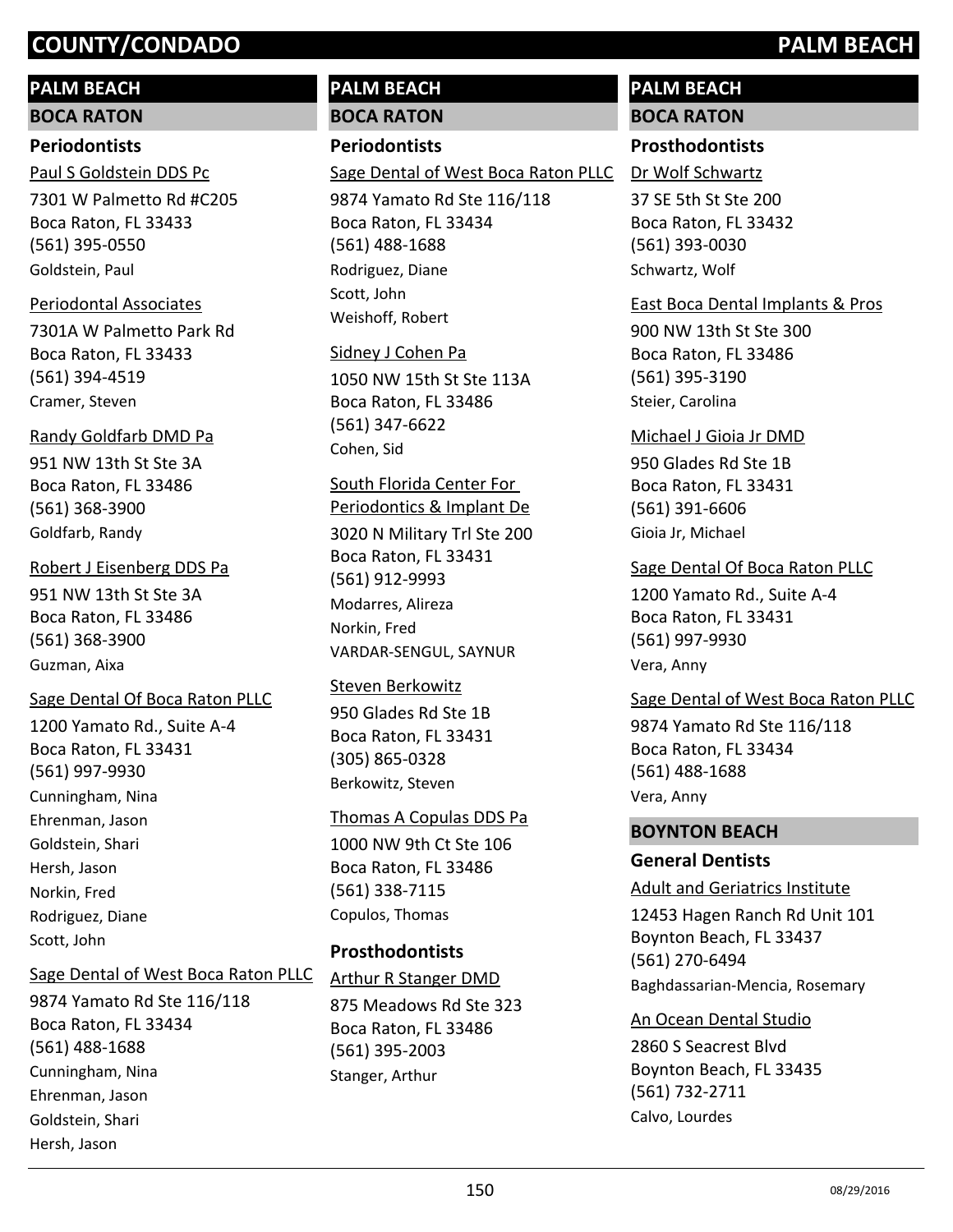## **PALM BEACH**

#### **BOYNTON BEACH**

## **General Dentists** Bradley Lauer DDS

10075 S Jog Rd Ste 102 Boynton Beach, FL 33437 (561) 244-7022 Lauer, Bradley

#### Care Dental of Boynton Beach PA

6080 Boynton Beach Blvd Boynton Beach, FL 33437 (561) 364-2273 Chen, Dannit Eisenband, Michael Shaffren, Ricky Stein, Bruce Sutton, David

## Coast Florida Pa

4756 N Congress Ave Ste 106 Boynton Beach, FL 33426 (561) 868-0900 Cerra, Frank Ghabbour, Diaa Klaib, Charbel Mack, Brandon Naryshkin, George

#### Dental Arts of Boynton Beach PA

10150 Hagen Ranch Rd Ste 202 Boynton Beach, FL 33437 (561) 767-9595 Cerullo, Domenick

#### Dentaland Boynton Beach LLC

930 N Congress Ave Ste 200 Boynton Beach, FL 33426 (561) 732-6900 Brody, Robert Cohen, Michael Dooley, Jill Fishner, Neil Friedman, Hyman Hogan, Helena Iurcovich, Maximillian

## **PALM BEACH BOYNTON BEACH**

**General Dentists** Dentaland Boynton Beach LLC

930 N Congress Ave Ste 200 Boynton Beach, FL 33426 (561) 732-6900 Lisi, Richard Mccown, Michael Morales, Ronald Munoz, Numa Reichman, Lewis Rodriguez, Dario San Jorge, Alejandro Sutnick, Steven Taha, Ahmed Vlahos, Haralambos Zusselman, Arnold

#### Designer Dental

9868 S State Road 7 Ste 200 Boynton Beach, FL 33472 (561) 637-4443 Cello, Patrick Espirito Santo, Andrea

#### Edward P Broggi DMD Pa

374 N Congress Ave Boynton Beach, FL 33426 (561) 364-3368 Broggi, Edward

#### Elan Salee DMD Pa

12040 S Jog Rd Ste 5 Boynton Beach, FL 33437 (561) 732-8700 Salee, Elan

#### Eric S Markman DDS Pa

1325 S Congress Ave Ste 118 Boynton Beach, FL 33426 (561) 364-0664 Markman, Eric

## **PALM BEACH BOYNTON BEACH**

## **General Dentists**

Florida Dental & Denture Center

1901 S Federal Hwy Boynton Beach, FL 33435 (561) 738-5974 Semeah, Yves

## Fountains Of Boynton Dental Cent

6605 Boynton Beach Blvd Boynton Beach, FL 33437 (561) 364-8088 Lai, Robert

## 10075 S Jog Rd Ste 200 Boynton Beach, FL 33437 (561) 733-8580 Francyne L Kohler DDS Pa Gianatasio, John Kohler, Francyne

1790 N Congress Ave Boynton Beach, FL 33426 (561) 572-3555 Gentle Dental Group of Central Boynton Steiner, Samantha

## 1080 S Federal Hwy Boynton Beach, FL 33435 (561) 732-3124 Gentle Dental Group of East Boynton Beach

Azari, Scott Goldberg, Howard

## Gordon J Smith DDS

1250 S Federal Hwy # 101 Boynton Beach, FL 33435 (561) 732-9727 Smith, Gordon

7410 Boynton Beach Blvd Ste B3 Boynton Beach, FL 33437 (561) 734-7171 Hagen Ranch Dental Center Pa Klein, Jason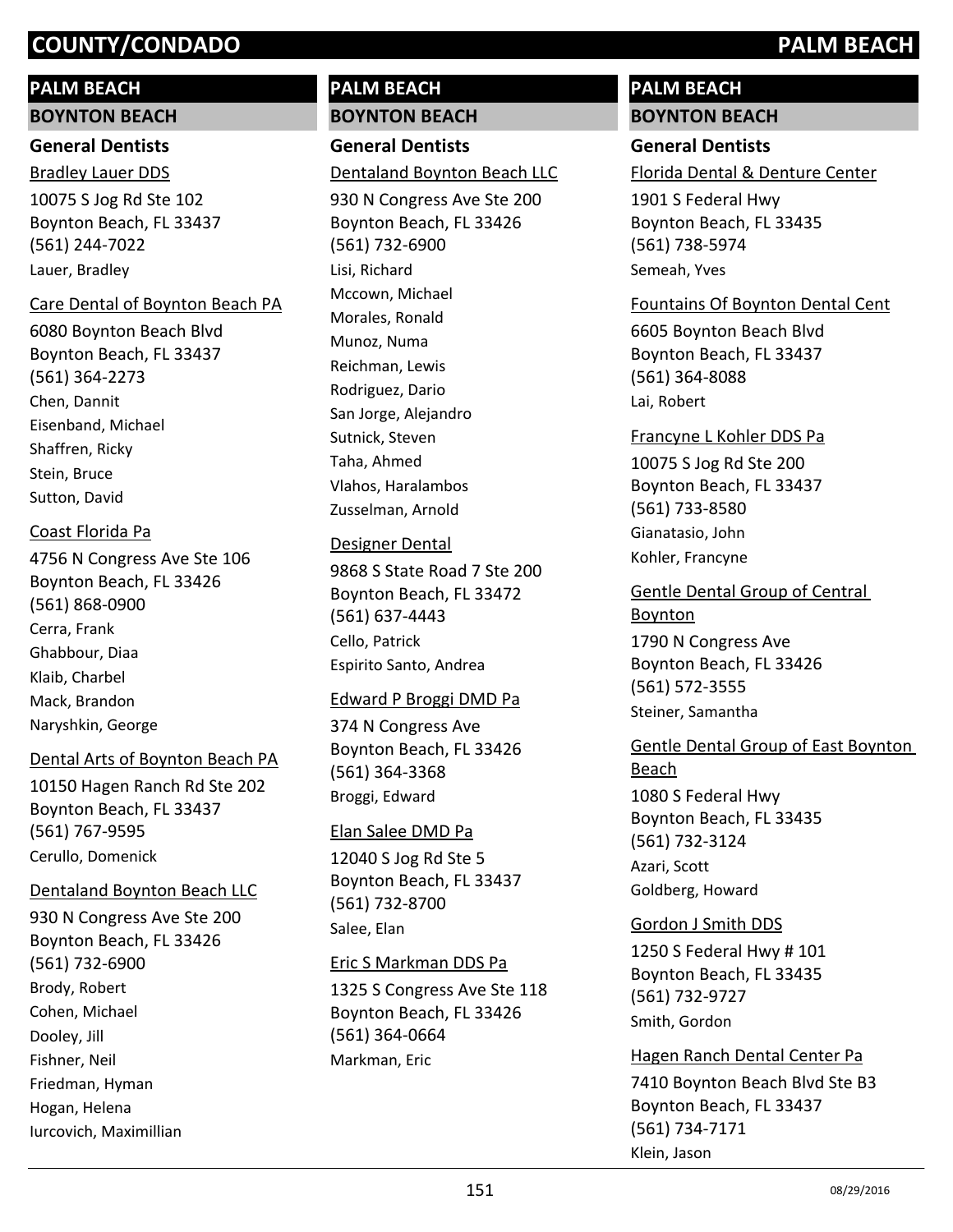## **PALM BEACH**

**BOYNTON BEACH**

## **General Dentists**

7410 Boynton Beach Blvd Ste B3 Hagen Ranch Dental Center Pa

Boynton Beach, FL 33437 (561) 734-7171

#### Harold Acosta

6651 Woolbright Rd #116 Boynton Beach, FL 33437 (954) 857-9687 Acosta, Harold

#### Harvey S Shiffman DDS Pa

8200 S Jog Rd Ste 201 Boynton Beach, FL 33472 (561) 737-6400 Shiffman, Harvey

#### Howard Goldberg DDS PA

4895 Windward Passage Dr Ste 12 Boynton Beach, FL 33436 (561) 526-2777 Goldberg, Howard

#### Hugh B Rosenblatt DMD Pa

901 N Congress Ave Ste D105 Boynton Beach, FL 33426 (561) 737-8559 Rosenblatt, Hugh

#### JAISHILL PLLC

1501 CORPORATE DR STE 140 Boynton Beach, FL 33426 (561) 364-8700 Chokshi, Payal

#### Jordan S Tomalty DMD Pa

6617 Boynton Beach Blvd Boynton Beach, FL 33437 (561) 735-9898 Tomalty, Jordan

## **PALM BEACH BOYNTON BEACH**

**General Dentists**

Jordan S Tomalty DMD Pa

8794 W Boynton Bch Blvd #110 Boynton Beach, FL 33473 (561) 777-8980 Tomalty, Jordan

#### Jorge A Torrejon DDS Pa

8190 S Jog Rd Ste 110 Boynton Beach, FL 33472 (561) 374-7990 Torrejon, Jorge

#### Lawrence P Wong Jr DDS Pa

1880 N Congress Ave Ste 335 Boynton Beach, FL 33426 (561) 375-8911 Wong Jr, Lawrence

#### Lena Habib DMD PA

555 N Congress Ave #303 Boynton Beach, FL 33426 (561) 739-9444 Amini, Aryia Habib, Mary

#### Leonard G Grush

118 SE 23rd Ave Boynton Beach, FL 33435 (561) 737-1223 Grush, Leonard

#### Maria Gonzalez-Fujara DDS PC

625 SE 2nd Ave Ste D Boynton Beach, FL 33435 (561) 739-3222 Gonzalez-Fujara, Maria

#### Maria Zecca-Botwin DMD Pa

8188 S Jog Rd Ste 104 Boynton Beach, FL 33472 (561) 733-0004 Botwin, Todd Zecca-Botwin, Maria

## **PALM BEACH BOYNTON BEACH**

## **General Dentists**

Mark G Coulter DDS PA

650 W Boynton Beach Blvd Ste 2 Boynton Beach, FL 33426 (561) 736-1700 Coulter, Mark

## Melanie Allen DDS Pa

3509 W Boynton Beach Blvd Boynton Beach, FL 33436 (561) 737-5530 Allen, Melanie

#### Miguel Fernado Borda PA

3925 W Boynton Bch Blvd #104 Boynton Beach, FL 33436 (561) 733-9099 Morales, Alexis

#### Mitchell Indictor DDS Pa

207 SE 23rd Ave Ste 100 Boynton Beach, FL 33435 (561) 734-8600 Indictor, Mitchell

#### Modern Dental Smiles

2280 N Congress Ave Boynton Beach, FL 33426 (561) 732-2400 Bally, Kurt Eftekhari, Samin Umoren, Anne-Marie

#### Perfect Smile Dentistry Ii

7593 Boynton Beach Blvd Ste 200 Boynton Beach, FL 33437 (561) 732-3203 Akel, Rasmi Bates, Barbara Harb, Catherine Kocher, Jennifer Pinzon, Julio Ravi, Tanmya Sarria, Paulo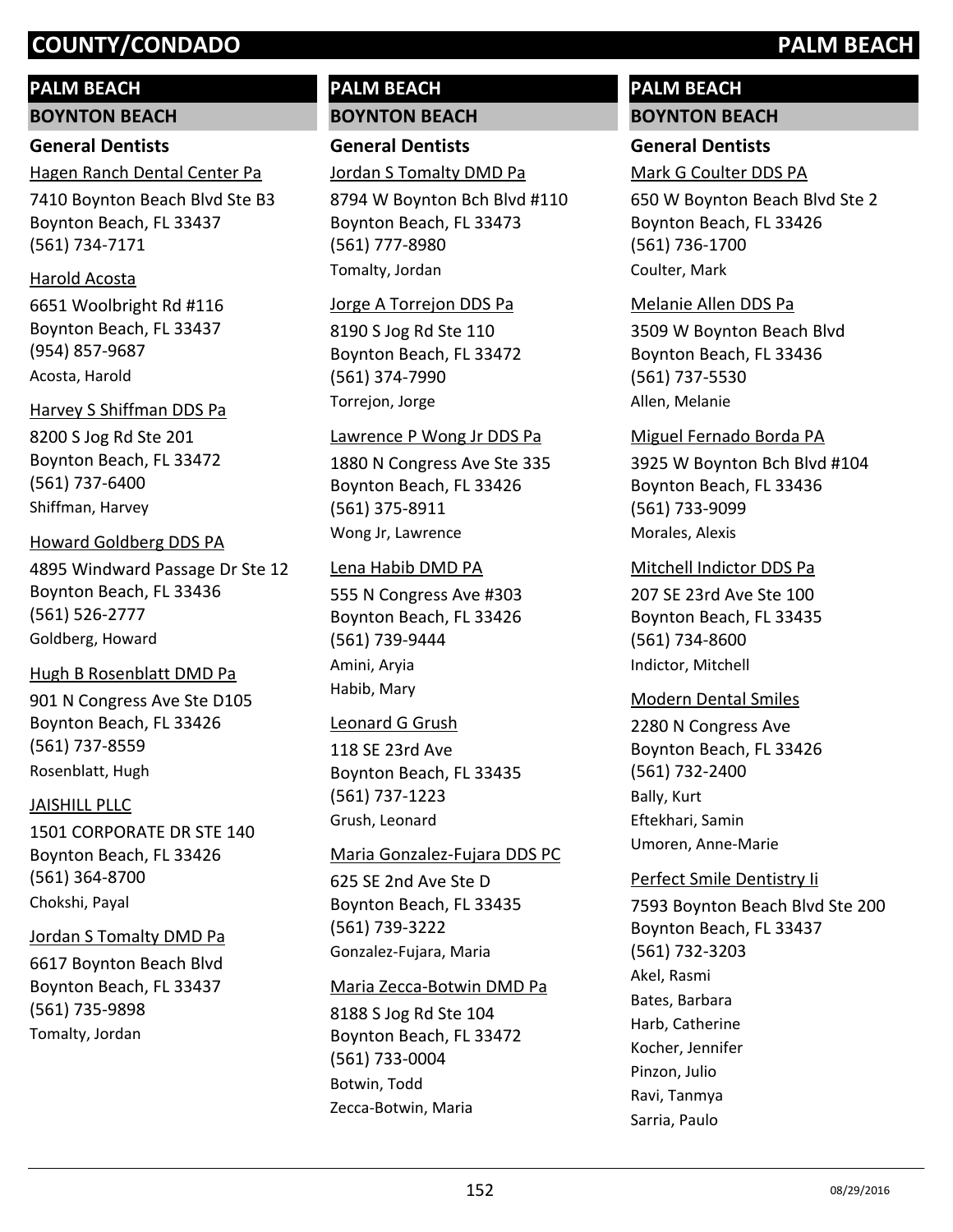## **PALM BEACH**

**BOYNTON BEACH**

## **General Dentists**

326 W Boynton Beach Blvd Boynton Beach, FL 33435 (561) 737-6445 Richard K Jackson DDS Jackson, Richard

## Ricky Shaffren DMD PA

1700 W Woolbright Rd Ste 2 Boynton Beach, FL 33426 (561) 737-3200 Shaffren, Ricky

1790 N Congress Ave Ste 100 Boynton Beach, FL 33426 (561) 572-3555 Sage Dental of Central Boynton Beach PLLC Alvarado-Romero Pou, Melissa Alvarez, Jonathan Ayesh, Karima Azari, Scott Bergquist, Michael Bockian, Joshua Bratman, Jerry Castillo, Juan Childers, Carmen Coronado, Efrain Cowan, Marc Cruz, Antonio Daneshpajouh, Sara Darojat, Zuhdiyah Dean, Craig Draizin, Claudia Driscoll, Allison Duarte, Beatriz Durkan, Marcia Engelsberg, David Fernandez-Martinez, Mariangel Fox, Jeffrey Garcia-Porras, Marcela Garrison, Harvey Ghandour, Dima

## **PALM BEACH BOYNTON BEACH**

**General Dentists** 1790 N Congress Ave Ste 100 Boynton Beach, FL 33426 (561) 572-3555 Sage Dental of Central Boynton Beach PLLC Gilbert, Mark Gonzales, Angelica Guerrero, Luis Gul, Yousaf Hamed, Shirin Harrouff, Wade Helmy, James Horwitz, Steven Israel, Elie Juma, Zaileen LePore, Krystina Londono, Jennifer Ma, Robert Mohr, Eric Moncrieffe, Tiffany Naguib, Michelle Napoli, Marisa Newton, Emily Ortega, Laura Ortiz, Ana Pare, Elizabeth Perez-Alamo, Jennifer Perkins, Lindsay Planes, Alex Price, Dana Quick, James Rappaport, David Ring, Stephen Rodriguez, Margarita Roshkind, David Salazar, Cecilia Sanches, Melanie Shofnos, Charles Simpson, Natalie Sirage, Ahmed Snider, Erica

## **PALM BEACH BOYNTON BEACH**

## **General Dentists**

1790 N Congress Ave Ste 100 Boynton Beach, FL 33426 (561) 572-3555 Sage Dental of Central Boynton Beach PLLC Strauss, Theodore Suarez, Henry Truong, Xen Urquiza, Yeneir Van Duyne, Tracy Vignola, Jennifer Weisbrot, Bruce Young, Summer Ziegler, Neal

## Sage Dental of East Boynton Beach PLLC

556 E Woolbright Rd Ste 552B Boynton Beach, FL 33435 (561) 732-3124 Alvarado-Romero Pou, Melissa Alvarez, Jonathan Bergquist, Michael Bockian, Joshua Bratman, Jerry Castillo, Juan Cherkinsky, Jordan Childers, Carmen Cohen, Michael Cowan, Marc Daneshpajouh, Sara Darojat, Zuhdiyah Dean, Craig Draizin, Claudia Duarte, Beatriz Fernandez-Martinez, Mariangel Ghandour, Dima Gilbert, Mark Goldberg, Howard Gonzales, Angelica Guerrero, Luis Gul, Yousaf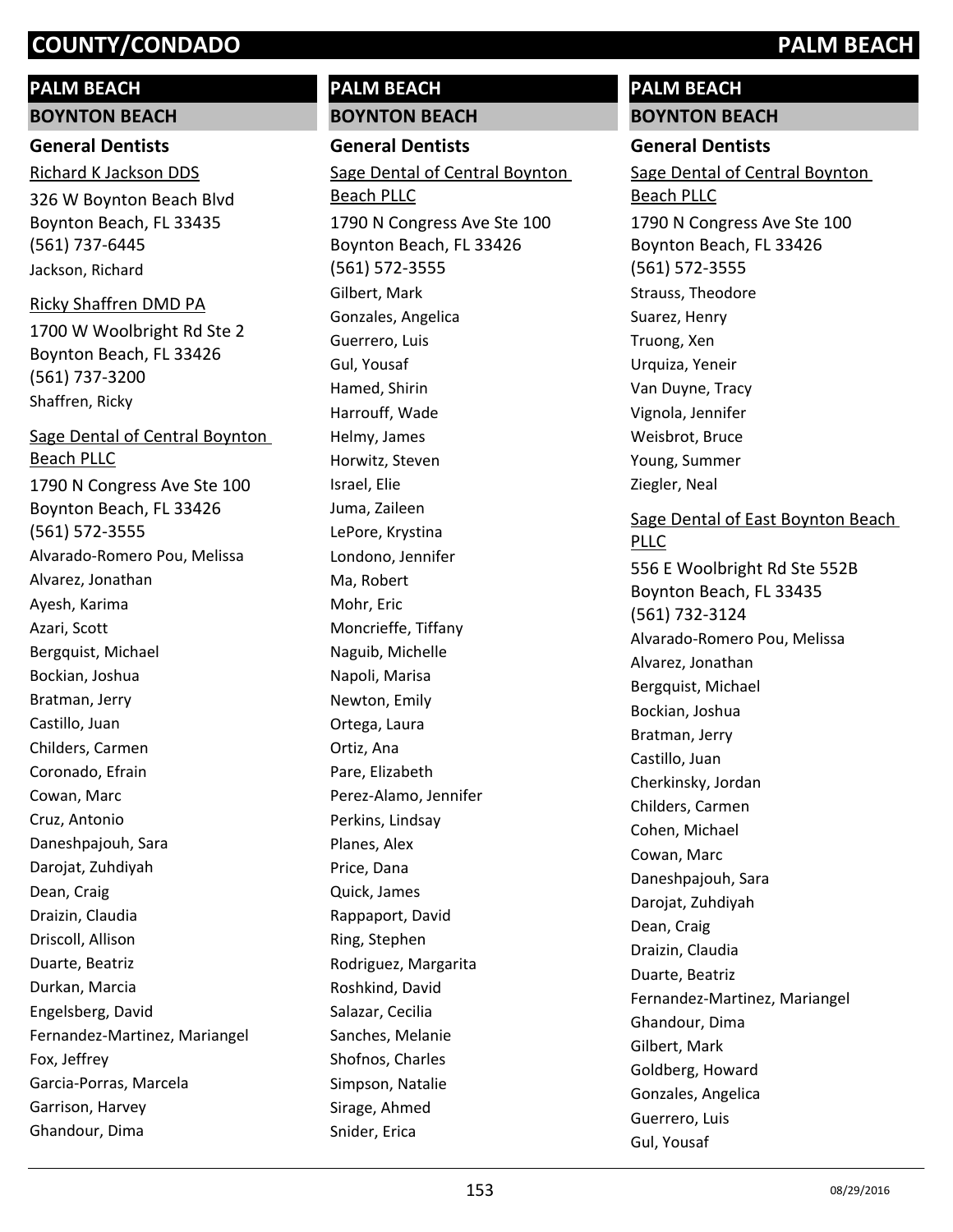## **PALM BEACH**

**BOYNTON BEACH**

#### **General Dentists**

Sage Dental of East Boynton Beach PLLC

556 E Woolbright Rd Ste 552B Boynton Beach, FL 33435 (561) 732-3124 Guthrie, Kelly Hamed, Shirin Helmy, James Hoffman, Bruce Horwitz, Steven Israel, Elie Juma, Zaileen LePore, Krystina Ma, Robert Mohr, Eric Moncrieffe, Tiffany Naguib, Michelle Napoli, Marisa Newton, Emily Ortega, Laura Ortiz, Ana Pare, Elizabeth Perkins, Lindsay Planes, Alex Price, Dana Rappaport, David Rezvani, Caroline Rieger, Eric Rodriguez, Ramon Roshkind, David Salazar, Cecilia Sanches, Melanie Simpson, Natalie Sirage, Ahmed Steiner, Samantha Strauss, Theodore Truong, Xen Urquiza, Yeneir Van Duyne, Tracy Weisbrot, Bruce Winderbaum, Sasha

## **PALM BEACH BOYNTON BEACH**

## **General Dentists**

Sage Dental of East Boynton Beach PLLC

556 E Woolbright Rd Ste 552B Boynton Beach, FL 33435 (561) 732-3124 Wooldridge, Maria Young, Summer Yu, Cynthia Ziegler, Neal

#### Sean A Tomalty DMD PA

6617 Boynton Beach Blvd Boynton Beach, FL 33437 (561) 735-9898 Tomalty, Sean

#### Sean A Tomalty DMD PA

8794 Boynton Beach Blvd Boynton Beach, FL 33472 (561) 777-8980 Tomalty, Sean

#### Southeastern Dental Associates P

10075 S Jog Rd Ste 108 Boynton Beach, FL 33437 (561) 738-9007 Fontecilla, Sofia Harden, Jaclyn Sher, Sydney Shin, Esther

#### Stuart Elkin DDS

3925 W Boynton Beach Blvd Boynton Beach, FL 33436 (561) 752-4050 Elkin, Stuart

#### TDC Canyons LLC

8794 Boynton Beach Blvd Ste 110 Boynton Beach, FL 33472 (561) 777-8980 Miller, Mitchell Tomalty, Jordan Tomalty, Sean

## **PALM BEACH BOYNTON BEACH**

## **General Dentists**

TDC Fountains LLC

6617 Boynton Beach Blvd Boynton Beach, FL 33437 (561) 735-9898 Tomalty, Jordan Tomalty, Sean

#### Tim Deyab DDS

1034 Gateway Blvd Ste 101 Boynton Beach, FL 33426 (561) 249-2585 Deyab, Tim

#### To-Nguyen Thi Hoang DMD Pa

8190 S Jog Rd Ste 240 Boynton Beach, FL 33472 (561) 732-8001 Hoang, To-Nguyen

#### Tumminia Dental Associates Pa

7730 Boynton Beach Blvd Boynton Beach, FL 33437 (561) 736-1900 Deyab, Tim Kolovani-Tumminia, Kathryn

#### VICTOR DEA DMD PLLC

1015 Gateway Blvd Ste 503 Boynton Beach, FL 33426 (561) 369-5430 Dea, Victor

#### **Endodontists**

2240 W Woolbright Rd Ste 410 Boynton Beach, FL 33426 (561) 738-6251 Allan Moskow DDS Pa Moskow, Allen

## 10150 Hagen Ranch Rd Ste 200 Boynton Beach, FL 33437 (561) 738-9777 Bruce D Schulman DDS Pa Schulman, Bruce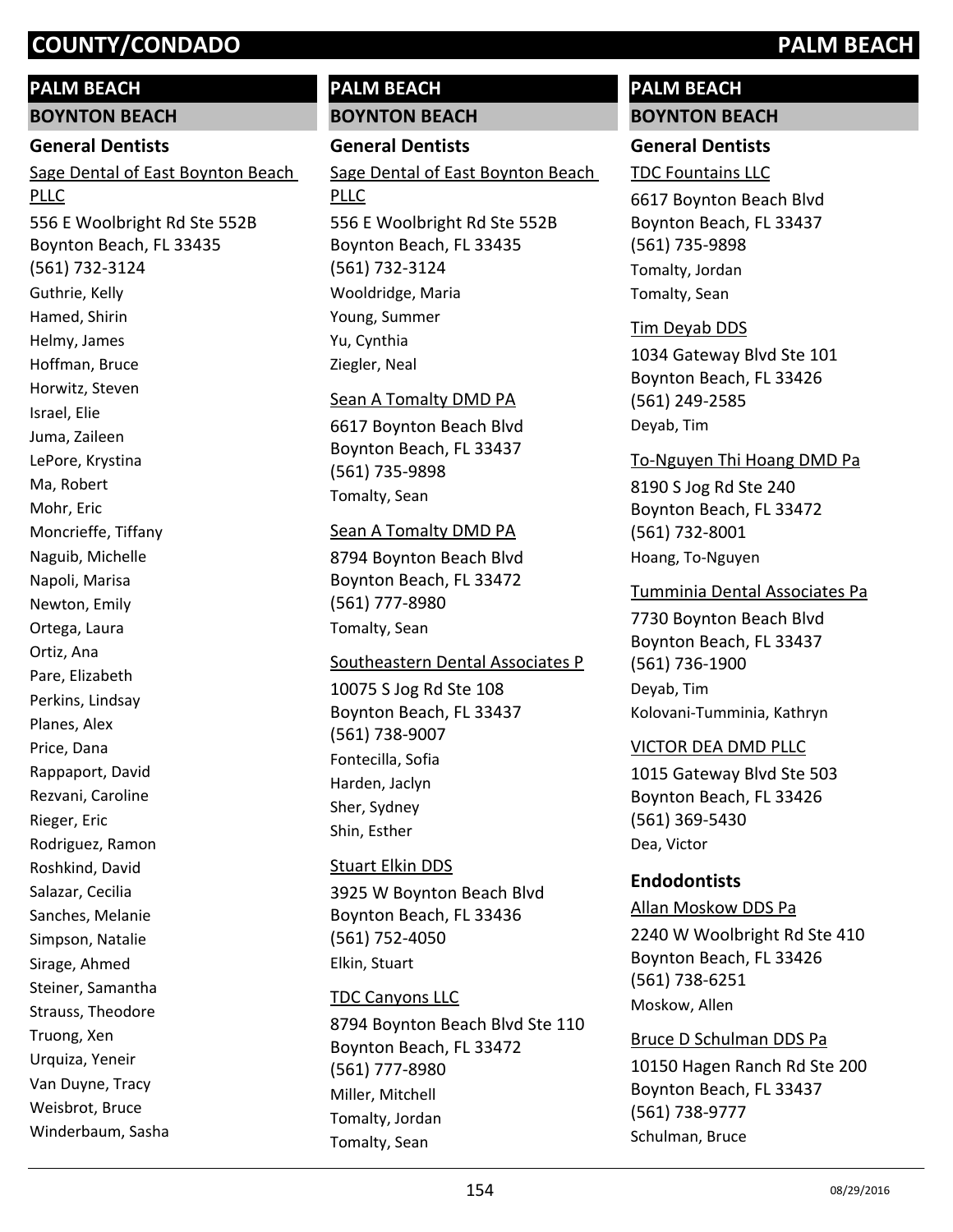## **PALM BEACH**

**BOYNTON BEACH**

## **Endodontists**

8190 S Jog Rd Ste 230 Boynton Beach, FL 33472 (561) 742-8006 Craig A Shapiro DMD Pa Shapiro, Craig

## Dentaland Boynton Beach LLC

930 N Congress Ave Ste 200 Boynton Beach, FL 33426 (561) 732-6900 Duluc Vega, Pablo Elliott, Michael Gittess, Robert Green, Jay Jaffe, Danielle Jones, Carl Pena, Sonia Sainsbury, James

## Jaime J Silberman DDS Pa

7593 Boynton Beach Blvd #180 Boynton Beach, FL 33437 (561) 740-3646 Lazaro, Eduardo Silberman, Jaime

## Palm Beach Endodontics Pa

2828 S Seacrest Blvd Boynton Beach, FL 33435 (561) 743-7284 Bradshaw, Charlyn Bradshaw, Kenneth

1790 N Congress Ave Ste 100 Sage Dental of Central Boynton Beach PLLC

Boynton Beach, FL 33426 (561) 572-3555 Ahn, Sunghee Hartman, Jayson Posner, Lawrence Pyner, David Rassoulian, Shahbod Spott, Roger

## **PALM BEACH BOYNTON BEACH**

## **Endodontists**

1790 N Congress Ave Ste 100 Sage Dental of Central Boynton Beach PLLC

Boynton Beach, FL 33426 (561) 572-3555

## 556 E Woolbright Rd Ste 552B Boynton Beach, FL 33435 (561) 732-3124 Sage Dental of East Boynton Beach PLLC Ahn, Sunghee Posner, Lawrence Rassoulian, Shahbod

Tigrett, Ryan

## TDC Canyons LLC

8794 Boynton Beach Blvd Ste 110 Boynton Beach, FL 33472 (561) 777-8980 Espanol, Juan

## **Oral Surgeons**

#### David M Feinerman DMD MD Pa

3695 W Boynton Beach Blvd Boynton Beach, FL 33436 (561) 364-1800 Feinerman, David King, Derek Schaedel, Robert

## Dentaland Boynton Beach LLC

930 N Congress Ave Ste 200 Boynton Beach, FL 33426 (561) 732-6900 Grider, Joseph Saenz, Regina

## Giancarlo Bland DMD PLLC

8794 Boynton Beach Blvd Ste 110 Boynton Beach, FL 33472 (561) 777-8608 Bland, Giancarlo

## **PALM BEACH BOYNTON BEACH**

## **Oral Surgeons**

J Michael Digney DDS

10301 Hagen Ranch Rd Boynton Beach, FL 33437 (561) 369-7718 Digney, J Michael

# Sage Dental of Central Boynton Beach PLLC

1790 N Congress Ave Ste 100 Boynton Beach, FL 33426 (561) 572-3555 Garvar, Lanny Grande, Federico Rand, Matthew Segui, Maikel Stewart, Stanley

## Sage Dental of East Boynton Beach PLLC

556 E Woolbright Rd Ste 552B Boynton Beach, FL 33435 (561) 732-3124 Garvar, Lanny Grande, Federico Morel-Maynard, Dominic Rand, Matthew Seider, Paul Stewart, Stanley Trevisani, Ronald

## **Orthodontists**

## A William Domeyer DDS Pa

901 N Congress Ave Boynton Beach, FL 33426 (561) 734-2900 Domeyer, William

## Dentaland Boynton Beach LLC

930 N Congress Ave Ste 200 Boynton Beach, FL 33426 (561) 732-6900 Ramos, Gisleda West, Christopher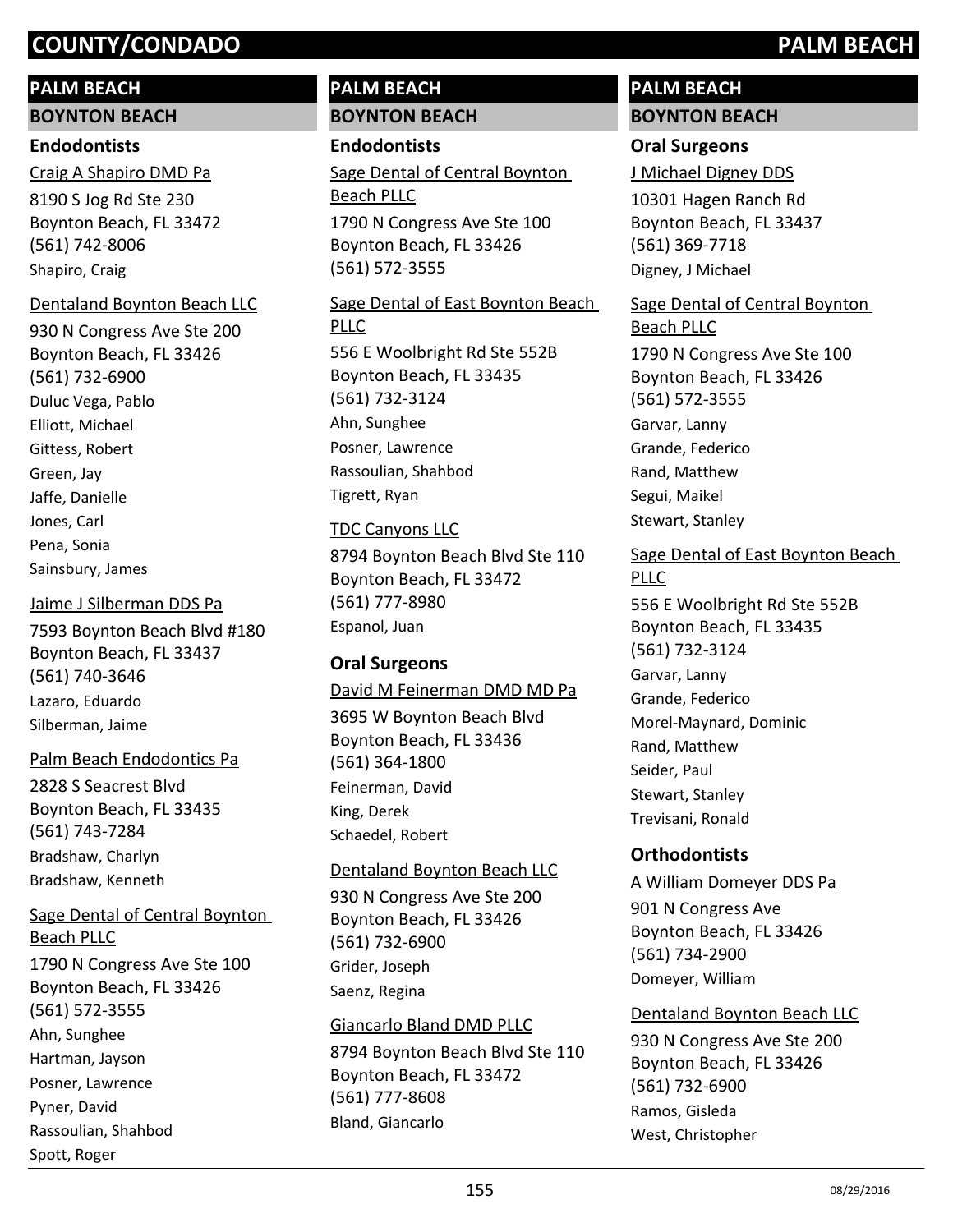## **PALM BEACH**

**BOYNTON BEACH**

## **Orthodontists**

6651 Woolbright Rd #116 Boynton Beach, FL 33437 (954) 857-9687 Harold Acosta Naghavi, Nona Woolfson, Hayley

## Jeffrey C Eder DDS Pa

4959 Le Chalet Blvd Ste A Boynton Beach, FL 33436 (561) 737-8776 Eder, Jeffrey

## Jonathan S Petrover DDS Lc

9804 S Military Trl Ste E4 Boynton Beach, FL 33436 (561) 364-0013 Petrover, Jonathan

## Lawrence A Hier DDS Ms

10075 S Jog Rd Ste 301 Boynton Beach, FL 33437 (561) 732-7666 Hier, Lawrence

## Little Smiles Dental

3469 West Boynton Bch Blvd #20 Boynton Beach, FL 33436 (561) 736-8755 Spencer, Craig

## Michelle A Palmer DMD PA

10075 Jog Road Ste 301 Boynton Beach, FL 33437 (561) 731-2300 Palmer, Michelle

# Sage Dental of Central Boynton Beach PLLC

1790 N Congress Ave Ste 100 Boynton Beach, FL 33426 (561) 572-3555 Lekkas, Nick Newman, David Rubensteen, Evan

## **PALM BEACH BOYNTON BEACH**

## **Orthodontists**

1790 N Congress Ave Ste 100 Boynton Beach, FL 33426 (561) 572-3555 Sage Dental of Central Boynton Beach PLLC Spencer, Scott

## 556 E Woolbright Rd Ste 552B Boynton Beach, FL 33435 (561) 732-3124 Sage Dental of East Boynton Beach PLLC Lekkas, Nick Rubensteen, Evan Short, Steven Spencer, Scott

## **Pediatric Dentists**

## Dentaland Boynton Beach LLC

930 N Congress Ave Ste 200 Boynton Beach, FL 33426 (561) 732-6900 Landa, Rene Smith, Christina

## Lisa M Feldman DMD Pa

9804 S Military Trl Ste E3 Boynton Beach, FL 33436 (561) 737-3633 Feldman, Lisa

## Little Smiles Dental

3469 West Boynton Bch Blvd #20 Boynton Beach, FL 33436 (561) 736-8755 Cortes, Bayardo

## Michael J Roseff DMD LLC

8784 Boynton Beach Blvd Ste 103 Boynton Beach, FL 33472 (561) 732-8333 Roseff, Michael

## **PALM BEACH BOYNTON BEACH**

## **Pediatric Dentists**

1790 N Congress Ave Ste 100 Sage Dental of Central Boynton Beach PLLC

Boynton Beach, FL 33426 (561) 572-3555 Brodsky, Mindy Buscemi, Amanda Chatani, Maria Gedeon, Rose McCallum, Tamara Ortiz Perez, Marta Patel, Rita

## Sage Dental of East Boynton Beach PLLC

556 E Woolbright Rd Ste 552B Boynton Beach, FL 33435 (561) 732-3124 Buscemi, Amanda Chatani, Maria Gedeon, Rose Ortiz Perez, Marta

## **Periodontists**

#### Craig M Hescheles DMD Pa

8190 S Jog Rd Ste 210 Boynton Beach, FL 33472 (561) 752-8640 Hescheles, Craig

## Dentaland Boynton Beach LLC

930 N Congress Ave Ste 200 Boynton Beach, FL 33426 (561) 732-6900 Elazizi, Mohamad Fotek, Pawel Nagler, Daniel Rodriguez, Diane Simon, David Starkman, Jeffrey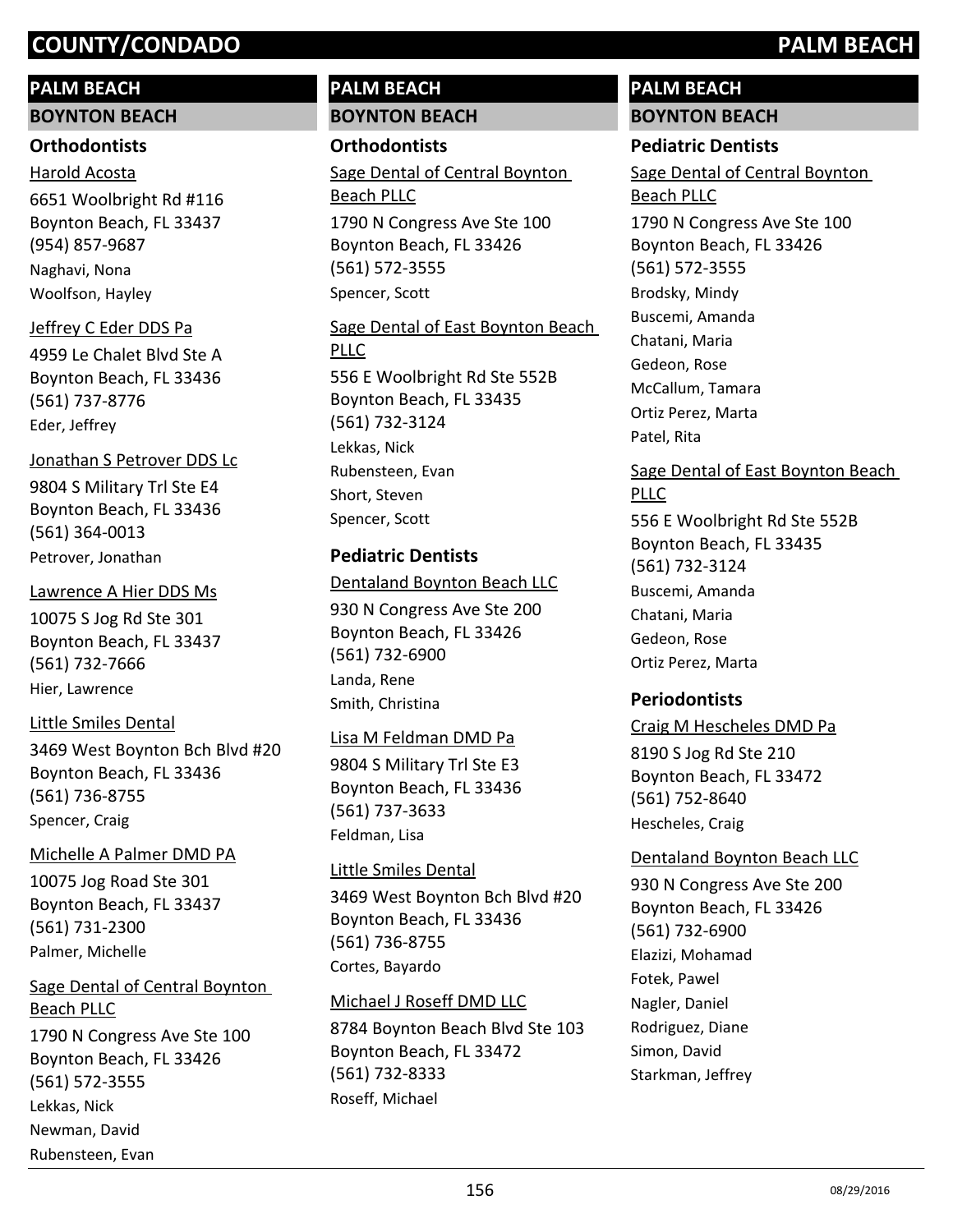## **PALM BEACH**

**BOYNTON BEACH**

#### **Periodontists**

1080 S Federal Hwy Boynton Beach, FL 33435 (561) 732-3124 Gentle Dental Group of East Boynton Beach Rodriguez, Diane

#### Hagen Ranch Dental Center

7410 Boynton Beach Blvd Ste B3 Boynton Beach, FL 33437 (561) 734-7171 Rubinstein, Kenneth

#### LBS Periodontics INC

10075 S Jog Rd Ste 301 Boynton Beach, FL 33437 (561) 732-7666 Shack, Lauren

7593 Boynton Beach Blvd Ste 200 Boynton Beach, FL 33437 (561) 732-3203 Perfect Smile Dentistry Ii Gounakis, George

## 1790 N Congress Ave Ste 100 Boynton Beach, FL 33426 (561) 572-3555 Sage Dental of Central Boynton Beach PLLC Araya, Jennifer Cunningham, Nina Ehrenman, Jason Hersh, Jason Norkin, Fred Scott, John

Sage Dental of East Boynton Beach PLLC

556 E Woolbright Rd Ste 552B Boynton Beach, FL 33435 (561) 732-3124 Cunningham, Nina Ehrenman, Jason

## **PALM BEACH BOYNTON BEACH**

## **Periodontists**

556 E Woolbright Rd Ste 552B Sage Dental of East Boynton Beach PLLC

Boynton Beach, FL 33435 (561) 732-3124 Goldstein, Shari Hersh, Jason Rodriguez, Diane Scott, John

#### Southeastern Dental Associates P

10075 S Jog Rd Ste 108 Boynton Beach, FL 33437 (561) 738-9007 Cabrera, Vianca Figueroa, Fabrianne Rubinstein, Kenneth Wang, Alexander

## **Prosthodontists**

3695 W Boynton Beach Blvd Ste 5 Boynton Beach, FL 33436 (561) 734-0505 Envision Dental Group Jovic, Vladimir Miranda, Atila

#### Paul V Archacki DDS Pa

639 E Ocean Ave Ste 104 Boynton Beach, FL 33435 (561) 736-1177 Archacki, Paul

1790 N Congress Ave Ste 100 Boynton Beach, FL 33426 (561) 572-3555 Sage Dental of Central Boynton Beach PLLC Vera, Anny

## **PALM BEACH BOYNTON BEACH**

## **Prosthodontists**

556 E Woolbright Rd Ste 552B Boynton Beach, FL 33435 (561) 732-3124 Sage Dental of East Boynton Beach PLLC

Vera, Anny

## **DELRAY BEACH**

## **General Dentists**

15300 Jog Rd Ste 207 Delray Beach, FL 33446 (561) 498-3182 Advanced Dental Solutions of South Florida Harris, Richard

## Advanced Dentistry South Florida

15340 Jog Rd Ste 100 Delray Beach, FL 33446 (561) 495-2099 Kusnier, Elaine Mcguffie, Axel Staller, Richard

## Advanced Prothodontics & Implant

3100 S Federal Hwy # 5 Delray Beach, FL 33483 (561) 370-6688 **Dentistry** Morales, Alexis

#### American Dental Care Of Delray

3115 S Federal Hwy Delray Beach, FL 33483 (561) 272-8555 Mccauley, Mark

2100 Lake Ida Rd Delray Beach, FL 33445 (561) 272-2131 Beach Dental Group Inc Liendo, Fabiola Ribacoff, Jack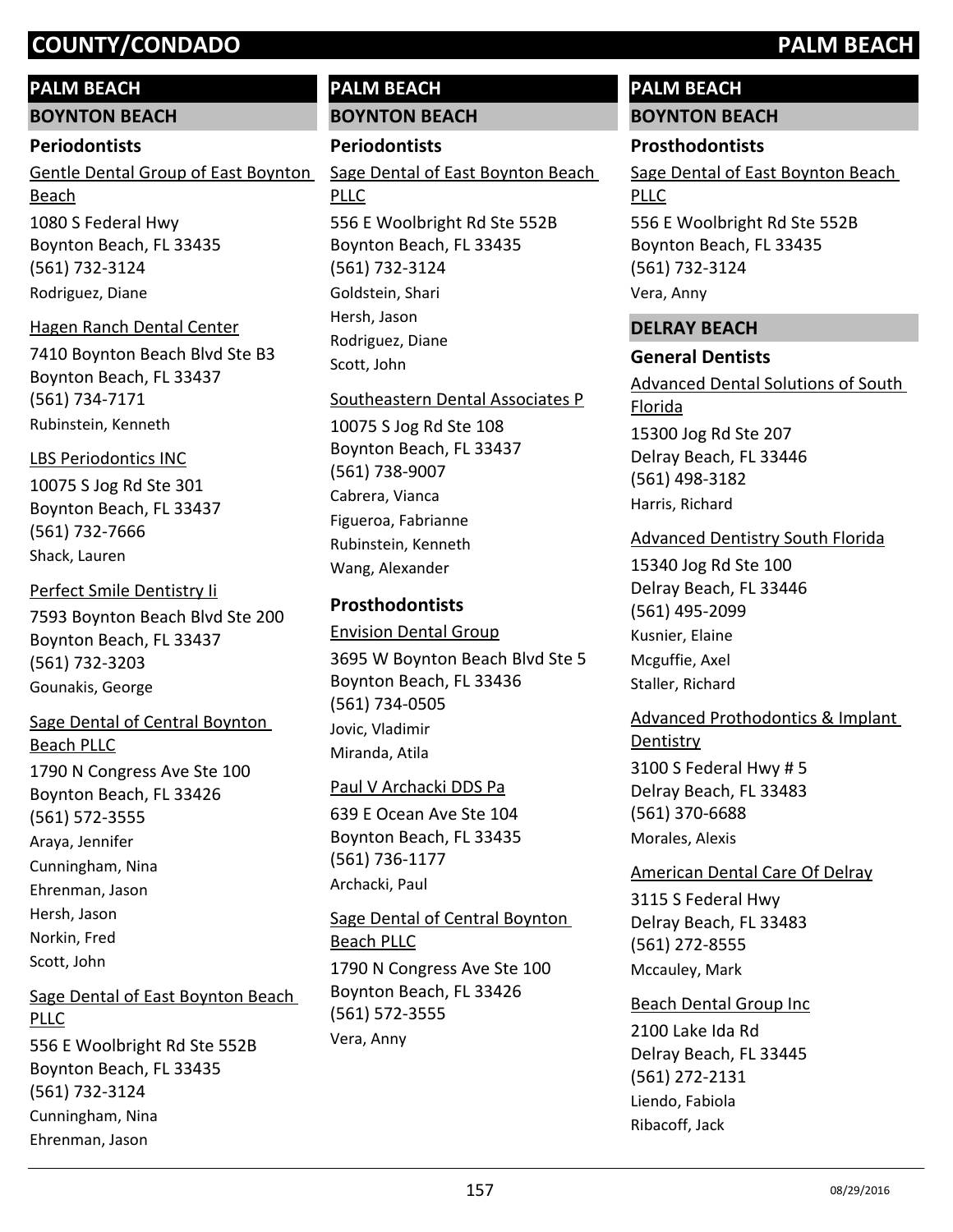## **PALM BEACH**

**DELRAY BEACH**

## **General Dentists**

2100 Lake Ida Rd Ste 2A Delray Beach, FL 33445 (561) 272-2131 Brilliant Smiles Dental Rodriguez-Martin, Henry

## Brown & Core Pa

7307 W Atlantic Ave Delray Beach, FL 33446 (561) 498-2800 Brown, John Core, Enrico

#### Care Dental Of Delray Beach PA

14811 Lyons Rd Ste 102 Delray Beach, FL 33446 (561) 336-8478 Eisenband, Michael Stein, Bruce

5065 W Atlantic Ave Delray Beach, FL 33484 (561) 266-4677 Comfortable Care Dental Health Professionals Badger, Leonard Cerullo, Domenick Correia, Philip Eriks, Ty Excellent, Alexis Hua, Yang Lozada, Katherine Redelius, Frank Rodriguez, Narda Sirage, Ahmed

#### Delray Dental Solutions

4205 W Atlantic Ave Ste 101 Delray Beach, FL 33445 (561) 499-7232 Arshawsky, Bruce

## **PALM BEACH DELRAY BEACH**

**General Dentists** Delray West Dental Associates

15127 Jog Rd Ste 104 Delray Beach, FL 33446 (561) 498-0393 Stillman, Leslie

#### Dentaland Delray Beach LLC

1640 S Federal Hwy Delray Beach, FL 33483 (561) 276-5800 Cohen, Michael Dooley, Jill Fishner, Neil Friedman, Hyman Hogan, Helena Iurcovich, Maximillian Lisi, Richard Mccown, Michael Morales, Ronald Munoz, Numa Reichman, Lewis Reum, Eric Rodriguez, Dario San Jorge, Alejandro Sutnick, Steven Taha, Ahmed Vlahos, Haralambos Zusselman, Arnold

## 660 Linton Blvd Ste 111B Delray Beach, FL 33444 (561) 274-0406 Dentalworks Studio of Delray Beach PA Ortega Perez, Claudia

1911 S Fed Hwy Ste 600 Delray Beach, FL 33483 (561) 278-7450 Dr Jerrold Gultz Gultz, Jerrold

## **PALM BEACH DELRAY BEACH**

## **General Dentists**

Dr Roy M Stark DDS Inc

4800 Linton Blvd Ste D504 Delray Beach, FL 33445 (561) 395-4116 Stark, Roy

## Eledent Pa

801 S Federal Hwy #105 Delray Beach, FL 33483 (561) 272-2424 Elefant, Jacob

4801 Linton Blvd Ste 8A Delray Beach, FL 33445 (561) 495-0096 Eric B Epstein Epstein, Eric

1911 S Federal Hwy Ste 600 Delray Beach, FL 33483 (561) 243-8833 Family & Cosmetic Dentistry of Delray Beach

Bauer, Richard

## 715 NE 3rd Ave Delray Beach, FL 33444 (561) 276-2020 Franklin M Boyar DMD Pa O'Hagan, Lauren

# 2234 W Atlantic Ave Gentle Dental Group of Delray Bch PA

Delray Beach, FL 33445 (561) 999-9650 Simpson, Natalie

Inroma Dental Inc.

13910 Jog Rd Ste 103 Delray Beach, FL 33446 (561) 501-5759 Romero, Ingrid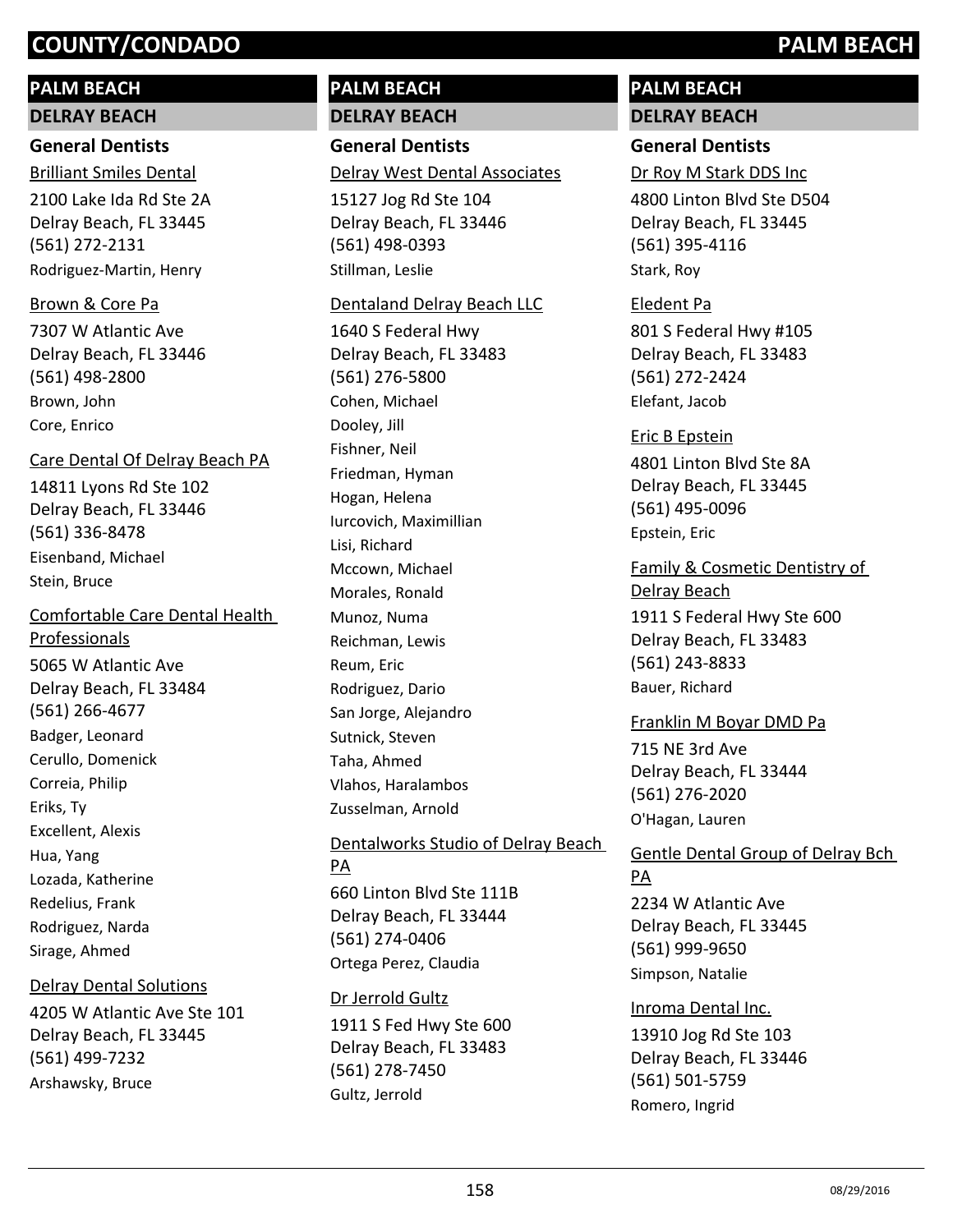## **PALM BEACH**

**DELRAY BEACH**

## **General Dentists**

5317 W Atlantic Ave # 101 Delray Beach, FL 33484 (561) 279-4080 Jamie S Wymann DDS PA

Wymann, Jamie

## Jay A Cohen DDS Pa

13660 Jog Rd Ste 6 Delray Beach, FL 33446 (561) 496-0320 Cohen, Jay

## John N Cucuras DDS PA

13590 Jog Rd #1 Delray Beach, FL 33446 (561) 499-1199 Cucuras, John

## Laser And Cosmetic Dentistry Of

15300 Jog Rd Ste 210 Delray Beach, FL 33446 (561) 499-6664 Festa, Antonio Figueroa, Juan Pouleriguen, Alain

## Legacy Dental

4993 W Atlantic Ave Ste 7D Delray Beach, FL 33445 (561) 381-3100 Urbino, Rafael

## Marc J Bilodeau DMD Pa

255 George Bush Blvd Delray Beach, FL 33444 (561) 278-2388 Bilodeau, Marc

## Mark A Herman DMD Pa

5329 W Atlantic Ave Ste 201 Delray Beach, FL 33484 (561) 498-0016 Herman, Mark

## **PALM BEACH DELRAY BEACH**

**General Dentists** Nicolas Fakhoury DMD Pa

1100 Linton Blvd Ste C5 Delray Beach, FL 33444 (561) 278-4475 Fakhoury, Nicolas

## Nobel Dental PA

2275 S Federal Hwy #310 Delray Beach, FL 33483 (561) 894-4299 Ngo, Tuong Ai

## Raymond J Doremus DDS Pa

4900 Linton Blvd Ste 11 Delray Beach, FL 33445 (561) 495-7277 Doremus, Raymond

## Richard H Harris DMD Pa

15300 Jog Rd Ste 207 Delray Beach, FL 33446 (561) 498-3181 Harris, Richard

## Ritota & Ritota Pa

3401 S Federal Hwy Delray Beach, FL 33483 (561) 272-6664 Ritota, John Ritota, Theodore

## Robert A Adami

16235 State Road 7 Ste C Delray Beach, FL 33446 (561) 637-4443 Adami, Robert Cello, Patrick Espirito Santo, Andrea

## Sage Dental of East Delray PLLC

551 Linton Blvd Ste C-2 Delray Beach, FL 33444 (561) 404-6044 Alvarado-Romero Pou, Melissa

## **PALM BEACH DELRAY BEACH**

# **General Dentists**

Sage Dental of East Delray PLLC

551 Linton Blvd Ste C-2 Delray Beach, FL 33444 (561) 404-6044 Alvarez, Jonathan Castillo, Juan Childers, Carmen Coronado, Efrain Cruz, Antonio Daneshpajouh, Sara Darojat, Zuhdiyah Dean, Craig Driscoll, Allison Duarte, Beatriz Ghandour, Dima Gilbert, Mark Gonzales, Angelica Guerrero, Luis Gultz, Jerrold Guthrie, Kelly Hersh, Jason Horwitz, Steven Israel, Elie LePore, Krystina Ma, Robert McCallum, Tamara Moncrieffe, Tiffany Newman, David Newton, Emily Ortega, Laura Ortiz, Ana Planes, Alex Price, Dana Quick, James Rappaport, David Roshkind, David Sanches, Melanie Segui, Maikel Simpson, Natalie Sirage, Ahmed Spott, Roger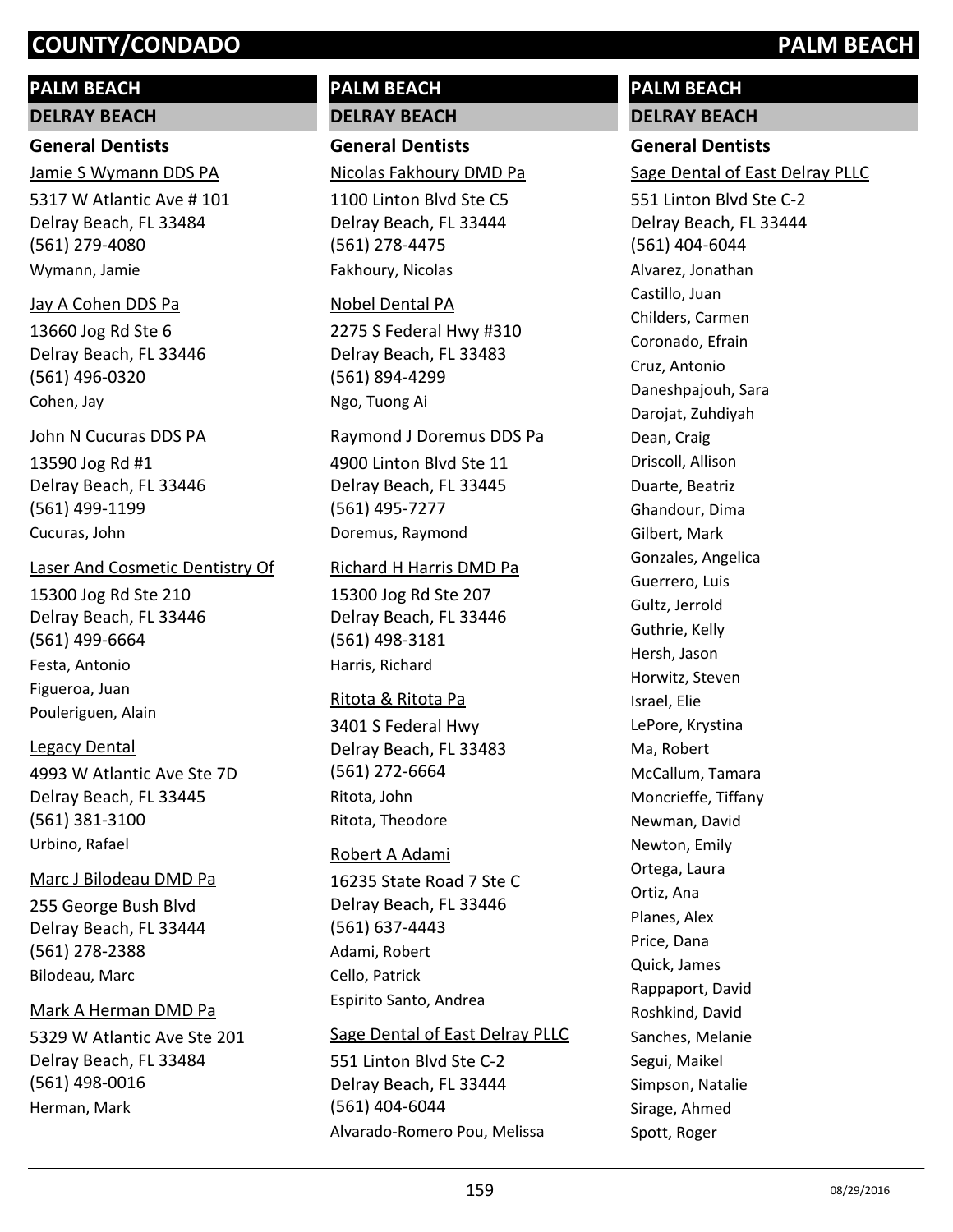## **PALM BEACH**

**DELRAY BEACH**

## **General Dentists**

Sage Dental of East Delray PLLC

551 Linton Blvd Ste C-2 Delray Beach, FL 33444 (561) 404-6044 Steiner, Samantha Van Duyne, Tracy Ziegler, Neal

## Sage Dental of West Delray PA

13722 Jog Rd Ste B Delray Beach, FL 33446 (561) 272-9198 Alvarado-Romero Pou, Melissa Alvarez, Jonathan Ayesh, Karima Bergquist, Michael Bockian, Joshua Castillo, Juan Cherkinsky, Jordan Childers, Carmen Cowan, Marc Daneshpajouh, Sara Darojat, Zuhdiyah Dean, Craig Draizin, Claudia Driscoll, Allison Duarte, Beatriz Durkan, Marcia Fernandez-Martinez, Mariangel Garrison, Harvey Ghandour, Dima Gilbert, Mark Goldberg, Howard Gonzales, Angelica Guerrero, Luis Gul, Yousaf Guthrie, Kelly Hamed, Shirin Hoffman, Bruce Horwitz, Steven Israel, Elie Juma, Zaileen

## **PALM BEACH DELRAY BEACH**

**General Dentists** 13722 Jog Rd Ste B Delray Beach, FL 33446 (561) 272-9198 Sage Dental of West Delray PA LePore, Krystina Ma, Robert Mohr, Eric

Moncrieffe, Tiffany Naguib, Michelle Napoli, Marisa Newton, Emily Ortega, Laura Pare, Elizabeth Perez-Alamo, Jennifer Perkins, Lindsay Planes, Alex Price, Dana Rappaport, David Rezvani, Caroline Rieger, Eric Rodriguez, Ramon Roshkind, David Salazar, Cecilia Sanches, Melanie Schot, Raquel Simpson, Natalie Sirage, Ahmed Steiner, Samantha Strauss, Theodore Suarez, Henry Truong, Xen Urquiza, Yeneir Van Duyne, Tracy Villicana, Isabel Weisbrot, Bruce Winderbaum, Sasha Wooldridge, Maria Young, Summer Yu, Cynthia Ziegler, Neal

## **PALM BEACH DELRAY BEACH**

# **General Dentists**

Seda Dental of Delray Beach, PA

7431 W Atlantic Ave Ste 55 Delray Beach, FL 33446 (561) 499-5121 Fontecilla, Sofia Harden, Jaclyn Sher, Sydney Shin, Esther

## Shanna Lurie DDS Pa

5162 Linton Blvd Ste 104 Delray Beach, FL 33484 (561) 819-1254 Lurie, Shanna

## Shmuel Kissin DDS

2150 Lake Ida Rd Ste 8 Delray Beach, FL 33445 (561) 272-4110 Kissin, Shmuel

15204 Jog Rd Ste 301 Delray Beach, FL 33446 (561) 495-5600 South Florida Dental Associates Shecter, Brett

13590 Jog Rd Ste 1 Delray Beach, FL 33446 (561) 499-1199 South Florida Smiles Gross, Allan Ribeiro, Fabiane

## Zarina Staller DMD Pa

16950 Jog Rd Ste 106 Delray Beach, FL 33446 (561) 638-3007 Staller, Zarina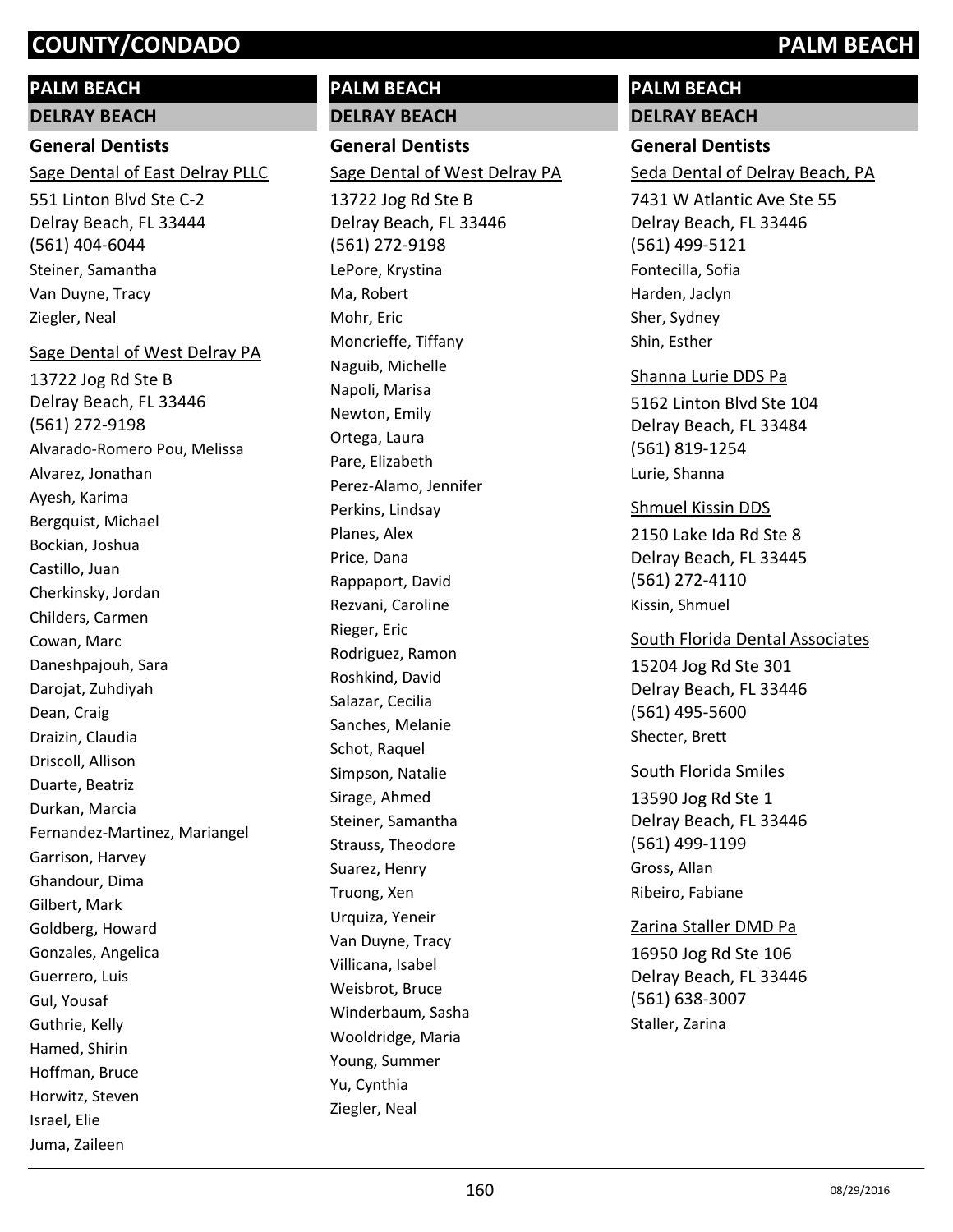## **PALM BEACH**

**DELRAY BEACH**

#### **Endodontists**

Advanced Dentistry South Florida

15340 Jog Rd Ste 100 Delray Beach, FL 33446 (561) 495-2099 Pyner, David

## 15340 Jog Rd Ste 100 Advanced Dentistry South Florida Specialists LLC

Delray Beach, FL 33446 (561) 495-2099 Litvak, Renee

#### Dentaland Delray Beach LLC

1640 S Federal Hwy Delray Beach, FL 33483 (561) 276-5800 Duluc Vega, Pablo Elliott, Michael Gittess, Robert Green, Jay Jaffe, Danielle Jones, Carl Pena, Sonia Sainsbury, James

#### Eledent Pa

801 S Federal Hwy #105 Delray Beach, FL 33483 (561) 272-2424 Hartman, Jayson

#### Robert A Depalma DDS Pa

505 SE 6th Ave Delray Beach, FL 33483 (561) 243-0100 Depalma, Robert

#### Sage Dental of East Delray PLLC

551 Linton Blvd Ste C-2 Delray Beach, FL 33444 (561) 404-6044 Ahn, Sunghee

## **PALM BEACH DELRAY BEACH**

## **Endodontists**

Sage Dental of West Delray PA

13722 Jog Rd Ste B Delray Beach, FL 33446 (561) 272-9198 Gargasz, Bret Hartman, Jayson Posner, Lawrence Rassoulian, Shahbod Spott, Roger Tigrett, Ryan

#### South Florida Dental Associates

15204 Jog Rd Ste 301 Delray Beach, FL 33446 (561) 495-5600 Pasekoff, Howard

## **Oral Surgeons**

Advanced Dentistry South Florida Specialists LLC

15340 Jog Rd Ste 100 Delray Beach, FL 33446 (561) 495-2099 Lennon, Henry

#### Boca Jaw Surgery PA

16110 Jog Rd # 101 Delray Beach, FL 33446 (561) 499-3331 Katz, Ronald

#### Dentaland Delray Beach LLC

1640 S Federal Hwy Delray Beach, FL 33483 (561) 276-5800 Grider, Joseph Saenz, Regina

## Eledent Pa

801 S Federal Hwy #105 Delray Beach, FL 33483 (561) 272-2424 Demick, Robert Norkin, Andrew

## **PALM BEACH DELRAY BEACH**

# **Oral Surgeons**

## Eledent Pa

801 S Federal Hwy #105 Delray Beach, FL 33483 (561) 272-2424

#### Giancarlo Bland

15782 Viana Winds Pt Delray Beach, FL 33446 (561) 251-6405 Bland, Giancarlo

## John R. Pasqual DMD PA

4600 Linton Blvd Ste 220 Delray Beach, FL 33445 (561) 900-9080 Pasqual, John

## Marc J Bilodeau DMD Pa

255 George Bush Blvd Delray Beach, FL 33444 (561) 278-2388 Rouleau, Christian

#### OMSA CORP PA

505 SE 6th Ave Delray Beach, FL 33483 (561) 278-0004 Perez, Ramon Perez-Garcia, Ramon

#### OMSA Delray Beach PA

505 SE 6th Ave Delray Beach, FL 33483 (561) 278-0004 Perez, Ramon Perez-Garcia, Ramon

## Sage Dental of East Delray PLLC

551 Linton Blvd Ste C-2 Delray Beach, FL 33444 (561) 404-6044 Stewart, Stanley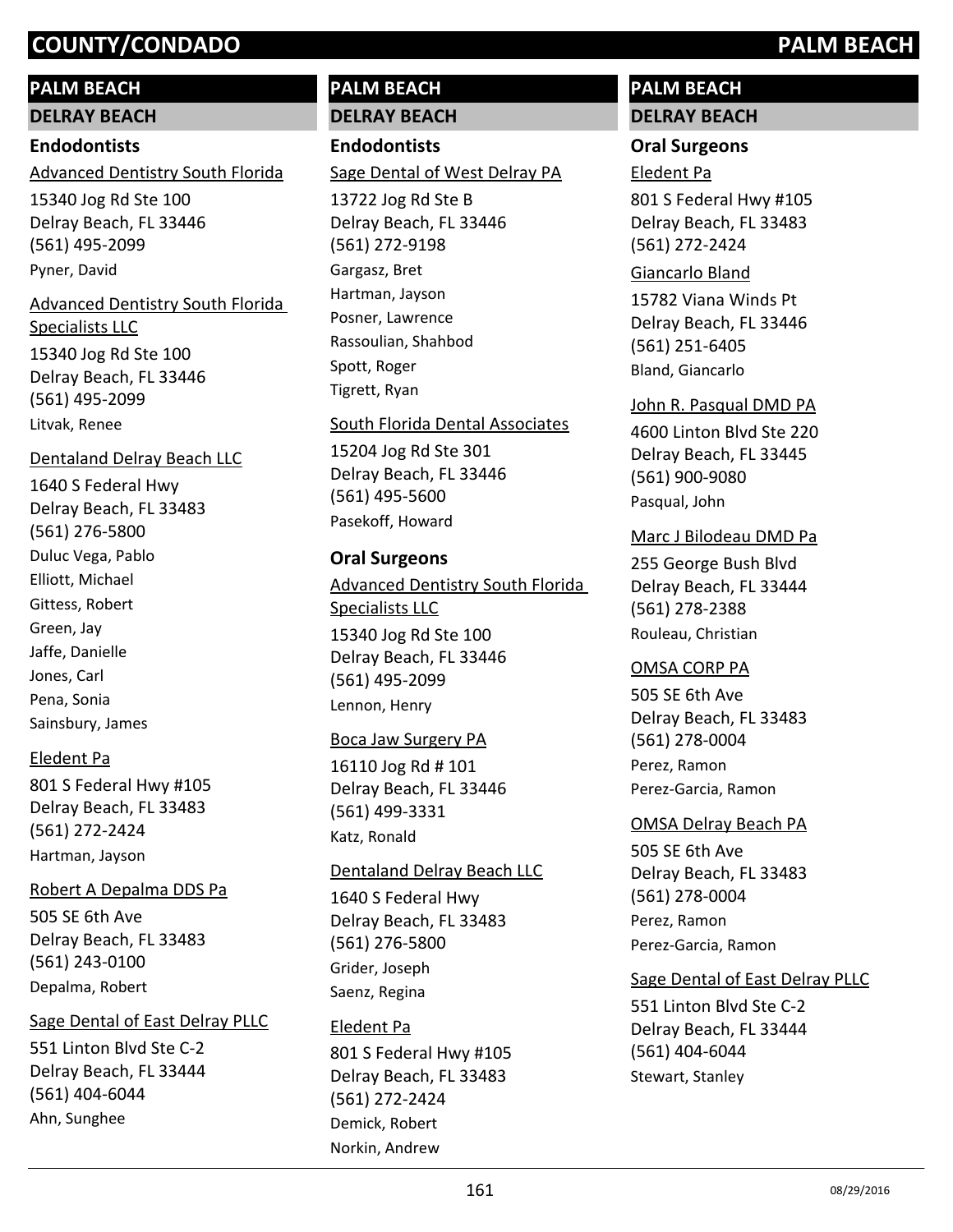## **PALM BEACH**

**DELRAY BEACH**

## **Oral Surgeons**

Sage Dental of West Delray PA

13722 Jog Rd Ste B Delray Beach, FL 33446 (561) 272-9198 Garvar, Lanny Grande, Federico Rand, Matthew Segui, Maikel Seider, Paul Stewart, Stanley

## **Orthodontists**

## A William Domeyer DDS Pa

799 NE 2nd Ave Delray Beach, FL 33444 (561) 642-6889 Domeyer, William

## Dentaland Delray Beach LLC

1640 S Federal Hwy Delray Beach, FL 33483 (561) 276-5800 Carr, Elaine Ramos, Gisleda West, Christopher

## Robert A Eckelson DDS Pa

75 NE 6th Ave Ste 212 Delray Beach, FL 33483 (561) 265-0056 Eckelson, Robert

## Sage Dental of East Delray PLLC

551 Linton Blvd Ste C-2 Delray Beach, FL 33444 (561) 404-6044 Spencer, Scott

## Sage Dental of West Delray PA

13722 Jog Rd Ste B Delray Beach, FL 33446 (561) 272-9198 Lekkas, Nick Rubensteen, Evan

## **PALM BEACH DELRAY BEACH**

**Orthodontists** Sage Dental of West Delray PA

13722 Jog Rd Ste B Delray Beach, FL 33446 (561) 272-9198 Short, Steven Spencer, Scott

## **Pediatric Dentists**

## Dentaland Delray Beach LLC

1640 S Federal Hwy Delray Beach, FL 33483 (561) 276-5800 Landa, Rene Smith, Christina

## Maria Castaneda DMD PL

16850 Jog Rd Ste 114N Delray Beach, FL 33446 (561) 509-7460 Castaneda, Maria

## Sage Dental of East Delray PLLC

551 Linton Blvd Ste C-2 Delray Beach, FL 33444 (561) 404-6044 Buscemi, Amanda

## Sage Dental of West Delray PA

13722 Jog Rd Ste B Delray Beach, FL 33446 (561) 272-9198 Buscemi, Amanda Chatani, Maria Gedeon, Rose Ortiz Perez, Marta Patel, Rita

## **Periodontists**

5329 W Atlantic Ave Ste 201 Delray Beach, FL 33484 (561) 498-0015 David C Winer DDS Pa Winer, David

# **PALM BEACH**

# **DELRAY BEACH**

## **Periodontists**

Dentaland Delray Beach LLC

1640 S Federal Hwy Delray Beach, FL 33483 (561) 276-5800 Elazizi, Mohamad Fotek, Pawel Nagler, Daniel Rodriguez, Diane Simon, David

## Eledent Pa

801 S Federal Hwy #105 Delray Beach, FL 33483 (561) 272-2424 Gandhi, Kim

## Laser And Cosmetic Dentistry Of

15300 Jog Rd Ste 210 Delray Beach, FL 33446 (561) 499-6664 Sekler, Julio

## Lawrence L Ressler DMD Pa

15300 Jog Rd Ste 201 Delray Beach, FL 33446 (561) 499-7400 Ressler, Lawrence

## M Cowan And Associates DDS Pa

801 S Federal Hwy Ste 105 Delray Beach, FL 33483 (561) 272-2424 Freedman, Ira

## Robert A Adami

16235 State Road 7 Ste C Delray Beach, FL 33446 (561) 637-4443 Pike, Darren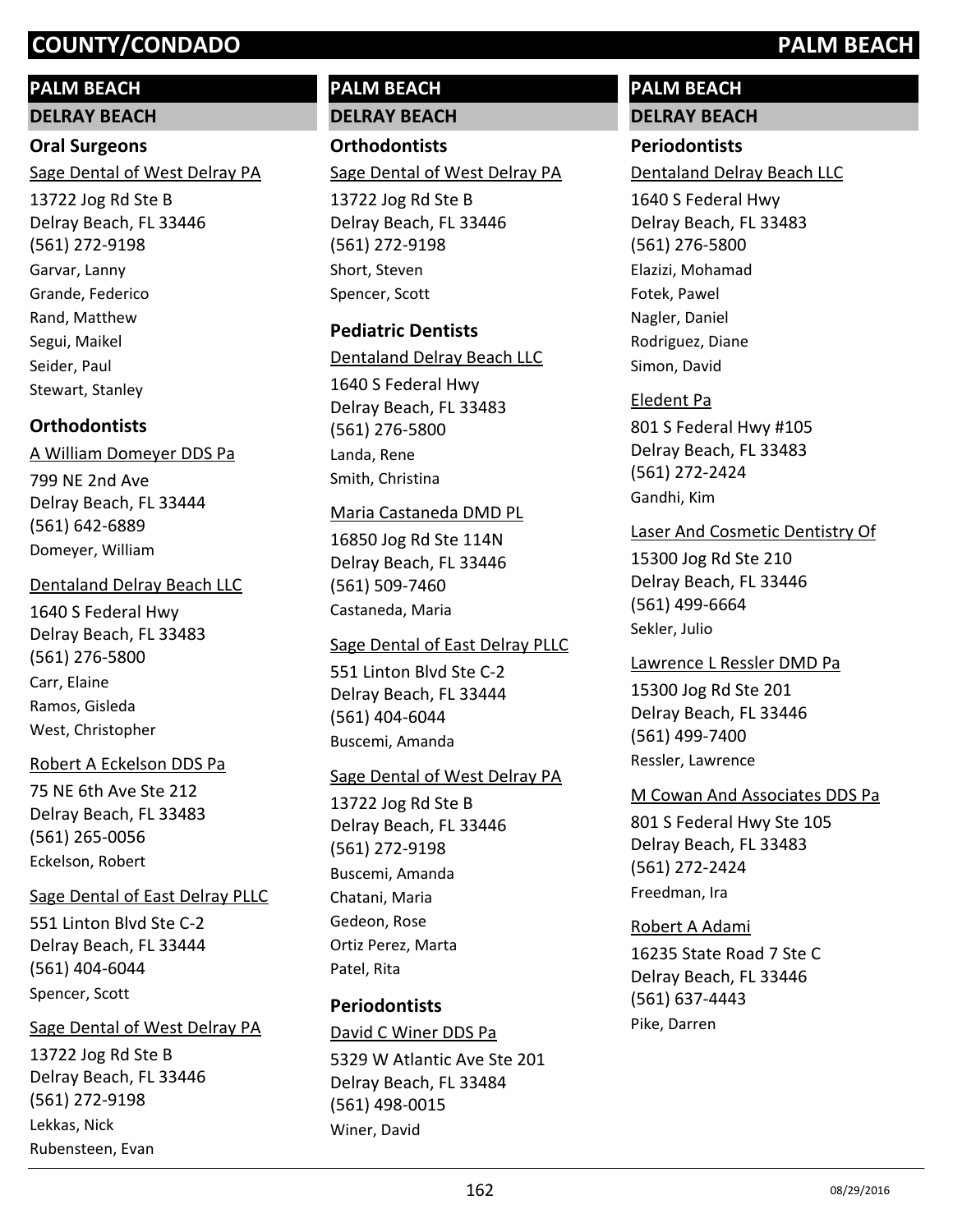## **PALM BEACH**

**DELRAY BEACH**

## **Periodontists**

Sage Dental of East Delray PLLC

551 Linton Blvd Ste C-2 Delray Beach, FL 33444 (561) 404-6044 Araya, Jennifer Cunningham, Nina Ehrenman, Jason

## Sage Dental of West Delray PA

13722 Jog Rd Ste B Delray Beach, FL 33446 (561) 272-9198 Cunningham, Nina Ehrenman, Jason Goldstein, Shari Rodriguez, Diane Scott, John

## Seda Dental of Delray Beach, PA

7431 W Atlantic Ave Ste 55 Delray Beach, FL 33446 (561) 499-5121 Cabrera, Vianca Figueroa, Fabrianne Rubinstein, Kenneth Wang, Alexander

## Thomas P Hughes DDS Pa

505 SE 6th Ave Delray Beach, FL 33483 (561) 272-5858 Hughes, Thomas

## **Prosthodontists**

## Sage Dental of East Delray PLLC

551 Linton Blvd Ste C-2 Delray Beach, FL 33444 (561) 404-6044 Vera, Anny

## **PALM BEACH DELRAY BEACH**

**Prosthodontists** Sage Dental of West Delray PA

13722 Jog Rd Ste B Delray Beach, FL 33446 (561) 272-9198 Vera, Anny

## **GREEN ACRES**

**General Dentists** 6336 Forest Hill Blvd Green Acres, FL 33415 (561) 642-1177 Dental Works Studio of West Palm Beach PA Ortega Perez, Claudia

## **GREENACRES**

## **General Dentists**

6427 Lake Worth Rd Greenacres, FL 33463 (561) 649-6446 Family Dentistry of South Florida Stein, Ilya

## Fernando L Figueroa DDS Pa

4750 S Jog Rd Greenacres, FL 33467 (561) 432-1718 Figueroa, Fernando

## J W Medlock Enterprises PA

5200 10th Ave N Greenacres, FL 33463 (561) 653-1206 Assi, Tarek

## Lawrence M Rosen DDS

2926 S Jog Rd Greenacres, FL 33467 (561) 965-3066 Rosen, Lawrence

## **PALM BEACH GREENACRES**

## **General Dentists**

Mil-Lake Dental Pa

6137 Lake Worth Rd Greenacres, FL 33463 (561) 357-1009 Victome, Robert

## NICE SMILE DENTAL, LLC

4519 Lake Worth Rd Greenacres, FL 33463 (561) 530-3705 Weisbrot, Bruce

## **JUNO BEACH**

## **General Dentists**

14050 US Highway 1 Juno Beach, FL 33408 (561) 420-0770 Dr David Scott Scherer DDS Scherer, David

## **Periodontists**

## Justin Schwartz DMD Ms Pa

14155 US Highway 1 Ste 302 Juno Beach, FL 33408 (561) 799-9925 Schwartz, Justin

## **Prosthodontists**

825 Donald Ross Rd Juno Beach, FL 33408 (561) 630-8668 Craig Segal Segal, Craig

## **JUPITER**

## **General Dentists**

1620 N US Highway 1 Ste 7 Jupiter, FL 33469 (561) 744-0677 Al Villalobos DMD Pa Villalobos, Albert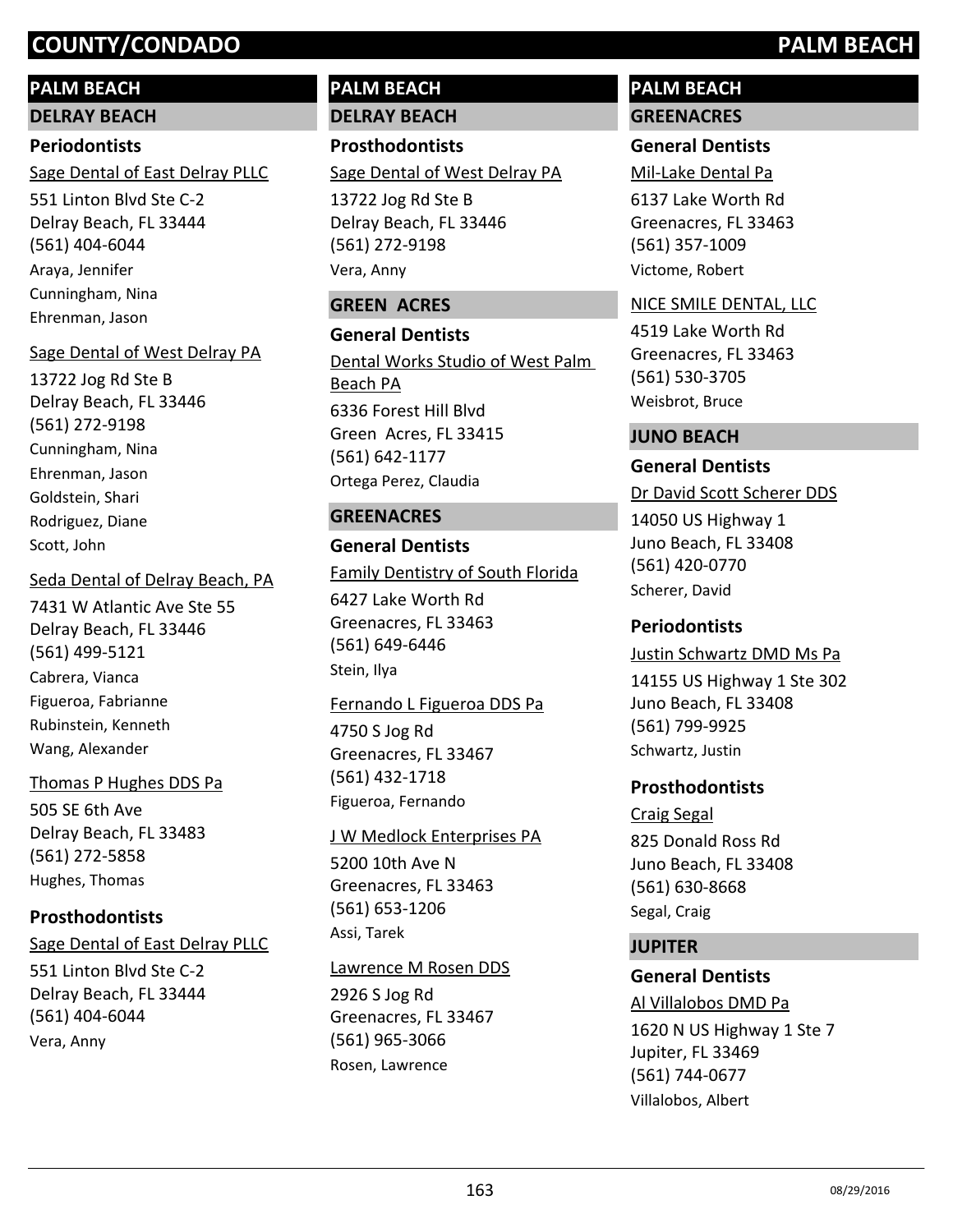## **PALM BEACH**

#### **JUPITER**

### **General Dentists**

654 W Indiantown Rd Ste 105 Jupiter, FL 33458 (561) 601-2289 Angelo Forte DMD Pa Forte, Angelo

#### Bruce Lein DDS

825 S US Highway 1 Ste 250 Jupiter, FL 33477 (561) 744-6121 Lein, Bruce

## Da Vinci Dental PA

200 S Central Blvd Ste A Jupiter, FL 33458 (561) 222-2040 Dimeo, Brian Jackson, David Roshkind, David Sarno, John

## Daniel J Bartus Jr DMD Pa

2532 W Indiantown Rd # A6 Jupiter, FL 33458 (561) 746-1226 Bartus, Daniel

## Deborah V Balik

224 S Old Dixie Hwy Jupiter, FL 33458 (561) 748-4488 Balik, Deborah

## Dental Healing Arts

4600 Military Trl Ste 210 Jupiter, FL 33458 (561) 626-6166 Fotek, Ilona

## Dentistry By Design

3889 Military Trl Jupiter, FL 33458 (561) 406-6070 Boscio, Isabel

## **PALM BEACH JUPITER**

## **General Dentists**

Dentistry By Design

3889 Military Trl Jupiter, FL 33458 (561) 406-6070 Bowers, Melissa

#### Dr John Sarno DMD LLC

4600 Military Trl Ste 114 Jupiter, FL 33458 (561) 557-4159 Sarno, John

## Fredrick Dental

10156 W Indiantown Rd Jupiter, FL 33478 (561) 743-6700 Fredrick, Jason

## Gloria M Barredo Dmd

920 W Indiantown Rd Ste 108 Jupiter, FL 33458 (561) 741-8008 Barredo, Gloria

#### Gruner Dentistry

116 Intracoastal Pointe Dr Jupiter, FL 33477 (561) 935-4861 Cameron, Robert Dooley, Jill

## Harbor Breeze Dental Care

1317 W Indiantown Rd Ste 200 Jupiter, FL 33458 (561) 316-4260 Kubiliun, Mark

#### Jacob Leibovici MS DDS

1155 Main St Ste 105 Jupiter, FL 33458 (561) 420-8888 Durve, Aparna Gollob, Harrison Leibovici, Jacob

## **PALM BEACH JUPITER**

## **General Dentists**

Jacob Leibovici MS DDS

1155 Main St Ste 105 Jupiter, FL 33458 (561) 420-8888 Planes, Alex

## Jaishil PLLC

759 Parkway Ste 102 Jupiter, FL 33477 (561) 744-3646 Chokshi, Payal

## 4600 Military Trl Ste 210 Jupiter, FL 33458 Jay Alan Gelman Pa

(561) 626-6116 Gelman, Jay

## Jupiter Dental Care Llc

4425 Military Trl Ste 101 Jupiter, FL 33458 (561) 748-5099 Guerra, Vincent

## Jupiter Dental Group PA

175 Toney Penna Dr #105 Jupiter, FL 33458 (561) 745-3118 Alvarez, Jose Bentsi-Enchill, Flora Burke, Dave Gallo, Donald McCosh, Fernanda Pecora, Jefferson Rezaie, Azadeh Vera, Anny

# Jupiter Family Dentistry

6779 W Indiantown Rd Ste 17 Jupiter, FL 33458 (561) 746-2332 Wolfe, Donald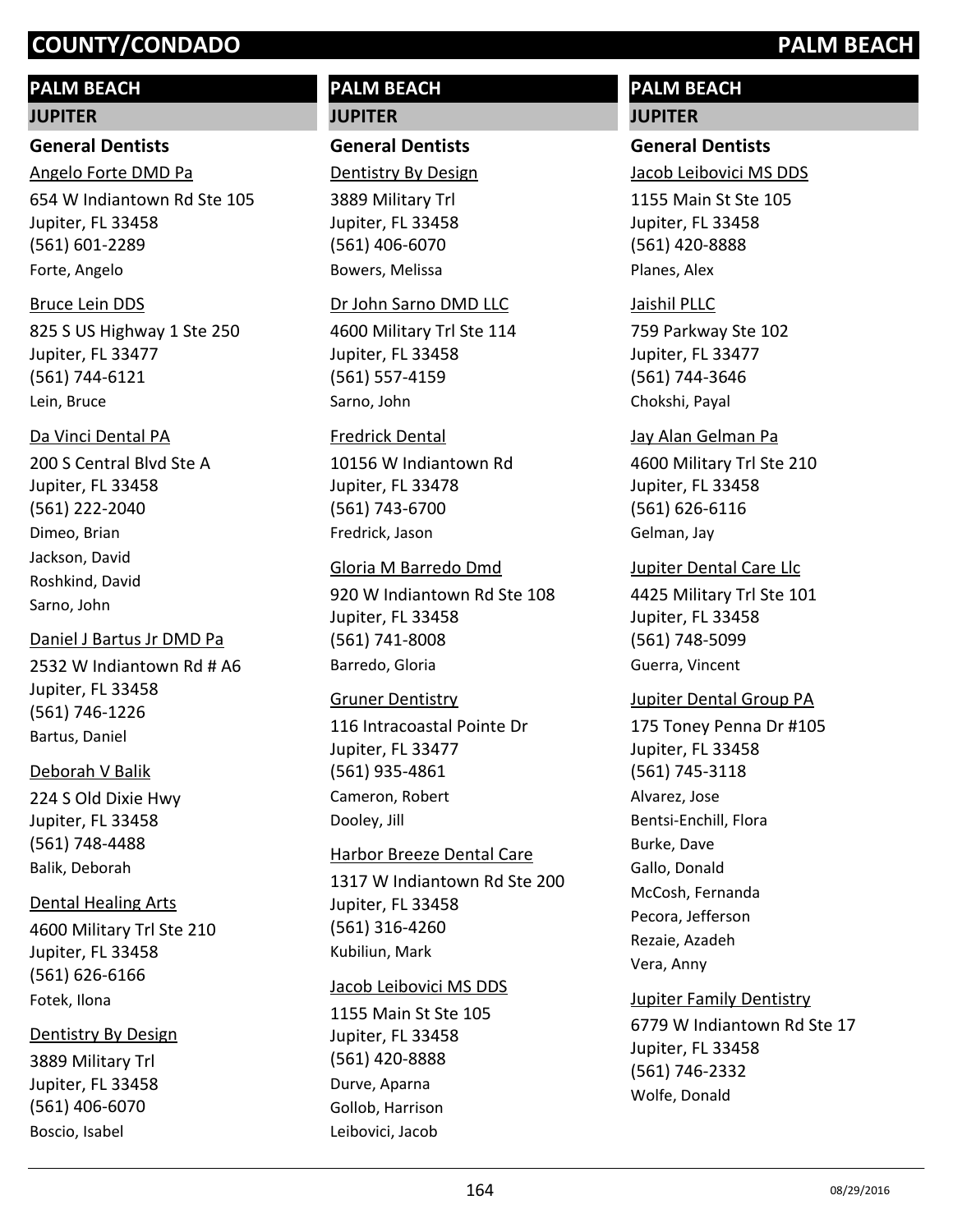## **PALM BEACH**

## **JUPITER**

**General Dentists**

3755 Military Trl Ste B2 Jupiter, FL 33458 (561) 743-2699 KA Dental Group Jupiter PA Patel, Aditi Patel, Krunal

Kurt O Bally DMD Pa

4050 S US Highway 1 Ste 322 Jupiter, FL 33477 (561) 691-6055 Bally, Kurt

## M Cosmetic & Family Dentistry PA

425 Greenwich Cir Ste 101-102 Jupiter, FL 33458 (561) 653-1163 Meinbach, Kenneth

5440 Military Trail Ste 11 Jupiter, FL 33458 (561) 745-3118 Main Street Childrens Dentistry Burke, Dave

## Marvin R Feldman DMD Pa

224 S Old Dixie Hwy Jupiter, FL 33458 (561) 748-4488 Feldman, Marvin

## Oasis Family Dental Spa LLC

1096 W Indiantown Rd Ste 200 Jupiter, FL 33458 (561) 427-0070 Bates, Barbara

## Pamela B Bell DDS PA

401 Maplewood Dr Ste 9 Jupiter, FL 33458 (561) 747-8808 Bell, Pamela

## **PALM BEACH JUPITER**

**General Dentists**

Cherkinsky, Jordan

6390 Indiantown Rd #32 Jupiter, FL 33458 (561) 741-7142 Sage Dental of Jupiter Indiantown Alvarado-Romero Pou, Melissa Alvarez, Jonathan Bergquist, Michael Bockian, Joshua Castillo, Juan

Childers, Carmen Cowan, Marc Cruz, Antonio Daneshpajouh, Sara Darojat, Zuhdiyah Davis, Deborah Dean, Craig Draizin, Claudia Duarte, Beatriz Fernandez-Martinez, Mariangel Fonas, Lisa Ghandour, Dima Gilbert, Mark Gonzales, Angelica Gul, Yousaf Guthrie, Kelly Hamed, Shirin Horwitz, Steven Israel, Elie Juma, Zaileen LePore, Krystina Ma, Robert Mohr, Eric Moncrieffe, Tiffany

Napoli, Marisa Newton, Emily Ortega, Laura Pare, Elizabeth

Perez-Alamo, Jennifer

Perkins, Lindsay Planes, Alex

# **PALM BEACH**

**JUPITER**

## **General Dentists**

Sage Dental of Jupiter Indiantown

6390 Indiantown Rd #32 Jupiter, FL 33458 (561) 741-7142 Price, Dana Quick, James Rand, Matthew Rappaport, David Rezvani, Caroline Rieger, Eric Rodriguez, Mayra Rodriguez, Ramon Roshkind, David Sanches, Melanie Simpson, Natalie Sirage, Ahmed Steiner, Samantha Truong, Xen Urquiza, Yeneir Van Duyne, Tracy Weisbrot, Bruce Winderbaum, Sasha Wooldridge, Maria Young, Summer Yu, Cynthia Ziegler, Neal

## Sage Dental Of Jupiter PLLC

451 University Blvd Ste 101 Bldg 3 Jupiter, FL 33458 (561) 427-6850 Alvarado-Romero Pou, Melissa Alvarez, Jonathan Azari, Scott Bergquist, Michael Bockian, Joshua Castillo, Juan Cherkinsky, Jordan Childers, Carmen Cowan, Marc Daneshpajouh, Sara Darojat, Zuhdiyah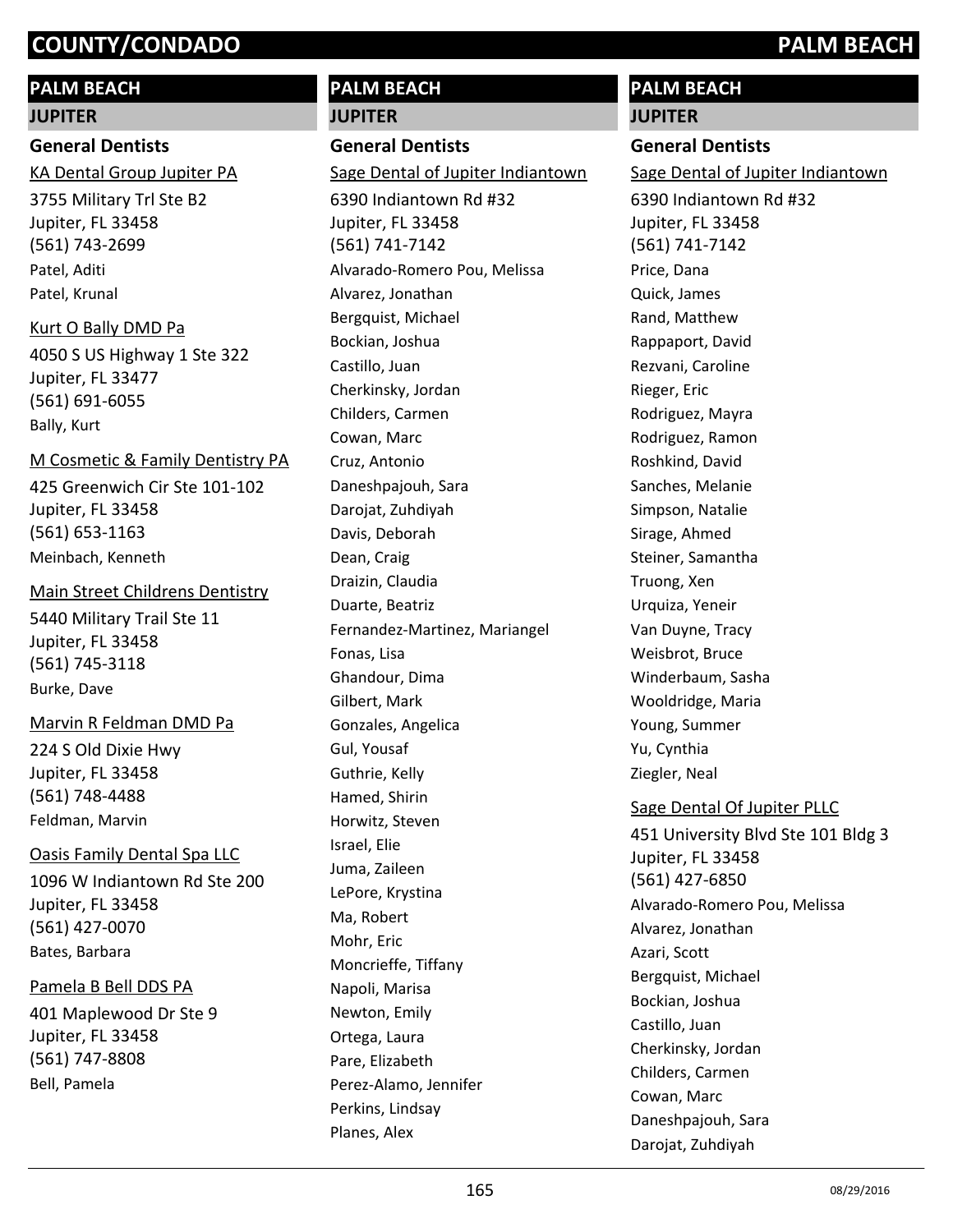## **PALM BEACH**

#### **JUPITER**

## **General Dentists**

451 University Blvd Ste 101 Bldg 3 Jupiter, FL 33458 (561) 427-6850 Sage Dental Of Jupiter PLLC Dean, Craig Draizin, Claudia Driscoll, Allison Duarte, Beatriz Fernandez-Martinez, Mariangel Ghandour, Dima Gilbert, Mark Goldberg, Howard Gonzales, Angelica Guerrero, Luis Gul, Yousaf Guthrie, Kelly Hamed, Shirin Hoffman, Bruce Horwitz, Steven Israel, Elie Juma, Zaileen LePore, Krystina Ma, Robert Mohr, Eric Moncrieffe, Tiffany Naguib, Michelle Newton, Emily Ortega, Laura Pare, Elizabeth Perkins, Lindsay Planes, Alex Popper, Drew Price, Dana Rappaport, David Rezvani, Caroline Rieger, Eric Rodriguez, Ramon Roshkind, David

Salazar, Cecilia Sanches, Melanie Simpson, Natalie

# **PALM BEACH JUPITER**

**General Dentists** 451 University Blvd Ste 101 Bldg 3 Jupiter, FL 33458 (561) 427-6850 Sage Dental Of Jupiter PLLC Sirage, Ahmed Steiner, Samantha Strauss, Theodore Truong, Xen Urquiza, Yeneir Van Duyne, Tracy Weisbrot, Bruce Winderbaum, Sasha Wooldridge, Maria Young, Summer Yu, Cynthia Ziegler, Neal Scott Rosenberg DMD Pa

4600 Military Trl Ste 220 Jupiter, FL 33458 (561) 626-6993 Rosenberg, Scott

1230 W Indiantown Rd 3101 Jupiter, FL 33458 (561) 743-8877 Shoreline Smile Pa Riso, Jeffery

4600 Military Trl Ste 219 Jupiter, FL 33458 (561) 844-0715 Smiles General & Cosmetic Dentis Kacham, Sharada

210 Jupiter Lks Blvd Bldg 5000 Ste 204 Jupiter, FL 33458 (561) 575-7720 Southeastern Dental Associates Fontecilla, Sofia Harden, Jaclyn Park, Sun Sher, Sydney

# **PALM BEACH**

# **JUPITER**

**General Dentists** 210 Jupiter Lks Blvd Bldg 5000 Ste 204 Jupiter, FL 33458 (561) 575-7720 Southeastern Dental Associates Shin, Esther Wang, Christina

Towncare Dental of Jupiter PA

5440 Military Trl Ste 11 Jupiter, FL 33458 (561) 627-6090 Alvarez, Jose

## **Endodontists**

1102 W Indiantown Rd Ste 10 Jupiter, FL 33458 (561) 575-4556 Brett A Rosenberg DDS Pa Rosenberg, Brett

825 S US Highway 1 Ste 250 Jupiter, FL 33477 (561) 744-6121 Bruce Lein DDS Mangan, Stephen Pullon, Peter Schacter, William

Jupiter Dental Group PA

175 Toney Penna Dr #105 Jupiter, FL 33458 (561) 745-3118 Gad, Mahmoud Porras, Edgar Selman, Anas

658 W Indiantown Rd Ste 205 Jupiter, FL 33458 (561) 743-7284 Palm Beach Endodontics Pa Bradshaw, Kenneth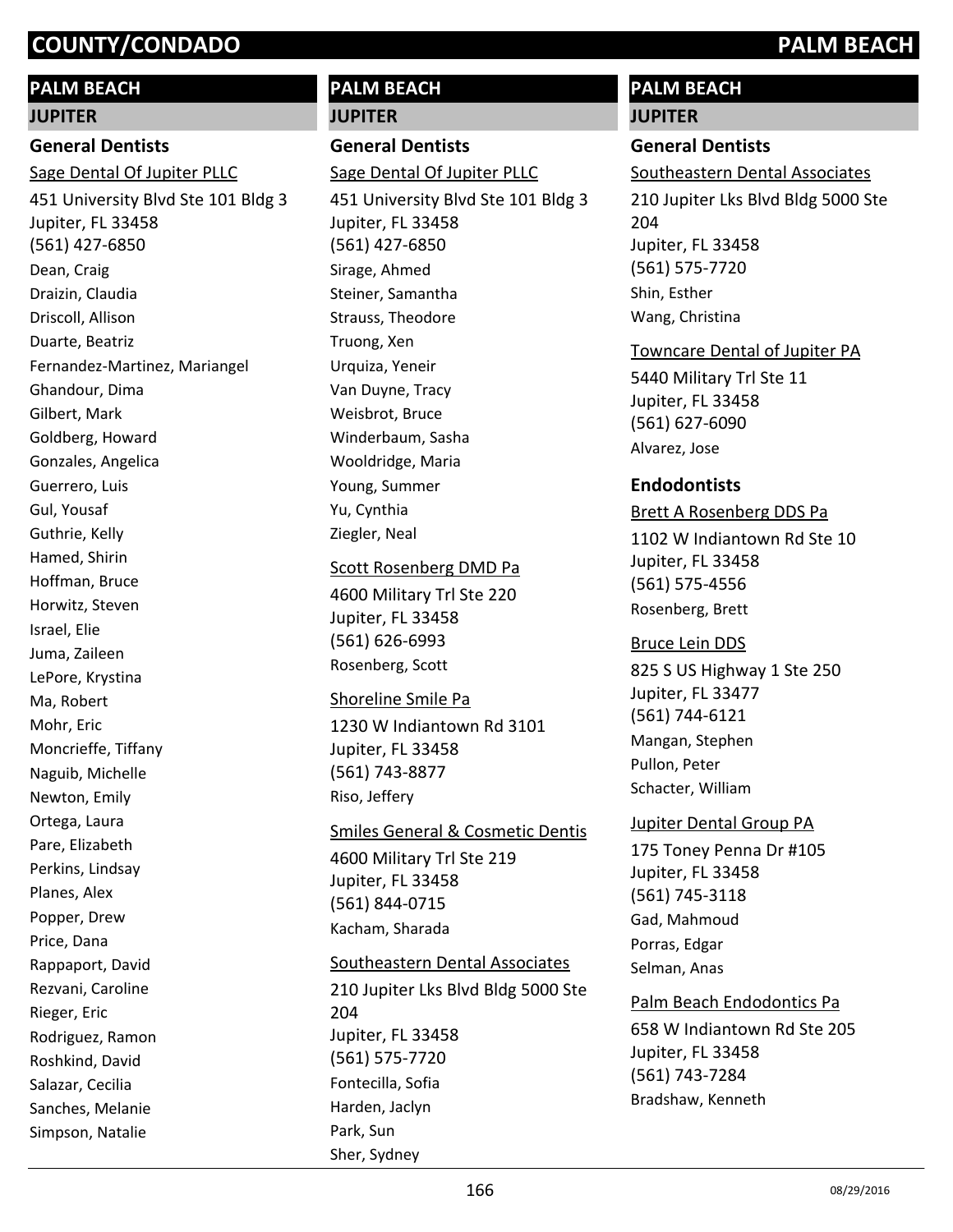## **PALM BEACH**

#### **JUPITER**

### **Endodontists**

6390 Indiantown Rd #32 Jupiter, FL 33458 (561) 741-7142 Sage Dental of Jupiter Indiantown Posner, Lawrence Rassoulian, Shahbod

#### Sage Dental Of Jupiter PLLC

451 University Blvd Ste 101 Bldg 3 Jupiter, FL 33458 (561) 427-6850 Ahn, Sunghee Hartman, Jayson Posner, Lawrence Rassoulian, Shahbod Tigrett, Ryan

## **Oral Surgeons**

## 175 Toney Penna Dr #105 Jupiter, FL 33458 (561) 745-3118 Jupiter Dental Group PA Bistritz, Jerome Patel, Nishul Rand, Matthew

## Profiles II Oral & Facial Surgery Center

24 N Loxahatchee Dr Ste 1 Jupiter, FL 33458 (561) 622-9065 Charles, Makepeace Grande, Federico

#### Sage Dental of Jupiter Indiantown

6390 Indiantown Rd #32 Jupiter, FL 33458 (561) 741-7142 Garvar, Lanny Grande, Federico Stewart, Stanley

## **PALM BEACH JUPITER**

## **Oral Surgeons**

451 University Blvd Ste 101 Bldg 3 Sage Dental Of Jupiter PLLC

Jupiter, FL 33458 (561) 427-6850 Bland, Giancarlo Borges, Osbel Garvar, Lanny Grande, Federico Rand, Matthew Segui, Maikel Seider, Paul Sorel, Bertrand Stewart, Stanley Trevisani, Ronald

## South Florida Oral Maxillofacial

1025 Military Trl Ste 110 Jupiter, FL 33458 (561) 743-8311 Guzman, Jeronimo Thompson, Travis Weinstein, Paul

## **Orthodontists**

# Alberto A Vargas DMD Ms Pa

550 Heritage Dr Ste 170 Jupiter, FL 33458 (561) 775-7007 Vargas, Alberto

#### Carr & Carr DDS Pa

480 Maplewood Dr Ste 4 Jupiter, FL 33458 (561) 744-1717 Carr, Beverly Carr, Elaine

#### Christopher J West DMD Ms Pa

1851 W Indiantown Rd Jupiter, FL 33458 (501) 744-5456 West, Christopher

## **PALM BEACH**

## **JUPITER**

## **Orthodontists**

Dr Roy K King Pa

24 N Loxahatchee Dr Ste 4 Jupiter, FL 33458 (561) 747-5766 King, Roy

#### Justin Chisari DMD PA

1928 Commerce Ln #5 Jupiter, FL 33458 (561) 575-3634 Chisari, Justin

## Lawrence A Hier DDS Ms

1232 W Indiantown Rd #109 Jupiter, FL 33458 (561) 747-5778 Hier, Lawrence

## Main Street Childrens Dentistry

5440 Military Trail Ste 11 Jupiter, FL 33458 (561) 745-3118 Carmona, David Igualada-Heine, Kristen Zagarra, Joaquin

## Sage Dental of Jupiter Indiantown

6390 Indiantown Rd #32 Jupiter, FL 33458 (561) 741-7142 Lekkas, Nick Rubensteen, Evan Short, Steven Spencer, Scott

## Sage Dental Of Jupiter PLLC

451 University Blvd Ste 101 Bldg 3 Jupiter, FL 33458 (561) 427-6850 Lekkas, Nick Rubensteen, Evan Short, Steven Spencer, Scott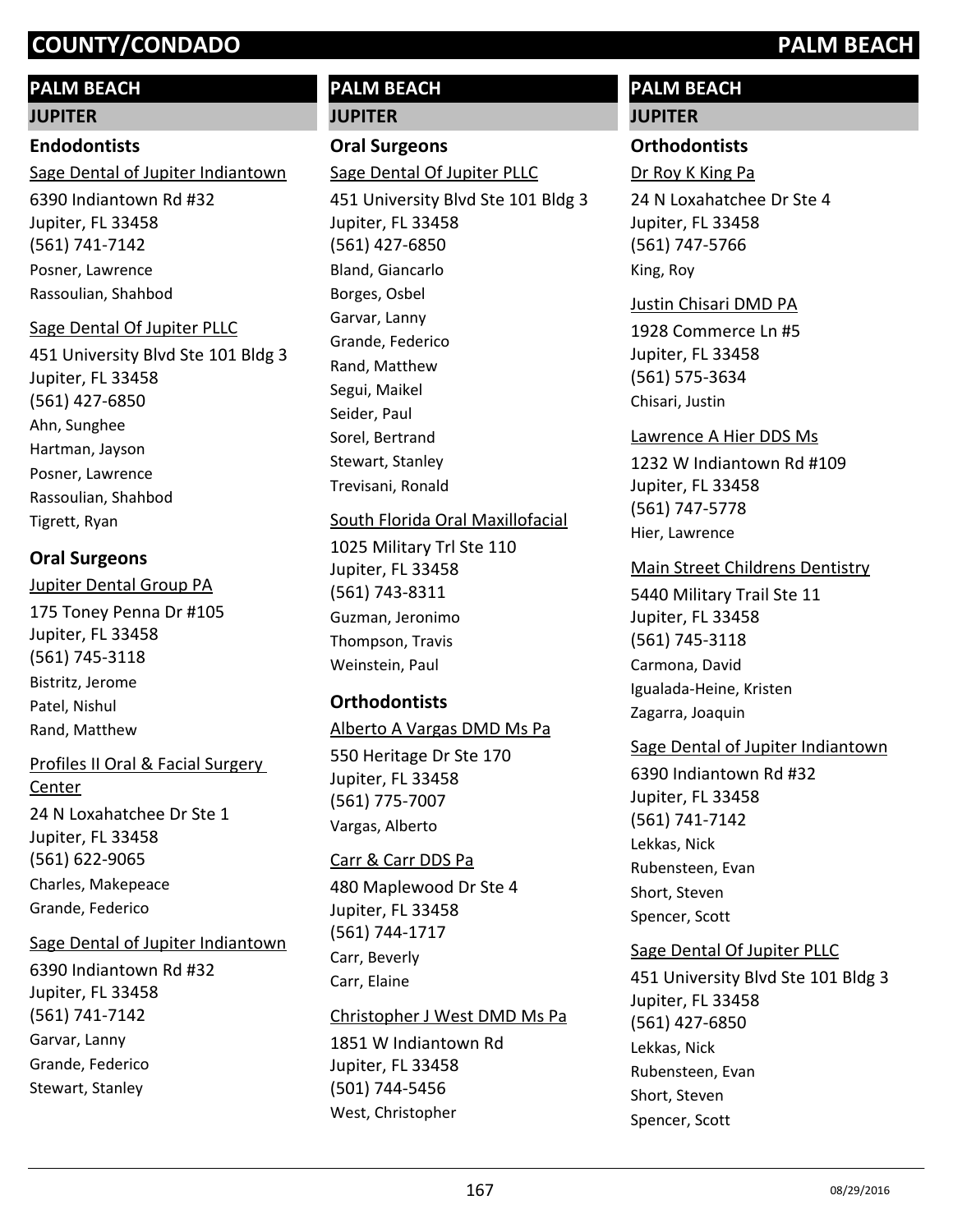## **PALM BEACH**

#### **JUPITER**

#### **Orthodontists**

500 University Blvd Ste 112 Jupiter, FL 33458 (561) 799-4848 Scott F Meier DDS Pa Meier, Scott

#### Southeastern Dental Associates

210 Jupiter Lks Blvd Bldg 5000 Ste 204 Jupiter, FL 33458 (561) 575-7720 Spencer, Scott

## **Pediatric Dentists**

654 W Indiantown Rd Ste 102 Jupiter, FL 33458 (561) 747-3338 Gilda Alonzo DDS Pa Alonzo, Gilda

#### Jason Wanuck DMD Pa

1232 W Indiantown Rd Jupiter, FL 33458 (561) 747-5778 Wanuck, Jason

#### Main Street Childrens Dentistry

5440 Military Trail Ste 11 Jupiter, FL 33458 (561) 745-3118 Barba, Erica Matos, Luis Michaud, Christie

#### Sage Dental of Jupiter Indiantown

6390 Indiantown Rd #32 Jupiter, FL 33458 (561) 741-7142 Buscemi, Amanda Chatani, Maria Gedeon, Rose Ortiz Perez, Marta

## **PALM BEACH JUPITER**

## **Pediatric Dentists**

Sage Dental Of Jupiter PLLC

451 University Blvd Ste 101 Bldg 3 Jupiter, FL 33458 (561) 427-6850 Buscemi, Amanda Chatani, Maria Gedeon, Rose Ortiz Perez, Marta

## **Periodontists**

825 S US Highway 1 Ste 250 Jupiter, FL 33477 (561) 744-6121 Bruce Lein DDS Hennessy, Michael

#### Da Vinci Dental PA

200 S Central Blvd Ste A Jupiter, FL 33458 (561) 222-2040 Simon, David

#### Jupiter Dental Group PA

175 Toney Penna Dr #105 Jupiter, FL 33458 (561) 745-3118 Fotek, Pawel Oliver, Francisco Ribeiro, Alexandre Sekler, Julio

#### Jupiter Periodontics LLC

1928 Commerce Ln #6 Jupiter, FL 33458 (561) 575-2868 Rodriguez, Rafael

#### Sage Dental of Jupiter Indiantown

6390 Indiantown Rd #32 Jupiter, FL 33458 (561) 741-7142 Cunningham, Nina Ehrenman, Jason Goldstein, Shari

## **PALM BEACH**

## **JUPITER**

## **Periodontists**

Sage Dental of Jupiter Indiantown

6390 Indiantown Rd #32 Jupiter, FL 33458 (561) 741-7142 Rodriguez, Diane Scott, John

## Sage Dental Of Jupiter PLLC

451 University Blvd Ste 101 Bldg 3 Jupiter, FL 33458 (561) 427-6850 Cunningham, Nina Ehrenman, Jason Goldstein, Shari Hersh, Jason Rodriguez, Diane Scott, John

## Southeastern Dental Associates

210 Jupiter Lks Blvd Bldg 5000 Ste 204 Jupiter, FL 33458 (561) 575-7720 Cabrera, Vianca Figueroa, Fabrianne Kuo, Wayne Rubinstein, Kenneth Wang, Alexander

#### **Prosthodontists**

## 6390 Indiantown Rd #32 Jupiter, FL 33458 (561) 741-7142 Sage Dental of Jupiter Indiantown Vera, Anny

#### Sage Dental Of Jupiter PLLC

451 University Blvd Ste 101 Bldg 3 Jupiter, FL 33458 (561) 427-6850 Vera, Anny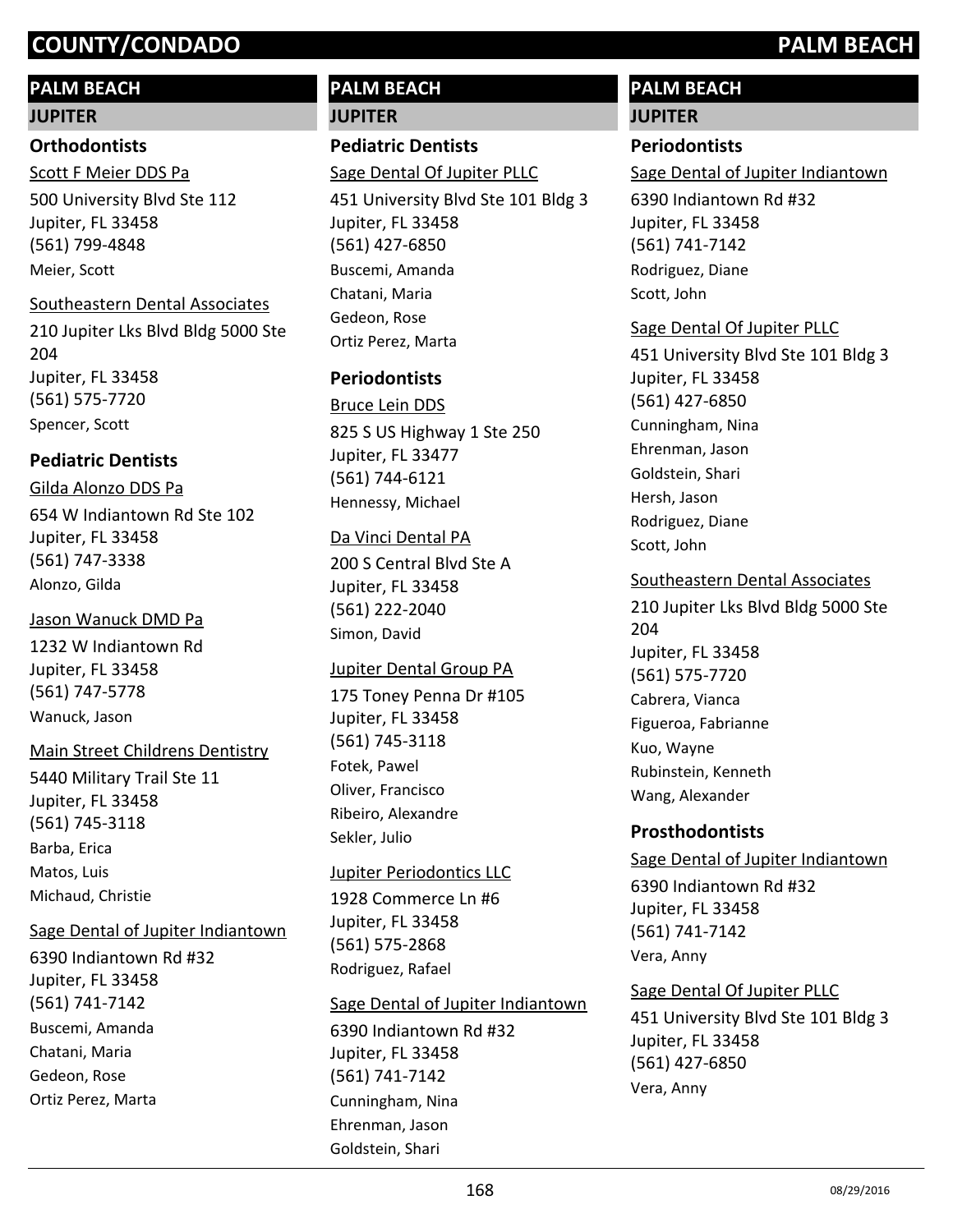## **PALM BEACH**

#### **LAKE PARK**

#### **General Dentists**

700 N Federal Hwy Lake Park, FL 33403 (561) 842-4858 Jerry W Krape Krape, Jerry

## **Endodontists**

700 N Federal Hwy Lake Park, FL 33403 (561) 842-4858 Jerry W Krape Sekercioglu, Timur

## The Center For Specialized Denti

700 N Federal Hwy Lake Park, FL 33403 (561) 882-4444 Most, Douglas

## **Prosthodontists**

1535 Prosperity Farms Rd Lake Park, FL 33403 (561) 848-0087 Florida Dental Institute Of Lake Park Inc Rodriguez, Armando

#### **LAKE WORTH**

#### **General Dentists**

9897 Lake Worth Rd Ste 108 Lake Worth, FL 33467 (561) 422-9938 Alpha Dental, PLLC Perkins, Lindsay Rodriguez, Margarita

Wolk, Rachel Zelazek, Bruce

#### Andrew R Rogers DDS

6346 Lantana Rd Ste 68 Lake Worth, FL 33463 (561) 439-5100 Rogers, Andrew

## **PALM BEACH LAKE WORTH**

**General Dentists** Anitha Reddy DMD Pa

5700 Lake Worth Rd Ste 102 Lake Worth, FL 33463 (561) 965-1254 Reddy, Anitha

#### Ann M Dibella DMD

415 S Federal Hwy Ste 1 Lake Worth, FL 33460 (661) 588-1701 Dibella, Ann

#### Atlantis Dental Care PA

5851 S Congress Ave Lake Worth, FL 33462 (561) 965-9988 Patel, Yagi

#### Big Smile Dentistry

4481 Lake Worth Rd Ste B Lake Worth, FL 33461 (561) 331-3013 Akel, Rasmi Cortes, Astrid

#### Bruce S Zelazek DDS Pa

7689 Lake Worth Rd Lake Worth, FL 33467 (561) 966-5577 Zelazek, Bruce

#### Charles G Sandell DMD

4949 S Congress Ave Lake Worth, FL 33461 (561) 439-1023 Sandell, Charles

#### Comfortable Care Dental Health

5516 S State Rd 7 #132 Lake Worth, FL 33449 (561) 223-1025 Professio Badger, Leonard Bozorg, Tarranay Ehlers, Scott

## **PALM BEACH LAKE WORTH**

Irving, Bizu

# **General Dentists**

5516 S State Rd 7 #132 Lake Worth, FL 33449 (561) 223-1025 Comfortable Care Dental Health Professio

Lorenzo-Machado, Katherine

## Comprehensive Smile Design Pa

225 S Federal Hwy Lake Worth, FL 33460 (561) 582-1911 Sirivolu, Sunitha

#### Contes Dental Group

4801 S Congress Ave Ste 202 Lake Worth, FL 33461 (561) 969-2696 Conte, Eugenio

#### Dennis Hernandez DMD Pa

1332 N Federal Hwy Lake Worth, FL 33460 (561) 585-6453 Hernandez, Dennis

#### Emilia Isaza DDS PA

325 S Dixie Hwy Ste 5 Lake Worth, FL 33460 (561) 202-9190 Isaza, Emilia

#### Florida Dental & Denture Ctr Iv

1622 N Federal Hwy Lake Worth, FL 33460 (561) 582-3331 Semeah, Yves

#### Geneva White DMD Pa

5970 S Jog Rd Ste E Lake Worth, FL 33467 (561) 434-4344 White, Geneva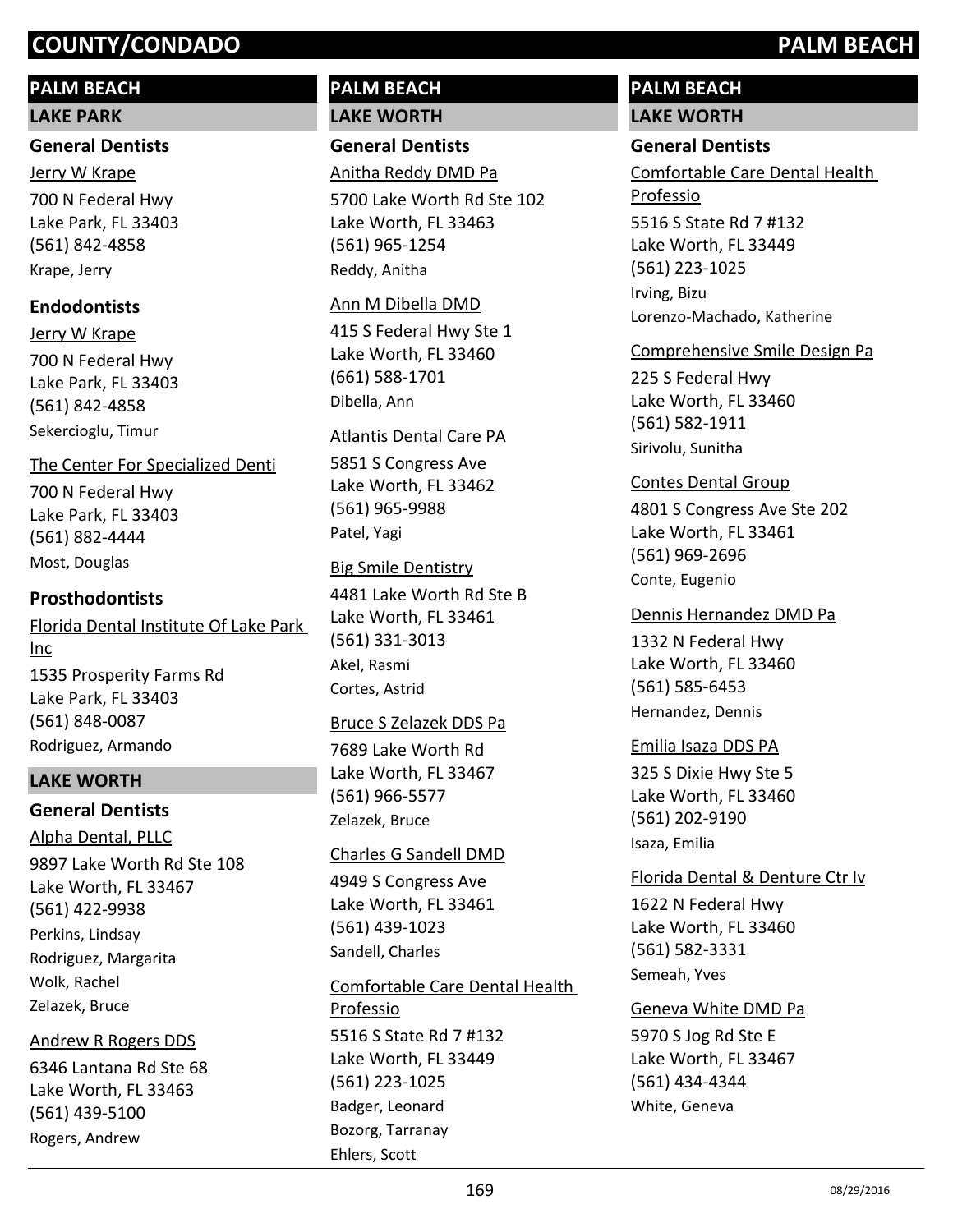## **PALM BEACH**

**LAKE WORTH**

## **General Dentists**

7138 S Military Trl Lake Worth, FL 33463 (561) 433-9600 Gentle Dental Group Of Boynton Bch PA Hoffman, Bruce

## Integral Clinic - Sanitas Group

2311 10th Ave N Ste 14 Lake Worth, FL 33461 (561) 540-4446 Agreda, Angel Isaza, Emilia Ly, Danny Martin, Carrie

## Jacqueline Molina Wasserman Pa

7378 Lake Worth Rd Lake Worth, FL 33467 (561) 968-7050 Fernandez-Martinez, Mariangel Fine, David Molina-Wasserman, Jacqueline

## Katie M Rand DMD PA

8855 Hypoluxo Rd Lake Worth, FL 33467 (561) 304-3800 Rand, Katie

## Keith R Wolfe DMD

6801 Lake Worth Rd Ste 222 Lake Worth, FL 33467 (561) 964-2335 Wolfe, Keith

## Marc Anderson

2411 10th Ave N Lake Worth, FL 33461 (561) 304-1414 Anderson, Marc Liendo, Fabiola Sley, Allison

## **PALM BEACH LAKE WORTH**

## **General Dentists**

Mark W Sheridan DDS

1300 N Federal Hwy Ste 4 Lake Worth, FL 33460 (561) 585-8900 Sheridan, Marc

#### Miguel Ferrer DDS Pa

6462 Lake Worth Rd Lake Worth, FL 33463 (561) 641-8985 Ferrer, Miguel

#### Palms Dental Care PLLC

8918 Lantana Rd Ste B Lake Worth, FL 33467 (561) 801-1044 Kromrey, Kyle

## Pedro L Castillo DDS

1300 N Federal Hwy Ste 1 Lake Worth, FL 33460 (561) 540-1040 Castillo, Pedro Hejeile, Diana

## Richard A Steinfeld DMD Pa

6169 S Jog Rd Ste B2 Lake Worth, FL 33467 (561) 965-3933 Steinfeld, Richard

#### Sachs Dental Center Pa

9835 Lake Worth Rd Ste 8 Lake Worth, FL 33467 (561) 434-3055 Feiner, Jaymie Sachs, David Sachs, Randy

#### Sage Dental Lake Worth PA

1922 Lake Worth Rd Lake Worth, FL 33461 (561) 547-5597 Alvarado-Romero Pou, Melissa

## **PALM BEACH LAKE WORTH**

# **General Dentists**

Sage Dental Lake Worth PA

1922 Lake Worth Rd Lake Worth, FL 33461 (561) 547-5597 Alvarez, Jonathan Bergquist, Michael Bockian, Joshua Castillo, Juan Cherkinsky, Jordan Childers, Carmen Cowan, Marc Daneshpajouh, Sara Darojat, Zuhdiyah Dean, Craig Draizin, Claudia Duarte, Beatriz Fernandez-Martinez, Mariangel Ghandour, Dima Gilbert, Mark Goldberg, Howard Gonzales, Angelica Green, Beverly Guerrero, Luis Gul, Yousaf Guthrie, Kelly Hamed, Shirin Helmy, James Hoffman, Bruce Horwitz, Steven Israel, Elie Juma, Zaileen LePore, Krystina Ma, Robert Mohr, Eric Moncrieffe, Tiffany Naguib, Michelle Napoli, Marisa Newton, Emily Ortega, Laura Pare, Elizabeth Perkins, Lindsay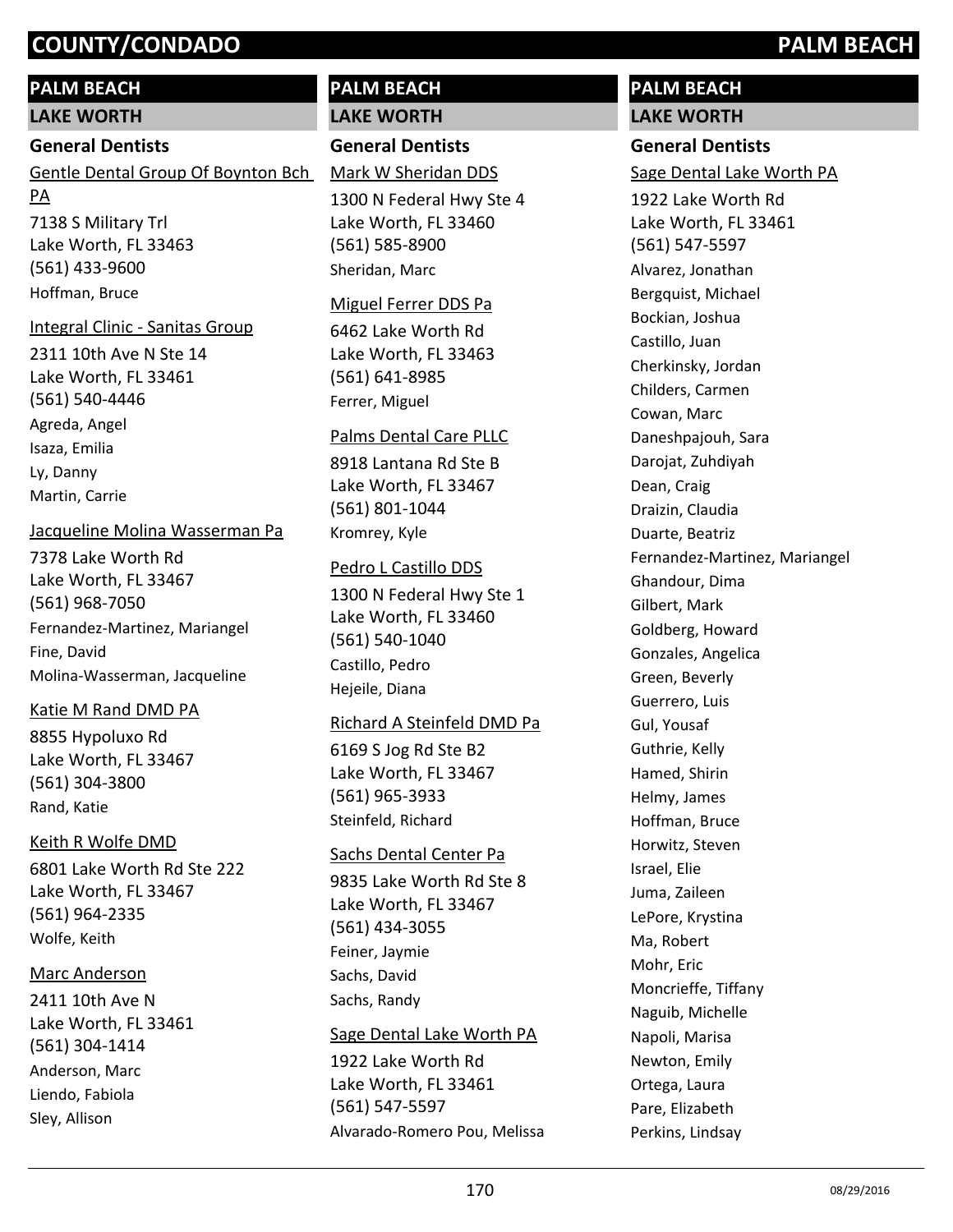## **PALM BEACH**

**LAKE WORTH**

## **General Dentists**

Sage Dental Lake Worth PA

1922 Lake Worth Rd Lake Worth, FL 33461 (561) 547-5597 Planes, Alex Price, Dana Rappaport, David Rezvani, Caroline Rieger, Eric Rodriguez, Ramon Roshkind, David Salazar, Cecilia Sanches, Melanie Shanice, Strong Simpson, Natalie Sirage, Ahmed Steiner, Samantha Strauss, Theodore Truong, Xen Urquiza, Yeneir Van Duyne, Tracy Weisbrot, Bruce Winderbaum, Sasha Wooldridge, Maria Young, Summer Yu, Cynthia

## Sage Dental of Boynton Beach PA

6626 Hypoluxo Rd # A1 Lake Worth, FL 33467 (561) 433-9600 Alvarado-Romero Pou, Melissa Alvarez, Jonathan Bergquist, Michael Bockian, Joshua Castillo, Juan Cherkinsky, Jordan Childers, Carmen Contestable, Clement Correia, Philip Cowan, Marc Daneshpajouh, Sara

## **PALM BEACH LAKE WORTH**

**General Dentists**

Sage Dental of Boynton Beach PA

6626 Hypoluxo Rd # A1 Lake Worth, FL 33467 (561) 433-9600 Darojat, Zuhdiyah Dean, Craig Draizin, Claudia Duarte, Beatriz Fernandez-Martinez, Mariangel Ghandour, Dima Gilbert, Mark Goldberg, Howard Gonzales, Angelica Guerrero, Luis Gul, Yousaf Guthrie, Kelly Hamed, Shirin Horwitz, Steven Israel, Elie Juma, Zaileen LePore, Krystina Ma, Robert Mohr, Eric Moncrieffe, Tiffany Naguib, Michelle Napoli, Marisa Newton, Emily Ortega, Laura Pare, Elizabeth Perez-Alamo, Jennifer Perkins, Lindsay Planes, Alex Popper, Drew Price, Dana Rappaport, David Rezvani, Caroline Rieger, Eric Rodriguez, Margarita Rodriguez, Ramon Roshkind, David Salazar, Cecilia

## **PALM BEACH**

**LAKE WORTH**

## **General Dentists**

Sage Dental of Boynton Beach PA

6626 Hypoluxo Rd # A1 Lake Worth, FL 33467 (561) 433-9600 Sanches, Melanie Simpson, Natalie Sirage, Ahmed Steiner, Samantha Strauss, Theodore Truong, Xen Urquiza, Yeneir Van Duyne, Tracy Viener, Alfred Weisbrot, Bruce Winderbaum, Sasha Wooldridge, Maria Young, Summer Yu, Cynthia

#### Solutions Dental Office

3095 S Military Trl Ste 22 Lake Worth, FL 33463 (561) 432-1800 Galeano, Nubia

## Soma Smiles Inc

3580 Lake Worth Rd Lake Worth, FL 33461 (561) 425-5090 Akel, Rasmi Rodriguez, Narda

4801 S Congress Ave Ste 202 Lake Worth, FL 33461 (561) 969-2696 Suarez Dental Inc Suarez, Henry

6266 S Congress Ave Ste L16 Lake Worth, FL 33462 (561) 969-3936 Sunset Smiles Care Center Velasquez, Luis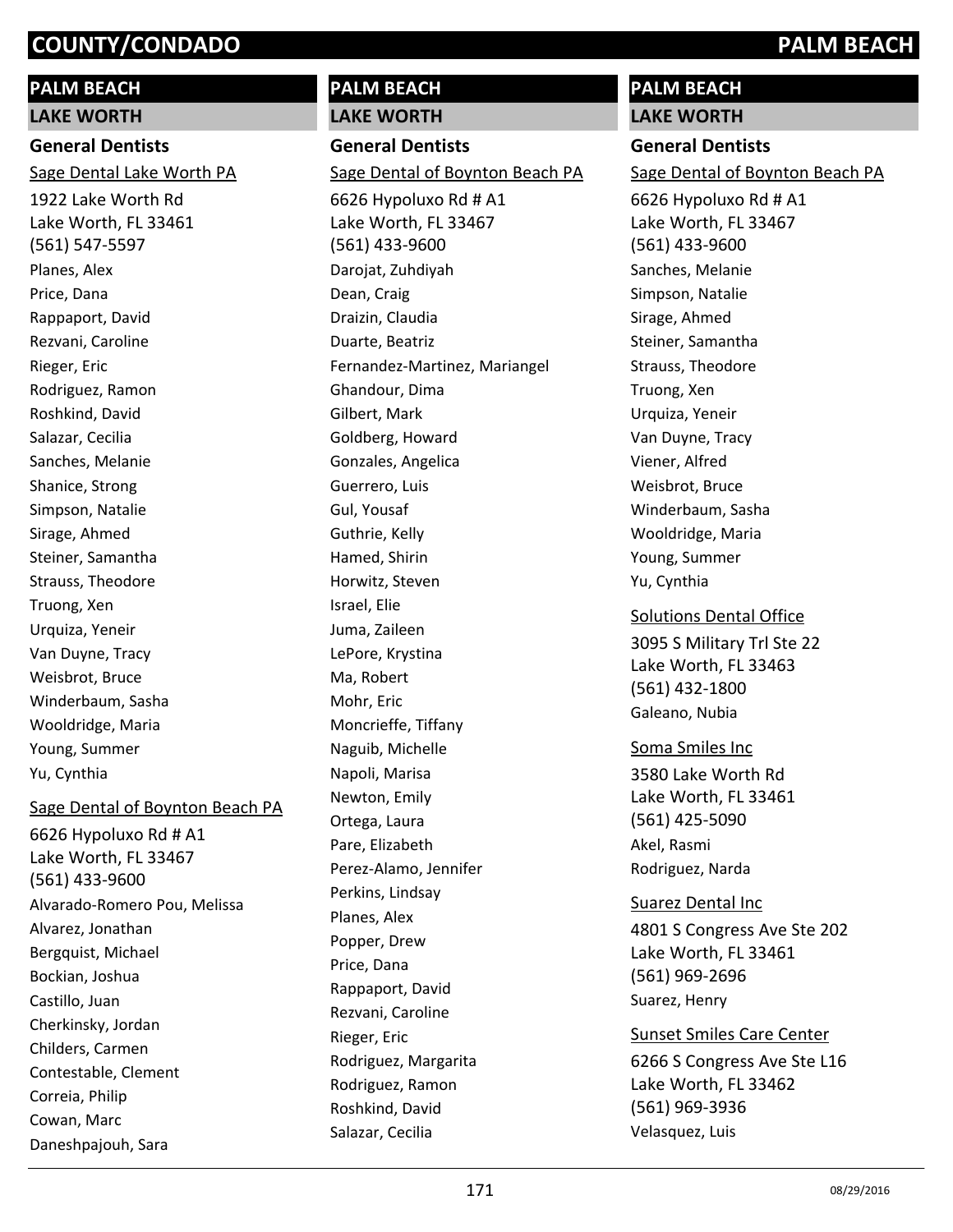## **PALM BEACH**

**LAKE WORTH**

## **General Dentists**

7138 S Military Trail #19 Lake Worth, FL 33463 (561) 296-5557 SUPREME CARE DENTAL Leibovici, Jacob

#### SUPREME CARE DENTAL

7138 S Military Trl Lake Worth, FL 33463 (561) 296-5557 Crane, Steven

9897 Lake Worth Rd #108 Lake Worth, FL 33467 (561) 969-1001 Vincent M Dolce DMD Pa Inc Pelton, Ivan

4075 State Road 7 Ste H2 Lake Worth, FL 33449 (561) 514-8808 Wycliffe Dental Ctr

# Lai, Robert

**Endodontists**

9897 Lake Worth Rd Ste 108 Lake Worth, FL 33467 (561) 422-9938 Alpha Dental, PLLC Hartman, Jayson

## Gentle Dental Group Of Boynton Bch PA

7138 S Military Trl Lake Worth, FL 33463 (561) 433-9600 Tigrett, Ryan

#### Sage Dental Lake Worth PA

1922 Lake Worth Rd Lake Worth, FL 33461 (561) 547-5597 Hartman, Jayson Posner, Lawrence

## **PALM BEACH LAKE WORTH**

## **Endodontists**

Sage Dental Lake Worth PA

1922 Lake Worth Rd Lake Worth, FL 33461 (561) 547-5597 Rassoulian, Shahbod Tigrett, Ryan

#### Sage Dental of Boynton Beach PA

6626 Hypoluxo Rd # A1 Lake Worth, FL 33467 (561) 433-9600 Hartman, Jayson Posner, Lawrence Rassoulian, Shahbod

The Palm Beach Center for Endodontics

6894 Lake Worth Rd Ste 202 Lake Worth, FL 33467 (561) 433-4344 Kosakoski, Edward

## **Oral Surgeons**

Jacqueline Molina Wasserman Pa

7378 Lake Worth Rd Lake Worth, FL 33467 (561) 968-7050 Norkin, Andrew

#### Sage Dental Lake Worth PA

1922 Lake Worth Rd Lake Worth, FL 33461 (561) 547-5597 Garvar, Lanny Grande, Federico Rand, Matthew Seider, Paul Stewart, Stanley

#### Sage Dental of Boynton Beach PA

6626 Hypoluxo Rd # A1 Lake Worth, FL 33467 (561) 433-9600 Garvar, Lanny

# **PALM BEACH**

**LAKE WORTH**

## **Oral Surgeons**

Sage Dental of Boynton Beach PA

6626 Hypoluxo Rd # A1 Lake Worth, FL 33467 (561) 433-9600 Grande, Federico Rand, Matthew Segui, Maikel Seider, Paul Stewart, Stanley

## **Orthodontists**

#### A William Domeyer DDS Pa

4175 S Congress Ave Ste H Lake Worth, FL 33461 (561) 642-6889 Domeyer, William

#### Cooper Orthodontics LLC

1708 N Federal Hwy Lake Worth, FL 33460 (561) 588-0319 Cooper, Andrew

#### Howard B Shullman DMD Pa

9859 Lake Worth Rd Ste 21 Lake Worth, FL 33467 (561) 868-5050 Shullman, Howard

#### Parsons Orthodontics

6169 S Jog Rd Ste A4 Lake Worth, FL 33467 (561) 704-6906 Parsons, Tetyana

#### Sage Dental Lake Worth PA

1922 Lake Worth Rd Lake Worth, FL 33461 (561) 547-5597 Lekkas, Nick Rubensteen, Evan Short, Steven Spencer, Scott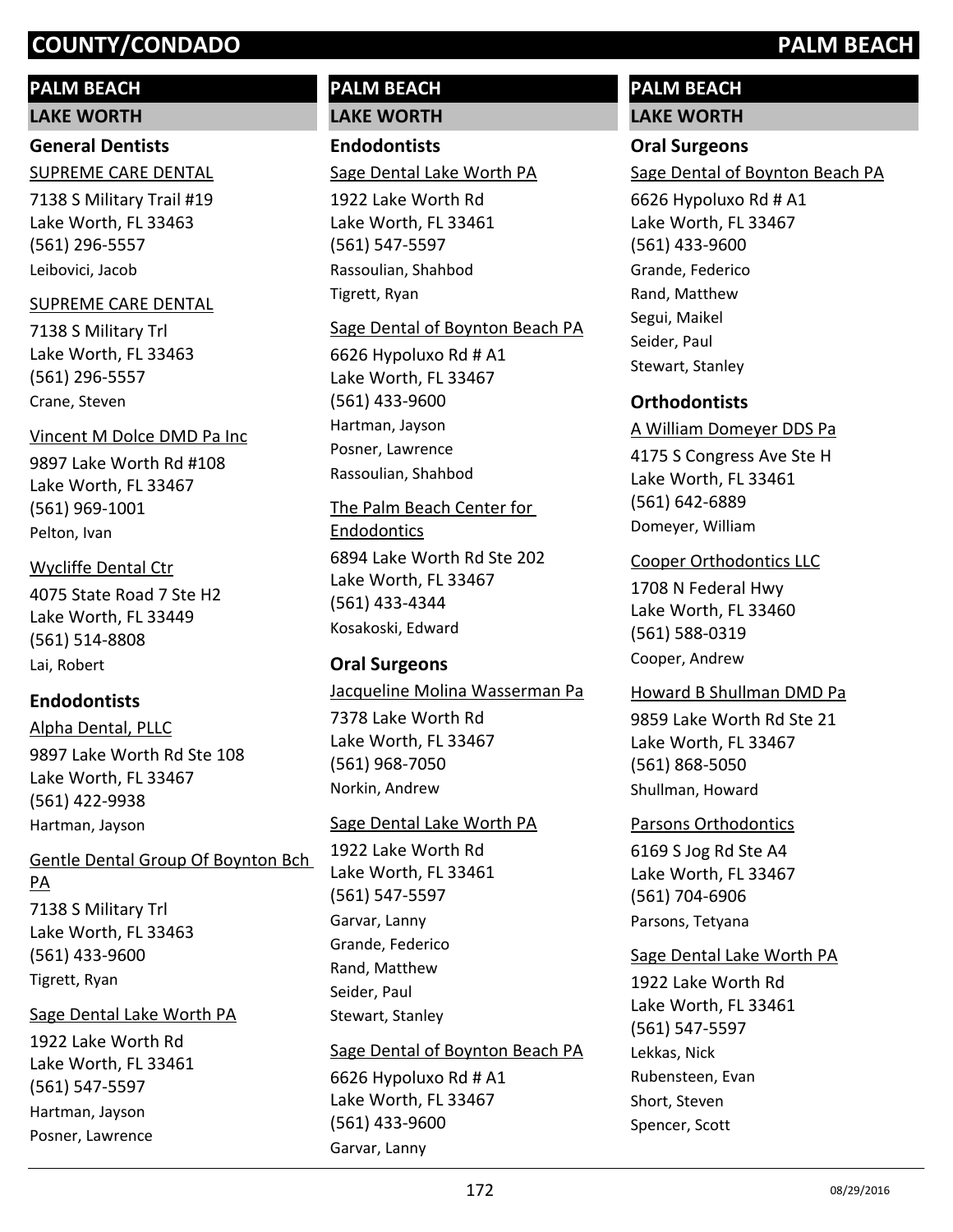## **PALM BEACH**

**LAKE WORTH**

## **Orthodontists**

Sage Dental of Boynton Beach PA

6626 Hypoluxo Rd # A1 Lake Worth, FL 33467 (561) 433-9600 Lekkas, Nick Newman, David Rubensteen, Evan Short, Steven Spencer, Scott

## **Pediatric Dentists**

## Fara Bender DMD Pa

6169 S Jog Rd Ste B5 Lake Worth, FL 33467 (561) 433-5544 Bender, Fara

## Sage Dental Lake Worth PA

1922 Lake Worth Rd Lake Worth, FL 33461 (561) 547-5597 Buscemi, Amanda Chatani, Maria Gedeon, Rose Ortiz Perez, Marta

## Sage Dental of Boynton Beach PA

6626 Hypoluxo Rd # A1 Lake Worth, FL 33467 (561) 433-9600 Barba, Erica Brodsky, Mindy Buscemi, Amanda Chatani, Maria Gedeon, Rose Ortiz Perez, Marta Patel, Rita

# **PALM BEACH**

# **LAKE WORTH**

# **Periodontists**

9897 Lake Worth Rd Ste 108 Lake Worth, FL 33467 (561) 422-9938 Alpha Dental, PLLC Gounakis, George

7138 S Military Trl Lake Worth, FL 33463 (561) 433-9600 Gentle Dental Group Of Boynton Bch PA Rodriguez, Diane

## Sage Dental Lake Worth PA

1922 Lake Worth Rd Lake Worth, FL 33461 (561) 547-5597 Cunningham, Nina Ehrenman, Jason Goldstein, Shari Norkin, Fred Rodriguez, Diane Scott, John

## Sage Dental of Boynton Beach PA

6626 Hypoluxo Rd # A1 Lake Worth, FL 33467 (561) 433-9600 Cunningham, Nina Ehrenman, Jason Goldstein, Shari Hersh, Jason Rodriguez, Diane Scott, John

## **Prosthodontists**

1922 Lake Worth Rd Lake Worth, FL 33461 (561) 547-5597 Sage Dental Lake Worth PA Vera, Anny

# **PALM BEACH**

# **LAKE WORTH**

## **Prosthodontists**

Sage Dental of Boynton Beach PA

6626 Hypoluxo Rd # A1 Lake Worth, FL 33467 (561) 433-9600 Buitrago, Renan Vera, Anny

## **LOXAHATCHEE**

## **General Dentists**

13005 Southern Blvd Ste 114 Loxahatchee, FL 33470 (561) 793-4477 George Estrada DMD Estrada, George

## Nicolas Defabrique

7070 #3 Seminole Pratt Whitney Loxahatchee, FL 33470 (561) 798-7410 Williams, Jennifer

## **Oral Surgeons**

12959 Palms West Dr # 200 Loxahatchee, FL 33470 (561) 642-1202 Jack J Hirshcfeld DDS Pa Hirschfeld, Jack

## **NORTH PALM BEACH**

## **General Dentists**

784 US Highway 1 Ste 10 North Palm Beach, FL 33408 (561) 622-0301 Adrian Acosta Acosta, Adrian

## AMG Dental Corp

429 Northlake Blvd Ste 3 North Palm Beach, FL 33408 (561) 844-6146 Guerra, Adrian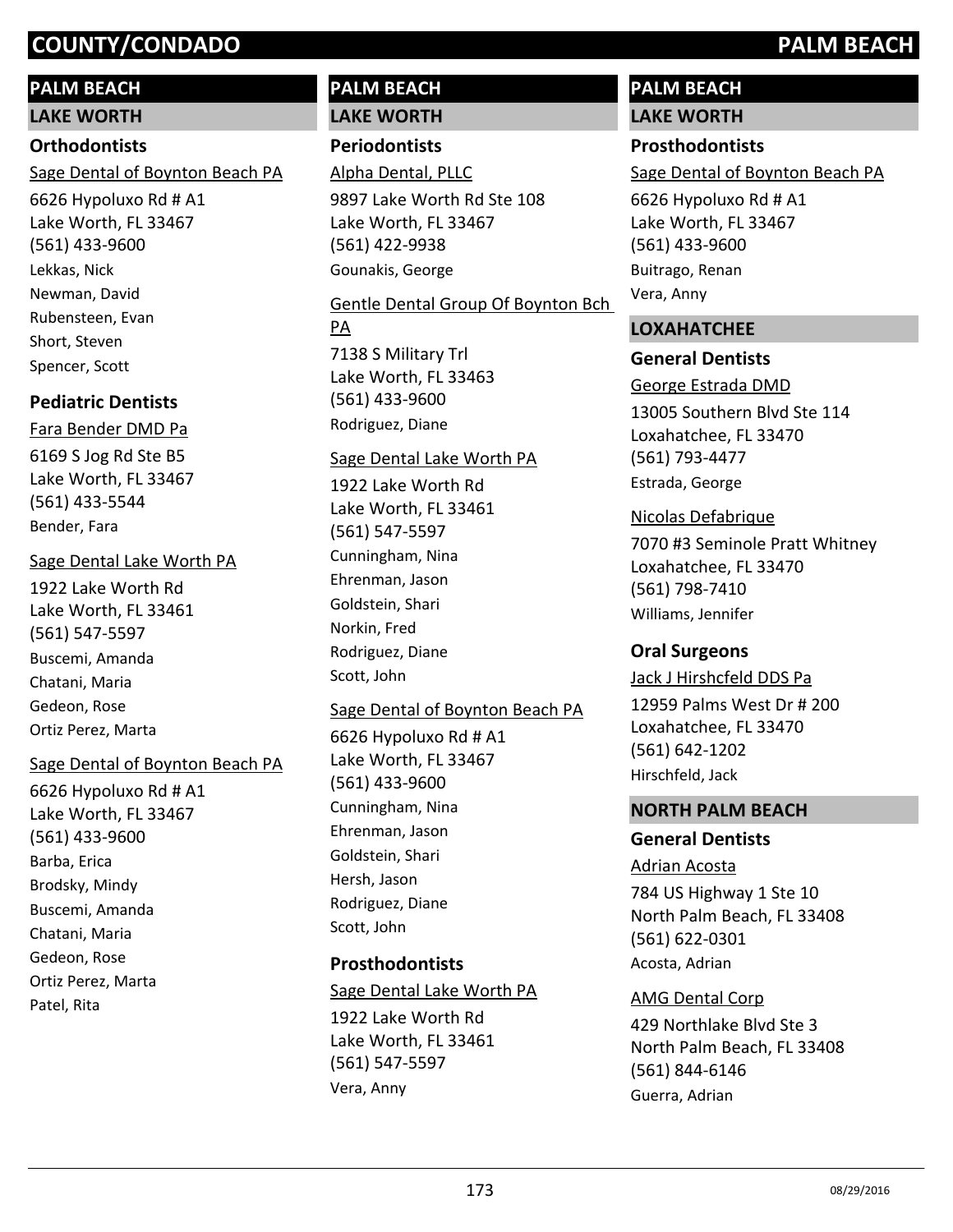## **PALM BEACH**

**NORTH PALM BEACH**

## **General Dentists**

North Palm Beach Dentistry PLC

700 US Hwy A Ste 1 North Palm Beach, FL 33408 (561) 290-1636 Perella, Paul

## Roy Hart DDS Pa

537 US Highway 1 Ste 1 North Palm Beach, FL 33408 (561) 844-8653 Hart, Roy

721 Northlake Blvd # B1 North Palm Beach, FL 33408 (561) 842-3788 Sharon D Davis-Browne DDS Pa Davis-Browne, Sharon

#### Ted B Domanski DDS Pa

1212 US Highway 1 #B North Palm Beach, FL 33408 (561) 626-3474 Domanski, Ted

## Terrific Smiles Corp

721 US Hwy 1 #106 North Palm Beach, FL 33408 (561) 494-0299 Leibovici, Jacob

## **Endodontists**

840 US Highway 1 Ste 200 North Palm Beach, FL 33408 (561) 627-4040 Russell B Stoch DMD Pa Stoch, Russell

## **Periodontists**

824 US Highway 1 Ste 370 North Palm Beach, FL 33408 (561) 627-5560 Jack T Krauser DMD Ross, Brad

## **PALM BEACH NORTH PALM BEACH**

**Periodontists** Michael C Hardin DDS

636 US Highway 1 Ste 217 North Palm Beach, FL 33408 (561) 844-1711 Fernandez, Alfredo

#### Michael C Hardin DDS

784 US Highway 1 Ste 10 North Palm Beach, FL 33408 (561) 622-0301 Fernandez, Alfredo

## **Prosthodontists**

Aleksander Vojdanoski Dental

712 US Highway 1 Ste 220 North Palm Beach, FL 33408 (561) 881-0067 Vojdanoski, Aleksandar

#### David M Skopp DDS Pa

2560 RCA Blvd Ste 105 North Palm Beach, FL 33410 (561) 799-5000 Skopp, David

#### **PALM BEACH**

## **General Dentists**

#### Edgardo Arturo Grande DMD Pa

340 Royal Poinciana Way Ste 309 Palm Beach, FL 33480 (561) 832-6647 Grande, Edgardo

#### **PALM BEACH GARDENS**

#### **General Dentists**

11380 Prosperity Farms Rd Ste 115B Palm Beach Gardens, FL 33410 (561) 775-0373 Andres F Vargus DDS PA Vargas, Andres

## **PALM BEACH PALM BEACH GARDENS**

## **General Dentists**

Arthur Alexander DDS

4362 Northlake Blvd Ste 114 Palm Beach Gardens, FL 33410 (561) 626-3424 Alexander, Arthur

## Daniel J Castillo DMD Pa

10625 N Military Trl Ste 202 Palm Beach Gardens, FL 33410 (561) 691-6061 Castillo, Daniel

#### David S Benson DMD Pa

5604 PGA Blvd Ste 209 Palm Beach Gardens, FL 33418 (561) 627-7090 Benson, David

#### Dental Health Group

11682B US Highway 1 Ste 60 Palm Beach Gardens, FL 33408 (561) 624-2047 Brody, Robert Camejo, Joaquin Capellan, Jessica Eftekhari, Samin Gul, Yousaf Jackson, David Luba, Kevin Meinbach, Kenneth Rangel, Raul Smith, Shannon

#### Dr Florian Braich DDS Pa

9123 N Military Trl Ste 200 Palm Beach Gardens, FL 33410 (561) 627-2399 Braich, Florian

#### Family Dental Care

10625 N Military Trl Ste 201 Palm Beach Gardens, FL 33410 (561) 366-7303 Westcott, Jennifer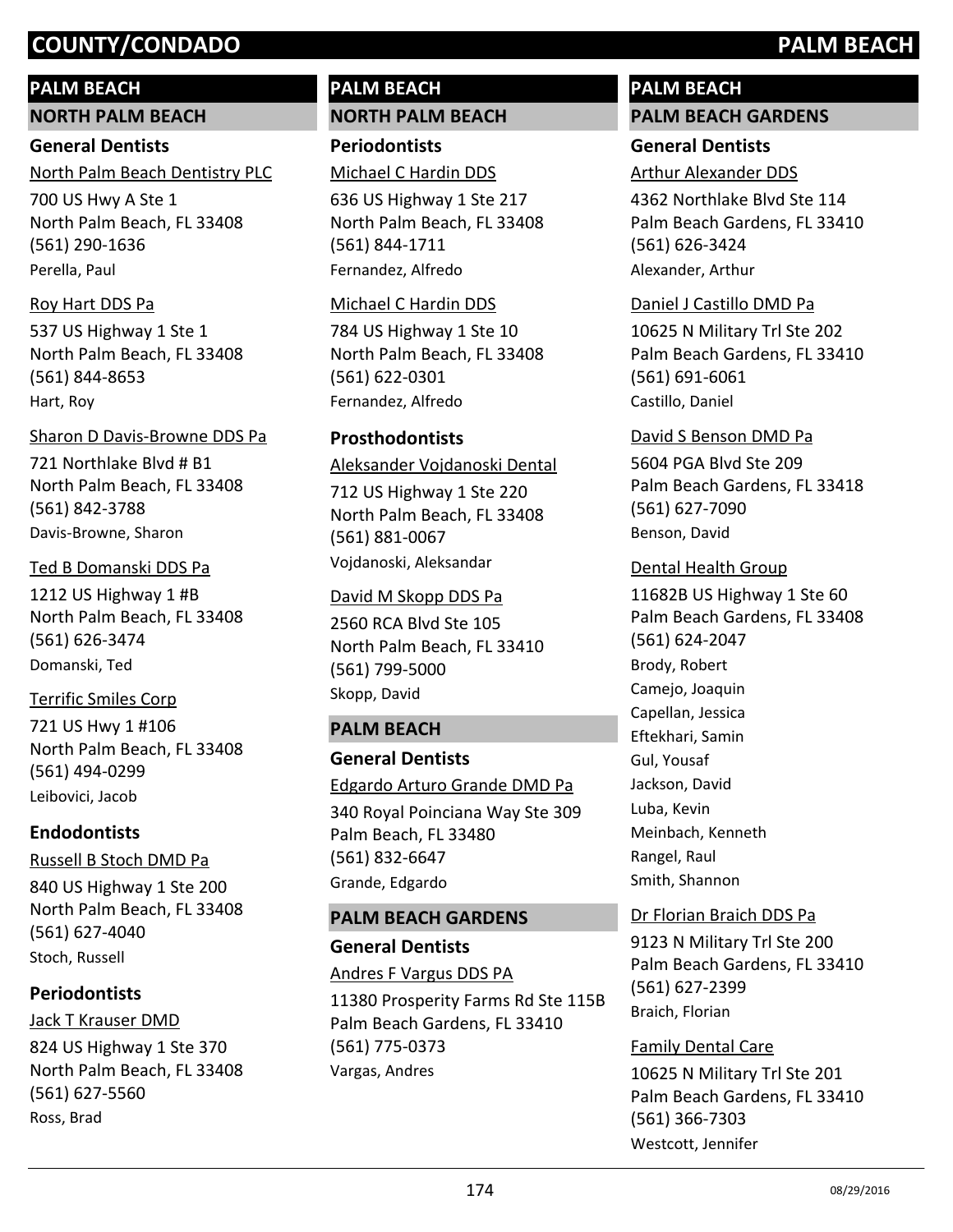## **PALM BEACH**

#### **PALM BEACH GARDENS**

#### **General Dentists**

10625 N Military Trl Ste 201 Palm Beach Gardens, FL 33410 (561) 366-7303 Family Dental Care Westcott, Michael

## Gary Kijanka DMD

10333 N Military Trl Ste B Palm Beach Gardens, FL 33410 (561) 776-3116 Kijanka, Gary

## Gopman & Gopman Pa

9121 N Military Trl Ste 209 Palm Beach Gardens, FL 33410 (561) 694-8380 Gopman, Amy

#### J Fernando Alvarez DDS

11601 Kew Gardens Ave Ste 107 Palm Beach Gardens, FL 33410 (561) 656-5250 Alvarez, Jose

## James Chen

1983 PGA Blvd Ste 101 Palm Beach Gardens, FL 33408 (561) 656-2436 Chen Jr, James

## KA Dental Group PA

9810 Highway A1A Alt Ste 106 Palm Beach Gardens, FL 33410 (561) 624-7988 Patel, Aditi Patel, Krunal

## Kaufman & Strauss Pa

11380 Prosperity Farms Rd Ste 108 Palm Beach Gardens, FL 33410 (561) 799-7791 Kaufman, Heather Strauss, William

## **PALM BEACH PALM BEACH GARDENS**

**General Dentists** Mark B Gilbert DMD PA

11701 Lk Victoria Gardens #2201 Palm Beach Gardens, FL 33410 (501) 623-9935 Gilbert, Sharon Gott, Eric

## Michael D Quasha

4520 Donald Ross Rd #105 Palm Beach Gardens, FL 33418 (561) 799-5558 Quasha, Michael

#### Nicolas Defabrique

2401 PGA Blvd Ste 276 Palm Beach Gardens, FL 33410 (561) 624-5801 Williams, Jennifer

#### Palm Beach Gardens Dental Associ

4362 Northlake Blvd Palm Beach Gardens, FL 33410 (561) 626-3424 Maiwurm, Ray

3365 Burns Rd #209 Palm Beach Gardens, FL 33410 (561) 775-1011 Pediatric & Adult Dentistry of the Palm Beaches PL Kramer, Lauren

#### William H Maras

2521 Burns Rd Palm Beach Gardens, FL 33410 (561) 694-0038 Maras, William

#### William Ma DMD Pa

4397 Northlake Blvd # 202 Palm Beach Gardens, FL 33410 (561) 622-8013 Ma, William

# **PALM BEACH**

# **PALM BEACH GARDENS**

## **Endodontists**

Family Dental Care

10625 N Military Trl Ste 201 Palm Beach Gardens, FL 33410 (561) 366-7303 Gittess, Robert

#### Gary L Laukhuf DDS Msd Pa

11380 Prosperity Farms Rd Ste 214D Palm Beach Gardens, FL 33410 (561) 627-9166 Laukhuf, Gary

#### Palm Beach Endodontics Pa

11211 Prosperity Farms Rd #B107 Palm Beach Gardens, FL 33410 (561) 630-8900 Bradshaw, Kenneth Galla, Stephen

#### Peter A Pullon DDS Ms Pa

11380 Prosperity Farms Rd Palm Beach Gardens, FL 33410 (561) 627-9166 Schacter, William

## **Oral Surgeons**

Dental Health Group

11682B US Highway 1 Ste 60 Palm Beach Gardens, FL 33408 (561) 624-2047 Coyne, James

3355 Burns Rd Ste 101 Palm Beach Gardens, FL 33410 (561) 799-9898 Oral & Maxillofacial Surgery Of The Palm Wolfrom, Rolf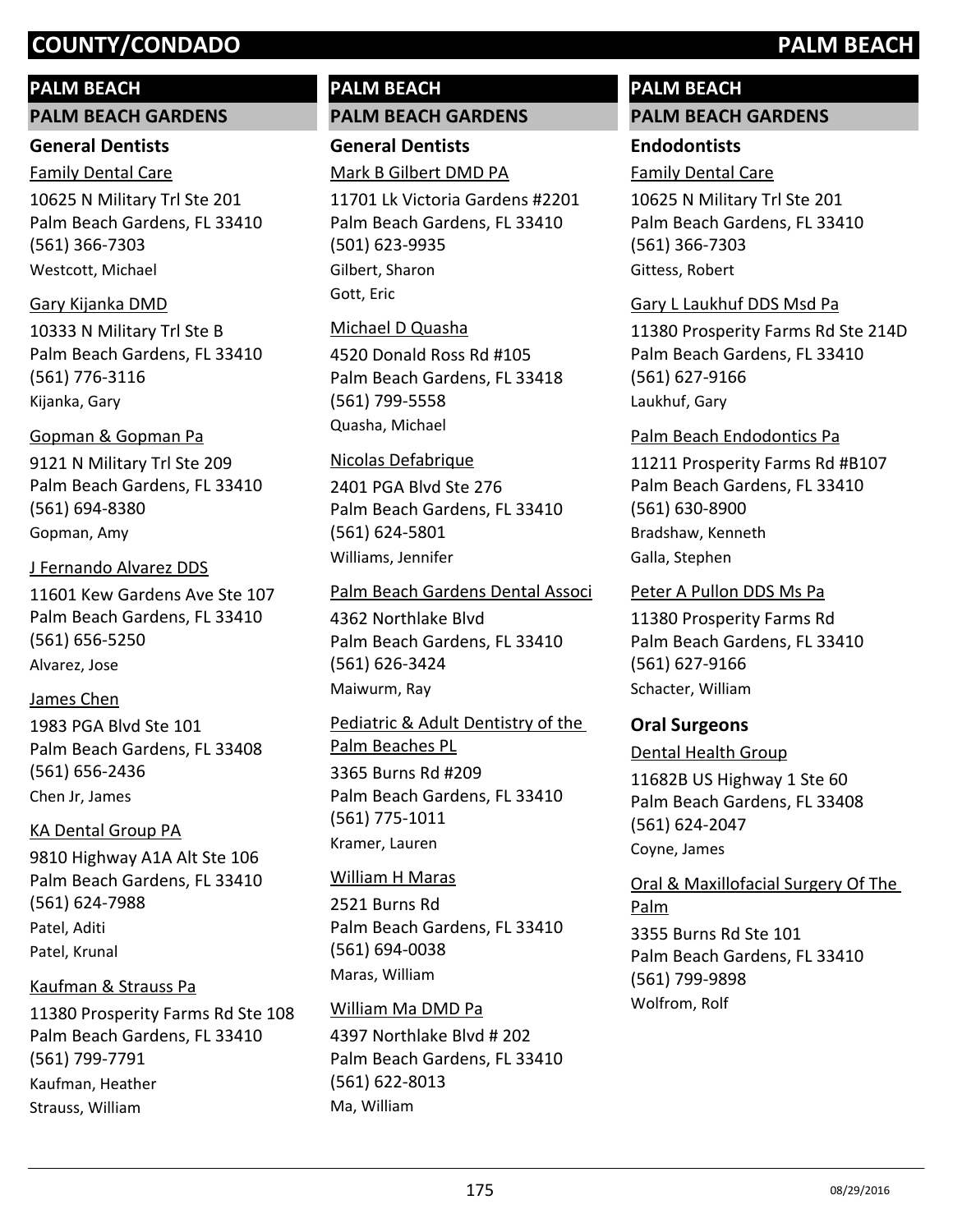## **PALM BEACH**

#### **PALM BEACH GARDENS**

#### **Oral Surgeons**

2560 RCA Blvd Ste 102 Palm Beach Gardens, FL 33410 (561) 622-9065 Profiles II Oral & Facial Surgery Center Charles, Makepeace Grande, Federico Rand, Matthew Spearing, Rory

#### Richard W Kaplan MD DDS

1951 Bomar Dr Palm Beach Gardens, FL 33408 (561) 848-0553 Kaplan, Richard

#### Roger E Freilich DMD PA

2560 RCA Blvd #102 Palm Beach Gardens, FL 33410 (561) 622-9065 Charles, Makepeace

#### South Florida Oral Maxillofacial

3400 Burns Rd Ste 103 Palm Beach Gardens, FL 33410 (561) 624-7116 Guzman, Jeronimo Thompson, Travis Weinstein, Paul

## **Orthodontists**

#### Jacob B Mann DDS PA

10887 N Military Trl Ste 1 Palm Beach Gardens, FL 33410 (561) 622-3339 Mann, Jacob

#### Kevin A Tennyuk DMD Pa

11382 Prosperity Farms Rd Palm Beach Gardens, FL 33410 (561) 622-3100 Tenn Yuk, Kevin

## **PALM BEACH PALM BEACH GARDENS**

**Orthodontists**

Larry D Ireland DDS

2560 RCA Blvd Ste 115 Palm Beach Gardens, FL 33410 (561) 622-4746 Ireland, Larry

## **Pediatric Dentists**

200 Village Sq Xing Ste 101 Palm Beach Gardens, FL 33410 (561) 626-9887 Childrens Dentistry Pa Bendeck, Mirna Bula, Aurelio Castaneda, Maria Owaski, Ryan Sugar, Julie Young, Marcie

#### Dental Health Group

11682B US Highway 1 Ste 60 Palm Beach Gardens, FL 33408 (561) 624-2047 Acheampong, Emmanuel Patel, Rita Yap Starkman, Sharlene

#### Mark Mays DDS

11382 ProsperityFrmsRd #129 Palm Beach Gardens, FL 33410 (561) 622-9601 Mays, Mark

Pediatric & Adult Dentistry of the Palm Beaches PL

3365 Burns Rd #209 Palm Beach Gardens, FL 33410 (561) 775-1011 Goldvasser, Yuri

# **PALM BEACH**

# **PALM BEACH GARDENS**

## **Periodontists**

Ceravolo & Ceravolo PA

3365 Burns Rd Ste 201 Palm Beach Gardens, FL 33410 (561) 622-6580 Ceravolo, Joseph

#### Daniel S Lauer DMD Pa

11380 Prosperity Farms Rd Palm Beach Gardens, FL 33410 (561) 775-0331 Lauer, Daniel

11682B US Highway 1 Ste 60 Palm Beach Gardens, FL 33408 (561) 624-2047 Dental Health Group Starkman, Jeffrey

#### Palm Bch Ctr For Periodontics &

4520 Donald Ross Rd Ste 110 Palm Beach Gardens, FL 33418 (361) 691-0020 Cohen, Lee

#### Pawel Fotek

11641 Kew Gardens Ave Ste 209 Palm Beach Gardens, FL 33410 (561) 693-3236 Fotek, Pawel

## 3345 Burns Rd Ste 203 Palm Beach Gardens, FL 33410 (561) 622-5158 Rafael E Cordero DDS PA Cordero, Rafael

#### **PALM SPRINGS**

## **General Dentists**

1620 S Congress Ave Ste 102 Palm Springs, FL 33461 (561) 434-6661 Congress Cosmetic & General Dentistry Inc Ramos Abelenda, Idamis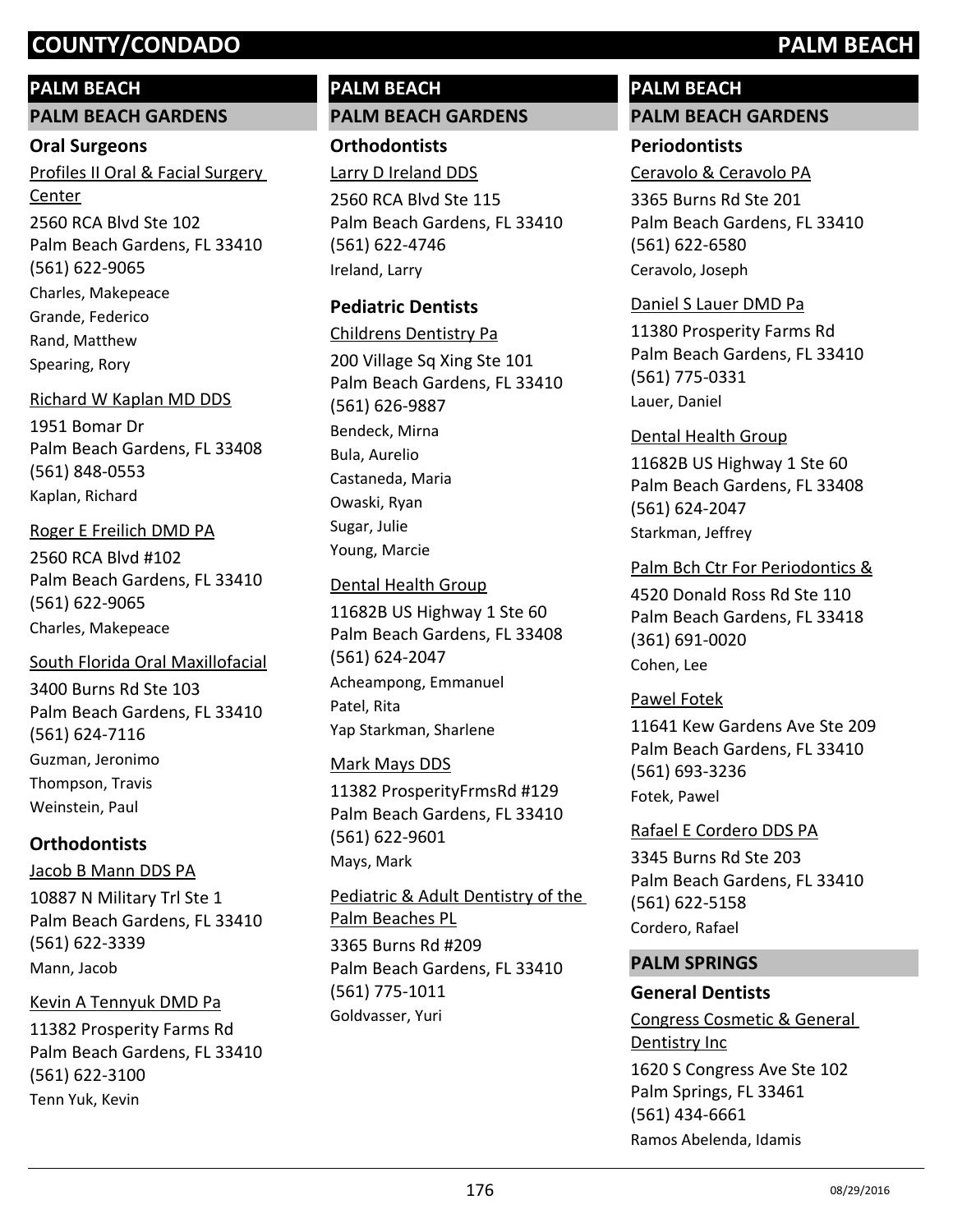## **PALM BEACH**

**PALM SPRINGS**

#### **General Dentists**

1620 S Congress Ave Ste 102 Palm Springs, FL 33461 (561) 434-6661 Congress Cosmetic & General Dentistry Inc Suarez Tabares, Lidia

#### Palm Springs Family Dentistry

3112 S Congress Ave Ste B Palm Springs, FL 33461 (561) 296-1010 Shankaraiah, Sreedevi

#### Selective Dental Inc

3401 S Congress Ave Ste 109 Palm Springs, FL 33461 (561) 357-4756 Peguero, Daniel

#### Susan V Berlin DDS Pa

1734 S Congress Ave Palm Springs, FL 33461 (561) 642-4720 Berlin, Susan

## **Oral Surgeons**

2459 S Congress Ave Ste 206 Palm Springs, FL 33406 (561) 642-1202 Jack J Hirshcfeld DDS Pa Hirschfeld, Jack

## **RIVIERA BEACH**

# **General Dentists**

Karen Reid DMD PA

2826 Broadway Ste 100 Riviera Beach, FL 33404 (561) 842-4554 Reid, Karen

## **PALM BEACH RIVIERA BEACH**

**General Dentists**

274 Blue Heron Blvd E Riviera Beach, FL 33404 (561) 848-3462 Richard R Ricci DDS Pa Mautner, Austin Ricci, Richard

#### **ROYAL PALM BEACH**

#### **General Dentists**

514 N State Road 7 Ste B Royal Palm Beach, FL 33411 (561) 784-5525 Ballman Group Martone, Justin

#### Dent-All

11440 Okeechobee Blvd Ste 106 Royal Palm Beach, FL 33411 (561) 333-3556 Bernkrant, Shanna Heifferman, Mark

#### Dentaras Inc

123 S State Road 7 #205 Royal Palm Beach, FL 33414 (561) 204-3337 Taras, Michael

#### FL Dental PA

440 S State Road 7 Royal Palm Beach, FL 33414 (561) 753-6963 Abraham, Michael Bacha, Elizabeth Bentsi-Enchill, Flora Dickinson, Scott Dominguez, Cristina Gesicki, Jon Gillan JR, Jere Griffee, Justin Hirsowitz, Ryan San Juan Jr, Fernando Stefanczyk, Barbara

## **PALM BEACH ROYAL PALM BEACH**

## **General Dentists**

#### FL Dental PA

440 S State Road 7 Royal Palm Beach, FL 33414 (561) 753-6963 Umoren, Anne-Marie

#### JAMES FAMILY DENTISTRY PA

685 Royal Palm Beach Blvd #204 Royal Palm Beach, FL 33411 (561) 795-1978 James, Ciara James, Kevin

#### KA Dental Group RPB PA

1112 Royal Palm Beach Blvd Royal Palm Beach, FL 33411 (561) 795-1404 Bidkar, Vibhor Patel, Aditi Patel, Krunal

10080 OKEECHOBEE BLVD STE 100 Royal Palm Beach, FL 33411 (561) 612-0329 Lifetime Dentistry of Royal Palm Badger, Leonard Eakins, Joy Excellent, Alexis Hua, Yang

#### Transitional Smiles Dental

1015 N State Road 7 Ste B Royal Palm Beach, FL 33411 (561) 753-6633 Dean, Gina

#### **Endodontists**

#### Dent-All

11440 Okeechobee Blvd Ste 106 Royal Palm Beach, FL 33411 (561) 333-3556 Porras, Benjamin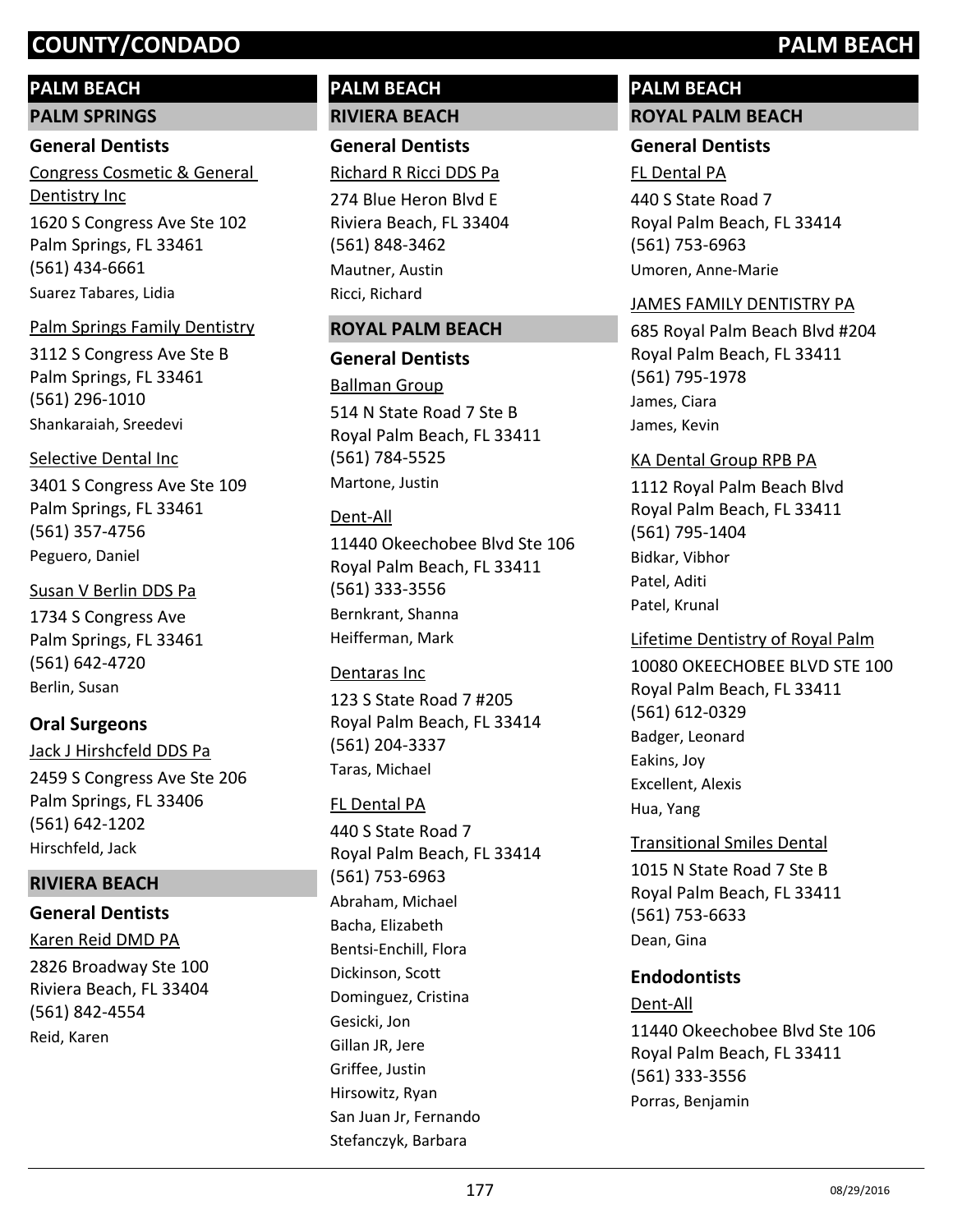## **PALM BEACH**

**ROYAL PALM BEACH**

#### **Endodontists**

9940 Belvedere Rd Ste E Royal Palm Beach, FL 33411 (561) 333-4457 Royal Palm Endodontics Ahn, Sunghee

## **Oral Surgeons**

11440 Okeechobee Blvd Royal Palm Beach, FL 33411 (561) 333-3556 Dentaland Pa Spearing, Rory

## FL Dental PA

440 S State Road 7 Royal Palm Beach, FL 33414 (561) 753-6963 Latham, Christopher

## Jack J Hirshcfeld DDS Pa

11903 South Blvd # 200 Royal Palm Beach, FL 33411 (561) 642-1202 Hirschfeld, Jack

1015 N State Road 7 Ste B Royal Palm Beach, FL 33411 (561) 753-6633 Transitional Smiles Dental Crosby, Mary

## **Orthodontists**

11903 Southern Blvd Ste 102 Royal Palm Beach, FL 33411 (561) 422-2940 Main Street Childrens Dentistry Carmona, David Feldon, Paul Igualada-Heine, Kristen Marrecau, Tomas Zagarra, Joaquin

## **PALM BEACH ROYAL PALM BEACH**

## **Pediatric Dentists**

Hirsch Dentistry

685 Royal Palm Beach Blvd Ste 201 Royal Palm Beach, FL 33411 (561) 795-7959 Hirsch, Jason

#### Lisa Ameer Marx PA

420 S State Road 7 Ste 140 Royal Palm Beach, FL 33414 (561) 798-4998 Ameer-Marx, Lisa

#### Main Street Childrens Dentistry

11903 Southern Blvd Ste 102 Royal Palm Beach, FL 33411 (561) 422-2940 Barba, Erica Chatani, Maria Correa, Paola Matos, Luis Munoz, Zulima

## **Periodontists**

#### Dent-All

11440 Okeechobee Blvd Ste 106 Royal Palm Beach, FL 33411 (561) 333-3556 Freedman, Ira Pearlman, Allen

## **SOUTH BAY**

## **General Dentists**

135 US Highway 27 S South Bay, FL 33493 (561) 996-0033 Dental Heaven PA Menendez, Alexander

# **PALM BEACH**

## **TEQUESTA**

## **General Dentists**

GC Dental Associates PA

1620 N US Highway 1 Ste 2 Tequesta, FL 33469 (561) 746-3290 Angelos, William Burke, Dave Dahya, Vikash Glaser, Melissa Hickey, Thomas Piroli, David Rankin, Sean Savoia, Michael Simmons, Brandi Sonchaiwanich, Curt Walters, Adam

## John D Miller DDS Pa

399 Tequesta Dr Ste 104 Tequesta, FL 33469 (561) 746-4004 Miller, John

#### Lighthouse Dental

542 N US Highway 1 Tequesta, FL 33469 (561) 745-1174 Acosta, Adrian

#### Lighthouse Dental Of South Flori

542 N US Highway 1 Tequesta, FL 33469 (561) 745-1174 Dicrescento, Donna Moini, Mahkameh Scalercio, John Snider, Erica

## **Endodontists**

542 N US Highway 1 Tequesta, FL 33469 (561) 745-1174 Lighthouse Dental Of South Flori Kosakoski, Edward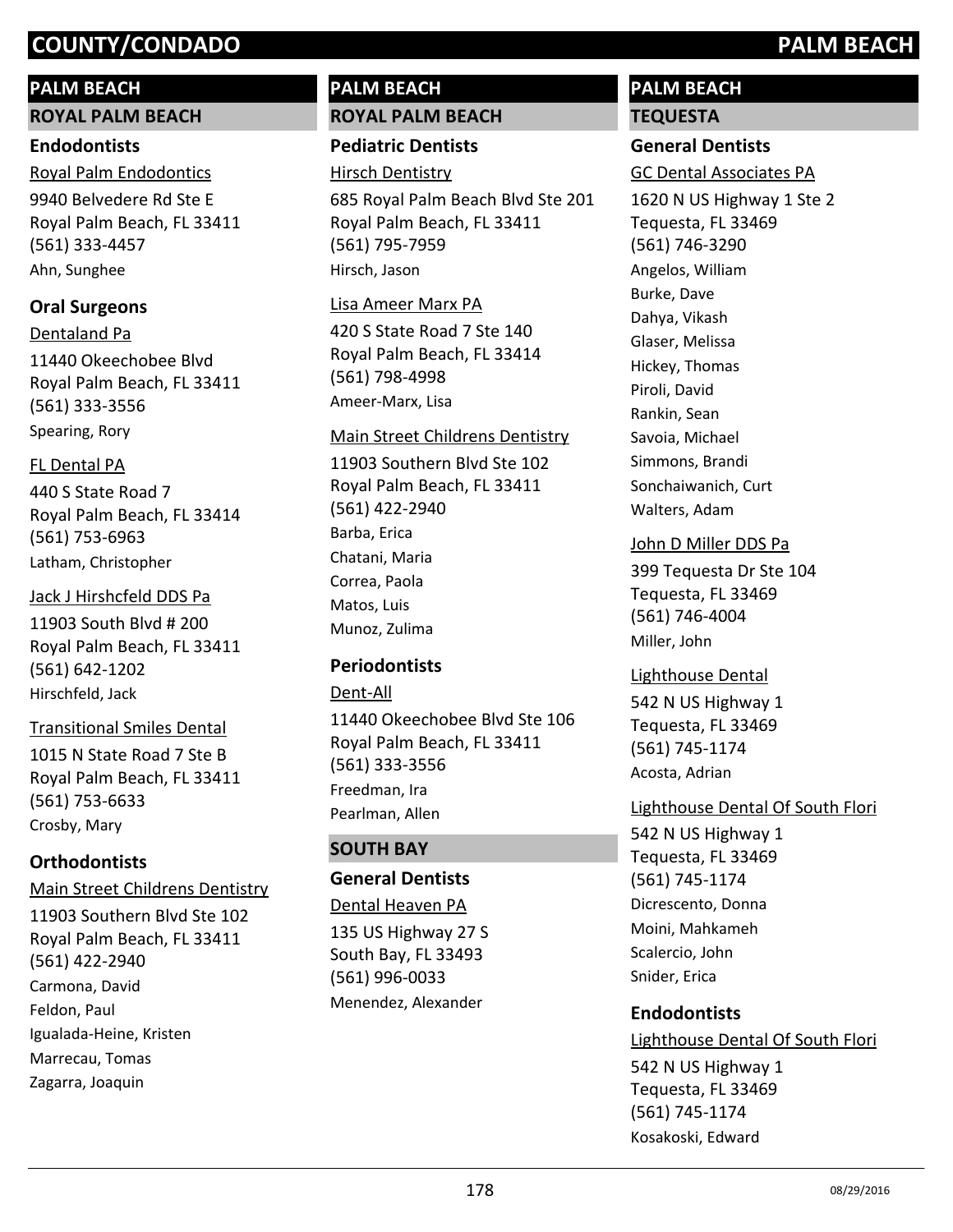## **PALM BEACH**

#### **TEQUESTA**

### **Periodontists**

1620 N US Highway 1 Ste 2 Tequesta, FL 33469 (561) 746-3290 GC Dental Associates PA Adelson, Charles

## **WELLINGTON**

## **General Dentists**

12012 South Shore Blvd Ste 211 Wellington, FL 33414 (561) 721-9777 A Center For Dental Excellence P Gorbatov, Dmitry

#### Anderson Dental

9940 Belvedere Rd Ste A Wellington, FL 33411 (561) 333-4457 Anderson, Marc Corsaro, Andrew Sley, Allison

#### Andreas Bessenroth DMD Inc

4512 N Flagler Dr Ste 203 Wellington, FL 33407 (561) 845-1818 Bessenroth, Andreas

#### Andrew N Soares DMD Pa

7750 Okeechobee Blvd Ste 16 Wellington, FL 33411 (561) 689-4343 Soares, Andrew

#### Ann M Cipriani DDS Pa

470 Columbia Dr Ste E101 Wellington, FL 33409 (561) 683-3313 Cipriani, Ann

## **PALM BEACH WELLINGTON**

## **General Dentists**

Anthony J Apicella

1037 S State Road 7 Ste 211 Wellington, FL 33414 (561) 839-1802 Apicella, Anthony Zacharewicz, Shane

## Bruce L Elkind DDS Pa

9100 Belvedere Rd Ste 208 Wellington, FL 33411 (561) 798-4077 Elkind, Bruce

## CARE DENTAL OF WELLINGTON PA

2615 State Rd 7 #B550 Wellington, FL 33414 (561) 333-4500 Chen, Dannit Eisenband, Michael Stein, Bruce Sutton, David

## Childrens Dental Place Of Wellin

1051G S State Road 7 # 2 Wellington, FL 33414 (561) 790-1909 Herman, Joseph

#### City Dental of Wellington

2803 S State Road 7 Ste 100 Wellington, FL 33414 (561) 249-3225 Pirzada, Amjad

#### Craig R Jayroe DDS Pa

1920 Palm Bch Lakes Blvd #116 Wellington, FL 33409 (561) 688-7933 Jayroe, Craig

## **PALM BEACH WELLINGTON**

## **General Dentists**

Dental Associates Of The Palm Be

13860 Wellington Trce Wellington, FL 33414 (561) 585-8484 Cherkinsky, Jordan

#### Dental Center Of Forest Hills Pa

3027 Forest Hill Blvd #A-3 Wellington, FL 33406 (561) 433-4330 Banoub, Sami Bentsi-Enchill, Flora Choksi, Rachana Gallo, Donald Golden, Joshua Hogan, Helena McCosh, Fernanda Pecora, Jefferson Rezaie, Azadeh Vento, Yosvany

#### Dental Health Care Fl Inc

4324 Forest Hill Blvd Wellington, FL 33406 (561) 967-8200 Cohen, Jeffrey

## Dr Anna Ostrovsky Pa

10111 Forest Hill Blvd Wellington, FL 33414 (561) 753-6880 Ostrovsky, Anna

#### Dr Ronald A Friedensohn DMD Pa

650 Royal Palm Beach Blvd Ste 16 Wellington, FL 33411 (561) 793-2424 Friedensohn, Ronald

#### Dustin M Grimes DMD Pa

6301 S Dixie Hwy Wellington, FL 33405 (561) 588-4066 Grimes, Dustin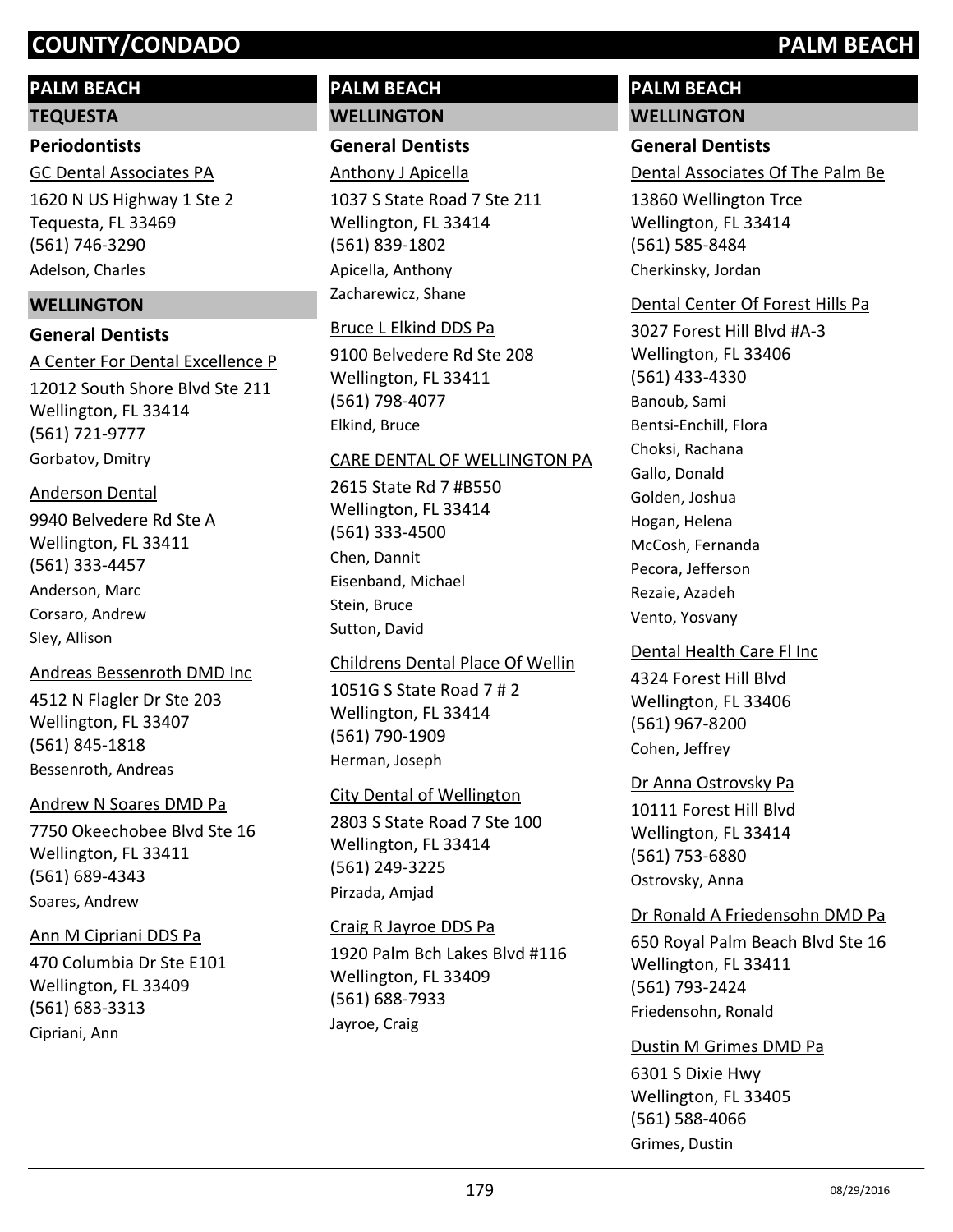## **PALM BEACH**

#### **WELLINGTON**

## **General Dentists**

Estelle Constable-Beresford

1850 Forest Hill Blvd Wellington, FL 33406 (561) 642-8501 Constable-Beresford, Estelle

#### Family Dentist Of Palm Beach Inc

11903 Southern Blvd Ste 116 Wellington, FL 33411 (561) 795-7668 Davoodi, Yaldi Gombar, Anna Sirivolu, Sunitha

#### First Care Dental Of Palm Beach

4911 S Dixie Hwy Wellington, FL 33405 (561) 364-2971 Leminh, Loan

#### Florida Dental & Denture

2945 N Australian Ave Wellington, FL 33407 (561) 844-0033 Semeah, Yves

#### Florida Dental & Denture Ctr Ii

2596 Forest Hill Blvd Wellington, FL 33406 (561) 433-1818 Semeah, Yves

#### John Ledakis

4512 N Flagler Dr Ste 301 Wellington, FL 33407 (561) 863-9894 Baez, Joel Ledakis, John

#### Jorge A Alvarez DDS Pa

8993 Okeechobee Blvd #102 Wellington, FL 33411 (561) 792-7766 Alvarez, Jorge

## **PALM BEACH WELLINGTON**

## **General Dentists**

Jose L Hernandez Jr DDS Pa

4068 Forest Hill Blvd Ste 6 Wellington, FL 33406 (561) 966-6404 Hernandez, Jose

#### Joseph A Nasser DDS Pa

1301 S Flagler Dr Wellington, FL 33401 (561) 659-6270 Nasser, Joseph

#### Juana M Geldres DDS Pa

1800 Forest Hill Blvd Wellington, FL 33406 (561) 439-7400 Geldres, Juana

#### Kenneth R Rotman DDS

1897 Palm Beach Lakes Blvd Wellington, FL 33409 (561) 683-3430 Rotman, Kenneth

#### Kuhnel Dentistry PA

6618 S Dixie Hwy Wellington, FL 33405 (561) 588-8501 Kuhnel, Cristina

#### M J Wolff

1501 Presidential Way Wellington, FL 33401 (561) 686-8580 Wolff, Melisande

#### Marianna Kaufman DMD Pa

1035 S State Road 7 Ste 212 Wellington, FL 33414 (561) 333-2545 Izquierdo, Meyleen Kaufman, Marianna

## **PALM BEACH WELLINGTON**

## **General Dentists**

Michael A Citron DMD Pa

1897 Palm Beach Lakes Blvd Ste 114 Wellington, FL 33409 (561) 697-2220 Citron, Michael

#### Michael E Jaeger DDS

12012 South Shore Blvd Ste 101 Wellington, FL 33414 (561) 333-4901 Jaeger, Michael

#### Miguel R Grillo DDS Pa

9136 Forest Hill Blvd Wellington, FL 33411 (561) 784-4670 Grillo, Miguel

#### Miriam R Rubano DMD Pllc

1825 Forest Hill Blvd Wellington, FL 33406 (561) 433-9694 Cruces, Manuel

#### Mitch Marcus DMD Pa

10660 Forest Hill Blvd Wellington, FL 33414 (561) 204-2010 Marcus, Mitch

## 11924 W Forest Hill Blvd Ste 10B Wellington, FL 33414 (561) 721-2688 No Family Dental PA Ngo, Tuong Ai

#### Northstar Dental Inc

1225 N Military Trl Ste 6 Wellington, FL 33409 (561) 721-9992 Tavory, Yaron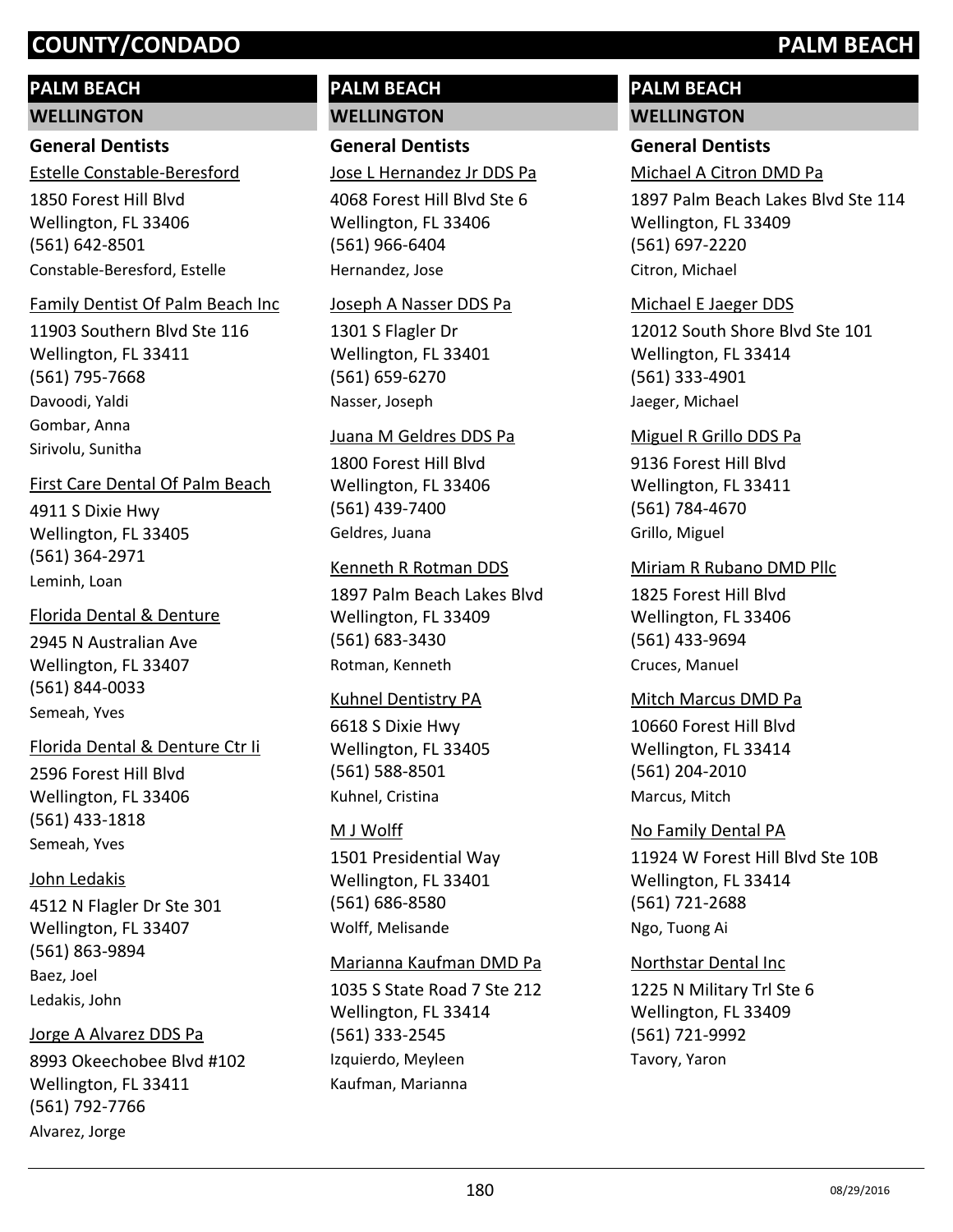### **PALM BEACH**

#### **WELLINGTON**

#### **General Dentists**

10399 Southern Blvd Wellington, FL 33411 (561) 204-1719 Nubia Galeano DMD Galeano, Nubia

#### Palm Beach Dental Center Pa

5601 Corporate Way Ste 107 Wellington, FL 33407 (561) 684-3303 Bebawi, Ahmed

# Palm Beach Mall Dental Group

1801 Palm Beach Lakes Blvd Wellington, FL 33401 (561) 683-6248 Geldres, Juana

#### Palm Beach Mall Dental Pa

1801 Palm Beach Lakes Blvd Ste 852 Wellington, FL 33401 (561) 683-6247 Gorfien, Joseph

#### Palm Beach Prosthodontics Pa

1401 Forum Way Ste 800 Wellington, FL 33401 (561) 682-0999 Fotek, Ilona

#### Palm Dentistry Pllc

470 Columbia Dr Ste E101 Wellington, FL 33409 (561) 684-9990 Bowman, Robert

#### Paramount Dental Care Pa

2051 45th St Ste 100 Wellington, FL 33407 (561) 844-7735 Nicholls, Berkeley

#### **PALM BEACH WELLINGTON**

**General Dentists**

## Patricia Lyn DMD Pa

1975 Sansburys Way Ste 111 Wellington, FL 33411 (561) 790-7434 Lyn, Patricia

#### Perfect Smile Dentistry Llc

12300 South Shore Blvd Ste 208 Wellington, FL 33414 (561) 204-4494 Akel, Rasmi Bates, Barbara Harb, Catherine Kocher, Jennifer Lewis, Racquel Pinzon, Julio Ravi, Tanmya Sarria, Paulo

#### Potentco Management Corp

3111 45th St Ste 7 Wellington, FL 33407 (561) 687-0006 Westcott, Jennifer Westcott, Michael

#### Professional Dental Team Pa

5100 S Dixie Hwy Ste 2 Wellington, FL 33405 (561) 721-2525 Galindo, Olga

#### Sage Dental Of Wellington PA

13889 Wellington Trce Ste A5 Wellington, FL 33414 (561) 795-8900 Alvarado-Romero Pou, Melissa Alvarez, Jonathan Bergquist, Michael Bockian, Joshua Castillo, Juan Cherkinsky, Jordan Childers, Carmen

### **PALM BEACH WELLINGTON**

#### **General Dentists**

Sage Dental Of Wellington PA

13889 Wellington Trce Ste A5 Wellington, FL 33414 (561) 795-8900 Coronado, Efrain Cowan, Marc Daneshpajouh, Sara Darojat, Zuhdiyah Dean, Craig Draizin, Claudia Duarte, Beatriz Engelsberg, David Fernandez-Martinez, Mariangel Ghandour, Dima Gilbert, Mark Goldberg, Howard Gonzales, Angelica Guerrero, Luis Gul, Yousaf Guthrie, Kelly Hamed, Shirin Hoffman, Bruce Horwitz, Steven Israel, Elie Juma, Zaileen LePore, Krystina Lovetere, Thomas Ma, Robert Mohr, Eric Moncrieffe, Tiffany Naguib, Michelle Napoli, Marisa Newton, Emily Ortega, Laura Pare, Elizabeth Perkins, Lindsay Planes, Alex Popper, Drew Price, Dana Rappaport, David Rezvani, Caroline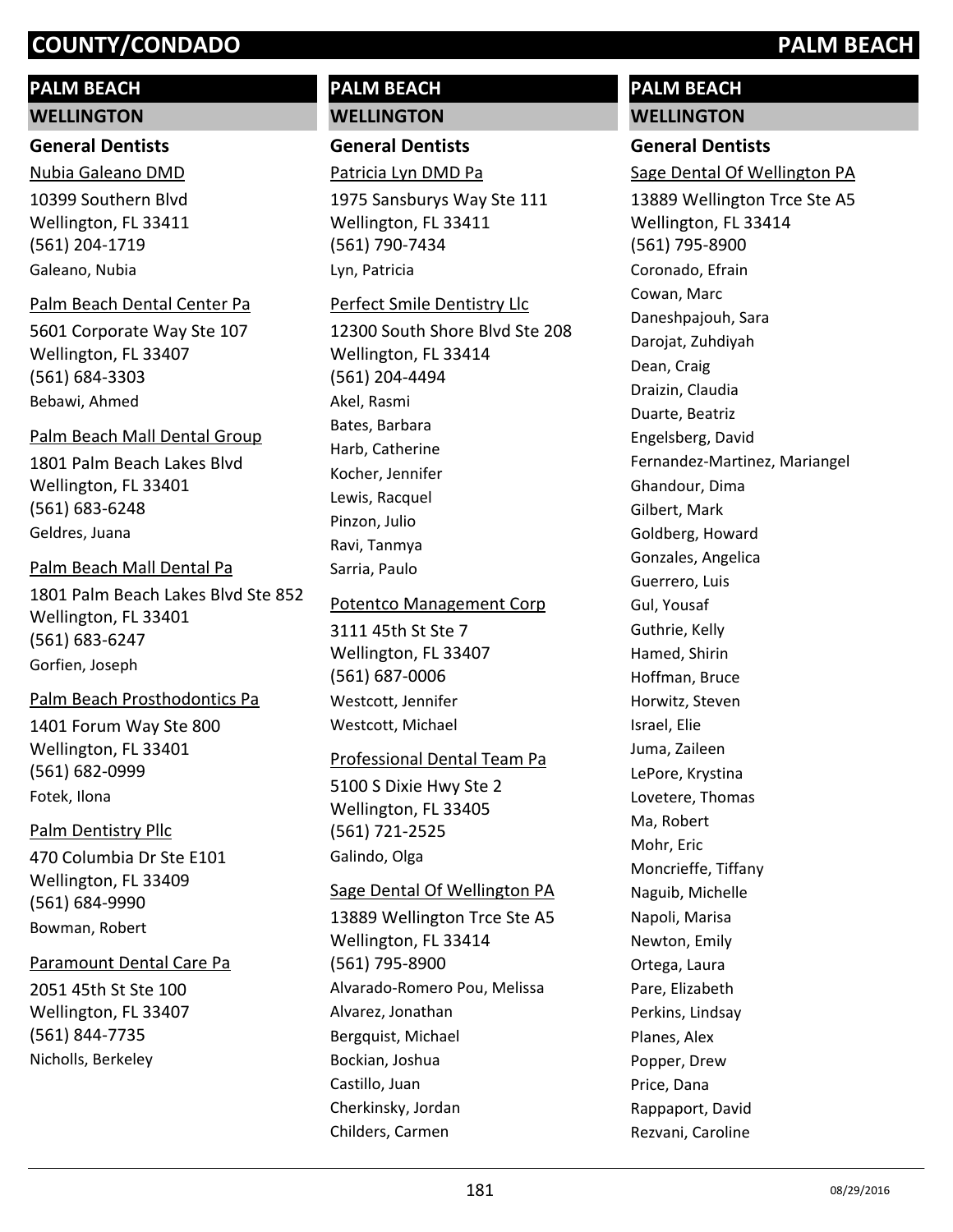# **PALM BEACH**

**WELLINGTON**

### **General Dentists**

13889 Wellington Trce Ste A5 Wellington, FL 33414 (561) 795-8900 Sage Dental Of Wellington PA Rieger, Eric Rodriguez, Ramon Roshkind, David Salazar, Cecilia Sanches, Melanie Simpson, Natalie Sirage, Ahmed Steiner, Samantha Strauss, Theodore Titherington, Jessica Truong, Xen Urquiza, Yeneir Van Duyne, Tracy Weisbrot, Bruce Winderbaum, Sasha Wooldridge, Maria Young, Summer Yu, Cynthia Ziegler, Neal

#### Sage Dental of West Palm Beach

1937 N Military Trl Ste U Wellington, FL 33409 (561) 683-7699 Military Trail, PA Alvarado-Romero Pou, Melissa Alvarez, Jonathan Bergquist, Michael Bockian, Joshua Castillo, Juan Cherkinsky, Jordan Childers, Carmen Cohen, Michael Cowan, Marc Daneshpajouh, Sara Darojat, Zuhdiyah Dean, Craig Draizin, Claudia

#### **PALM BEACH WELLINGTON**

**General Dentists**

1937 N Military Trl Ste U Wellington, FL 33409 (561) 683-7699 Sage Dental of West Palm Beach Military Trail, PA Duarte, Beatriz Fernandez-Martinez, Mariangel Ghandour, Dima Gilbert, Mark Goldberg, Howard Gonzales, Angelica Guerrero, Luis Gul, Yousaf Guthrie, Kelly Hamed, Shirin Hoffman, Bruce Horwitz, Steven Israel, Elie Juma, Zaileen LePore, Krystina Londono, Jennifer Ma, Robert Mohr, Eric Moncrieffe, Tiffany Naguib, Michelle Napoli, Marisa Newton, Emily Ortega, Laura Pare, Elizabeth Perkins, Lindsay Planes, Alex Popper, Drew Price, Dana Rappaport, David Rezvani, Caroline Rieger, Eric Ring, Stephen Rodriguez, Ramon Roshkind, David Salazar, Cecilia Sanches, Melanie

#### **PALM BEACH WELLINGTON**

#### **General Dentists**

1937 N Military Trl Ste U Wellington, FL 33409 (561) 683-7699 Sage Dental of West Palm Beach Military Trail, PA Shanice, Strong Simpson, Natalie Sirage, Ahmed Steiner, Samantha Strauss, Theodore Truong, Xen Urquiza, Yeneir Van Duyne, Tracy Weisbrot, Bruce Winderbaum, Sasha Wooldridge, Maria Young, Summer Yu, Cynthia Zaslavsky, Julia Ziegler, Neal

#### Shapiro Family Dentistry

2247 Palm Beach Lakes Blvd Ste 104104 Wellington, FL 33409 (561) 684-2282 Shapiro, Dari Shapiro, Seth

#### Smile Creation Dental

3319 State Road 7 Ste 201 Wellington, FL 33449 (561) 557-2542 Vo, Danny

#### Steven Crane DMD PA

10111 Forest Hill Blvd #331 Wellington, FL 33414 (561) 798-0825 Crane, Steven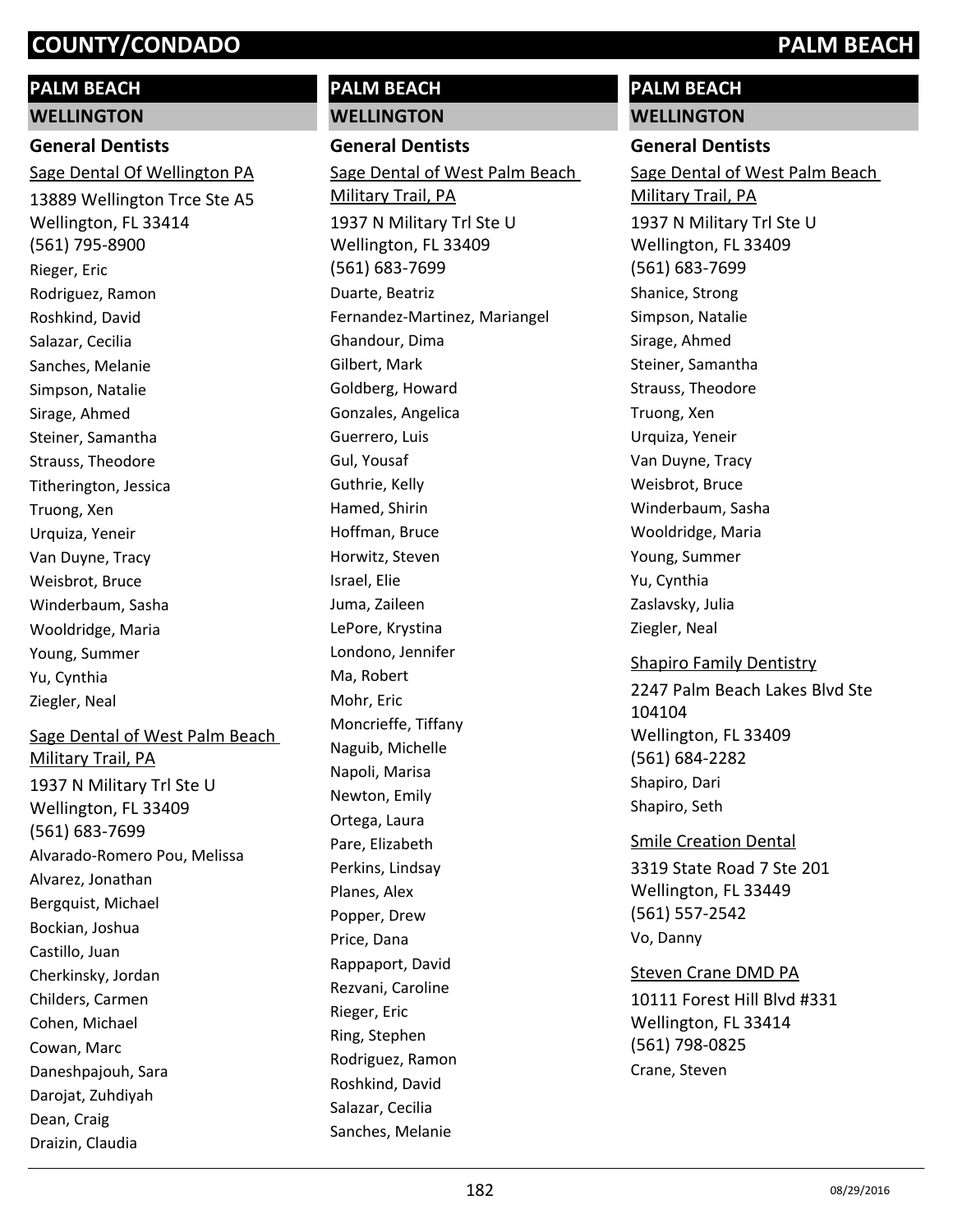#### **PALM BEACH**

**WELLINGTON**

#### **General Dentists**

Tender Care Dental

333 Southern Blvd Ste 101 Wellington, FL 33405 (561) 835-0633 Gonzalez, Yanice

#### Vincent Faso DDS

1035 S State Road 7 Ste 210 Wellington, FL 33414 (561) 792-8384 Faso, Vincent

#### **Endodontists**

3319 State Road 7 Ste 315 Wellington, FL 33449 (561) 333-2522 Advanced Endodontics Taras Roud Ahn, Sunghee Roud, Taras

#### Dental Center Of Forest Hills Pa

3027 Forest Hill Blvd #A-3 Wellington, FL 33406 (561) 433-4330 Ahn, Sunghee Selman, Anas

1501 Presidential Way Ste 7 Wellington, FL 33401 (561) 684-1312 Endodontic Associates Of The Palm Beaches, P.A. Albert, Jeffrey Mitchell, Lauren Mortman, Rory Shin, Sang

#### Julie A Kennedy DMD Pa

1501 Presidential Way Wellington, FL 33401 (561) 683-3530 Kennedy, Julie

#### **PALM BEACH WELLINGTON**

**Endodontists**

Master Dental

1035 S State Road 7 Ste 310 Wellington, FL 33414 (561) 795-7133 Master, Janice

#### Palm Beach Endodontics Pa

2601 N Flagler Dr Ste 209 Wellington, FL 33407 (561) 743-7284 Bradshaw, Charlyn

#### Potentco Management Corp

3111 45th St Ste 7 Wellington, FL 33407 (561) 687-0006 Gittess, Robert

#### Sage Dental Of Wellington PA

13889 Wellington Trce Ste A5 Wellington, FL 33414 (561) 795-8900 Ahn, Sunghee Hartman, Jayson Posner, Lawrence Rassoulian, Shahbod Tigrett, Ryan

#### 1937 N Military Trl Ste U Wellington, FL 33409 Sage Dental of West Palm Beach Military Trail, PA

(561) 683-7699 Ahn, Sunghee Hartman, Jayson Posner, Lawrence Rassoulian, Shahbod Tigrett, Ryan

#### Sergio Rauchwerger DMD Pl

3975 Isles View Dr Ste 202 Wellington, FL 33414 (561) 798-7807 Blanco, Yamilet

#### **PALM BEACH WELLINGTON**

#### **Oral Surgeons**

Andrew B Slavin DDS

1411 N Flagler Dr Ste 5200 Wellington, FL 33401 (561) 833-6880 Slavin, Andrew

#### Dental Center Of Forest Hills Pa

3027 Forest Hill Blvd #A-3 Wellington, FL 33406 (561) 433-4330 Patel, Nishul Saenz, Regina Schacht, Stephen Spearing, Rory

#### Giancarlo Bland DMD PLLC

3319 State Road 7 Ste 213 Wellington, FL 33449 (954) 274-6884 Bland, Giancarlo

#### Michael G Mauck DMD Pa

1051 S State Road 7 Wellington, FL 33414 (561) 790-0206 Mauck, Michael

#### Michael Seth Harris DMD Pa

12794 Forest Hill Blvd Wellington, FL 33414 (561) 204-3242 Harris, Michael

#### Richard W Kaplan MD DDS

1300 Corporate Center Way Wellington, FL 33414 (561) 848-0553 Kaplan, Richard

#### Sage Dental Of Wellington PA

13889 Wellington Trce Ste A5 Wellington, FL 33414 (561) 795-8900 Garvar, Lanny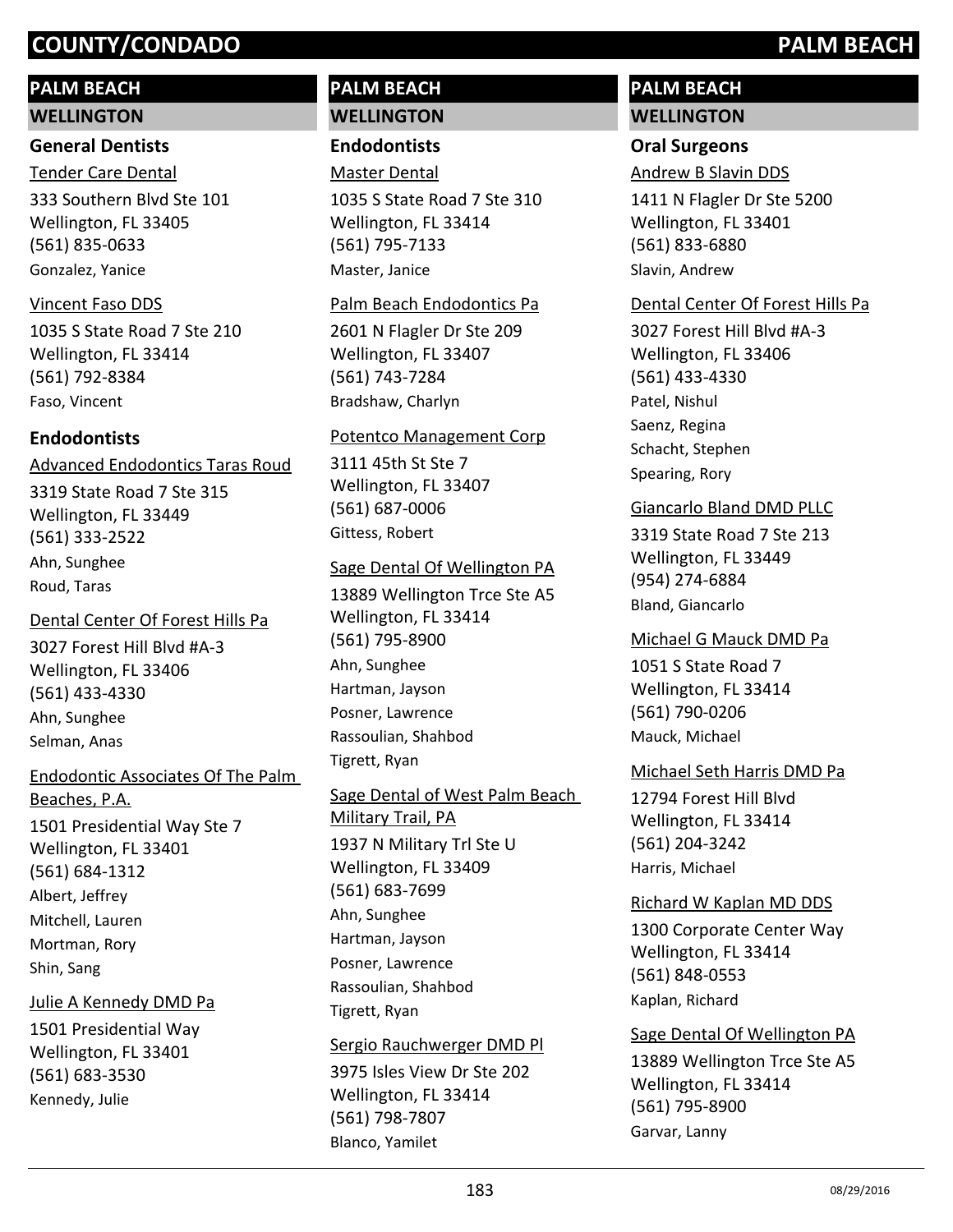### **PALM BEACH**

#### **WELLINGTON**

#### **Oral Surgeons**

13889 Wellington Trce Ste A5 Wellington, FL 33414 (561) 795-8900 Sage Dental Of Wellington PA Grande, Federico Rand, Matthew Segui, Maikel Seider, Paul Stewart, Stanley

## 1937 N Military Trl Ste U Wellington, FL 33409 (561) 683-7699 Sage Dental of West Palm Beach Military Trail, PA Bland, Giancarlo Garvar, Lanny Grande, Federico Rand, Matthew Segui, Maikel

Seider, Paul Stewart, Stanley

#### **Orthodontists**

3319 State Rd 7 #211 Wellington, FL 33449 (561) 395-6464 Bradley Santelli DDS Santelli, Brad

#### Freedman & Haas DDS Pa

1039 S State Road 7 Ste 102 Wellington, FL 33414 (561) 795-2734 Freedman, Douglas

#### Freedman & Haas DDS Pa

2424 S Dixie Hwy Wellington, FL 33401 (561) 659-7660 Freedman, Douglas

#### **PALM BEACH WELLINGTON**

# **Orthodontists**

Jonathan S Petrover DDS Lc

2465 S State Road 7 Ste 600 Wellington, FL 33414 (561) 795-3055 Petrover, Jonathan

#### Michael G Thorstad DDS

12765 Forest Hill Blvd Wellington, FL 33414 (561) 798-1758 Thorstad, Michael

#### Michael G Thorstad DDS

1911 N Flagler Dr Wellington, FL 33407 (561) 655-8440 Thorstad, Michael

#### Sage Dental Of Wellington PA

13889 Wellington Trce Ste A5 Wellington, FL 33414 (561) 795-8900 Lekkas, Nick Newman, David Rubensteen, Evan Short, Steven Spencer, Scott

### Sage Dental of West Palm Beach

1937 N Military Trl Ste U Wellington, FL 33409 (561) 683-7699 Military Trail, PA Lekkas, Nick Rubensteen, Evan Short, Steven Spencer, Scott

#### **Pediatric Dentists**

Childrens Ped Dentistry Of We

12798 Forest Hill Blvd Wellington, FL 33414 (561) 793-7515 Jimenez, Francisco

#### **PALM BEACH WELLINGTON**

#### **Pediatric Dentists**

Childrens Ped Dentistry Of We

12798 Forest Hill Blvd Wellington, FL 33414 (561) 793-7515

#### Deborah S Lubell DMD Pa

685 Royal Palm Beach Blvd Wellington, FL 33411 (561) 795-7959 Lubell, Deborah

#### Sage Dental Of Wellington PA

13889 Wellington Trce Ste A5 Wellington, FL 33414 (561) 795-8900 Buscemi, Amanda Chatani, Maria Gedeon, Rose McCallum, Tamara Ortiz Perez, Marta

# Sage Dental of West Palm Beach

1937 N Military Trl Ste U Wellington, FL 33409 (561) 683-7699 Military Trail, PA Barba, Erica Buscemi, Amanda Chatani, Maria Gedeon, Rose McCallum, Tamara Ortiz Perez, Marta Patel, Rita

#### Tomer Haik DDS Pa

3319 State Road 7 Ste 213 Wellington, FL 33449 (561) 333-8441 Haik, Tomer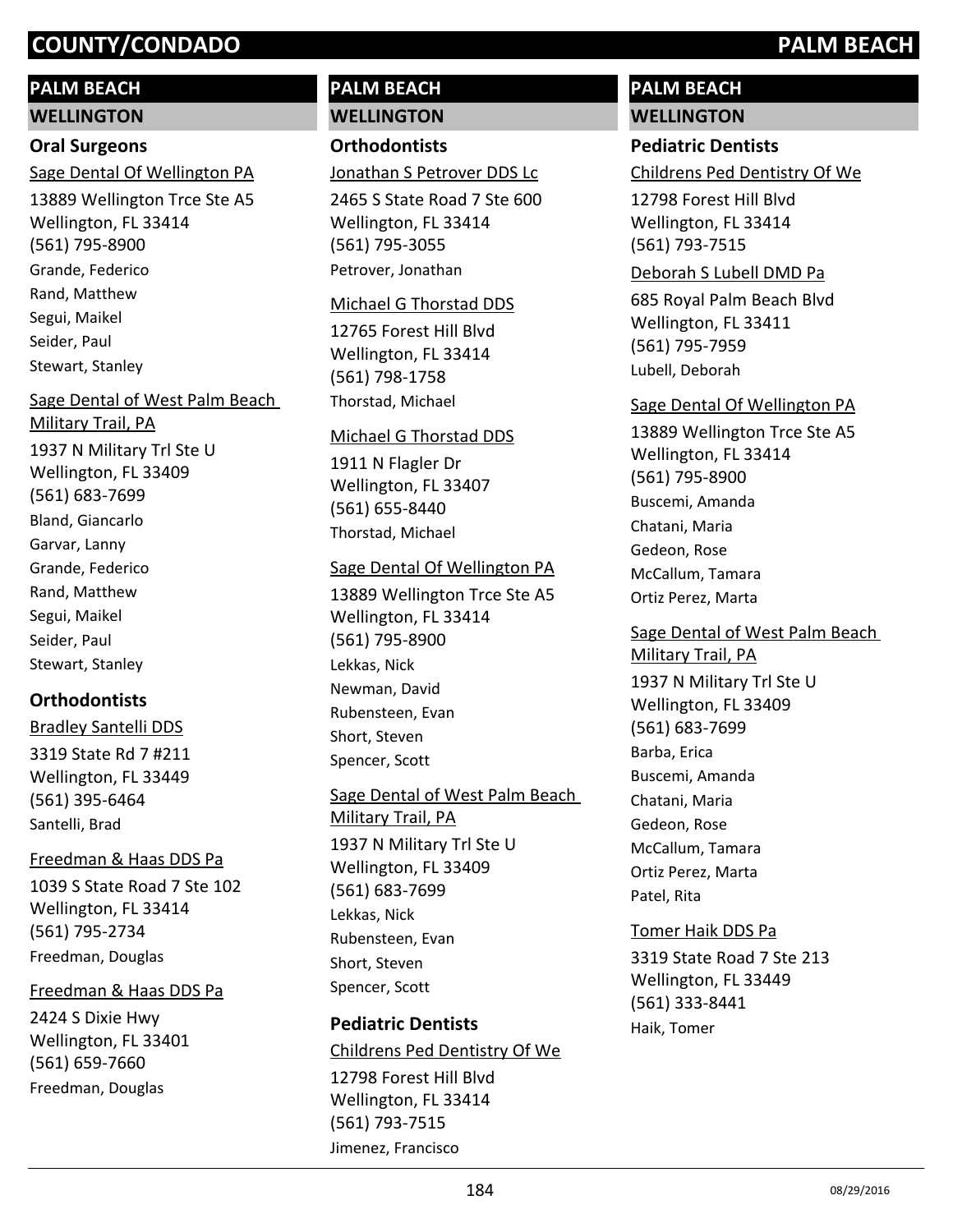# **PALM BEACH**

**WELLINGTON**

### **Pediatric Dentists**

Toothtown Pediatric Dentistry Pa

1037 S State Road 7 Ste 215 Wellington, FL 33414 (561) 333-4568 Yang, Sue

### **Periodontists**

1037 S State Road 7 Ste 217 Wellington, FL 33414 (561) 790-5700 Ceravolo & Ceravolo PA Ceravolo, Joseph

### Dental Center Of Forest Hills Pa

3027 Forest Hill Blvd #A-3 Wellington, FL 33406 (561) 433-4330 Oliver, Francisco

#### Dental Net Inc

1497 Forest Hill Blvd Wellington, FL 33406 (561) 964-4699 Hersh, Jason

#### Gentle Dental Grp Of N Miami Bch

13889 Wellington Trce Ste A5 Wellington, FL 33414 (305) 654-9399 Rodriguez, Diane

#### Jorge A Alvarez DDS Pa

8993 Okeechobee Blvd #102 Wellington, FL 33411 (561) 792-7766 Cook, Raul

#### Lbs Periodontics Inc

685 Royal Palm Beach #203 Wellington, FL 33411 (561) 792-1212 Shack, Lauren

#### **PALM BEACH WELLINGTON**

#### **Periodontists**

Mauricio Gutierrez

12180 South Shore Blvd Ste 101 Wellington, FL 33414 (561) 792-7084 Gutierrez, Mauricio

#### Palm Beach Mall Dental Group

1801 Palm Beach Lakes Blvd Wellington, FL 33401 (561) 683-6248 Nielsen, Pamela

#### Palm Beach Mall Dental Pl

1801 Palm Beach Lakes Blvd Wellington, FL 33401 (561) 683-6247 Fernandez, Alfredo

#### Perfect Smile Dentistry Llc

12300 South Shore Blvd Ste 208 Wellington, FL 33414 (561) 204-4494 Gounakis, George

#### Sage Dental Of Wellington PA

13889 Wellington Trce Ste A5 Wellington, FL 33414 (561) 795-8900 Cunningham, Nina Ehrenman, Jason Goldstein, Shari Hersh, Jason Rodriguez, Diane Scott, John

### 1937 N Military Trl Ste U Wellington, FL 33409 Sage Dental of West Palm Beach Military Trail, PA

(561) 683-7699 Cunningham, Nina Ehrenman, Jason Goldstein, Shari Hersh, Jason

#### **PALM BEACH WELLINGTON**

### **Periodontists**

1937 N Military Trl Ste U Wellington, FL 33409 (561) 683-7699 Sage Dental of West Palm Beach Military Trail, PA Rodriguez, Diane Scott, John

#### **Prosthodontists**

Palm Beach Prosthodontics Pa

1401 Forum Way Ste 800 Wellington, FL 33401 (561) 682-0999 Salcedo, Jairo

#### Sage Dental Of Wellington PA

13889 Wellington Trce Ste A5 Wellington, FL 33414 (561) 795-8900 Vera, Anny

### 1937 N Military Trl Ste U Wellington, FL 33409 (561) 683-7699 Sage Dental of West Palm Beach Military Trail, PA Vera, Anny

#### **WEST PALM BEACH**

#### **General Dentists**

2070 S Military Trail West Palm Beach, FL 33415 (561) 968-8462 Alpha Compassion Care, Inc. Correa, Ali

#### 4623 Forest Hill Blvd Ste 114&115 Comfortable Care Dental Health Professio

West Palm Beach, FL 33415 (561) 965-9975 Eftekhari, Samin Frias, Bernarda Izquierdo, Meyleen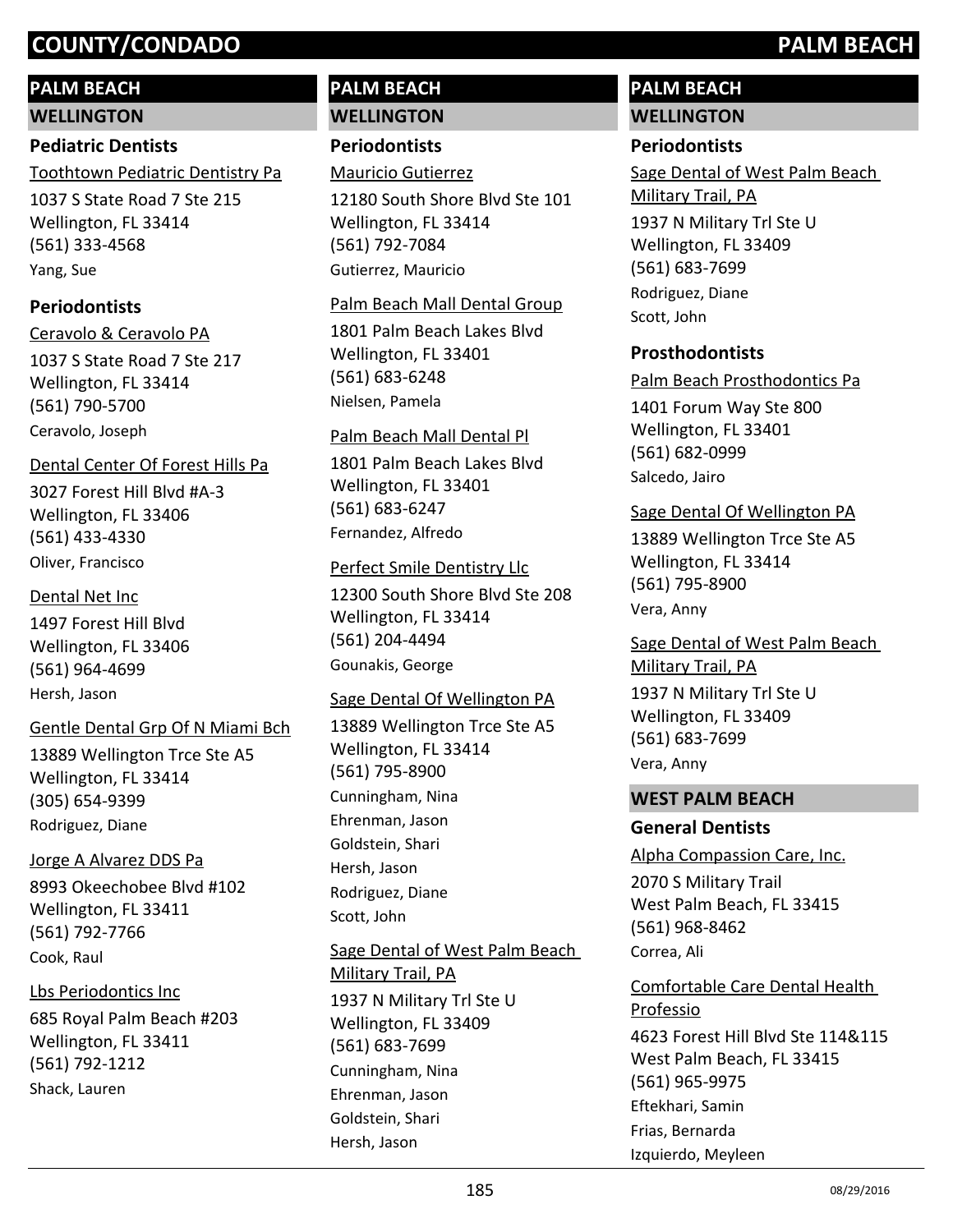#### **PALM BEACH**

#### **WEST PALM BEACH**

#### **General Dentists**

4623 Forest Hill Blvd Ste 114&115 West Palm Beach, FL 33415 (561) 965-9975 Comfortable Care Dental Health Professio Rodriguez, Narda Schwartz, Jeffrey

#### Cross County Mall Dental Pa

4288 Okeechobee Blvd West Palm Beach, FL 33409 (561) 683-6247 Atkinson, William Cullen, William Di Re, Anthony Durve, Aparna Fornos, Jorge Goldstein, Alexander Gonzales, Kenia Gonzalez, Kelly Gonzalez, Yanela Gorfien, Joseph Green, George Guilarte, Rhona Guthrie, Kelly Henry, Carlianette Kiani, Kamran Kopynets, Viktor Krasnov, Rostislav Kunstmann, Vivian Lago-Sanchez, Idelbis Licina, Zeljka Manzur, Kasim Marshall, Kristine Matthews, Irina Mutawalli, Khalid Qadri, Subuhi Quevedo, Fernando Quevedo, Rachel Ribot, Aliana Saltz, Jamie Uzunova-Dimova, Kalina

#### **PALM BEACH WEST PALM BEACH**

# **General Dentists**

#### Cross County Mall Dental Pa

4288 Okeechobee Blvd West Palm Beach, FL 33409 (561) 683-6247 Valdman, Vadim Vu, Nga Weisser, Ettie Zand, Maximus Zariffard, Ehsan

#### David Ferlita DMD LLC

1911 N Flagler Dr West Palm Beach, FL 33407 (561) 655-1104 Ferlita, David

#### Dental Ink Corp

4100 S Dixie Hwy Ste A West Palm Beach, FL 33405 (561) 655-3404 Burgos, Rodolfo

#### Ennion Deleon

1515 N Flagler Dr Ste 280 West Palm Beach, FL 33401 (561) 653-3379 De Leon, Ennio

### 8136 Okeechobee Blvd Ste B West Palm Beach, FL 33411 (561) 842-5619 Esthetic And Implant Dentistry Of **South** Johns, Jackie

#### Family Orthodontics

12797 Forest Hill Blvd West Palm Beach, FL 33414 (561) 762-6200 Bass, Daniel

#### **PALM BEACH WEST PALM BEACH**

#### **General Dentists**

1497 Forest Hill Blvd Ste D West Palm Beach, FL 33406 (561) 964-4699 Gentle Dental Group of West Palm Beach Forest Hill Azari, Scott Dean, Craig Draizin, Claudia Israel, Elie Mohr, Eric Pare, Elizabeth Rodriguez, Ramon Truong, Xen

#### Group Dental Of The Palm Beaches

2260 Palm Bch Lk Blvd #201 West Palm Beach, FL 33409 (561) 683-5525 Brown, John Core, Enrico

#### H & B Dental INC

1911 N Flagler Dr West Palm Beach, FL 33407 (561) 835-4115 Pinzon, Julio

#### James L Fay DMD Pa

1309 S Flagler Dr Ste 3 West Palm Beach, FL 33401 (561) 655-8820 Fay, James

#### Maria M Egusquiza DMD Pa

3676 Collin Dr Ste 4&5 West Palm Beach, FL 33406 (561) 965-0292 Egusquiza, Maria

# Miguel Fernado Borda PA

1825 Forest Hill Blvd Ste 205 West Palm Beach, FL 33406 (561) 733-9099 Borda, Miguel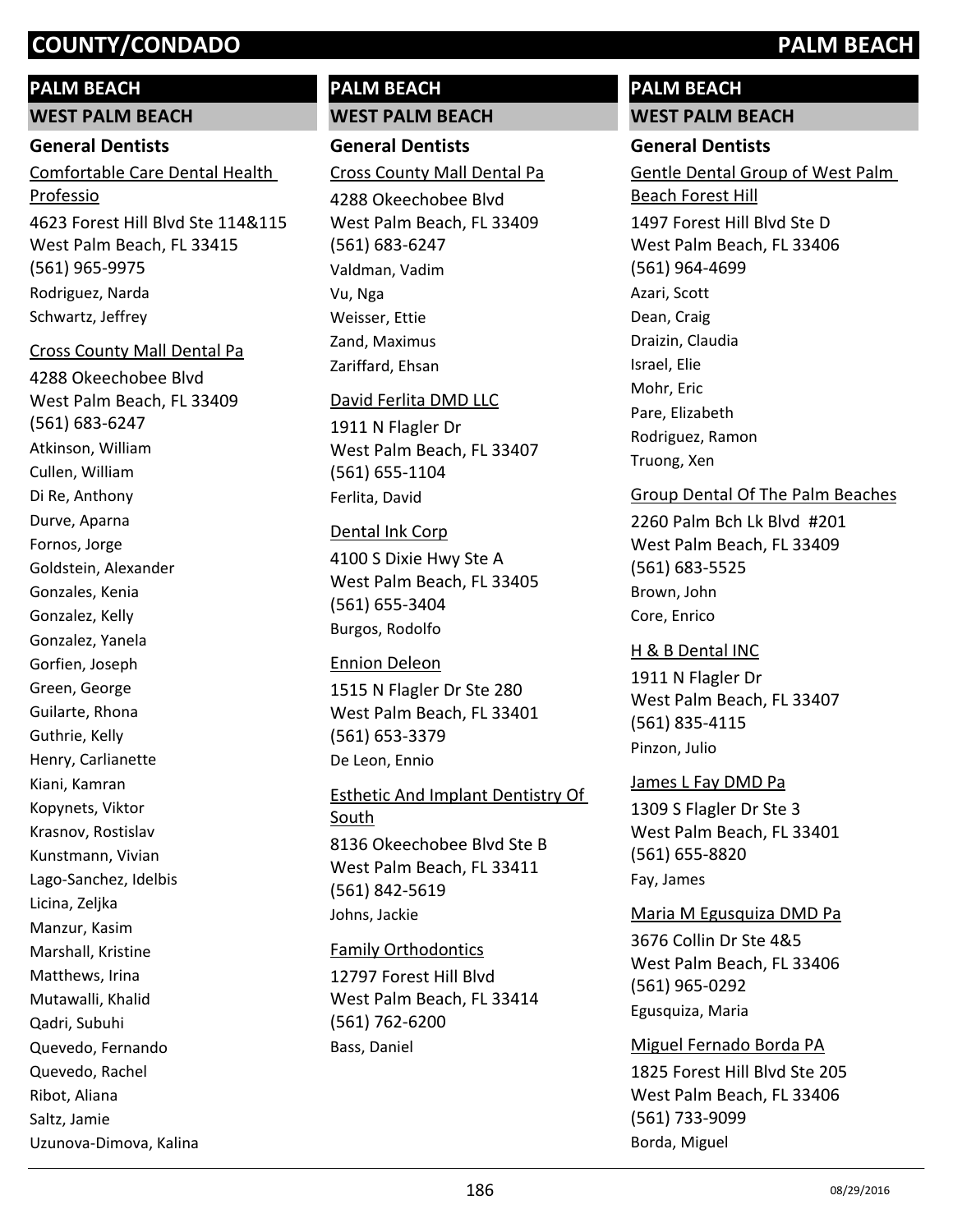#### **PALM BEACH**

**WEST PALM BEACH**

#### **General Dentists**

Modern Dental Smiles of Wellington

13860 Wellington Trace #14 West Palm Beach, FL 33414 (561) 791-4440 Bally, Kurt

#### Paul R Donatelli DMD Pa

1441 Forest Hill Blvd #300 West Palm Beach, FL 33406 (561) 586-7502 Donatelli, Paul

#### Perfect Dental INC

1217 S Military Trl Ste C West Palm Beach, FL 33415 (561) 642-6309 Borda, Miguel Morales, Alexis Vallderuten-Castano, Alma

#### Premier Dentistry Inc

1501 Presidential Way Ste 15 West Palm Beach, FL 33401 (561) 686-2077 Asbell, Karoline Casel, Daniel Horwitz, Steven

#### Premiere Dental Care PC

600 S Dixie Hwy Ste 105 West Palm Beach, FL 33401 (561) 820-8898 Elperin, Alexei Hui, Tin

#### Prosperity Dental Group

1535 Prosperity Farms Rd West Palm Beach, FL 33403 (561) 848-0987 Royzman, Anna

#### **PALM BEACH WEST PALM BEACH**

**General Dentists**

137 S State Rd Ste 301 West Palm Beach, FL 33414 (461) 202-6880 Sage Dental of Royal Palm Beach PLLC Alvarado-Romero Pou, Melissa Alvarez, Jonathan Ayesh, Karima Azari, Scott Bergquist, Michael Bockian, Joshua Bratman, Jerry Castillo, Juan Childers, Carmen Cline, Jack Coronado, Efrain Cowan, Marc Cruz, Antonio Daneshpajouh, Sara Darojat, Zuhdiyah Dean, Craig Draizin, Claudia Driscoll, Allison Duarte, Beatriz Durkan, Marcia Engelsberg, David Fernandez-Martinez, Mariangel Fox, Jeffrey Garcia-Porras, Marcela Garrison, Harvey Ghandour, Dima Gilbert, Mark Gonzales, Angelica Guerrero, Luis Gul, Yousaf Guthrie, Kelly Hamed, Shirin Harrouff, Wade Helmy, James Hoffman, Bruce Horwitz, Steven

# **PALM BEACH**

**WEST PALM BEACH General Dentists** 137 S State Rd Ste 301 West Palm Beach, FL 33414 (461) 202-6880 Sage Dental of Royal Palm Beach PLLC Israel, Elie Juma, Zaileen LePore, Krystina Londono, Jennifer Ma, Robert Mohr, Eric Moncrieffe, Tiffany Naguib, Michelle Napoli, Marisa Newton, Emily Ortega, Laura Ortiz, Ana Pare, Elizabeth Perez-Alamo, Jennifer Perkins, Lindsay Planes, Alex Price, Dana Quick, James Rappaport, David Rezvani, Caroline Rieger, Eric Ring, Stephen Rodriguez, Margarita Rodriguez, Ramon Roshkind, David Salazar, Cecilia Sanches, Melanie Shofnos, Charles Simpson, Natalie Sirage, Ahmed Snider, Erica

Steiner, Samantha Strauss, Theodore Suarez, Henry Titherington, Jessica Urquiza, Yeneir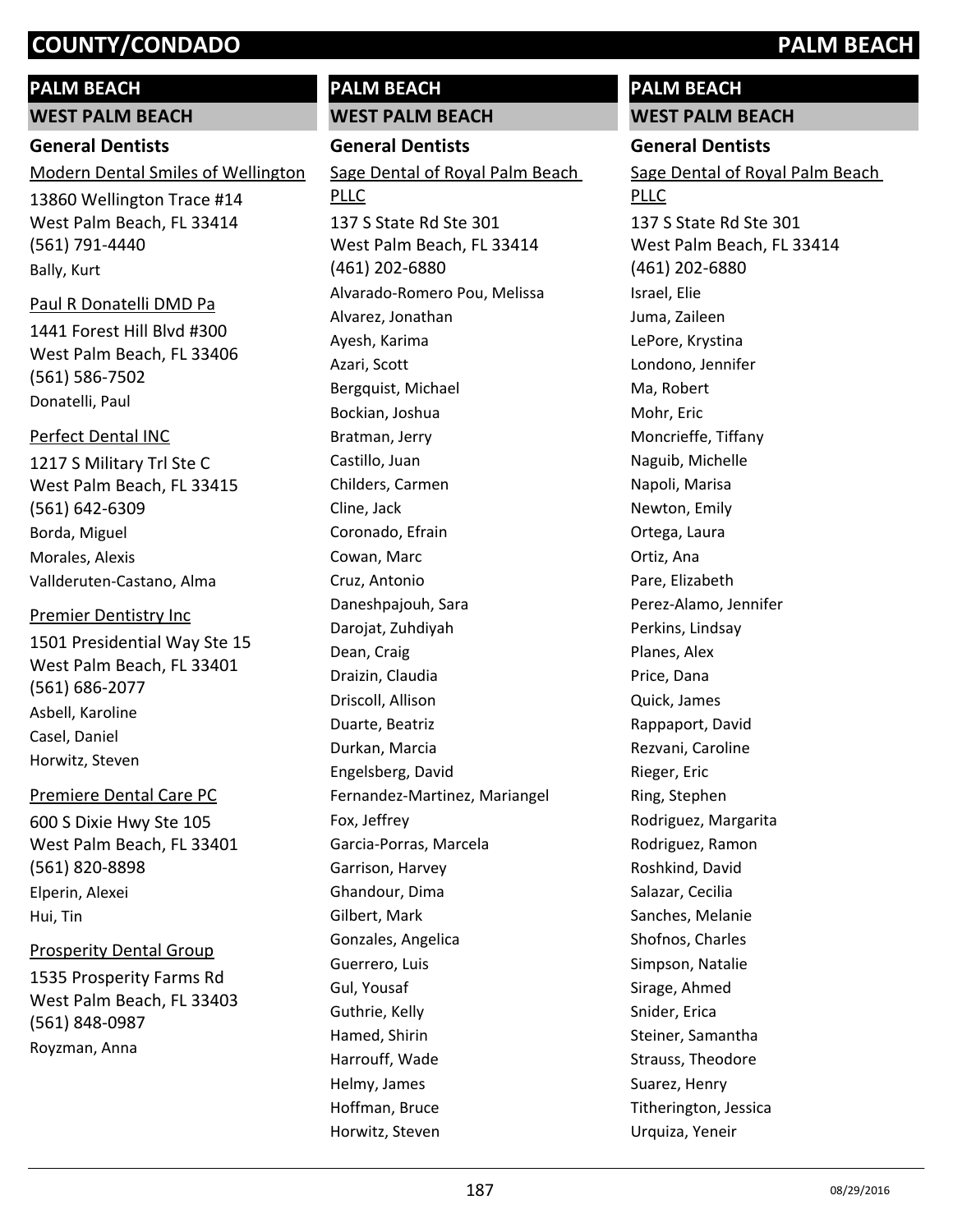#### **PALM BEACH**

**WEST PALM BEACH**

#### **General Dentists**

137 S State Rd Ste 301 West Palm Beach, FL 33414 (461) 202-6880 Sage Dental of Royal Palm Beach PLLC Van Duyne, Tracy Vignola, Jennifer Weisbrot, Bruce Winderbaum, Sasha Wooldridge, Maria Young, Summer Yu, Cynthia Ziegler, Neal

Zylbering, Jason

#### Sergey Korol DMD Pa

2315 S Dixie Hwy West Palm Beach, FL 33401 (561) 833-1042 Korol, Sergey

10130 Northlake Blvd Ste 118 West Palm Beach, FL 33412 (561) 530-3764 Smile Solutions Dentistry Patel, Nirav

South Florida Sedation Dentistry LLC

6633 Forest Hill Blvd West Palm Beach, FL 33413 (561) 967-2001 Senft, Mitchel

#### Tavory Dentistry PA

3472 Forest Hill Blvd Ste 2D West Palm Beach, FL 33406 (561) 246-6595 Tavory, Yaron

#### Terrific Smiles Corp

1825 Forest Hill Blvd #206 West Palm Beach, FL 33406 (561) 433-9694 Leibovici, Jacob

#### **PALM BEACH WEST PALM BEACH**

**Endodontists**

Cross County Mall Dental Pa

4288 Okeechobee Blvd West Palm Beach, FL 33409 (561) 683-6247 Gittess, Robert

1497 Forest Hill Blvd Ste D West Palm Beach, FL 33406 (561) 964-4699 Gentle Dental Group of West Palm Beach Forest Hill Rassoulian, Shahbod

#### Melvin Boner DDS Pa

321 8th St West Palm Beach, FL 33401 (561) 832-1781 Elliott, Michael

#### Premiere Dental Care PC

600 S Dixie Hwy Ste 105 West Palm Beach, FL 33401 (561) 820-8898 Peguero Jr, Oscar

137 S State Rd Ste 301 West Palm Beach, FL 33414 (461) 202-6880 Sage Dental of Royal Palm Beach PLLC Ahn, Sunghee Gargasz, Bret Hartman, Jayson Posner, Lawrence Pyner, David Rassoulian, Shahbod Spott, Roger

#### TIMUR A SEKERCIOGLA DDS MS PA

700 Federal Hwy West Palm Beach, FL 33403 (561) 842-4858 Sekercioglu, Timur

Tigrett, Ryan

#### **PALM BEACH WEST PALM BEACH**

#### **Oral Surgeons**

Cross County Mall Dental Pa

4288 Okeechobee Blvd West Palm Beach, FL 33409 (561) 683-6247 Rand, Matthew

1497 Forest Hill Blvd Ste D West Palm Beach, FL 33406 (561) 964-4699 Gentle Dental Group of West Palm Beach Forest Hill Rand, Matthew

Oral & Maxillofacial Surgery Of The Palm Beaches

1920 Palm Bch Lakes Blvd #105 West Palm Beach, FL 33409 (561) 242-9990 Wolfrom, Rolf

2051 45th St Ste 205 West Palm Beach, FL 33407 (561) 622-9065 Profiles II Oral & Facial Surgery Center Charles, Makepeace Grande, Federico Rand, Matthew Spearing, Rory

# Sage Dental of Royal Palm Beach PLLC

137 S State Rd Ste 301 West Palm Beach, FL 33414 (461) 202-6880 Garvar, Lanny Grande, Federico Rand, Matthew Segui, Maikel Seider, Paul Sorel, Bertrand Stewart, Stanley